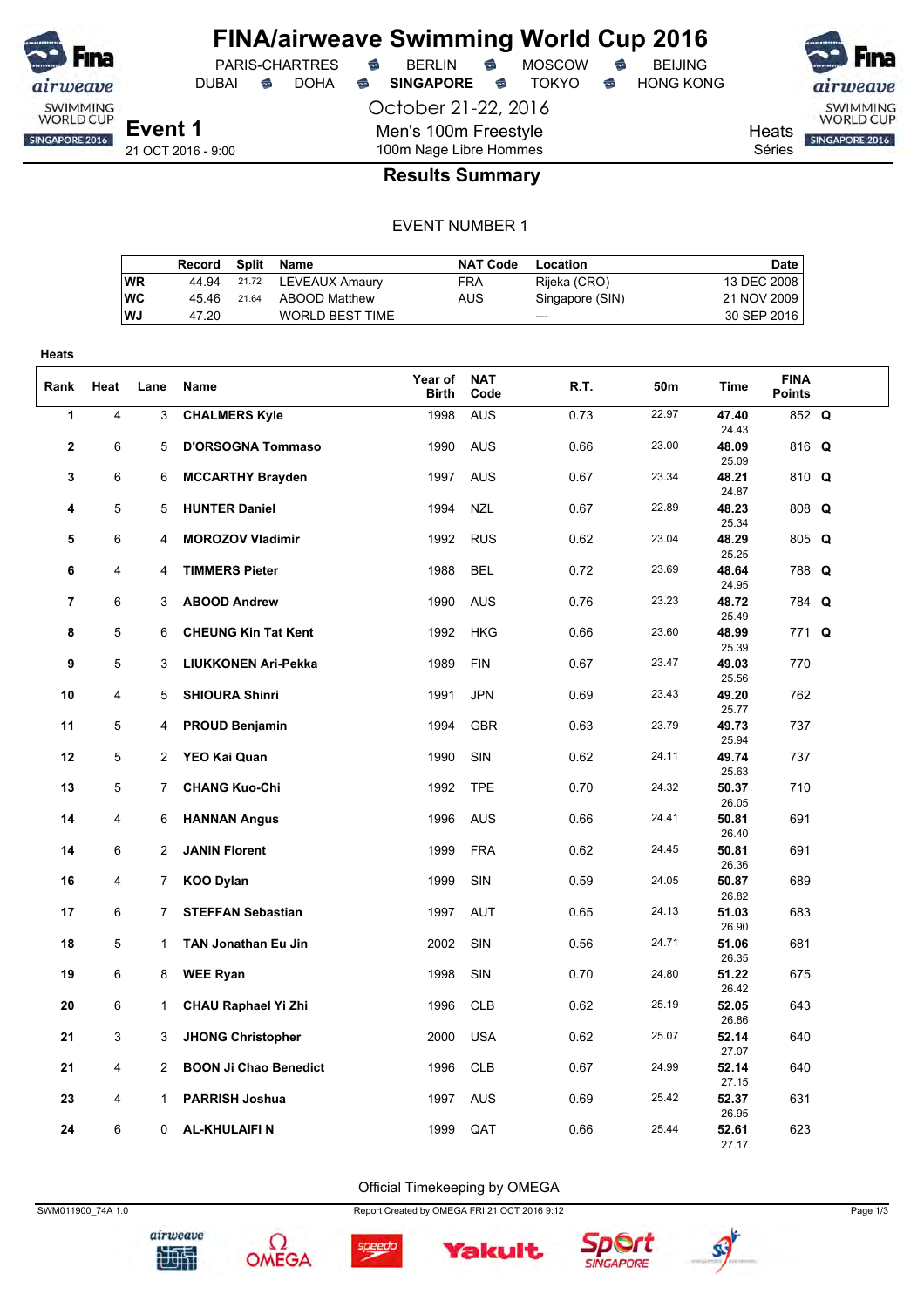

**Heats**

# **FINA/airweave Swimming World Cup 2016**

October 21-22, 2016 Men's 100m Freestyle 100m Nage Libre Hommes

PARIS-CHARTRES **B** BERLIN **B** MOSCOW **B** BEIJING DUBAI **S** DOHA S SINGAPORE S TOKYO S HONG KONG



21 OCT 2016 - 9:00

### **Results Summary**

EVENT NUMBER 1

| Rank | Heat           | Lane         | Name                        | Year of<br><b>Birth</b> | <b>NAT</b><br>Code | R.T. | 50m   | Time                    | <b>FINA</b><br><b>Points</b> |  |
|------|----------------|--------------|-----------------------------|-------------------------|--------------------|------|-------|-------------------------|------------------------------|--|
| 25   | 5              | 8            | <b>FONG Francis</b>         | 2000                    | SIN                | 0.67 | 25.70 | 52.81<br>27.11          | 616                          |  |
| 26   | 5              | 0            | <b>HELOU Mekal</b>          | 1997                    | <b>CLB</b>         | 0.61 | 25.10 | 52.98<br>27.88          | 610                          |  |
| 27   | 3              | 6            | <b>FOO Gabriel</b>          | 2001                    | <b>CLB</b>         | 0.66 | 25.38 | 53.20<br>27.82          | 602                          |  |
| 28   | 5              | 9            | <b>DAVID Calvin Calhoun</b> | 2001                    | <b>USA</b>         | 0.70 | 25.96 | 53.22<br>27.26          | 602                          |  |
| 29   | 4              | 0            | <b>GEYSER Dario</b>         | 1999                    | <b>RSA</b>         | 0.70 | 25.20 | 53.34<br>28.14          | 598                          |  |
| 30   | 3              | 0            | <b>LEE Mikkel</b>           | 2002                    | <b>CLB</b>         | 0.50 | 25.59 | 53.41<br>27.82          | 595                          |  |
| 31   | 3              | 1            | TAN Jun Jin, Dylan          | 1997                    | <b>CLB</b>         | 0.61 | 26.27 | 53.55<br>27.28          | 591                          |  |
| 32   | 3              | $\mathbf{2}$ | SOO Isaac                   | 2001                    | <b>CLB</b>         | 0.68 | 25.69 | 53.59                   | 589                          |  |
| 33   | $\overline{2}$ | 5            | <b>TAN Zachary lan</b>      | 2003                    | <b>CLB</b>         | 0.57 | 25.63 | 27.90<br>53.65<br>28.02 | 587                          |  |
| 34   | 3              | 4            | <b>TAN Timothy</b>          | 2001                    | <b>CLB</b>         | 0.65 | 26.25 | 54.16                   | 571                          |  |
| 35   | 4              | 8            | <b>GOLDWAX Zachary</b>      | 1999                    | <b>CLB</b>         | 0.58 | 25.29 | 27.91<br>54.23          | 569                          |  |
| 36   | 3              | 7            | <b>ELLIOTT Lachlan</b>      | 1999                    | <b>CLB</b>         | 0.67 | 25.90 | 28.94<br>54.49          | 560                          |  |
| 37   | 2              | 6            | <b>GAN Gordon</b>           | 1999                    | <b>CLB</b>         | 0.67 | 26.53 | 28.59<br>54.75          | 553                          |  |
| 38   | 6              | 9            | <b>LIM Fang Yi</b>          | 1996                    | <b>CLB</b>         | 0.50 | 26.46 | 28.22<br>54.97          | 546                          |  |
| 39   | 3              | 8            | <b>SOH Nicholas</b>         | 1997                    | <b>CLB</b>         | 0.68 | 26.84 | 28.51<br>55.02          | 544                          |  |
| 40   | 2              | 4            | <b>ONG Rayen</b>            | 1999                    | <b>CLB</b>         | 0.63 | 25.90 | 28.18<br>55.19          | 539                          |  |
| 41   | $\overline{c}$ | 8            | <b>TAN Brandon</b>          | 1999                    | <b>CLB</b>         | 0.57 | 26.75 | 29.29<br>55.20          | 539                          |  |
| 42   | $\overline{2}$ | 7            | <b>DIVAKER Arnav</b>        | 2000                    | <b>IND</b>         | 0.68 | 26.54 | 28.45<br>55.22          | 539                          |  |
| 43   | 2              | 9            | <b>BEACROFT Joshua</b>      | 2000                    | <b>CLB</b>         | 0.79 | 26.86 | 28.68<br>55.27          | 537                          |  |
| 44   | $\mathbf{1}$   | 4            | <b>SCHUSTER Collin</b>      | 2002                    | <b>CLB</b>         | 0.61 | 25.97 | 28.41<br>55.37          | 534                          |  |
| 45   | 1              | 3            | <b>LAU Wei Hong</b>         | 2001                    | <b>CLB</b>         | 0.66 | 26.79 | 29.40<br>55.54<br>28.75 | 529                          |  |
| 45   | 1              |              | LIU Yuhan                   | 1997                    | CLB                | 0.70 | 26.82 | 55.54                   | 529                          |  |
| 45   | 3              | 9            | <b>KOH Tze An James</b>     | 1999                    | CLB                | 0.58 | 26.75 | 28.72<br>55.54          | 529                          |  |
| 48   | $\overline{2}$ | $\mathbf{1}$ | <b>LEE Zheng Kai</b>        | 1995                    | CLB                | 0.69 | 26.92 | 28.79<br>55.79          | 522                          |  |
| 49   | $\overline{c}$ | 0            | <b>LIM Fang Jan</b>         | 2000                    | CLB                | 0.58 | 27.08 | 28.87<br>55.85          | 520                          |  |
| 50   | $\mathbf{1}$   | 2            | SOH Chai Jin                | 2002                    | CLB                | 0.56 | 26.83 | 28.77<br>56.02          | 516                          |  |
|      |                |              |                             |                         |                    |      |       | 29.19                   |                              |  |

Official Timekeeping by OMEGA



airweave

地型







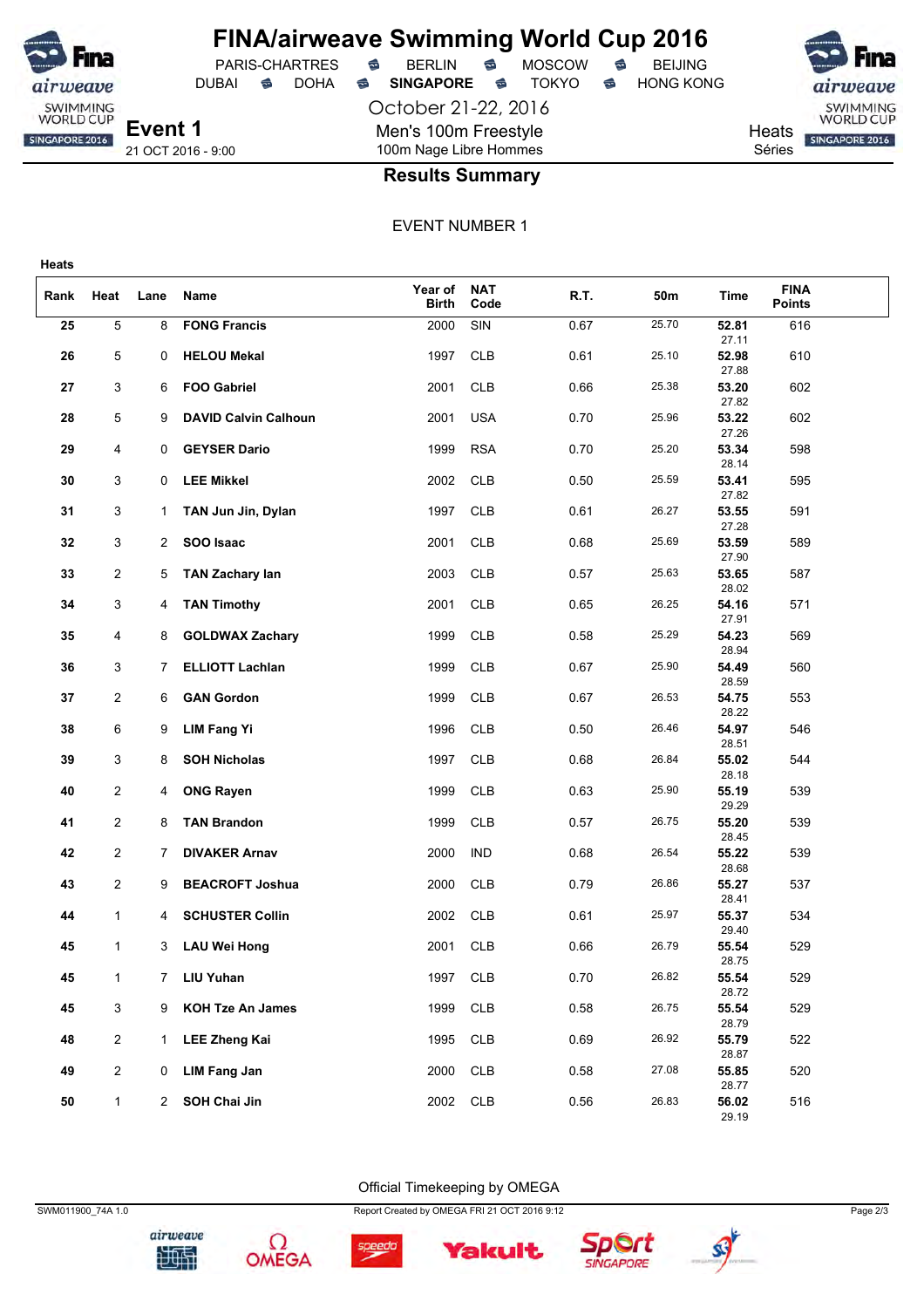

October 21-22, 2016 Men's 100m Freestyle 100m Nage Libre Hommes



**Heats** Séries

SWIMMING<br>WORLD CUP SINGAPORE 2016

21 OCT 2016 - 9:00

**Heats**

### **Results Summary**

EVENT NUMBER 1

| Rank | Heat | Lane        | Name                  | <b>Year of</b><br><b>Birth</b> | <b>NAT</b><br>Code | R.T. | 50m   | Time           | <b>FINA</b><br><b>Points</b> |  |
|------|------|-------------|-----------------------|--------------------------------|--------------------|------|-------|----------------|------------------------------|--|
| 51   |      | 6           | YEO Joshua            | 2003                           | <b>CLB</b>         | 0.65 | 27.34 | 56.04<br>28.70 | 515                          |  |
| 52   |      | 5           | <b>LEOW Li Shen</b>   | 2003                           | <b>CLB</b>         | 0.63 | 27.34 | 56.05<br>28.71 | 515                          |  |
| 53   | 2    | 3           | <b>SAIDI Firas</b>    | 2002                           | QAT                | 0.73 | 27.13 | 56.94<br>29.81 | 491                          |  |
| 54   | 4    | 9           | <b>CABRAAL Hemaan</b> | 1998                           | <b>CLB</b>         | 0.73 | 26.27 | 56.95<br>30.68 | 491                          |  |
| 55   | 2    | 2           | <b>YEOH Ryan</b>      | 1999                           | <b>CLB</b>         | 0.68 | 27.28 | 57.93<br>30.65 | 466                          |  |
|      | 3    | $5^{\circ}$ | <b>CHER Benjamin</b>  | 2000                           | <b>CLB</b>         |      |       | <b>DSQ</b>     |                              |  |

**Legend: DSQ** Disqualified **C** Qualified for the next phase **R.T.** Reaction time **WC** World Cup Record **WI** World Cup Record **WJ** World Junior record Official Timekeeping by OMEGA SWM011900\_74A 1.0 Page 3/3 airweave Ω Sport speedo **Yakult** 中理 **OMEGA SINGAPORE**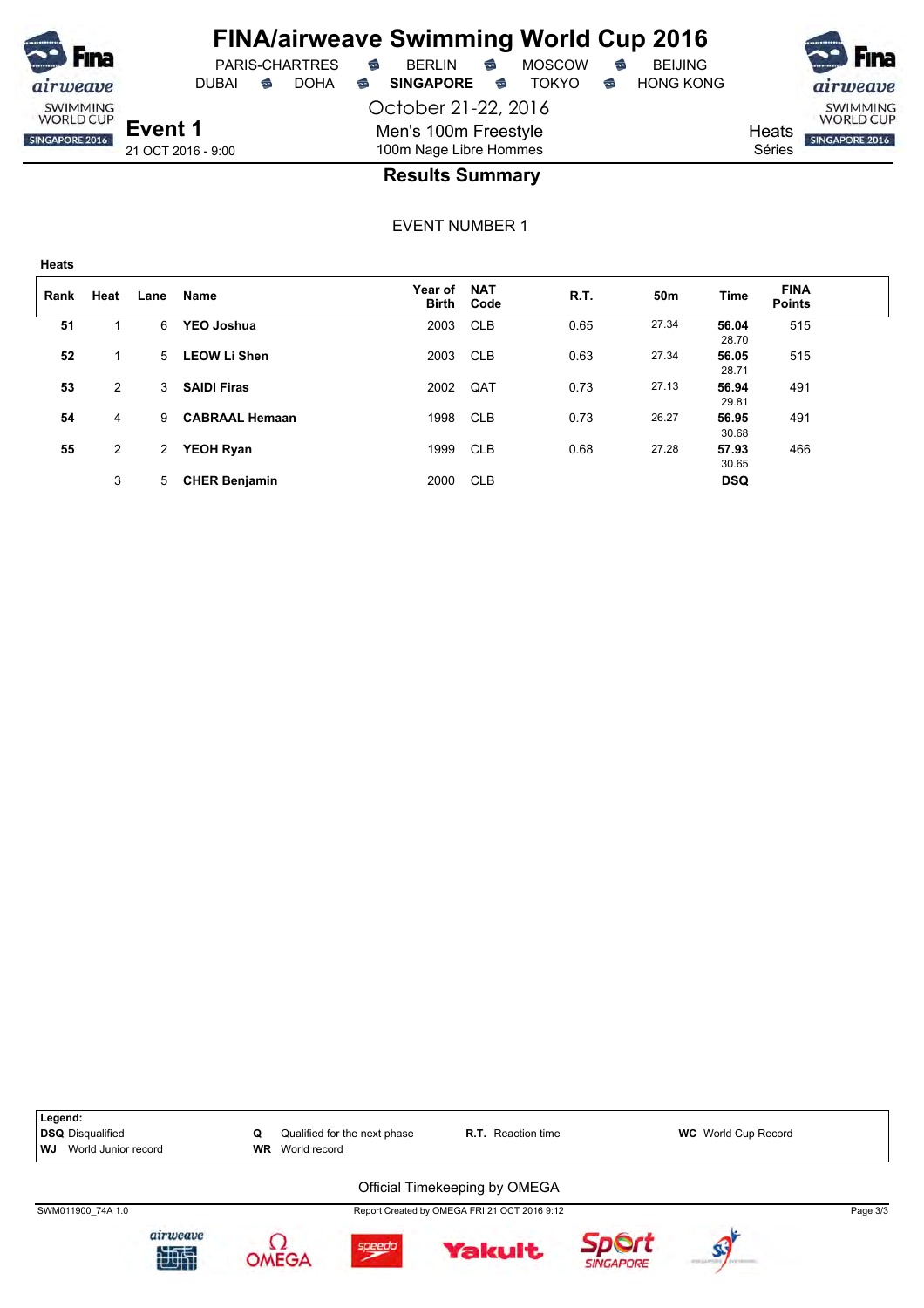

DUBAI **S** DOHA S SINGAPORE S TOKYO S HONG KONG

PARIS-CHARTRES **B** BERLIN **B** MOSCOW **B** BEIJING

October 21-22, 2016 Women's 200m Freestyle 200m Nage Libre Femmes





21 OCT 2016 - 9:15

### **Results Summary**

#### EVENT NUMBER 2

|           | Record  |       | Splits |         | Name                   | <b>NAT Code</b> | Location   | Date        |
|-----------|---------|-------|--------|---------|------------------------|-----------------|------------|-------------|
| <b>WR</b> | 1:50.78 | 26.29 | 54.66  | 1:23.04 | SJOESTROEM Sarah       | <b>SWE</b>      | Doha (QAT) | 7 DEC 2014  |
| WC        | 1:51.41 | 26.01 | 54.20  | 1:22.98 | HOSSZU Katinka         | <b>HUN</b>      | Doha (QAT) | 27 AUG 2014 |
| WJ        | 1:53.07 |       |        |         | <b>WORLD BEST TIME</b> |                 | $---$      | 30 SEP 2016 |

| Heats        |                |                           |              |            |      |       |                  |                  |                  |               |
|--------------|----------------|---------------------------|--------------|------------|------|-------|------------------|------------------|------------------|---------------|
|              |                |                           | Year of      | <b>NAT</b> |      |       |                  |                  |                  | <b>FINA</b>   |
|              | Rank Heat      | Lane Name                 | <b>Birth</b> | Code       | R.T. | 50m   | 100m             | 150m             | <b>Time</b>      | <b>Points</b> |
| $\mathbf{1}$ | 5              | 4 HOSSZU Katinka          | 1989         | <b>HUN</b> | 0.71 | 27.90 | 58.18            | 1:28.60          | 1:57.08          | 847 Q         |
|              |                |                           |              |            |      |       | 30.28            | 30.42            | 28.48            |               |
| $\mathbf{2}$ | 5              | 3 BUCHANAN Carla          | 1995         | <b>AUS</b> | 0.70 | 27.63 | 58.42            | 1:28.12          | 1:57.21          | 844 Q         |
|              |                |                           |              |            |      |       | 30.79            | 29.70            | 29.09            |               |
| 3            | 3              | 4 WILSON Madison          | 1994         | <b>AUS</b> | 0.77 | 26.96 | 56.83<br>29.87   | 1:27.19<br>30.36 | 1:57.22<br>30.03 | 844 Q         |
| 4            | 4              | 5 JAKABOS Zsuzsanna       | 1989         | <b>HUN</b> | 0.70 | 27.92 | 58.02            | 1:28.59          | 1:58.18          | 823 Q         |
|              |                |                           |              |            |      |       | 30.10            | 30.57            | 29.59            |               |
| 5            | 4              | 4 GROVES Madeline         | 1995         | <b>AUS</b> | 0.70 | 27.67 | 57.94            | 1:28.57          | 1:58.19          | 823 Q         |
|              |                |                           |              |            |      |       | 30.27            | 30.63            | 29.62            |               |
| 6            | $\overline{4}$ | 3 DONG Jie                | 1998         | <b>CHN</b> | 0.74 | 27.67 | 57.73            | 1:28.36          | 1:58.54          | 816 Q         |
|              |                |                           |              |            |      |       | 30.06            | 30.63            | 30.18            |               |
| 7            | 5              | 5 GUO Junjun              | 1991         | <b>CHN</b> | 0.57 | 28.04 | 58.39            | 1:29.24          | 1:59.21          | 802 Q         |
|              |                |                           |              |            |      |       | 30.35            | 30.85            | 29.97            |               |
| 8            | 3              | 5 VAN ROUWENDAAL Sharon   | 1993         | <b>NED</b> | 0.72 | 28.51 | 59.00            | 1:30.14          | 2:00.47          | 777 Q         |
|              |                |                           |              |            |      |       | 30.49            | 31.14<br>1:30.24 | 30.33            |               |
| 9            | 3              | 3 LYU Jiayi               | 2002         | <b>CHN</b> | 0.72 | 28.49 | 58.97<br>30.48   | 31.27            | 2:00.77<br>30.53 | 771           |
| 10           | 5              | 6 HECKMAN Miranda         | 2001         | <b>USA</b> | 0.76 | 28.98 | 1:00.49          | 1:31.94          | 2:02.34          | 742           |
|              |                |                           |              |            |      |       | 31.51            | 31.45            | 30.40            |               |
| 11           | 3              | 6 ROBINSON Emma           | 1994         | <b>NZL</b> | 0.72 | 29.17 | 1:00.45          | 1:32.41          | 2:03.47          | 722           |
|              |                |                           |              |            |      |       | 31.28            | 31.96            | 31.06            |               |
| 12           | 3              | 2 CHAN Marina             | 1997         | SIN        | 0.54 | 28.80 | 1:00.42          | 1:32.67          | 2:04.30          | 707           |
|              |                |                           |              |            |      |       | 31.62            | 32.25            | 31.63            |               |
| 13           | 5              | 8 MAURIN Ylenka           | 2001         | <b>FRA</b> | 0.62 | 28.89 | 1:00.55          | 1:32.69          | 2:04.32          | 707           |
|              |                |                           |              |            |      |       | 31.66            | 32.14            | 31.63            |               |
| 14           | 4              | 6 ANDERSON Olivia         | 1999         | CAN        | 0.81 | 29.54 | 1:01.51          | 1:34.14          | 2:05.55          | 686           |
| 15           | 5              | 2 HAWKINS Daniella Damele | 2001         | <b>USA</b> | 0.58 | 28.95 | 31.97<br>1:00.80 | 32.63<br>1:33.55 | 31.41<br>2:05.90 | 681           |
|              |                |                           |              |            |      |       | 31.85            | 32.75            | 32.35            |               |
| 16           | 5              | 1 TOVEN May               | 2002         | <b>FRA</b> | 0.62 | 29.37 | 1:00.98          | 1:33.64          | 2:06.03          | 679           |
|              |                |                           |              |            |      |       | 31.61            | 32.66            | 32.39            |               |
| 17           | 4              | 1 TAN Lee Shuen           | 2000         | <b>CLB</b> | 0.70 | 29.79 | 1:01.98          | 1:34.65          | 2:07.05          | 662           |
|              |                |                           |              |            |      |       | 32.19            | 32.67            | 32.40            |               |
| 18           | 5              | 7 HE Jessica Meng Yuan    | 1999         | <b>USA</b> | 0.58 | 29.62 | 1:01.68          | 1:34.42          | 2:07.10          | 662           |
|              |                |                           |              |            |      |       | 32.06            | 32.74            | 32.68            |               |
| 19           | 5              | 0 YEOH Cherlyn            | 2001         | SIN        | 0.41 | 29.36 | 1:01.17          | 1:34.05          | 2:07.36          | 658           |
|              |                |                           |              |            |      | 29.57 | 31.81<br>1:01.61 | 32.88            | 33.31            |               |
| 20           | 3              | 1 HOONG En Qi             | 1999         | SIN        | 0.66 |       | 32.04            | 1:34.64<br>33.03 | 2:07.47<br>32.83 | 656           |
| 21           | 3              | 8 ONG Natasha Min Ern     | 2000         | SIN        | 0.66 | 30.23 | 1:02.94          | 1:36.27          | 2:08.92          | 634           |
|              |                |                           |              |            |      |       | 32.71            | 33.33            | 32.65            |               |
| 22           | 4              | 0 WINTERS Georgina        | 2002         | <b>AUS</b> | 0.61 | 28.47 | 1:00.50          | 1:34.17          | 2:08.93          | 634           |
|              |                |                           |              |            |      |       | 32.03            | 33.67            | 34.76            |               |
| 23           | 4              | 8 LIEW Li-Shan Chantal    | 1998         | SIN        | 0.69 | 29.44 | 1:02.26          | 1:35.81          | 2:09.38          | 627           |
|              |                |                           |              |            |      |       | 32.82            | 33.55            | 33.57            |               |
| 24           | 4              | 7 LYE Genevieve           | 2001         | <b>CLB</b> | 0.74 | 30.22 | 1:03.10          | 1:36.85          | 2:09.82          | 621           |
|              |                |                           |              |            |      |       | 32.88            | 33.75            | 32.97            |               |

Official Timekeeping by OMEGA



airweave 地理









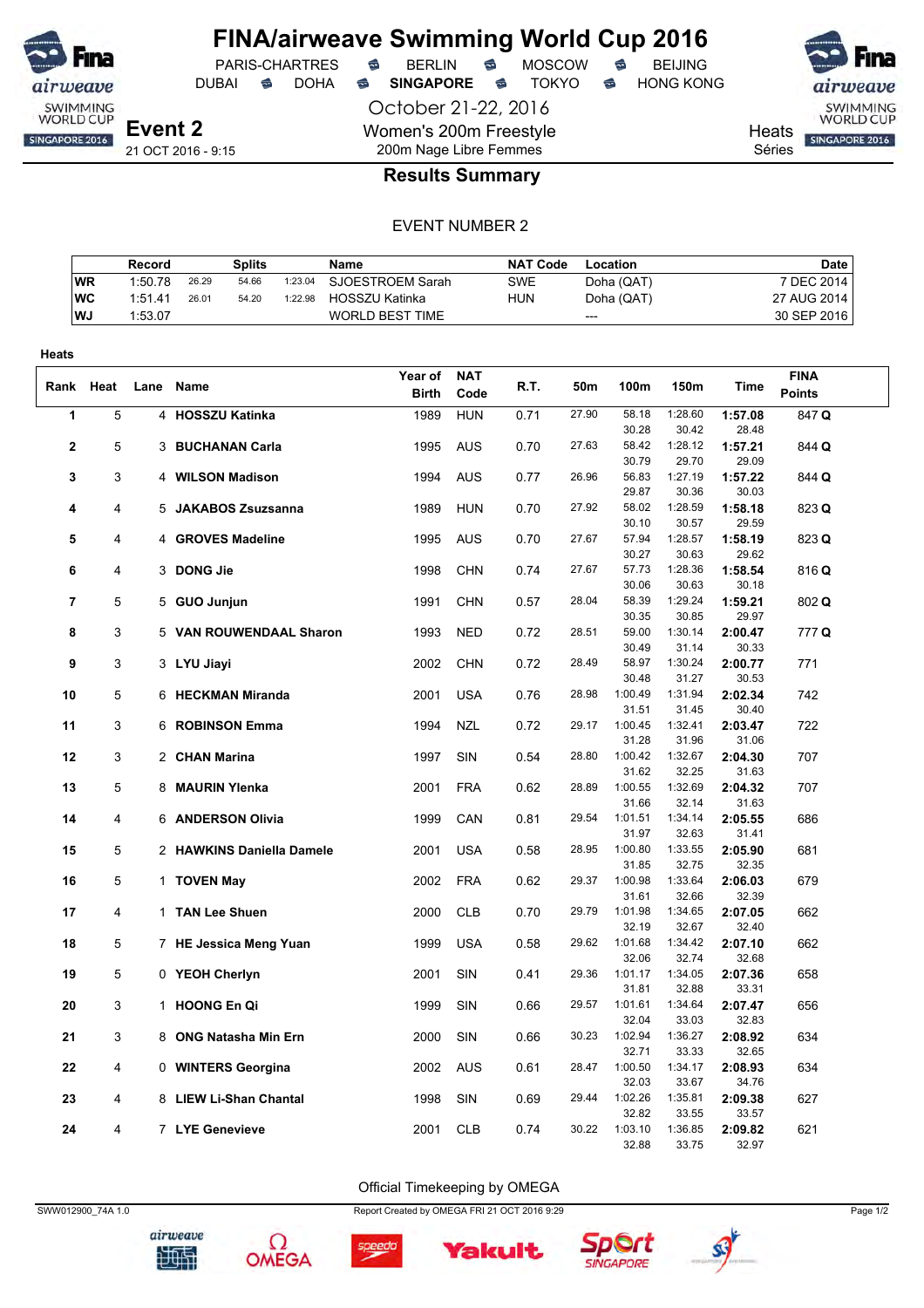

**Heats**

# **FINA/airweave Swimming World Cup 2016**

DUBAI **S** DOHA S SINGAPORE S TOKYO S HONG KONG

PARIS-CHARTRES **B** BERLIN **B** MOSCOW **B** BEIJING

October 21-22, 2016 Women's 200m Freestyle 200m Nage Libre Femmes



**Heats** SINGAPORE 2016

Séries

### **Results Summary**

|    | Rank Heat               | Lane | <b>Name</b>            | Year of<br><b>Birth</b> | <b>NAT</b><br>Code | R.T. | 50m   | 100m             | 150m             | Time             | <b>FINA</b><br><b>Points</b> |  |
|----|-------------------------|------|------------------------|-------------------------|--------------------|------|-------|------------------|------------------|------------------|------------------------------|--|
| 25 | $\overline{2}$          |      | 2 CHAN Clydi           | 2004                    | CLB                |      | 30.14 | 1:02.59          | 1:36.24          | 2:09.98          | 619                          |  |
|    |                         |      |                        |                         |                    |      |       | 32.45            | 33.65            | 33.74            |                              |  |
| 26 | 3                       |      | 7 CANOS CERVERA Paloma | 2002                    | <b>CLB</b>         | 0.69 | 30.07 | 1:02.88          | 1:36.84          | 2:10.32          | 614                          |  |
|    |                         |      |                        |                         |                    |      |       | 32.81            | 33.96            | 33.48            |                              |  |
| 27 | 4                       |      | 2 CHAN Zi Yi           | 2001                    | SIN                | 0.60 | 30.23 | 1:03.17          | 1:37.18          | 2:10.48          | 612                          |  |
|    |                         |      |                        |                         |                    |      |       | 32.94            | 34.01            | 33.30            |                              |  |
| 28 | 3                       |      | 9 COCKS Juliette       | 1999                    | <b>CLB</b>         | 0.65 | 30.49 | 1:03.72          | 1:37.48          | 2:10.88          | 606                          |  |
|    |                         |      |                        |                         |                    |      |       | 33.23            | 33.76            | 33.40            |                              |  |
| 29 | 5                       |      | 9 CHUA Brighten        | 2000                    | <b>CLB</b>         | 0.55 | 30.47 | 1:03.46          | 1:37.67          | 2:11.97          | 591                          |  |
|    |                         |      |                        |                         |                    |      |       | 32.99            | 34.21            | 34.30            |                              |  |
| 30 | 3                       |      | 0 HO Natalie           | 2003                    | <b>CLB</b>         |      | 30.32 | 1:03.79          | 1:37.95          | 2:12.15          | 589                          |  |
|    |                         |      |                        |                         |                    |      |       | 33.47            | 34.16            | 34.20            |                              |  |
| 31 | $\mathbf{1}$            |      | 5 KHOO Chelsea         | 2002                    | <b>CLB</b>         | 0.70 | 31.83 | 1:05.83<br>34.00 | 1:40.03<br>34.20 | 2:12.84<br>32.81 | 579                          |  |
| 32 | $\overline{2}$          |      | 7 KHOO Ashley Jade     | 2002                    | <b>CLB</b>         | 0.63 | 30.16 | 1:04.99          | 1:39.79          | 2:13.06          | 577                          |  |
|    |                         |      |                        |                         |                    |      |       | 34.83            | 34.80            | 33.27            |                              |  |
| 33 | 4                       |      | 9 TANG Yee Teng        | 2002                    | <b>CLB</b>         | 0.40 | 30.03 | 1:03.61          | 1:38.51          | 2:13.32          | 573                          |  |
|    |                         |      |                        |                         |                    |      |       | 33.58            | 34.90            | 34.81            |                              |  |
| 34 | $\overline{2}$          |      | 1 LEE Michelle         | 1999                    | <b>CLB</b>         | 0.59 | 31.05 | 1:05.32          | 1:41.11          | 2:15.22          | 549                          |  |
|    |                         |      |                        |                         |                    |      |       | 34.27            | 35.79            | 34.11            |                              |  |
| 35 | $\overline{2}$          |      | 4 LEE Pei Ee, Chevonne | 2001                    | <b>CLB</b>         | 0.69 | 30.67 | 1:05.23          | 1:41.69          | 2:15.44          | 547                          |  |
|    |                         |      |                        |                         |                    |      |       | 34.56            | 36.46            | 33.75            |                              |  |
| 36 | $\mathbf{1}$            |      | 4 YU Herlene           | 2002                    | CLB                | 0.64 | 31.70 | 1:05.99          | 1:40.94          | 2:15.76          | 543                          |  |
|    |                         |      |                        |                         |                    |      |       | 34.29            | 34.95            | 34.82            |                              |  |
| 37 | $\overline{\mathbf{c}}$ |      | 8 ROSS Kailey          | 2002                    | <b>CLB</b>         | 0.66 | 31.11 | 1:05.77          | 1:41.21          | 2:15.97          | 540                          |  |
|    |                         |      |                        |                         |                    |      |       | 34.66            | 35.44            | 34.76            |                              |  |
| 38 | $\overline{2}$          |      | 3 TAN Mae Shuen        | 1997                    | <b>CLB</b>         | 0.67 | 31.84 | 1:06.10          | 1:41.44          | 2:16.37          | 536                          |  |
|    |                         |      |                        |                         |                    |      |       | 34.26            | 35.34            | 34.93            |                              |  |
| 39 | $\overline{2}$          |      | 5 SOH Rachel           | 1998                    | <b>CLB</b>         | 0.67 | 32.03 | 1:06.81          | 1:42.07          | 2:17.35          | 524                          |  |
|    |                         |      |                        |                         |                    |      |       | 34.78            | 35.26            | 35.28            |                              |  |
| 40 | $\overline{2}$          |      | 6 HAN Hui Lin Joelle   | 2002                    | <b>CLB</b>         | 0.72 | 31.88 | 1:07.18<br>35.30 | 1:43.16<br>35.98 | 2:18.11<br>34.95 | 516                          |  |
| 41 | $\mathbf{1}$            |      | 3 CHAN Melissa         | 1999                    | <b>CLB</b>         | 0.64 | 32.63 | 1:08.23          | 1:44.43          | 2:19.60          | 499                          |  |
|    |                         |      |                        |                         |                    |      |       | 35.60            | 36.20            | 35.17            |                              |  |

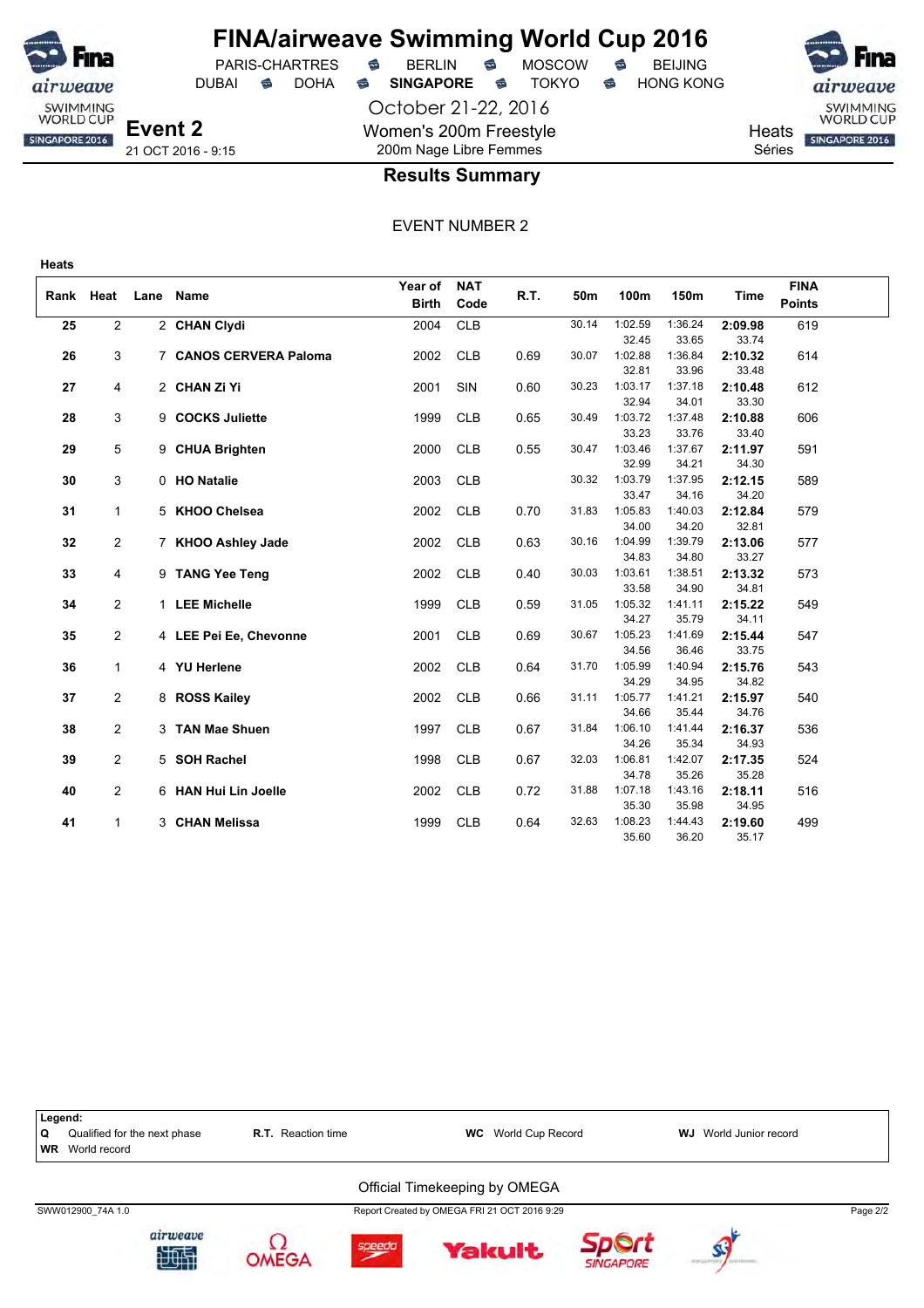

DUBAI **S** DOHA S SINGAPORE S TOKYO S HONG KONG

October 21-22, 2016

Men's 50m Breaststroke

PARIS-CHARTRES **B** BERLIN **B** MOSCOW **B** BEIJING

SWIMMING<br>WORLD CUP

**Heats** SINGAPORE 2016

Séries

### 50m Brasse Hommes **Results Summary**

#### EVENT NUMBER 3

|    | Record Name |                             | <b>NAT Code</b> | Location       | Date I      |
|----|-------------|-----------------------------|-----------------|----------------|-------------|
| WR |             | 25.25 VAN DEN BURGH Cameron | <b>RSA</b>      | Berlin (GER)   | 14 NOV 2009 |
| WC |             | 25.25 VAN DEN BURGH Cameron | <b>RSA</b>      | Berlin (GER)   | 14 NOV 2009 |
| WJ |             | 26.67 SAKCI Emre            | TUR             | Istanbul (TUR) | 18 DEC 2015 |

| <b>Heats</b>   |                |                |                              |                         |                    |      |             |                              |          |
|----------------|----------------|----------------|------------------------------|-------------------------|--------------------|------|-------------|------------------------------|----------|
| Rank           | Heat           | Lane           | Name                         | Year of<br><b>Birth</b> | <b>NAT</b><br>Code | R.T. | <b>Time</b> | <b>FINA</b><br><b>Points</b> |          |
| $\mathbf{1}$   | 3              | 4              | <b>LIMA Felipe</b>           | 1985                    | <b>BRA</b>         | 0.69 | 26.85       | 831                          | Q        |
| $\mathbf{2}$   | 4              | 4              | <b>SCHOEMAN Roland</b>       | 1980                    | <b>RSA</b>         | 0.65 | 26.96       | 821                          | Q        |
| 3              | 3              | 5              | <b>KOSEKI Yasuhiro</b>       | 1992                    | <b>JPN</b>         | 0.70 | 27.18       | 801                          | Q        |
| 4              | $\overline{c}$ | 4              | <b>MOROZOV Vladimir</b>      | 1992                    | <b>RUS</b>         | 0.65 | 27.28       | 792                          | Q        |
| 5              | 4              | 5              | <b>LIUKKONEN Ari-Pekka</b>   | 1989                    | <b>FIN</b>         | 0.65 | 27.30       | 791                          | Q        |
| 6              | 2              | 5              | <b>WU Chun-Feng</b>          | 1990                    | <b>TPE</b>         | 0.72 | 27.48       | 775                          | Q        |
| $\overline{7}$ | 3              | 3              | <b>SCHAFER Nick</b>          | 1992                    | <b>AUS</b>         | 0.64 | 27.55       | 769                          | Q        |
| 8              | $\overline{c}$ | 3              | <b>BELL Grayson</b>          | 1997                    | <b>AUS</b>         | 0.67 | 27.78       | 750                          | $\Omega$ |
| 9              | 4              | 3              | <b>ALBARAZI Azad</b>         | 1988                    | <b>SYR</b>         | 0.52 | 27.86       | 744                          |          |
| 10             | 4              | 6              | <b>KHOO Chien Yin Lionel</b> | 1995                    | SIN                | 0.65 | 28.00       | 733                          |          |
| 11             | $\overline{c}$ | 6              | <b>TSAI Hao-An</b>           | 1999                    | <b>TPE</b>         | 0.60 | 28.53       | 693                          |          |
| 12             | 3              | $\overline{c}$ | <b>HAEBERLE Scott Haynes</b> | 1994                    | <b>USA</b>         | 0.66 | 28.63       | 685                          |          |
| 13             | 3              | 6              | <b>FLETCHER Julian</b>       | 1990                    | <b>BER</b>         | 0.67 | 28.65       | 684                          |          |
| 14             | 4              | 7              | <b>TAN Adam Kai Jun</b>      | 2000                    | SIN                | 0.64 | 29.59       | 621                          |          |
| 15             | 4              | 2              | <b>CHUA Wei Feng</b>         | 1999                    | SIN                | 0.62 | 29.62       | 619                          |          |
| 16             | 3              | 1              | <b>FOO Gabriel</b>           | 2001                    | <b>CLB</b>         | 0.66 | 29.82       | 607                          |          |
| 17             | $\overline{c}$ | 7              | <b>GONG Jiahao</b>           | 2001                    | <b>CHN</b>         | 0.77 | 29.88       | 603                          |          |
| 18             | 4              | 1              | <b>TAN Brandon</b>           | 1999                    | <b>CLB</b>         | 0.57 | 29.99       | 596                          |          |
| 19             | 3              | 7              | <b>SEOW Ryan</b>             | 2000                    | <b>CLB</b>         | 0.55 | 30.33       | 576                          |          |
| 20             | $\overline{c}$ | $\overline{c}$ | <b>ZHANG Lyon</b>            | 1999                    | <b>USA</b>         | 0.70 | 30.43       | 571                          |          |
| 21             | 3              | 8              | <b>YEW Kelvin</b>            | 1971                    | <b>CLB</b>         | 0.69 | 30.52       | 566                          |          |
| 22             | $\mathbf{1}$   | 5              | <b>LIU Yuhan</b>             | 1997                    | <b>CLB</b>         | 0.67 | 30.57       | 563                          |          |
| 23             | $\overline{c}$ | 1              | <b>SIEW Dylan</b>            | 2001                    | <b>CLB</b>         | 0.57 | 30.58       | 562                          |          |
| 24             | 4              | 8              | <b>LIM Fang Yi</b>           | 1996                    | <b>CLB</b>         | 0.62 | 30.70       | 556                          |          |
| 25             | 3              | 0              | <b>TAN Daryl</b>             | 2001                    | <b>CLB</b>         | 0.65 | 30.76       | 553                          |          |
| 26             | $\overline{c}$ | 8              | <b>TWANG Erasmus</b>         | 1999                    | <b>CLB</b>         | 0.67 | 31.15       | 532                          |          |
| 27             | $\mathbf{1}$   | 3              | <b>CHEONG Nicholas</b>       | 2002                    | <b>CLB</b>         | 0.60 | 31.22       | 529                          |          |
| 28             | $\mathbf{1}$   | 4              | <b>GOH Bryan</b>             | 1999                    | <b>CLB</b>         | 0.69 | 31.27       | 526                          |          |
| 29             | $\mathbf{1}$   | 1              | <b>GAN Gordon</b>            | 1999                    | <b>CLB</b>         | 0.65 | 31.33       | 523                          |          |
| 30             | 4              | 9              | <b>WONG Anthony</b>          | 2000                    | <b>CLB</b>         | 0.55 | 31.49       | 515                          |          |
| 31             | 3              | 9              | <b>ALDHAHERI Abdulla</b>     | 1991                    | <b>UAE</b>         | 0.74 | 31.69       | 505                          |          |
| 32             | $\mathbf{1}$   | $\overline{c}$ | <b>LEOW Li Shen</b>          | 2003                    | <b>CLB</b>         | 0.56 | 31.71       | 504                          |          |
| 33             | $\overline{c}$ | 0              | <b>LIM Joash</b>             | 2001                    | <b>CLB</b>         | 0.52 | 31.81       | 500                          |          |
| 34             | 1              | $\overline{7}$ | <b>ONG Keith</b>             | 2001                    | <b>CLB</b>         | 0.74 | 32.25       | 479                          |          |
| 35             | $\mathbf{1}$   | 6              | <b>AIDAROUS Ahmed</b>        | 2002                    | <b>UAE</b>         | 0.62 | 32.69       | 460                          |          |
|                | 2              | 9              | <b>TUNG Daniel</b>           | 1995                    | <b>CLB</b>         |      | <b>DNS</b>  |                              |          |
|                | 4              | 0              | <b>WONG Jun Wei, Ernest</b>  | 1997                    | <b>CLB</b>         |      | <b>DSQ</b>  |                              |          |

**Legend: DRS** Did not start **DSQ** Disqualified **Q** Qualified for the next phase **R.T.** Reaction time<br> **WG** World Cup Record **WJ** World Junior record **WR** World record **WC** World Cup Record Official Timekeeping by OMEGA SWM030900\_74A 1.0 Report Created by OMEGA FRI 21 OCT 2016 9:36 Page 1/1









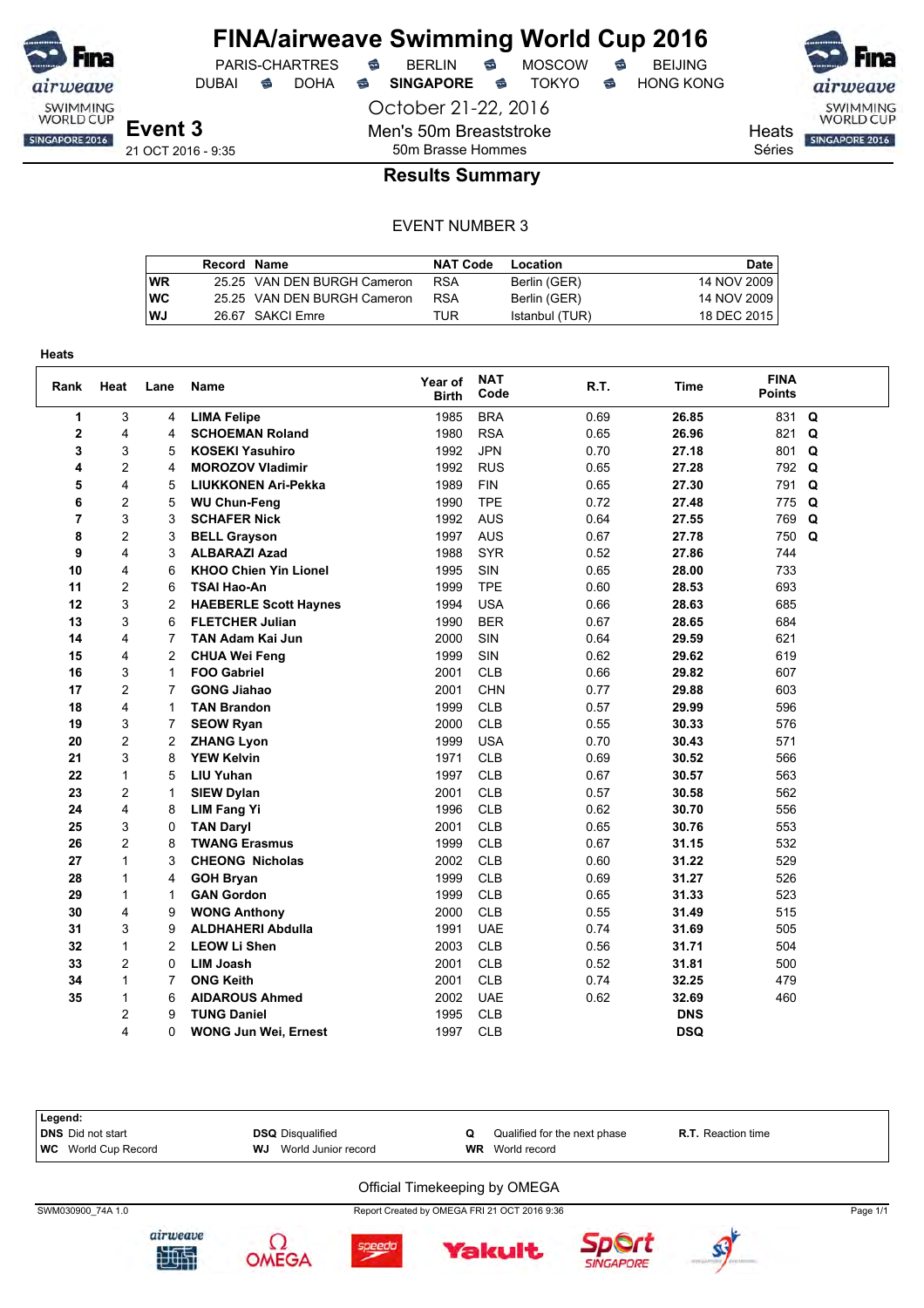

October 21-22, 2016

Women's 100m Breaststroke

PARIS-CHARTRES **B** BERLIN **B** MOSCOW **B** BEIJING

DUBAI **S** DOHA S SINGAPORE S TOKYO S HONG KONG

SWIMMING<br>WORLD CUP SINGAPORE 2016

**Heats** 

Séries

### 100m Brasse Femmes **Results Summary**

#### EVENT NUMBER 4

|      | Record  | Split | Name                   | <b>NAT Code</b> | Location             | Date        |
|------|---------|-------|------------------------|-----------------|----------------------|-------------|
| WR.  | 1:02.36 | 29.46 | <b>MEILUTYTE Ruta</b>  | LTU             | Moscow (RUS)         | 12 OCT 2013 |
| l=WR | 1:02.36 | 29.46 | <b>ATKINSON Alia</b>   | <b>JAM</b>      | Doha (QAT)           | 6 DEC 2014  |
| l=WR | 1:02.36 | 29.33 | <b>ATKINSON Alia</b>   | JAM             | Paris-Chartres (FRA) | 26 AUG 2016 |
| ∣wc  | 1:02.36 | 29.56 | MEILUTYTE Ruta         | LTU             | Moscow (RUS)         | 12 OCT 2013 |
| l=WC | 1:02.36 | 29.33 | <b>ATKINSON Alia</b>   | JAM             | Paris-Chartres (FRA) | 26 AUG 2016 |
| WJ   | 1:02.36 |       | <b>WORLD BEST TIME</b> |                 | $---$                | 30 SEP 2016 |

| <b>Heats</b>   |                |                |                                  |                         |                    |      |       |                  |                              |  |
|----------------|----------------|----------------|----------------------------------|-------------------------|--------------------|------|-------|------------------|------------------------------|--|
| Rank           | Heat           | Lane           | Name                             | Year of<br><b>Birth</b> | <b>NAT</b><br>Code | R.T. | 50m   | Time             | <b>FINA</b><br><b>Points</b> |  |
| 1              | 3              | 4              | <b>ATKINSON Alia</b>             | 1988                    | <b>JAM</b>         | 0.68 | 30.83 | 1:04.91<br>34.08 | 886 Q                        |  |
| $\mathbf{2}$   | 1              | 4              | <b>HANNIS Molly</b>              | 1992                    | <b>USA</b>         | 0.69 | 31.11 | 1:05.98<br>34.87 | 844 Q                        |  |
| 3              | 2              | 4              | <b>EFIMOVA Yuliya</b>            | 1992                    | <b>RUS</b>         | 0.69 | 33.74 | 1:06.13<br>32.39 | 838 Q                        |  |
| 4              | 3              | 3              | <b>NICOL Rachel</b>              | 1993                    | CAN                | 0.68 | 31.61 | 1:06.45<br>34.84 | 826 Q                        |  |
| 5              | 3              | 5              | <b>LARSON Breeja</b>             | 1992                    | <b>USA</b>         | 0.73 | 31.55 | 1:06.81<br>35.26 | 813 Q                        |  |
| 6              | $\overline{2}$ | 5              | <b>LUTHERSDOTTIR Hrafnhildur</b> | 1991                    | <b>ISL</b>         | 0.66 | 31.61 | 1:06.89<br>35.28 | 810 Q                        |  |
| $\overline{7}$ | $\mathbf{1}$   | 5              | <b>WATANABE Kanako</b>           | 1996                    | <b>JPN</b>         | 0.73 | 31.98 | 1:07.05<br>35.07 | 804 Q                        |  |
| 8              | 1              | 3              | <b>STRAUCH Jenna</b>             | 1997                    | <b>AUS</b>         | 0.60 | 32.03 | 1:07.62<br>35.59 | 784 Q                        |  |
| 9              | 3              | 6              | <b>HARKIN Abbey</b>              | 1998                    | <b>AUS</b>         | 0.68 | 32.11 | 1:07.96<br>35.85 | 772                          |  |
| 10             | 2              | 3              | <b>VASEY Sarah</b>               | 1996                    | <b>GBR</b>         | 0.67 | 32.70 | 1:09.90<br>37.20 | 710                          |  |
| 11             | $\overline{2}$ | 6              | <b>CHUE Christie</b>             | 2000                    | SIN                | 0.69 | 33.80 | 1:11.02<br>37.22 | 676                          |  |
| 12             | 3              | $\overline{7}$ | <b>LIM Jade</b>                  | 2000                    | <b>CLB</b>         | 0.73 | 34.55 | 1:12.91<br>38.36 | 625                          |  |
| 13             | $\mathbf{2}$   | $\overline{2}$ | <b>LAIU Kathlyn</b>              | 2001                    | SIN                | 0.59 | 34.27 | 1:12.98<br>38.71 | 623                          |  |
| 14             | 3              | 2              | <b>LIEN Charity</b>              | 2003                    | <b>CLB</b>         | 0.57 | 34.80 | 1:13.05<br>38.25 | 622                          |  |
| 15             | 1              | $\overline{2}$ | <b>TAM Amanda</b>                | 1997                    | <b>CLB</b>         | 0.49 | 35.45 | 1:14.94<br>39.49 | 576                          |  |
| 16             | 1              | 6              | <b>HO Deborah</b>                | 1998                    | <b>CLB</b>         | 0.59 | 35.09 | 1:14.97<br>39.88 | 575                          |  |
| 17             | 2              | $\overline{7}$ | <b>CHEW Lauren</b>               | 2003                    | <b>CLB</b>         | 0.50 | 36.36 | 1:16.55<br>40.19 | 540                          |  |
| 18             | $\overline{2}$ | $\mathbf{1}$   | <b>YEO Kathlyn</b>               | 2000                    | <b>CLB</b>         | 0.53 | 35.73 | 1:17.00<br>41.27 | 531                          |  |
| 19             | $\overline{2}$ | 8              | <b>LEE Xin Ru, Charmaine</b>     | 2003                    | <b>CLB</b>         | 0.71 | 36.40 | 1:17.02<br>40.62 | 530                          |  |
| 20             | 3              | $\mathbf{1}$   | <b>LIAU Jing Xuan Claresa</b>    | 2004                    | <b>CLB</b>         |      | 36.11 | 1:17.47<br>41.36 | 521                          |  |
| 21             | 3              | 8              | <b>LOO Rachel</b>                | 2001                    | <b>CLB</b>         | 0.71 | 36.91 | 1:18.92<br>42.01 | 493                          |  |
| 22             | $\mathbf{1}$   | $\mathbf 1$    | <b>HIRSCH Ann Hayden</b>         | 2001                    | <b>CLB</b>         | 0.71 | 37.69 | 1:20.71<br>43.02 | 461                          |  |

Official Timekeeping by OMEGA







**Yakult** 

speedo



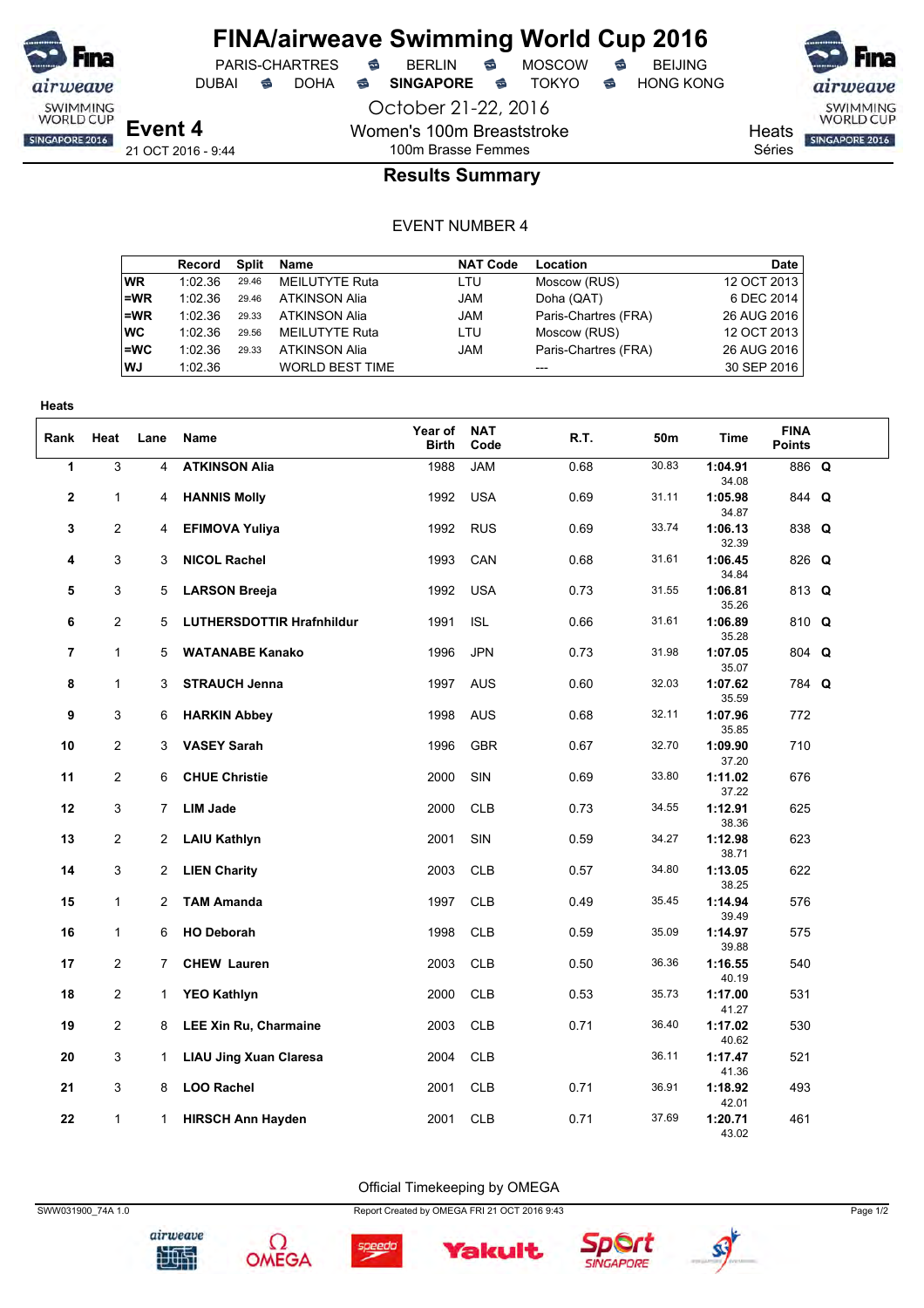| Fına                                                  |                    |   | <b>PARIS-CHARTRES</b> | ⇔ | <b>FINA/airweave Swimming World Cup 2016</b><br><b>BFRI IN</b> | €                  | <b>MOSCOW</b> | € | <b>BEIJING</b>   |             |                              | <b>Fina</b>                                           |
|-------------------------------------------------------|--------------------|---|-----------------------|---|----------------------------------------------------------------|--------------------|---------------|---|------------------|-------------|------------------------------|-------------------------------------------------------|
| airweave                                              | <b>DUBAI</b>       | ಹ | <b>DOHA</b>           | € | <b>SINGAPORE</b>                                               | €                  | <b>TOKYO</b>  | € | <b>HONG KONG</b> |             |                              | airweave                                              |
| <b>SWIMMING</b><br><b>WORLD CUP</b><br>SINGAPORE 2016 | Event 4            |   |                       |   | October 21-22, 2016<br>Women's 100m Breaststroke               |                    |               |   |                  |             | Heats                        | <b>SWIMMING</b><br><b>WORLD CUP</b><br>SINGAPORE 2016 |
|                                                       | 21 OCT 2016 - 9:44 |   |                       |   | 100m Brasse Femmes                                             |                    |               |   |                  |             | Séries                       |                                                       |
|                                                       |                    |   |                       |   | <b>Results Summary</b>                                         |                    |               |   |                  |             |                              |                                                       |
|                                                       |                    |   |                       |   | <b>EVENT NUMBER 4</b>                                          |                    |               |   |                  |             |                              |                                                       |
| <b>Heats</b>                                          |                    |   |                       |   |                                                                |                    |               |   |                  |             |                              |                                                       |
| Rank<br>Heat                                          | Name<br>Lane       |   |                       |   | Year of<br>Birth                                               | <b>NAT</b><br>Code | R.T.          |   | 50m              | <b>Time</b> | <b>FINA</b><br><b>Points</b> |                                                       |

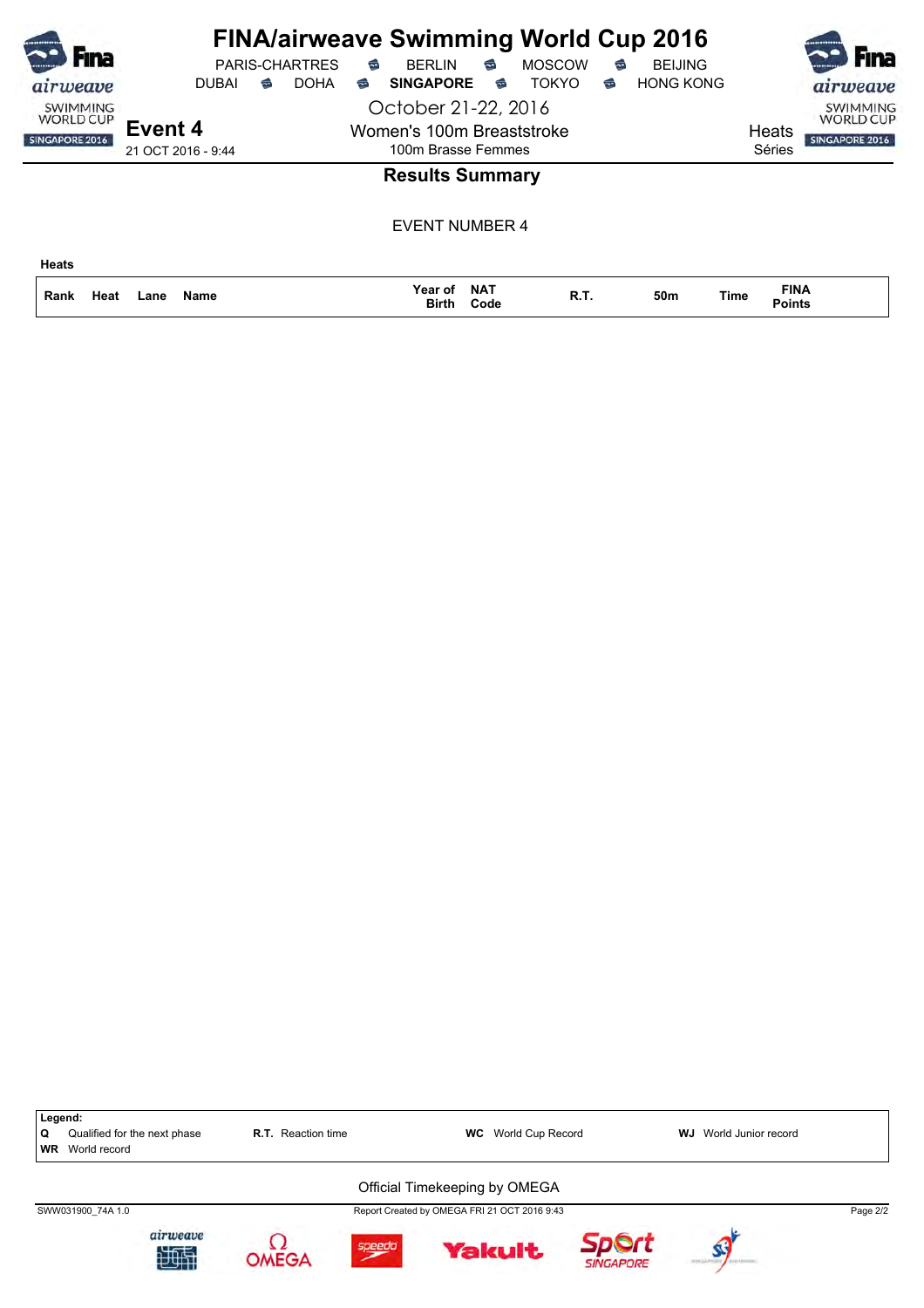

DUBAI **S** DOHA S SINGAPORE S TOKYO S HONG KONG

October 21-22, 2016

Women's 100m Butterfly

**Heats** Séries

SWIMMING<br>WORLD CUP SINGAPORE 2016

**Event 5** 21 OCT 2016 - 9:54

### 100m Papillon Femmes **Results Summary**

#### EVENT NUMBER 5

|    | Record | Split Name             | <b>NAT Code</b> | Location    | Date        |
|----|--------|------------------------|-----------------|-------------|-------------|
| WR | 54 61  | 25.96 SJOESTROEM Sarah | <b>SWE</b>      | Doha (QAT)  | 7 DEC 2014  |
| WC | 55.30  | 26.16 COUTTS Alicia    | AUS             | Tokyo (JPN) | 9 NOV 2013  |
| WJ | 56.64  | <b>WORLD BEST TIME</b> |                 | ---         | 30 SEP 2016 |
|    |        |                        |                 |             |             |

| Heats |                  |                |                                |                         |                    |      |                 |                  |                              |  |
|-------|------------------|----------------|--------------------------------|-------------------------|--------------------|------|-----------------|------------------|------------------------------|--|
| Rank  | Heat             | Lane           | Name                           | Year of<br><b>Birth</b> | <b>NAT</b><br>Code | R.T. | 50 <sub>m</sub> | Time             | <b>FINA</b><br><b>Points</b> |  |
| 1     | $\boldsymbol{2}$ | 5              | <b>SAVARD Katerine</b>         | 1993                    | CAN                | 0.66 | 27.00           | 57.60<br>30.60   | 852 Q                        |  |
| 2     | 3                | 5              | <b>HOSSZU Katinka</b>          | 1989                    | <b>HUN</b>         | 0.68 | 27.75           | 57.83<br>30.08   | 842 Q                        |  |
| 3     | 3                | 4              | <b>OTTESEN Jeanette</b>        | 1987                    | <b>DEN</b>         | 0.66 | 27.15           | 58.30<br>31.15   | 821 Q                        |  |
| 4     | $\mathbf{1}$     | 4              | <b>GROVES Madeline</b>         | 1995                    | <b>AUS</b>         | 0.70 | 27.77           | 58.48<br>30.71   | 814 Q                        |  |
| 5     | 3                | 3              | <b>CHAN Kin Lok</b>            | 1994                    | <b>HKG</b>         |      | 27.77           | 59.06<br>31.29   | 790 Q                        |  |
| 6     | $\mathbf 1$      | 6              | <b>NGUYEN Diep Phuong Tram</b> | 2001                    | VIE                | 0.69 | 28.09           | 59.31<br>31.22   | 780 Q                        |  |
| 7     | $\mathbf{1}$     | 5              | <b>SZE Hang Yu</b>             | 1988                    | <b>HKG</b>         | 0.69 | 27.62           | 59.34<br>31.72   | 779 Q                        |  |
| 8     | $\overline{c}$   | 3              | <b>OLDSEN Ellysia</b>          | 1995                    | <b>AUS</b>         | 0.56 | 27.87           | 59.73<br>31.86   | 764 Q                        |  |
| 9     | $\mathbf{1}$     | 3              | <b>TOH Nicholle</b>            | 2001                    | SIN                | 0.43 | 28.03           | 59.87<br>31.84   | 758                          |  |
| 10    | $\overline{2}$   | 6              | <b>KREUNDL Lena</b>            | 1997                    | AUT                | 0.68 | 28.41           | 1:00.62<br>32.21 | 731                          |  |
| 11    | 3                | 6              | <b>HECHENBICHLER Caroline</b>  | 2000                    | <b>AUT</b>         | 0.71 | 28.64           | 1:01.26<br>32.62 | 708                          |  |
| 12    | 3                | $\mathbf{2}$   | <b>CHAN Marina</b>             | 1997                    | SIN                | 0.56 | 29.92           | 1:02.42<br>32.50 | 669                          |  |
| 13    | 3                | 7.             | <b>LEE Elizabeth Rui Yan</b>   | 2001                    | SIN                | 0.56 | 30.03           | 1:04.74<br>34.71 | 600                          |  |
| 14    | $\overline{2}$   | $\overline{2}$ | <b>HOONG En Qi</b>             | 1999                    | SIN                | 0.69 | 30.73           | 1:05.31<br>34.58 | 584                          |  |
| 15    | 3                | 8              | <b>TOVEN Anais</b>             | 2001                    | <b>FRA</b>         | 0.69 | 30.46           | 1:06.26<br>35.80 | 559                          |  |
| 16    | $\overline{2}$   | 7              | <b>CHONG Elysia</b>            | 1997                    | <b>CLB</b>         | 0.66 | 31.09           | 1:06.33<br>35.24 | 558                          |  |
| 17    | $\overline{2}$   | 8              | <b>GAIER Celia</b>             | 1999                    | <b>CLB</b>         | 0.67 | 31.29           | 1:07.32<br>36.03 | 533                          |  |
| 18    | $\mathbf{1}$     | 7              | <b>CANOS CERVERA Paloma</b>    | 2002                    | <b>CLB</b>         | 0.70 | 31.59           | 1:07.39<br>35.80 | 532                          |  |
| 19    | 3                | 0              | <b>TAN Lee Shuen</b>           | 2000                    | <b>CLB</b>         | 0.66 | 32.28           | 1:07.69<br>35.41 | 525                          |  |
| 20    | 3                | 1              | <b>FONG Wen Ning, Renee</b>    | 2002                    | <b>CLB</b>         | 0.60 | 31.89           | 1:08.20<br>36.31 | 513                          |  |
| 21    | $\mathbf{1}$     | 8              | <b>KOCZANOWSKI Ana</b>         | 2001                    | <b>CLB</b>         | 0.68 | 31.18           | 1:08.73<br>37.55 | 501                          |  |
| 22    | $\overline{c}$   | 0              | <b>ROSS Kailey</b>             | 2002                    | <b>CLB</b>         | 0.50 | 32.15           | 1:09.82<br>37.67 | 478                          |  |
| 23    | $\overline{c}$   | 1              | <b>LIEN Charity</b>            | 2003                    | <b>CLB</b>         | 0.58 | 32.45           | 1:10.23<br>37.78 | 470                          |  |
|       | $\mathbf 1$      | $\mathbf{1}$   | <b>HO Natalie</b>              | 2003                    | <b>CLB</b>         |      |                 | <b>DNS</b>       |                              |  |

Official Timekeeping by OMEGA





Ω

SWW021900\_74A 1.0 Report Created by OMEGA FRI 21 OCT 2016 9:50 Page 1/2



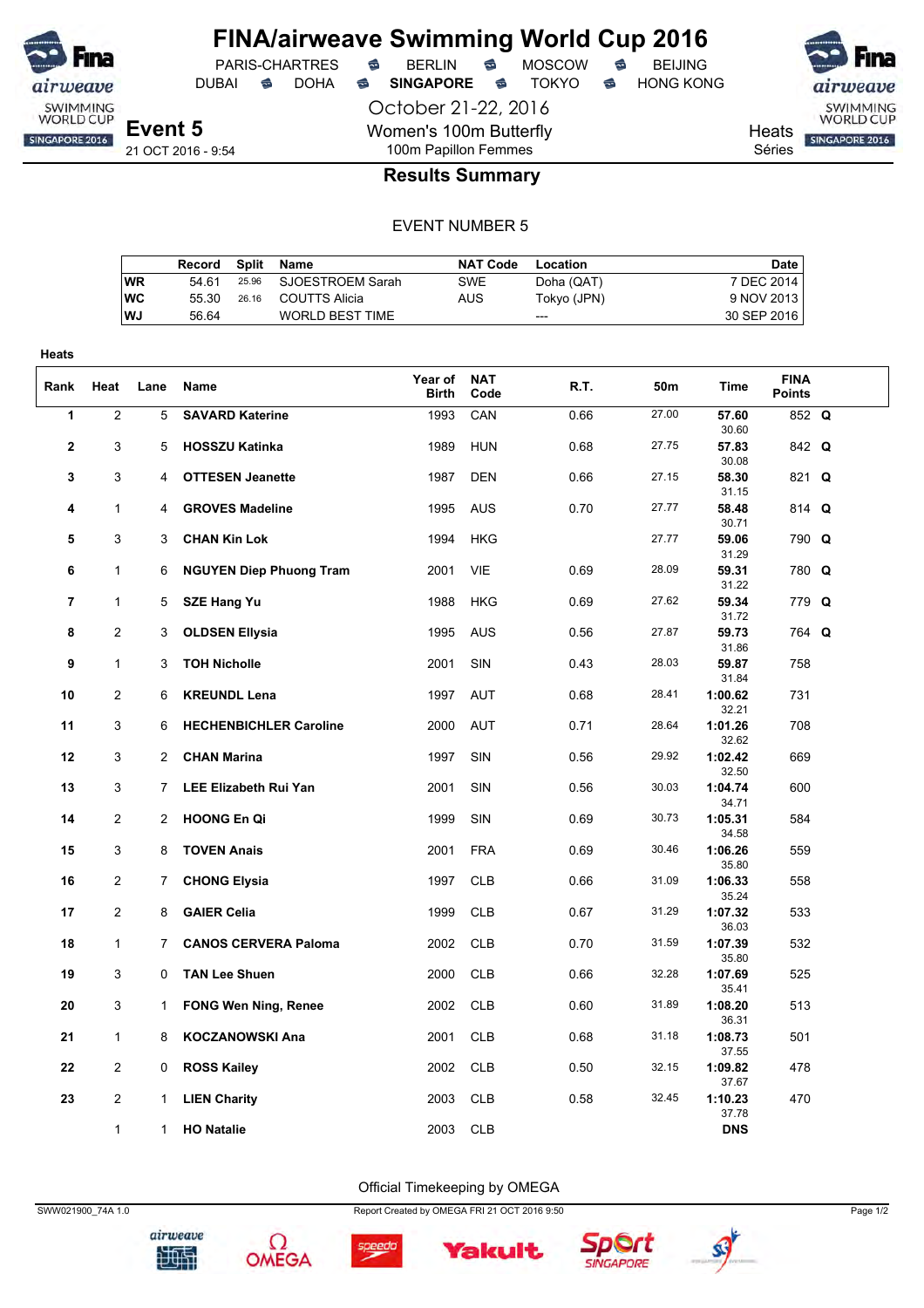| <b>SD</b> Fina                      |                    |              |   |                       |   | <b>FINA/airweave Swimming World Cup 2016</b> |   |               |   |                  |        |                                     |
|-------------------------------------|--------------------|--------------|---|-----------------------|---|----------------------------------------------|---|---------------|---|------------------|--------|-------------------------------------|
|                                     |                    |              |   | <b>PARIS-CHARTRES</b> | ⇔ | <b>BFRI IN</b>                               | € | <b>MOSCOW</b> | ⇔ | <b>BEIJING</b>   |        | <b>SO</b> Fina                      |
| airweave                            |                    | <b>DUBAI</b> | ⊕ | <b>DOHA</b>           | € | <b>SINGAPORE</b>                             | ⇔ | <b>TOKYO</b>  | € | <b>HONG KONG</b> |        | airweave                            |
| <b>SWIMMING</b><br><b>WORLD CUP</b> |                    |              |   |                       |   | October 21-22, 2016                          |   |               |   |                  |        | <b>SWIMMING</b><br><b>WORLD CUP</b> |
| SINGAPORE 2016                      | Event 5            |              |   |                       |   | Women's 100m Butterfly                       |   |               |   |                  | Heats  | SINGAPORE 2016                      |
|                                     | 21 OCT 2016 - 9:54 |              |   |                       |   | 100m Papillon Femmes                         |   |               |   |                  | Séries |                                     |
|                                     |                    |              |   |                       |   | Dooulto Cummoni                              |   |               |   |                  |        |                                     |

### **Results Summary**

| Rank | Heat          | Lane | Name                 | Year of NAT | <b>Birth Code</b> | R.T. | 50m | Time       | FINA<br>Points |
|------|---------------|------|----------------------|-------------|-------------------|------|-----|------------|----------------|
|      |               |      | 2 KOO Jamie          | 2001        | CLB               |      |     | <b>DNS</b> |                |
|      | $\mathcal{P}$ | 4    | <b>WORRELL Kelsi</b> | 1994        | USA               |      |     | <b>DNS</b> |                |

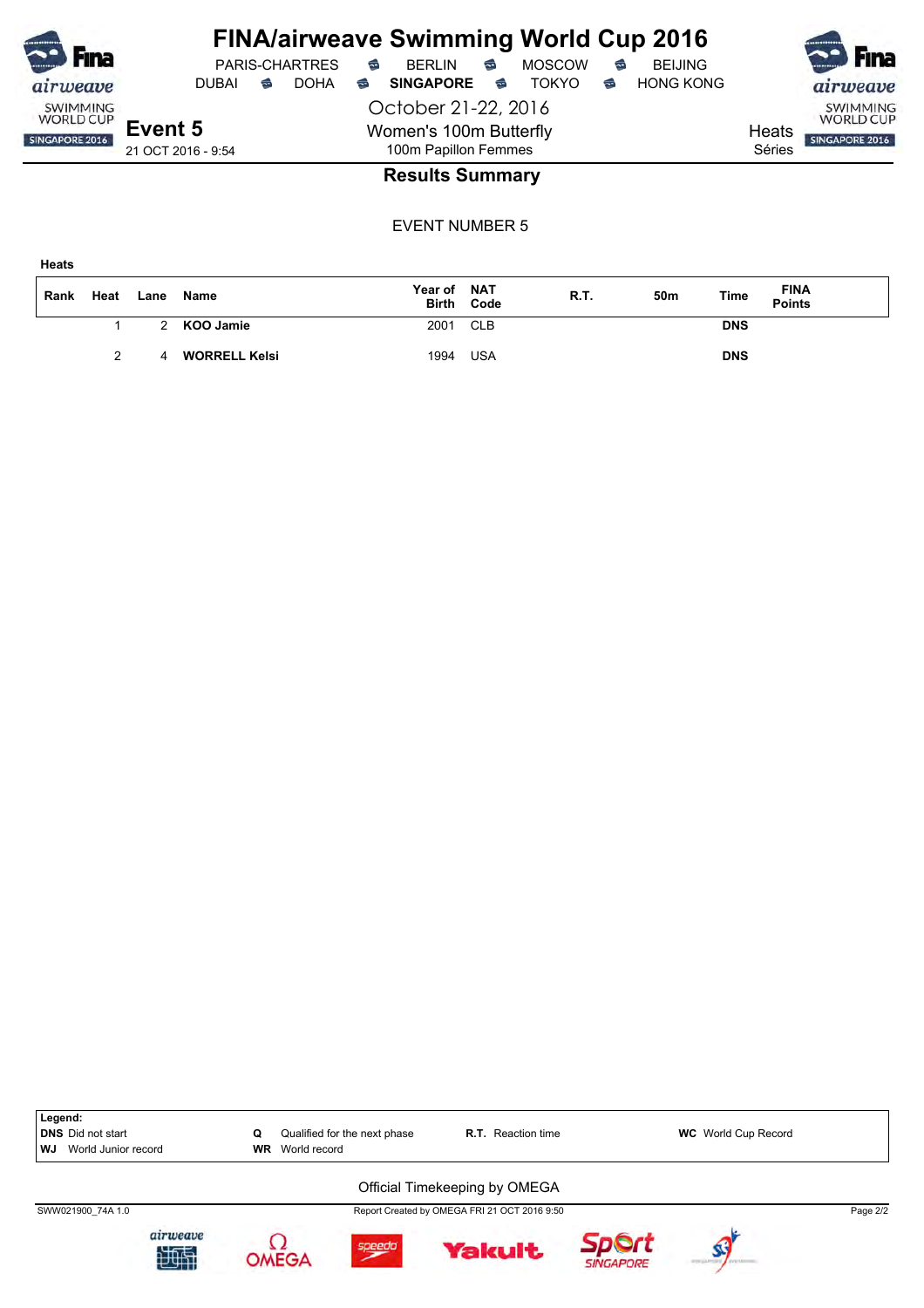

October 21-22, 2016 Men's 100m Backstroke 100m Dos Hommes





**Heats** Séries

### **Results Summary**

#### EVENT NUMBER 6

|           | Record |       | Split Name             | <b>NAT Code</b> | Location           | Date        |
|-----------|--------|-------|------------------------|-----------------|--------------------|-------------|
| WR        | 48.92  | 23.56 | <b>GREVERS Matthew</b> | USA             | Indianapolis (USA) | 12 DEC 2015 |
| <b>WC</b> | 49.29  | 23.27 | MARSHALL Peter         | USA             | Stockholm (SWE)    | 10 NOV 2009 |
| WJ        | 50.77  | 24.37 | GLINTA Robert          | ROU             | Netanya (ISR)      | 4 DEC 2015  |

| <b>Heats</b>   |                |                |                              |                         |                    |      |       |                  |                              |  |
|----------------|----------------|----------------|------------------------------|-------------------------|--------------------|------|-------|------------------|------------------------------|--|
| Rank           | Heat           | Lane           | Name                         | Year of<br><b>Birth</b> | <b>NAT</b><br>Code | R.T. | 50m   | <b>Time</b>      | <b>FINA</b><br><b>Points</b> |  |
| 1              | $\overline{3}$ | 4              | <b>LARKIN Mitchell</b>       | 1993                    | <b>AUS</b>         | 0.63 | 24.54 | 51.10<br>26.56   | 877 Q                        |  |
| $\mathbf 2$    | $\overline{2}$ | 4              | <b>HURLEY Bobby</b>          | 1988                    | <b>AUS</b>         | 0.60 | 24.92 | 51.39<br>26.47   | 862 Q                        |  |
| 3              | 3              | 5              | <b>SANKOVICH Pavel</b>       | 1990                    | <b>BLR</b>         | 0.57 | 25.27 | 52.23<br>26.96   | 821 Q                        |  |
| 4              | $\overline{2}$ | 3              | <b>LEWIS Clyde</b>           | 1997                    | <b>AUS</b>         | 0.61 | 25.33 | 52.37<br>27.04   | 815 Q                        |  |
| 5              | $\overline{2}$ | 5              | <b>ORTIZ-CANAVATE Miguel</b> | 1991                    | <b>ESP</b>         | 0.59 | 25.12 | 52.56<br>27.44   | $806$ Q                      |  |
| 6              | $\mathbf{1}$   | 4              | <b>DONETC Stanislav</b>      | 1983                    | <b>RUS</b>         | 0.71 | 25.84 | 52.86<br>27.02   | 792 Q                        |  |
| $\overline{7}$ | $\overline{2}$ | 6              | <b>WANG Peng</b>             | 1998                    | <b>CHN</b>         | 0.62 | 25.56 | 53.02<br>27.46   | 785 Q                        |  |
| 8              | $\mathbf{1}$   | 5              | <b>EDMONDS Ben</b>           | 1991                    | <b>AUS</b>         | 0.58 | 26.01 | 53.32<br>27.31   | 772 Q                        |  |
| 9              | 3              | 3              | <b>PINZON GARCIA Omar</b>    | 1989                    | COL                | 0.54 | 25.60 | 53.35<br>27.75   | 771                          |  |
| 10             | $\mathbf{1}$   | 3              | <b>LEWIS Hayden</b>          | 1995                    | <b>AUS</b>         | 0.65 | 26.10 | 53.65<br>27.55   | 758                          |  |
| 11             | 3              | 6              | <b>LUDLOW Tristan</b>        | 1997                    | <b>AUS</b>         | 0.64 | 26.63 | 54.74<br>28.11   | 713                          |  |
| 12             | $\mathbf{1}$   | 6              | <b>FONG Francis</b>          | 2000                    | SIN                | 0.68 | 27.07 | 55.72<br>28.65   | 676                          |  |
| 13             | $\overline{2}$ | 2              | <b>LOW Malcolm</b>           | 1997                    | SIN                | 0.59 | 26.87 | 56.13<br>29.26   | 662                          |  |
| 14             | 3              | 2              | <b>ZELLMANN Poul</b>         | 1995                    | <b>GER</b>         | 0.70 | 27.32 | 57.73<br>30.41   | 608                          |  |
| 15             | $\mathbf{1}$   | $\overline{7}$ | <b>COATES Liam</b>           | 1999                    | <b>CLB</b>         | 0.68 | 27.64 | 58.22<br>30.58   | 593                          |  |
| 16             | $\mathbf{1}$   | $\overline{2}$ | <b>ONG Ethan</b>             | 1999                    | <b>CLB</b>         | 0.53 | 28.00 | 58.44<br>30.44   | 586                          |  |
| 17             | $\mathbf{1}$   | 8              | <b>TAN Zachary lan</b>       | 2003                    | <b>CLB</b>         | 0.85 | 29.46 | 1:00.92<br>31.46 | 517                          |  |
| 18             | 3              | 8              | SOO Isaac                    | 2001                    | <b>CLB</b>         | 0.82 | 29.11 | 1:01.29<br>32.18 | 508                          |  |
| 19             | 3              | $\mathbf{1}$   | <b>LIM Fang Jan</b>          | 2000                    | <b>CLB</b>         | 0.64 | 29.67 | 1:01.40<br>31.73 | 505                          |  |
| 20             | 3              | $\overline{7}$ | <b>AL-KHULAIFIN</b>          | 1999                    | QAT                | 0.70 | 30.67 | 1:01.88<br>31.21 | 494                          |  |
| 21             | $\overline{c}$ | 8              | <b>CHER Benjamin</b>         | 2000                    | <b>CLB</b>         | 0.82 | 29.89 | 1:02.17<br>32.28 | 487                          |  |
| 22             | $\mathbf{1}$   | 1              | <b>SCHUSTER Collin</b>       | 2002                    | <b>CLB</b>         | 0.66 | 29.59 | 1:02.21<br>32.62 | 486                          |  |
| 23             | $\overline{2}$ | 1              | <b>LEE Mikkel</b>            | 2002                    | <b>CLB</b>         | 0.69 | 30.74 | 1:03.36<br>32.62 | 460                          |  |
| 24             | $\overline{2}$ | $\overline{7}$ | <b>ALMENHALIQ</b>            | 1992                    | <b>UAE</b>         | 0.62 | 30.36 | 1:04.68<br>34.32 | 432                          |  |

Official Timekeeping by OMEGA



airweave 地型









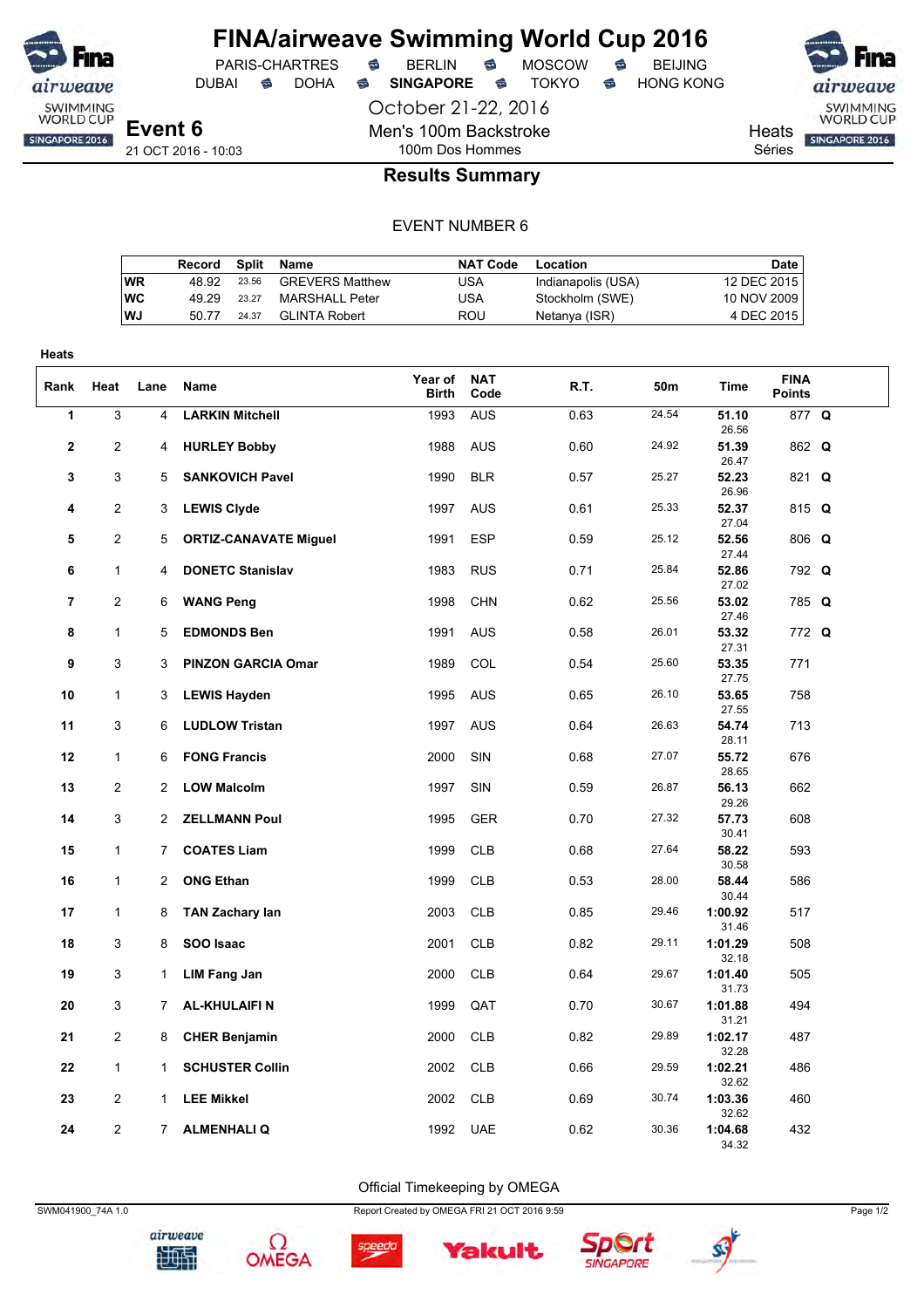| <b>Fina</b>                                                  |                                |       |   | <b>PARIS-CHARTRES</b> | € | <b>FINA/airweave Swimming World Cup 2016</b><br><b>BERLIN</b>   | € | <b>MOSCOW</b> | € | <b>BEIJING</b>   |                 | Fına                                           |
|--------------------------------------------------------------|--------------------------------|-------|---|-----------------------|---|-----------------------------------------------------------------|---|---------------|---|------------------|-----------------|------------------------------------------------|
| airweave                                                     |                                | DUBAI | ☜ | <b>DOHA</b>           | € | <b>SINGAPORE</b>                                                | ಹ | TOKYO.        | ಹ | <b>HONG KONG</b> |                 | airweave                                       |
| <b>SWIMMING</b><br><b>WORLD CUP</b><br><b>SINGAPORE 2016</b> | Event 6<br>21 OCT 2016 - 10:03 |       |   |                       |   | October 21-22, 2016<br>Men's 100m Backstroke<br>100m Dos Hommes |   |               |   |                  | Heats<br>Séries | SWIMMING<br><b>WORLD CUP</b><br>SINGAPORE 2016 |
|                                                              |                                |       |   |                       |   | <b>Results Summary</b>                                          |   |               |   |                  |                 |                                                |

EVENT NUMBER 6

f

B

| Rank | Heat   | Lane | <b>Name</b>            | Year of<br><b>Birth</b> | <b>NAT</b><br>Code | R.T. | 50m   | Time             | <b>FINA</b><br><b>Points</b> |  |
|------|--------|------|------------------------|-------------------------|--------------------|------|-------|------------------|------------------------------|--|
| 25   | ∽<br>u |      | <b>MOHAMMED Suhail</b> | 2000                    | <b>UAE</b>         | 0.54 | 32.44 | 1:08.39<br>35.95 | 366                          |  |

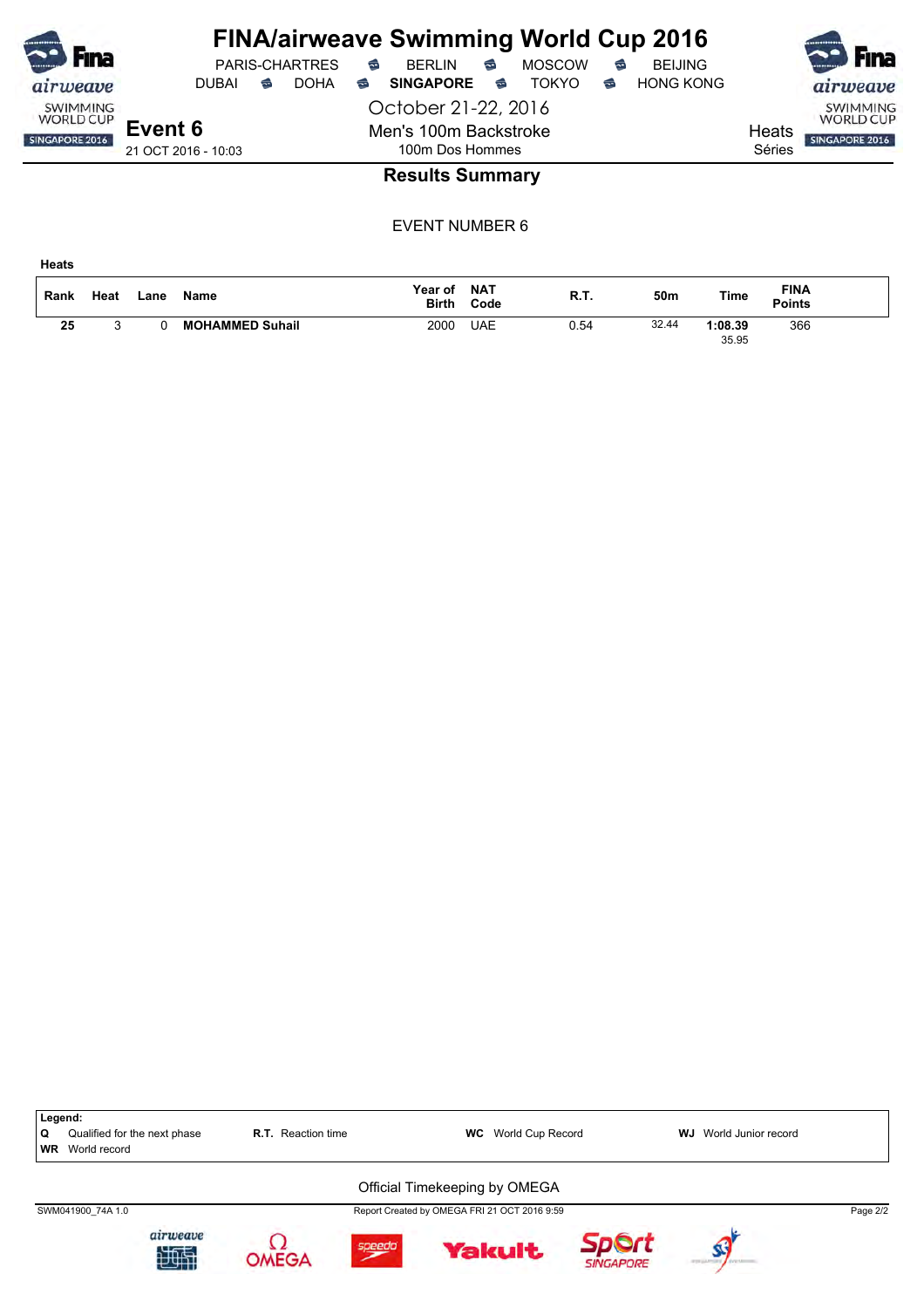

**Heats**

# **FINA/airweave Swimming World Cup 2016**

DUBAI **S** DOHA S SINGAPORE S TOKYO S HONG KONG

October 21-22, 2016 Women's 50m Backstroke 50m Dos Femmes



SWIMMING<br>WORLD CUP **Heats** SINGAPORE 2016 Séries

21 OCT 2016 - 10:12

### **Results Summary**

#### EVENT NUMBER 7

|    | Record Name |                       | <b>NAT Code</b> | Location        | <b>Date</b> |
|----|-------------|-----------------------|-----------------|-----------------|-------------|
| WR |             | 25.67 MEDEIROS Etiene | <b>BRA</b>      | Doha (QAT)      | 7 DEC 2014  |
| WC |             | 25.82 ZHAO Jing       | <b>CHN</b>      | Stockholm (SWE) | 10 NOV 2009 |
| WJ |             | 26.13 WORLD BEST TIME |                 | $- - -$         | 30 SEP 2016 |

| Rank           | Heat           | Lane | <b>Name</b>                      | Year of<br><b>Birth</b> | <b>NAT</b><br>Code | R.T. | <b>Time</b> | <b>FINA</b><br><b>Points</b> |             |
|----------------|----------------|------|----------------------------------|-------------------------|--------------------|------|-------------|------------------------------|-------------|
| 1              | $\overline{2}$ | 4    | <b>SEEBOHM Emily</b>             | 1992                    | <b>AUS</b>         | 0.69 | 26.68       | 890                          | $\mathbf Q$ |
| $\mathbf{2}$   | 2              | 5    | <b>ZEVINA Daryna</b>             | 1994                    | <b>UKR</b>         | 0.72 | 26.82       | 876                          | Q           |
| 3              | 3              | 4    | <b>HOSSZU Katinka</b>            | 1989                    | <b>HUN</b>         | 0.63 | 27.27       | 834                          | Q           |
| 4              | 3              | 5    | <b>WILSON Madison</b>            | 1994                    | <b>AUS</b>         | 0.61 | 27.38       | 824                          | Q           |
| 5              |                | 5    | <b>WILLIAMS Zoe</b>              | 1995                    | <b>AUS</b>         | 0.65 | 27.54       | 809                          | Q           |
| 6              |                | 3    | <b>CALDWELL Hilary</b>           | 1991                    | CAN                | 0.59 | 28.04       | 767                          | Q           |
| $\overline{7}$ | 3              | 3    | <b>TEREBO Emma</b>               | 1998                    | <b>FRA</b>         | 0.65 | 28.06       | 765                          | Q           |
| 8              | 3              | 6    | <b>FORRESTER Amy</b>             | 1998                    | <b>AUS</b>         | 0.66 | 28.43       | 736                          | Q           |
| 9              | $\overline{c}$ | 3    | <b>GICHARD Bobbi</b>             | 1999                    | <b>NZL</b>         | 0.59 | 28.50       | 730                          |             |
| 9              | $\overline{c}$ | 6    | <b>USTINOVA Daria S</b>          | 1998                    | <b>RUS</b>         | 0.65 | 28.50       | 730                          |             |
| 11             | 3              | 2    | <b>OZTURK Sonnele Aylin</b>      | 1998                    | <b>GER</b>         | 0.79 | 28.87       | 702                          |             |
| 12             | 1              | 6    | <b>ZAISER Lisa</b>               | 1994                    | <b>AUT</b>         | 0.63 | 28.98       | 694                          |             |
| 13             | $\overline{2}$ |      | <b>KOO Jamie</b>                 | 2001                    | <b>CLB</b>         | 0.52 | 29.38       | 666                          |             |
| 14             | 3              |      | <b>LIEW Li-Shan Chantal</b>      | 1998                    | SIN                | 0.59 | 29.90       | 632                          |             |
| 15             | 1              | 2    | <b>KHOO Faith Elizabeth</b>      | 2003                    | SIN                | 0.65 | 30.15       | 617                          |             |
| 16             |                |      | <b>HOONG En Qi</b>               | 1999                    | SIN                | 0.69 | 30.39       | 602                          |             |
| 17             | 3              |      | <b>KHOO Chelsea</b>              | 2002                    | <b>CLB</b>         | 0.68 | 30.70       | 584                          |             |
| 18             | $\overline{2}$ |      | <b>LIM Jade</b>                  | 2000                    | <b>CLB</b>         | 0.69 | 31.19       | 557                          |             |
| 19             | 3              | 0    | LIM Magdalene Yong Qi            | 2003                    | <b>CLB</b>         | 0.65 | 31.65       | 533                          |             |
| 20             | $\overline{c}$ | 8    | <b>LOY Catherine</b>             | 1999                    | <b>CLB</b>         | 0.82 | 31.89       | 521                          |             |
| 21             |                | 1    | LOO J-Yin                        | 1999                    | <b>CLB</b>         | 0.58 | 31.92       | 520                          |             |
| 22             | 3              | 8    | <b>LIEN Charity</b>              | 2003                    | <b>CLB</b>         | 0.79 | 31.98       | 517                          |             |
| 23             |                | 0    | <b>CHEONG Chloe</b>              | 2002                    | <b>CLB</b>         | 0.61 | 32.24       | 504                          |             |
| 24             | 1              | 8    | <b>PEDERSEN Elena Lee Lee Na</b> | 2004                    | <b>CLB</b>         | 0.84 | 32.44       | 495                          |             |
| 25             | 3              | 9    | <b>TAN Charla</b>                | 2004                    | <b>CLB</b>         | 0.68 | 32.96       | 472                          |             |
| 26             | $\overline{c}$ | 0    | <b>HAN Hui Lin Joelle</b>        | 2002                    | <b>CLB</b>         | 0.70 | 33.52       | 449                          |             |
|                |                | 4    | <b>HERASIMENIA Aliaksandra</b>   | 1985                    | <b>BLR</b>         |      | <b>DNS</b>  |                              |             |
|                | 2              | 2    | <b>QUEK Hannah</b>               | 2000                    | SIN                |      | <b>DNS</b>  |                              |             |



**SINGAPORE**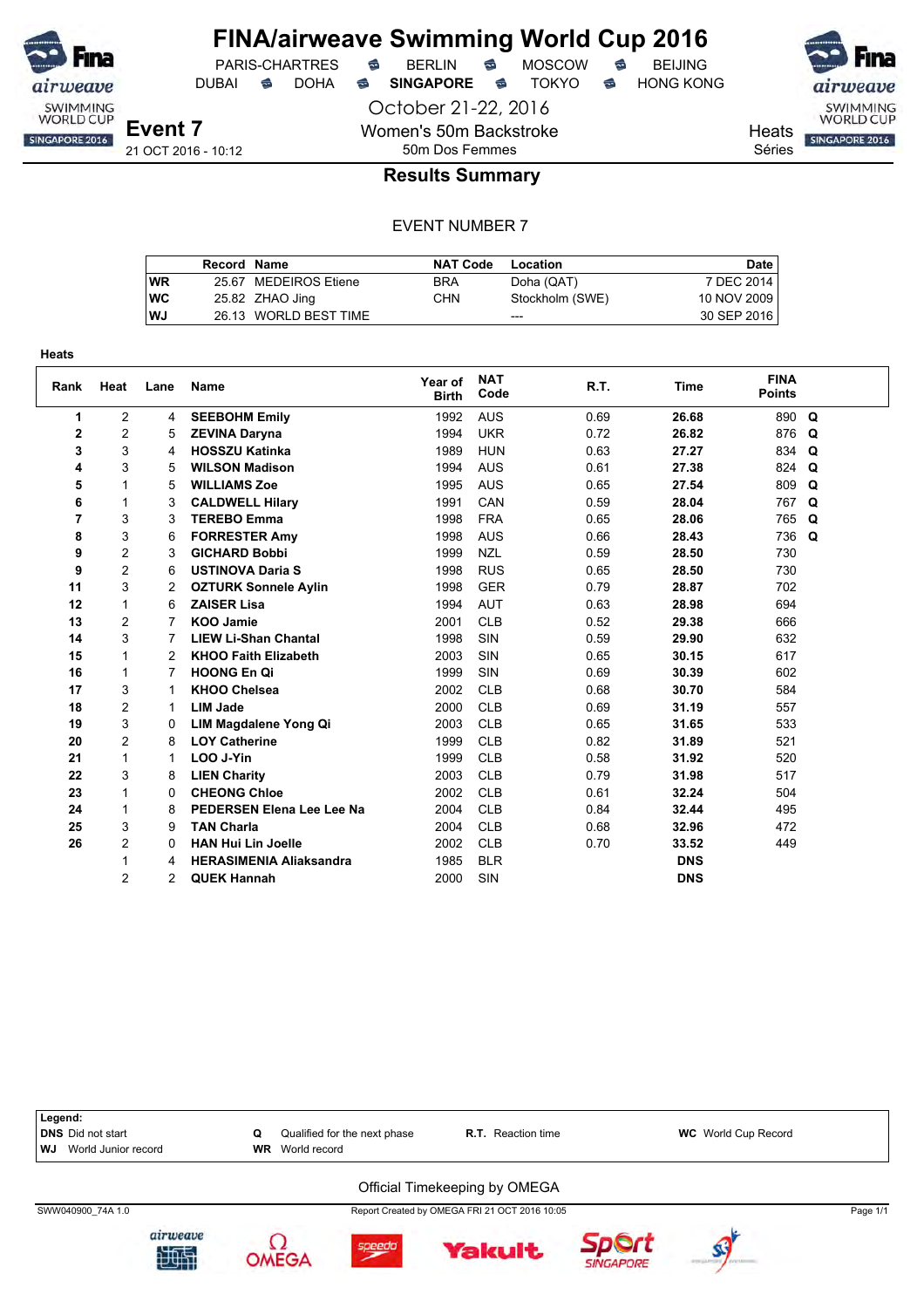

**Heats**

### **FINA/airweave Swimming World Cup 2016** PARIS-CHARTRES **B** BERLIN **B** MOSCOW **B** BEIJING

October 21-22, 2016 DUBAI **S** DOHA S SINGAPORE S TOKYO S HONG KONG

SWIMMING<br>WORLD CUP

**Heats** SINGAPORE 2016

Séries

21 OCT 2016 - 10:19

### 200m Papillon Hommes **Results Summary**

Men's 200m Butterfly

|            | Record  |       | <b>Splits</b> |         | Name                   | <b>NAT Code</b> | Location        | <b>Date</b> |
|------------|---------|-------|---------------|---------|------------------------|-----------------|-----------------|-------------|
| <b>WR</b>  | 1:48.56 | 24.68 | 52.96         | 1:20.81 | LE CLOS Chad           | <b>RSA</b>      | Singapore (SIN) | 5 NOV 2013  |
| <b>IWC</b> | 1:48.56 | 24.68 | 52.96         | 1:20.81 | LE CLOS Chad           | <b>RSA</b>      | Singapore (SIN) | 5 NOV 2013  |
| WJ         | 1:51.30 |       |               |         | <b>WORLD BEST TIME</b> |                 | $---$           | 30 SEP 2016 |

| .           |              |   |                             |                  |                    |      |       |         |         |         |                              |
|-------------|--------------|---|-----------------------------|------------------|--------------------|------|-------|---------|---------|---------|------------------------------|
|             | Rank Heat    |   | Lane Name                   | Year of<br>Birth | <b>NAT</b><br>Code | R.T. | 50m   | 100m    | 150m    | Time    | <b>FINA</b><br><b>Points</b> |
| 1           | 1            |   | 5 SETO Daiya                | 1994             | <b>JPN</b>         | 0.65 | 26.51 | 57.66   | 1:28.61 | 1:58.85 | 762 Q                        |
|             |              |   |                             |                  |                    |      |       | 31.15   | 30.95   | 30.24   |                              |
| $\mathbf 2$ | 1            |   | 6 SAKAI Masato              | 1995             | <b>JPN</b>         | 0.66 | 26.42 | 57.21   | 1:28.72 | 1:58.93 | 760 Q                        |
|             |              |   |                             |                  |                    |      |       | 30.79   | 31.51   | 30.21   |                              |
| 3           | 1            |   | 7 MARKS Edward              | 1996             | <b>AUS</b>         | 0.64 | 26.15 | 56.81   | 1:28.62 | 2:00.37 | 733 Q                        |
|             |              |   |                             |                  |                    |      |       | 30.66   | 31.81   | 31.75   |                              |
| 4           | 1            |   | 3 HEINTZ Philip             | 1991             | <b>GER</b>         | 0.74 | 27.11 | 58.89   | 1:30.99 | 2:01.50 | 713 Q                        |
|             |              |   |                             |                  |                    |      |       | 31.78   | 32.10   | 30.51   |                              |
| 5           | $\mathbf{1}$ |   | 2 MORGAN David              | 1994             | <b>AUS</b>         | 0.68 | 27.12 | 58.10   | 1:29.90 | 2:01.52 | 712 Q                        |
|             |              |   |                             |                  |                    |      |       | 30.98   | 31.80   | 31.62   |                              |
| 6           | 1            |   | 4 LE CLOS Chad              | 1992             | <b>RSA</b>         | 0.69 | 26.78 | 58.32   | 1:30.44 | 2:01.55 | 712 Q                        |
|             |              |   |                             |                  |                    |      |       | 31.54   | 32.12   | 31.11   |                              |
| 7           |              |   | <b>DEKKER Nicolaas Dane</b> | 1995             | CAN                | 0.79 | 27.24 | 58.68   | 1:30.22 | 2:01.58 | 711 Q                        |
|             |              |   |                             |                  |                    |      |       | 31.44   | 31.54   | 31.36   |                              |
| 8           | 1            |   | 0 CHO Cheng-Chi             | 1998             | <b>TPE</b>         | 0.57 | 27.96 | 58.83   | 1:30.33 | 2:01.67 | 710 Q                        |
|             |              |   |                             |                  |                    |      |       | 30.87   | 31.50   | 31.34   |                              |
| 9           | 1            |   | 8 KOO Dylan                 | 1999             | SIN                | 0.60 | 27.22 | 58.36   | 1:31.41 | 2:05.40 | 648                          |
|             |              |   |                             |                  |                    |      |       | 31.14   | 33.05   | 33.99   |                              |
| 10          | $\mathbf{1}$ | 9 | <b>LAU Wei Hong</b>         | 2001             | <b>CLB</b>         | 0.56 | 28.09 | 1:02.43 | 1:39.48 | 2:16.72 | 500                          |
|             |              |   |                             |                  |                    |      |       | 34.34   | 37.05   | 37.24   |                              |

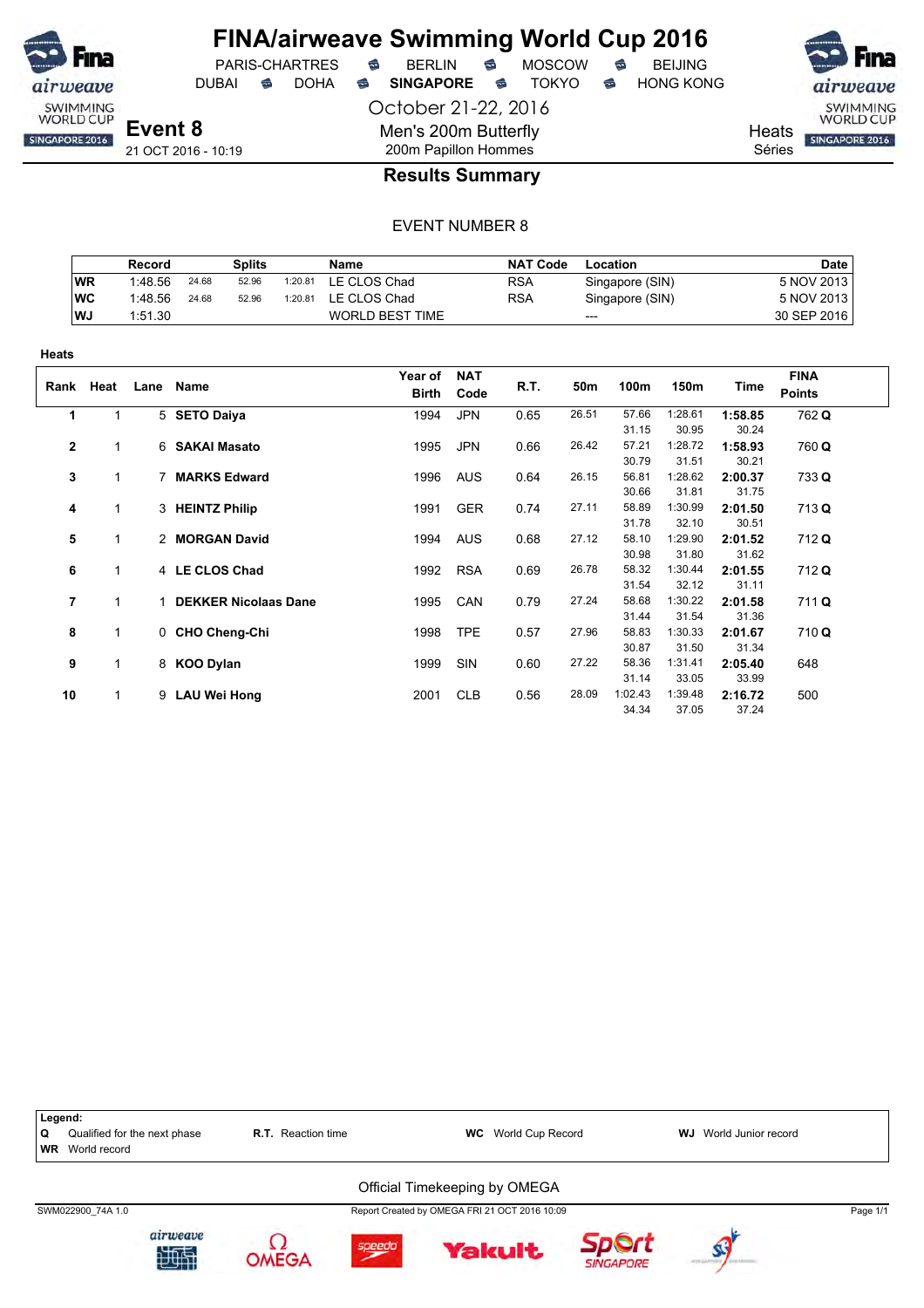

PARIS-CHARTRES **S** BERLIN S MOSCOW S

DUBAI **S** DOHA S SINGAPORE S TOKYO S HONG KONG

October 21-22, 2016

SWIMMING<br>WORLD CUP

Heats **SINGAPORE 2016** 

Séries

21 OCT 2016 - 10:23

### 200m 4-Nages Femmes **Results Summary**

Women's 200m Individual Medley

#### EVENT NUMBER 9

|           | Record  |       | Splits |         | <b>Name</b>            | <b>NAT Code</b> | Location    | <b>Date</b> |
|-----------|---------|-------|--------|---------|------------------------|-----------------|-------------|-------------|
| <b>WR</b> | 2:01.86 | 26.47 | 56.40  | 1:32.49 | <b>HOSSZU Katinka</b>  | <b>HUN</b>      | Doha (QAT)  | 6 DEC 2014  |
| WC        | 2:02.13 | 26.84 | 56.85  | 1:33.18 | HOSSZU Katinka         | <b>HUN</b>      | Dubai (UAE) | 31 AUG 2014 |
| WJ.       | 2:04.64 |       |        |         | <b>WORLD BEST TIME</b> |                 | ---         | 30 SEP 2016 |

| Heats |                |      |                     |                         |                    |      |       |                  |                  |                  |                              |
|-------|----------------|------|---------------------|-------------------------|--------------------|------|-------|------------------|------------------|------------------|------------------------------|
| Rank  | Heat           | Lane | Name                | Year of<br><b>Birth</b> | <b>NAT</b><br>Code | R.T. | 50m   | 100m             | 150m             | Time             | <b>FINA</b><br><b>Points</b> |
| 1     | 3              |      | 4 HOSSZU Katinka    | 1989                    | <b>HUN</b>         | 0.74 | 29.03 | 1:02.71<br>33.68 | 1:40.60<br>37.89 | 2:11.23<br>30.63 | 800 Q                        |
| 2     | 2              |      | 4 JAKABOS Zsuzsanna | 1989                    | <b>HUN</b>         | 0.75 | 29.12 | 1:02.23<br>33.11 | 1:40.34<br>38.11 | 2:12.26<br>31.92 | 782 Q                        |
| 3     | 2              |      | 5 ZAISER Lisa       | 1994                    | <b>AUT</b>         | 0.67 | 28.21 | 1:01.89<br>33.68 | 1:40.59<br>38.70 | 2:12.67<br>32.08 | 774 Q                        |
| 4     | 1              |      | 4 EFIMOVA Yuliya    | 1992                    | <b>RUS</b>         | 0.70 | 29.50 | 1:03.63<br>34.13 | 1:38.76<br>35.13 | 2:13.85<br>35.09 | 754 Q                        |
| 5     | 2              |      | 3 HARKIN Abbey      | 1998                    | <b>AUS</b>         | 0.55 | 29.05 | 1:03.29<br>34.24 | 1:41.54<br>38.25 | 2:13.90<br>32.36 | 753 Q                        |
| 6     | 3              |      | 5 ATKINSON Alia     | 1988                    | <b>JAM</b>         | 0.71 | 29.47 | 1:06.02<br>36.55 | 1:43.51<br>37.49 | 2:14.85<br>31.34 | 737 Q                        |
| 7     | 3              |      | 3 BUCHANAN Carla    | 1995                    | <b>AUS</b>         | 0.70 | 29.21 | 1:05.11<br>35.90 | 1:45.09<br>39.98 | 2:14.91<br>29.82 | 736 Q                        |
| 8     | 1              |      | 5 KREUNDL Lena      | 1997                    | AUT                | 0.67 | 29.10 | 1:04.34<br>35.24 | 1:43.96<br>39.62 | 2:16.12<br>32.16 | 717 Q                        |
| 9     | 3              |      | 6 CHUE Christie     | 2000                    | SIN                | 0.65 | 30.26 | 1:09.13<br>38.87 | 1:48.52<br>39.39 | 2:19.82<br>31.30 | 662                          |
| 10    | 2              |      | 6 GAN Ching Hwee    | 2003                    | SIN                | 0.52 | 31.33 | 1:07.84<br>36.51 | 1:47.85<br>40.01 | 2:20.55<br>32.70 | 651                          |
| 11    | $\mathbf{1}$   |      | 3 HABIB Micaela     | 1997                    | <b>AUS</b>         | 0.57 | 31.32 | 1:06.67<br>35.35 | 1:49.35<br>42.68 | 2:23.62<br>34.27 | 610                          |
| 12    | 1              |      | 7 TOVEN Anais       | 2001                    | <b>FRA</b>         | 0.58 | 31.21 | 1:08.23<br>37.02 | 1:50.92<br>42.69 | 2:24.48<br>33.56 | 600                          |
| 13    | 1              |      | 6 LIEN Charity      | 2003                    | <b>CLB</b>         | 0.69 | 30.82 | 1:09.24<br>38.42 | 1:52.28<br>43.04 | 2:26.42<br>34.14 | 576                          |
| 14    | 3              |      | 2 LAIU Kathlyn      | 2001                    | SIN                | 0.57 | 32.21 | 1:12.33<br>40.12 | 1:52.36<br>40.03 | 2:28.88<br>36.52 | 548                          |
| 15    | 2              |      | 1 YIP Sarah         | 2003                    | <b>CLB</b>         | 0.50 | 32.03 | 1:10.87<br>38.84 | 1:56.54<br>45.67 | 2:29.26<br>32.72 | 544                          |
| 16    | 1              |      | 2 CHAN Clydi        | 2004                    | <b>CLB</b>         |      | 31.85 | 1:10.95<br>39.10 | 1:55.09<br>44.14 | 2:29.92<br>34.83 | 537                          |
| 17    | 2              |      | 2 LYE Madeline      | 2003                    | <b>CLB</b>         |      | 32.41 | 1:13.56<br>41.15 | 1:57.02<br>43.46 | 2:31.35<br>34.33 | 521                          |
| 18    | 3              |      | 7 YEO Kathlyn       | 2000                    | <b>CLB</b>         | 0.63 | 31.74 | 1:13.25<br>41.51 | 1:56.52<br>43.27 | 2:32.58<br>36.06 | 509                          |
| 19    | $\overline{2}$ |      | 7 YU Herlene        | 2002                    | <b>CLB</b>         | 0.50 | 33.34 | 1:13.37<br>40.03 | 1:58.79<br>45.42 | 2:34.51<br>35.72 | 490                          |
| 20    | 3              |      | 1 CHEONG Chloe      | 2002                    | <b>CLB</b>         | 0.54 | 31.32 | 1:11.83<br>40.51 | 1:59.58<br>47.75 | 2:35.19<br>35.61 | 484                          |
| 21    | 1              |      | 1 LEE Michelle      | 1999                    | <b>CLB</b>         | 0.58 | 33.74 | 1:13.22<br>39 48 | 2:01.08<br>4786  | 2:35.72<br>34 64 | 479                          |

| Legend:<br>O | Qualified for the next phase<br><b>WR</b> World record | <b>R.T.</b> Reaction time | <b>WC</b> World Cup Record                    | <b>WJ</b> World Junior record |          |  |  |  |  |  |  |
|--------------|--------------------------------------------------------|---------------------------|-----------------------------------------------|-------------------------------|----------|--|--|--|--|--|--|
|              | Official Timekeeping by OMEGA                          |                           |                                               |                               |          |  |  |  |  |  |  |
|              | SWW052900 74A 1.0                                      |                           | Report Created by OMEGA FRI 21 OCT 2016 10:20 |                               | Page 1/1 |  |  |  |  |  |  |







akult



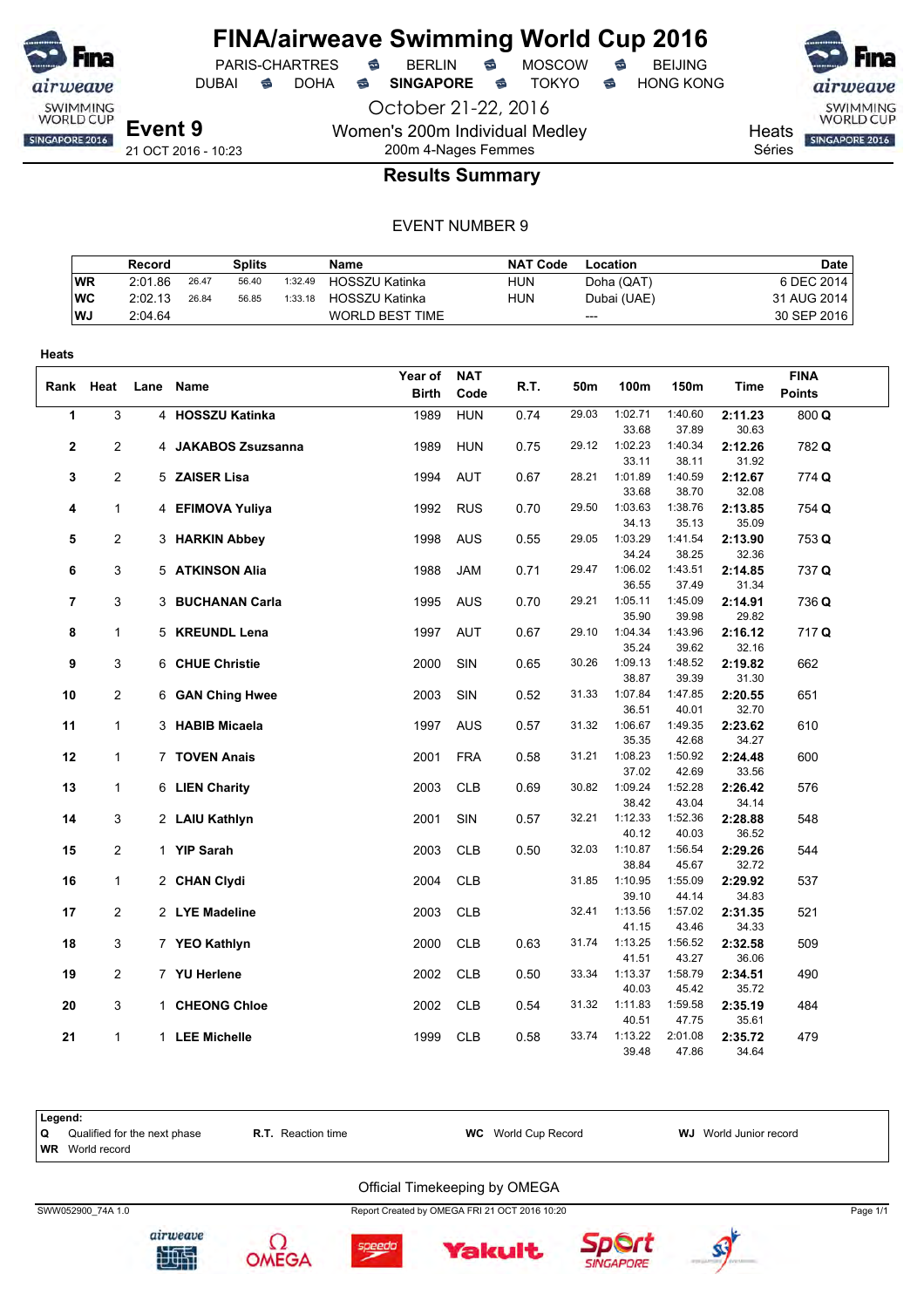

**Heats**

# **FINA/airweave Swimming World Cup 2016**

DUBAI **S** DOHA S SINGAPORE S TOKYO S HONG KONG

October 21-22, 2016 Men's 400m Freestyle 400m Nage Libre Hommes

PARIS-CHARTRES **B** BERLIN **B** MOSCOW **B** BEIJING



**Heats** 

Séries

### **Results Summary**

#### EVENT NUMBER 10

|    | Record  |       | Splits  |         | <b>Name</b>          | <b>NAT Code</b> | Location     | Date        |
|----|---------|-------|---------|---------|----------------------|-----------------|--------------|-------------|
| WR | 3:32.25 | 50.80 | 1:44.73 | 2:38.85 | <b>AGNEL Yannick</b> | <b>FRA</b>      | Angers (FRA) | 15 NOV 2012 |
| WC | 3:32.77 | 52.62 | 1:46.68 | 2:40.65 | BIEDERMANN Paul      | GER             | Berlin (GER) | 14 NOV 2009 |
| WJ | 3:39.48 |       |         |         | WORLD BEST TIME      |                 | $---$        | 30 SEP 2016 |

|                |                     |                     |                                                                                                                                                                                                                                |                       | Year of NAT           |                                                   |                       |         | <b>FINA</b>   |  |
|----------------|---------------------|---------------------|--------------------------------------------------------------------------------------------------------------------------------------------------------------------------------------------------------------------------------|-----------------------|-----------------------|---------------------------------------------------|-----------------------|---------|---------------|--|
|                | Rank Heat Lane Name |                     |                                                                                                                                                                                                                                |                       | <b>Birth Code</b>     |                                                   | R.T.                  | Time    | <b>Points</b> |  |
| $\mathbf{1}$   | $\overline{2}$      |                     |                                                                                                                                                                                                                                |                       |                       | 1996 UKR                                          | 0.71                  | 3:46.77 | 819 Q         |  |
|                | 50m 26.73           |                     | 6 <b>ROMANCHUR mynomics</b><br>100m 55.46 150m 1:24.20 200m 1:<br>28.74 28.74                                                                                                                                                  | 200m 1:52.95<br>28.75 | 28.64                 | 250m 2:21.59 300m 2:50.22<br>28.64 28.63<br>28.63 | 350m 3:18.80<br>28.58 | 27.97   |               |  |
|                | $2^{\circ}$<br>3    |                     | 5 <b>ZELLMANN Poul</b><br>00m 54.87 150m 1:23.73                                                                                                                                                                               |                       | 1995 GER              |                                                   | 0.74                  | 3:48.76 | 798 Q         |  |
|                | 50m 26.29           | 100m 54.87<br>28.58 | 28.86                                                                                                                                                                                                                          | 200m 1:52.82<br>29.09 | 250m 2:21.94<br>29.12 | 300m 2:51.15<br>29.21                             | 350m 3:20.09<br>28.94 | 28.67   |               |  |
| 3              | 3                   | 4 GUY James         |                                                                                                                                                                                                                                |                       | 1995 GBR              |                                                   | 0.67                  | 3:49.30 | 793 Q         |  |
|                | 50m 26.22           | 100m 54.96<br>28.74 | $150m$ 1:23.96 $200m$ 1:53.07<br>29.00 $29.00$                                                                                                                                                                                 |                       | 29.03                 | 250m 2:22.10 300m 2:51.32<br>29.22                | 350m 3:20.21<br>28.89 | 29.09   |               |  |
| 4              | $\overline{2}$      |                     | 4 HURLEY Bobby<br><b>EY Bobby</b><br>150m_1:25.98                                                                                                                                                                              |                       | 1988 AUS              |                                                   | 0.73                  | 3:49.61 | 789 Q         |  |
|                | 50m 26.74           | 100m 56.33          |                                                                                                                                                                                                                                | 200m 1:55.63<br>29.65 |                       | 250m 2:24.94 300m 2:54.05<br>29.11                | 350m 3:22.58<br>28.53 | 27.03   |               |  |
| 5              | 2                   |                     | 29.59 29.65 29.65 29.31<br>3 <b>HINDS-SYDENHAM Hayden</b> 1996 AUS                                                                                                                                                             |                       |                       |                                                   | 0.54                  | 3:49.83 | 787 Q         |  |
|                | 50m 26.66           | 100m 56.04          | 150m 1:25.53                                                                                                                                                                                                                   | 200m 1:55.21          | 250m 2:24.54<br>29.33 | 300m 2:53.80<br>29.26                             | 350m 3:22.85<br>29.05 | 26.98   |               |  |
| 6              | 3                   |                     |                                                                                                                                                                                                                                |                       | 1996 AUS              |                                                   | 0.76                  | 3:49.84 | 787 Q         |  |
|                | 50m 27.00           | 100m 55.82          | 00m 56.04<br>29.38 29.49<br>6 <b>OWENS Ethan</b><br>1.0mm 55.82 150m 1:24.94 200m 1:54.23<br>29.12 29.29                                                                                                                       |                       | 250m 2:23.22<br>28.99 | 300m 2:52.31<br>29.09                             | 350m 3:21.49<br>29.18 | 28.35   |               |  |
| $\overline{7}$ | 3                   |                     |                                                                                                                                                                                                                                |                       | 1996 AUS              |                                                   | 0.74                  | 3:50.22 | 783 Q         |  |
|                | 50m 26.67           |                     | $100m 55.36$ $100m 55.36$ $28.69$ $29.07$ $3 72$ $342$ $352$ $369$ $372$ $372$ $382$ $392$ $392$ $302$ $302$ $302$ $302$ $302$ $302$ $302$ $302$ $302$ $302$ $302$ $302$ $302$ $302$ $302$ $302$ $302$ $302$ $302$ $302$ $302$ | 200m 1:53.61<br>29.18 | 250m 2:22.96<br>29.35 | 300m 2:52.32<br>29.36                             | 350m 3:21.58<br>29.26 | 28.64   |               |  |
| 8              | 3                   |                     | 3 GYURTA Gergely<br>00m 55.28 150m 1:24.35                                                                                                                                                                                     |                       | 1991 HUN              |                                                   | 0.55                  | 3:50.38 | 782 Q         |  |
|                | 50m 26.69           | 100m 55.28<br>28.59 | 29.07                                                                                                                                                                                                                          | 200m 1:53.55<br>29.20 | 250m 2:22.73<br>29.18 | 300m 2:52.10<br>29.37                             | 350m 3:21.56<br>29.46 | 28.82   |               |  |
| 9              | $\overline{2}$      |                     | 5 SAKAI Masato                                                                                                                                                                                                                 |                       | 1995 JPN              |                                                   | 0.65                  | 3:51.31 | 772           |  |
|                | 50m 26.56           | 29.65               | 100m 56.21 150m 1:25.80<br>29.59                                                                                                                                                                                               | 200m 1:55.61<br>29.81 | 250m 2:25.05<br>29.44 | 300m 2:54.47<br>29.42                             | 350m 3:23.42<br>28.95 | 27.89   |               |  |
| 10             | $\overline{2}$      |                     | 7 PARRISH Joshua                                                                                                                                                                                                               |                       | 1997 AUS              |                                                   | 0.67                  | 3:52.88 | 757           |  |
|                | 50m 27.03           | 29.46               | 100m 56.49 150m 1:26.12<br>29.63                                                                                                                                                                                               | 200m 1:56.17<br>30.05 | 250m 2:25.70<br>29.53 | 300m 2:55.42<br>29.72                             | 350m 3:24.86<br>29.44 | 28.02   |               |  |
|                | 3<br>11             | 0 WEE Ryan          |                                                                                                                                                                                                                                |                       | 1998 SIN              |                                                   | 0.69                  | 3:59.42 | 696           |  |
|                | 50m 27.92           | 30.51               | 100m 58.43 150m 1:29.13<br>30.70                                                                                                                                                                                               | 200m 1:59.92<br>30.79 | 250m 2:30.50<br>30.58 | 300m 3:00.59<br>30.09                             | 350m 3:31.08<br>30.49 | 28.34   |               |  |
|                | 12<br>3             | 1 OH Yao Jie        |                                                                                                                                                                                                                                |                       | 1997 CLB              |                                                   | 0.63                  | 4:01.26 | 680           |  |
|                | 50m 27.62           | 100m 57.77<br>30.15 | 150m 1:28.04<br>30.27                                                                                                                                                                                                          | 200m 1:58.52<br>30.48 | 250m 2:29.00<br>30.48 | 300m 2:59.81<br>30.81                             | 350m 3:30.53<br>30.72 | 30.73   |               |  |
|                | 13<br>3             | 7 HSU Che-Yu        | $100m$ 56.09 $150m$ 1:25.84                                                                                                                                                                                                    |                       | 1994 TPE              |                                                   | 0.65                  | 4:01.80 | 676           |  |
|                | 50m 26.87           | 29.22               | 29.75                                                                                                                                                                                                                          | 200m 1:56.39<br>30.55 | 250m 2:27.26<br>30.87 | 300m 2:58.76<br>31.50                             | 350m 3:30.62<br>31.86 | 31.18   |               |  |
| 14             | $\overline{2}$      |                     | 1 DAVID Calvin Calhoun                                                                                                                                                                                                         |                       | 2001 USA              |                                                   | 0.86                  | 4:02.79 | 668           |  |
|                | 50m 28.13           | 100m 58.83<br>30.70 | 150m 1:30.27<br>31.44                                                                                                                                                                                                          | 200m 2:01.46<br>31.19 | 250m 2:31.85<br>30.39 | 300m 3:02.60<br>30.75                             | 350m 3:33.47<br>30.87 | 29.32   |               |  |
| 15             | 2                   |                     | 2 BOON Ji Chao Benedict                                                                                                                                                                                                        |                       | 1996 CLB              |                                                   | 0.70                  | 4:02.99 | 666           |  |
|                | 50m 28.61           | 100m 59.65<br>31.04 | 150m 1:30.84<br>31.19                                                                                                                                                                                                          | 200m 2:02.28<br>31.44 | 250m 2:33.46<br>31.18 | 300m 3:04.29<br>30.83                             | 350m 3:34.83<br>30.54 | 28.16   |               |  |
| 16             | 3                   |                     | 8 TAN Jonathan Eu Jin                                                                                                                                                                                                          |                       | 2002 SIN              |                                                   | 0.59                  | 4:05.23 | 648           |  |
|                | 50m 27.70           | 29.86               | 100m 57.56 150m 1:27.95<br>30.39                                                                                                                                                                                               | 200m 1:59.02<br>31.07 | 250m 2:30.20<br>31.18 | 300m 3:02.08<br>31.88                             | 350m 3:34.65<br>32.57 | 30.58   |               |  |
| 17             | 2                   |                     | 8 LIM Glen Jun Wei                                                                                                                                                                                                             |                       | 2002 SIN              |                                                   | 0.65                  | 4:07.16 | 633           |  |
|                | 50m 27.55           | 29.93               | 100m 57.48 150m 1:28.33<br>30.85                                                                                                                                                                                               | 200m 1:59.71<br>31.38 | 250m 2:31.32<br>31.61 | 300m 3:03.67<br>32.35                             | 350m 3:35.82<br>32.15 | 31.34   |               |  |

SWM014900\_74A 1.0 Report Created by OMEGA FRI 21 OCT 2016 10:36 Page 1/2



Ω





Official Timekeeping by OMEGA



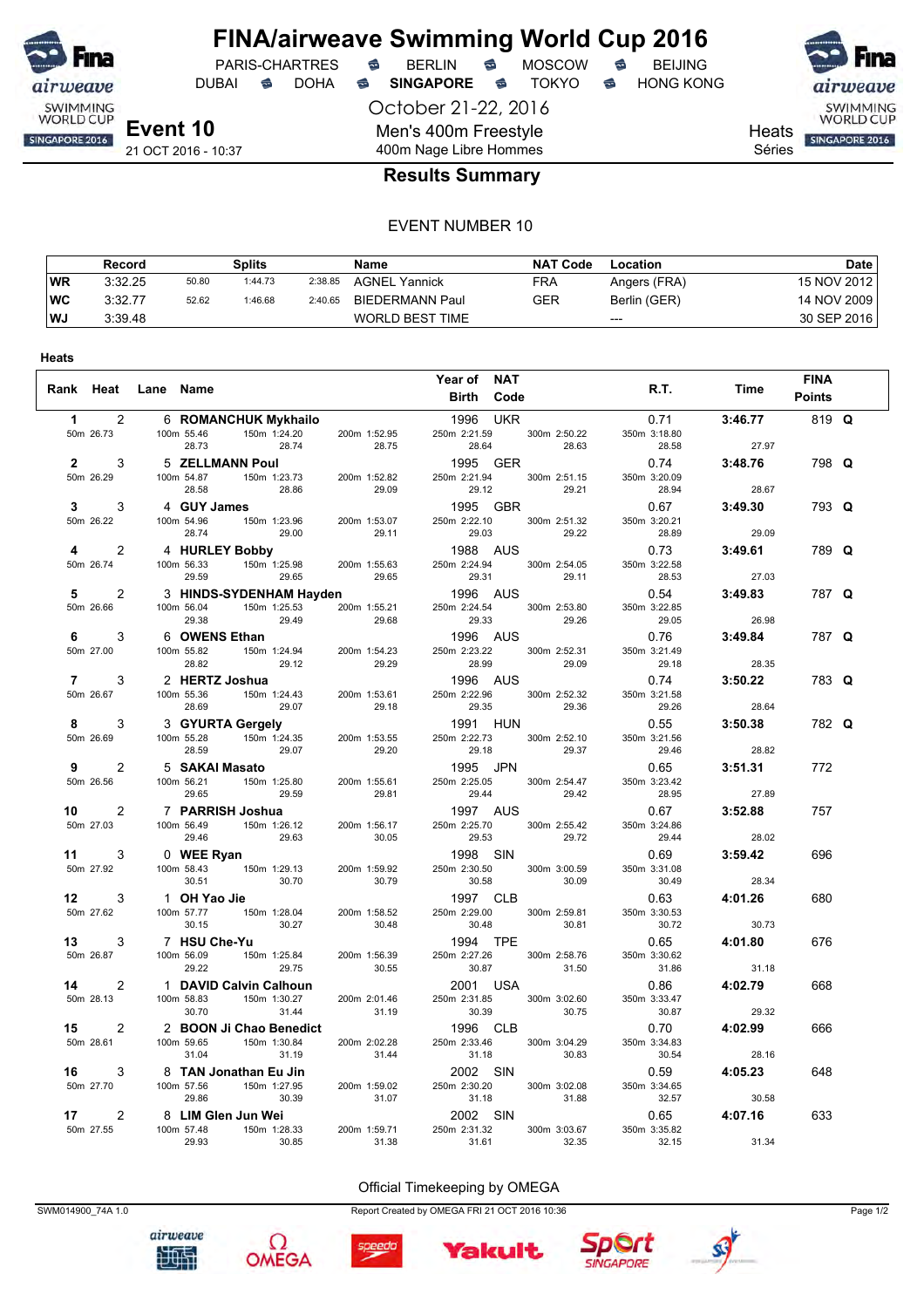

DUBAI **S** DOHA S SINGAPORE S TOKYO S HONG KONG

October 21-22, 2016 Men's 400m Freestyle

SWIMMING<br>WORLD CUP

**Heats** Séries

SINGAPORE 2016

21 OCT 2016 - 10:37

### 400m Nage Libre Hommes **Results Summary**

#### EVENT NUMBER 10

**Heats**

| Rank Heat Lane Name |       | Year of NAT<br><b>Birth Code</b>                                                                                                                                                               |                             | R.T. Time      | <b>FINA</b><br><b>Points</b> |
|---------------------|-------|------------------------------------------------------------------------------------------------------------------------------------------------------------------------------------------------|-----------------------------|----------------|------------------------------|
|                     |       | 18 2 0 TAN Timothy 2001 CLB<br>50m 28.35 100m 59.53 150m 1:31.86 200m 2:04.10 250m 2:35.99 300m 3:08.85                                                                                        | 0.63                        | 4:14.42        | 580                          |
|                     |       | 31.18 32.33 32.24 31.89 32.86                                                                                                                                                                  | 350m 3:42.14<br>33.29 32.28 |                |                              |
|                     |       | 19 1 4 DIVAKER Arnav 2000 IND 0.69<br>50m 28.56 100m 1:00.10 150m 1:32.51 200m 2:05.21 250m 2:37.79 300m 3:11.16 350m 3:43.88                                                                  |                             | 0.69 4:14.92   | 577                          |
|                     |       | 31.54 32.41 32.70 32.58 33.37 32.72 31.04                                                                                                                                                      |                             |                |                              |
|                     |       | 20 3 9 ELLIOTT Lachlan 1999 CLB 0.57 4:15.06<br>50m 28.58 100m 1:00.20 150m 1:32.64 200m 2:05.31 250m 2:38.07 300m 3:10.90 350m 3:43.67                                                        |                             |                | 576                          |
|                     |       | 31.62 32.44 32.67 32.76 32.83 32.77 31.39                                                                                                                                                      |                             |                |                              |
|                     |       |                                                                                                                                                                                                |                             |                | 534                          |
|                     |       | 21 1 3 TAN Ashley James 1999 CLB 4:21.48<br>50m 29.23 100m 1:01.18 150m 1:33.95 200m 2:07.12 250m 2:40.33 300m 3:14.20 350m 3:48.22<br>31.95 32.77 33.17 33.21 33.87 34.02 33.26               |                             |                |                              |
|                     |       | 20 1 5 YEO Joshua 2003 CLB 0.63 4:22.30<br>50m 29.37 100m 1:01.78 150m 1:35.14 200m 2:08.96 250m 2:42.71 300m 3:16.75 350m 3:50.62                                                             |                             |                | 529                          |
|                     |       | 32.41 33.36 33.82 33.75 34.04 33.87 31.68                                                                                                                                                      |                             |                |                              |
|                     |       |                                                                                                                                                                                                |                             | $0.60$ 4:22.30 | 529                          |
| 32.09 33.29         |       | 22 2 9 SCHUSTER Collin 2002 CLB 0.60<br>50m 28.37 100m 1:00.46 150m 1:33.75 200m 2:07.16 250m 2:41.23 300m 3:15.55 350m 3:49.49<br>33.41 34.07 34.32 33.94 32.81                               |                             |                |                              |
|                     |       | 24 1 6 LEE Jun Heng Justin 2003 CLB 0.61 4:32.82<br>50m 30.76 100m 1:04.65 150m 1:39.66 200m 2:15.09 250m 2:50.00 300m 3:25.12 350m 4:00.09                                                    |                             |                | 470                          |
| 33.89 35.01 35.43   |       | 34.91 35.12 34.97 32.73                                                                                                                                                                        |                             |                |                              |
|                     |       | 25 1 2 ONG Justin 2002 CLB 0.56<br>50m 30.12 100m 1:04.18 150m 1:39.30 200m 2:14.78 250m 2:50.25 300m 3:25.37 350m 4:00.43                                                                     |                             | 0.56 4:34.37   | 462                          |
| 34.06               |       | 35.12 35.48 35.47 35.12 35.06 33.94                                                                                                                                                            |                             |                |                              |
|                     |       | 26 1 7 MOHAMMED Suhail 2000 UAE 0.65 4:51.13                                                                                                                                                   |                             |                | 387                          |
| 36.82<br>34.73      | 37.73 | --<br>50m 31.61                  100m 1:06.34             150m 1:43.16             200m 2:20.89             250m 2:57.74             300m 3:35.51               350m 4:13.89<br>36.85<br>37.77 | 38.38                       | 37.24          |                              |

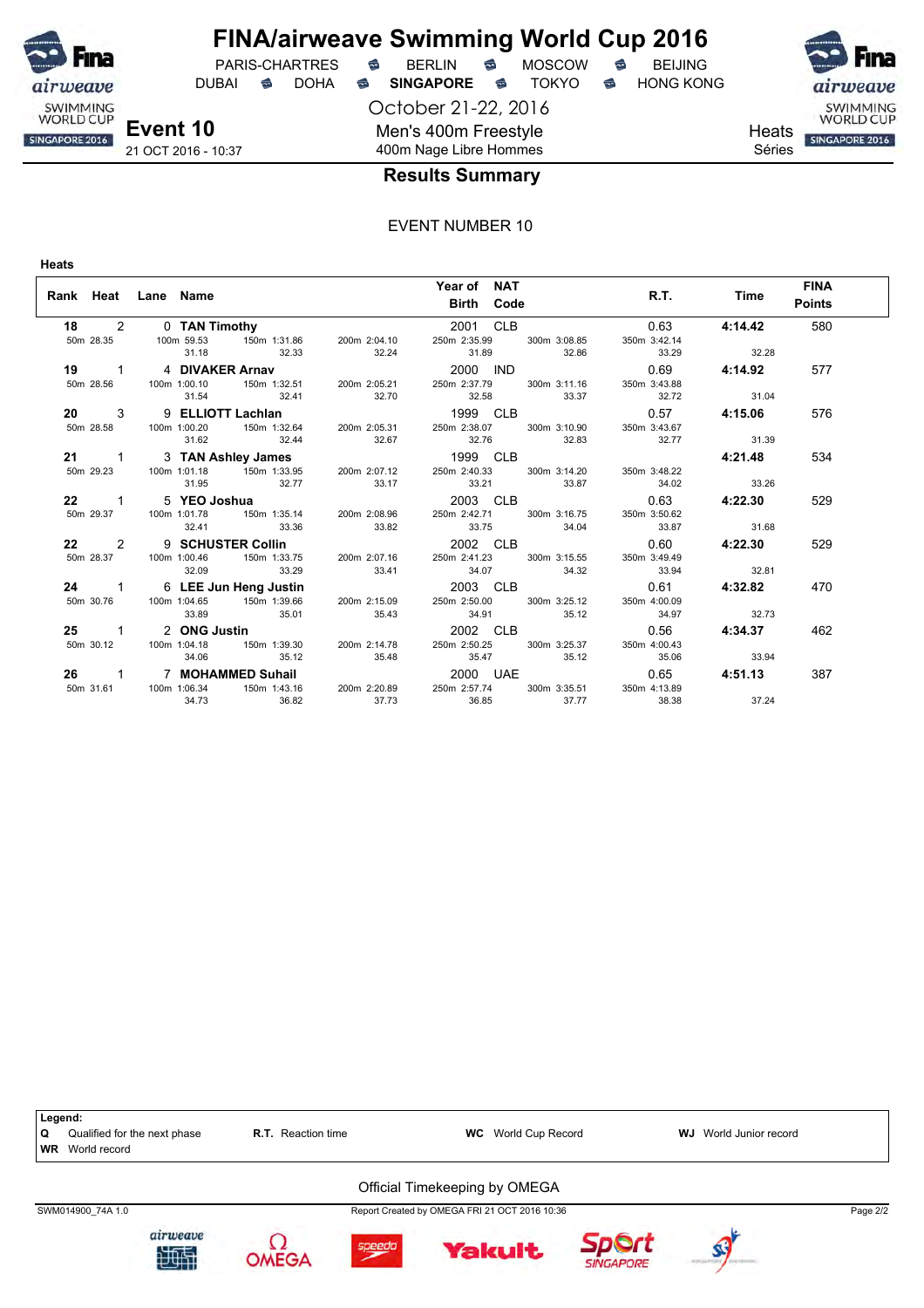

DUBAI **S** DOHA S SINGAPORE S TOKYO S HONG KONG

October 21-22, 2016

Women's 50m Freestyle 50m Nage Libre Femmes



**Heats** Séries

SWIMMING<br>WORLD CUP SINGAPORE 2016

### **Results Summary**

#### EVENT NUMBER 11

|           | <b>Record Name</b> |                           | <b>NAT Code</b> | Location           | <b>Date</b> |
|-----------|--------------------|---------------------------|-----------------|--------------------|-------------|
| <b>WR</b> |                    | 23.24 KROMOWIDJOJO Ranomi | NED.            | Eindhoven (NED)    | 7 AUG 2013  |
| $=$ WR    |                    | 23.24 KROMOWIDJOJO Ranomi | <b>NED</b>      | Indianapolis (USA) | 12 DEC 2015 |
| <b>WC</b> |                    | 23.24 KROMOWIDJOJO Ranomi | <b>NED</b>      | Eindhoven (NED)    | 7 AUG 2013  |
| WJ        |                    | 24.00 ZHU Menghui         | <b>CHN</b>      | Beijing (CHN)      | 30 SEP 2016 |

| <b>Heats</b> |                         |                |                                |                         |                    |      |             |                              |             |
|--------------|-------------------------|----------------|--------------------------------|-------------------------|--------------------|------|-------------|------------------------------|-------------|
| Rank         | Heat                    | Lane           | <b>Name</b>                    | Year of<br><b>Birth</b> | <b>NAT</b><br>Code | R.T. | <b>Time</b> | <b>FINA</b><br><b>Points</b> |             |
| $\mathbf{1}$ | 6                       | 4              | <b>OTTESEN Jeanette</b>        | 1987                    | <b>DEN</b>         | 0.65 | 24.56       | 847 Q                        |             |
| $\mathbf 2$  | 4                       | 5              | <b>WILLIAMS Michelle</b>       | 1991                    | CAN                | 0.74 | 24.65       | 838 Q                        |             |
| 3            | 5                       | 4              | <b>HERASIMENIA Aliaksandra</b> | 1985                    | <b>BLR</b>         | 0.68 | 24.71       | 831                          | $\mathbf Q$ |
| 4            | 6                       | 5              | <b>SEEBOHM Emily</b>           | 1992                    | <b>AUS</b>         | 0.70 | 24.90       | 813                          | Q           |
| 5            | 6                       | 3              | <b>USTINOVA Daria S</b>        | 1998                    | <b>RUS</b>         | 0.58 | 24.94       | 809 Q                        |             |
| 6            | 4                       | 3              | <b>BUCHANAN Carla</b>          | 1995                    | <b>AUS</b>         | 0.51 | 25.02       | 801 Q                        |             |
| 7            | 4                       | 4              | <b>GROVES Madeline</b>         | 1995                    | <b>AUS</b>         | 0.70 | 25.06       | 797                          | Q           |
| 7            | 6                       | 2              | <b>WU Yue</b>                  | 1997                    | <b>CHN</b>         | 0.64 | 25.06       | 797 Q                        |             |
| 9            | 5                       | 6              | <b>WILSON Madison</b>          | 1994                    | <b>AUS</b>         | 0.75 | 25.18       | 786                          |             |
| 10           | 5                       | 5              | <b>JAKABOS Zsuzsanna</b>       | 1989                    | <b>HUN</b>         | 0.66 | 25.24       | 780                          |             |
| 11           | 6                       | 6              | <b>OLDSEN Ellysia</b>          | 1995                    | <b>AUS</b>         | 0.68 | 25.42       | 764                          |             |
| 12           | 4                       | 1              | <b>LIN Xintong</b>             | 2000                    | <b>CHN</b>         | 0.63 | 25.44       | 762                          |             |
| 13           | 6                       | 1              | <b>CHAN Marina</b>             | 1997                    | <b>SIN</b>         | 0.60 | 25.48       | 758                          |             |
| 14           | 4                       | 2              | LIM Xiang Qi Amanda            | 1993                    | <b>SIN</b>         | 0.53 | 25.52       | 755                          |             |
| 15           | 5                       | 3              | <b>SZE Hang Yu</b>             | 1988                    | <b>HKG</b>         |      | 25.55       | 752                          |             |
| 16           | 4                       | $\overline{7}$ | <b>NGUYEN Diep Phuong Tram</b> | 2001                    | <b>VIE</b>         | 0.69 | 25.61       | 747                          |             |
| 17           | 4                       | 6              | <b>KREUNDL Lena</b>            | 1997                    | <b>AUT</b>         | 0.65 | 25.83       | 728                          |             |
| 18           | 5                       | $\overline{c}$ | <b>TEREBO Emma</b>             | 1998                    | <b>FRA</b>         | 0.50 | 26.06       | 709                          |             |
| 19           | 6                       | $\overline{7}$ | <b>HECHENBICHLER Caroline</b>  | 2000                    | <b>AUT</b>         | 0.70 | 26.07       | 708                          |             |
| 20           | 5                       | $\overline{7}$ | <b>LARSON Breeja</b>           | 1992                    | <b>USA</b>         | 0.73 | 26.30       | 689                          |             |
| 21           | 5                       | 8              | <b>ONG Natasha Min Ern</b>     | 2000                    | SIN                | 0.65 | 26.59       | 667                          |             |
| 21           | 6                       | 8              | <b>HOONG En Qi</b>             | 1999                    | SIN                | 0.69 | 26.59       | 667                          |             |
| 23           | 6                       | $\Omega$       | <b>YEOH Cherlyn</b>            | 2001                    | SIN                | 0.56 | 26.72       | 657                          |             |
| 24           | 4                       | 8              | <b>CHUE Christie</b>           | 2000                    | SIN                | 0.68 | 26.94       | 641                          |             |
| 25           | 4                       | $\Omega$       | <b>MAURIN Ylenka</b>           | 2001                    | <b>FRA</b>         | 0.54 | 27.01       | 636                          |             |
| 26           | 5                       | 1              | <b>LEE Elizabeth Rui Yan</b>   | 2001                    | <b>SIN</b>         | 0.50 | 27.21       | 623                          |             |
| 27           | 3                       | $\overline{4}$ | <b>HE Jessica Meng Yuan</b>    | 1999                    | <b>USA</b>         | 0.66 | 27.23       | 621                          |             |
| 28           | 6                       | 9              | <b>TOVEN May</b>               | 2002                    | <b>FRA</b>         | 0.63 | 27.30       | 616                          |             |
| 29           | 3                       | 9              | <b>KOO Jamie</b>               | 2001                    | <b>CLB</b>         | 0.51 | 27.35       | 613                          |             |
| 30           | 5                       | $\Omega$       | <b>CHAN Zi Yi</b>              | 2001                    | SIN                | 0.54 | 27.45       | 606                          |             |
| 31           | $\overline{c}$          | 5              | <b>TAM Amanda</b>              | 1997                    | <b>CLB</b>         | 0.63 | 27.61       | 596                          |             |
| 32           | 4                       | 9              | <b>GAN Ching Hwee</b>          | 2003                    | <b>SIN</b>         | 0.47 | 27.64       | 594                          |             |
| 33           | 3                       | 5              | <b>WONG Melanie Rae</b>        | 1999                    | <b>CLB</b>         | 0.75 | 27.72       | 589                          |             |
| 34           | 3                       | $\Omega$       | <b>HO Natalie</b>              | 2003                    | <b>CLB</b>         |      | 27.77       | 586                          |             |
| 35           | $\mathbf{1}$            | 4              | <b>CHAN Clydi</b>              | 2004                    | <b>CLB</b>         | 0.71 | 27.87       | 579                          |             |
| 36           | 3                       | $\overline{7}$ | <b>LOO Rachel</b>              | 2001                    | <b>CLB</b>         | 0.67 | 27.90       | 577                          |             |
| 37           | 3                       | 3              | <b>TAN Lee Shuen</b>           | 2000                    | <b>CLB</b>         | 0.49 | 27.97       | 573                          |             |
| 38           | 5                       | 9              | <b>KHOO Ashley Jade</b>        | 2002                    | <b>CLB</b>         | 0.49 | 28.01       | 571                          |             |
| 39           | $\overline{\mathbf{c}}$ | 4              | <b>COCKS Juliette</b>          | 1999                    | <b>CLB</b>         | 0.66 | 28.05       | 568                          |             |
| 40           | 3                       | 6              | <b>CHUA Brighten</b>           | 2000                    | <b>CLB</b>         | 0.65 | 28.39       | 548                          |             |
| 41           | 3                       | $\overline{2}$ | <b>MULLAN Katie</b>            | 2001                    | <b>CLB</b>         |      | 28.42       | 546                          |             |
| 42           | 3                       | 1              | <b>TAN Charla</b>              | 2004                    | <b>CLB</b>         |      | 28.46       | 544                          |             |

airweave

地型

Ω

**OMEGA** 







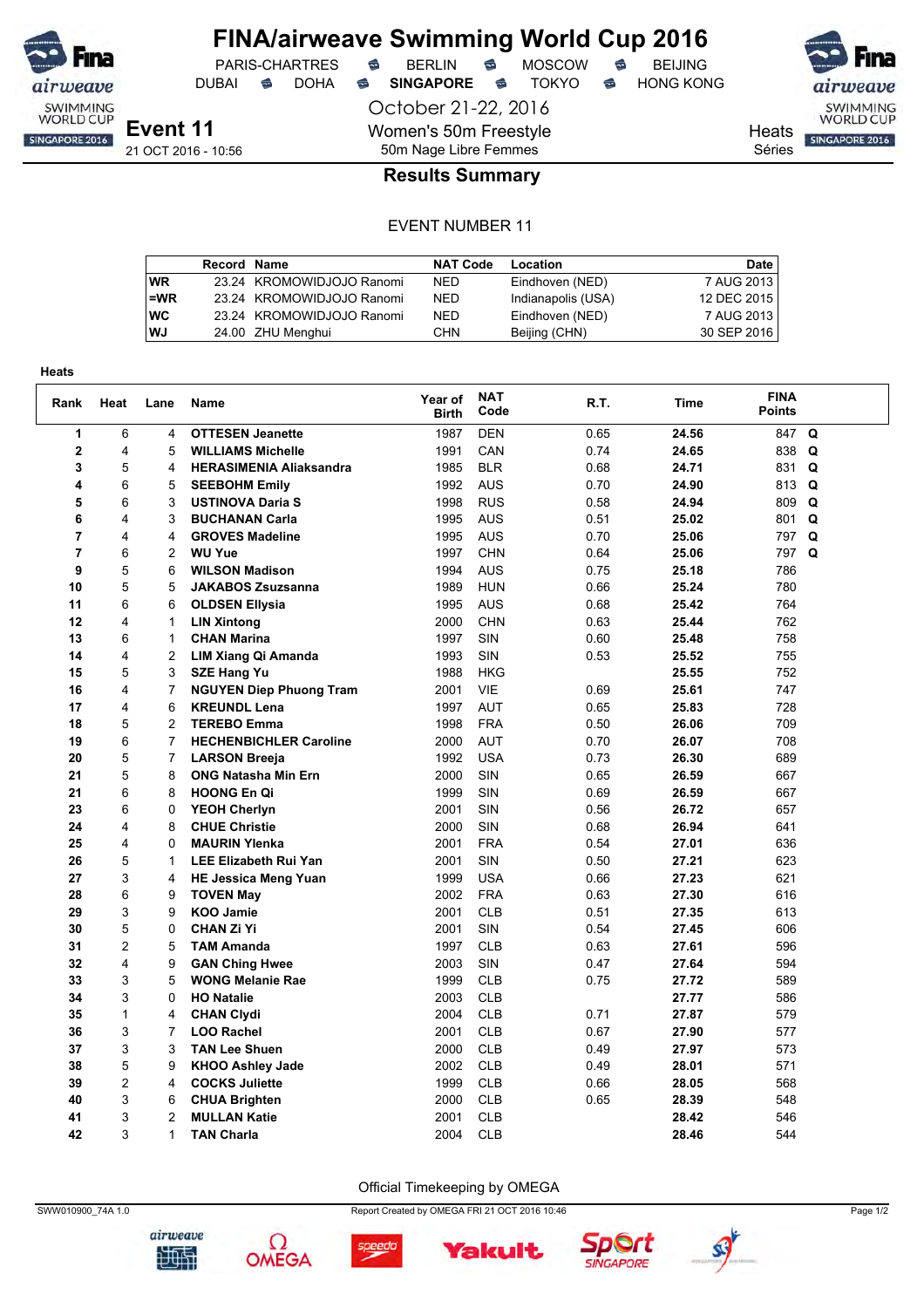

DUBAI **S** DOHA S SINGAPORE S TOKYO S HONG KONG

October 21-22, 2016 Women's 50m Freestyle 50m Nage Libre Femmes

PARIS-CHARTRES **B** BERLIN **B** MOSCOW **B** BEIJING

SWIMMING<br>WORLD CUP SINGAPORE 2016

**Heats** Séries

**Event 11** 21 OCT 2016 - 10:56

### **Results Summary**

EVENT NUMBER 11

weave SWIMMING<br>WORLD CUP

SINGAPORE 2016

| Rank | Heat | Lane  | Name                      | Year of<br><b>Birth</b> | <b>NAT</b><br>Code | R.T. | Time  | <b>FINA</b><br><b>Points</b> |  |
|------|------|-------|---------------------------|-------------------------|--------------------|------|-------|------------------------------|--|
| 43   | 2    |       | <b>CHONG Elysia</b>       | 1997                    | <b>CLB</b>         | 0.62 | 28.58 | 537                          |  |
| 44   | 3    | 8     | <b>ROSS Kailey</b>        | 2002                    | <b>CLB</b>         | 0.61 | 28.64 | 534                          |  |
| 45   | 2    | 3     | <b>TANG Yee Teng</b>      | 2002                    | <b>CLB</b>         |      | 28.77 | 527                          |  |
| 46   | 2    | 8     | LEE Pei Ee, Chevonne      | 2001                    | <b>CLB</b>         | 0.67 | 28.95 | 517                          |  |
| 47   | 2    | 6     | PEDERSEN Elena Lee Lee Na | 2004                    | <b>CLB</b>         | 0.57 | 29.18 | 505                          |  |
| 48   | 2    | 2     | <b>SOH Rachel</b>         | 1998                    | <b>CLB</b>         | 0.49 | 29.26 | 501                          |  |
| 49   |      | $5 -$ | <b>HAN Hui Lin Joelle</b> | 2002                    | <b>CLB</b>         | 0.59 | 29.30 | 499                          |  |
| 50   | 2    |       | LIM Magdalene Yong Qi     | 2003                    | <b>CLB</b>         | 0.59 | 29.51 | 488                          |  |
| 51   |      |       | <b>TAN Mae Shuen</b>      | 1997                    | <b>CLB</b>         |      | 29.79 | 474                          |  |

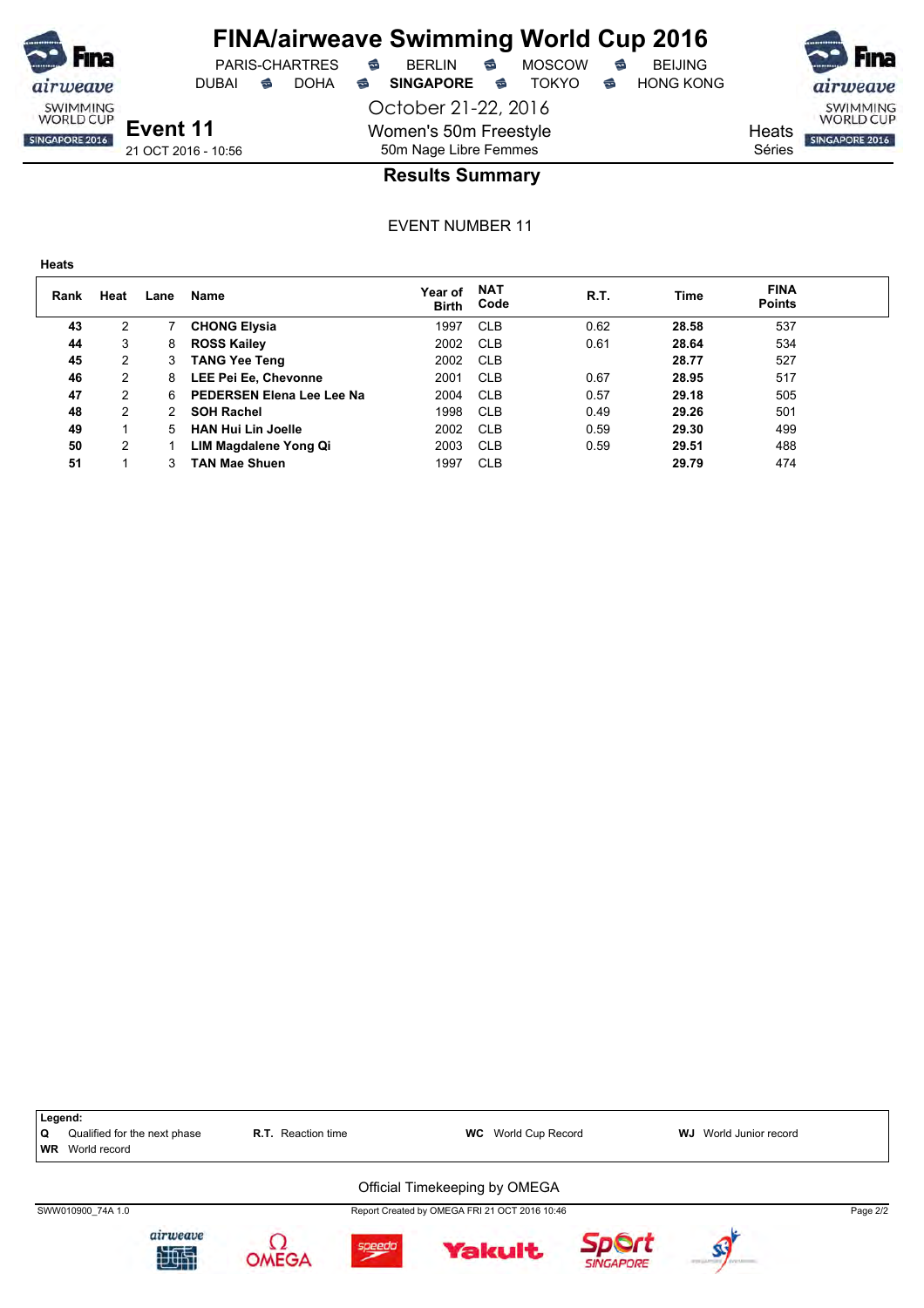

DUBAI **S** DOHA S SINGAPORE S TOKYO S HONG KONG

October 21-22, 2016 Men's 200m Breaststroke 200m Brasse Hommes



**Heats** SINGAPORE 2016

Séries

### **Results Summary**

#### EVENT NUMBER 12

|           | Record  |       | Splits |         | Name                   | <b>NAT Code</b> | Location    | <b>Date</b> |
|-----------|---------|-------|--------|---------|------------------------|-----------------|-------------|-------------|
| <b>WR</b> | 2:00.48 | 27.75 | 58.75  | 1:29.64 | <b>GYURTA Daniel</b>   | HUN             | Dubai (UAE) | 31 AUG 2014 |
| WC        | 2:00.48 | 27.75 | 58.75  | 1:29.64 | <b>GYURTA Daniel</b>   | HUN             | Dubai (UAE) | 31 AUG 2014 |
| WJ.       | 2:03.23 |       |        |         | <b>WORLD BEST TIME</b> |                 | $---$       | 30 SEP 2016 |

| <b>Heats</b>   |                |                         |              |            |      |       |                  |                  |                  |               |  |
|----------------|----------------|-------------------------|--------------|------------|------|-------|------------------|------------------|------------------|---------------|--|
|                |                |                         | Year of      | <b>NAT</b> |      |       |                  |                  |                  | <b>FINA</b>   |  |
| Rank           | Heat           | Lane Name               | <b>Birth</b> | Code       | R.T. | 50m   | 100m             | 150m             | Time             | <b>Points</b> |  |
| $\mathbf{1}$   | 3              | 4 KOCH Marco            | 1990         | <b>GER</b> | 0.72 | 28.77 | 1:02.20          | 1:36.45          | 2:10.13          | 793 Q         |  |
|                |                |                         |              |            |      |       | 33.43            | 34.25            | 33.68            |               |  |
| 2              | 1              | 4 WATANABE Ippei        | 1997         | <b>JPN</b> | 0.66 | 28.78 | 1:01.62          | 1:36.22          | 2:10.41          | 788 Q         |  |
|                |                |                         |              |            |      |       | 32.84            | 34.60            | 34.19            |               |  |
| 3              | 3              | 5 SCHAFER Nick          | 1992         | <b>AUS</b> | 0.69 | 29.72 | 1:03.11<br>33.39 | 1:37.13<br>34.02 | 2:11.54<br>34.41 | 768 Q         |  |
| 4              | 2              | 4 KOSEKI Yasuhiro       | 1992         | <b>JPN</b> | 0.72 | 30.21 | 1:04.09          | 1:38.61          | 2:13.10          | 741 Q         |  |
|                |                |                         |              |            |      |       | 33.88            | 34.52            | 34.49            |               |  |
| 5              | 2              | 5 ALBARAZI Azad         | 1988         | <b>SYR</b> | 0.67 | 30.28 | 1:04.28          | 1:38.83          | 2:14.29          | 722 Q         |  |
|                |                |                         |              |            |      |       | 34.00            | 34.55            | 35.46            |               |  |
| 6              | 2              | 3 BELL Grayson          | 1997         | <b>AUS</b> | 0.55 | 29.54 | 1:04.34          | 1:39.42          | 2:14.61          | 716 Q         |  |
|                |                |                         |              |            |      |       | 34.80            | 35.08            | 35.19            |               |  |
| $\overline{7}$ | 3              | 3 KHOO Chien Yin Lionel | 1995         | SIN        | 0.59 | 30.31 | 1:04.55          | 1:39.41          | 2:15.31          | 705 Q         |  |
|                |                |                         |              |            |      |       | 34.24            | 34.86            | 35.90            |               |  |
| 8              | 3              | 6 ZHANG Lyon            | 1999         | <b>USA</b> | 0.74 | 31.30 | 1:05.57<br>34.27 | 1:40.73<br>35.16 | 2:16.91<br>36.18 | 681Q          |  |
| 9              | $\mathbf{1}$   | 3 CHUA Wei Feng         | 1999         | SIN        | 0.64 | 31.54 | 1:07.12          | 1:43.24          | 2:18.74          | 654           |  |
|                |                |                         |              |            |      |       | 35.58            | 36.12            | 35.50            |               |  |
| 10             | 3              | 2 TAN Adam Kai Jun      | 2000         | SIN        | 0.63 | 31.53 | 1:06.70          | 1:43.35          | 2:20.34          | 632           |  |
|                |                |                         |              |            |      |       | 35.17            | 36.65            | 36.99            |               |  |
| 11             | 2              | 6 GONG Jiahao           | 2001         | <b>CHN</b> | 0.80 | 32.18 | 1:08.42          | 1:44.98          | 2:21.27          | 620           |  |
|                |                |                         |              |            |      |       | 36.24            | 36.56            | 36.29            |               |  |
| 12             | $\mathbf{1}$   | 5 FLETCHER Julian       | 1990         | <b>BER</b> | 0.71 | 32.32 | 1:08.69          | 1:45.65          | 2:21.44          | 618           |  |
|                |                |                         |              |            |      |       | 36.37            | 36.96            | 35.79            |               |  |
| 13             | $\mathbf{1}$   | 6 TAN Zachary lan       | 2003         | <b>CLB</b> | 0.57 | 32.03 | 1:08.18<br>36.15 | 1:45.38<br>37.20 | 2:21.77<br>36.39 | 613           |  |
| 14             | 1              | 7 TSAI Hao-An           | 1999         | <b>TPE</b> | 0.64 | 31.62 | 1:07.63          | 1:44.68          | 2:22.28          | 607           |  |
|                |                |                         |              |            |      |       | 36.01            | 37.05            | 37.60            |               |  |
| 15             | 2              | 7 CHOO Joey Seung Won   | 2001         | <b>CLB</b> | 0.65 | 32.14 | 1:08.54          | 1:45.54          | 2:22.66          | 602           |  |
|                |                |                         |              |            |      |       | 36.40            | 37.00            | 37.12            |               |  |
| 16             | $\mathbf{1}$   | 2 TAN Brandon           | 1999         | <b>CLB</b> | 0.57 | 33.60 | 1:11.49          | 1:48.80          | 2:25.53          | 567           |  |
|                |                |                         |              |            |      |       | 37.89            | 37.31            | 36.73            |               |  |
| 17             | $\mathbf{1}$   | 1 CHEONG Nicholas       | 2002         | <b>CLB</b> | 0.57 | 33.35 | 1:12.35          | 1:51.51          | 2:29.12          | 527           |  |
| 18             | 2              | 2 SEOW Ryan             | 2000         | <b>CLB</b> | 0.55 | 34.08 | 39.00<br>1:11.99 | 39.16<br>1:50.86 | 37.61<br>2:30.36 | 514           |  |
|                |                |                         |              |            |      |       | 37.91            | 38.87            | 39.50            |               |  |
| 19             | 3              | 7 ALDHAHERI Abdulla     | 1991         | <b>UAE</b> | 0.73 | 33.82 | 1:11.14          | 1:50.03          | 2:31.08          | 507           |  |
|                |                |                         |              |            |      |       | 37.32            | 38.89            | 41.05            |               |  |
| 20             | 2              | 1 ONG Keith             | 2001         | <b>CLB</b> | 0.73 | 34.11 | 1:12.67          | 1:52.17          | 2:32.13          | 496           |  |
|                |                |                         |              |            |      |       | 38.56            | 39.50            | 39.96            |               |  |
| 21             | 3              | 8 LIM Joash             | 2001         | <b>CLB</b> | 0.62 | 34.07 | 1:12.72          | 1:53.08          | 2:33.91          | 479           |  |
|                |                |                         |              |            |      |       | 38.65            | 40.36            | 40.83            |               |  |
| 22             | 3              | 1 SIEW Dylan            | 2001         | <b>CLB</b> | 0.60 | 34.61 | 1:13.50<br>38.89 | 1:53.88<br>40.38 | 2:34.37<br>40.49 | 475           |  |
| 23             | $\overline{c}$ | 8 AIDAROUS Ahmed        | 2002         | <b>UAE</b> | 0.73 | 36.69 | 1:19.15          | 2:01.79          | 2:43.67          | 398           |  |
|                |                |                         |              |            |      |       | 42.46            | 42.64            | 41.88            |               |  |

SWM032900\_74A 1.0 Report Created by OMEGA FRI 21 OCT 2016 10:57 Page 1/2

Official Timekeeping by OMEGA









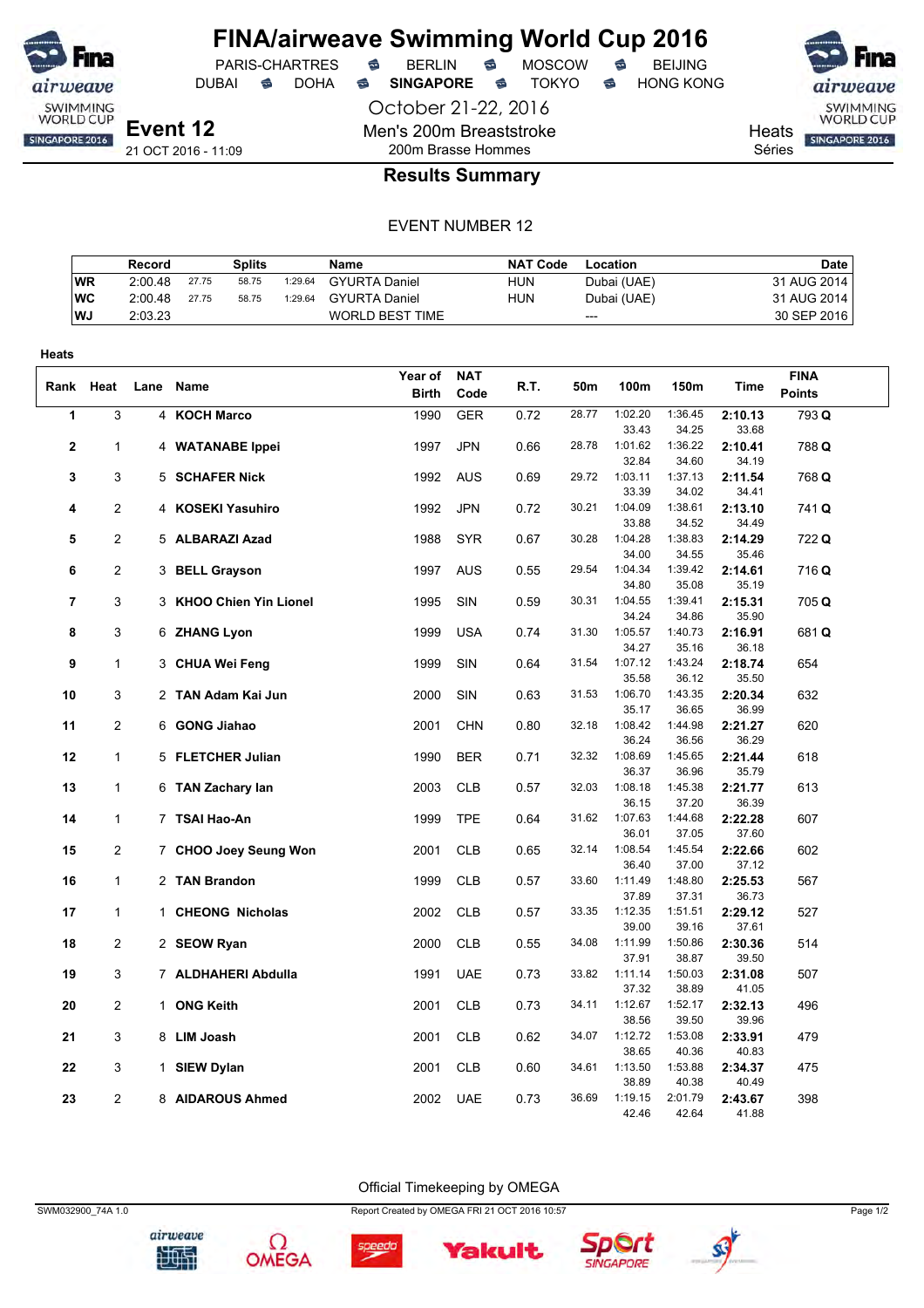| Fına                                                              |                                                 |                        | <b>PARIS-CHARTRES</b> | € | <b>BERLIN</b>                                                                            | €                  |   | <b>FINA/airweave Swimming World Cup 2016</b><br><b>MOSCOW</b> | € |      | <b>BEIJING</b>   |                 |                              | <b>Fina</b>                                                       |
|-------------------------------------------------------------------|-------------------------------------------------|------------------------|-----------------------|---|------------------------------------------------------------------------------------------|--------------------|---|---------------------------------------------------------------|---|------|------------------|-----------------|------------------------------|-------------------------------------------------------------------|
| airweave<br><b>SWIMMING</b><br><b>WORLD CUP</b><br>SINGAPORE 2016 | <b>DUBAI</b><br>Event 12<br>21 OCT 2016 - 11:09 | $\widehat{\mathbb{C}}$ | <b>DOHA</b>           | ಹ | <b>SINGAPORE</b><br>October 21-22, 2016<br>Men's 200m Breaststroke<br>200m Brasse Hommes |                    | € | <b>TOKYO</b>                                                  | € |      | <b>HONG KONG</b> | Heats<br>Séries |                              | airweave<br><b>SWIMMING</b><br><b>WORLD CUP</b><br>SINGAPORE 2016 |
|                                                                   |                                                 |                        |                       |   | <b>Results Summary</b>                                                                   |                    |   |                                                               |   |      |                  |                 |                              |                                                                   |
|                                                                   |                                                 |                        |                       |   | <b>EVENT NUMBER 12</b>                                                                   |                    |   |                                                               |   |      |                  |                 |                              |                                                                   |
| <b>Heats</b>                                                      |                                                 |                        |                       |   |                                                                                          |                    |   |                                                               |   |      |                  |                 |                              |                                                                   |
| Rank<br>Heat                                                      | <b>Name</b><br>Lane                             |                        |                       |   | Year of<br><b>Birth</b>                                                                  | <b>NAT</b><br>Code |   | R.T.<br>50 <sub>m</sub>                                       |   | 100m | 150m             | Time            | <b>FINA</b><br><b>Points</b> |                                                                   |

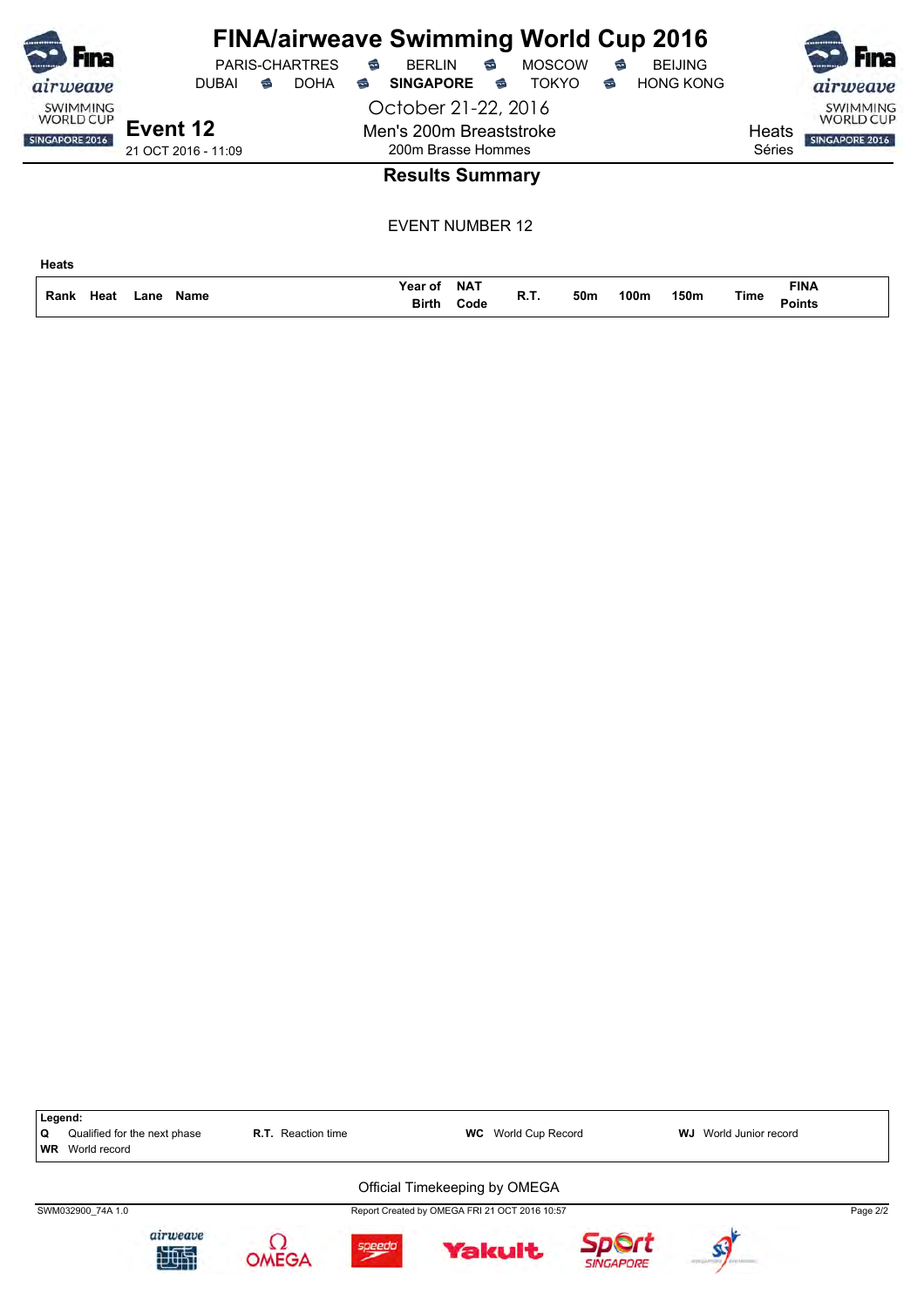

**Heats**

### **FINA/airweave Swimming World Cup 2016** PARIS-CHARTRES **B** BERLIN **B** MOSCOW **B** BEIJING

DUBAI **S** DOHA S SINGAPORE S TOKYO S HONG KONG

**Event 13** 21 OCT 2016 - 11:22

October 21-22, 2016 Men's 100m Individual Medley

100m 4-Nages Hommes



**Results Summary**

#### EVENT NUMBER 13

|           | Record |       | Split Name       | <b>NAT Code</b> | Location     | Date        |
|-----------|--------|-------|------------------|-----------------|--------------|-------------|
| WR        | 50.30  | 22.77 | MOROZOV Vladimir | <b>RUS</b>      | Berlin (GER) | 30 AUG 2016 |
| <b>WC</b> | 50.30  | 22.77 | MOROZOV Vladimir | <b>RUS</b>      | Berlin (GER) | 30 AUG 2016 |
| <b>WJ</b> | 51.93  |       | WORLD BEST TIME  |                 | $---$        | 30 SEP 2016 |

| Rank           | Heat           | Lane                  | Name                         | Year of<br>Birth | <b>NAT</b><br>Code | R.T. | 50m   | Time             | <b>FINA</b><br><b>Points</b> |  |
|----------------|----------------|-----------------------|------------------------------|------------------|--------------------|------|-------|------------------|------------------------------|--|
| 1              | $\mathbf{1}$   | 5                     | <b>SETO Daiya</b>            | 1994             | <b>JPN</b>         | 0.63 | 24.59 | 53.71<br>29.12   | 839 Q                        |  |
| $\mathbf{2}$   | $\mathbf{1}$   | 4                     | <b>SANKOVICH Pavel</b>       | 1990             | <b>BLR</b>         | 0.70 | 24.28 | 54.11<br>29.83   | 820 Q                        |  |
| 3              | 3              | 8                     | <b>PRENOT Josh</b>           | 1993             | <b>USA</b>         | 0.70 | 25.56 | 54.28<br>28.72   | 812 Q                        |  |
| 4              | 3              | 5                     | <b>SHIOURA Shinri</b>        | 1991             | <b>JPN</b>         | 0.68 | 24.61 | 54.60<br>29.99   | 798 Q                        |  |
| 5              | 3              | 4                     | <b>MOROZOV Vladimir</b>      | 1992             | <b>RUS</b>         | 0.70 | 24.38 | 54.61<br>30.23   | 798 Q                        |  |
| 6              | $\overline{2}$ | 4                     | <b>HEINTZ Philip</b>         | 1991             | <b>GER</b>         | 0.81 | 24.09 | 54.87<br>30.78   | 787 Q                        |  |
| $\overline{7}$ | $\mathbf{1}$   | 6                     | <b>HUANG Yen-Hsin</b>        | 1995             | <b>TPE</b>         | 0.68 | 25.59 | 54.89<br>29.30   | 786 Q                        |  |
| 8              | $\mathbf{1}$   | 3                     | <b>PANG Sheng Jun</b>        | 1992             | SIN                | 0.53 | 25.45 | 55.31<br>29.86   | 768 Q                        |  |
| 9              | 3              | 3                     | <b>PINZON GARCIA Omar</b>    | 1989             | <b>COL</b>         | 0.51 | 24.89 | 55.43<br>30.54   | 763                          |  |
| 10             | $\mathbf{2}$   | 5                     | <b>LARKIN Mitchell</b>       | 1993             | <b>AUS</b>         | 0.74 | 25.28 | 55.48<br>30.20   | 761                          |  |
| 11             | 3              | 6                     | <b>STEFFAN Sebastian</b>     | 1997             | <b>AUT</b>         | 0.64 | 26.34 | 56.37<br>30.03   | 725                          |  |
| 12             | 3              | 2                     | <b>BELL Grayson</b>          | 1997             | <b>AUS</b>         | 0.66 | 27.88 | 57.80<br>29.92   | 673                          |  |
| 13             | $\mathbf{1}$   | $1 \quad$             | <b>HAEBERLE Scott Haynes</b> | 1994             | <b>USA</b>         | 0.66 | 27.76 | 58.53<br>30.77   | 648                          |  |
| 14             | $\overline{2}$ | 2                     | <b>SCHOEMAN Roland</b>       | 1980             | <b>RSA</b>         | 0.64 | 26.22 | 59.99<br>33.77   | 602                          |  |
| 15             | $\overline{2}$ | 3                     | <b>AL-KHULAIFIN</b>          | 1999             | QAT                | 0.65 | 26.58 | 1:00.79<br>34.21 | 578                          |  |
| 16             | 3              | $7^{\circ}$           | <b>ONG Rayen</b>             | 1999             | <b>CLB</b>         | 0.63 | 28.08 | 1:02.36<br>34.28 | 536                          |  |
| 17             | $\overline{2}$ | 7                     | <b>TAN Ashley James</b>      | 1999             | CLB                | 0.71 | 29.75 | 1:03.13<br>33.38 | 516                          |  |
| 18             | $\mathbf{1}$   | 7                     | <b>LEOW Li Shen</b>          | 2003             | CLB                | 0.62 | 30.53 | 1:04.61<br>34.08 | 482                          |  |
| 19             | 3              | $\mathbf{1}$          | <b>ALMENHALIQ</b>            | 1992             | <b>UAE</b>         | 0.59 | 29.39 | 1:06.99<br>37.60 | 432                          |  |
| 20             | $\overline{2}$ | $\mathbf 1$           | <b>MOHAMMED Suhail</b>       | 2000             | <b>UAE</b>         | 0.62 | 32.32 | 1:08.81<br>36.49 | 399                          |  |
| 21             | $\mathbf{1}$   | $\mathbf{2}^{\prime}$ | <b>SAIDI Firas</b>           | 2002             | QAT                | 0.70 | 31.27 | 1:09.05<br>37.78 | 394                          |  |
|                | $\overline{c}$ | 6                     | <b>MAK Ho Lun Raymond</b>    |                  | 1992 HKG           |      |       | <b>DSQ</b>       |                              |  |



Official Timekeeping by OMEGA

SWM051900\_74A 1.0 Report Created by OMEGA FRI 21 OCT 2016 11:05 Page 1/1









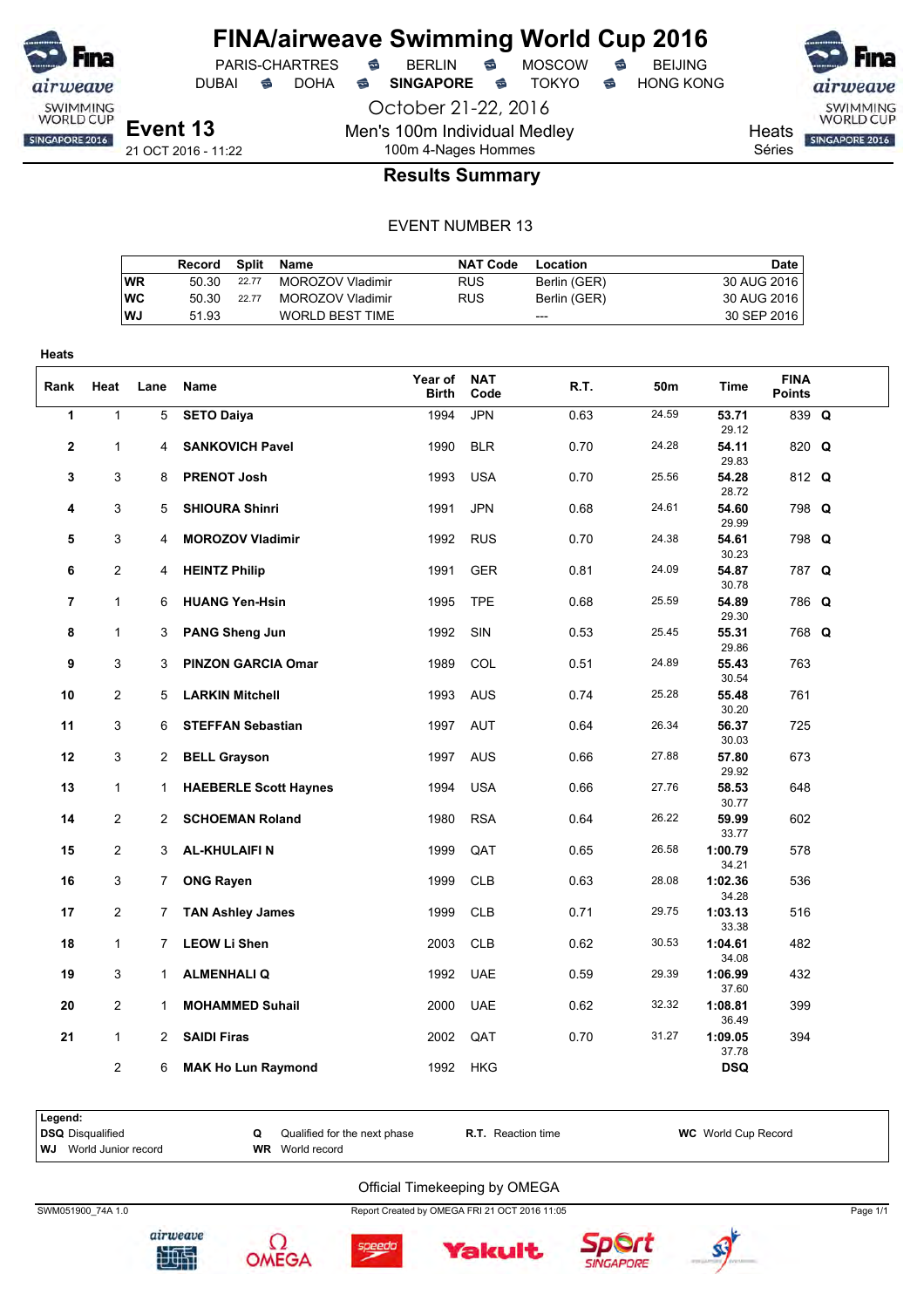

PARIS-CHARTRES **B** BERLIN **B** MOSCOW **B** BEIJING

DUBAI **S** DOHA S SINGAPORE S TOKYO S HONG KONG

October 21-22, 2016 Women's 200m Backstroke 200m Dos Femmes



**Heats** SINGAPORE 2016

Séries

### **Results Summary**

#### EVENT NUMBER 14

|           | Record  |       | Splits |         | Name                   | <b>NAT Code</b> | Location             | Date l      |
|-----------|---------|-------|--------|---------|------------------------|-----------------|----------------------|-------------|
| <b>WR</b> | 1:59.23 | 28.17 | 58.36  | 1:28.77 | <b>HOSSZU Katinka</b>  | <b>HUN</b>      | Doha (QAT)           | 5 DEC 2014  |
| WC        | 1:59.35 | 28.93 | 59.62  | 1:29.43 | ZEVINA Darvna          | UKR             | Paris-Chartres (FRA) | 26 AUG 2016 |
| <b>WJ</b> | 2:00.03 |       |        |         | <b>WORLD BEST TIME</b> |                 | $---$                | 30 SEP 2016 |

| <b>FINA</b><br>Year of<br><b>NAT</b><br>R.T.<br>Heat<br>50m<br>100m<br>150m<br><b>Time</b><br>Rank<br>Lane<br>Name<br><b>Points</b><br><b>Birth</b><br>Code<br>1<br>$\mathbf{1}$<br>30.30<br>1:02.53<br>1:35.06<br>4 HOSSZU Katinka<br><b>HUN</b><br>1989<br>0.63<br>2:06.89<br>829 Q<br>32.23<br>32.53<br>31.83<br><b>AUS</b><br>1:03.63<br>2<br>$\overline{c}$<br>4 SEEBOHM Emily<br>1992<br>0.70<br>30.58<br>1:37.77<br>2:07.20<br>823 Q<br>33.05<br>29.43<br>34.14<br>1:02.88<br>$\overline{c}$<br><b>AUS</b><br>30.04<br>1:35.47<br>2:07.58<br>3<br>5 WILSON Madison<br>1994<br>0.61<br>816Q<br>32.84<br>32.59<br>32.11<br>1:03.56<br>1:36.15<br><b>UKR</b><br>30.41<br>2:07.62<br>$\mathbf{1}$<br>5 ZEVINA Daryna<br>1994<br>0.73<br>815 Q<br>4<br>33.15<br>31.47<br>32.59<br>1:02.56<br>1:35.22<br>811 Q<br>$\mathbf{1}$<br>6 CALDWELL Hilary<br>1991<br>CAN<br>0.62<br>30.25<br>2:07.84<br>5<br>32.31<br>32.66<br>32.62<br>1:34.66<br>1999<br><b>CHN</b><br>29.70<br>1:01.41<br>2:07.90<br>810Q<br>6<br>$\mathbf{1}$<br>7 WU Yixin<br>0.64<br>31.71<br>33.25<br>33.24<br>1:03.67<br>$\overline{2}$<br><b>AUS</b><br>1:37.31<br>2:09.75<br>7<br>3 FORRESTER Amy<br>1998<br>0.68<br>30.57<br>775 Q<br>33.10<br>33.64<br>32.44<br>$\overline{2}$<br><b>GER</b><br>1:04.47<br>1:37.86<br>8<br>6 OZTURK Sonnele Aylin<br>1998<br>0.82<br>31.36<br>2:10.56<br>761Q<br>33.11<br>33.39<br>32.70<br>31.25<br>1:04.29<br>1:37.81<br>2:11.24<br>9<br>2<br>2 YANG Yifan<br>2000<br><b>CHN</b><br>0.66<br>749<br>33.04<br>33.52<br>33.43<br>$\mathbf{1}$<br>3 VAN ROUWENDAAL Sharon<br>1993<br><b>NED</b><br>0.65<br>31.09<br>1:04.62<br>1:39.04<br>2:12.88<br>722<br>10<br>33.53<br>33.84<br>34.42<br>11<br>$\overline{2}$<br>1997<br><b>AUS</b><br>0.69<br>1:05.82<br>1:40.36<br>2:14.42<br>697<br>7 HABIB Micaela<br>31.96<br>33.86<br>34.06<br>34.54<br>1:06.67<br>1:42.23<br>12<br>$\mathbf{1}$<br>2 WILLIAMS Zoe<br>1995<br><b>AUS</b><br>0.69<br>31.80<br>2:17.66<br>649<br>34.87<br>35.56<br>35.43<br>$\overline{2}$<br>SIN<br>13<br>1 QUEK Hannah<br>2000<br>0.60<br>32.65<br>1:07.47<br>1:44.00<br>2:20.56<br>610<br>34.82<br>36.56<br>36.53 |
|---------------------------------------------------------------------------------------------------------------------------------------------------------------------------------------------------------------------------------------------------------------------------------------------------------------------------------------------------------------------------------------------------------------------------------------------------------------------------------------------------------------------------------------------------------------------------------------------------------------------------------------------------------------------------------------------------------------------------------------------------------------------------------------------------------------------------------------------------------------------------------------------------------------------------------------------------------------------------------------------------------------------------------------------------------------------------------------------------------------------------------------------------------------------------------------------------------------------------------------------------------------------------------------------------------------------------------------------------------------------------------------------------------------------------------------------------------------------------------------------------------------------------------------------------------------------------------------------------------------------------------------------------------------------------------------------------------------------------------------------------------------------------------------------------------------------------------------------------------------------------------------------------------------------------------------------------------------------------------------------------------------------------------------------------------------------------------------------------------------------------------------------------|
|                                                                                                                                                                                                                                                                                                                                                                                                                                                                                                                                                                                                                                                                                                                                                                                                                                                                                                                                                                                                                                                                                                                                                                                                                                                                                                                                                                                                                                                                                                                                                                                                                                                                                                                                                                                                                                                                                                                                                                                                                                                                                                                                                   |
|                                                                                                                                                                                                                                                                                                                                                                                                                                                                                                                                                                                                                                                                                                                                                                                                                                                                                                                                                                                                                                                                                                                                                                                                                                                                                                                                                                                                                                                                                                                                                                                                                                                                                                                                                                                                                                                                                                                                                                                                                                                                                                                                                   |
|                                                                                                                                                                                                                                                                                                                                                                                                                                                                                                                                                                                                                                                                                                                                                                                                                                                                                                                                                                                                                                                                                                                                                                                                                                                                                                                                                                                                                                                                                                                                                                                                                                                                                                                                                                                                                                                                                                                                                                                                                                                                                                                                                   |
|                                                                                                                                                                                                                                                                                                                                                                                                                                                                                                                                                                                                                                                                                                                                                                                                                                                                                                                                                                                                                                                                                                                                                                                                                                                                                                                                                                                                                                                                                                                                                                                                                                                                                                                                                                                                                                                                                                                                                                                                                                                                                                                                                   |
|                                                                                                                                                                                                                                                                                                                                                                                                                                                                                                                                                                                                                                                                                                                                                                                                                                                                                                                                                                                                                                                                                                                                                                                                                                                                                                                                                                                                                                                                                                                                                                                                                                                                                                                                                                                                                                                                                                                                                                                                                                                                                                                                                   |
|                                                                                                                                                                                                                                                                                                                                                                                                                                                                                                                                                                                                                                                                                                                                                                                                                                                                                                                                                                                                                                                                                                                                                                                                                                                                                                                                                                                                                                                                                                                                                                                                                                                                                                                                                                                                                                                                                                                                                                                                                                                                                                                                                   |
|                                                                                                                                                                                                                                                                                                                                                                                                                                                                                                                                                                                                                                                                                                                                                                                                                                                                                                                                                                                                                                                                                                                                                                                                                                                                                                                                                                                                                                                                                                                                                                                                                                                                                                                                                                                                                                                                                                                                                                                                                                                                                                                                                   |
|                                                                                                                                                                                                                                                                                                                                                                                                                                                                                                                                                                                                                                                                                                                                                                                                                                                                                                                                                                                                                                                                                                                                                                                                                                                                                                                                                                                                                                                                                                                                                                                                                                                                                                                                                                                                                                                                                                                                                                                                                                                                                                                                                   |
|                                                                                                                                                                                                                                                                                                                                                                                                                                                                                                                                                                                                                                                                                                                                                                                                                                                                                                                                                                                                                                                                                                                                                                                                                                                                                                                                                                                                                                                                                                                                                                                                                                                                                                                                                                                                                                                                                                                                                                                                                                                                                                                                                   |
|                                                                                                                                                                                                                                                                                                                                                                                                                                                                                                                                                                                                                                                                                                                                                                                                                                                                                                                                                                                                                                                                                                                                                                                                                                                                                                                                                                                                                                                                                                                                                                                                                                                                                                                                                                                                                                                                                                                                                                                                                                                                                                                                                   |
|                                                                                                                                                                                                                                                                                                                                                                                                                                                                                                                                                                                                                                                                                                                                                                                                                                                                                                                                                                                                                                                                                                                                                                                                                                                                                                                                                                                                                                                                                                                                                                                                                                                                                                                                                                                                                                                                                                                                                                                                                                                                                                                                                   |
|                                                                                                                                                                                                                                                                                                                                                                                                                                                                                                                                                                                                                                                                                                                                                                                                                                                                                                                                                                                                                                                                                                                                                                                                                                                                                                                                                                                                                                                                                                                                                                                                                                                                                                                                                                                                                                                                                                                                                                                                                                                                                                                                                   |
|                                                                                                                                                                                                                                                                                                                                                                                                                                                                                                                                                                                                                                                                                                                                                                                                                                                                                                                                                                                                                                                                                                                                                                                                                                                                                                                                                                                                                                                                                                                                                                                                                                                                                                                                                                                                                                                                                                                                                                                                                                                                                                                                                   |
|                                                                                                                                                                                                                                                                                                                                                                                                                                                                                                                                                                                                                                                                                                                                                                                                                                                                                                                                                                                                                                                                                                                                                                                                                                                                                                                                                                                                                                                                                                                                                                                                                                                                                                                                                                                                                                                                                                                                                                                                                                                                                                                                                   |
|                                                                                                                                                                                                                                                                                                                                                                                                                                                                                                                                                                                                                                                                                                                                                                                                                                                                                                                                                                                                                                                                                                                                                                                                                                                                                                                                                                                                                                                                                                                                                                                                                                                                                                                                                                                                                                                                                                                                                                                                                                                                                                                                                   |
|                                                                                                                                                                                                                                                                                                                                                                                                                                                                                                                                                                                                                                                                                                                                                                                                                                                                                                                                                                                                                                                                                                                                                                                                                                                                                                                                                                                                                                                                                                                                                                                                                                                                                                                                                                                                                                                                                                                                                                                                                                                                                                                                                   |
|                                                                                                                                                                                                                                                                                                                                                                                                                                                                                                                                                                                                                                                                                                                                                                                                                                                                                                                                                                                                                                                                                                                                                                                                                                                                                                                                                                                                                                                                                                                                                                                                                                                                                                                                                                                                                                                                                                                                                                                                                                                                                                                                                   |
|                                                                                                                                                                                                                                                                                                                                                                                                                                                                                                                                                                                                                                                                                                                                                                                                                                                                                                                                                                                                                                                                                                                                                                                                                                                                                                                                                                                                                                                                                                                                                                                                                                                                                                                                                                                                                                                                                                                                                                                                                                                                                                                                                   |
|                                                                                                                                                                                                                                                                                                                                                                                                                                                                                                                                                                                                                                                                                                                                                                                                                                                                                                                                                                                                                                                                                                                                                                                                                                                                                                                                                                                                                                                                                                                                                                                                                                                                                                                                                                                                                                                                                                                                                                                                                                                                                                                                                   |
|                                                                                                                                                                                                                                                                                                                                                                                                                                                                                                                                                                                                                                                                                                                                                                                                                                                                                                                                                                                                                                                                                                                                                                                                                                                                                                                                                                                                                                                                                                                                                                                                                                                                                                                                                                                                                                                                                                                                                                                                                                                                                                                                                   |
|                                                                                                                                                                                                                                                                                                                                                                                                                                                                                                                                                                                                                                                                                                                                                                                                                                                                                                                                                                                                                                                                                                                                                                                                                                                                                                                                                                                                                                                                                                                                                                                                                                                                                                                                                                                                                                                                                                                                                                                                                                                                                                                                                   |
|                                                                                                                                                                                                                                                                                                                                                                                                                                                                                                                                                                                                                                                                                                                                                                                                                                                                                                                                                                                                                                                                                                                                                                                                                                                                                                                                                                                                                                                                                                                                                                                                                                                                                                                                                                                                                                                                                                                                                                                                                                                                                                                                                   |
|                                                                                                                                                                                                                                                                                                                                                                                                                                                                                                                                                                                                                                                                                                                                                                                                                                                                                                                                                                                                                                                                                                                                                                                                                                                                                                                                                                                                                                                                                                                                                                                                                                                                                                                                                                                                                                                                                                                                                                                                                                                                                                                                                   |
|                                                                                                                                                                                                                                                                                                                                                                                                                                                                                                                                                                                                                                                                                                                                                                                                                                                                                                                                                                                                                                                                                                                                                                                                                                                                                                                                                                                                                                                                                                                                                                                                                                                                                                                                                                                                                                                                                                                                                                                                                                                                                                                                                   |
|                                                                                                                                                                                                                                                                                                                                                                                                                                                                                                                                                                                                                                                                                                                                                                                                                                                                                                                                                                                                                                                                                                                                                                                                                                                                                                                                                                                                                                                                                                                                                                                                                                                                                                                                                                                                                                                                                                                                                                                                                                                                                                                                                   |
|                                                                                                                                                                                                                                                                                                                                                                                                                                                                                                                                                                                                                                                                                                                                                                                                                                                                                                                                                                                                                                                                                                                                                                                                                                                                                                                                                                                                                                                                                                                                                                                                                                                                                                                                                                                                                                                                                                                                                                                                                                                                                                                                                   |
|                                                                                                                                                                                                                                                                                                                                                                                                                                                                                                                                                                                                                                                                                                                                                                                                                                                                                                                                                                                                                                                                                                                                                                                                                                                                                                                                                                                                                                                                                                                                                                                                                                                                                                                                                                                                                                                                                                                                                                                                                                                                                                                                                   |
| SIN<br>1:07.93<br>14<br>$\mathbf{1}$<br>8 LIEW Li-Shan Chantal<br>1998<br>0.81<br>32.30<br>2:20.67<br>608<br>1:44.81<br>35.63                                                                                                                                                                                                                                                                                                                                                                                                                                                                                                                                                                                                                                                                                                                                                                                                                                                                                                                                                                                                                                                                                                                                                                                                                                                                                                                                                                                                                                                                                                                                                                                                                                                                                                                                                                                                                                                                                                                                                                                                                     |
| 36.88<br>35.86<br>32.93<br>1:09.70<br>1:46.04                                                                                                                                                                                                                                                                                                                                                                                                                                                                                                                                                                                                                                                                                                                                                                                                                                                                                                                                                                                                                                                                                                                                                                                                                                                                                                                                                                                                                                                                                                                                                                                                                                                                                                                                                                                                                                                                                                                                                                                                                                                                                                     |
| SIN<br>15<br>$\mathbf{1}$<br>1 KHOO Faith Elizabeth<br>2003<br>0.61<br>2:22.23<br>589<br>36.19<br>36.77<br>36.34                                                                                                                                                                                                                                                                                                                                                                                                                                                                                                                                                                                                                                                                                                                                                                                                                                                                                                                                                                                                                                                                                                                                                                                                                                                                                                                                                                                                                                                                                                                                                                                                                                                                                                                                                                                                                                                                                                                                                                                                                                  |
| $\overline{2}$<br>8 LYE Genevieve<br>2001<br><b>CLB</b><br>1:10.15<br>16<br>0.86<br>33.99<br>1:47.24<br>2:24.39<br>563                                                                                                                                                                                                                                                                                                                                                                                                                                                                                                                                                                                                                                                                                                                                                                                                                                                                                                                                                                                                                                                                                                                                                                                                                                                                                                                                                                                                                                                                                                                                                                                                                                                                                                                                                                                                                                                                                                                                                                                                                            |
| 36.16<br>37.15<br>37.09                                                                                                                                                                                                                                                                                                                                                                                                                                                                                                                                                                                                                                                                                                                                                                                                                                                                                                                                                                                                                                                                                                                                                                                                                                                                                                                                                                                                                                                                                                                                                                                                                                                                                                                                                                                                                                                                                                                                                                                                                                                                                                                           |
| <b>CLB</b><br>17<br>$\mathbf{1}$<br>0 LIEN Charity<br>2003<br>0.58<br>34.93<br>1:11.91<br>1:48.59<br>2:25.09<br>554                                                                                                                                                                                                                                                                                                                                                                                                                                                                                                                                                                                                                                                                                                                                                                                                                                                                                                                                                                                                                                                                                                                                                                                                                                                                                                                                                                                                                                                                                                                                                                                                                                                                                                                                                                                                                                                                                                                                                                                                                               |
| 36.98<br>36.50<br>36.68                                                                                                                                                                                                                                                                                                                                                                                                                                                                                                                                                                                                                                                                                                                                                                                                                                                                                                                                                                                                                                                                                                                                                                                                                                                                                                                                                                                                                                                                                                                                                                                                                                                                                                                                                                                                                                                                                                                                                                                                                                                                                                                           |
| $\overline{2}$<br>2002<br><b>CLB</b><br>34.02<br>1:12.08<br>1:49.59<br>2:25.39<br>18<br>0 KHOO Chelsea<br>0.70<br>551                                                                                                                                                                                                                                                                                                                                                                                                                                                                                                                                                                                                                                                                                                                                                                                                                                                                                                                                                                                                                                                                                                                                                                                                                                                                                                                                                                                                                                                                                                                                                                                                                                                                                                                                                                                                                                                                                                                                                                                                                             |
| 38.06<br>37.51<br>35.80                                                                                                                                                                                                                                                                                                                                                                                                                                                                                                                                                                                                                                                                                                                                                                                                                                                                                                                                                                                                                                                                                                                                                                                                                                                                                                                                                                                                                                                                                                                                                                                                                                                                                                                                                                                                                                                                                                                                                                                                                                                                                                                           |
| $\overline{c}$<br>9 HAN Hui Lin Joelle<br><b>CLB</b><br>1:18.82<br>2:02.04<br>19<br>2002<br>0.72<br>37.17<br>2:43.05<br>391                                                                                                                                                                                                                                                                                                                                                                                                                                                                                                                                                                                                                                                                                                                                                                                                                                                                                                                                                                                                                                                                                                                                                                                                                                                                                                                                                                                                                                                                                                                                                                                                                                                                                                                                                                                                                                                                                                                                                                                                                       |
| 41.65<br>43.22<br>41.01                                                                                                                                                                                                                                                                                                                                                                                                                                                                                                                                                                                                                                                                                                                                                                                                                                                                                                                                                                                                                                                                                                                                                                                                                                                                                                                                                                                                                                                                                                                                                                                                                                                                                                                                                                                                                                                                                                                                                                                                                                                                                                                           |



**Yakult** 

Sport

**SINGAPORE** 

Ω

**OMEGA** 

兕低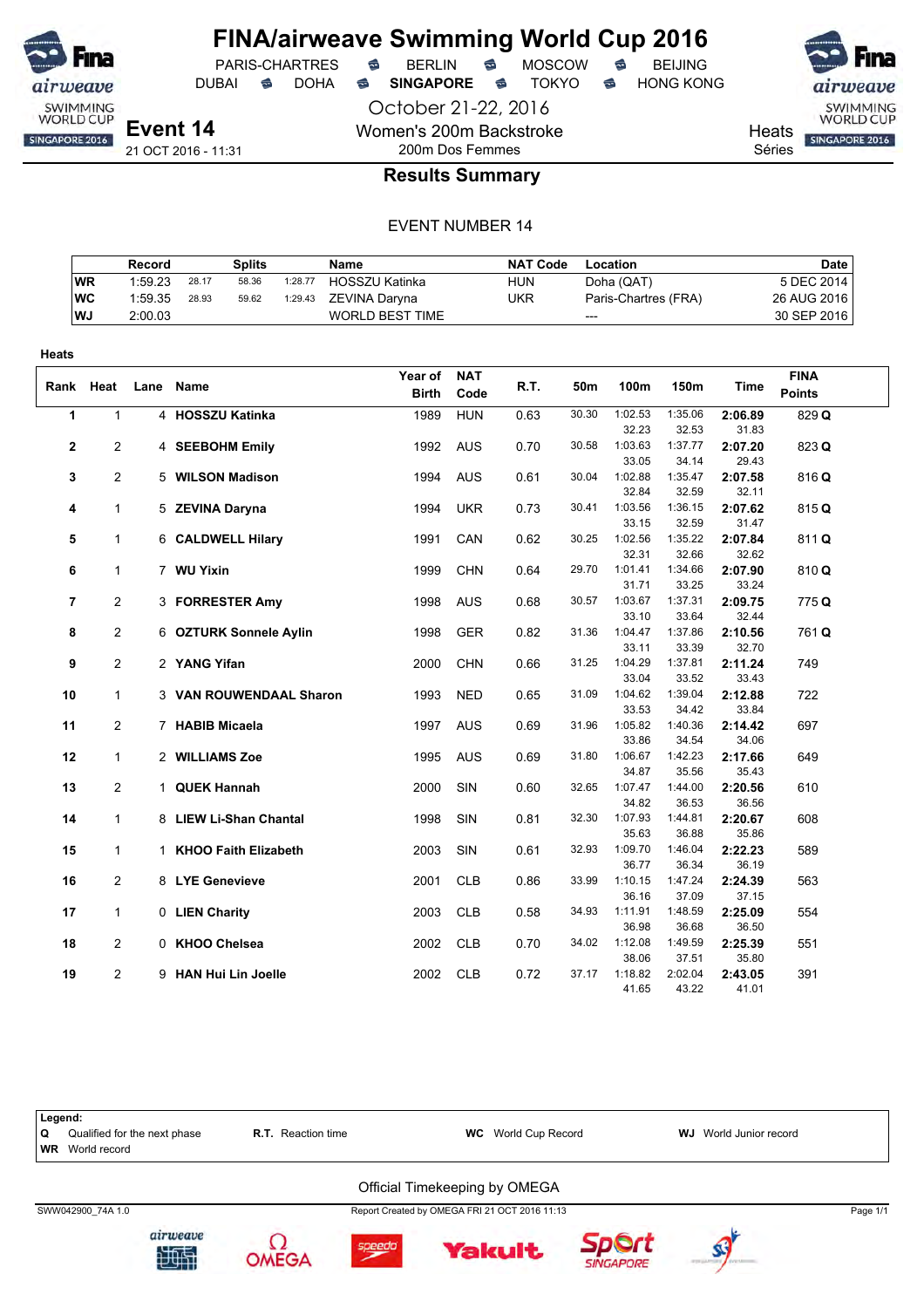

DUBAI **S** DOHA S SINGAPORE S TOKYO S HONG KONG

October 21-22, 2016

Men's 50m Butterfly

SWIMMING<br>WORLD CUP **Heats** SINGAPORE 2016

Séries

50m Papillon Hommes **Results Summary**

|           | Record Name |                       | <b>NAT Code</b> | Location     | Date        |
|-----------|-------------|-----------------------|-----------------|--------------|-------------|
| <b>WR</b> |             | 21.80 DEIBLER Steffen | GER             | Berlin (GER) | 14 NOV 2009 |
| <b>WC</b> |             | 21.80 DEIBLER Steffen | GER             | Berlin (GER) | 14 NOV 2009 |
| WJ        |             | 22.43 WORLD BEST TIME |                 | $---$        | 30 SEP 2016 |

| <b>Heats</b>            |                |                |                              |                         |                    |      |             |                              |          |
|-------------------------|----------------|----------------|------------------------------|-------------------------|--------------------|------|-------------|------------------------------|----------|
| Rank                    | Heat           | Lane           | <b>Name</b>                  | Year of<br><b>Birth</b> | <b>NAT</b><br>Code | R.T. | <b>Time</b> | <b>FINA</b><br><b>Points</b> |          |
| 1                       | 4              | 4              | <b>SCHOEMAN Roland</b>       | 1980                    | <b>RSA</b>         | 0.61 | 23.01       | 850                          | Q        |
| $\overline{\mathbf{2}}$ | 4              | 5              | <b>MORGAN David</b>          | 1994                    | <b>AUS</b>         | 0.62 | 23.07       | 843                          | Q        |
| 3                       | 4              | 3              | <b>WANG Peng</b>             | 1998                    | CHN                | 0.58 | 23.15       | 835                          | Q        |
| 4                       | 3              | 4              | <b>LE CLOS Chad</b>          | 1992                    | <b>RSA</b>         | 0.63 | 23.26       | 823                          | Q        |
| 5                       | $\overline{c}$ | 5              | <b>ORTIZ-CANAVATE Miguel</b> | 1991                    | <b>ESP</b>         | 0.63 | 23.43       | 805                          | Q        |
| 6                       | 3              | 5              | <b>SANKOVICH Pavel</b>       | 1990                    | <b>BLR</b>         | 0.66 | 23.45       | 803                          | Q        |
| $\overline{7}$          | 2              | 4              | <b>PROUD Benjamin</b>        | 1994                    | <b>GBR</b>         | 0.65 | 23.60       | 788                          | Q        |
| 8                       | 3              | 3              | <b>PRENOT Josh</b>           | 1993                    | <b>USA</b>         | 0.57 | 23.66       | 782                          | $\Omega$ |
| 9                       | 4              | 6              | <b>CHALMERS Kyle</b>         | 1998                    | <b>AUS</b>         | 0.72 | 23.72       | 776                          |          |
| 10                      | $\overline{c}$ | $\overline{c}$ | <b>MCCARTHY Brayden</b>      | 1997                    | <b>AUS</b>         | 0.65 | 23.73       | 775                          |          |
| 11                      | 2              | 3              | <b>MARKS Edward</b>          | 1996                    | <b>AUS</b>         | 0.65 | 23.90       | 758                          |          |
| 12                      | 3              | $\overline{2}$ | <b>CHANG Kuo-Chi</b>         | 1992                    | <b>TPE</b>         | 0.68 | 24.27       | 724                          |          |
| 12                      | 4              | $\overline{c}$ | <b>KOO Dylan</b>             | 1999                    | SIN                | 0.58 | 24.27       | 724                          |          |
| 14                      | 3              | 6              | <b>LIUKKONEN Ari-Pekka</b>   | 1989                    | <b>FIN</b>         | 0.68 | 24.58       | 697                          |          |
| 15                      | $\overline{c}$ | 6              | <b>DEKKER Nicolaas Dane</b>  | 1995                    | CAN                | 0.68 | 24.68       | 689                          |          |
| 16                      | 4              | 1              | <b>TAN Jonathan Eu Jin</b>   | 2002                    | SIN                | 0.50 | 25.36       | 635                          |          |
| 17                      | 4              | $\overline{7}$ | <b>GEYSER Dario</b>          | 1999                    | <b>RSA</b>         | 0.69 | 25.48       | 626                          |          |
| 18                      | $\overline{c}$ | $\overline{7}$ | <b>COATES Liam</b>           | 1999                    | <b>CLB</b>         | 0.65 | 25.54       | 621                          |          |
| 19                      | 3              | 1              | <b>SOH Nicholas</b>          | 1997                    | <b>CLB</b>         | 0.65 | 25.64       | 614                          |          |
| 20                      | 3              | 7              | <b>JANIN Florent</b>         | 1999                    | <b>FRA</b>         | 0.64 | 26.25       | 572                          |          |
| 21                      | 4              | 0              | <b>LEE Mikkel</b>            | 2002                    | <b>CLB</b>         | 0.52 | 26.33       | 567                          |          |
| 22                      | 2              | 8              | <b>TAN Daryl</b>             | 2001                    | <b>CLB</b>         | 0.65 | 26.34       | 566                          |          |
| 23                      | 3              | 0              | <b>TAN Dion</b>              | 1995                    | <b>CLB</b>         | 0.51 | 26.46       | 559                          |          |
| 24                      | 3              | 9              | <b>FONG Francis</b>          | 2000                    | SIN                | 0.55 | 26.54       | 554                          |          |
| 25                      | 2              | 1              | <b>WONG Nathan</b>           | 1998                    | <b>CLB</b>         | 0.61 | 26.64       | 547                          |          |
| 26                      | $\overline{c}$ | 9              | <b>NG Rhys</b>               | 2002                    | <b>CLB</b>         | 0.68 | 26.73       | 542                          |          |
| 27                      | $\mathbf{1}$   | 4              | <b>LIM Fang Jan</b>          | 2000                    | <b>CLB</b>         | 0.70 | 27.13       | 518                          |          |
| 28                      | $\mathbf{1}$   | 3              | <b>WONG Jun Wei, Ernest</b>  | 1997                    | <b>CLB</b>         | 0.67 | 27.15       | 517                          |          |
| 29                      | 4              | 9              | <b>SOH Chai Jin</b>          | 2002                    | <b>CLB</b>         | 0.50 | 27.28       | 510                          |          |
| 30                      | $\mathbf{1}$   | 5              | <b>LAU Wei Hong</b>          | 2001                    | <b>CLB</b>         | 0.64 | 27.41       | 503                          |          |
| 31                      | 3              | 8              | <b>CABRAAL Hemaan</b>        | 1998                    | <b>CLB</b>         | 0.68 | 28.08       | 467                          |          |
| 32                      | 4              | 8              | <b>SAIDI Firas</b>           | 2002                    | QAT                | 0.71 | 29.33       | 410                          |          |
| 33                      | 1              | 6              | <b>AIDAROUS Ahmed</b>        | 2002                    | <b>UAE</b>         | 0.69 | 31.51       | 331                          |          |
|                         | $\overline{2}$ | 0              | TAN Jun Jin, Dylan           | 1997                    | CLB                |      | <b>DNS</b>  |                              |          |











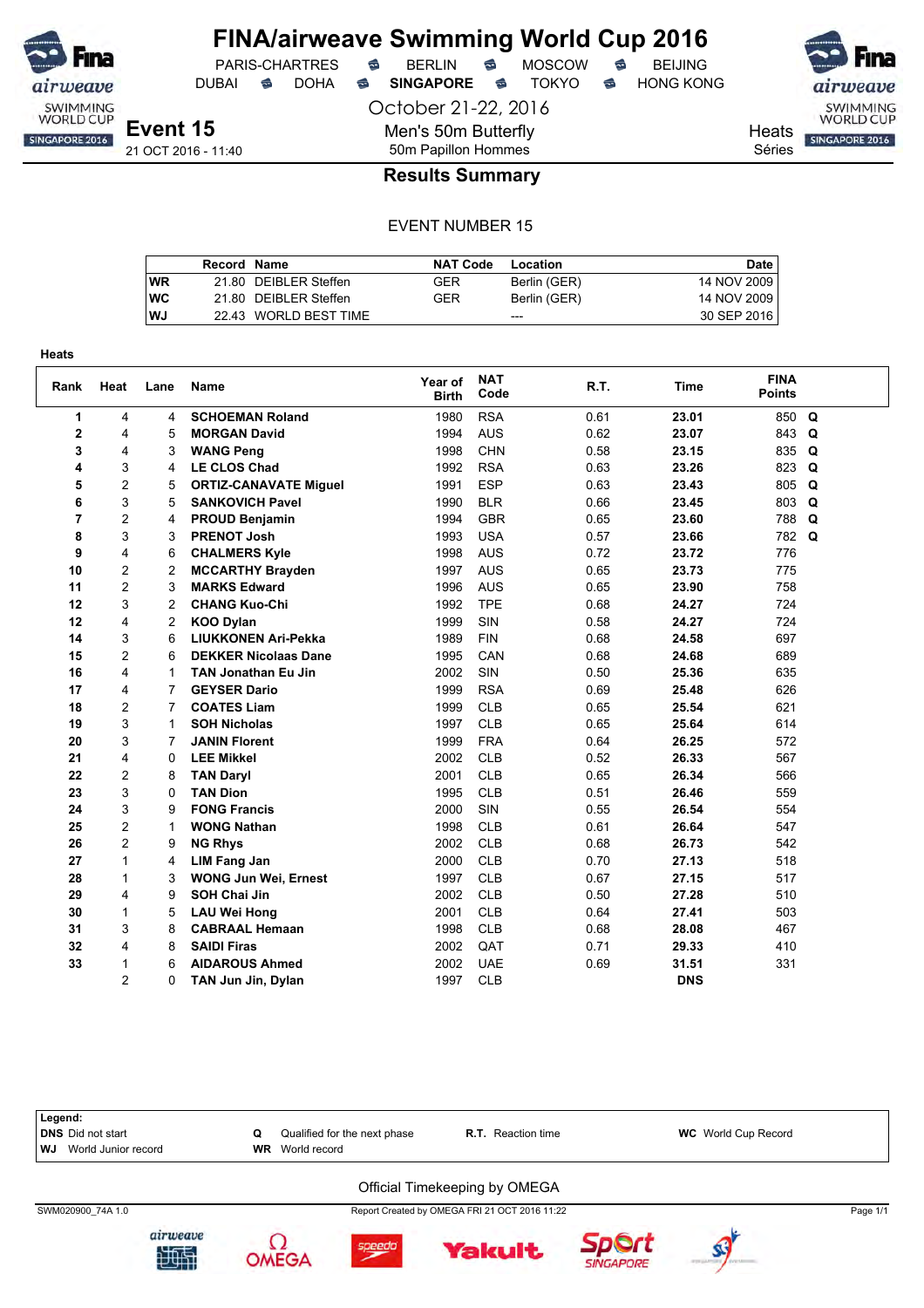

DUBAI **S** DOHA S SINGAPORE S TOKYO S HONG KONG

October 21-22, 2016 Women's 800m Freestyle 800m Nage Libre Femmes

PARIS-CHARTRES **B** BERLIN **B** MOSCOW **B** BEIJING

Série(s) lente(s)

SWIMMING<br>WORLD CUP Slowest Heat(s) SINGAPORE 2016

### **Results Summary**

#### EVENT NUMBER 17

|           | Record  |       | Splits  |         | Name                   | <b>NAT Code</b> | Location     | <b>Date</b> |
|-----------|---------|-------|---------|---------|------------------------|-----------------|--------------|-------------|
| WR        | 7:59.34 | 58.62 | 1:59.38 | 3:59.80 | BELMONTE GARCIA Mireia | <b>ESP</b>      | Berlin (GER) | 10 AUG 2013 |
| <b>WC</b> | 7:59.34 | 58.62 | 1:59.38 | 3:59.80 | BELMONTE GARCIA Mireia | <b>ESP</b>      | Berlin (GER) | 10 AUG 2013 |
| WJ        | 8:16.11 |       |         |         | WORLD BEST TIME        |                 | $---$        | 30 SEP 2016 |

|              |                |           |                       |                           |                       | Year of NAT           |                       |                       |                       | <b>FINA</b>   |
|--------------|----------------|-----------|-----------------------|---------------------------|-----------------------|-----------------------|-----------------------|-----------------------|-----------------------|---------------|
|              | Rank Heat      | Lane Name |                       |                           |                       | <b>Birth</b>          | Code                  | R.T.                  | Time                  | <b>Points</b> |
|              |                |           |                       |                           |                       |                       |                       |                       |                       |               |
| $\mathbf 1$  | 2              |           |                       | 2 HOSSZU Katinka          |                       | 1989                  | <b>HUN</b>            | 0.72                  | 8:28.59               | 837           |
|              | 50m 28.79      |           | 100m 1:00.31          | 150m 1:32.37              | 200m 2:04.35          | 250m 2:36.54          | 300m 3:08.41          | 350m 3:40.41          | 400m 4:12.28          |               |
|              |                |           | 31.52                 | 32.06                     | 31.98                 | 32.19                 | 31.87                 | 32.00                 | 31.87                 |               |
| 450m 4:44.17 |                |           | 500m 5:16.48          | 550m 5:48.82              | 600m 6:20.90          | 650m 6:53.28          | 700m 7:25.13          | 750m 7:57.33          |                       |               |
|              | 31.89          |           | 32.31                 | 32.34                     | 32.08                 | 32.38                 | 31.85                 | 32.20                 | 31.26                 |               |
| $\mathbf{2}$ | 2              |           |                       | 4 HECKMAN Miranda         |                       | 2001 USA              |                       | 0.81                  | 8:42.87               | 770           |
|              | 50m 29.55      |           | 100m 1:01.81          | 150m 1:34.74              | 200m 2:07.73          | 250m 2:40.79          | 300m 3:13.99          | 350m 3:46.82          | 400m 4:19.97          |               |
|              |                |           | 32.26                 | 32.93                     | 32.99                 | 33.06                 | 33.20                 | 32.83                 | 33.15                 |               |
| 450m 4:52.83 |                |           | 500m 5:25.90          | 550m 5:58.89              | 600m 6:32.07          | 650m 7:05.33          | 700m 7:38.29          | 750m 8:11.49          |                       |               |
|              | 32.86          |           | 33.07                 | 32.99                     | 33.18                 | 33.26                 | 32.96                 | 33.20                 | 31.38                 |               |
| 3            | 2              |           |                       | 5 HAWKINS Daniella Damele |                       | 2001 USA              |                       | 0.78                  | 8:43.00               | 769           |
|              | 50m 29.78      |           | 100m 1:02.28          | 150m 1:34.97              | 200m 2:07.88          | 250m 2:41.06          | 300m 3:14.27          | 350m 3:47.42          | 400m 4:20.39          |               |
|              |                |           | 32.50                 | 32.69                     | 32.91                 | 33.18                 | 33.21                 | 33.15                 | 32.97                 |               |
| 450m 4:53.55 |                |           | 500m 5:26.84          | 550m 6:00.02              | 600m 6:33.23          | 650m 7:06.19          | 700m 7:39.54          | 750m 8:12.63          |                       |               |
|              | 33.16          |           | 33.29                 | 33.18                     | 33.21                 | 32.96                 | 33.35                 | 33.09                 | 30.37                 |               |
| 4            | 2              |           |                       | 3 WINTERS Georgina        |                       | 2002 AUS              |                       |                       | 9:15.65               | 641           |
|              | 50m 30.55      |           | 100m 1:05.05          | 150m 1:39.85              | 200m 2:14.59          | 250m 2:50.01          | 300m 3:25.20          | 350m 4:00.36          | 400m 4:35.77          |               |
|              |                |           | 34.50                 | 34.80                     | 34.74                 | 35.42                 | 35.19                 | 35.16                 | 35.41                 |               |
| 450m 5:11.19 |                |           | 500m 5:46.44          | 550m 6:22.26              | 600m 6:57.20          | 650m 7:32.99          | 700m 8:08.58          | 750m 8:43.29          |                       |               |
|              | 35.42          |           | 35.25                 | 35.82                     | 34.94                 | 35.79                 | 35.59                 | 34.71                 | 32.36                 |               |
| 5            | 2              |           |                       | 6 LYE Genevieve           |                       | 2001 CLB              |                       | 0.76                  | 9:21.13               | 623           |
|              | 50m 31.82      |           | 100m 1:06.23          | 150m 1:41.34              | 200m 2:16.60          | 250m 2:52.02          | 300m 3:27.55          | 350m 4:03.15          | 400m 4:38.65          |               |
|              |                |           | 34.41                 | 35.11                     | 35.26                 | 35.42                 | 35.53                 | 35.60                 | 35.50                 |               |
| 450m 5:14.24 | 35.59          |           | 500m 5:49.88<br>35.64 | 550m 6:25.55<br>35.67     | 600m 7:01.35<br>35.80 | 650m 7:37.18<br>35.83 | 700m 8:13.28<br>36.10 | 750m 8:48.04<br>34.76 | 33.09                 |               |
|              |                |           |                       |                           |                       |                       |                       |                       |                       |               |
| 6.           | 2              |           | 8 YIP Sarah           |                           |                       | 2003 CLB              |                       | 0.67                  | 9:24.75               | 611           |
|              | 50m 33.13      |           | 100m 1:08.54          | 150m 1:45.00              | 200m 2:21.13          | 250m 2:57.35          | 300m 3:33.42          | 350m 4:09.09          | 400m 4:44.82          |               |
| 450m 5:20.15 |                |           | 35.41<br>500m 5:55.28 | 36.46<br>550m 6:30.62     | 36.13<br>600m 7:06.04 | 36.22<br>650m 7:41.42 | 36.07<br>700m 8:16.86 | 35.67<br>750m 8:51.67 | 35.73                 |               |
|              | 35.33          |           | 35.13                 | 35.34                     | 35.42                 | 35.38                 | 35.44                 | 34.81                 | 33.08                 |               |
|              | $7 \quad \Box$ |           |                       |                           |                       |                       |                       |                       |                       |               |
|              | $\mathbf{1}$   |           |                       | 5 TAN Mae Shuen           |                       | 1997 CLB              |                       | 0.67                  | 9:29.71               | 595           |
|              | 50m 33.16      |           | 100m 1:08.99<br>35.83 | 150m 1:45.29<br>36.30     | 200m 2:21.70<br>36.41 | 250m 2:58.00<br>36.30 | 300m 3:34.39<br>36.39 | 350m 4:10.48<br>36.09 | 400m 4:46.70<br>36.22 |               |
| 450m 5:22.43 |                |           | 500m 5:58.31          | 550m 6:34.03              | 600m 7:10.00          | 650m 7:45.48          | 700m 8:20.95          | 750m 8:56.16          |                       |               |
|              | 35.73          |           | 35.88                 | 35.72                     | 35.97                 | 35.48                 | 35.47                 | 35.21                 | 33.55                 |               |
| 8            | $\mathbf{1}$   |           | 4 LIM Ashley          |                           |                       | 2005 CLB              |                       | 0.70                  | 9:33.45               | 584           |
|              | 50m 31.22      |           | 100m 1:06.89          | 150m 1:43.25              | 200m 2:19.76          | 250m 2:56.57          | 300m 3:32.74          | 350m 4:08.93          | 400m 4:45.39          |               |
|              |                |           | 35.67                 | 36.36                     | 36.51                 | 36.81                 | 36.17                 | 36.19                 | 36.46                 |               |
| 450m 5:21.75 |                |           | 500m 5:58.14          | 550m 6:34.32              | 600m 7:10.46          | 650m 7:46.65          | 700m 8:23.25          | 750m 8:59.33          |                       |               |
|              | 36.36          |           | 36.39                 | 36.18                     | 36.14                 | 36.19                 | 36.60                 | 36.08                 | 34.12                 |               |
| 9            | $\overline{2}$ |           | 1 YU Herlene          |                           |                       | 2002 CLB              |                       | 0.50                  | 9:33.66               | 583           |
|              | 50m 32.47      |           | 100m 1:08.42          | 150m 1:44.38              | 200m 2:20.43          | 250m 2:56.57          | 300m 3:33.01          | 350m 4:09.25          | 400m 4:45.37          |               |
|              |                |           | 35.95                 | 35.96                     | 36.05                 | 36.14                 | 36.44                 | 36.24                 | 36.12                 |               |
| 450m 5:21.67 |                |           | 500m 5:57.94          | 550m 6:34.34              | 600m 7:10.81          | 650m 7:47.11          | 700m 8:23.43          | 750m 8:59.35          |                       |               |
|              | 36.30          |           | 36.27                 | 36.40                     | 36.47                 | 36.30                 | 36.32                 | 35.92                 | 34.31                 |               |
|              | 2<br>10 —      |           |                       | 7 TAN Lee Shuen           |                       | 2000 CLB              |                       | 0.68                  | 9:33.90               | 582           |
|              | 50m 32.28      |           | 100m 1:07.38          | 150m 1:43.31              | 200m 2:19.55          | 250m 2:55.54          | 300m 3:31.46          | 350m 4:07.27          | 400m 4:43.22          |               |
|              |                |           | 35.10                 | 35.93                     | 36.24                 | 35.99                 | 35.92                 | 35.81                 | 35.95                 |               |
| 450m 5:19.71 |                |           | 500m 5:56.24          | 550m 6:32.70              | 600m 7:09.26          | 650m 7:46.06          | 700m 8:22.55          | 750m 8:58.77          |                       |               |
|              | 36.49          |           | 36.53                 | 36.46                     | 36.56                 | 36.80                 | 36.49                 | 36.22                 | 35.13                 |               |

SWW018900\_74A 1.0 Report Created by OMEGA FRI 21 OCT 2016 11:59 Page 1/2

Official Timekeeping by OMEGA

Ω **OMEGA** 

airweave

地型



**Yakult.** 

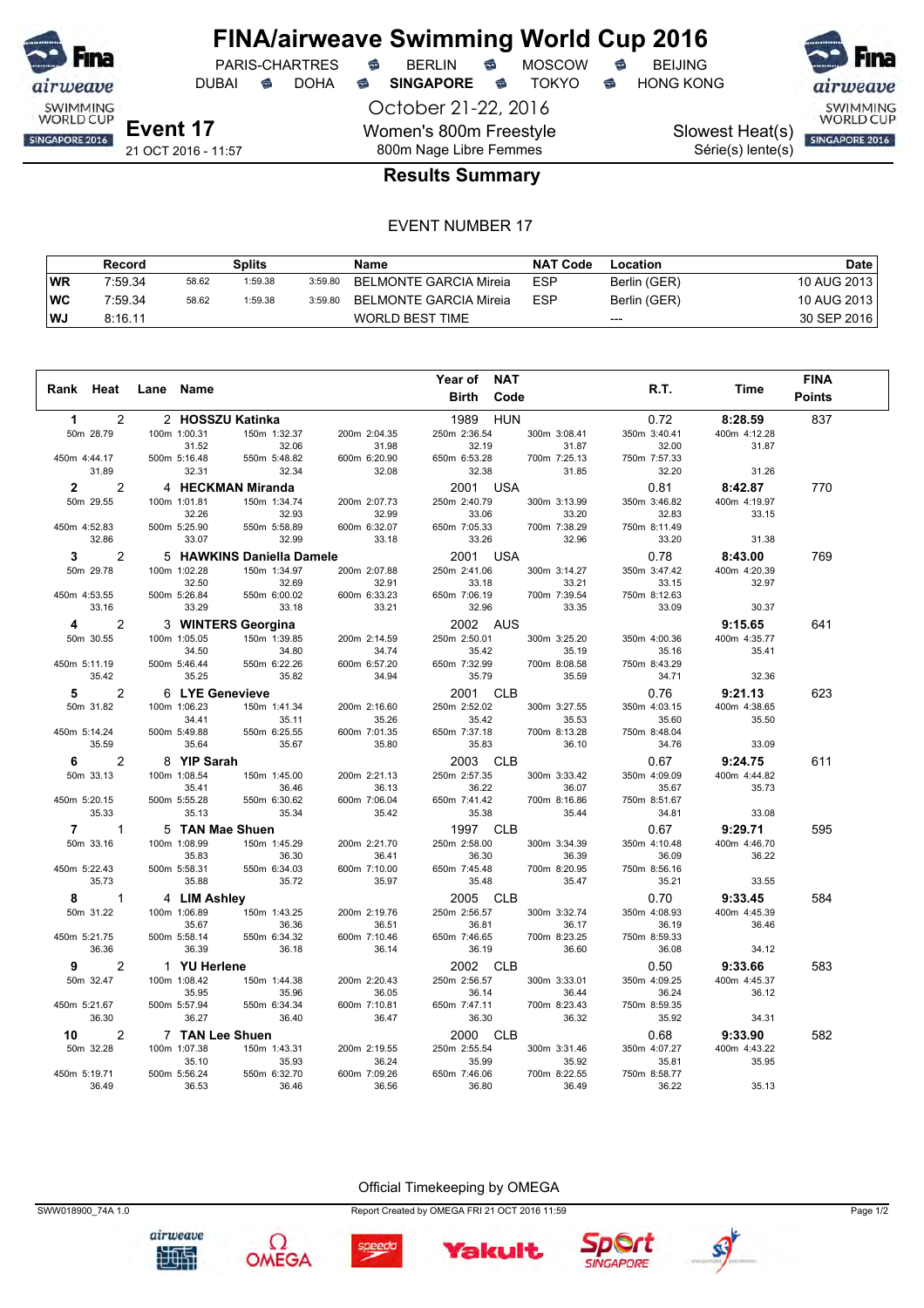



Slowest Heat(s) Série(s) lente(s)

### **Results Summary**

| Heat<br>Rank | Name<br>Lane    |              |              | <b>NAT</b><br>Year of<br><b>Birth</b><br>Code |              | R.T.         | Time         | <b>FINA</b><br>Points |
|--------------|-----------------|--------------|--------------|-----------------------------------------------|--------------|--------------|--------------|-----------------------|
| 11           | 3 TANG Yee Teng |              |              | 2002<br><b>CLB</b>                            |              | 0.59         | 9:48.94      | 539                   |
| 50m 33.07    | 100m 1:09.64    | 150m 1:46.62 | 200m 2:23.71 | 250m 3:01.33                                  | 300m 3:38.63 | 350m 4:16.27 | 400m 4:53.97 |                       |
|              | 36.57           | 36.98        | 37.09        | 37.62                                         | 37.30        | 37.64        | 37.70        |                       |
| 450m 5:30.93 | 500m 6:08.46    | 550m 6:45.38 | 600m 7:23.30 | 650m 8:00.37                                  | 700m 8:37.17 | 750m 9:13.37 |              |                       |
| 36.96        | 37.53           | 36.92        | 37.92        | 37.07                                         | 36.80        | 36.20        | 35.57        |                       |

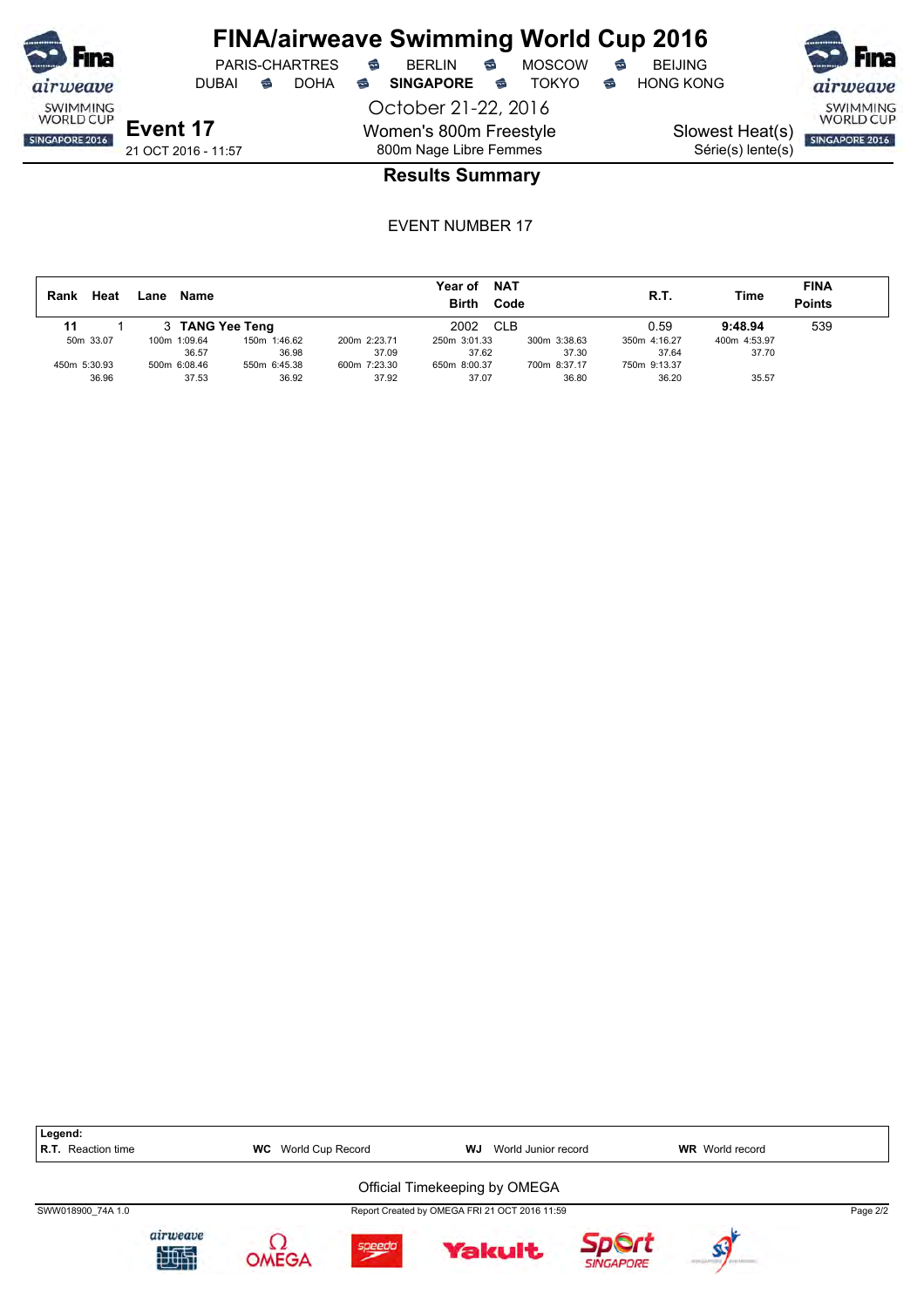

October 21-22, 2016 Men's 400m Individual Medley 400m 4-Nages Hommes



SWIMMING<br>WORLD CUP Slowest Heat(s)

Série(s) lente(s)

SINGAPORE 2016

21 OCT 2016 - 12:21

### **Results Summary**

|           | Record  |       | Splits  |         | Name                 | <b>NAT Code</b> | Location    | Date        |
|-----------|---------|-------|---------|---------|----------------------|-----------------|-------------|-------------|
| WR        | 3:55.50 | 54.62 | 1:53.73 | 3:01.14 | LOCHTE Ryan          | USA             | Dubai (UAE) | 16 DEC 2010 |
| <b>WC</b> | 3:58.69 | 54.33 | 1:54.50 | 3:02.37 | FRASER-HOLMES Thomas | <b>AUS</b>      | Dubai (UAE) | 31 AUG 2014 |
| WJ        | 3:59.15 |       |         |         | WORLD BEST TIME      |                 | $---$       | 30 SEP 2016 |

| Rank | Heat      | Name<br>Lane |                       |              | <b>NAT</b><br>Year of<br><b>Birth</b><br>Code |              | R.T.         | Time       | <b>FINA</b><br><b>Points</b> |
|------|-----------|--------------|-----------------------|--------------|-----------------------------------------------|--------------|--------------|------------|------------------------------|
|      |           |              | 4 JHONG Christopher   |              | <b>USA</b><br>2000                            |              | 0.64         | 4:21.65    | 729                          |
|      | 50m 28.28 | 100m 59.80   | 150m 1:32.93          | 200m 2:06.01 | 250m 2:42.76                                  | 300m 3:20.81 | 350m 3:50.94 |            |                              |
|      |           | 31.52        | 33.13                 | 33.08        | 36.75                                         | 38.05        | 30.13        | 30.71      |                              |
| 2    |           |              | 3 CHOO Joey Seung Won |              | CLB<br>2001                                   |              | 0.49         | 4:49.50    | 538                          |
|      | 50m 28.89 | 100m 1:02.54 | 150m 1:41.32          | 200m 2:19.11 | 250m 2:58.99                                  | 300m 3:40.16 | 350m 4:15.87 |            |                              |
|      |           | 33.65        | 38.78                 | 37.79        | 39.88                                         | 41.17        | 35.71        | 33.63      |                              |
| 3    |           |              | 6 SCHUSTER Collin     |              | 2002<br><b>CLB</b>                            |              | 0.55         | 4:53.16    | 518                          |
|      | 50m 28.83 | 100m 1:03.81 | 150m 1:41.15          | 200m 2:17.27 | 250m 3:00.60                                  | 300m 3:45.06 | 350m 4:20.16 |            |                              |
|      |           | 34.98        | 37.34                 | 36.12        | 43.33                                         | 44.46        | 35.10        | 33.00      |                              |
|      |           |              | 5 CHO Cheng-Chi       |              | TPE<br>1998                                   |              |              | <b>DSQ</b> |                              |

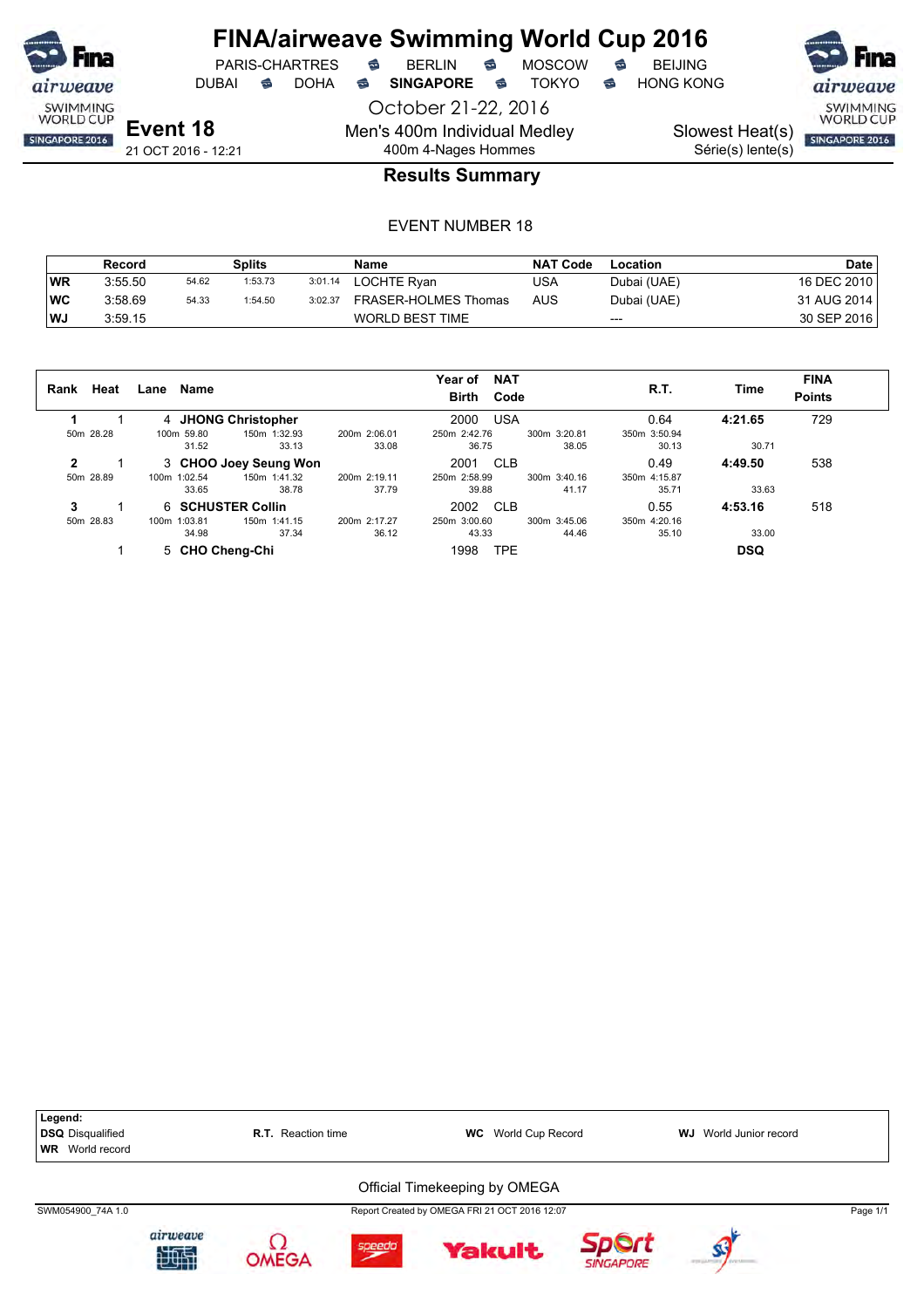

DUBAI **S** DOHA S SINGAPORE S TOKYO S HONG KONG

PARIS-CHARTRES **B** BERLIN **B** MOSCOW **B** BEIJING

October 21-22, 2016 Mixed 4x50m Medley Relay Mixed 4x50m Medley Relay

Séries

SWIMMING<br>WORLD CUP SINGAPORE 2016

21 OCT 2016 - 11:49

### **Results Summary**

### EVENT NUMBER 16

|           | Record  | Splits | NAT (Relay)                    | Location      | Date        |
|-----------|---------|--------|--------------------------------|---------------|-------------|
| <b>WR</b> | 1:37.17 |        | USA - United States Of Amercia | Glasgow (GBR) | 21 DEC 2013 |
| <b>WJ</b> | 1:42.42 |        | World Best Time                |               | 18 OCT 2016 |

| Heats          |                |   |                                  |      |       |         |                              |
|----------------|----------------|---|----------------------------------|------|-------|---------|------------------------------|
| Rank           | Heat           |   | Lane NAT / Name                  | R.T. | 50m   | Time    | <b>FINA</b><br><b>Points</b> |
| 1              | $\overline{2}$ | 5 | <b>AUS - Australia</b>           |      |       | 1:40.95 | Q                            |
|                |                |   | HURLEY Bobby (M)                 | 0.61 | 23.73 | 23.73   |                              |
|                |                |   | SCHAFER Nick (M)                 | 0.12 | 27.21 | 50.94   |                              |
|                |                |   | GROVES Madeline (W)              | 0.40 | 25.97 | 1:16.91 |                              |
|                |                |   | SEEBOHM Emily (W)                | 0.44 | 24.04 | 1:40.95 |                              |
| $\mathbf{2}$   | $\overline{2}$ |   | 4 RUS - Russian Federation       |      |       | 1:41.15 | Q                            |
|                |                |   | DONETC Stanislav (M)             | 0.69 | 24.08 | 24.08   |                              |
|                |                |   | EFIMOVA Yuliya (W)               | 0.20 | 29.54 | 53.62   |                              |
|                |                |   | MOROZOV Vladimir (M)             | 0.19 | 23.03 | 1:16.65 |                              |
|                |                |   | USTINOVA Daria S (W)             | 0.36 | 24.50 | 1:41.15 |                              |
| $\mathbf 3$    | 1              |   | 4 AUS - Australia                |      |       | 1:42.91 |                              |
|                |                |   | LARKIN Mitchell (M)              | 0.63 | 23.75 | 23.75   |                              |
|                |                |   | BELL Grayson (M)                 | 0.30 | 27.68 | 51.43   |                              |
|                |                |   | OLDSEN Ellysia (W)               | 0.23 | 26.52 | 1:17.95 |                              |
|                |                |   | WILSON Madison (W)               | 0.40 | 24.96 | 1:42.91 |                              |
| 4              | $\overline{2}$ |   | 3 AUS - Australia                |      |       | 1:45.40 |                              |
|                |                |   | LUDLOW Tristan (M)               | 0.66 | 26.12 | 26.12   |                              |
|                |                |   | STRAUCH Jenna (W)                |      | 31.80 | 57.92   |                              |
|                |                |   | MORGAN David (M)                 | 0.20 | 22.91 | 1:20.83 |                              |
|                |                |   | BUCHANAN Carla (W)               |      | 24.57 | 1:45.40 |                              |
| 5              | 1              |   | 0 USA - United States of America |      |       | 1:46.06 | Q                            |
|                |                |   | PRENOT Josh (M)                  | 0.67 | 25.40 | 25.40   |                              |
|                |                |   | LARSON Breeja (W)                | 0.34 | 30.14 | 55.54   |                              |
|                |                |   | HANNIS Molly (W)                 | 0.34 | 27.46 | 1:23.00 |                              |
|                |                |   | HAEBERLE Scott Haynes (M)        | 0.00 | 23.06 | 1:46.06 |                              |
| 6              | 1              |   | 5 AUS - Australia                |      |       | 1:46.38 |                              |
|                |                |   | FORRESTER Amy (W)                | 0.68 | 28.67 | 28.67   |                              |
|                |                |   | HARKIN Abbey (W)                 | 0.17 | 32.16 | 1:00.83 |                              |
|                |                |   | MCCARTHY Brayden (M)             | 0.38 | 23.54 | 1:24.37 |                              |
|                |                |   | LEWIS Clyde (M)                  | 0.20 | 22.01 | 1:46.38 |                              |
| $\overline{7}$ | $\overline{c}$ |   | 7 SIN - Singapore                |      |       | 1:47.44 | Q                            |
|                |                |   | FONG Francis (M)                 | 0.57 | 25.95 | 25.95   |                              |
|                |                |   | KHOO Chien Yin Lionel (M)        | 0.29 | 28.44 | 54.39   |                              |
|                |                |   | TOH Nicholle (W)                 | 0.58 | 27.10 | 1:21.49 |                              |
|                |                |   | LIM Xiang Qi Amanda (W)          | 0.17 | 25.95 | 1:47.44 |                              |
| 8              | 1              |   | 7 SIN - Singapore                |      |       | 1:47.72 |                              |
|                |                |   | LOW Malcolm (M)                  | 0.57 | 25.90 | 25.90   |                              |
|                |                |   | KHOO Samuel (M)                  | 0.48 | 28.97 | 54.87   |                              |
|                |                |   | HOONG En Qi (W)                  | 0.34 | 27.73 | 1:22.60 |                              |
|                |                |   | CHAN Marina (W)                  | 0.24 | 25.12 | 1:47.72 |                              |
| 9              | 2              |   | 1 SIN - Singapore                |      |       | 1:49.70 |                              |
|                |                |   | KHOO Faith Elizabeth (W)         | 0.61 | 29.93 | 29.93   |                              |
|                |                |   | CHUE Christie (W)                | 0.02 | 32.53 | 1:02.46 |                              |
|                |                |   | KOO Dylan (M)                    | 0.03 | 24.54 | 1:27.00 |                              |
|                |                |   | TAN Jonathan Eu Jin (M)          | 0.13 | 22.70 | 1:49.70 |                              |

Official Timekeeping by OMEGA







SWX450900\_74B 1.0 Page 1/3

**Yakult** 





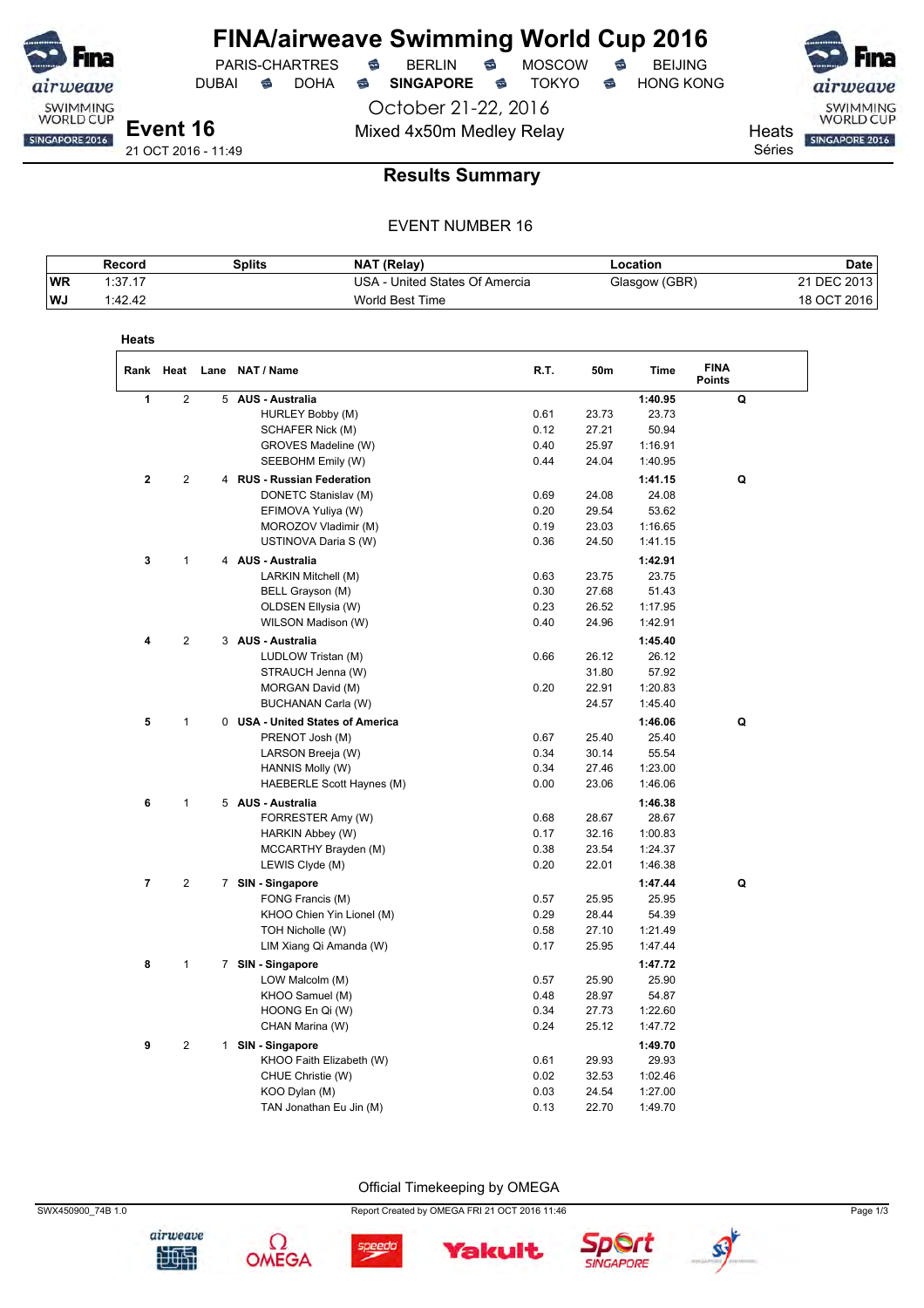> October 21-22, 2016 Mixed 4x50m Medley Relay Mixed 4x50m Medley Relay

DUBAI **S** DOHA S SINGAPORE S TOKYO S HONG KONG



**Event 16** 21 OCT 2016 - 11:49

weave SWIMMING<br>WORLD CUP

SINGAPORE 2016

### **Results Summary**

#### EVENT NUMBER 16

| Heats |                |              |                                             |                 |                |                    |                              |
|-------|----------------|--------------|---------------------------------------------|-----------------|----------------|--------------------|------------------------------|
|       | Rank Heat      |              | Lane NAT / Name                             | R.T.            | 50m            | Time               | <b>FINA</b><br><b>Points</b> |
| 10    | 1              | $\mathbf{1}$ | SIN - Singapore                             |                 |                | 1:51.98            |                              |
|       |                |              | LIEW Li-Shan Chantal (W)                    | 0.59            | 30.08          | 30.08              |                              |
|       |                |              | CHUA Wei Feng (M)                           | 0.15            | 29.06          | 59.14              |                              |
|       |                |              | LEE Elizabeth Rui Yan (W)                   | 0.28            | 29.53          | 1:28.67            |                              |
|       |                |              | PANG Sheng Jun (M)                          | 0.09            | 23.31          | 1:51.98            |                              |
| 11    | 2              |              | 0 SIN - Singapore                           |                 |                | 1:52.84            |                              |
|       |                |              | YEO Kai Quan (M)                            | 0.69            | 26.72          | 26.72              |                              |
|       |                |              | LAIU Kathlyn (W)                            | 0.00            | 33.64          | 1:00.36            |                              |
|       |                |              | LIM Glen Jun Wei (M)                        | 0.13            | 25.57          | 1:25.93            |                              |
|       |                |              | CHAN Zi Yi (W)                              | 0.01            | 26.91          | 1:52.84            |                              |
| 12    | $\mathbf{1}$   | 8            | SIN - Singapore                             |                 |                | 1:53.50            |                              |
|       |                |              | YEOH Cherlyn (W)                            | 0.87            | 31.71          | 31.71              |                              |
|       |                |              | TAN Adam Kai Jun (M)                        | 0.17            | 29.19          | 1:00.90            |                              |
|       |                |              | ONG Natasha Min Ern (W)                     | 0.38            | 29.22          | 1:30.12            |                              |
|       |                |              | WEE Ryan (M)                                | 0.47            | 23.38          | 1:53.50            |                              |
| 13    | 2              |              | 6 CLB - Club                                |                 |                | 1:54.40            | Q                            |
|       |                |              | KOO Jamie (W)                               | 0.54            | 29.17          | 29.17              |                              |
|       |                |              | TAM Amanda (W)                              | 0.35            | 34.35          | 1:03.52            |                              |
|       |                |              | OH Yao Jie (M)                              | 0.43            | 26.43          | 1:29.95            |                              |
|       |                |              | ONG Rayen (M)                               | 0.10            | 24.45          | 1:54.40            |                              |
| 14    | 2              |              | 2 CLB - Club                                |                 |                | 1:55.92            | Q                            |
|       |                |              | CHER Benjamin (M)                           | 0.59            | 28.00          | 28.00              |                              |
|       |                |              | FOO Gabriel (M)                             | 0.31            | 29.64          | 57.64              |                              |
|       |                |              | CHEONG Chloe (W)                            | 0.36            | 30.08          | 1:27.72            |                              |
|       |                |              | LYE Genevieve (W)                           | 0.30            | 28.20          | 1:55.92            |                              |
| 15    | $\mathbf{1}$   |              | 3 CLB-Club                                  |                 |                | 1:57.04            |                              |
|       |                |              | KWANG Jerome (M)                            | 0.55            | 27.53          | 27.53              |                              |
|       |                |              | HO Deborah (W)                              |                 | 34.67          | 1:02.20            |                              |
|       |                |              | SOH Nicholas (M)                            | 0.47            | 26.68          | 1:28.88            |                              |
|       |                |              | CHUA Brighten (W)                           | 0.42            | 28.16          | 1:57.04            |                              |
| 16    | 1              |              | 6 CLB - Club                                |                 |                | 1:59.52            | Q                            |
|       |                |              | LEE Mikkel (M)                              | 0.63            | 28.16          | 28.16              |                              |
|       |                |              | SEOW Ryan (M)                               | 0.26<br>$-0.01$ | 30.64          | 58.80              |                              |
|       |                |              | LIM Magdalene Yong Qi (W)<br>TAN Charla (W) | 0.04            | 32.05<br>28.67 | 1:30.85<br>1:59.52 |                              |
|       |                |              | 2 CLB-Club                                  |                 |                |                    |                              |
| 17    | 1              |              | PEDERSEN Elena Lee Lee Na (W)               | 0.66            | 32.19          | 1:59.73<br>32.19   | Q                            |
|       |                |              | LEOW Li Shen (M)                            | 0.34            | 31.73          | 1:03.92            |                              |
|       |                |              | BOON Ji Chao Benedict (M)                   | 0.31            | 26.48          | 1:30.40            |                              |
|       |                |              | LIAU Jing Xuan Claresa (W)                  |                 | 29.33          | 1:59.73            |                              |
|       | $\overline{c}$ |              | 8 SIN - Singapore                           |                 |                | <b>DNS</b>         |                              |
|       |                |              | QUEK Hannah (W)                             |                 |                |                    |                              |
|       |                |              | ANG Maximillian Wei (M)                     |                 |                |                    |                              |
|       |                |              | LOW Bryant Zi-Xuan (M)                      |                 |                |                    |                              |
|       |                |              | GAN Ching Hwee (W)                          |                 |                |                    |                              |
|       | $\mathbf{1}$   |              | 9 CLB - Club                                |                 |                | DSQ                |                              |
|       |                |              | ONG Ethan (M)                               | 0.54            | 26.98          | 26.98              |                              |
|       |                |              | LOO Rachel (W)                              | 0.33            | 36.08          | 1:03.06            |                              |
|       |                |              | TAN Dion (M)                                | $-0.07$         |                |                    |                              |
|       |                |              | WONG Melanie Rae (W)                        |                 |                |                    |                              |

Official Timekeeping by OMEGA





SWX450900\_74B 1.0 Page 2/3

**Yakult** 



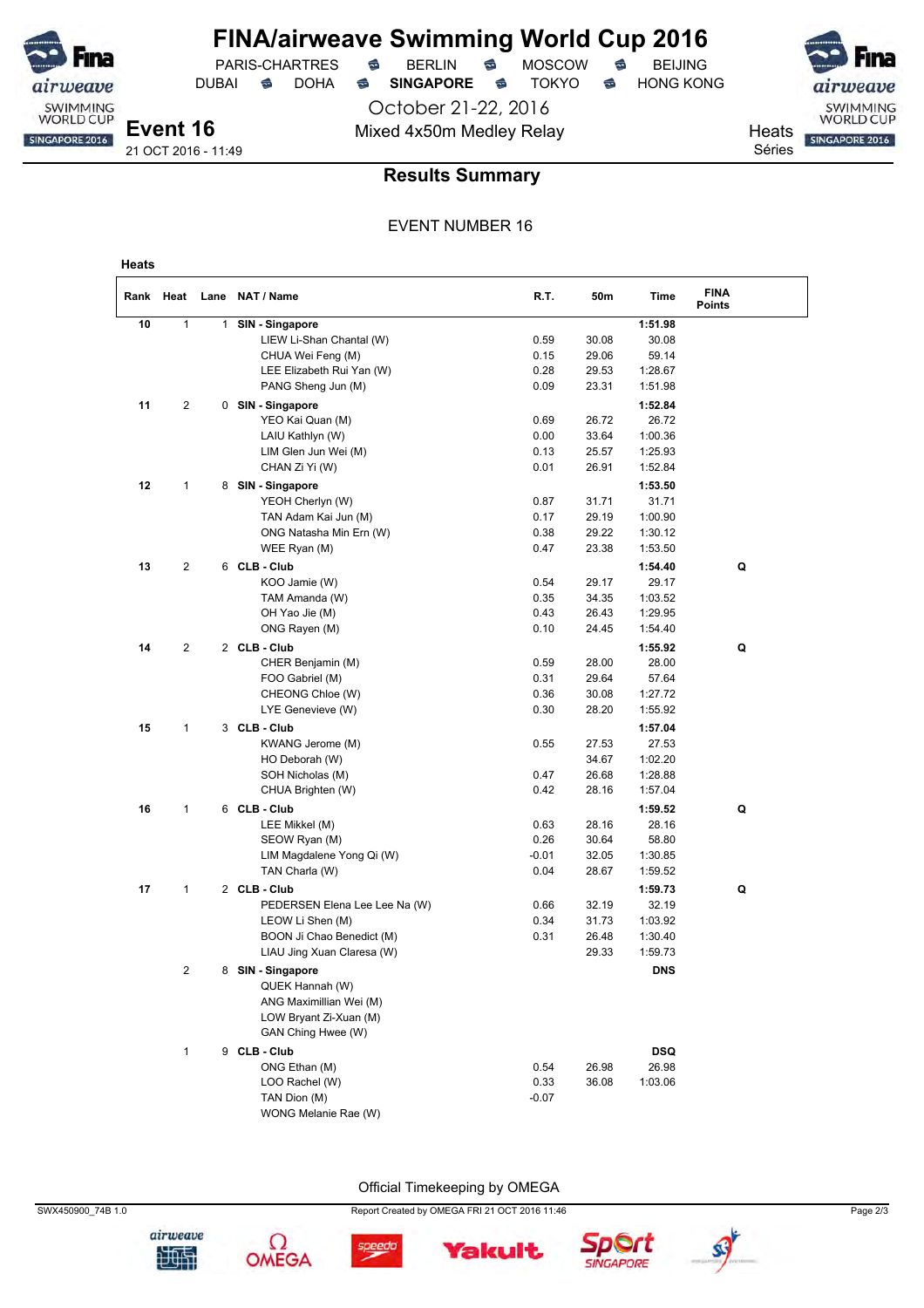| <b>Fina</b>                         |                     |       |   | PARIS-CHARTRES | € | <b>FINA/airweave Swimming World Cup 2016</b><br><b>BERLIN</b> | €          | <b>MOSCOW</b> | $\widehat{\mathbb{C}}$ | <b>BEIJING</b>   |        | <b>Fina</b>                         |
|-------------------------------------|---------------------|-------|---|----------------|---|---------------------------------------------------------------|------------|---------------|------------------------|------------------|--------|-------------------------------------|
| airweave                            |                     | DUBAI | ☜ | <b>DOHA</b>    | ⇔ | <b>SINGAPORE</b>                                              | $\epsilon$ | TOKYO.        | €                      | <b>HONG KONG</b> |        | airweave                            |
| <b>SWIMMING</b><br><b>WORLD CUP</b> |                     |       |   |                |   | October 21-22, 2016                                           |            |               |                        |                  |        | <b>SWIMMING</b><br><b>WORLD CUP</b> |
| SINGAPORE 2016                      | Event 16            |       |   |                |   | Mixed 4x50m Medley Relay                                      |            |               |                        |                  | Heats  | SINGAPORE 2016                      |
|                                     | 21 OCT 2016 - 11:49 |       |   |                |   |                                                               |            |               |                        |                  | Séries |                                     |
|                                     |                     |       |   |                |   | <b>Results Summary</b>                                        |            |               |                        |                  |        |                                     |

| <b>Heats</b>              |             |     |             |                              |
|---------------------------|-------------|-----|-------------|------------------------------|
| Rank Heat Lane NAT / Name | <b>R.T.</b> | 50m | <b>Time</b> | <b>FINA</b><br><b>Points</b> |

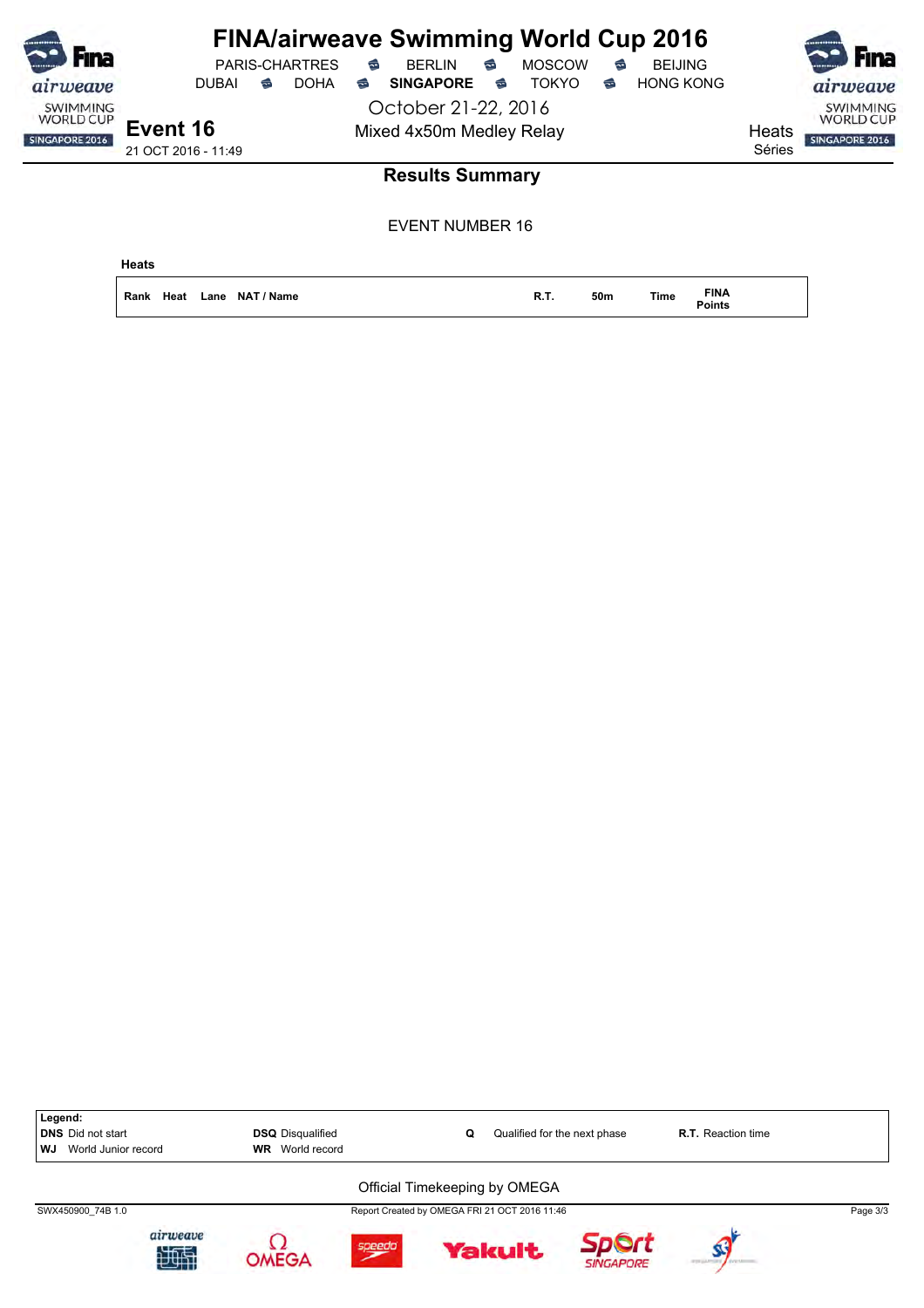

**Final**

# **FINA/airweave Swimming World Cup 2016**

DUBAI **S** DOHA S SINGAPORE S TOKYO S HONG KONG

PARIS-CHARTRES **B** BERLIN **B** MOSCOW **B** BEIJING

October 21-22, 2016

SWIMMING<br>WORLD CUP Final SINGAPORE 2016 Finale

21 OCT 2016 - 18:04

### 100m Nage Libre Hommes **Results**

Men's 100m Freestyle

|                |               | Record                     | <b>Split</b> | Name                  | <b>NAT Code</b> | Location        |                | <b>Date</b>                  |
|----------------|---------------|----------------------------|--------------|-----------------------|-----------------|-----------------|----------------|------------------------------|
|                | <b>WR</b>     | 44.94                      | 21.72        | <b>LEVEAUX Amaury</b> | <b>FRA</b>      | Rijeka (CRO)    |                | 13 DEC 2008                  |
|                | <b>WC</b>     | 45.46                      | 21.64        | <b>ABOOD Matthew</b>  | <b>AUS</b>      | Singapore (SIN) |                | 21 NOV 2009                  |
|                | WJ            | 47.20                      |              | WORLD BEST TIME       |                 | ---             |                | 30 SEP 2016                  |
| ıal            |               |                            |              |                       |                 |                 |                |                              |
| Rank           | Lane          | Name                       |              | <b>NAT</b><br>Code    | R.T.            | 50m             | Time           | <b>FINA</b><br><b>Points</b> |
| 1              | $\mathcal{P}$ | <b>MOROZOV Vladimir</b>    |              | <b>RUS</b>            | 0.61            | $(1)$ 21.62     | 45.92<br>24.30 | 937                          |
| $\overline{2}$ | 4             | <b>CHALMERS Kyle</b>       |              | <b>AUS</b>            | 0.73            | $(2)$ 22.52     | 46.61<br>24.09 | 896 WJ                       |
| 3              | 3             | <b>MCCARTHY Brayden</b>    |              | <b>AUS</b>            | 0.65            | $(3)$ 22.65     | 47.23<br>24.58 | 861                          |
| 4              | 5             | <b>D'ORSOGNA Tommaso</b>   |              | <b>AUS</b>            | 0.64            | $(5)$ 22.86     | 47.57<br>24.71 | 843                          |
| 5              | 6             | <b>HUNTER Daniel</b>       |              | <b>NZL</b>            | 0.67            | $(4)$ 22.73     | 47.67<br>24.94 | 837                          |
| 6              | 7             | <b>TIMMERS Pieter</b>      |              | <b>BEL</b>            | 0.70            | $(7)$ 23.32     | 47.93<br>24.61 | 824                          |
| $\overline{7}$ | 1             | <b>ABOOD Andrew</b>        |              | <b>AUS</b>            | 0.76            | $(6)$ 22.98     | 48.09<br>25.11 | 816                          |
| 8              | 8             | <b>CHEUNG Kin Tat Kent</b> |              | HKG                   | 0.65            | $(8)$ 23.42     | 48.76<br>25.34 | 782                          |

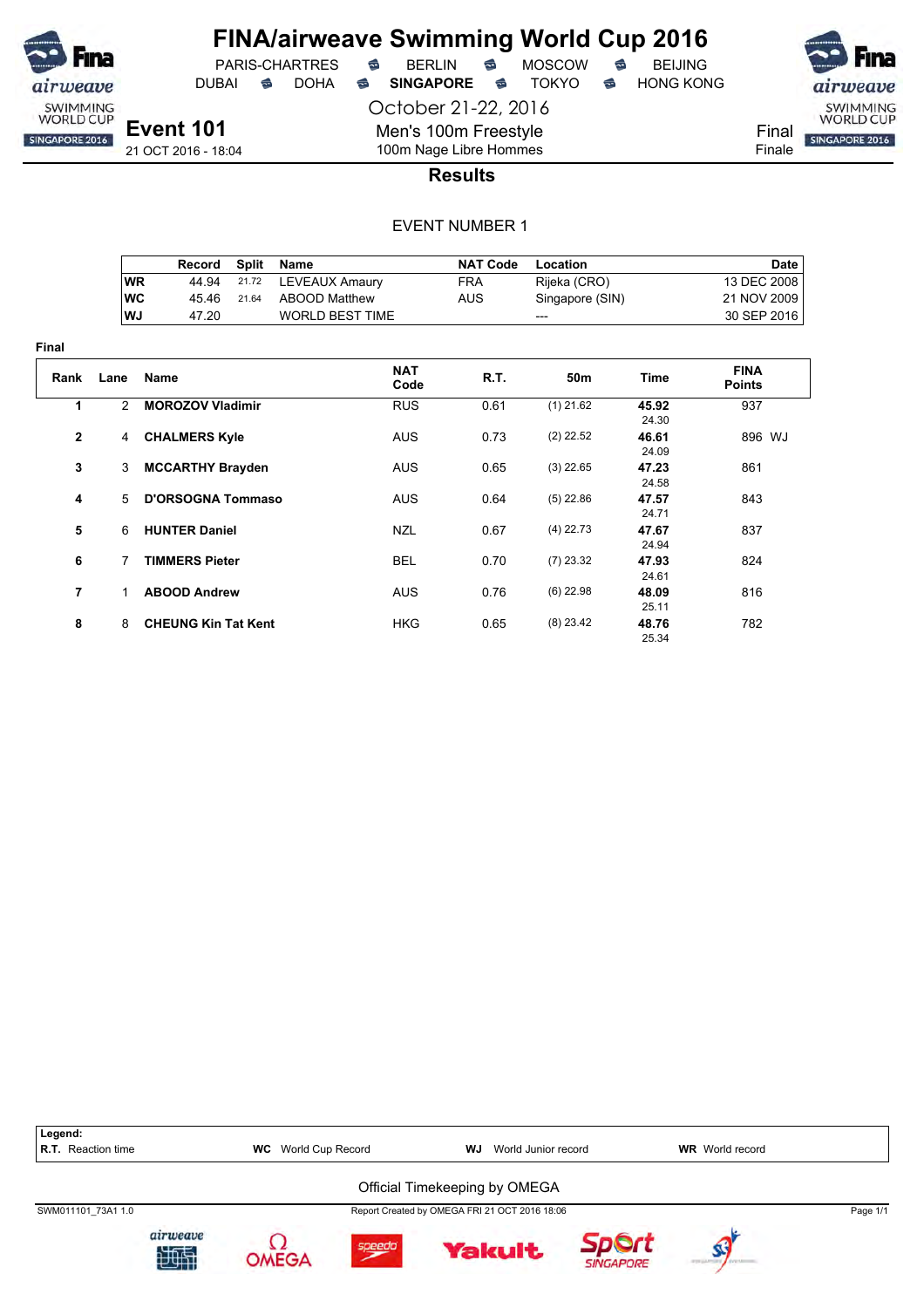

PARIS-CHARTRES **B** BERLIN **B** MOSCOW **B** BEIJING

DUBAI **S** DOHA S SINGAPORE S TOKYO S HONG KONG

October 21-22, 2016 Women's 200m Freestyle

200m Nage Libre Femmes



**Results**

|                |               | Record                 |                          | <b>Splits</b> |         | <b>Name</b>            |            | <b>NAT Code</b> | Location             |                        |                  | <b>Date</b>                  |
|----------------|---------------|------------------------|--------------------------|---------------|---------|------------------------|------------|-----------------|----------------------|------------------------|------------------|------------------------------|
|                | <b>WR</b>     | 1:50.78                | 26.29                    | 54.66         | 1:23.04 | SJOESTROEM Sarah       | <b>SWE</b> |                 | Doha (QAT)           |                        |                  | 7 DEC 2014                   |
|                | <b>WC</b>     | 1:51.41                | 26.01                    | 54.20         | 1:22.98 | <b>HOSSZU Katinka</b>  | <b>HUN</b> |                 | Doha (QAT)           |                        |                  | 27 AUG 2014                  |
|                | WJ            | 1:53.07                |                          |               |         | <b>WORLD BEST TIME</b> |            |                 | ---                  |                        |                  | 30 SEP 2016                  |
| Final          |               |                        |                          |               |         |                        |            |                 |                      |                        |                  |                              |
| Rank           | Lane          | Name                   |                          |               |         | <b>NAT</b><br>Code     | R.T.       | 50m             | 100m                 | 150m                   | Time             | <b>FINA</b><br><b>Points</b> |
| 1              | 4             | <b>HOSSZU Katinka</b>  |                          |               |         | <b>HUN</b>             | 0.71       | $(1)$ 26.09     | $(1)$ 54.71          | (1) 1:24.12            | 1:53.17          | 937                          |
|                |               |                        |                          |               |         |                        |            |                 | 28.62                | 29.41                  | 29.05            |                              |
| $\mathbf{2}$   | 3             | <b>WILSON Madison</b>  |                          |               |         | <b>AUS</b>             | 0.76       | $(2)$ 26.50     | $(2)$ 55.46<br>28.96 | (2) 1:24.95<br>29.49   | 1:54.39<br>29.44 | 908                          |
| 3              | 6             |                        | <b>JAKABOS Zsuzsanna</b> |               |         | <b>HUN</b>             | 0.72       | $(5)$ 27.31     | (5) 56.85<br>29.54   | (3) 1:26.27<br>29.42   | 1:55.40<br>29.13 | 884                          |
| 4              | $5^{\circ}$   | <b>BUCHANAN Carla</b>  |                          |               |         | <b>AUS</b>             | 0.69       | $(4)$ 27.19     | $(4)$ 56.45<br>29.26 | (5) 1:26.34<br>29.89   | 1:55.76<br>29.42 | 876                          |
| 5              | $\mathcal{P}$ | <b>GROVES Madeline</b> |                          |               |         | <b>AUS</b>             | 0.69       | $(3)$ 26.81     | (3) 56.29<br>29.48   | (4) 1:26.31<br>30.02   | 1:55.86<br>29.55 | 874                          |
| 6              |               | <b>DONG Jie</b>        |                          |               |         | <b>CHN</b>             | 0.76       | $(7)$ 27.58     | $(6)$ 56.99<br>29.41 | (6) 1:27.14<br>30.15   | 1:57.38<br>30.24 | 840                          |
| $\overline{7}$ | 1             | <b>GUO Junjun</b>      |                          |               |         | <b>CHN</b>             | 0.58       | $(6)$ 27.45     | $(7)$ 57.44<br>29.99 | $(7)$ 1:27.93<br>30.49 | 1:57.91<br>29.98 | 829                          |
| 8              | 8             | LYU Jiayi              |                          |               |         | <b>CHN</b>             | 0.74       | $(8)$ 28.91     | $(8)$ 59.67<br>30.76 | (8) 1:31.42<br>31.75   | 2:03.06<br>31.64 | 729                          |

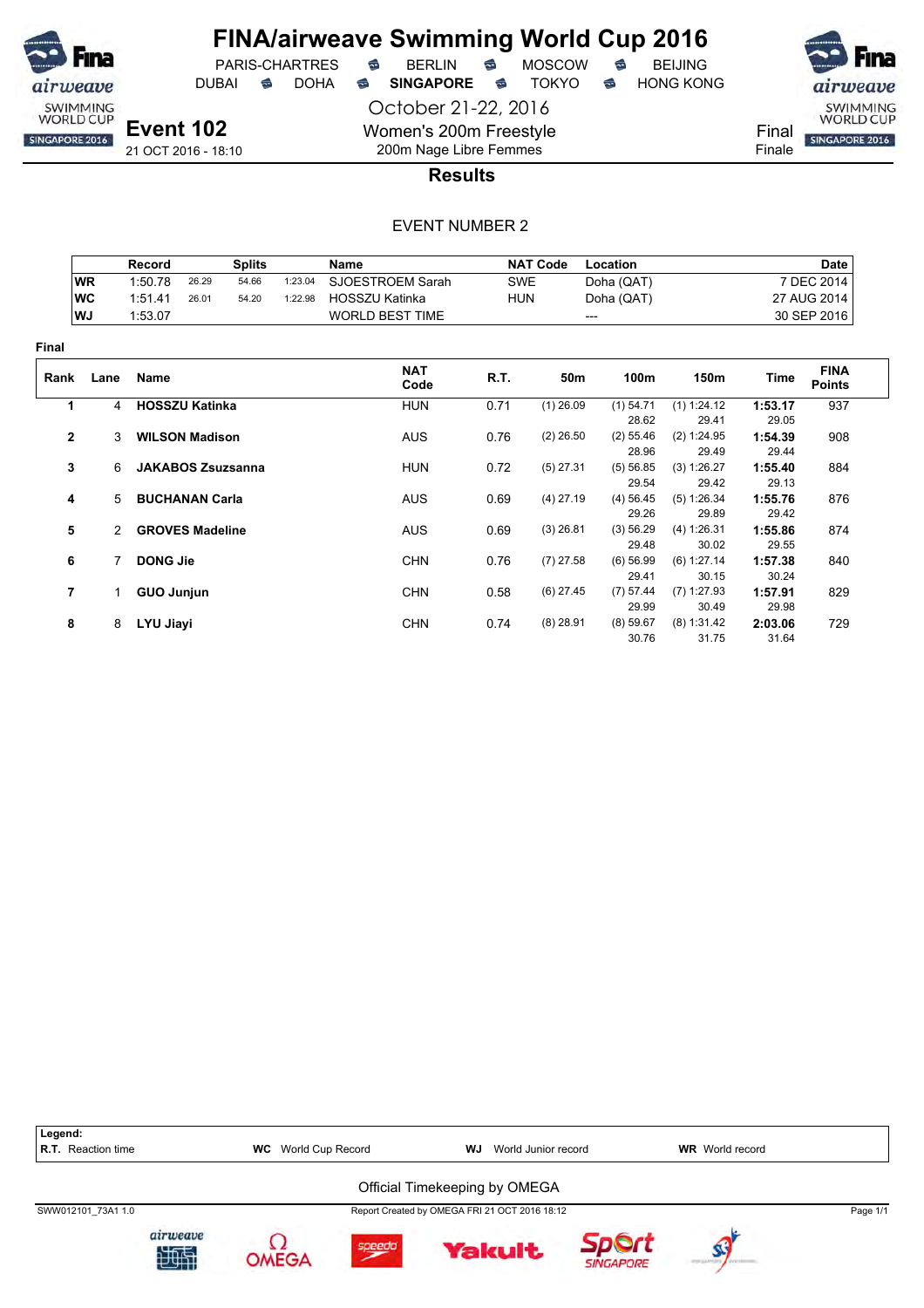

**Final**

# **FINA/airweave Swimming World Cup 2016**

DUBAI **S** DOHA S SINGAPORE S TOKYO S HONG KONG

PARIS-CHARTRES **B** BERLIN **B** MOSCOW **B** BEIJING

October 21-22, 2016

SWIMMING<br>WORLD CUP Final SINGAPORE 2016 Finale

**Event 103** 21 OCT 2016 - 18:16

50m Brasse Hommes **Results**

Men's 50m Breaststroke

|           | Record Name |                             | <b>NAT Code</b> | Location       | Date          |
|-----------|-------------|-----------------------------|-----------------|----------------|---------------|
| <b>WR</b> |             | 25.25 VAN DEN BURGH Cameron | <b>RSA</b>      | Berlin (GER)   | 14 NOV 2009   |
| <b>WC</b> |             | 25.25 VAN DEN BURGH Cameron | <b>RSA</b>      | Berlin (GER)   | 14 NOV 2009 I |
| WJ        |             | 26.67 SAKCI Emre            | TUR             | Istanbul (TUR) | 18 DEC 2015   |

| Rank | Lane | Name                       | <b>NAT</b><br>Code | R.T. | Time  | <b>FINA</b><br><b>Points</b> |
|------|------|----------------------------|--------------------|------|-------|------------------------------|
|      | 4    | <b>LIMA Felipe</b>         | <b>BRA</b>         | 0.68 | 26.19 | 896                          |
| 2    | 5    | <b>SCHOEMAN Roland</b>     | <b>RSA</b>         | 0.65 | 26.62 | 853                          |
| 3    | 6    | <b>MOROZOV Vladimir</b>    | <b>RUS</b>         | 0.63 | 26.85 | 831                          |
| 4    | 3    | <b>KOSEKI Yasuhiro</b>     | <b>JPN</b>         | 0.68 | 26.86 | 830                          |
| 5    |      | <b>LIUKKONEN Ari-Pekka</b> | <b>FIN</b>         | 0.66 | 27.04 | 814                          |
| 6    |      | <b>WU Chun-Feng</b>        | <b>TPE</b>         | 0.77 | 27.49 | 774                          |
| 7    |      | <b>SCHAFER Nick</b>        | <b>AUS</b>         | 0.68 | 27.55 | 769                          |
| 8    | 8    | <b>BELL Grayson</b>        | <b>AUS</b>         | 0.71 | 27.66 | 760                          |

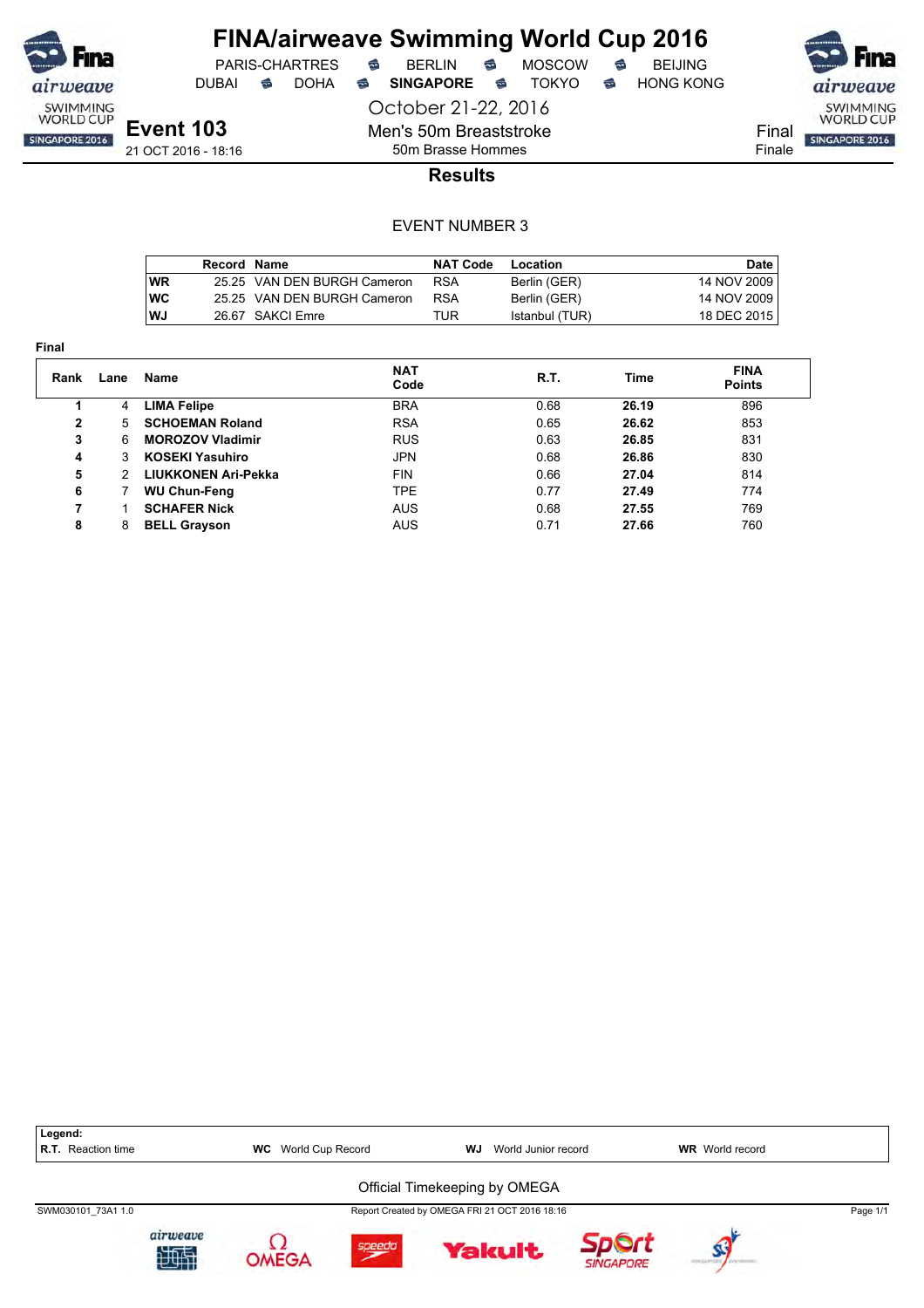

DUBAI **S** DOHA S SINGAPORE S TOKYO S HONG KONG

October 21-22, 2016

SWIMMING<br>WORLD CUP Final SINGAPORE 2016

Finale

21 OCT 2016 - 18:21

### 100m Brasse Femmes **Results**

Women's 100m Breaststroke

|           | Record  | Split | Name                   | <b>NAT Code</b> | Location             | Date        |
|-----------|---------|-------|------------------------|-----------------|----------------------|-------------|
| <b>WR</b> | 1:02.36 | 29.46 | <b>MEILUTYTE Ruta</b>  | LTU             | Moscow (RUS)         | 12 OCT 2013 |
| l=WR      | 1:02.36 | 29.46 | <b>ATKINSON Alia</b>   | <b>JAM</b>      | Doha (QAT)           | 6 DEC 2014  |
| ∣=WR      | 1:02.36 | 29.33 | <b>ATKINSON Alia</b>   | <b>JAM</b>      | Paris-Chartres (FRA) | 26 AUG 2016 |
| ∣wc       | 1:02.36 | 29.56 | <b>MEILUTYTE Ruta</b>  | LTU             | Moscow (RUS)         | 12 OCT 2013 |
| l=WC      | 1:02.36 | 29.33 | <b>ATKINSON Alia</b>   | <b>JAM</b>      | Paris-Chartres (FRA) | 26 AUG 2016 |
| l WJ      | 1:02.36 |       | <b>WORLD BEST TIME</b> |                 |                      | 30 SEP 2016 |

| тнаг         |                |                                  |                    |      |                 |                  |                              |  |
|--------------|----------------|----------------------------------|--------------------|------|-----------------|------------------|------------------------------|--|
| Rank         | Lane           | Name                             | <b>NAT</b><br>Code | R.T. | 50 <sub>m</sub> | Time             | <b>FINA</b><br><b>Points</b> |  |
| 1            | 4              | <b>ATKINSON Alia</b>             | <b>JAM</b>         | 0.67 | $(1)$ 29.60     | 1:02.40<br>32.80 | 998                          |  |
| $\mathbf{2}$ | 3              | <b>EFIMOVA Yuliya</b>            | <b>RUS</b>         | 0.69 | $(2)$ 30.39     | 1:03.21<br>32.82 | 960                          |  |
| 3            | 5              | <b>HANNIS Molly</b>              | <b>USA</b>         | 0.69 | $(3)$ 30.53     | 1:04.84<br>34.31 | 889                          |  |
| 4            | $\overline{2}$ | <b>LARSON Breeja</b>             | <b>USA</b>         | 0.72 | $(4)$ 31.05     | 1:05.38<br>34.33 | 867                          |  |
| 5            | 6              | <b>NICOL Rachel</b>              | <b>CAN</b>         | 0.71 | $(5)$ 31.62     | 1:06.73<br>35.11 | 816                          |  |
| 6            | 7              | <b>LUTHERSDOTTIR Hrafnhildur</b> | <b>ISL</b>         | 0.68 | $(8)$ 31.86     | 1:06.81<br>34.95 | 813                          |  |
| 7            |                | <b>WATANABE Kanako</b>           | <b>JPN</b>         | 0.57 | $(6)$ 31.67     | 1:06.95<br>35.28 | 808                          |  |
| 8            | 8              | <b>STRAUCH Jenna</b>             | <b>AUS</b>         | 0.70 | $(7)$ 31.85     | 1:07.42<br>35.57 | 791                          |  |

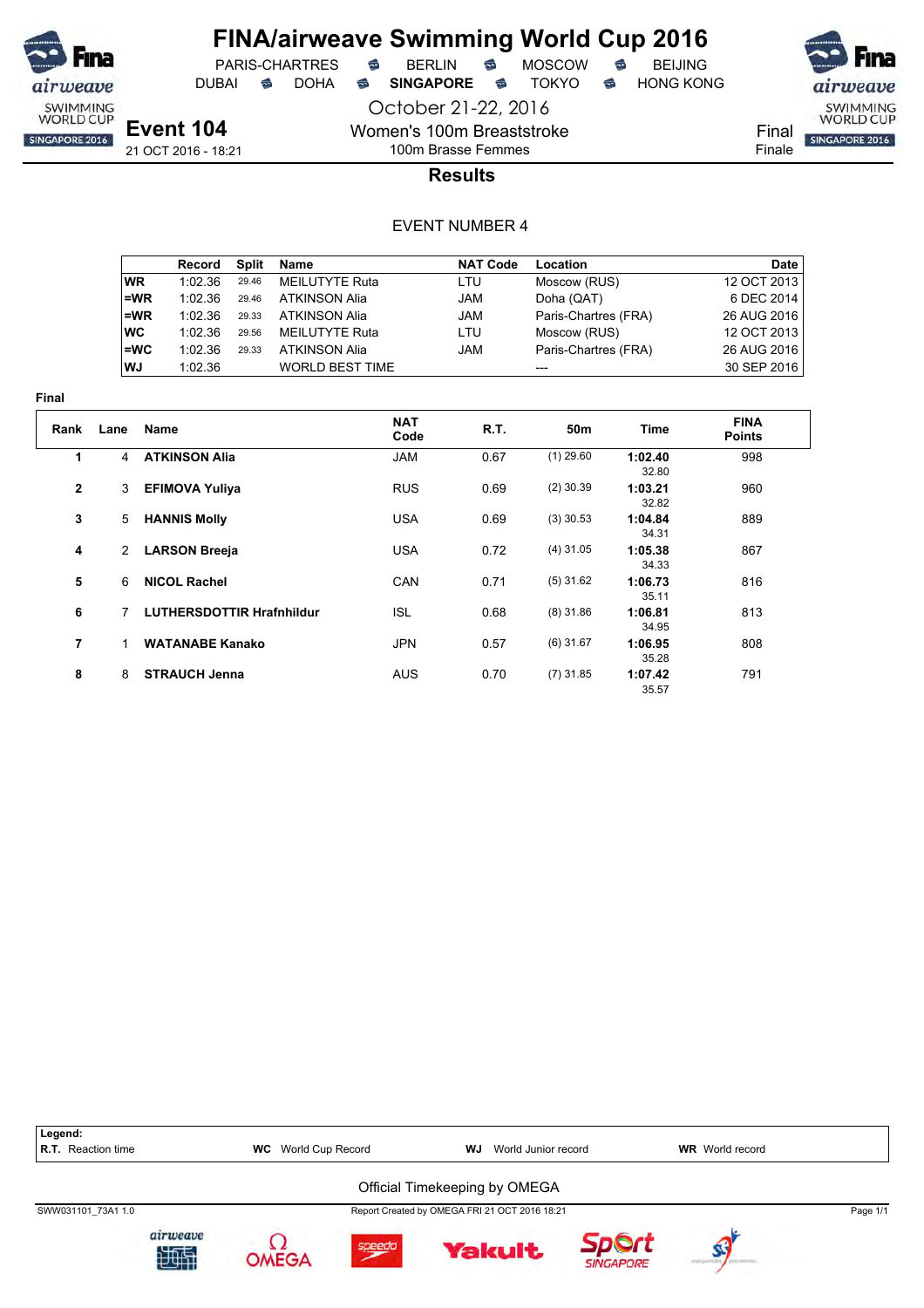

**Final**

### **FINA/airweave Swimming World Cup 2016** PARIS-CHARTRES **B** BERLIN **B** MOSCOW **B** BEIJING

DUBAI **S** DOHA S SINGAPORE S TOKYO S HONG KONG

October 21-22, 2016

Women's 100m Butterfly 100m Papillon Femmes



**Results**

|                |           | Record                         | <b>Split</b> | Name                   |                    | <b>NAT Code</b> | <b>Location</b> |                 | Date                         |
|----------------|-----------|--------------------------------|--------------|------------------------|--------------------|-----------------|-----------------|-----------------|------------------------------|
|                | <b>WR</b> | 54.61                          | 25.96        | SJOESTROEM Sarah       |                    | <b>SWE</b>      | Doha (QAT)      |                 | 7 DEC 2014                   |
|                | <b>WC</b> | 55.30                          | 26.16        | <b>COUTTS Alicia</b>   |                    | <b>AUS</b>      | Tokyo (JPN)     |                 | 9 NOV 2013                   |
|                | WJ        | 56.64                          |              | <b>WORLD BEST TIME</b> |                    |                 | ---             |                 | 30 SEP 2016                  |
| ıal            |           |                                |              |                        |                    |                 |                 |                 |                              |
| Rank           | Lane      | Name                           |              |                        | <b>NAT</b><br>Code | R.T.            | 50m             | Time            | <b>FINA</b><br><b>Points</b> |
| 1              | 5         | <b>HOSSZU Katinka</b>          |              |                        | <b>HUN</b>         | 0.71            | $(2)$ 26.77     | 56.02<br>29.25  | 926                          |
| $\overline{2}$ | 3         | <b>OTTESEN Jeanette</b>        |              |                        | <b>DEN</b>         | 0.66            | $(1)$ 26.30     | 56.08<br>29.78  | 923                          |
| 3              | 4         | <b>SAVARD Katerine</b>         |              |                        | CAN                | 0.68            | $(3)$ 26.80     | 57.24<br>30.44  | 868                          |
| 4              | 2         | <b>CHAN Kin Lok</b>            |              |                        | <b>HKG</b>         | 0.70            | $(6)$ 27.58     | 58.38<br>30.80  | 818                          |
| 5              | 1         | <b>SZE Hang Yu</b>             |              |                        | <b>HKG</b>         | 0.64            | $(4)$ 27.22     | 59.00<br>31.78  | 792                          |
| 6              | 8         | <b>OLDSEN Ellysia</b>          |              |                        | <b>AUS</b>         | 0.70            | $(5)$ 27.54     | 59.31<br>31.77  | 780                          |
| 7              | 6         | <b>GROVES Madeline</b>         |              |                        | <b>AUS</b>         | 0.73            | $(7)$ 27.89     | 59.41<br>31.52  | 776                          |
| 8              | 7         | <b>NGUYEN Diep Phuong Tram</b> |              |                        | VIE                | 0.68            | $(8)$ 28.25     | 1:00.07<br>3182 | 751                          |

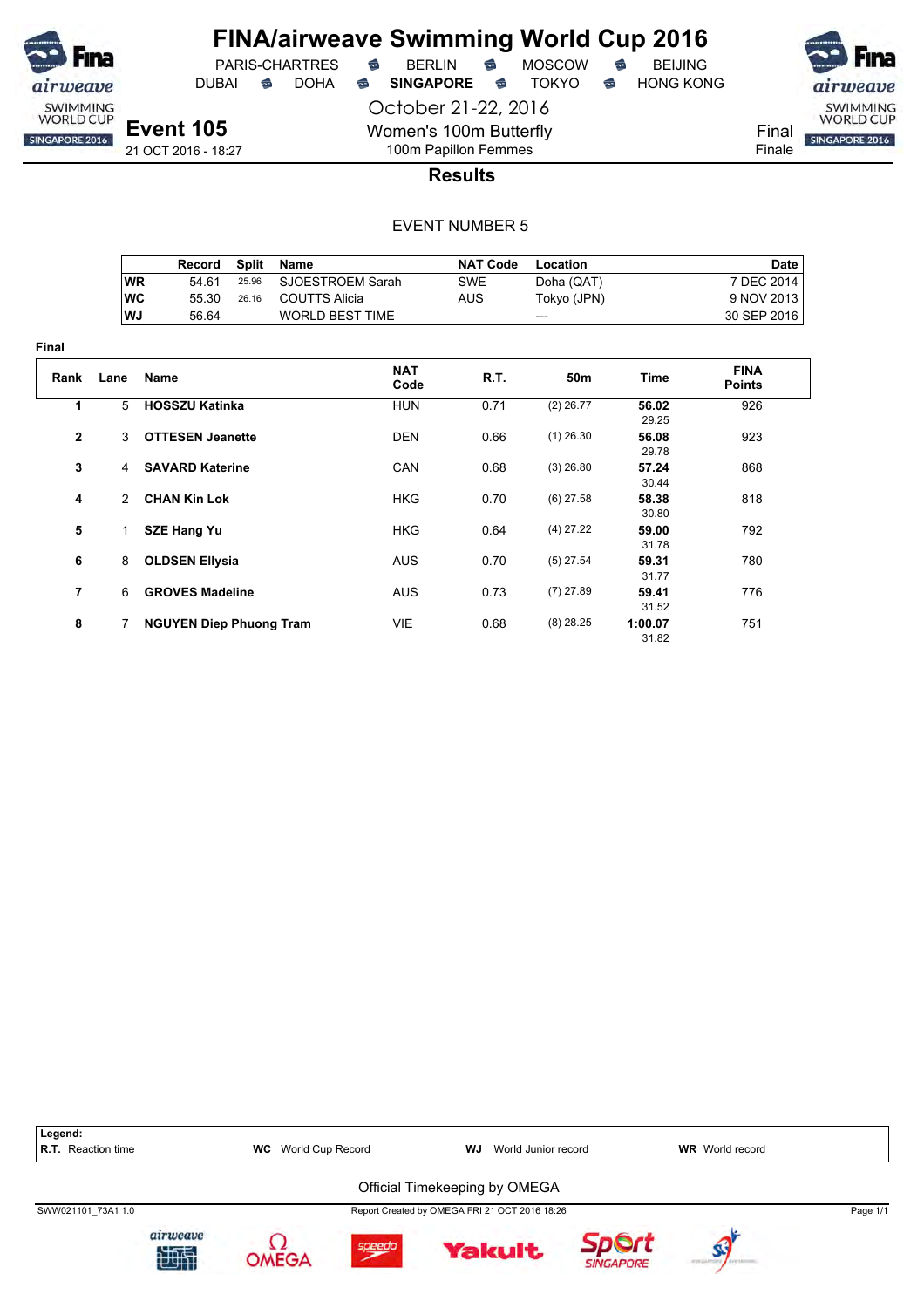

DUBAI **S** DOHA S SINGAPORE S TOKYO S HONG KONG

SWIMMING<br>WORLD CUP Final SINGAPORE 2016 Finale

**Event 106** 21 OCT 2016 - 18:40

Men's 100m Backstroke 100m Dos Hommes

October 21-22, 2016

### **Results**

|     | Record | Split | Name                   | <b>NAT Code</b> | Location           | Date        |
|-----|--------|-------|------------------------|-----------------|--------------------|-------------|
| ∣WR | 48.92  | 23.56 | <b>GREVERS Matthew</b> | USA             | Indianapolis (USA) | 12 DEC 2015 |
| ∣WC | 49.29  | 23.27 | MARSHALL Peter         | USA             | Stockholm (SWE)    | 10 NOV 2009 |
| WJ  | 50 77  | 24.37 | GLINTA Robert          | ROU             | Netanya (ISR)      | 4 DEC 2015  |

| Final          |              |                              |                    |      |                 |                |                              |
|----------------|--------------|------------------------------|--------------------|------|-----------------|----------------|------------------------------|
| Rank           | Lane         | <b>Name</b>                  | <b>NAT</b><br>Code | R.T. | 50 <sub>m</sub> | Time           | <b>FINA</b><br><b>Points</b> |
| 1              | 4            | <b>LARKIN Mitchell</b>       | <b>AUS</b>         | 0.62 | $(2)$ 24.35     | 50.25<br>25.90 | 922                          |
| $\overline{2}$ | 7            | <b>DONETC Stanislav</b>      | <b>RUS</b>         | 0.67 | $(1)$ 24.23     | 50.56<br>26.33 | 905                          |
| 3              | 3            | <b>SANKOVICH Pavel</b>       | <b>BLR</b>         | 0.60 | $(4)$ 24.58     | 50.75<br>26.17 | 895                          |
| 4              | 5            | <b>HURLEY Bobby</b>          | <b>AUS</b>         | 0.60 | $(3)$ 24.49     | 50.88<br>26.39 | 888                          |
| 5              | $\mathbf{2}$ | <b>ORTIZ-CANAVATE Miguel</b> | <b>ESP</b>         | 0.60 | $(5)$ 24.66     | 51.50<br>26.84 | 857                          |
| 6              | 6            | <b>LEWIS Clyde</b>           | <b>AUS</b>         | 0.62 | $(6)$ 25.35     | 52.84<br>27.49 | 793                          |
| 7              | 8            | <b>EDMONDS Ben</b>           | <b>AUS</b>         | 0.80 | $(8)$ 25.98     | 53.54<br>27.56 | 762                          |
| 8              | 1.           | <b>WANG Peng</b>             | <b>CHN</b>         | 0.66 | $(7)$ 25.46     | 53.56<br>28 10 | 761                          |

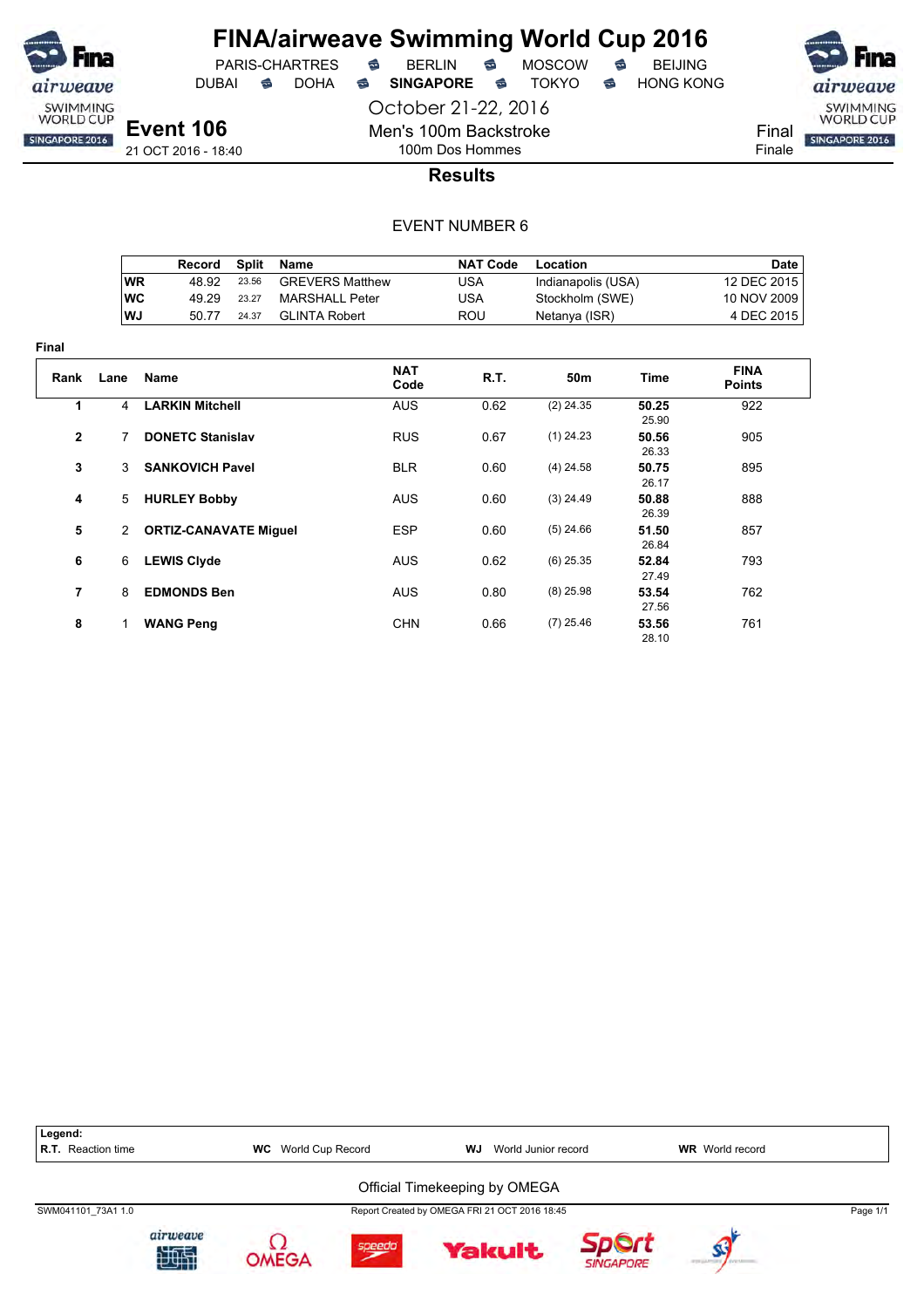

October 21-22, 2016 Women's 50m Backstroke



SWIMMING<br>WORLD CUP Final SINGAPORE 2016 Finale

**Event 107** 21 OCT 2016 - 18:45

50m Dos Femmes **Results**

|            | Record Name |                       | <b>NAT Code</b> | Location        | <b>Date</b> |
|------------|-------------|-----------------------|-----------------|-----------------|-------------|
| <b>WR</b>  |             | 25.67 MEDEIROS Etiene | <b>BRA</b>      | Doha (QAT)      | 7 DEC 2014  |
| <b>IWC</b> |             | 25.82 ZHAO Jing       | CHN             | Stockholm (SWE) | 10 NOV 2009 |
| l WJ       |             | 26.13 WORLD BEST TIME |                 | ---             | 30 SEP 2016 |

| w<br>. . |  |
|----------|--|
|----------|--|

| Rank | Lane | Name                   | <b>NAT</b><br>Code | R.T. | Time  | <b>FINA</b><br><b>Points</b> |
|------|------|------------------------|--------------------|------|-------|------------------------------|
|      | 4    | <b>SEEBOHM Emily</b>   | <b>AUS</b>         | 0.67 | 26.18 | 942                          |
| 2    | 3    | <b>HOSSZU Katinka</b>  | <b>HUN</b>         | 0.63 | 26.21 | 939                          |
| 3    | 5    | <b>ZEVINA Daryna</b>   | UKR                | 0.75 | 26.47 | 912                          |
| 4    | 6    | <b>WILSON Madison</b>  | <b>AUS</b>         | 0.60 | 27.20 | 840                          |
| 5    | 2    | <b>WILLIAMS Zoe</b>    | <b>AUS</b>         | 0.68 | 27.85 | 783                          |
| 6    |      | <b>CALDWELL Hilary</b> | <b>CAN</b>         | 0.59 | 27.89 | 779                          |
| 7    |      | <b>TEREBO Emma</b>     | <b>FRA</b>         | 0.63 | 28.38 | 740                          |
| 8    | 8    | <b>FORRESTER Amy</b>   | AUS                | 0.90 | 28.42 | 736                          |

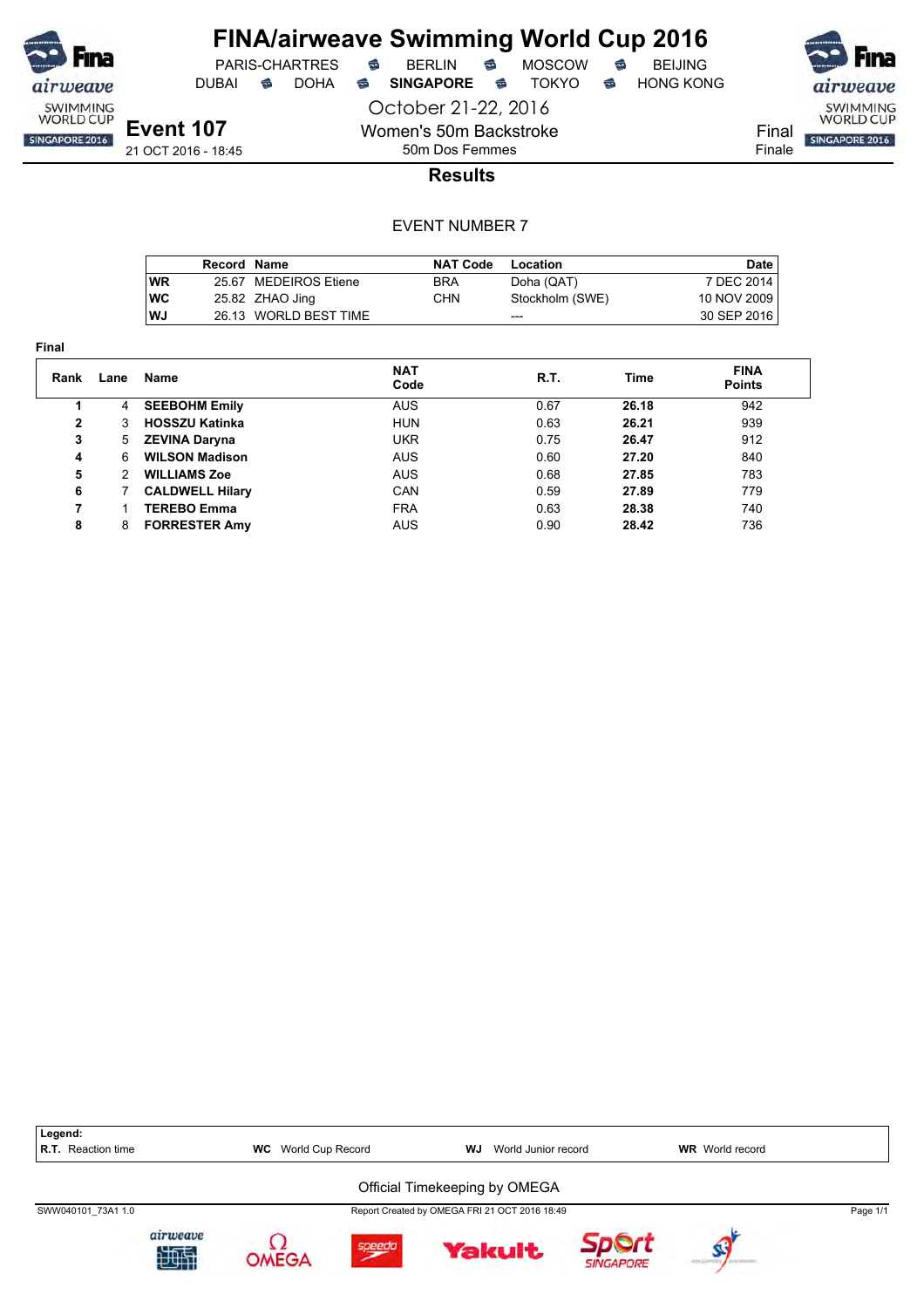

DUBAI **S** DOHA S SINGAPORE S TOKYO S HONG KONG



Final Finale

21 OCT 2016 - 18:49

#### 200m Papillon Hommes **Results**

October 21-22, 2016

Men's 200m Butterfly

|              |               | <b>Record</b>        |                      | <b>Splits</b>               |         | <b>Name</b>            |            | <b>NAT Code</b> | Location             |                        |                  | <b>Date</b>                  |
|--------------|---------------|----------------------|----------------------|-----------------------------|---------|------------------------|------------|-----------------|----------------------|------------------------|------------------|------------------------------|
|              | <b>WR</b>     | 1:48.56              | 24.68                | 52.96                       | 1:20.81 | LE CLOS Chad           | <b>RSA</b> |                 | Singapore (SIN)      |                        |                  | 5 NOV 2013                   |
|              | WC            | 1:48.56              | 24.68                | 52.96                       | 1:20.81 | LE CLOS Chad           | <b>RSA</b> |                 | Singapore (SIN)      |                        |                  | 5 NOV 2013                   |
|              | WJ            | 1:51.30              |                      |                             |         | <b>WORLD BEST TIME</b> |            | $---$           |                      |                        |                  | 30 SEP 2016                  |
| Final        |               |                      |                      |                             |         |                        |            |                 |                      |                        |                  |                              |
| Rank         | Lane          | <b>Name</b>          |                      |                             |         | <b>NAT</b><br>Code     | R.T.       | 50 <sub>m</sub> | 100m                 | 150m                   | Time             | <b>FINA</b><br><b>Points</b> |
| 1            |               | 4 SETO Daiya         |                      |                             |         | <b>JPN</b>             | 0.62       | $(2)$ 24.93     | $(1)$ 53.05          | (1) 1:21.28            | 1:49.53          | 973                          |
|              |               |                      |                      |                             |         |                        |            |                 | 28.12                | 28.23                  | 28.25            |                              |
| $\mathbf{2}$ | 7             |                      | <b>LE CLOS Chad</b>  |                             |         | <b>RSA</b>             | 0.62       | $(1)$ 24.73     | (2) 53.31<br>28.58   | (3) 1:22.14<br>28.83   | 1:50.29<br>28.15 | 953                          |
| 3            | 5             | <b>SAKAI Masato</b>  |                      |                             |         | <b>JPN</b>             | 0.64       | $(3)$ 25.06     | (3) 53.46<br>28.40   | (2) 1:22.08<br>28.62   | 1:50.95<br>28.87 | 936                          |
| 4            | 6             | <b>HEINTZ Philip</b> |                      |                             |         | <b>GER</b>             | 0.73       | $(4)$ 25.39     | $(4)$ 54.29<br>28.90 | (4) 1:23.13<br>28.84   | 1:52.44<br>29.31 | 900                          |
| 5            | $\mathcal{P}$ |                      | <b>MORGAN David</b>  |                             |         | <b>AUS</b>             | 0.65       | $(5)$ 26.10     | (5) 55.61<br>29.51   | (5) 1:26.72<br>31.11   | 1:58.62<br>31.90 | 766                          |
| 6            | 3             |                      | <b>MARKS Edward</b>  |                             |         | <b>AUS</b>             | 0.69       | $(6)$ 26.25     | $(6)$ 56.08<br>29.83 | (6) 1:27.46<br>31.38   | 1:59.54<br>32.08 | 748                          |
| 7            | 8             |                      | <b>CHO Cheng-Chi</b> |                             |         | <b>TPE</b>             | 0.67       | $(8)$ 27.28     | (8) 57.63<br>30.35   | $(7)$ 1:28.79<br>31.16 | 1:59.79<br>31.00 | 744                          |
| 8            |               |                      |                      | <b>DEKKER Nicolaas Dane</b> |         | CAN                    | 0.69       | $(7)$ 26.60     | $(7)$ 57.46<br>30.86 | $(8)$ 1:29.74<br>32.28 | 2:02.47<br>32.73 | 696                          |

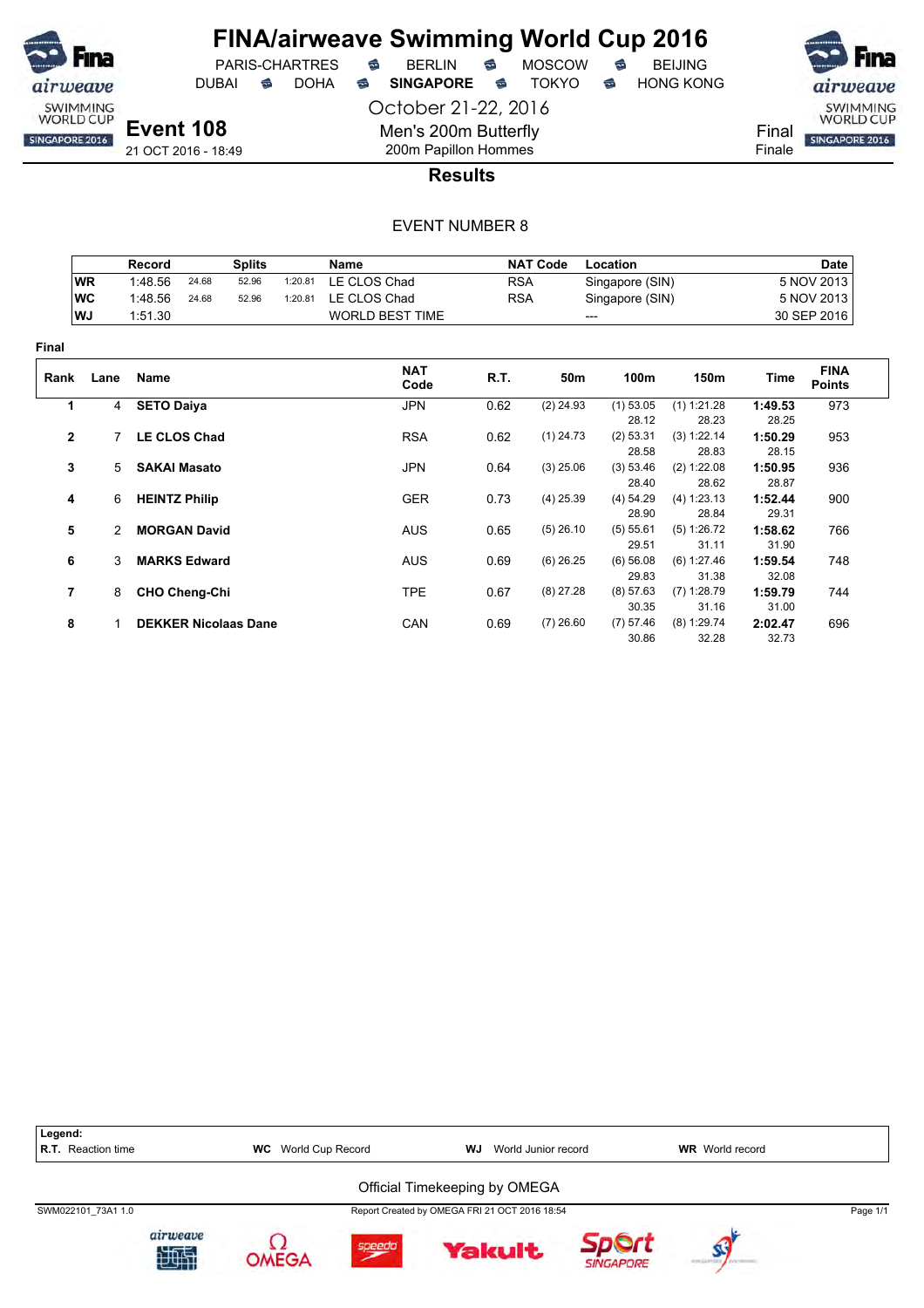

PARIS-CHARTRES **S** BERLIN S MOSCOW S<br>IBAI S DOHA S S**INGAPORE** S TOKYO S

DUBAI **S** DOHA S SINGAPORE S TOKYO S HONG KONG

October 21-22, 2016 Women's 200m Individual Medley 200m 4-Nages Femmes

21 OCT 2016 - 18:55

**Event 109**



airweave

SWIMMING<br>WORLD CUP

Finale

**Results**

|              |                | Record             |                          | <b>Splits</b> |         | Name                   |            | <b>NAT Code</b> | Location             |                      |                  | <b>Date</b>                  |
|--------------|----------------|--------------------|--------------------------|---------------|---------|------------------------|------------|-----------------|----------------------|----------------------|------------------|------------------------------|
|              | <b>WR</b>      | 2:01.86            | 26.47                    | 56.40         | 1:32.49 | <b>HOSSZU Katinka</b>  | <b>HUN</b> |                 | Doha (QAT)           |                      |                  | 6 DEC 2014                   |
|              | <b>WC</b>      | 2:02.13            | 26.84                    | 56.85         | 1:33.18 | <b>HOSSZU Katinka</b>  | <b>HUN</b> |                 | Dubai (UAE)          |                      |                  | 31 AUG 2014                  |
|              | WJ             | 2:04.64            |                          |               |         | <b>WORLD BEST TIME</b> |            |                 | ---                  |                      |                  | 30 SEP 2016                  |
| <b>Final</b> |                |                    |                          |               |         |                        |            |                 |                      |                      |                  |                              |
| Rank         | Lane           | Name               |                          |               |         | <b>NAT</b><br>Code     | R.T.       | 50m             | 100m                 | 150m                 | Time             | <b>FINA</b><br><b>Points</b> |
| 1            | 4              |                    | <b>HOSSZU Katinka</b>    |               |         | <b>HUN</b>             | 0.74       | $(1)$ 27.63     | $(1)$ 59.45          | (1) 1:36.43          | 2:06.25          | 899                          |
|              |                |                    |                          |               |         |                        |            |                 | 31.82                | 36.98                | 29.82            |                              |
| $\mathbf{2}$ | 5              |                    | <b>JAKABOS Zsuzsanna</b> |               |         | <b>HUN</b>             | 0.71       | $(2)$ 28.25     | (2) 1:00.51<br>32.26 | (3) 1:37.41<br>36.90 | 2:07.21<br>29.80 | 879                          |
| 3            | 6              |                    | <b>EFIMOVA Yuliya</b>    |               |         | <b>RUS</b>             | 0.68       | $(=6)$ 28.89    | (4) 1:02.30          | (2) 1:36.59          | 2:08.17          | 859                          |
|              |                |                    |                          |               |         |                        |            |                 | 33.41                | 34.29                | 31.58            |                              |
| 4            | 3              | <b>ZAISER Lisa</b> |                          |               |         | <b>AUT</b>             | 0.67       | $(3)$ 28.54     | (3) 1:02.29          | (4) 1:40.24          | 2:11.59          | 794                          |
|              |                |                    |                          |               |         |                        |            |                 | 33.75                | 37.95                | 31.35            |                              |
| 5            | $\overline{2}$ |                    | <b>HARKIN Abbey</b>      |               |         | <b>AUS</b>             | 0.66       | $(8)$ 28.95     | $(6)$ 1:03.05        | (5) 1:41.26          | 2:12.75          | 773                          |
|              |                |                    |                          |               |         |                        |            |                 | 34.10                | 38.21                | 31.49            |                              |
| 6            |                |                    | <b>BUCHANAN Carla</b>    |               |         | <b>AUS</b>             | 0.71       | $(5)$ 28.69     | $(7)$ 1:04.08        | $(8)$ 1:43.37        | 2:12.79          | 772                          |
|              |                |                    |                          |               |         |                        |            |                 | 35.39                | 39.29                | 29.42            |                              |
| 7            | 8              |                    | <b>KREUNDL Lena</b>      |               |         | <b>AUT</b>             | 0.67       | $(=6)$ 28.89    | (5) 1:02.76          | $(7)$ 1:42.31        | 2:14.30          | 747                          |
|              |                |                    |                          |               |         |                        |            |                 | 33.87                | 39.55                | 31.99            |                              |
| 8            |                |                    | <b>ATKINSON Alia</b>     |               |         | <b>JAM</b>             | 0.71       | $(4)$ 28.60     | (8) 1:04.86          | (6) 1:41.38          | 2:14.32          | 746                          |
|              |                |                    |                          |               |         |                        |            |                 | 36.26                | 36.52                | 32.94            |                              |

| Legend:<br><b>R.T.</b> Reaction time |               | <b>WC</b> World Cup Record |        | WJ                            | World Junior record                           |                  | <b>WR</b> World record |          |
|--------------------------------------|---------------|----------------------------|--------|-------------------------------|-----------------------------------------------|------------------|------------------------|----------|
|                                      |               |                            |        | Official Timekeeping by OMEGA |                                               |                  |                        |          |
| SWW052101 73A1 1.0                   |               |                            |        |                               | Report Created by OMEGA FRI 21 OCT 2016 19:00 |                  |                        | Page 1/1 |
|                                      | airweave<br>理 | <b>OMEGA</b>               | speedo |                               | <b>Yakult</b>                                 | <b>SINGAPORE</b> |                        |          |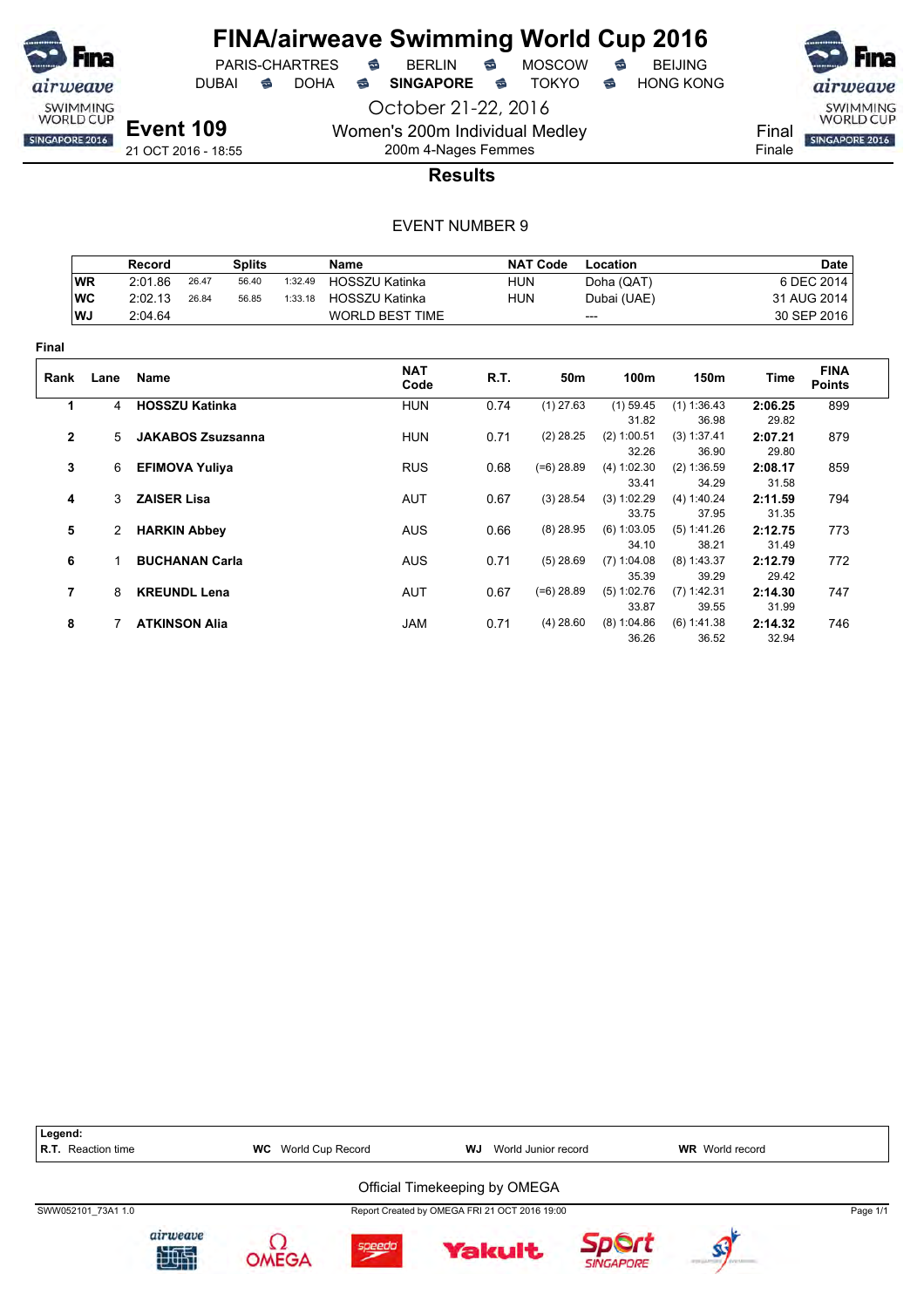

October 21-22, 2016 DUBAI **S** DOHA S SINGAPORE S TOKYO S HONG KONG

SWIMMING<br>WORLD CUP Final SINGAPORE 2016 Finale

21 OCT 2016 - 19:09

#### 400m Nage Libre Hommes **Results**

Men's 400m Freestyle

|           | Record  |       | Splits  |         | Name                   | <b>NAT Code</b> | Location     | <b>Date</b> |
|-----------|---------|-------|---------|---------|------------------------|-----------------|--------------|-------------|
| WR        | 3:32.25 | 50.80 | 1:44.73 | 2:38.85 | <b>AGNEL Yannick</b>   | <b>FRA</b>      | Angers (FRA) | 15 NOV 2012 |
| <b>WC</b> | 3:32.77 | 52.62 | 1:46.68 | 2:40.65 | BIEDERMANN Paul        | GER             | Berlin (GER) | 14 NOV 2009 |
| WJ        | 3:39.48 |       |         |         | <b>WORLD BEST TIME</b> |                 | $---$        | 30 SEP 2016 |

| Final         |      |                         |                              |                           |                           |                           |                           |         |                              |
|---------------|------|-------------------------|------------------------------|---------------------------|---------------------------|---------------------------|---------------------------|---------|------------------------------|
| Rank          | Lane | Name                    |                              |                           | <b>NAT</b><br>Code        |                           | R.T.                      | Time    | <b>FINA</b><br><b>Points</b> |
|               | 4    |                         | <b>ROMANCHUK Mykhailo</b>    |                           | <b>UKR</b>                |                           | 0.72                      | 3:40.64 | 890                          |
| 50m (6) 26.26 |      | 100m (3) 54.02<br>27.76 | 150m (2) 1:21.76<br>27.74    | 200m (1) 1:50.01<br>28.25 | 250m (1) 2:17.80<br>27.79 | 300m (1) 2:45.81<br>28.01 | 350m (1) 3:13.83<br>28.02 | 26.81   |                              |
| $\mathbf{2}$  | 3    | <b>GUY James</b>        |                              |                           | <b>GBR</b>                |                           | 0.65                      | 3:43.00 | 862                          |
| 50m (1) 25.54 |      | 100m (1) 53.35<br>27.81 | 150m (1) 1:21.51<br>28.16    | 200m (2) 1:50.27<br>28.76 | 250m (2) 2:18.40<br>28.13 | 300m (2) 2:46.71<br>28.31 | 350m (2) 3:15.14<br>28.43 | 27.86   |                              |
| 3             | 5.   | <b>ZELLMANN Poul</b>    |                              |                           | <b>GER</b>                |                           | 0.73                      | 3:44.87 | 840                          |
| 50m (4) 26.16 |      | 100m (4) 54.47<br>28.31 | 150m (4) 1:22.92<br>28.45    | 200m (4) 1:51.39<br>28.47 | 250m (4) 2:19.70<br>28.31 | 300m (3) 2:48.07<br>28.37 | 350m (3) 3:16.48<br>28.41 | 28.39   |                              |
| 4             | 8    | <b>GYURTA Gergely</b>   |                              |                           | <b>HUN</b>                |                           | 0.69                      | 3:45.68 | 831                          |
| 50m (2) 25.64 |      | 100m (2) 53.92<br>28.28 | 150m (3) 1:22.38<br>28.46    | 200m (3) 1:50.98<br>28.60 | 250m (3) 2:19.59<br>28.61 | 300m (4) 2:48.32<br>28.73 | 350m (4) 3:17.32<br>29.00 | 28.36   |                              |
| 5             |      | <b>OWENS Ethan</b>      |                              |                           | AUS                       |                           | 0.75                      | 3:48.27 | 803                          |
| 50m (8) 26.64 |      | 100m (8) 55.35<br>28.71 | 150m (5) 1:24.02<br>28.67    | 200m (5) 1:53.00<br>28.98 | 250m (5) 2:22.03<br>29.03 | 300m (5) 2:51.28<br>29.25 | 350m (5) 3:20.32<br>29.04 | 27.95   |                              |
| 6             |      |                         | <b>HINDS-SYDENHAM Hayden</b> |                           | AUS                       |                           | 0.71                      | 3:50.18 | 784                          |
| 50m (5) 26.24 |      | 100m (7) 55.07<br>28.83 | 150m (6) 1:24.11<br>29.04    | 200m (6) 1:53.06<br>28.95 | 250m (6) 2:22.57<br>29.51 | 300m (6) 2:52.19<br>29.62 | 350m (6) 3:21.71<br>29.52 | 28.47   |                              |
|               |      | <b>HERTZ Joshua</b>     |                              |                           | <b>AUS</b>                |                           | 0.80                      | 3:51.84 | 767                          |
| 50m (7) 26.27 |      | 100m (6) 55.05<br>28.78 | 150m (7) 1:24.21<br>29.16    | 200m (7) 1:53.55<br>29.34 | 250m (7) 2:23.03<br>29.48 | 300m (7) 2:52.58<br>29.55 | 350m (7) 3:22.37<br>29.79 | 29.47   |                              |
| 8             | 6    | <b>HURLEY Bobby</b>     |                              |                           | AUS                       |                           | 0.69                      | 3:54.89 | 737                          |
| 50m (3) 26.14 |      | 100m (5) 55.02<br>28.88 | 150m (8) 1:24.25<br>29.23    | 200m (8) 1:54.51<br>30.26 | 250m (8) 2:24.67<br>30.16 | 300m (8) 2:55.16<br>30.49 | 350m (8) 3:25.46<br>30.30 | 29.43   |                              |

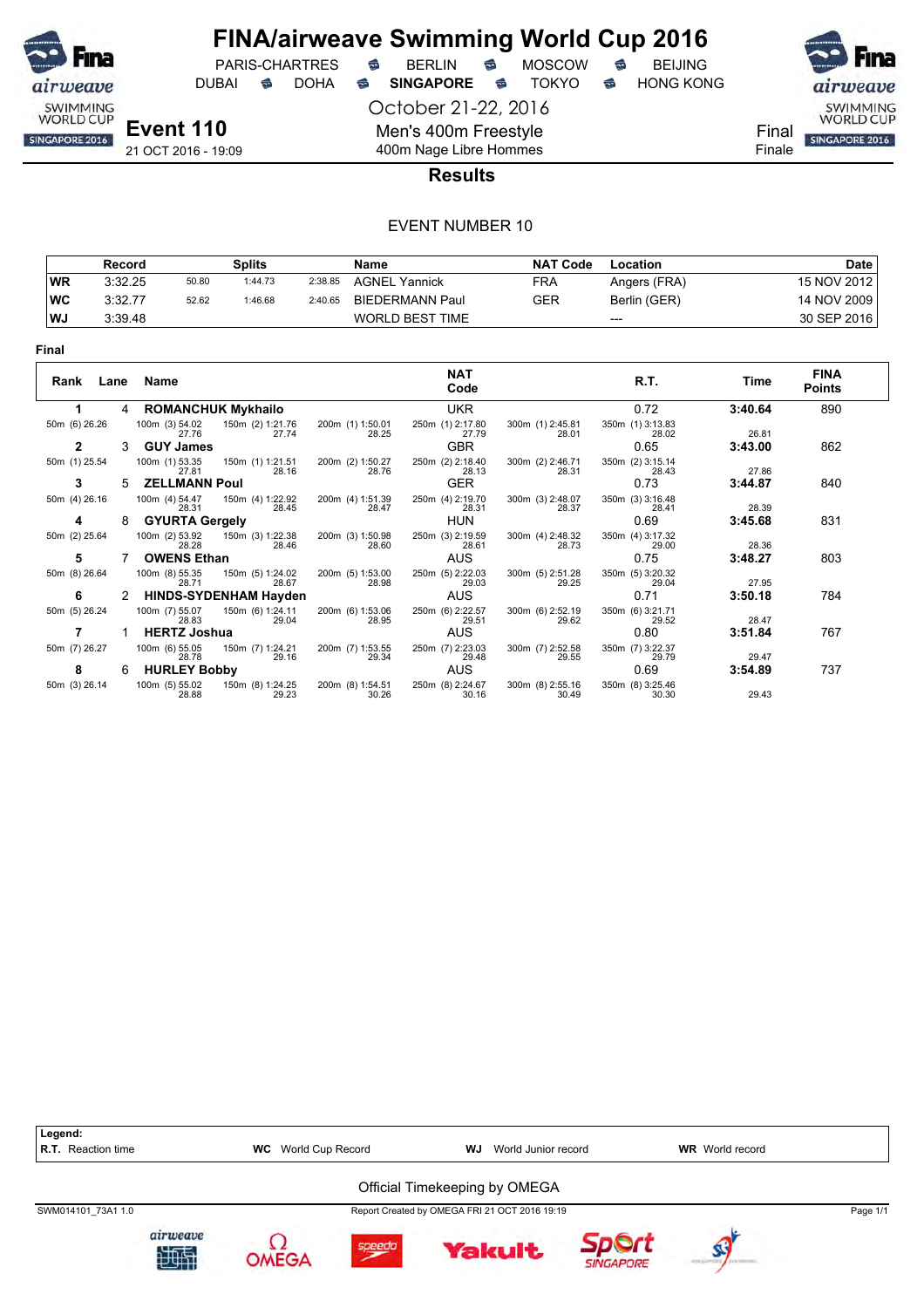

DUBAI **S** DOHA S SINGAPORE S TOKYO S HONG KONG

PARIS-CHARTRES **B** BERLIN **B** MOSCOW **B** BEIJING

October 21-22, 2016

SWIMMING<br>WORLD CUP Final SINGAPORE 2016

Finale

50m Nage Libre Femmes **Results**

Women's 50m Freestyle

|           | Record Name |                           | <b>NAT Code</b> | Location           | <b>Date</b> |
|-----------|-------------|---------------------------|-----------------|--------------------|-------------|
| <b>WR</b> |             | 23.24 KROMOWIDJOJO Ranomi | NED.            | Eindhoven (NED)    | 7 AUG 2013  |
| =WR       |             | 23.24 KROMOWIDJOJO Ranomi | <b>NED</b>      | Indianapolis (USA) | 12 DEC 2015 |
| <b>WC</b> |             | 23.24 KROMOWIDJOJO Ranomi | <b>NED</b>      | Eindhoven (NED)    | 7 AUG 2013  |
| WJ        |             | 24.00 ZHU Menghui         | CHN             | Beijing (CHN)      | 30 SEP 2016 |

| Rank | Lane | Name                           | <b>NAT</b><br>Code | R.T. | Time  | <b>FINA</b><br><b>Points</b> |
|------|------|--------------------------------|--------------------|------|-------|------------------------------|
|      | 4    | <b>OTTESEN Jeanette</b>        | DEN                | 0.64 | 24.07 | 900                          |
| 2    | 6    | <b>SEEBOHM Emily</b>           | <b>AUS</b>         | 0.68 | 24.33 | 871                          |
| 3    | 3.   | <b>HERASIMENIA Aliaksandra</b> | <b>BLR</b>         | 0.65 | 24.40 | 864                          |
| 4    | 5.   | <b>WILLIAMS Michelle</b>       | CAN                | 0.68 | 24.54 | 849                          |
| 5    | 8    | <b>WU Yue</b>                  | <b>CHN</b>         | 0.69 | 24.73 | 829                          |
| 6    |      | <b>BUCHANAN Carla</b>          | <b>AUS</b>         | 0.68 | 24.80 | 822                          |
| 7    | 2    | <b>USTINOVA Daria S</b>        | <b>RUS</b>         | 0.71 | 24.91 | 812                          |
| 8    |      | <b>GROVES Madeline</b>         | AUS                | 0.69 | 25.01 | 802                          |

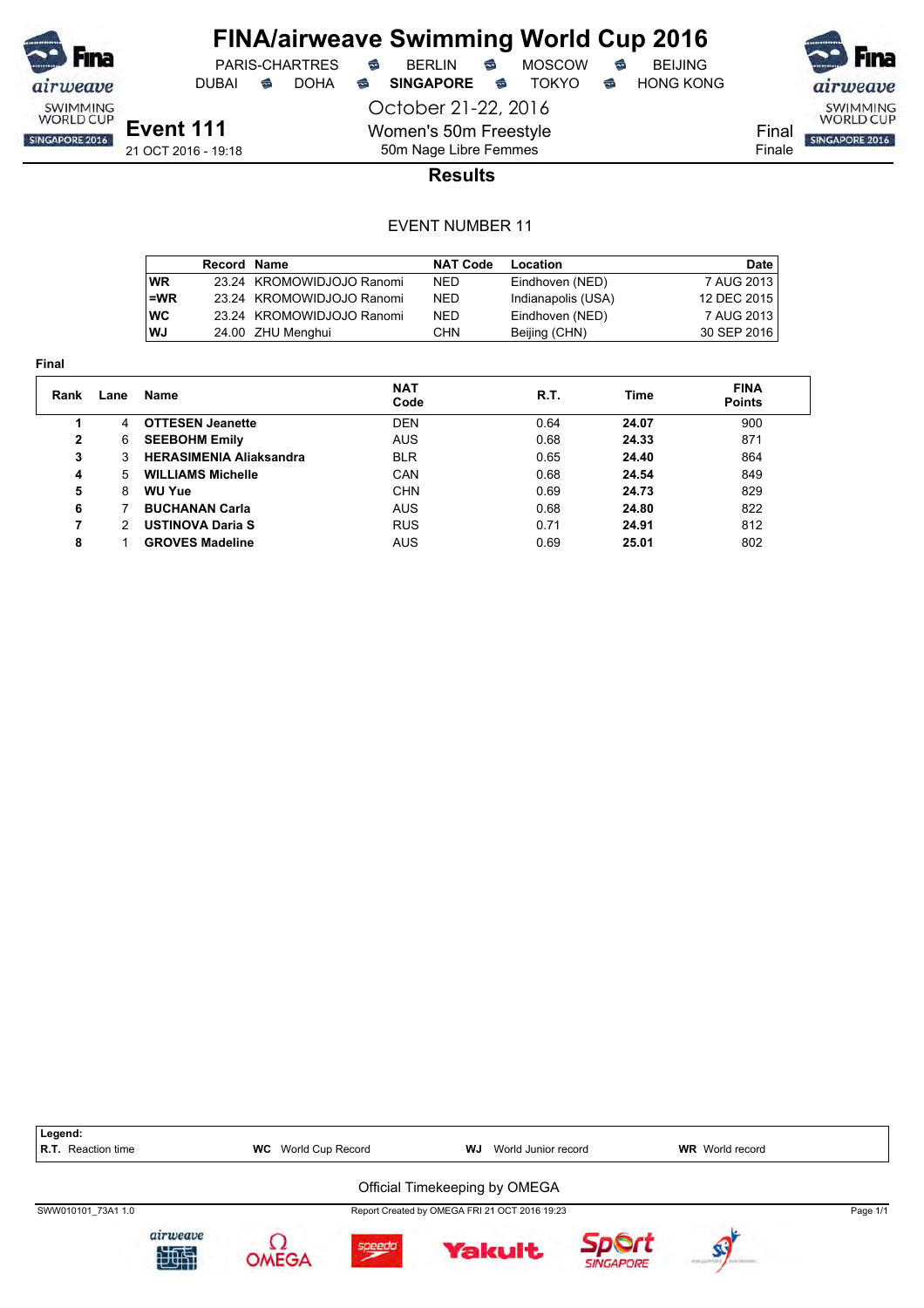

PARIS-CHARTRES **&** BERLIN<br>JBAI & DOHA & SINGAPORE

DUBAI **S** DOHA S SINGAPORE S TOKYO S HONG KONG

21 OCT 2016 - 19:23

October 21-22, 2016 Men's 200m Breaststroke 200m Brasse Hommes



**Results**

|                |               | Record            |                        | <b>Splits</b>                |         | Name                   |            | <b>NAT Code</b> | Location               |                        |                  | <b>Date</b>                  |
|----------------|---------------|-------------------|------------------------|------------------------------|---------|------------------------|------------|-----------------|------------------------|------------------------|------------------|------------------------------|
|                | <b>WR</b>     | 2:00.48           | 27.75                  | 58.75                        | 1:29.64 | <b>GYURTA Daniel</b>   | <b>HUN</b> |                 | Dubai (UAE)            |                        |                  | 31 AUG 2014                  |
|                | <b>WC</b>     | 2:00.48           | 27.75                  | 58.75                        | 1:29.64 | <b>GYURTA Daniel</b>   | <b>HUN</b> |                 | Dubai (UAE)            |                        |                  | 31 AUG 2014                  |
|                | WJ            | 2:03.23           |                        |                              |         | <b>WORLD BEST TIME</b> |            |                 | ---                    |                        |                  | 30 SEP 2016                  |
| <b>Final</b>   |               |                   |                        |                              |         |                        |            |                 |                        |                        |                  |                              |
| Rank           | Lane          | <b>Name</b>       |                        |                              |         | <b>NAT</b><br>Code     | R.T.       | 50m             | 100m                   | 150m                   | Time             | <b>FINA</b><br><b>Points</b> |
| 1              | 4             | <b>KOCH Marco</b> |                        |                              |         | <b>GER</b>             | 0.73       | $(1)$ 27.77     | $(1)$ 59.18            | $(1)$ 1:30.23          | 2:01.41          | 977                          |
|                |               |                   |                        |                              |         |                        |            |                 | 31.41                  | 31.05                  | 31.18            |                              |
| $\mathbf{2}$   | $5^{\circ}$   |                   | <b>WATANABE</b> Ippei  |                              |         | JPN                    | 0.64       | $(2)$ 28.13     | $(2)$ 59.25<br>31.12   | (2) 1:31.10<br>31.85   | 2:03.23<br>32.13 | 934                          |
| 3              | 6             |                   | <b>KOSEKI Yasuhiro</b> |                              |         | <b>JPN</b>             | 0.71       | $(3)$ 28.92     | $(3)$ 1:01.55<br>32.63 | (3) 1:34.84<br>33.29   | 2:08.43<br>33.59 | 825                          |
| 4              | 3             |                   | <b>SCHAFER Nick</b>    |                              |         | <b>AUS</b>             | 0.69       | $(4)$ 28.99     | $(4)$ 1:01.59<br>32.60 | (4) 1:34.93<br>33.34   | 2:09.11<br>34.18 | 812                          |
| 5              |               |                   |                        | <b>KHOO Chien Yin Lionel</b> |         | <b>SIN</b>             | 0.62       | $(6)$ 29.59     | (6) 1:02.98<br>33.39   | $(5)$ 1:37.17<br>34.19 | 2:11.80<br>34.63 | 763                          |
| 6              | $\mathcal{P}$ |                   | <b>ALBARAZI Azad</b>   |                              |         | <b>SYR</b>             | 0.67       | $(5)$ 29.41     | (5) 1:02.78<br>33.37   | (6) 1:38.15<br>35.37   | 2:15.51<br>37.36 | 702                          |
| $\overline{7}$ | 8             | <b>ZHANG Lyon</b> |                        |                              |         | <b>USA</b>             | 0.75       | $(8)$ 31.30     | (8) 1:05.86<br>34.56   | $(7)$ 1:41.07<br>35.21 | 2:17.13<br>36.06 | 678                          |
| 8              |               |                   | <b>BELL Grayson</b>    |                              |         | <b>AUS</b>             | 0.69       | $(7)$ 29.78     | $(7)$ 1:04.72<br>34.94 | $(8)$ 1:41.39<br>36.67 | 2:18.37<br>36.98 | 660                          |

| Legend:<br><b>R.T.</b> Reaction time |                | <b>WC</b> World Cup Record |        | WJ                                            | World Junior record |                  | <b>WR</b> World record |          |
|--------------------------------------|----------------|----------------------------|--------|-----------------------------------------------|---------------------|------------------|------------------------|----------|
|                                      |                |                            |        | Official Timekeeping by OMEGA                 |                     |                  |                        |          |
| SWM032101 73A1 1.0                   |                |                            |        | Report Created by OMEGA FRI 21 OCT 2016 19:28 |                     |                  |                        | Page 1/1 |
|                                      | airweave<br>地型 | OMEGA                      | speedo |                                               | <b>Yakult</b>       | <b>SINGAPORE</b> |                        |          |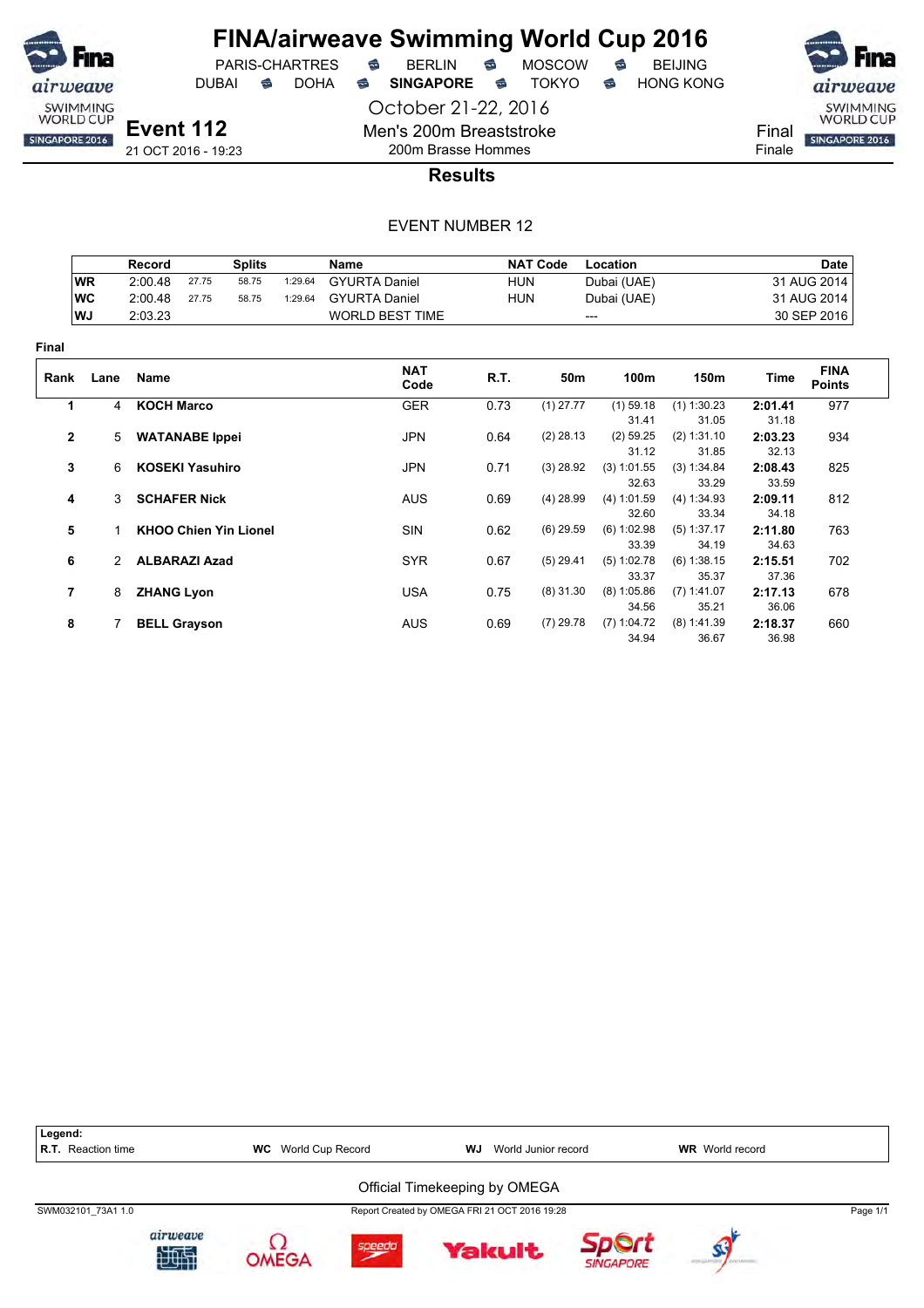

**Final**

### **FINA/airweave Swimming World Cup 2016**

PARIS-CHARTRES **B** BERLIN **B** MOSCOW **B** BEIJING

DUBAI **S** DOHA S SINGAPORE S TOKYO S HONG KONG

October 21-22, 2016 Men's 100m Individual Medley

100m 4-Nages Hommes

SWIMMING<br>WORLD CUP Final SINGAPORE 2016 Finale

**Results**

|           | Record | Split | Name                   | <b>NAT Code</b> | Location     | Date          |
|-----------|--------|-------|------------------------|-----------------|--------------|---------------|
| WR        | 50.30  | 22.77 | MOROZOV Vladimir       | <b>RUS</b>      | Berlin (GER) | 30 AUG 2016 i |
| <b>WC</b> | 50.30  | 22.77 | MOROZOV Vladimir       | <b>RUS</b>      | Berlin (GER) | 30 AUG 2016   |
| <b>WJ</b> | 51.93  |       | <b>WORLD BEST TIME</b> |                 | $---$        | 30 SEP 2016   |

| Rank         | Lane           | Name                    | <b>NAT</b><br>Code | <b>R.T.</b> | 50 <sub>m</sub> | <b>Time</b>    | <b>FINA</b><br><b>Points</b> |
|--------------|----------------|-------------------------|--------------------|-------------|-----------------|----------------|------------------------------|
| 1            | $\overline{2}$ | <b>MOROZOV Vladimir</b> | <b>RUS</b>         | 0.62        | $(1)$ 22.87     | 50.70<br>27.83 | 997                          |
| $\mathbf{2}$ | 6              | <b>SHIOURA Shinri</b>   | <b>JPN</b>         | 0.70        | $(3)$ 23.74     | 51.93<br>28.19 | 928                          |
| 3            | 4              | <b>SETO Daiya</b>       | <b>JPN</b>         | 0.60        | $(5)$ 24.28     | 52.05<br>27.77 | 922                          |
| 4            | 7              | <b>HEINTZ Philip</b>    | <b>GER</b>         | 0.70        | $(2)$ 23.65     | 52.23<br>28.58 | 912                          |
| 5            | 3              | <b>PRENOT Josh</b>      | <b>USA</b>         | 0.70        | $(6)$ 24.32     | 52.68<br>28.36 | 889                          |
| 6            | 5              | <b>SANKOVICH Pavel</b>  | <b>BLR</b>         | 0.68        | $(4)$ 24.06     | 53.35<br>29.29 | 856                          |
| 7            | 1              | <b>HUANG Yen-Hsin</b>   | <b>TPE</b>         | 0.67        | $(7)$ 25.35     | 54.56<br>29.21 | 800                          |
| 8            | 8              | <b>PANG Sheng Jun</b>   | <b>SIN</b>         | 0.67        | $(8)$ 25.59     | 55.23<br>29.64 | 771                          |

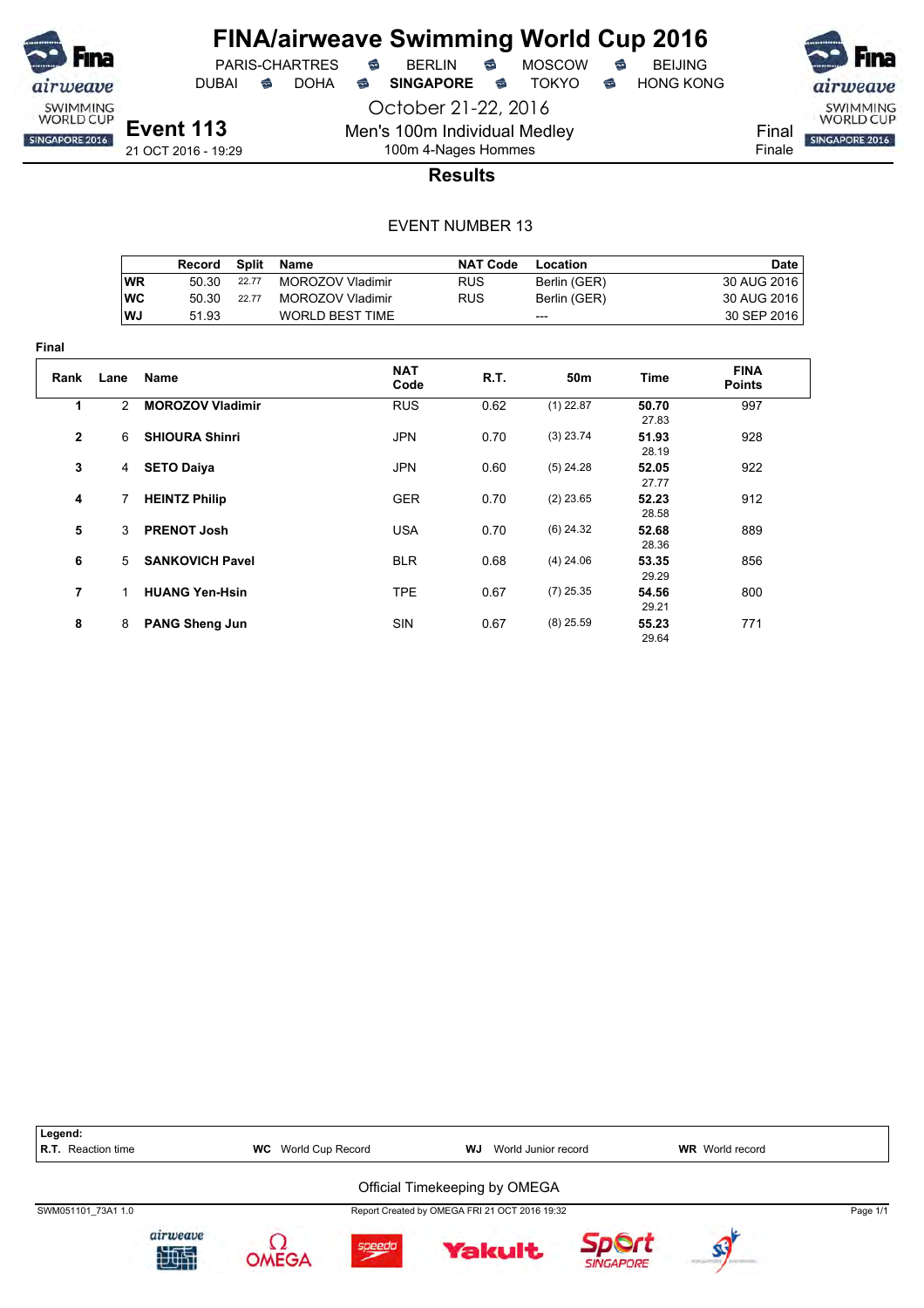

### **FINA/airweave Swimming World Cup 2016**<br>PARIS-CHARTRES **& BERLIN & MOSCOW & BEIJING**  $PARIS-CHARTRES$  **BERLIN B** MOSCOW **B**

DUBAI **S** DOHA S SINGAPORE S TOKYO S HONG KONG

October 21-22, 2016 Women's 200m Backstroke

200m Dos Femmes



**Results**

|              |           | Record          |                        | <b>Splits</b>               |         | Name                   |            | <b>NAT Code</b> | Location             |                      |                  | <b>Date</b>                  |
|--------------|-----------|-----------------|------------------------|-----------------------------|---------|------------------------|------------|-----------------|----------------------|----------------------|------------------|------------------------------|
|              | <b>WR</b> | 1:59.23         | 28.17                  | 58.36                       | 1:28.77 | HOSSZU Katinka         | <b>HUN</b> |                 | Doha (QAT)           |                      |                  | 5 DEC 2014                   |
|              | <b>WC</b> | 1:59.35         | 28.93                  | 59.62                       | 1:29.43 | ZEVINA Daryna          | <b>UKR</b> |                 | Paris-Chartres (FRA) |                      |                  | 26 AUG 2016                  |
|              | WJ        | 2:00.03         |                        |                             |         | <b>WORLD BEST TIME</b> |            | ---             |                      |                      | 30 SEP 2016      |                              |
| <b>Final</b> |           |                 |                        |                             |         |                        |            |                 |                      |                      |                  |                              |
| Rank         | Lane      | Name            |                        |                             |         | <b>NAT</b><br>Code     | R.T.       | 50m             | 100m                 | 150m                 | Time             | <b>FINA</b><br><b>Points</b> |
| 1            | 4         |                 | <b>HOSSZU Katinka</b>  |                             |         | <b>HUN</b>             | 0.61       | $(1)$ 28.97     | $(1)$ 1:00.01        | $(1)$ 1:31.30        | 2:01.66          | 941                          |
|              |           |                 |                        |                             |         |                        |            |                 | 31.04                | 31.29                | 30.36            |                              |
| $\mathbf{2}$ | 6         |                 | <b>ZEVINA Daryna</b>   |                             |         | <b>UKR</b>             | 0.74       | $(3)$ 29.48     | (2) 1:00.76<br>31.28 | (2) 1:32.20<br>31.44 | 2:02.72<br>30.52 | 917                          |
| 3            | 5         |                 | <b>SEEBOHM Emily</b>   |                             |         | <b>AUS</b>             | 0.68       | $(4)$ 29.57     | (3) 1:01.05          | (3) 1:32.85          | 2:03.08          | 909                          |
|              |           |                 |                        |                             |         |                        |            |                 | 31.48                | 31.80                | 30.23            |                              |
| 4            | 2         |                 | <b>CALDWELL Hilary</b> |                             |         | CAN                    | 0.61       | $(7)$ 30.04     | $(7)$ 1:01.99        | $(=5)$ 1:34.50       | 2:06.54          | 836                          |
|              |           |                 |                        |                             |         |                        |            |                 | 31.95                | 32.51                | 32.04            |                              |
| 5            | 7         | <b>WU Yixin</b> |                        |                             |         | <b>CHN</b>             | 0.65       | $(5)$ 29.76     | (5) 1:01.74          | (4) 1:34.28          | 2:06.69          | 833                          |
|              |           |                 |                        |                             |         |                        |            |                 | 31.98                | 32.54                | 32.41            |                              |
| 6            | 3         |                 | <b>WILSON Madison</b>  |                             |         | <b>AUS</b>             | 0.61       | $(2)$ 29.46     | (4) 1:01.50          | $(=5)$ 1:34.50       | 2:06.83          | 830                          |
|              |           |                 |                        |                             |         |                        |            |                 | 32.04                | 33.00                | 32.33            |                              |
| 7            |           |                 | <b>FORRESTER Amy</b>   |                             |         | <b>AUS</b>             | 0.69       | $(6)$ 29.83     | (6) 1:01.90          | $(7)$ 1:35.52        | 2:09.01          | 789                          |
|              |           |                 |                        |                             |         |                        |            |                 | 32.07                | 33.62                | 33.49            |                              |
| 8            | 8         |                 |                        | <b>OZTURK Sonnele Aylin</b> |         | <b>GER</b>             |            | $(8)$ 30.91     | $(8)$ 1:03.38        | (8) 1:36.85          | 2:09.90          | 773                          |
|              |           |                 |                        |                             |         |                        |            |                 | 32.47                | 33.47                | 33.05            |                              |

| Legend:<br><b>R.T.</b> Reaction time |                | World Cup Record<br><b>WC</b> |        | WJ | World Junior record                           |                  | <b>WR</b> World record |          |
|--------------------------------------|----------------|-------------------------------|--------|----|-----------------------------------------------|------------------|------------------------|----------|
|                                      |                |                               |        |    | Official Timekeeping by OMEGA                 |                  |                        |          |
| SWW042101 73A1 1.0                   |                |                               |        |    | Report Created by OMEGA FRI 21 OCT 2016 19:49 |                  |                        | Page 1/1 |
|                                      | airweave<br>知望 | OMFGA                         | speedo |    | <b>Yakult</b>                                 | <b>SINGAPORE</b> |                        |          |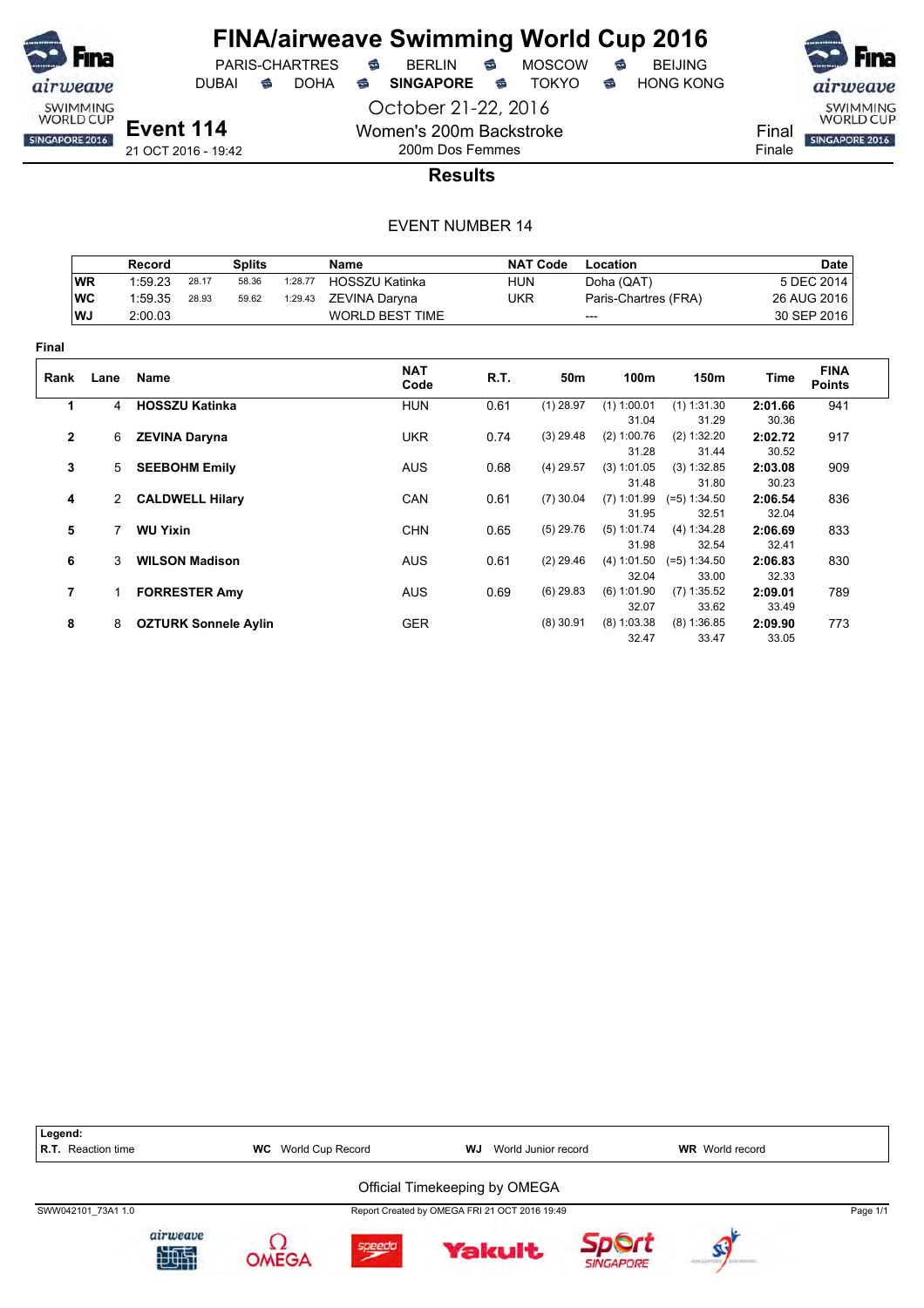

**Final**

#### **FINA/airweave Swimming World Cup 2016** PARIS-CHARTRES **B** BERLIN **B** MOSCOW **B** BEIJING

DUBAI **S** DOHA S SINGAPORE S TOKYO S HONG KONG

October 21-22, 2016 Men's 50m Butterfly

SWIMMING<br>WORLD CUP SINGAPORE 2016

Final Finale

**Event 115** 21 OCT 2016 - 19:49

50m Papillon Hommes **Results**

|            | Record Name |                       | <b>NAT Code</b> | Location     | <b>Date</b>   |
|------------|-------------|-----------------------|-----------------|--------------|---------------|
| <b>WR</b>  |             | 21.80 DEIBLER Steffen | GER             | Berlin (GER) | 14 NOV 2009   |
| <b>IWC</b> |             | 21.80 DEIBLER Steffen | GER             | Berlin (GER) | 14 NOV 2009   |
| l WJ       |             | 22.43 WORLD BEST TIME |                 | ---          | 30 SEP 2016 I |

| Rank         | Lane | Name                         | <b>NAT</b><br>Code | R.T. | Time  | <b>FINA</b><br><b>Points</b> |
|--------------|------|------------------------------|--------------------|------|-------|------------------------------|
|              | 6    | <b>LE CLOS Chad</b>          | <b>RSA</b>         | 0.62 | 22.33 | 930                          |
| $\mathbf{2}$ | 4    | <b>SCHOEMAN Roland</b>       | <b>RSA</b>         | 0.63 | 22.44 | 916                          |
| 3            |      | <b>PROUD Benjamin</b>        | <b>GBR</b>         | 0.67 | 22.60 | 897                          |
| 4            | 3    | <b>WANG Peng</b>             | <b>CHN</b>         | 0.71 | 22.98 | 853                          |
| 5            |      | <b>SANKOVICH Pavel</b>       | <b>BLR</b>         | 0.67 | 23.15 | 835                          |
| 6            | 5    | <b>MORGAN David</b>          | <b>AUS</b>         | 0.63 | 23.23 | 826                          |
| 7            | 2    | <b>ORTIZ-CANAVATE Miguel</b> | <b>ESP</b>         | 0.65 | 23.34 | 814                          |
| 8            | 8    | <b>PRENOT Josh</b>           | USA                | 0.69 | 23.49 | 799                          |
|              |      |                              |                    |      |       |                              |

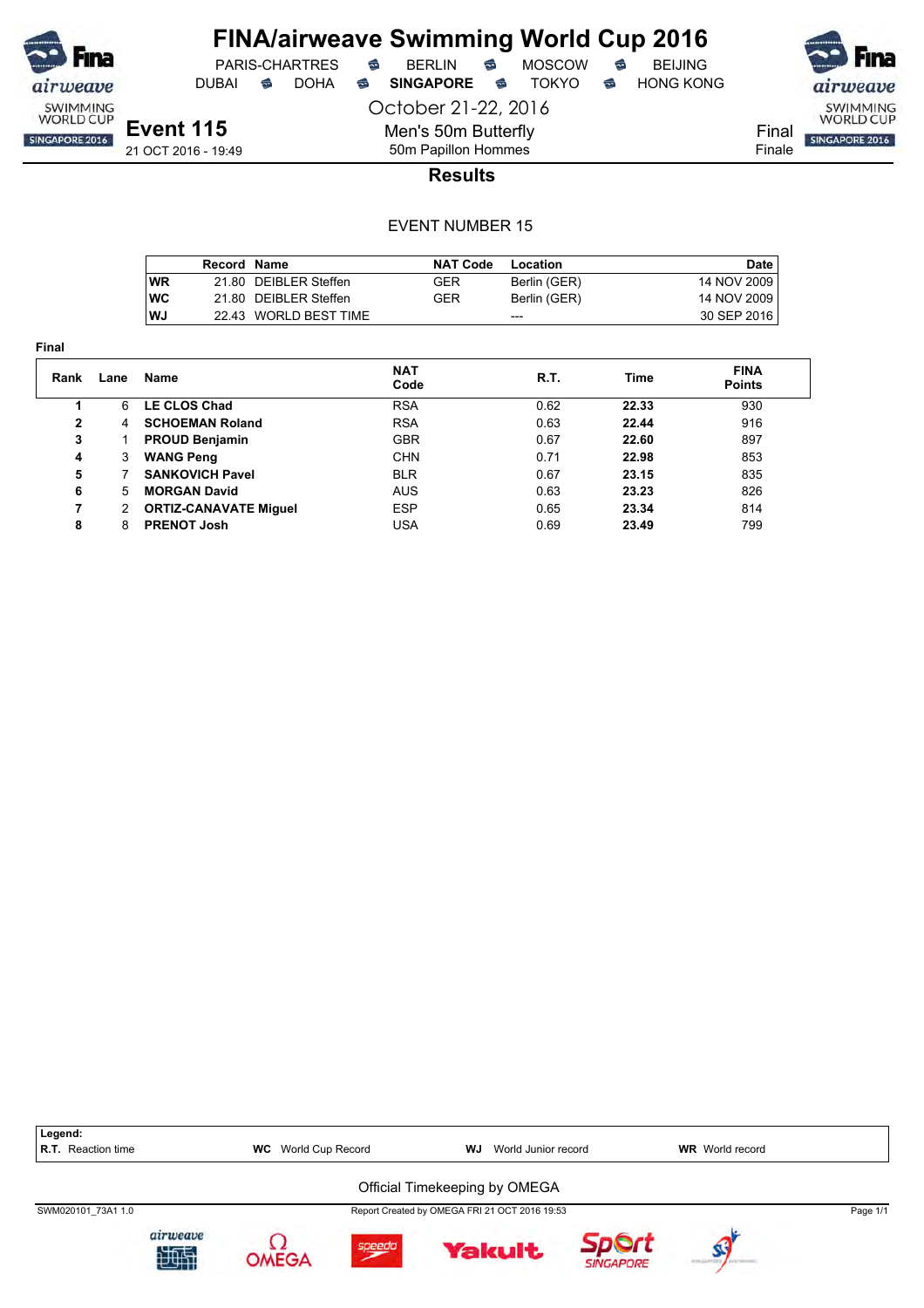

October 21-22, 2016 Mixed 4x50m Medley Relay Final

PARIS-CHARTRES **B** BERLIN **B** MOSCOW **B** BEIJING

DUBAI **S** DOHA S SINGAPORE S TOKYO S HONG KONG

SWIMMING<br>WORLD CUP SINGAPORE 2016 Finale

21 OCT 2016 - 20:20

#### **Results**

|           | Record  | <b>Splits</b> | <b>NAT (Relay)</b>             | Location      | Date        |
|-----------|---------|---------------|--------------------------------|---------------|-------------|
| <b>WR</b> | 1:37.17 |               | USA - United States Of Amercia | Glasgow (GBR) | 21 DEC 2013 |
| WJ        | 1:42.42 |               | World Best Time                |               | 18 OCT 2016 |

| Rank         | Lane           | NAT / Name                            | R.T.    | 50m   | <b>Time</b>   | <b>FINA</b><br><b>Points</b> |
|--------------|----------------|---------------------------------------|---------|-------|---------------|------------------------------|
| 1            | 5              | <b>RUS - Russian Federation</b>       |         |       | 1:39.34       |                              |
|              |                | DONETC Stanislav (M)                  | 0.67    | 23.59 | $(1)$ 23.59   |                              |
|              |                | EFIMOVA Yuliya (W)                    | 0.30    | 29.03 | $(2)$ 52.62   |                              |
|              |                | MOROZOV Vladimir (M)                  | 0.21    | 22.54 | $(1)$ 1:15.16 |                              |
|              |                | USTINOVA Daria S (W)                  | 0.21    | 24.18 | $(1)$ 1:39.34 |                              |
| $\mathbf{2}$ | 4              | <b>AUS - Australia</b>                |         |       | 1:40.97       |                              |
|              |                | HURLEY Bobby (M)                      | 0.63    | 23.93 | $(2)$ 23.93   |                              |
|              |                | SCHAFER Nick (M)                      | 0.22    | 27.25 | $(1)$ 51.18   |                              |
|              |                | GROVES Madeline (W)                   | 0.42    | 25.62 | (2) 1:16.80   |                              |
|              |                | SEEBOHM Emily (W)                     | 0.36    | 24.17 | (2) 1:40.97   |                              |
| 3            | 3              | <b>USA - United States of America</b> |         |       | 1:43.64       |                              |
|              |                | PRENOT Josh (M)                       | 0.65    | 25.24 | $(3)$ 25.24   |                              |
|              |                | LARSON Breeja (W)                     | 0.26    | 29.74 | (4) 54.98     |                              |
|              |                | WORRELL Kelsi (W)                     | 0.25    | 25.33 | (3) 1:20.31   |                              |
|              |                | HAEBERLE Scott Haynes (M)             | 0.45    | 23.33 | (3) 1:43.64   |                              |
| 4            | 6              | SIN - Singapore                       |         |       | 1:45.48       |                              |
|              |                | LOW Malcolm (M)                       | 0.58    | 25.69 | $(4)$ 25.69   |                              |
|              |                | KHOO Chien Yin Lionel (M)             | 0.21    | 27.61 | (3) 53.30     |                              |
|              |                | TOH Nicholle (W)                      | 0.52    | 27.17 | (4) 1:20.47   |                              |
|              |                | CHAN Marina (W)                       | 0.04    | 25.01 | (4) 1:45.48   |                              |
| 5            | $\overline{7}$ | CLB - Club                            |         |       | 1:56.05       |                              |
|              |                | CHER Benjamin (M)                     | 0.58    | 27.48 | $(5)$ 27.48   |                              |
|              |                | FOO Gabriel (M)                       | 0.32    | 29.88 | (5) 57.36     |                              |
|              |                | CHEONG Chloe (W)                      | 0.39    | 30.57 | (5) 1:27.93   |                              |
|              |                | LYE Genevieve (W)                     | 0.37    | 28.12 | $(5)$ 1:56.05 |                              |
| 6            | 8              | <b>CLB - Club</b>                     |         |       | 1:57.57       |                              |
|              |                | PEDERSEN Elena Lee Lee Na (W)         | 0.84    | 32.29 | $(7)$ 32.29   |                              |
|              |                | LEOW Li Shen (M)                      | 0.38    | 30.66 | $(6)$ 1:02.95 |                              |
|              |                | LIAU Jing Xuan Claresa (W)            | 0.62    | 31.21 | (6) 1:34.16   |                              |
|              |                | BOON Ji Chao Benedict (M)             | 0.16    | 23.41 | $(6)$ 1:57.57 |                              |
|              | $\overline{2}$ | CLB - Club                            |         |       | <b>DSQ</b>    |                              |
|              |                | KOO Jamie (W)                         | 0.56    | 29.07 | $(6)$ 29.07   |                              |
|              |                | TAM Amanda (W)                        | $-0.05$ |       |               |                              |
|              |                | SOH Nicholas (M)                      |         |       |               |                              |
|              |                | LIM Fang Yi (M)                       |         |       |               |                              |

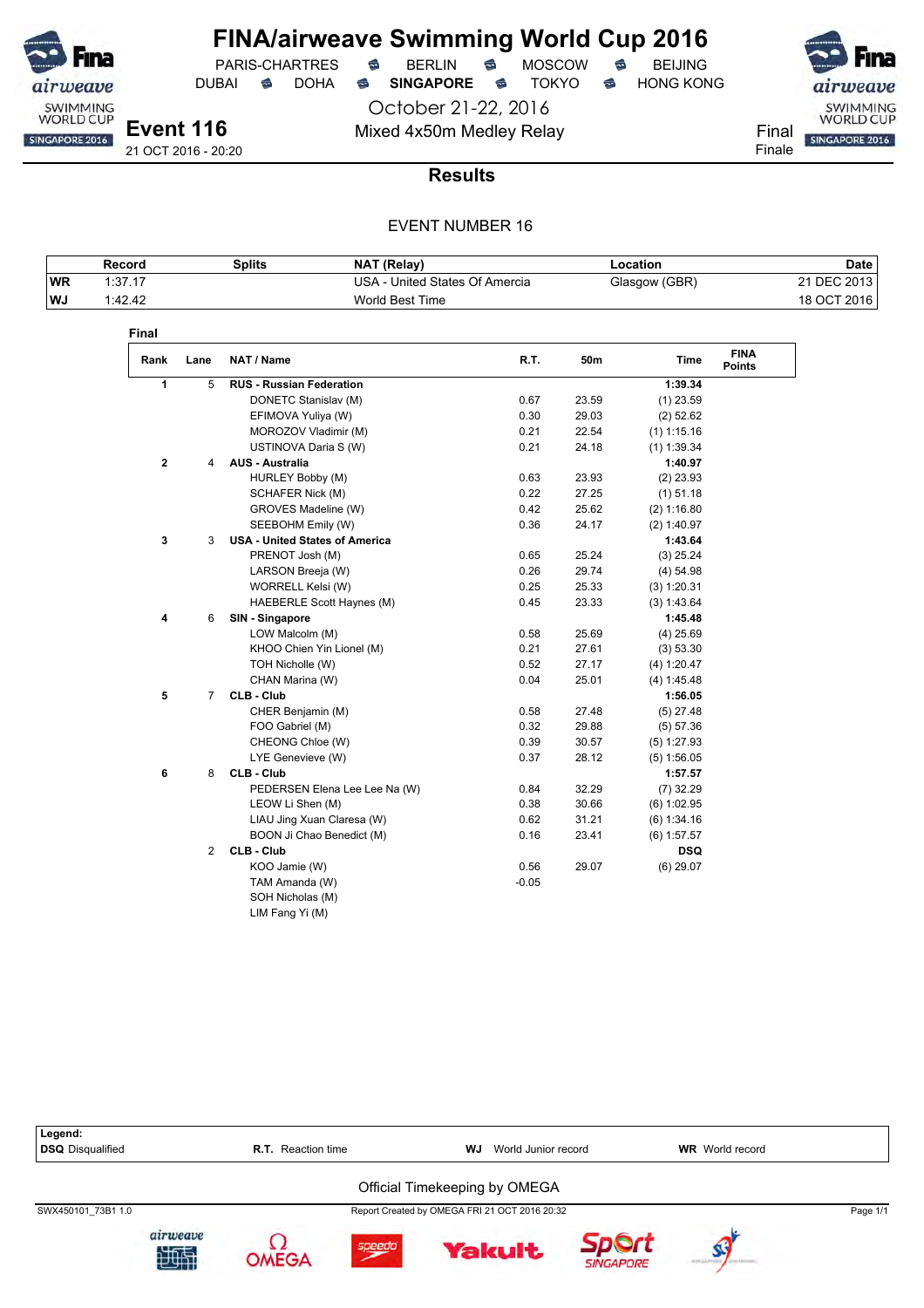

DUBAI **S** DOHA S SINGAPORE S TOKYO S HONG KONG

airweave SWIMMING<br>WORLD CUP SINGAPORE 2016

**Event 117** 21 OCT 2016 - 19:59

#### 800m Nage Libre Femmes **Results Summary**

October 21-22, 2016

Women's 800m Freestyle

#### EVENT NUMBER 17

|      | Record  |       | Splits  |         | Name                   | <b>NAT Code</b> | Location     | Date        |
|------|---------|-------|---------|---------|------------------------|-----------------|--------------|-------------|
| WR   | 7:59.34 | 58.62 | 1:59.38 | 3:59.80 | BELMONTE GARCIA Mireia | <b>ESP</b>      | Berlin (GER) | 10 AUG 2013 |
| ∣wc  | 7:59.34 | 58.62 | 1:59.38 | 3:59.80 | BELMONTE GARCIA Mireia | <b>ESP</b>      | Berlin (GER) | 10 AUG 2013 |
| l WJ | 8:16.11 |       |         |         | WORLD BEST TIME        |                 | $---$        | 30 SEP 2016 |

|                |                |                       |                           |                       | Year of NAT           |                       |                       |                       | <b>FINA</b>   |
|----------------|----------------|-----------------------|---------------------------|-----------------------|-----------------------|-----------------------|-----------------------|-----------------------|---------------|
| Rank Heat      |                | Lane Name             |                           |                       |                       |                       | R.T.                  | Time                  |               |
|                |                |                       |                           |                       | <b>Birth</b>          | Code                  |                       |                       | <b>Points</b> |
| $\mathbf{1}$   | 3              |                       | 4 KAPAS Boglarka          |                       | 1993                  | <b>HUN</b>            | 0.73                  | 8:17.54               | 894           |
|                | 50m 28.84      | 100m 59.84            | 150m 1:31.10              | 200m 2:02.21          | 250m 2:33.34          | 300m 3:04.36          | 350m 3:35.50          | 400m 4:06.90          |               |
|                |                | 31.00                 | 31.26                     | 31.11                 | 31.13                 | 31.02                 | 31.14                 | 31.40                 |               |
| 450m 4:38.18   |                | 500m 5:09.44          | 550m 5:40.75              | 600m 6:12.14          | 650m 6:43.57          | 700m 7:14.94          | 750m 7:46.64          |                       |               |
|                | 31.28          | 31.26                 | 31.31                     | 31.39                 | 31.43                 | 31.37                 | 31.70                 | 30.90                 |               |
| $\mathbf{2}$   | 3              | 1 DONG Jie            |                           |                       | 1998                  | <b>CHN</b>            | 0.61                  | 8:19.66               | 882           |
|                | 50m 29.29      | 100m 1:00.46          | 150m 1:31.72              | 200m 2:03.19          | 250m 2:34.82          | 300m 3:06.22          | 350m 3:37.69          | 400m 4:09.16          |               |
|                |                | 31.17                 | 31.26                     | 31.47                 | 31.63                 | 31.40                 | 31.47                 | 31.47                 |               |
| 450m 4:40.58   |                | 500m 5:11.92          | 550m 5:43.35              | 600m 6:15.01          | 650m 6:46.71          | 700m 7:18.13          | 750m 7:49.57          |                       |               |
|                | 31.42          | 31.34                 | 31.43                     | 31.66                 | 31.70                 | 31.42                 | 31.44                 | 30.09                 |               |
| 3              | 3              |                       | 7 MELVERTON Kiah          |                       | 1996 AUS              |                       | 0.72                  | 8:24.16               | 859           |
|                | 50m 29.05      | 100m 1:00.31          | 150m 1:31.71              | 200m 2:03.11          | 250m 2:34.62          | 300m 3:06.28          | 350m 3:37.94          | 400m 4:09.76          |               |
|                |                | 31.26                 | 31.40                     | 31.40                 | 31.51                 | 31.66                 | 31.66                 | 31.82                 |               |
| 450m 4:41.64   |                | 500m 5:13.49          | 550m 5:45.50              | 600m 6:17.35          | 650m 6:49.14          | 700m 7:21.05          | 750m 7:53.00          |                       |               |
|                | 31.88          | 31.85                 | 32.01                     | 31.85                 | 31.79                 | 31.91                 | 31.95                 | 31.16                 |               |
| 4              | $\overline{2}$ |                       | 2 HOSSZU Katinka          |                       | 1989 HUN              |                       | 0.72                  | 8:28.59               | 837           |
|                | 50m 28.79      | 100m 1:00.31          | 150m 1:32.37              | 200m 2:04.35          | 250m 2:36.54          | 300m 3:08.41          | 350m 3:40.41          | 400m 4:12.28          |               |
|                |                | 31.52                 | 32.06                     | 31.98                 | 32.19                 | 31.87                 | 32.00                 | 31.87                 |               |
| 450m 4:44.17   |                | 500m 5:16.48          | 550m 5:48.82              | 600m 6:20.90          | 650m 6:53.28          | 700m 7:25.13          | 750m 7:57.33          |                       |               |
|                | 31.89          | 32.31                 | 32.34                     | 32.08                 | 32.38                 | 31.85                 | 32.20                 | 31.26                 |               |
| 5              | 3              |                       | 6 ANDERSON Olivia         |                       | 1999                  | CAN                   | 0.72                  | 8:34.31               | 809           |
|                | 50m 29.68      | 100m 1:01.54          | 150m 1:33.75              | 200m 2:06.02          | 250m 2:38.44          | 300m 3:10.69          | 350m 3:43.04          | 400m 4:15.50          |               |
|                |                | 31.86                 | 32.21                     | 32.27                 | 32.42                 | 32.25                 | 32.35                 | 32.46                 |               |
| 450m 4:47.83   |                | 500m 5:19.96          | 550m 5:52.48              | 600m 6:25.04          | 650m 6:57.57          | 700m 7:30.26          | 750m 8:03.08          |                       |               |
|                | 32.33          | 32.13                 | 32.52                     | 32.56                 | 32.53                 | 32.69                 | 32.82                 | 31.23                 |               |
| 6              | 3              | 3 GUO Junjun          |                           |                       | 1991 CHN              |                       | 0.69                  | 8:34.64               | 808           |
|                | 50m 29.28      | 100m 1:00.69          | 150m 1:32.32              | 200m 2:04.20          | 250m 2:36.41          | 300m 3:08.84          | 350m 3:41.93          | 400m 4:15.11          |               |
|                |                | 31.41                 | 31.63                     | 31.88                 | 32.21                 | 32.43                 | 33.09                 | 33.18                 |               |
| 450m 4:48.16   |                | 500m 5:21.17          | 550m 5:54.34              | 600m 6:27.40          | 650m 6:59.65          | 700m 7:32.13          | 750m 8:04.54          |                       |               |
|                | 33.05          | 33.01                 | 33.17                     | 33.06                 | 32.25                 | 32.48                 | 32.41                 | 30.10                 |               |
| $\overline{7}$ | 3              |                       | 2 ROBINSON Emma           |                       | 1994 NZL              |                       | 0.70                  | 8:37.47               | 794           |
|                | 50m 29.56      | 100m 1:01.41          | 150m 1:33.51              | 200m 2:06.19          | 250m 2:39.06          | 300m 3:12.10          | 350m 3:45.06          | 400m 4:17.53          |               |
|                |                | 31.85                 | 32.10                     | 32.68                 | 32.87                 | 33.04                 | 32.96                 | 32.47                 |               |
| 450m 4:50.47   | 32.94          | 500m 5:23.28<br>32.81 | 550m 5:55.98<br>32.70     | 600m 6:28.39<br>32.41 | 650m 7:01.08<br>32.69 | 700m 7:33.66<br>32.58 | 750m 8:06.27<br>32.61 | 31.20                 |               |
|                |                |                       |                           |                       |                       |                       |                       |                       |               |
| 8              | 3              | 8 LYU Jiayi           |                           |                       | 2002 CHN              |                       | 0.71                  | 8:38.03               | 792           |
|                | 50m 29.49      | 100m 1:01.37          | 150m 1:33.65              | 200m 2:06.20          | 250m 2:38.55          | 300m 3:11.25          | 350m 3:43.97          | 400m 4:16.70          |               |
|                |                | 31.88                 | 32.28                     | 32.55                 | 32.35                 | 32.70                 | 32.72                 | 32.73                 |               |
| 450m 4:49.60   | 32.90          | 500m 5:22.50<br>32.90 | 550m 5:55.32<br>32.82     | 600m 6:28.09<br>32.77 | 650m 7:00.89<br>32.80 | 700m 7:34.05<br>33.16 | 750m 8:06.57<br>32.52 | 31.46                 |               |
|                |                |                       |                           |                       |                       |                       |                       |                       |               |
| 9              | $\overline{c}$ |                       | 4 HECKMAN Miranda         |                       | 2001 USA              |                       | 0.81                  | 8:42.87               | 770           |
|                | 50m 29.55      | 100m 1:01.81          | 150m 1:34.74              | 200m 2:07.73          | 250m 2:40.79          | 300m 3:13.99          | 350m 3:46.82          | 400m 4:19.97          |               |
| 450m 4:52.83   |                | 32.26<br>500m 5:25.90 | 32.93<br>550m 5:58.89     | 32.99<br>600m 6:32.07 | 33.06<br>650m 7:05.33 | 33.20<br>700m 7:38.29 | 32.83<br>750m 8:11.49 | 33.15                 |               |
|                | 32.86          | 33.07                 | 32.99                     | 33.18                 | 33.26                 | 32.96                 | 33.20                 | 31.38                 |               |
|                |                |                       |                           |                       |                       |                       |                       |                       |               |
| 10             | $\overline{2}$ |                       | 5 HAWKINS Daniella Damele |                       | 2001 USA              |                       | 0.78                  | 8:43.00               | 769           |
|                | 50m 29.78      | 100m 1:02.28<br>32.50 | 150m 1:34.97<br>32.69     | 200m 2:07.88<br>32.91 | 250m 2:41.06<br>33.18 | 300m 3:14.27<br>33.21 | 350m 3:47.42<br>33.15 | 400m 4:20.39<br>32.97 |               |
| 450m 4:53.55   |                | 500m 5:26.84          | 550m 6:00.02              | 600m 6:33.23          | 650m 7:06.19          | 700m 7:39.54          | 750m 8:12.63          |                       |               |
|                | 33.16          | 33.29                 | 33.18                     | 33.21                 | 32.96                 | 33.35                 | 33.09                 | 30.37                 |               |
|                |                |                       |                           |                       |                       |                       |                       |                       |               |

airweave

地理

Ω

**OMEGA** 

Official Timekeeping by OMEGA

SWW018100\_74A 1.0 Report Created by OMEGA FRI 21 OCT 2016 20:14 Page 1/2





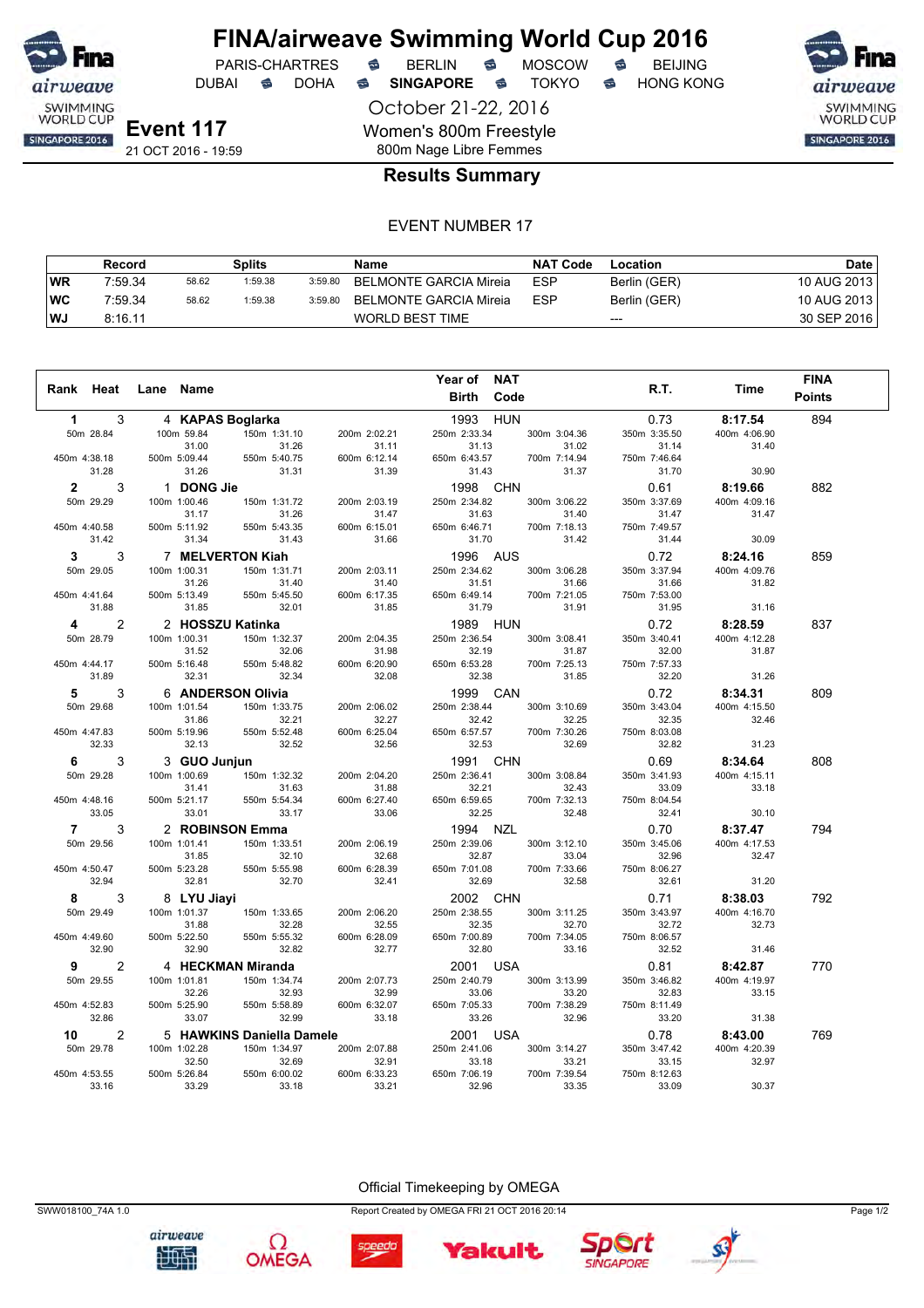

DUBAI **S** DOHA S SINGAPORE S TOKYO S HONG KONG

October 21-22, 2016 Women's 800m Freestyle 800m Nage Libre Femmes



#### **Results Summary**

| Rank Heat            | Lane Name |              |                    |              | Year of NAT<br><b>Birth Code</b> |              | R.T.         | Time         | <b>FINA</b><br><b>Points</b> |
|----------------------|-----------|--------------|--------------------|--------------|----------------------------------|--------------|--------------|--------------|------------------------------|
| 2<br>11              |           |              | 3 WINTERS Georgina |              | 2002 AUS                         |              |              | 9:15.65      | 641                          |
| 50m 30.55            |           | 100m 1:05.05 | 150m 1:39.85       | 200m 2:14.59 | 250m 2:50.01                     | 300m 3:25.20 | 350m 4:00.36 | 400m 4:35.77 |                              |
|                      |           | 34.50        | 34.80              | 34.74        | 35.42                            | 35.19        | 35.16        | 35.41        |                              |
| 450m 5:11.19         |           | 500m 5:46.44 | 550m 6:22.26       | 600m 6:57.20 | 650m 7:32.99                     | 700m 8:08.58 | 750m 8:43.29 |              |                              |
| 35.42                |           | 35.25        | 35.82              | 34.94        | 35.79                            | 35.59        | 34.71        | 32.36        |                              |
| 2<br>12              |           |              | 6 LYE Genevieve    |              | 2001 CLB                         |              | 0.76         | 9:21.13      | 623                          |
| 50m 31.82            |           | 100m 1:06.23 | 150m 1:41.34       | 200m 2:16.60 | 250m 2:52.02                     | 300m 3:27.55 | 350m 4:03.15 | 400m 4:38.65 |                              |
|                      |           | 34.41        | 35.11              | 35.26        | 35.42                            | 35.53        | 35.60        | 35.50        |                              |
| 450m 5:14.24         |           | 500m 5:49.88 | 550m 6:25.55       | 600m 7:01.35 | 650m 7:37.18                     | 700m 8:13.28 | 750m 8:48.04 |              |                              |
| 35.59                |           | 35.64        | 35.67              | 35.80        | 35.83                            | 36.10        | 34.76        | 33.09        |                              |
| 2<br>13 —            |           | 8 YIP Sarah  |                    |              | 2003 CLB                         |              | 0.67         | 9:24.75      | 611                          |
| 50m 33.13            |           | 100m 1:08.54 | 150m 1:45.00       | 200m 2:21.13 | 250m 2:57.35                     | 300m 3:33.42 | 350m 4:09.09 | 400m 4:44.82 |                              |
|                      |           | 35.41        | 36.46              | 36.13        | 36.22                            | 36.07        | 35.67        | 35.73        |                              |
| 450m 5:20.15         |           | 500m 5:55.28 | 550m 6:30.62       | 600m 7:06.04 | 650m 7:41.42                     | 700m 8:16.86 | 750m 8:51.67 |              |                              |
| 35.33                |           | 35.13        | 35.34              | 35.42        | 35.38                            | 35.44        | 34.81        | 33.08        |                              |
| $\mathbf{1}$<br>14   |           |              | 5 TAN Mae Shuen    |              | 1997 CLB                         |              | 0.67         | 9:29.71      | 595                          |
| 50m 33.16            |           | 100m 1:08.99 | 150m 1:45.29       | 200m 2:21.70 | 250m 2:58.00                     | 300m 3:34.39 | 350m 4:10.48 | 400m 4:46.70 |                              |
|                      |           | 35.83        | 36.30              | 36.41        | 36.30                            | 36.39        | 36.09        | 36.22        |                              |
| 450m 5:22.43         |           | 500m 5:58.31 | 550m 6:34.03       | 600m 7:10.00 | 650m 7:45.48                     | 700m 8:20.95 | 750m 8:56.16 |              |                              |
| 35.73                |           | 35.88        | 35.72              | 35.97        | 35.48                            | 35.47        | 35.21        | 33.55        |                              |
| 15 1                 |           | 4 LIM Ashley |                    |              | 2005 CLB                         |              | 0.70         | 9:33.45      | 584                          |
| 50m 31.22            |           | 100m 1:06.89 | 150m 1:43.25       | 200m 2:19.76 | 250m 2:56.57                     | 300m 3:32.74 | 350m 4:08.93 | 400m 4:45.39 |                              |
|                      |           | 35.67        | 36.36              | 36.51        | 36.81                            | 36.17        | 36.19        | 36.46        |                              |
| 450m 5:21.75         |           | 500m 5:58.14 | 550m 6:34.32       | 600m 7:10.46 | 650m 7:46.65                     | 700m 8:23.25 | 750m 8:59.33 |              |                              |
| 36.36                |           | 36.39        | 36.18              | 36.14        | 36.19                            | 36.60        | 36.08        | 34.12        |                              |
| 16 —<br>2            |           | 1 YU Herlene |                    |              | 2002 CLB                         |              | 0.50         | 9:33.66      | 583                          |
| 50m 32.47            |           | 100m 1:08.42 | 150m 1:44.38       | 200m 2:20.43 | 250m 2:56.57                     | 300m 3:33.01 | 350m 4:09.25 | 400m 4:45.37 |                              |
|                      |           | 35.95        | 35.96              | 36.05        | 36.14                            | 36.44        | 36.24        | 36.12        |                              |
| 450m 5:21.67         |           | 500m 5:57.94 | 550m 6:34.34       | 600m 7:10.81 | 650m 7:47.11                     | 700m 8:23.43 | 750m 8:59.35 |              |                              |
| 36.30                |           | 36.27        | 36.40              | 36.47        | 36.30                            | 36.32        | 35.92        | 34.31        |                              |
| $\overline{2}$<br>17 |           |              | 7 TAN Lee Shuen    |              | 2000 CLB                         |              | 0.68         | 9:33.90      | 582                          |
| 50m 32.28            |           | 100m 1:07.38 | 150m 1:43.31       | 200m 2:19.55 | 250m 2:55.54                     | 300m 3:31.46 | 350m 4:07.27 | 400m 4:43.22 |                              |
|                      |           | 35.10        | 35.93              | 36.24        | 35.99                            | 35.92        | 35.81        | 35.95        |                              |
| 450m 5:19.71         |           | 500m 5:56.24 | 550m 6:32.70       | 600m 7:09.26 | 650m 7:46.06                     | 700m 8:22.55 | 750m 8:58.77 |              |                              |
| 36.49                |           | 36.53        | 36.46              | 36.56        | 36.80                            | 36.49        | 36.22        | 35.13        |                              |
| 18<br>$\overline{1}$ |           |              | 3 TANG Yee Teng    |              | 2002 CLB                         |              | 0.59         | 9:48.94      | 539                          |
| 50m 33.07            |           | 100m 1:09.64 | 150m 1:46.62       | 200m 2:23.71 | 250m 3:01.33                     | 300m 3:38.63 | 350m 4:16.27 | 400m 4:53.97 |                              |
|                      |           | 36.57        | 36.98              | 37.09        | 37.62                            | 37.30        | 37.64        | 37.70        |                              |
| 450m 5:30.93         |           | 500m 6:08.46 | 550m 6:45.38       | 600m 7:23.30 | 650m 8:00.37                     | 700m 8:37.17 | 750m 9:13.37 |              |                              |
| 36.96                |           | 37.53        | 36.92              | 37.92        | 37.07                            | 36.80        | 36.20        | 35.57        |                              |

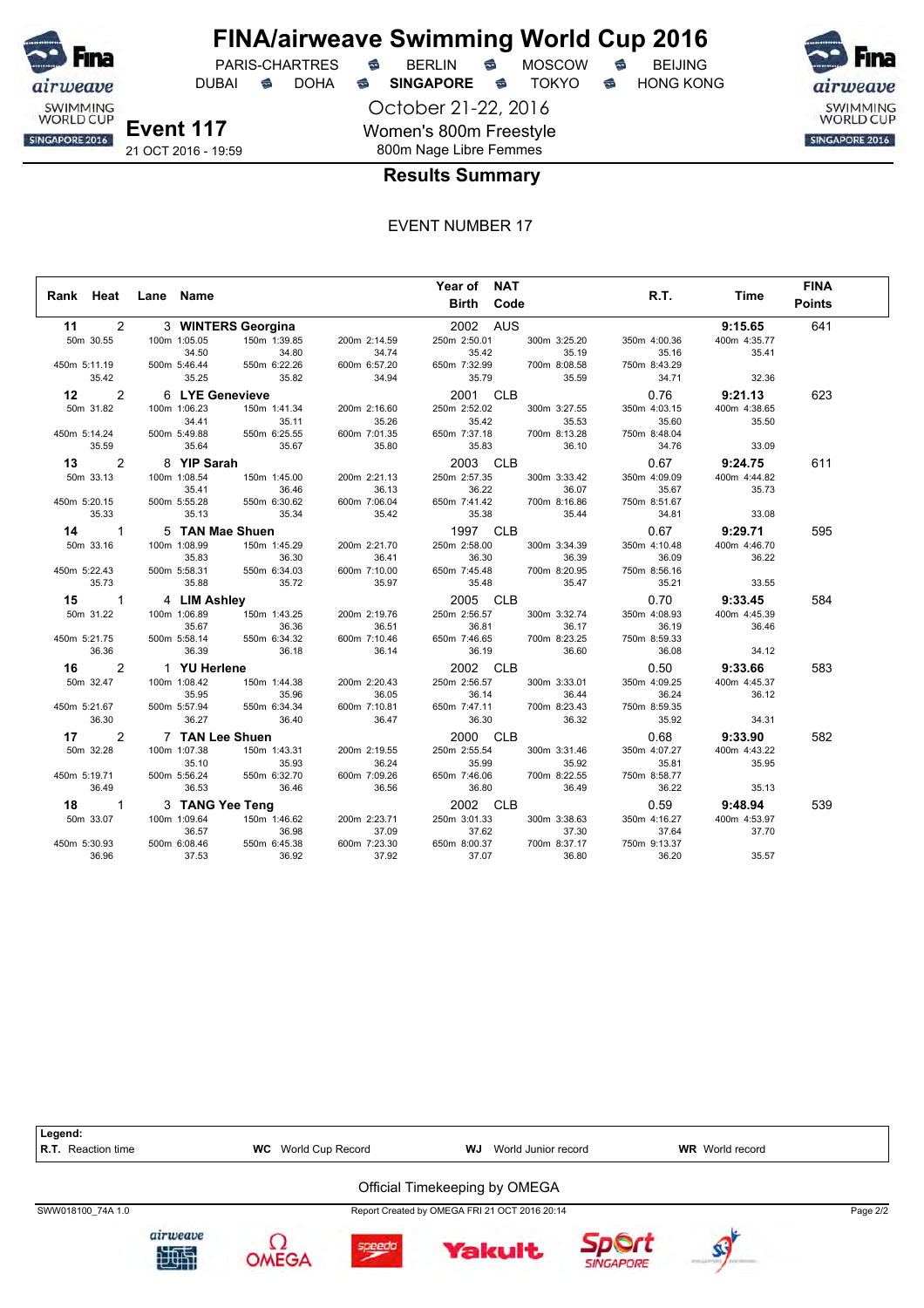

DUBAI **S** DOHA S SINGAPORE S TOKYO S HONG KONG

October 21-22, 2016 Men's 400m Individual Medley

400m 4-Nages Hommes

SWIMMING<br>WORLD CUP SINGAPORE 2016

**Results Summary**

|           | Record  |       | Splits  |         | Name                 | <b>NAT Code</b> | Location    | Date        |
|-----------|---------|-------|---------|---------|----------------------|-----------------|-------------|-------------|
| WR        | 3:55.50 | 54.62 | 1:53.73 | 3:01.14 | LOCHTE Ryan          | USA             | Dubai (UAE) | 16 DEC 2010 |
| <b>WC</b> | 3:58.69 | 54.33 | 1:54.50 | 3:02.37 | FRASER-HOLMES Thomas | AUS             | Dubai (UAE) | 31 AUG 2014 |
| WJ        | 3:59.15 |       |         |         | WORLD BEST TIME      |                 | $---$       | 30 SEP 2016 |

|                     |                                                                                                                                                                                                                                                                                            |       | Year of NAT                                            |                             |                | <b>FINA</b>   |
|---------------------|--------------------------------------------------------------------------------------------------------------------------------------------------------------------------------------------------------------------------------------------------------------------------------------------|-------|--------------------------------------------------------|-----------------------------|----------------|---------------|
|                     | Rank Heat Lane Name                                                                                                                                                                                                                                                                        |       | <b>Birth Code</b>                                      |                             | R.T. Time      | <b>Points</b> |
| $1 \quad \Box$      | 2 5 SETO Daiya                                                                                                                                                                                                                                                                             |       | 1994 JPN                                               | 0.61                        | 4:04.60        | 892           |
| 50m 25.51           | 100m 54.73                                                                                                                                                                                                                                                                                 |       | 150m 1:26.02  200m 1:57.27  250m 2:31.61  300m 3:06.46 | 350m 3:36.00                |                |               |
|                     | 29.22<br>31.29                                                                                                                                                                                                                                                                             | 31.25 | 34.34<br>34.85                                         | 29.54                       | 28.60          |               |
| $\mathbf{2}$        | 2 4 HEINTZ Philip<br>100m 58.23 150m 1:30.66 200m 2:02.09 250m 2:36.66 300m 3:11.27                                                                                                                                                                                                        |       |                                                        | 0.75                        | 4:07.08        | 865           |
|                     | 50m 27.11 100m 58.23<br>31.12                                                                                                                                                                                                                                                              |       | 300m 3:11.27                                           | 350m 3:39.20                | 27.88          |               |
|                     | 32.43 31.43                                                                                                                                                                                                                                                                                |       | 34.57                                                  | 34.61 27.93                 |                |               |
|                     |                                                                                                                                                                                                                                                                                            |       |                                                        | $0.65$ 4:08.55              |                | 850           |
|                     | 3 2 2 WATANABE Ippei 1997 JPN<br>50m 26.54 100m 57.24 150m 1:31.04 200m 2:04.62 250m 2:37.33 300m 3:10.61<br>30.70 33.80 32.71 33.28                                                                                                                                                       |       |                                                        | 350m 3:40.90<br>30.29       | 27.65          |               |
|                     |                                                                                                                                                                                                                                                                                            |       |                                                        |                             |                |               |
| 2<br>4<br>50m 26.73 | 7 LEWIS Clyde 1997 AUS<br>100m 57.18 150m 1:28.58 200m 1:59.35 250m 2:35.36 300m 3:11.92 350m                                                                                                                                                                                              |       |                                                        | 350m 3:40.91                | $0.69$ 4:09.28 | 843           |
|                     | 30.45<br>31.40                                                                                                                                                                                                                                                                             | 30.77 | 36.01 36.56 28.99                                      |                             | 28.37          |               |
| $5 \t2$             |                                                                                                                                                                                                                                                                                            |       |                                                        |                             | $0.67$ 4:09.82 | 837           |
| 50m 26.38           | 3 <b>GYURTA Gergely</b><br>100m 56.72 150m 1:28.47 200m 2:00.05 250m 2:35.21 300m 3:10.59 350m                                                                                                                                                                                             |       |                                                        | 350m 3:40.71                |                |               |
|                     |                                                                                                                                                                                                                                                                                            |       |                                                        | 30.12 29.11                 |                |               |
| $6\qquad 2$         | 100m 30.72<br>30.34<br>30.34<br>31.75<br>31.75<br>31.58<br>33.62<br>32.91<br>300m 3.16.89<br>33.86<br>33.86<br>33.86<br>33.95<br>33.62<br>32.91<br>33.54<br>33.54<br>33.54<br>33.95<br>33.62<br>32.91<br>33.54<br>33.62<br>32.91<br>33.54<br>33.62<br>32.91<br>33.54<br>33.68<br>33.62<br> |       |                                                        | 0.68                        | 4:15.82        | 780           |
| 50m 27.16           |                                                                                                                                                                                                                                                                                            |       |                                                        | 350m 3:46.75                |                |               |
|                     |                                                                                                                                                                                                                                                                                            |       |                                                        | $36.68$ $29.86$             | 29.07          |               |
| $7 \t2$             |                                                                                                                                                                                                                                                                                            |       |                                                        | 0.80                        | 4:19.58        | 746           |
|                     | 50m 27.06 100m 58.53                                                                                                                                                                                                                                                                       |       |                                                        | 350m 3:49.47                |                |               |
|                     | 31.47<br>33.15                                                                                                                                                                                                                                                                             |       | 32.49<br>36.29                                         | 38.17 30.84                 | 30.11          |               |
|                     | <b>8</b> 1 4 JHONG Christopher 2000 USA<br>50m 28.28 100m 59.80 150m 1:32.93 200m 2:06.01 250m 2:42.76 300m 3:20.81                                                                                                                                                                        |       |                                                        | 0.64                        | 4:21.65        | 729           |
| 50m 28.28           |                                                                                                                                                                                                                                                                                            |       |                                                        | 350m 3:50.94                |                |               |
|                     | 33.13<br>31.52                                                                                                                                                                                                                                                                             | 33.08 | 36.75<br>38.05                                         | 30.13                       | 30.71          |               |
|                     |                                                                                                                                                                                                                                                                                            |       |                                                        | 0.49                        | 4:49.50        | 538           |
|                     |                                                                                                                                                                                                                                                                                            |       | $250m$ $2:58.99$ 300m $3:40.16$                        | 350m 4:15.87<br>35.71 33.63 |                |               |
|                     | 9 1 3 CHOO Joey Seung Won<br>50m 28.89 100m 1:02.54 150m 1:41.32 200m 2:19.11 250m 2:58.99 300m 3:40.16<br>33.65 38.78 37.79 39.88 41.17<br>10 1 6 SCHUSTER Collin 2002 CLB<br>50m 28.83 100m 1:03.81 150m 1:41.15 200m 2:17.27 250m 3                                                     |       |                                                        |                             |                |               |
|                     |                                                                                                                                                                                                                                                                                            |       |                                                        | 0.55                        | 4:53.16        | 518           |
|                     | 37.34<br>34.98                                                                                                                                                                                                                                                                             |       | 300m 3:45.06<br>36.12 43.33<br>44.46                   | 350m 4:20.16<br>35.10       | 33.00          |               |
| 1                   | 5 CHO Cheng-Chi                                                                                                                                                                                                                                                                            |       | 1998 TPE                                               |                             | <b>DSQ</b>     |               |
|                     |                                                                                                                                                                                                                                                                                            |       |                                                        |                             |                |               |
| 2                   | 6 PRENOT Josh                                                                                                                                                                                                                                                                              |       | 1993<br>USA                                            |                             | <b>DSQ</b>     |               |

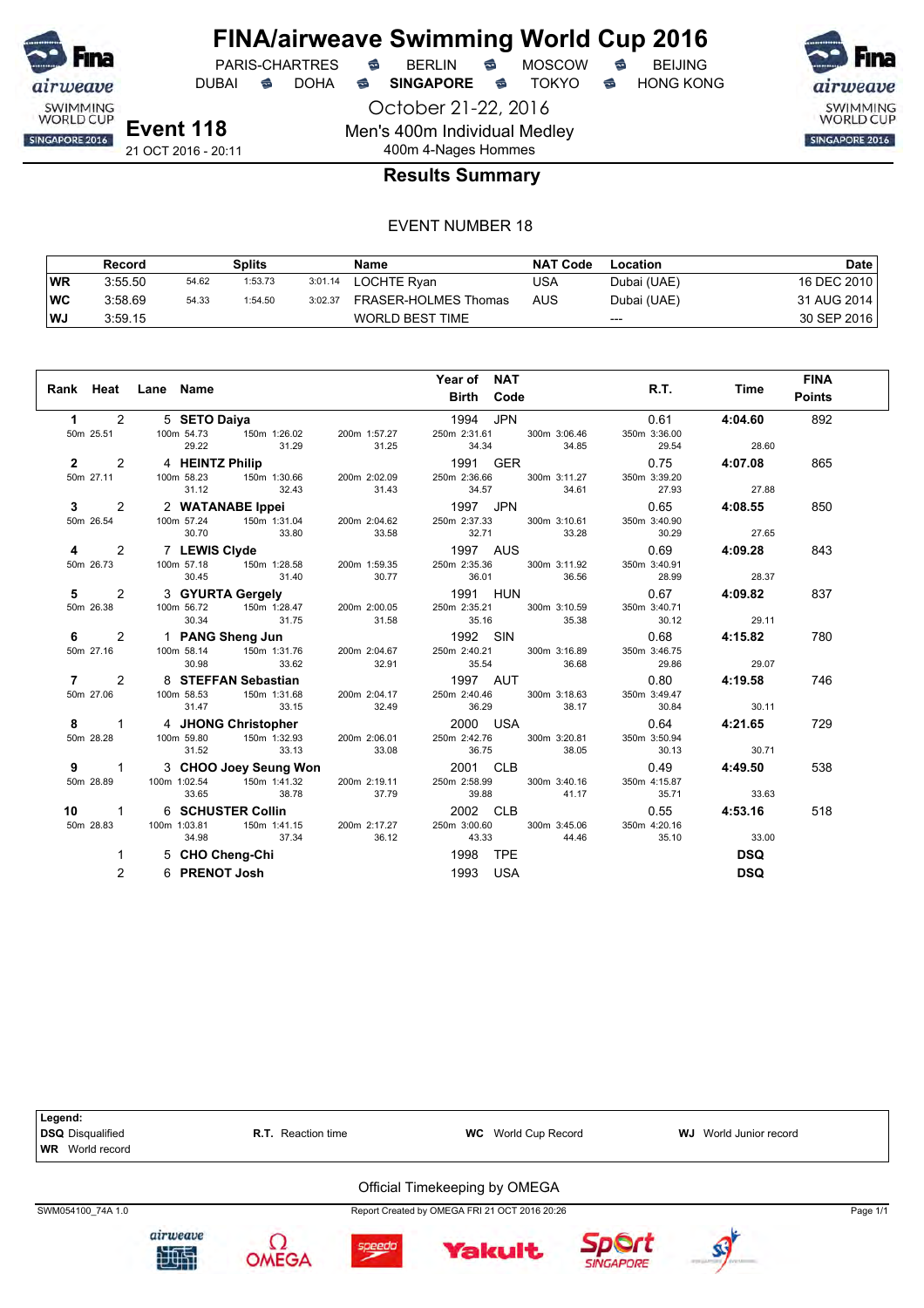

DUBAI **S** DOHA S SINGAPORE S TOKYO S HONG KONG

October 21-22, 2016 Women's 100m Freestyle 100m Nage Libre Femmes





**Heats** Séries

#### **Results Summary**

#### EVENT NUMBER 19

|           | Record | Split | Name                   | <b>NAT Code</b> | Location        | Date        |
|-----------|--------|-------|------------------------|-----------------|-----------------|-------------|
| WR        | 50.91  | 24.20 | CAMPBELL Cate          | AUS             | Sydney (AUS)    | 28 NOV 2015 |
| <b>WC</b> | 51 19  | 24.54 | HALSALL Francesca      | GBR             | Singapore (SIN) | 22 NOV 2009 |
| <b>WJ</b> | 52.09  |       | <b>WORLD BEST TIME</b> |                 | ---             | 30 SEP 2016 |

| <b>Heats</b>   |      |                |                                |                  |                    |      |       |                |                              |  |
|----------------|------|----------------|--------------------------------|------------------|--------------------|------|-------|----------------|------------------------------|--|
| Rank           | Heat | Lane           | Name                           | Year of<br>Birth | <b>NAT</b><br>Code | R.T. | 50m   | Time           | <b>FINA</b><br><b>Points</b> |  |
| 1              | 4    | $\overline{4}$ | <b>WORRELL Kelsi</b>           | 1994             | <b>USA</b>         | 0.66 | 25.45 | 53.12<br>27.67 | 880 Q                        |  |
| $\mathbf{2}$   | 6    | 5              | <b>HOSSZU Katinka</b>          | 1989             | <b>HUN</b>         | 0.68 | 26.35 | 53.56<br>27.21 | 858 Q                        |  |
| 3              | 6    | 4              | <b>OTTESEN Jeanette</b>        | 1987             | <b>DEN</b>         | 0.67 | 25.77 | 53.63<br>27.86 | 855 Q                        |  |
| 4              | 6    | 3              | <b>WILLIAMS Michelle</b>       | 1991             | CAN                | 0.69 | 25.84 | 53.76<br>27.92 | 849 Q                        |  |
| 5              | 4    | 5              | <b>WILSON Madison</b>          | 1994             | <b>AUS</b>         | 0.74 | 25.94 | 54.02<br>28.08 | 837 Q                        |  |
| 6              | 5    | 6              | <b>BUCHANAN Carla</b>          | 1995             | <b>AUS</b>         | 0.68 | 26.26 | 54.13<br>27.87 | 831 Q                        |  |
| $\overline{7}$ | 4    | 6              | <b>SAVARD Katerine</b>         | 1993             | CAN                | 0.57 | 26.10 | 54.35<br>28.25 | 821 Q                        |  |
| 8              | 4    | $\overline{2}$ | <b>WU Yue</b>                  | 1997             | <b>CHN</b>         | 0.68 | 26.59 | 54.69<br>28.10 | 806 Q                        |  |
| 9              | 5    | 5              | <b>HERASIMENIA Aliaksandra</b> | 1985             | <b>BLR</b>         | 0.68 | 26.27 | 54.75<br>28.48 | 804                          |  |
| 10             | 4    | 3              | <b>USTINOVA Daria S</b>        | 1998             | <b>RUS</b>         | 0.72 | 26.52 | 54.85<br>28.33 | 799                          |  |
| 11             | 4    | 7              | <b>LIN Xintong</b>             | 2000             | <b>CHN</b>         | 0.61 | 26.80 | 55.17<br>28.37 | 785                          |  |
| 12             | 6    | $\overline{2}$ | <b>OLDSEN Ellysia</b>          | 1995             | <b>AUS</b>         | 0.68 | 26.54 | 55.87<br>29.33 | 756                          |  |
| 13             | 5    | 3              | <b>SZE Hang Yu</b>             | 1988             | <b>HKG</b>         | 0.59 | 26.93 | 55.93<br>29.00 | 754                          |  |
| 14             | 5    | 7              | <b>NGUYEN Diep Phuong Tram</b> | 2001             | VIE                | 0.70 | 26.88 | 56.01<br>29.13 | 750                          |  |
| 15             | 6    | 6              | <b>KREUNDL Lena</b>            | 1997             | <b>AUT</b>         | 0.68 | 27.23 | 56.09<br>28.86 | 747                          |  |
| 16             | 5    | $\overline{2}$ | <b>HECHENBICHLER Caroline</b>  | 2000             | <b>AUT</b>         | 0.68 | 27.12 | 56.40<br>29.28 | 735                          |  |
| 16             | 6    | $\mathbf{1}$   | <b>HECKMAN Miranda</b>         | 2001             | <b>USA</b>         | 0.56 | 27.30 | 56.40<br>29.10 | 735                          |  |
| 18             | 4    | $\mathbf{1}$   | <b>CHAN Marina</b>             | 1997             | SIN                | 0.54 | 27.21 | 56.42<br>29.21 | 734                          |  |
| 19             | 5    | 1              | LIM Xiang Qi Amanda            | 1993             | SIN                | 0.51 | 27.07 | 56.47<br>29.40 | 732                          |  |
| 20             | 5    | 8              | <b>CHUE Christie</b>           | 2000             | SIN                | 0.67 | 27.12 | 56.48<br>29.36 | 732                          |  |
| 21             | 6    | 7              | LYU Jiayi                      | 2002             | <b>CHN</b>         | 0.64 | 27.72 | 56.58<br>28.86 | 728                          |  |
| 22             | 6    | 8              | <b>ONG Natasha Min Ern</b>     | 2000             | SIN                | 0.66 | 27.86 | 57.23<br>29.37 | 703                          |  |
| 23             | 5    | 9              | <b>MAURIN Ylenka</b>           | 2001             | <b>FRA</b>         | 0.53 | 27.84 | 57.42<br>29.58 | 696                          |  |
| 24             | 5    | 0              | <b>YEOH Cherlyn</b>            | 2001             | SIN                | 0.55 | 27.98 | 57.63<br>29.65 | 689                          |  |

Official Timekeeping by OMEGA

speedo



airweave 地型



SWW011900\_74A 1.0 Page 1/3





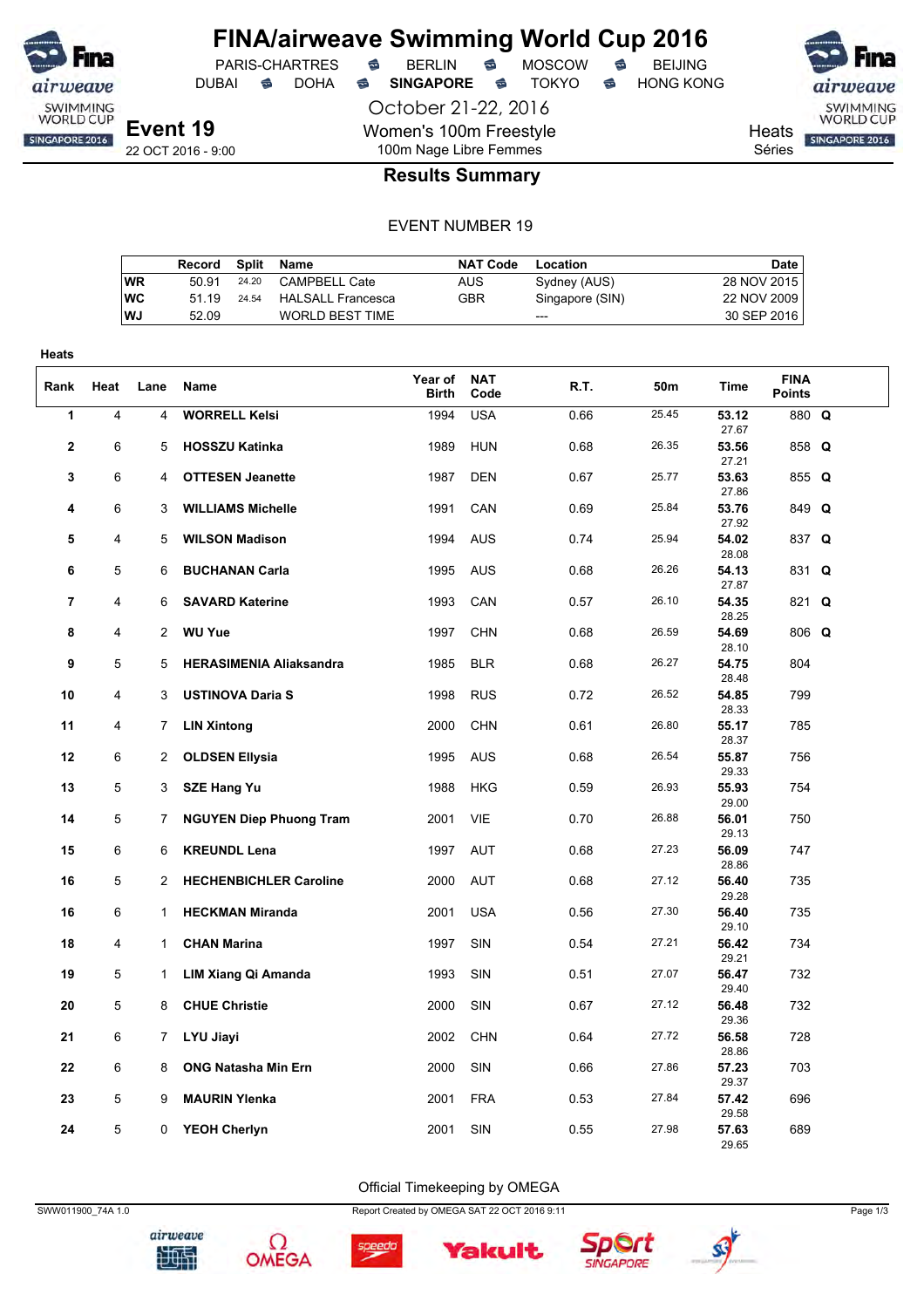

**Heats**

### **FINA/airweave Swimming World Cup 2016**

October 21-22, 2016 Women's 100m Freestyle 100m Nage Libre Femmes





**Results Summary**

#### EVENT NUMBER 19

| Rank | Heat           | Lane           | Name                           | Year of<br><b>Birth</b> | <b>NAT</b><br>Code | R.T. | 50m   | Time             | <b>FINA</b><br><b>Points</b> |  |
|------|----------------|----------------|--------------------------------|-------------------------|--------------------|------|-------|------------------|------------------------------|--|
| 25   | 6              | 9              | <b>HE Jessica Meng Yuan</b>    | 1999                    | <b>USA</b>         | 0.54 | 28.02 | 57.85<br>29.83   | 681                          |  |
| 26   | 4              | 8              | HOONG En Qi                    | 1999                    | SIN                | 0.69 | 27.72 | 58.00<br>30.28   | 676                          |  |
| 27   | 3              | 1              | <b>HAWKINS Daniella Damele</b> | 2001                    | <b>USA</b>         | 0.63 | 28.48 | 58.48<br>30.00   | 659                          |  |
| 28   | 4              | 9              | <b>TOVEN May</b>               | 2002                    | <b>FRA</b>         | 0.62 | 28.05 | 58.57            | 656                          |  |
| 29   | 3              | 6              | KOO Jamie                      | 2001                    | <b>CLB</b>         | 0.58 | 28.67 | 30.52<br>58.92   | 645                          |  |
| 30   | 3              | 3              | LEE Elizabeth Rui Yan          | 2001                    | SIN                | 0.51 | 28.41 | 30.25<br>58.99   | 642                          |  |
| 31   | 2              | 4              | <b>CHAN Clydi</b>              | 2004                    | <b>CLB</b>         | 0.67 | 28.79 | 30.58<br>59.29   | 633                          |  |
| 32   | 6              | 0              | <b>QUEK Hannah</b>             | 2000                    | SIN                | 0.58 | 28.57 | 30.50<br>59.58   | 623                          |  |
| 33   | 3              | 5              | <b>TAN Lee Shuen</b>           | 2000                    | <b>CLB</b>         | 0.66 | 29.02 | 31.01<br>59.73   | 619                          |  |
| 34   | 3              | 2              | <b>COCKS Juliette</b>          | 1999                    | <b>CLB</b>         | 0.56 | 29.04 | 30.71<br>59.81   | 616                          |  |
| 35   | 4              | 0              | <b>CHAN Zi Yi</b>              | 2001                    | SIN                | 0.56 | 28.93 | 30.77<br>1:00.00 | 610                          |  |
| 36   | 2              | 2              | <b>HO Natalie</b>              | 2003                    | <b>CLB</b>         |      | 29.09 | 31.07<br>1:00.06 | 609                          |  |
| 37   | 3              | 0              | <b>CHUA Brighten</b>           | 2000                    | <b>CLB</b>         | 0.55 | 29.26 | 30.97<br>1:00.59 | 593                          |  |
| 38   | $\overline{c}$ | 3              | <b>TANG Yee Teng</b>           | 2002                    | <b>CLB</b>         | 0.59 | 29.28 | 31.33<br>1:00.78 | 587                          |  |
| 39   | 3              | 4              | <b>CANOS CERVERA Paloma</b>    | 2002                    | <b>CLB</b>         | 0.76 | 29.56 | 31.50<br>1:00.79 | 587                          |  |
| 40   | 3              | 8              | <b>WONG Melanie Rae</b>        | 1999                    | <b>CLB</b>         | 0.72 | 29.56 | 31.23<br>1:00.84 | 585                          |  |
| 41   | $\overline{c}$ | 7              | <b>LOO Rachel</b>              | 2001                    | <b>CLB</b>         | 0.58 | 29.86 | 31.28<br>1:01.43 | 569                          |  |
| 42   | 3              | 9              | <b>KHOO Ashley Jade</b>        | 2002                    | <b>CLB</b>         | 0.49 | 29.26 | 31.57<br>1:01.51 | 566                          |  |
| 43   | 3              | 7 <sup>1</sup> | <b>CHUE Sarah</b>              | 2001                    | <b>CLB</b>         | 0.84 | 29.47 | 32.25<br>1:01.52 | 566                          |  |
| 44   | $\overline{c}$ |                | <b>CHONG Elysia</b>            | 1997                    | <b>CLB</b>         | 0.70 | 29.63 | 32.05<br>1:01.71 | 561                          |  |
|      |                | 8              |                                |                         |                    |      |       | 32.08            |                              |  |
| 45   | 2              | 0              | <b>KHOO Chelsea</b>            | 2002                    | <b>CLB</b>         | 0.55 | 30.42 | 1:01.92<br>31.50 | 555                          |  |
| 46   | 2              | 1              | LEE Pei Ee, Chevonne           | 2001                    | CLB                | 0.52 | 30.42 | 1:02.46<br>32.04 | 541                          |  |
| 47   | $\overline{c}$ | 6              | <b>ROSS Kailey</b>             | 2002                    | CLB                | 0.51 | 30.33 | 1:02.54<br>32.21 | 539                          |  |
| 48   | $\overline{c}$ | 9              | <b>CHEONG Chloe</b>            | 2002                    | CLB                | 0.50 | 29.91 | 1:02.75<br>32.84 | 534                          |  |
| 49   | 1              | 5              | <b>HAN Hui Lin Joelle</b>      | 2002                    | CLB                | 0.70 | 30.43 | 1:02.86<br>32.43 | 531                          |  |
| 50   | 1              | 4              | <b>TAN Mae Shuen</b>           | 1997                    | <b>CLB</b>         | 0.77 | 30.55 | 1:02.90<br>32.35 | 530                          |  |

Official Timekeeping by OMEGA







Yakult

speedo



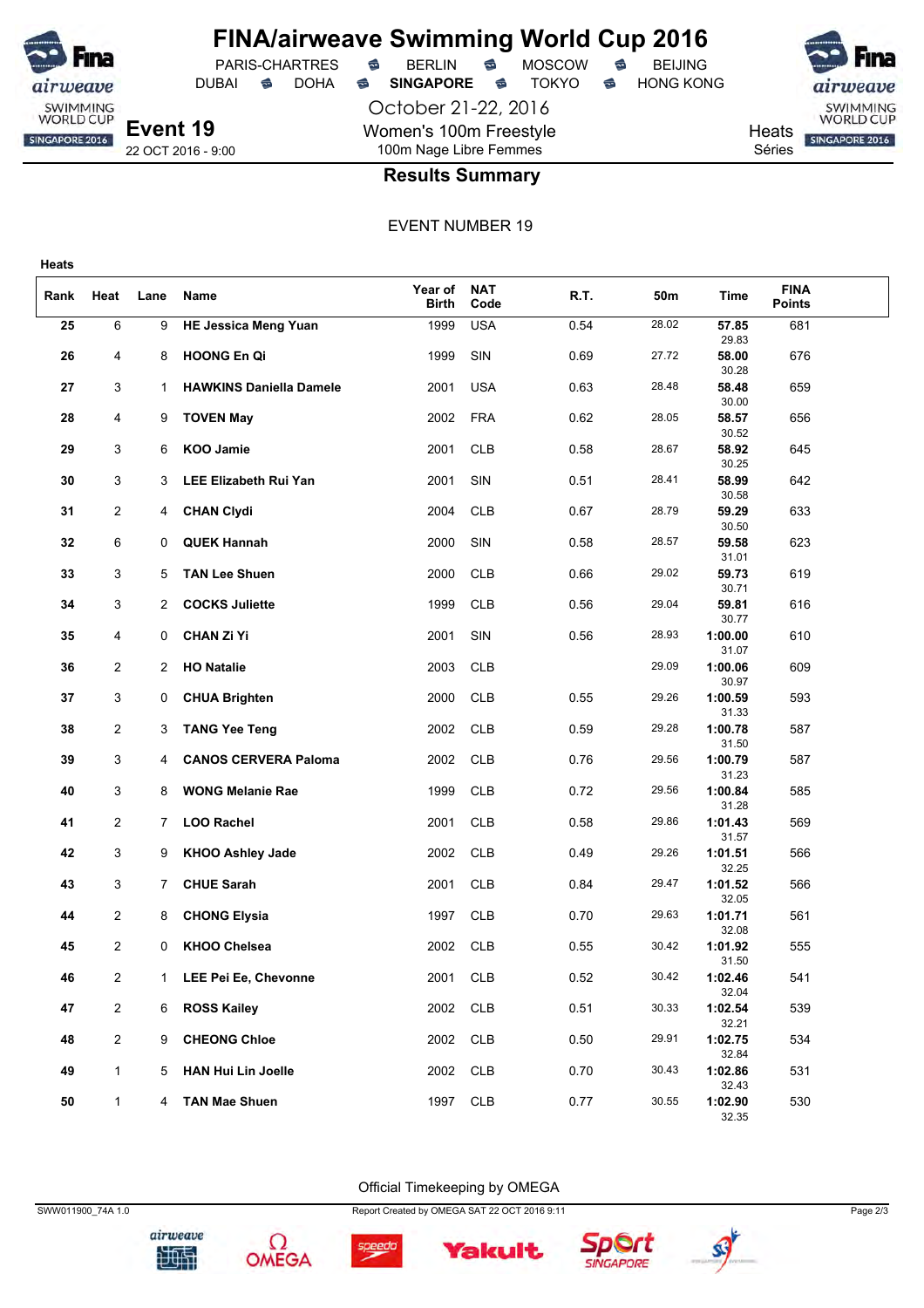

October 21-22, 2016 Women's 100m Freestyle 100m Nage Libre Femmes



SWIMMING<br>WORLD CUP SINGAPORE 2016

**Heats** Séries

#### **Results Summary**

| . .<br>۰.<br>۰.<br>×<br>×<br>e e |
|----------------------------------|
|----------------------------------|

| Rank | Heat | Lane | Name                   | Year of | <b>NAT</b><br><b>Birth Code</b> | R.T. | 50m   | Time             | <b>FINA</b><br><b>Points</b> |  |
|------|------|------|------------------------|---------|---------------------------------|------|-------|------------------|------------------------------|--|
| 51   |      | 5.   | <b>TAN Charla</b>      | 2004    | <b>CLB</b>                      | 0.68 | 30.40 | 1:03.54<br>33.14 | 514                          |  |
| 52   |      | 3    | LEE Xin Ru, Charmaine  | 2003    | <b>CLB</b>                      | 0.63 | 31.37 | 1:04.28<br>32.91 | 496                          |  |
|      | 5    | 4    | <b>GROVES Madeline</b> | 1995    | AUS                             |      |       | <b>DNS</b>       |                              |  |

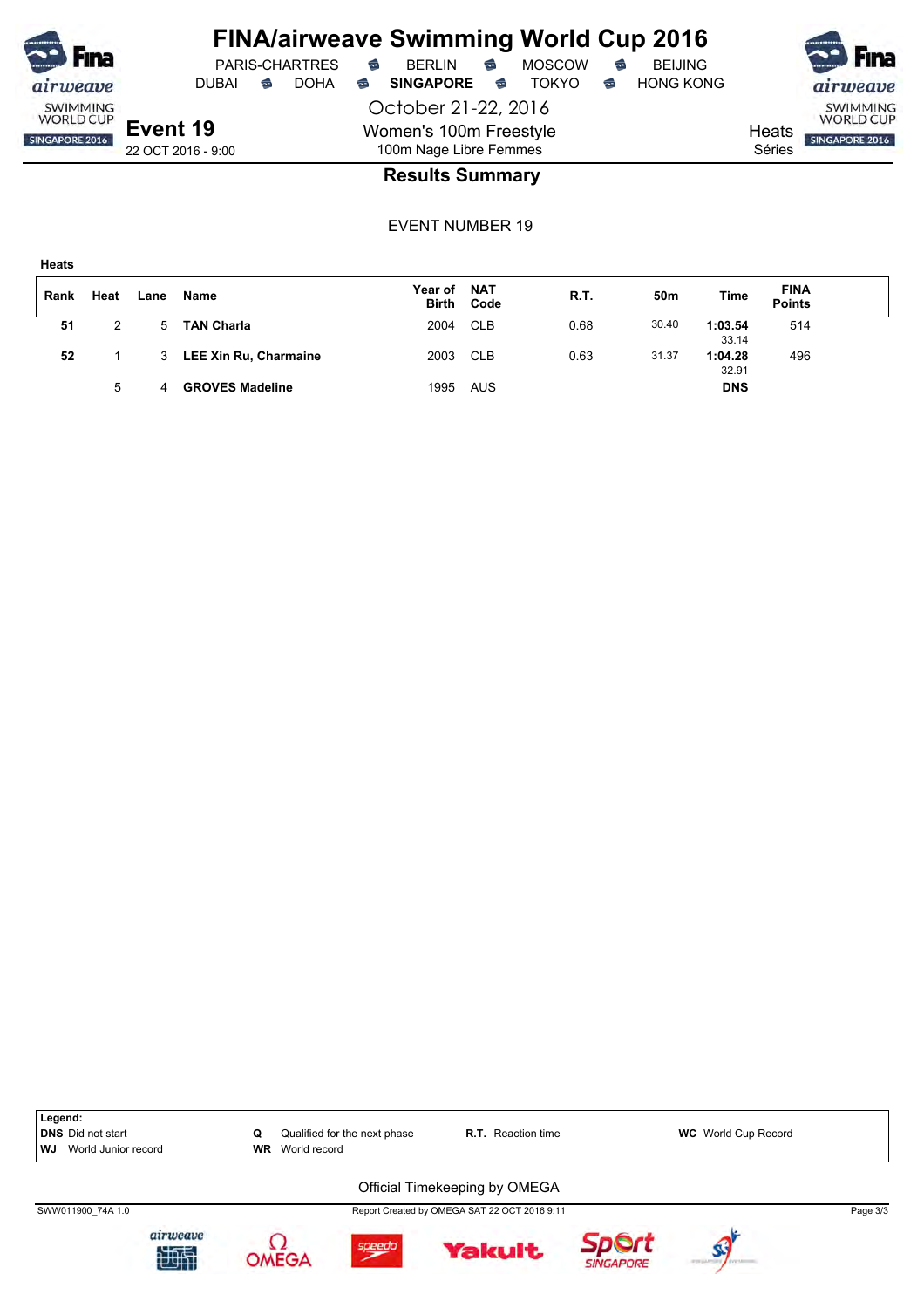

DUBAI **S** DOHA S SINGAPORE S TOKYO S HONG KONG

October 21-22, 2016 Men's 200m Freestyle 200m Nage Libre Hommes

PARIS-CHARTRES **B** BERLIN **B** MOSCOW **B** BEIJING

SWIMMING<br>WORLD CUP SINGAPORE 2016

**Heats** Séries

22 OCT 2016 - 9:16

#### **Results Summary**

#### EVENT NUMBER 20

|           | Record  |       | Splits |         | <b>Name</b>            | <b>NAT Code</b> | Location     | <b>Date</b> |
|-----------|---------|-------|--------|---------|------------------------|-----------------|--------------|-------------|
| <b>WR</b> | 1:39.37 | 23.79 | 49.29  | 1:14.72 | <b>BIEDERMANN Paul</b> | GER             | Berlin (GER) | 15 NOV 2009 |
| WC        | 1:39.37 | 23.79 | 49.29  | 1:14.72 | BIEDERMANN Paul        | GER             | Berlin (GER) | 15 NOV 2009 |
| l WJ      | 1:41.95 |       |        |         | <b>WORLD BEST TIME</b> |                 | $---$        | 30 SEP 2016 |

| <b>Heats</b>   |                |                         |              |            |      |       |                |                  |                  |               |
|----------------|----------------|-------------------------|--------------|------------|------|-------|----------------|------------------|------------------|---------------|
|                |                |                         | Year of      | <b>NAT</b> |      |       |                |                  |                  | <b>FINA</b>   |
|                | Rank Heat      | Lane Name               | <b>Birth</b> | Code       | R.T. | 50m   | 100m           | 150m             | Time             | <b>Points</b> |
| 1              | 3              | 4 TIMMERS Pieter        | 1988         | <b>BEL</b> | 0.74 | 25.06 | 51.91          | 1:19.26          | 1:46.44          | 813 Q         |
|                |                |                         |              |            |      |       | 26.85          | 27.35            | 27.18            |               |
| $\mathbf{2}$   | 3              | 5 CHALMERS Kyle         | 1998         | <b>AUS</b> | 0.75 | 24.85 | 51.76          | 1:19.25          | 1:46.46          | 813 Q         |
|                |                |                         |              |            |      |       | 26.91          | 27.49            | 27.21            |               |
| 3              | 3              | 3 SETO Daiya            | 1994         | <b>JPN</b> | 0.51 | 25.25 | 52.45          | 1:20.06          | 1:46.90          | 803 Q         |
|                |                |                         |              |            |      |       | 27.20          | 27.61            | 26.84            |               |
| 4              | $\overline{4}$ | 4 GUY James             | 1995         | <b>GBR</b> | 0.66 | 24.71 | 51.81          | 1:19.30          | 1:47.16          | 797 Q         |
|                |                |                         |              |            |      |       | 27.10          | 27.49            | 27.86            |               |
| 5              | 4              | 5 ZELLMANN Poul         | 1995         | GER        | 0.70 | 25.31 | 52.64<br>27.33 | 1:20.24<br>27.60 | 1:47.39<br>27.15 | 792 Q         |
| 6              | 2              |                         | 1991         | <b>GER</b> |      | 24.97 | 52.64          | 1:20.40          | 1:47.43          | 791 Q         |
|                |                | 4 HEINTZ Philip         |              |            | 0.71 |       | 27.67          | 27.76            | 27.03            |               |
| $\overline{7}$ | $\overline{2}$ | 5 CHEUNG Kin Tat Kent   | 1992         | <b>HKG</b> | 0.68 | 25.10 | 52.79          | 1:20.74          | 1:47.80          | 783 Q         |
|                |                |                         |              |            |      |       | 27.69          | 27.95            | 27.06            |               |
| 8              | 4              | 2 PANG Sheng Jun        | 1992         | SIN        | 0.69 | 25.51 | 52.75          | 1:20.28          | 1:48.13          | 776 Q         |
|                |                |                         |              |            |      |       | 27.24          | 27.53            | 27.85            |               |
| 9              | 3              | 6 YEO Kai Quan          | 1990         | SIN        | 0.67 | 25.54 | 52.58          | 1:20.75          | 1:48.55          | 767           |
|                |                |                         |              |            |      |       | 27.04          | 28.17            | 27.80            |               |
| 10             | $\overline{2}$ | 3 HERTZ Joshua          | 1996         | <b>AUS</b> | 0.77 | 25.54 | 53.18          | 1:20.74          | 1:48.63          | 765           |
|                |                |                         |              |            |      |       | 27.64          | 27.56            | 27.89            |               |
| 11             | $\overline{4}$ | 3 PINZON GARCIA Omar    | 1989         | COL        | 0.44 | 25.08 | 52.68          | 1:21.09          | 1:50.09          | 735           |
|                |                |                         |              |            |      |       | 27.60          | 28.41            | 29.00            |               |
| 12             | 3              | 2 PARRISH Joshua        | 1997         | <b>AUS</b> | 0.65 | 26.62 | 54.53          | 1:22.83          | 1:50.62          | 724           |
|                |                |                         |              |            |      |       | 27.91          | 28.30            | 27.79            |               |
| 13             | 3              | 7 TAN Jonathan Eu Jin   | 2002         | SIN        | 0.49 | 25.93 | 53.72          | 1:22.38          | 1:51.11          | 715           |
| 14             | 2              |                         |              |            |      | 25.82 | 27.79<br>53.77 | 28.66<br>1:22.53 | 28.73            |               |
|                |                | 6 JANIN Florent         | 1999         | <b>FRA</b> | 0.64 |       | 27.95          | 28.76            | 1:51.80<br>29.27 | 702           |
| 15             | 4              | 6 OWENS Ethan           | 1996         | <b>AUS</b> | 0.73 | 26.25 | 54.53          | 1:23.73          | 1:52.33          | 692           |
|                |                |                         |              |            |      |       | 28.28          | 29.20            | 28.60            |               |
| 16             | 2              | 7 WEE Ryan              | 1998         | <b>SIN</b> | 0.68 | 26.67 | 55.79          | 1:24.53          | 1:52.66          | 686           |
|                |                |                         |              |            |      |       | 29.12          | 28.74            | 28.13            |               |
| 17             | $\overline{2}$ | 2 HSU Che-Yu            | 1994         | <b>TPE</b> | 0.63 | 26.02 | 54.28          | 1:23.79          | 1:53.19          | 676           |
|                |                |                         |              |            |      |       | 28.26          | 29.51            | 29.40            |               |
| 18             | 4              | 7 BOON Ji Chao Benedict | 1996         | <b>CLB</b> | 0.69 | 26.26 | 54.52          | 1:24.22          | 1:54.40          | 655           |
|                |                |                         |              |            |      |       | 28.26          | 29.70            | 30.18            |               |
| 19             | 4              | 1 DAVID Calvin Calhoun  | 2001         | <b>USA</b> | 0.75 | 26.92 | 56.18          | 1:26.49          | 1:56.61          | 618           |
|                |                |                         |              |            |      |       | 29.26          | 30.31            | 30.12            |               |
| 20             | 4              | 8 ELLIOTT Lachlan       | 1999         | <b>CLB</b> | 0.63 | 27.06 | 57.01          | 1:27.77          | 1:57.84          | 599           |
|                |                |                         |              |            |      |       | 29.95          | 30.76            | 30.07            |               |
| 21             | 3              | 1 TAN Timothy           | 2001         | <b>CLB</b> | 0.63 | 26.64 | 56.26<br>29.62 | 1:27.07          | 1:58.06          | 596           |
| 22             | $\overline{2}$ |                         |              |            |      | 27.28 | 56.98          | 30.81<br>1:28.09 | 30.99            |               |
|                |                | 1 DIVAKER Arnav         | 2000         | <b>IND</b> | 0.65 |       | 29.70          | 31.11            | 1:58.57<br>30.48 | 588           |
| 23             | 4              | 0 TAN Zachary lan       | 2003         | <b>CLB</b> | 0.51 | 27.46 | 57.76          | 1:28.68          | 1:58.82          | 584           |
|                |                |                         |              |            |      |       | 30.30          | 30.92            | 30.14            |               |
| 24             | $\overline{2}$ | 0 TAN Luke              | 2002         | <b>CLB</b> | 0.64 | 27.90 | 58.36          | 1:29.01          | 1:59.80          | 570           |
|                |                |                         |              |            |      |       | 30.46          | 30.65            | 30.79            |               |

Official Timekeeping by OMEGA



Ω







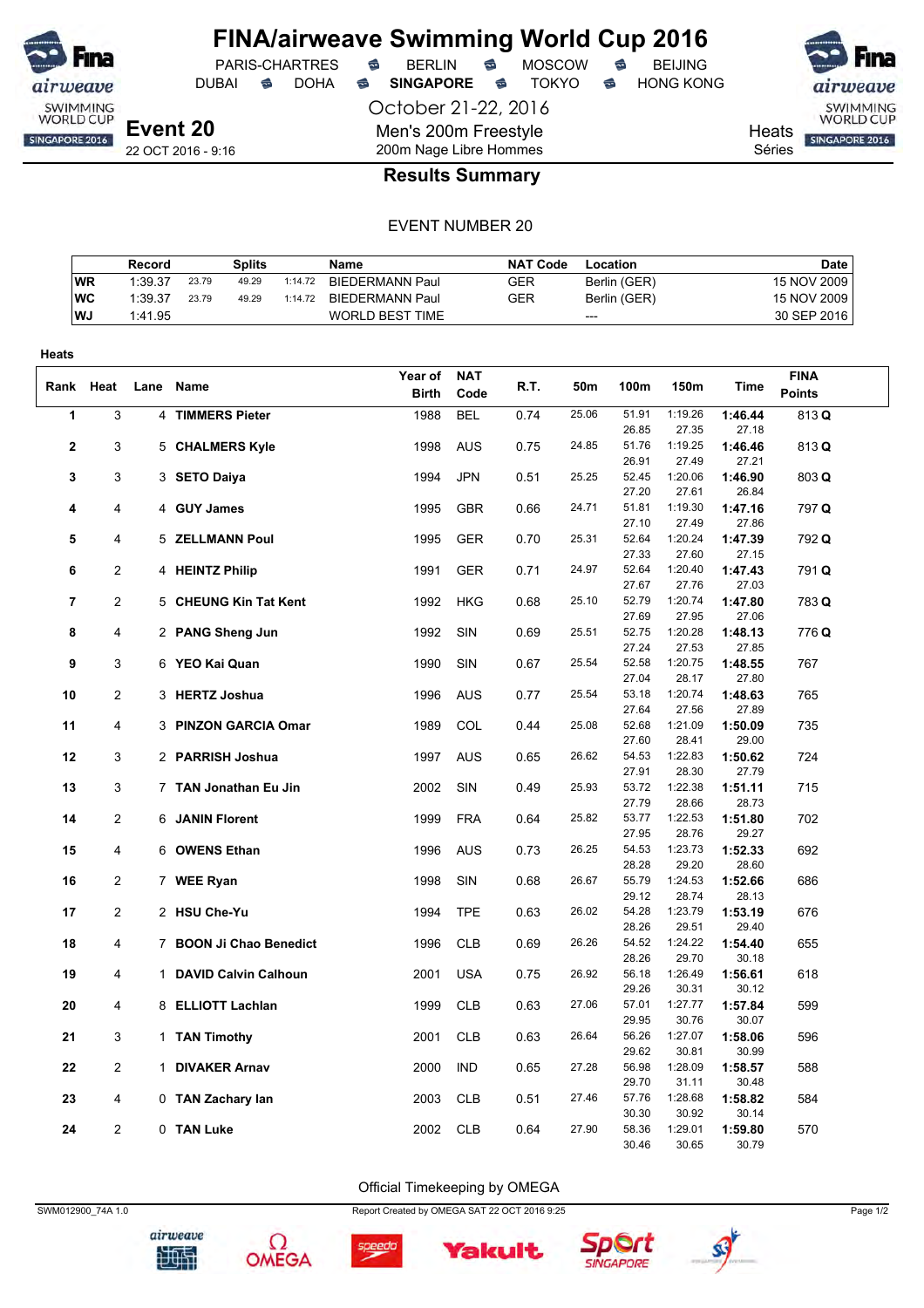

DUBAI **S** DOHA S SINGAPORE S TOKYO S HONG KONG

SWIMMING<br>WORLD CUP SINGAPORE 2016

**Heats** Séries

**Event 20** 22 OCT 2016 - 9:16

**Heats**

weave SWIMMING<br>WORLD CUP

SINGAPORE 2016

#### 200m Nage Libre Hommes **Results Summary**

October 21-22, 2016

Men's 200m Freestyle

| Rank | Heat | Lane     | Name                   | Year of<br><b>Birth</b> | <b>NAT</b><br>Code | R.T. | 50 <sub>m</sub> | 100m             | 150m             | Time             | <b>FINA</b><br><b>Points</b> |
|------|------|----------|------------------------|-------------------------|--------------------|------|-----------------|------------------|------------------|------------------|------------------------------|
| 25   | 3    | $\Omega$ | <b>YEO Joshua</b>      | 2003                    | <b>CLB</b>         | 0.55 | 27.94           | 58.83<br>30.89   | 1:30.87<br>32.04 | 2:02.67<br>31.80 | 531                          |
| 26   | 2    |          | 8 SCHUSTER Collin      | 2002                    | <b>CLB</b>         | 0.63 | 27.58           | 58.77<br>31.19   | 1:30.90<br>32.13 | 2:03.40<br>32.50 | 522                          |
| 27   |      |          | 4 BEACROFT Joshua      | 2000                    | <b>CLB</b>         | 0.81 | 28.54           | 1:00.35<br>31.81 | 1:32.99<br>32.64 | 2:04.56<br>31.57 | 507                          |
| 28   | 3    |          | 8 KOH Tze An James     | 1999                    | <b>CLB</b>         | 0.60 | 27.65           | 59.33<br>31.68   | 1:32.98<br>33.65 | 2:05.26<br>32.28 | 499                          |
| 29   | 4    | 9        | <b>SAIDI Firas</b>     | 2002                    | QAT                | 0.71 | 27.83           | 1:00.04<br>32.21 | 1:33.89<br>33.85 | 2:07.33<br>33.44 | 475                          |
| 30   | 1    |          | 5 LEE Jun Heng Justin  | 2003                    | <b>CLB</b>         | 0.74 | 29.56           | 1:02.04<br>32.48 | 1:36.19<br>34.15 | 2:09.23<br>33.04 | 454                          |
| 31   |      | 3        | <b>MOHAMMED Suhail</b> | 2000                    | <b>UAE</b>         | 0.62 | 30.18           | 1:04.03<br>33.85 | 1:37.59<br>33.56 | 2:11.04<br>33.45 | 436                          |

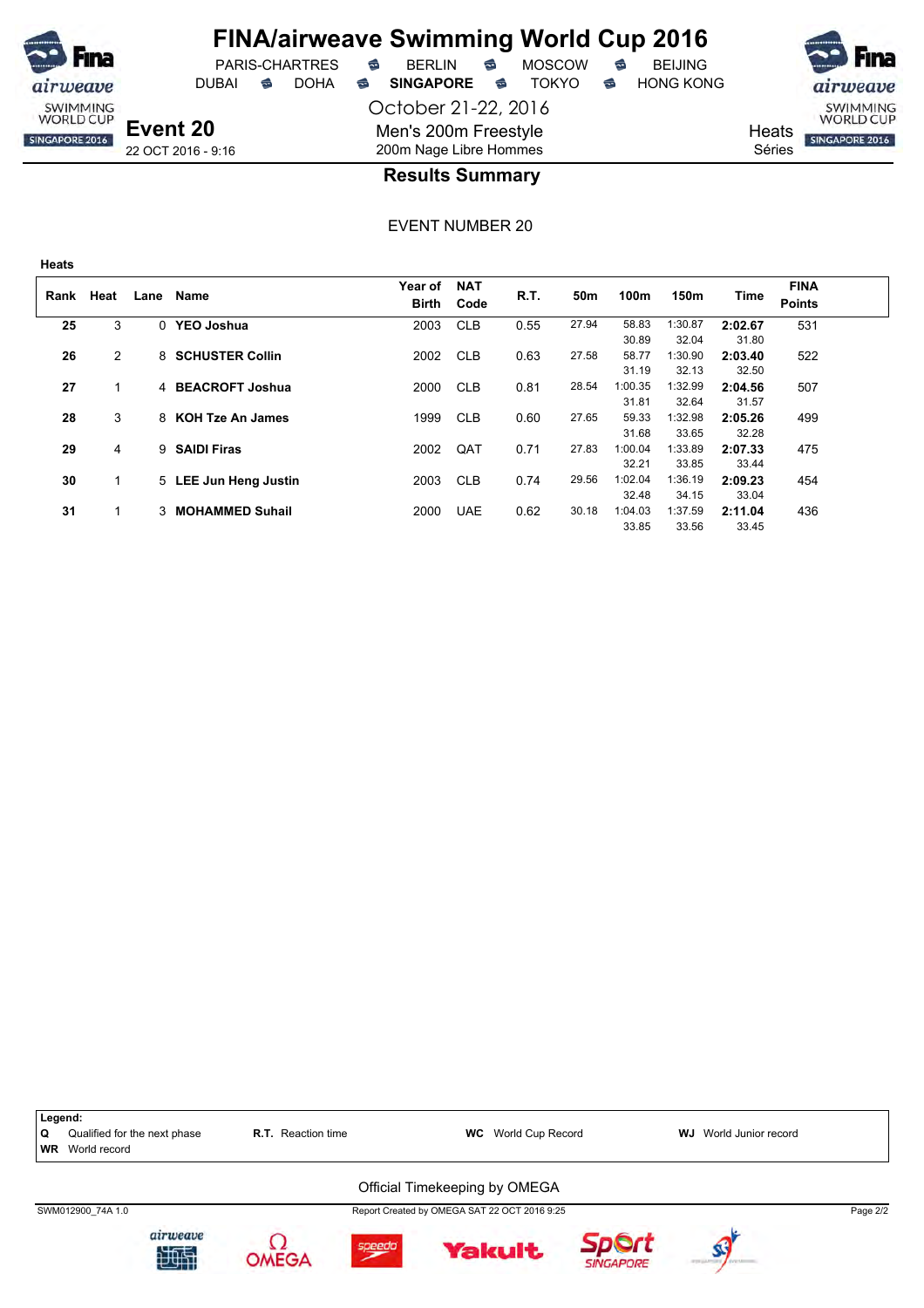

DUBAI **S** DOHA S SINGAPORE S TOKYO S HONG KONG

October 21-22, 2016

Women's 50m Breaststroke

**Heats** SINGAPORE 2016

SWIMMING<br>WORLD CUP

Séries

50m Brasse Femmes

### **Results Summary**

|    | Record Name |                       | <b>NAT Code</b> | Location     | Date l      |
|----|-------------|-----------------------|-----------------|--------------|-------------|
| WR |             | 28.80 HARDY Jessica A | USA             | Berlin (GER) | 15 NOV 2009 |
| wс |             | 28.80 HARDY Jessica A | USA             | Berlin (GER) | 15 NOV 2009 |
| WJ |             | 29.84 WORLD BEST TIME |                 | $---$        | 30 SEP 2016 |

| <b>Heats</b> |                |                |                                  |                         |                    |      |             |                              |   |
|--------------|----------------|----------------|----------------------------------|-------------------------|--------------------|------|-------------|------------------------------|---|
| Rank         | Heat           | Lane           | <b>Name</b>                      | Year of<br><b>Birth</b> | <b>NAT</b><br>Code | R.T. | <b>Time</b> | <b>FINA</b><br><b>Points</b> |   |
| 1            | 3              | 4              | <b>ATKINSON Alia</b>             | 1988                    | <b>JAM</b>         | 0.65 | 29.58       | 922 Q                        |   |
| 2            | 2              | 4              | <b>EFIMOVA Yuliya</b>            | 1992                    | <b>RUS</b>         | 0.67 | 30.22       | 865                          | Q |
| 3            | 1              | 4              | <b>HANNIS Molly</b>              | 1992                    | <b>USA</b>         | 0.67 | 30.56       | 836                          | Q |
| 4            | 1              | 3              | <b>NICOL Rachel</b>              | 1993                    | CAN                | 0.57 | 30.73       | 823                          | Q |
| 5            | 3              | 5              | <b>LARSON Breeja</b>             | 1992                    | <b>USA</b>         | 0.75 | 30.95       | 805                          | Q |
| 6            | 1              | 5              | <b>LUTHERSDOTTIR Hrafnhildur</b> | 1991                    | <b>ISL</b>         | 0.68 | 31.15       | 790                          | Q |
| 7            | 2              | 5              | <b>VASEY Sarah</b>               | 1996                    | <b>GBR</b>         | 0.66 | 31.20       | 786                          | Q |
| 8            | $\overline{c}$ | 6              | <b>STRAUCH Jenna</b>             | 1997                    | <b>AUS</b>         | 0.77 | 32.05       | 725                          | Q |
| 9            | $\overline{2}$ | 3              | <b>ZAISER Lisa</b>               | 1994                    | <b>AUT</b>         | 0.37 | 32.15       | 718                          |   |
| 10           | 1              | 6              | <b>HARKIN Abbey</b>              | 1998                    | <b>AUS</b>         | 0.56 | 32.21       | 714                          |   |
| 11           | 3              | 3              | <b>KREUNDL Lena</b>              | 1997                    | <b>AUT</b>         | 0.49 | 32.42       | 701                          |   |
| 12           | 3              | 6              | <b>HO Roanne</b>                 | 1992                    | SIN                | 0.45 | 32.43       | 700                          |   |
| 13           | 3              | 2              | <b>CHUE Christie</b>             | 2000                    | SIN                | 0.53 | 33.04       | 662                          |   |
| 14           | 2              | $\overline{2}$ | <b>LIM Jade</b>                  | 2000                    | <b>CLB</b>         | 0.72 | 33.46       | 637                          |   |
| 15           | $\overline{c}$ | 7              | <b>LAIU Kathlyn</b>              | 2001                    | SIN                | 0.60 | 33.96       | 609                          |   |
| 16           | 1              | 2              | <b>TAM Amanda</b>                | 1997                    | <b>CLB</b>         | 0.51 | 34.64       | 574                          |   |
| 17           | 1              |                | <b>LIEN Charity</b>              | 2003                    | <b>CLB</b>         | 0.60 | 34.68       | 572                          |   |
| 18           | 3              | 7              | <b>HO Deborah</b>                | 1998                    | <b>CLB</b>         | 0.55 | 34.74       | 569                          |   |
| 19           | 3              | 1              | <b>CHEW Lauren</b>               | 2003                    | <b>CLB</b>         | 0.27 | 34.76       | 568                          |   |
| 20           | 1              | 8              | <b>LOO Rachel</b>                | 2001                    | <b>CLB</b>         | 0.67 | 35.48       | 534                          |   |
| 21           | 3              | 0              | <b>LEE Xin Ru, Charmaine</b>     | 2003                    | <b>CLB</b>         |      | 35.65       | 527                          |   |
| 22           | 3              | 8              | <b>TAN Hui Fen Jasmine</b>       | 2001                    | <b>CLB</b>         | 0.64 | 35.76       | 522                          |   |
| 23           | $\overline{c}$ | 8              | <b>LIAU Jing Xuan Claresa</b>    | 2004                    | <b>CLB</b>         | 0.50 | 35.82       | 519                          |   |
| 24           | $\overline{c}$ | 1              | <b>LYE Madeline</b>              | 2003                    | <b>CLB</b>         |      | 35.84       | 518                          |   |
| 25           | 1              | 1              | <b>HIRSCH Ann Hayden</b>         | 2001                    | <b>CLB</b>         | 0.62 | 35.99       | 512                          |   |

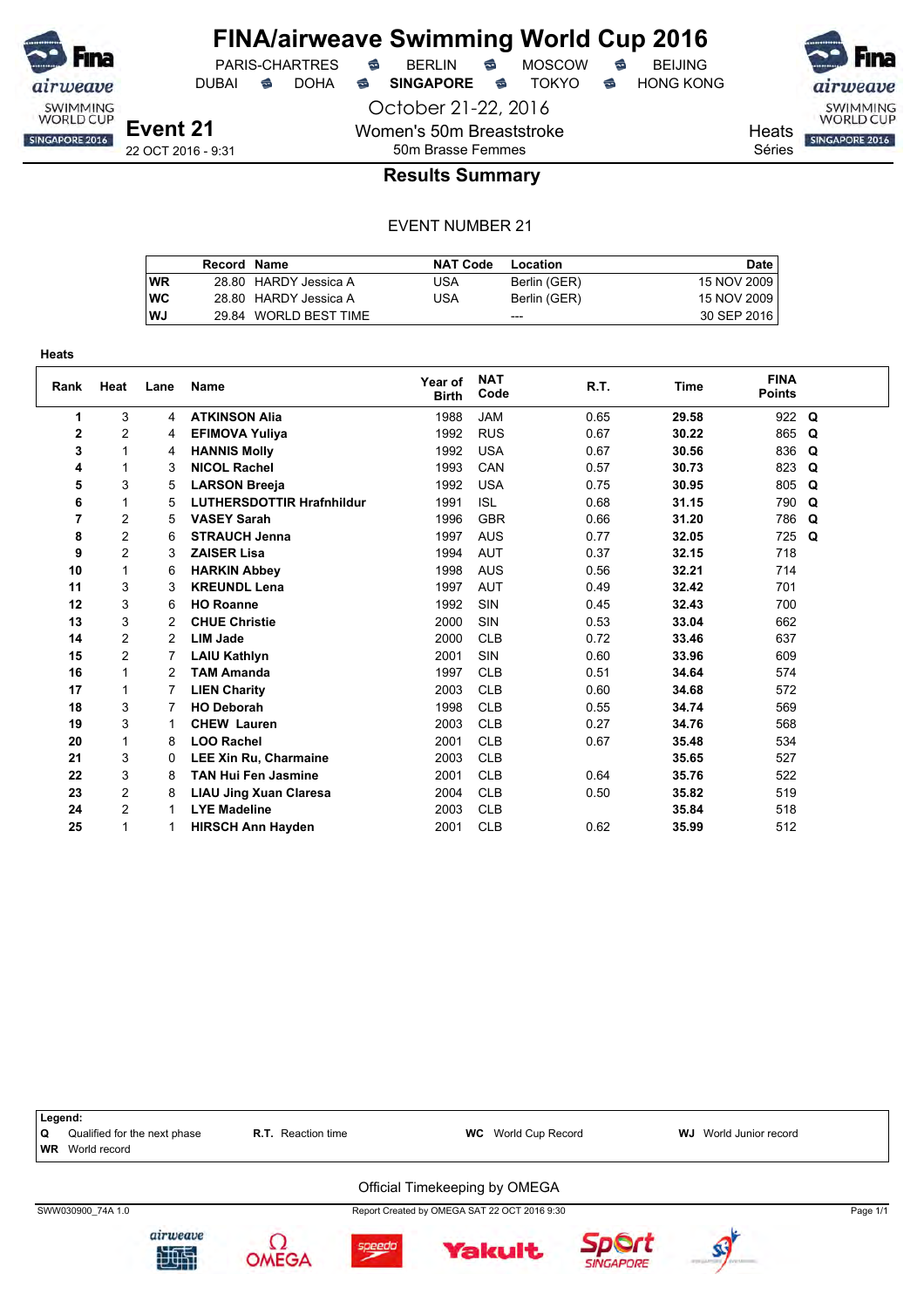

DUBAI **S** DOHA S SINGAPORE S TOKYO S HONG KONG

October 21-22, 2016

Men's 100m Breaststroke

PARIS-CHARTRES **B** BERLIN **B** MOSCOW **B** BEIJING



SWIMMING<br>WORLD CUP SINGAPORE 2016

**Heats** 

Séries

100m Brasse Hommes **Results Summary**

#### EVENT NUMBER 22

|    | Record |       | Split Name            | <b>NAT Code</b> | Location     | Date        |
|----|--------|-------|-----------------------|-----------------|--------------|-------------|
| WR | 55.61  | 25.98 | VAN DEN BURGH Cameron | <b>RSA</b>      | Berlin (GER) | 15 NOV 2009 |
| WС | 55.61  | 25.98 | VAN DEN BURGH Cameron | <b>RSA</b>      | Berlin (GER) | 15 NOV 2009 |
| WJ | 57.61  | 27.36 | CHUPKOV Anton         | <b>RUS</b>      | Kazan (RUS)  | 9 NOV 2015  |

| <b>Heats</b>   |                     |                     |                                                      |                  |                    |              |                |                             |                              |  |
|----------------|---------------------|---------------------|------------------------------------------------------|------------------|--------------------|--------------|----------------|-----------------------------|------------------------------|--|
| Rank           | Heat                | Lane                | Name                                                 | Year of<br>Birth | <b>NAT</b><br>Code | R.T.         | 50m            | <b>Time</b>                 | <b>FINA</b><br><b>Points</b> |  |
| 1              | 4                   | 4                   | <b>MOROZOV Vladimir</b>                              | 1992             | <b>RUS</b>         | 0.66         | 27.58          | 58.93<br>31.35              | 840 Q                        |  |
| $\mathbf{2}$   | 3                   | 4                   | <b>LIMA Felipe</b>                                   | 1985             | <b>BRA</b>         | 0.72         | 27.69          | 59.01<br>31.32              | 836 Q                        |  |
| 3              | 2                   | 4                   | <b>KOCH Marco</b>                                    | 1990             | GER                | 0.73         | 28.23          | 59.65<br>31.42              | 810 Q                        |  |
| 4              | $\overline{c}$      | 5                   | <b>WATANABE Ippei</b>                                | 1997             | <b>JPN</b>         | 0.64         | 28.24          | 59.89<br>31.65              | 800 Q                        |  |
| 5              | 4                   | 6                   | <b>BELL Grayson</b>                                  | 1997             | <b>AUS</b>         | 0.71         | 28.21          | 59.96<br>31.75              | 797 Q                        |  |
| 6              | 3                   | 3                   | <b>SCHAFER Nick</b>                                  | 1992             | <b>AUS</b>         | 0.55         | 28.16          | 1:00.04<br>31.88            | 794 Q                        |  |
| $\overline{7}$ | 3                   | $\overline{2}$      | <b>KHOO Chien Yin Lionel</b>                         | 1995             | SIN                | 0.64         | 28.39          | 1:00.46<br>32.07            | 778 Q                        |  |
| 8              | 3                   | 5                   | <b>KOSEKI Yasuhiro</b>                               | 1992             | <b>JPN</b>         | 0.70         | 28.56          | 1:00.54<br>31.98            | 775 Q                        |  |
| 9              | 4                   | 5                   | <b>SCHOEMAN Roland</b>                               | 1980             | <b>RSA</b>         | 0.66         | 27.82          | 1:00.59<br>32.77            | 773                          |  |
| 10             | 3                   | 6                   | <b>ALBARAZI Azad</b>                                 | 1988             | <b>SYR</b>         | 0.62         | 28.48          | 1:00.69<br>32.21            | 769                          |  |
| 11             | 2                   | 6                   | <b>HUANG Yen-Hsin</b>                                | 1995             | <b>TPE</b>         | 0.67         | 28.73          | 1:00.84<br>32.11            | 763                          |  |
| 12             | 4                   | 3                   | LIUKKONEN Ari-Pekka                                  | 1989             | <b>FIN</b>         | 0.68         | 28.31          | 1:01.31<br>33.00            | 746                          |  |
| 13             | $\overline{2}$      | 3                   | <b>KHOO Samuel</b>                                   | 1999             | SIN                | 0.72         | 29.52          | 1:02.79<br>33.27            | 694                          |  |
| 14             | 4                   | 2                   | <b>FLETCHER Julian</b>                               | 1990             | <b>BER</b>         | 0.66         | 29.30<br>29.33 | 1:02.92<br>33.62            | 690                          |  |
| 15             | 2<br>$\overline{2}$ | 7                   | <b>TSAI Hao-An</b>                                   | 1999             | <b>TPE</b>         | 0.59         | 29.56          | 1:03.01<br>33.68            | 687                          |  |
| 16<br>17       | 3                   | $\overline{2}$<br>7 | <b>HAEBERLE Scott Haynes</b><br><b>CHUA Wei Feng</b> | 1994<br>1999     | <b>USA</b><br>SIN  | 0.64<br>0.61 | 30.23          | 1:03.36<br>33.80<br>1:03.87 | 676<br>660                   |  |
| 18             | 4                   | $\overline{7}$      | <b>STEFFAN Sebastian</b>                             | 1997             | <b>AUT</b>         | 0.65         | 29.91          | 33.64<br>1:03.94            | 657                          |  |
| 19             | 2                   | $\mathbf{1}$        | <b>GONG Jiahao</b>                                   | 2001             | <b>CHN</b>         | 0.79         | 30.66          | 34.03<br>1:04.03            | 655                          |  |
| 20             | 3                   | $\mathbf{1}$        | TAN Adam Kai Jun                                     | 2000             | SIN                | 0.63         | 30.19          | 33.37<br>1:04.35            | 645                          |  |
| 21             | 4                   | 8                   | <b>TAN Brandon</b>                                   | 1999             | <b>CLB</b>         | 0.58         | 30.72          | 34.16<br>1:04.88            | 629                          |  |
| 22             | 4                   | 1                   | <b>ZHANG Lyon</b>                                    | 1999             | <b>USA</b>         | 0.72         | 30.92          | 34.16<br>1:05.02            | 625                          |  |
| 23             | 4                   | 0                   | <b>CHEONG Christopher</b>                            | 1996             | <b>CLB</b>         | 0.66         | 30.97          | 34.10<br>1:05.27            | 618                          |  |
| 24             | $\overline{c}$      | 8                   | <b>QUEK Dynes</b>                                    | 1999             | <b>CLB</b>         | 0.71         | 31.45          | 34.30<br>1:06.30            | 590                          |  |
|                |                     |                     |                                                      |                  |                    |              |                | 34.85                       |                              |  |

Official Timekeeping by OMEGA





Ω

SWM031900\_74A 1.0 Report Created by OMEGA SAT 22 OCT 2016 9:40 Page 1/2



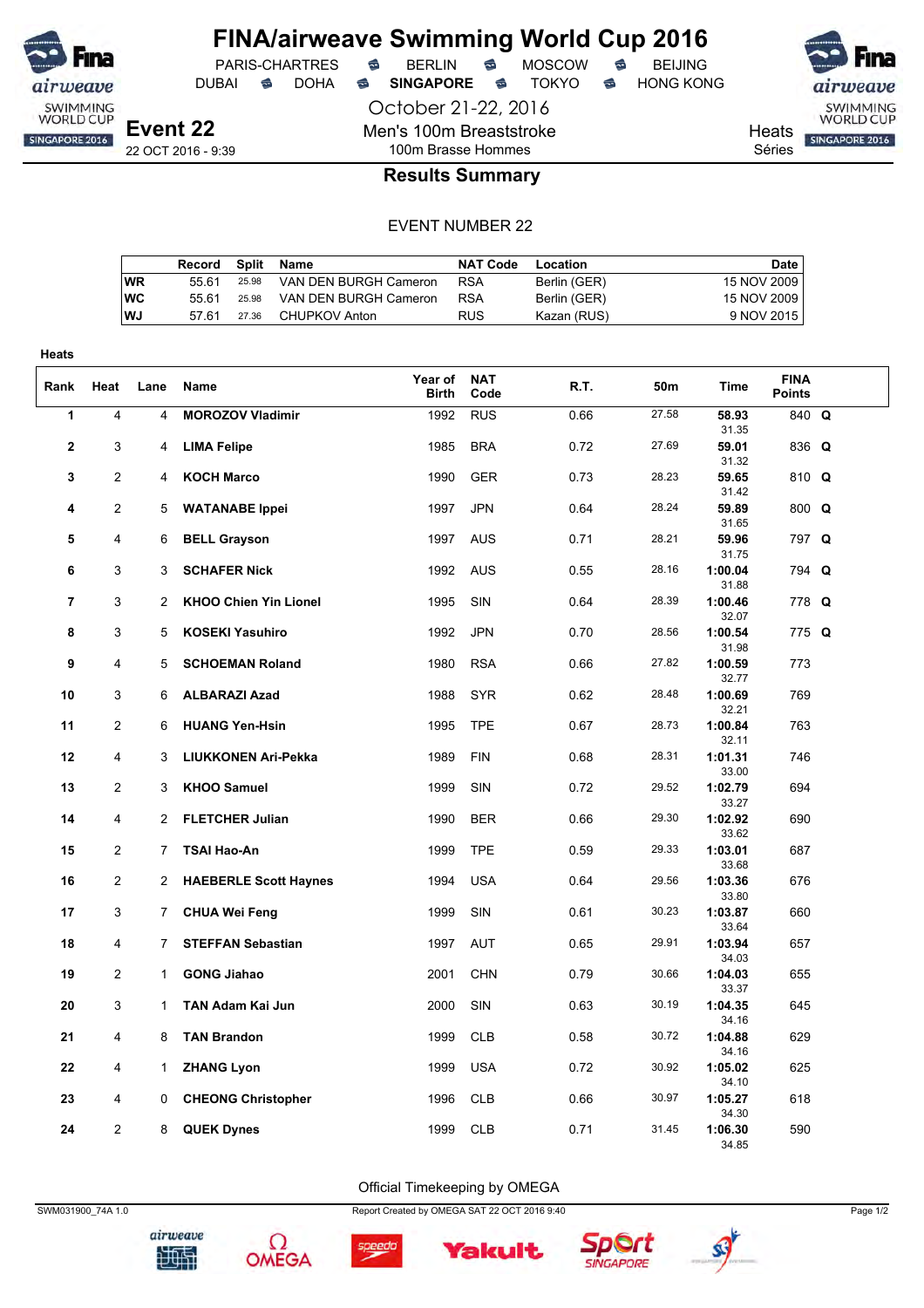

**Heats**

### **FINA/airweave Swimming World Cup 2016**

October 21-22, 2016 Men's 100m Breaststroke 100m Brasse Hommes



SWIMMING<br>WORLD CUP

**Heats** Séries



#### **Results Summary**

| Rank | Heat           | Lane           | Name                        | Year of<br><b>Birth</b> | <b>NAT</b><br>Code | R.T. | 50m   | <b>Time</b>      | <b>FINA</b><br><b>Points</b> |  |
|------|----------------|----------------|-----------------------------|-------------------------|--------------------|------|-------|------------------|------------------------------|--|
| 25   | 4              | 9              | <b>CHOO Joey Seung Won</b>  | 2001                    | <b>CLB</b>         | 0.53 | 31.15 | 1:06.62<br>35.47 | 581                          |  |
| 26   | 3              | 8              | <b>SEOW Ryan</b>            | 2000                    | <b>CLB</b>         | 0.64 | 31.61 | 1:06.72<br>35.11 | 579                          |  |
| 27   | 3              | 9              | <b>LIU Yuhan</b>            | 1997                    | <b>CLB</b>         | 0.55 | 31.35 | 1:06.83<br>35.48 | 576                          |  |
| 28   | 1              | 5              | <b>TWANG Erasmus</b>        | 1999                    | <b>CLB</b>         | 0.67 | 31.45 | 1:07.44<br>35.99 | 560                          |  |
| 29   | $\mathbf{1}$   | $\overline{4}$ | <b>NG Jian Yan</b>          | 2000                    | <b>CLB</b>         | 0.63 | 31.98 | 1:07.85<br>35.87 | 550                          |  |
| 30   | 3              | 0              | <b>SIEW Dylan</b>           | 2001                    | <b>CLB</b>         | 0.63 | 31.72 | 1:08.20<br>36.48 | 542                          |  |
| 31   | $\mathbf{1}$   | 8              | <b>YEW Kelvin</b>           | 1971                    | <b>CLB</b>         | 0.64 | 32.57 | 1:08.85<br>36.28 | 526                          |  |
| 32   | $\mathbf{1}$   | 9              | <b>WONG Anthony</b>         | 2000                    | <b>CLB</b>         | 0.58 | 32.88 | 1:08.89<br>36.01 | 526                          |  |
| 33   | $\overline{2}$ | 9              | <b>TUNG Daniel</b>          | 1995                    | <b>CLB</b>         | 0.59 | 32.97 | 1:09.74<br>36.77 | 507                          |  |
| 34   | 1              | 6              | <b>ONG Keith</b>            | 2001                    | <b>CLB</b>         | 0.72 | 32.73 | 1:09.78<br>37.05 | 506                          |  |
| 35   | $\overline{2}$ | $\mathbf 0$    | <b>ALDHAHERI Abdulla</b>    | 1991                    | <b>UAE</b>         | 0.70 | 33.37 | 1:09.82<br>36.45 | 505                          |  |
| 36   | $\mathbf{1}$   | 1              | <b>WONG Jun Wei, Ernest</b> | 1997                    | <b>CLB</b>         | 0.67 | 32.35 | 1:09.97<br>37.62 | 502                          |  |
| 37   | $\mathbf{1}$   | 3              | <b>CHEONG Nicholas</b>      | 2002                    | <b>CLB</b>         | 0.48 | 32.92 | 1:10.00<br>37.08 | 501                          |  |
| 38   | $\mathbf{1}$   | $\overline{2}$ | <b>LEOW Li Shen</b>         | 2003                    | <b>CLB</b>         | 0.57 | 33.33 | 1:10.26<br>36.93 | 495                          |  |
| 39   | $\mathbf{1}$   | 0              | <b>LIM Joash</b>            | 2001                    | <b>CLB</b>         | 0.55 | 32.49 | 1:10.36<br>37.87 | 493                          |  |
| 40   | $\mathbf{1}$   | 7              | <b>AIDAROUS Ahmed</b>       | 2002                    | <b>UAE</b>         | 0.52 | 34.61 | 1:13.98<br>39.37 | 424                          |  |

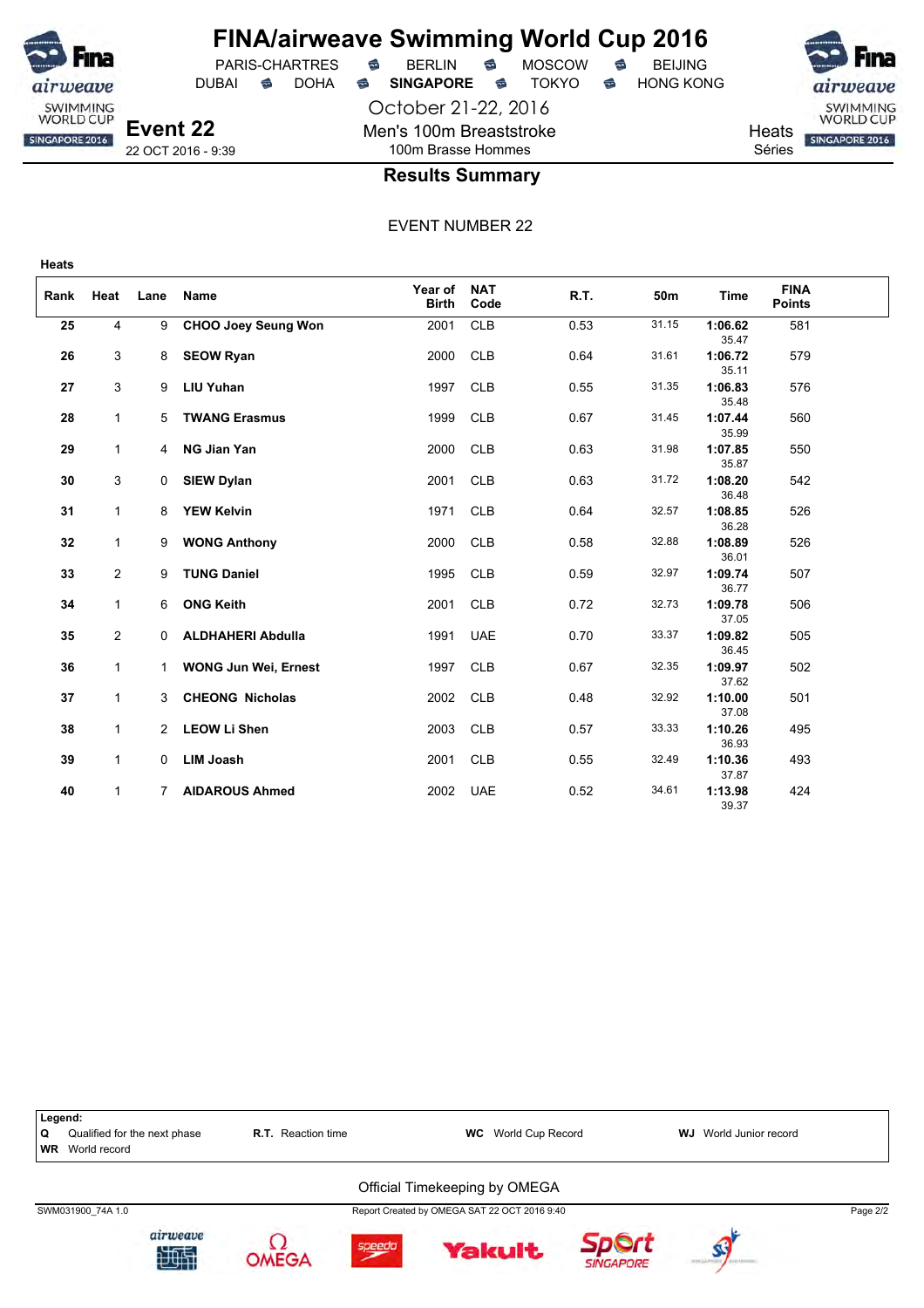

DUBAI **S** DOHA S SINGAPORE S TOKYO S HONG KONG

October 21-22, 2016

Men's 100m Butterfly

airweave SWIMMING<br>WORLD CUP **Heats** SINGAPORE 2016 Séries

22 OCT 2016 - 9:50

#### 100m Papillon Hommes **Results Summary**

#### EVENT NUMBER 23

|           | Record | Split | Name                   | NAT Code   | Location     | Date        |
|-----------|--------|-------|------------------------|------------|--------------|-------------|
| WR        | 48.44  |       | 22.59 LE CLOS Chad     | <b>RSA</b> | Doha (QAT)   | 4 DEC 2014  |
| <b>WC</b> | 48.48  | 22.88 | KOROTYSHKIN Evgeny     | <b>RUS</b> | Berlin (GER) | 15 NOV 2009 |
| WJ        | 50.53  |       | <b>WORLD BEST TIME</b> |            | $---$        | 30 SEP 2016 |
|           |        |       |                        |            |              |             |

| <b>Heats</b>   |                         |                |                             |                         |                    |      |       |                  |                              |  |
|----------------|-------------------------|----------------|-----------------------------|-------------------------|--------------------|------|-------|------------------|------------------------------|--|
| Rank           | Heat                    | Lane           | Name                        | Year of<br><b>Birth</b> | <b>NAT</b><br>Code | R.T. | 50m   | <b>Time</b>      | <b>FINA</b><br><b>Points</b> |  |
| $\overline{1}$ | $\overline{\mathbf{3}}$ | 4              | <b>LE CLOS Chad</b>         | 1992                    | <b>RSA</b>         | 0.64 | 23.80 | 51.62<br>27.82   | 826 Q                        |  |
| $\mathbf{2}$   | 2                       | 5              | <b>SANKOVICH Pavel</b>      | 1990                    | <b>BLR</b>         | 0.67 | 23.85 | 51.74<br>27.89   | 820 Q                        |  |
| 3              | 3                       | 3              | <b>SETO Daiya</b>           | 1994                    | <b>JPN</b>         | 0.40 | 24.61 | 51.91<br>27.30   | 812 Q                        |  |
| 4              | $\mathbf{1}$            | 4              | <b>D'ORSOGNA Tommaso</b>    | 1990                    | <b>AUS</b>         | 0.68 | 24.32 | 52.10<br>27.78   | 803 Q                        |  |
| 5              | 3                       | 2              | <b>MCCARTHY Brayden</b>     | 1997                    | <b>AUS</b>         | 0.67 | 24.52 | 52.20<br>27.68   | 799 Q                        |  |
| 6              | 1                       | 5              | <b>SAKAI Masato</b>         | 1995                    | <b>JPN</b>         | 0.66 | 24.67 | 52.30<br>27.63   | 794 Q                        |  |
| $\overline{7}$ | 1                       | 6              | <b>CHALMERS Kyle</b>        | 1998                    | <b>AUS</b>         | 0.73 | 24.79 | 52.49<br>27.70   | 785 Q                        |  |
| 8              | $\mathbf{1}$            | 3              | <b>MARKS Edward</b>         | 1996                    | <b>AUS</b>         | 0.51 | 24.42 | 52.50<br>28.08   | 785 Q                        |  |
| 9              | 3                       | 5              | <b>PRENOT Josh</b>          | 1993                    | <b>USA</b>         | 0.71 | 24.77 | 52.82<br>28.05   | 771                          |  |
| 10             | $\overline{2}$          | 4              | <b>MORGAN David</b>         | 1994                    | <b>AUS</b>         | 0.63 | 25.11 | 53.06<br>27.95   | 760                          |  |
| 11             | $\overline{2}$          | 3              | <b>WANG Peng</b>            | 1998                    | <b>CHN</b>         | 0.59 | 25.09 | 53.11<br>28.02   | 758                          |  |
| 12             | 3                       | 6              | <b>KOO Dylan</b>            | 1999                    | SIN                | 0.57 | 24.65 | 53.67<br>29.02   | 735                          |  |
| 13             | $\overline{2}$          | 6              | <b>DEKKER Nicolaas Dane</b> | 1995                    | CAN                | 0.72 | 25.58 | 54.89<br>29.31   | 687                          |  |
| 14             | 1                       | $\overline{2}$ | <b>TAN Jonathan Eu Jin</b>  | 2002                    | <b>SIN</b>         | 0.49 | 26.57 | 56.41<br>29.84   | 633                          |  |
| 15             | 3                       | $\overline{7}$ | <b>COATES Liam</b>          | 1999                    | <b>CLB</b>         | 0.57 | 26.21 | 56.69<br>30.48   | 623                          |  |
| 16             | $\overline{\mathbf{c}}$ | $\overline{7}$ | <b>GEYSER Dario</b>         | 1999                    | <b>RSA</b>         | 0.73 | 26.40 | 57.15<br>30.75   | 608                          |  |
| 17             | $\overline{2}$          | $\overline{2}$ | <b>AL-KHULAIFIN</b>         | 1999                    | QAT                | 0.77 | 26.94 | 58.43<br>31.49   | 569                          |  |
| 18             | 1                       | $\overline{7}$ | <b>NG Rhys</b>              | 2002                    | <b>CLB</b>         | 0.69 | 27.34 | 58.60<br>31.26   | 564                          |  |
| 19             | 2                       | $\mathbf{1}$   | <b>ONG Ethan</b>            | 1999                    | <b>CLB</b>         | 0.54 | 27.24 | 58.70<br>31.46   | 561                          |  |
| 20             | 3                       | $\mathbf{1}$   | <b>LEE Zheng Kai</b>        | 1995                    | <b>CLB</b>         | 0.72 | 27.47 | 58.99<br>31.52   | 553                          |  |
| 21             | 3                       | 0              | TAN Jun Jin, Dylan          | 1997                    | <b>CLB</b>         | 0.63 | 27.21 | 59.32<br>32.11   | 544                          |  |
| 22             | $\overline{2}$          | 8              | <b>LAU Wei Hong</b>         | 2001                    | <b>CLB</b>         | 0.66 | 27.50 | 59.87<br>32.37   | 529                          |  |
| 23             | 3                       | 8              | <b>TAN Ashley James</b>     | 1999                    | <b>CLB</b>         | 0.60 | 28.41 | 1:00.50<br>32.09 | 513                          |  |
| 24             | $\mathbf{1}$            | $\mathbf{1}$   | <b>SOH Nicholas</b>         | 1997                    | <b>CLB</b>         | 0.72 | 28.04 | 1:01.26<br>33.22 | 494                          |  |

SWM021900\_74A 1.0 Report Created by OMEGA SAT 22 OCT 2016 9:47 Page 1/2

Official Timekeeping by OMEGA











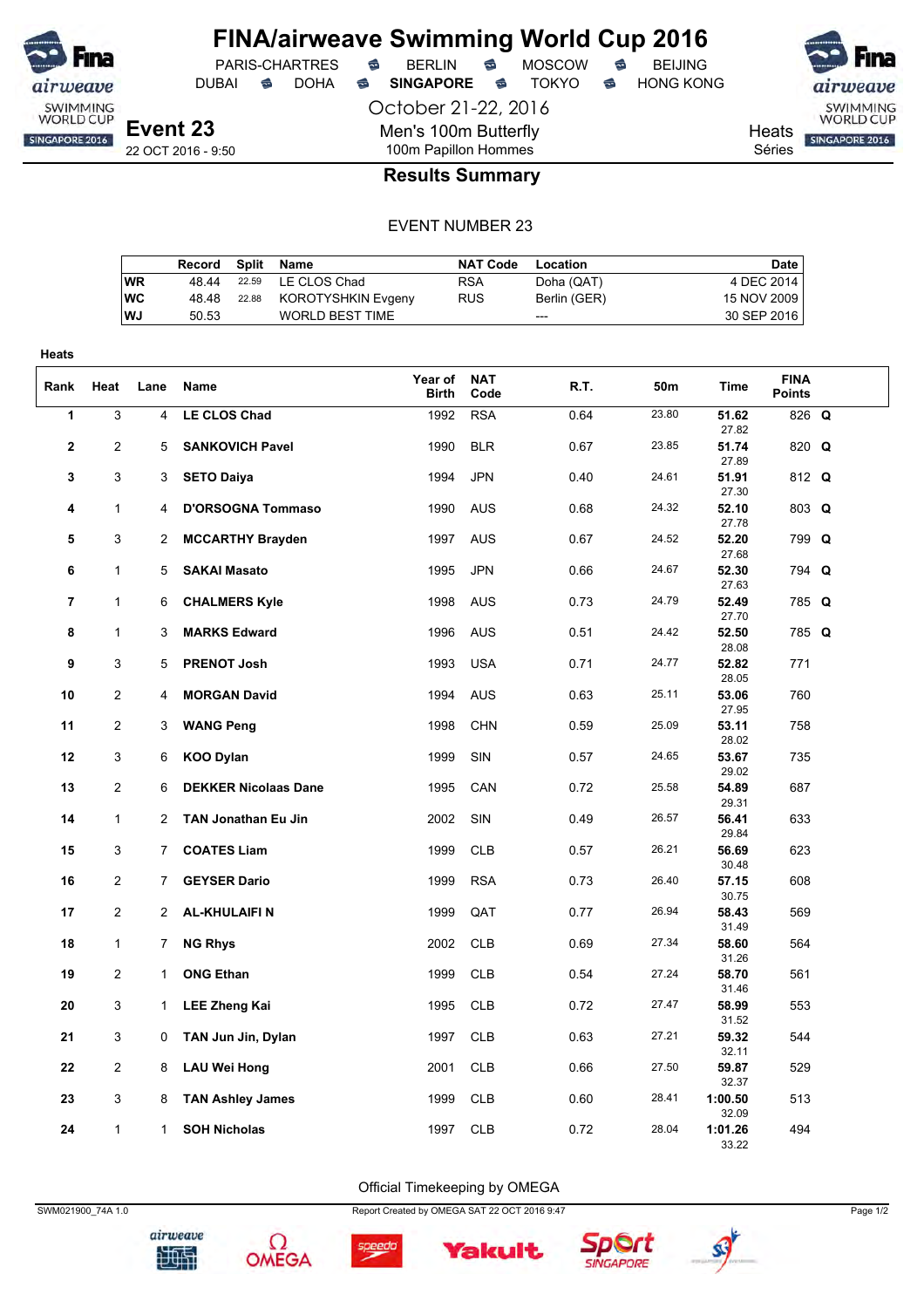

SWIMMING<br>WORLD CUP SINGAPORE 2016

October 21-22, 2016 Men's 100m Butterfly 100m Papillon Hommes

**Heats** Séries

#### **Results Summary**

| Rank | Heat | Lane | Name                 | Year of<br><b>Birth</b> | NAT<br>Code | R.T. | 50m   | Time             | <b>FINA</b><br><b>Points</b> |  |
|------|------|------|----------------------|-------------------------|-------------|------|-------|------------------|------------------------------|--|
| 25   | 2    |      | <b>DIVAKER Arnav</b> | 2000                    | <b>IND</b>  | 0.65 | 28.47 | 1:01.32<br>32.85 | 492                          |  |
| 26   |      |      | <b>ONG Rayen</b>     | 1999                    | <b>CLB</b>  | 0.55 | 27.99 | 1:01.81<br>33.82 | 481                          |  |
| 27   |      | 8    | <b>SAIDI Firas</b>   | 2002                    | QAT         | 0.73 | 31.14 | 1:08.38<br>37.24 | 355                          |  |

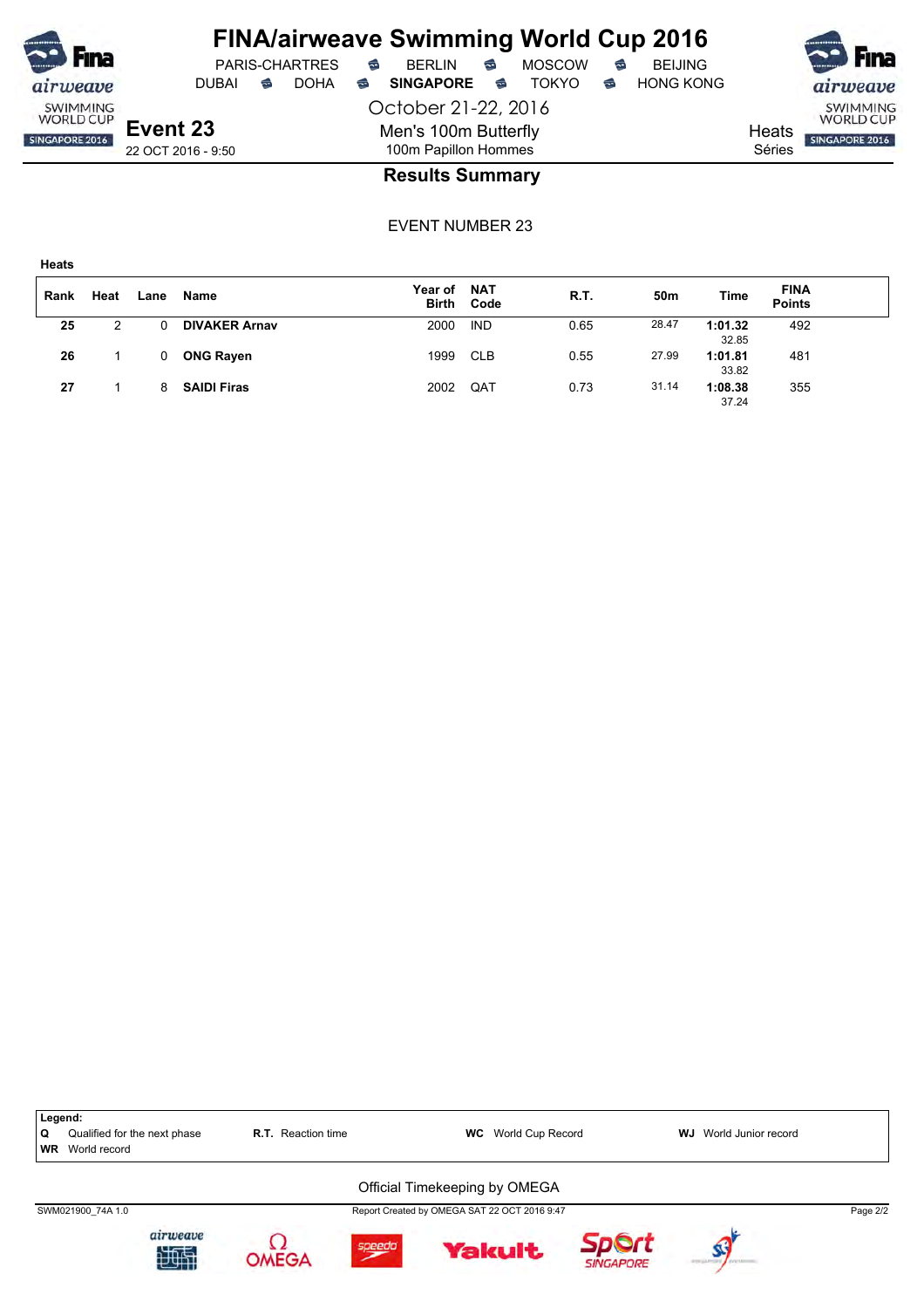

DUBAI **S** DOHA S SINGAPORE S TOKYO S HONG KONG

PARIS-CHARTRES **B** BERLIN **B** MOSCOW **B** BEIJING

October 21-22, 2016

SWIMMING<br>WORLD CUP **Heats** SINGAPORE 2016

Séries

22 OCT 2016 - 9:59

**Event 24**

### 100m Dos Femmes **Results Summary**

Women's 100m Backstroke

#### EVENT NUMBER 24

|           | Record |       | Split Name             | <b>NAT Code</b> | Location     | Date        |
|-----------|--------|-------|------------------------|-----------------|--------------|-------------|
| WR        | 55 03  | 26.93 | HOSSZU Katinka         | HUN             | Doha (QAT)   | 4 DEC 2014  |
| WC        | 55 23  | 26.73 | SAKAI Shiho            | JPN             | Berlin (GER) | 15 NOV 2009 |
| <b>WJ</b> | 55.99  |       | <b>WORLD BEST TIME</b> |                 | $---$        | 30 SEP 2016 |
|           |        |       |                        |                 |              |             |

| Heats          |                |                |                             |                         |                    |      |       |                  |                              |  |
|----------------|----------------|----------------|-----------------------------|-------------------------|--------------------|------|-------|------------------|------------------------------|--|
| Rank           | Heat           | Lane           | Name                        | Year of<br><b>Birth</b> | <b>NAT</b><br>Code | R.T. | 50m   | Time             | <b>FINA</b><br><b>Points</b> |  |
| $\mathbf{1}$   | $\overline{3}$ | 5              | <b>ZEVINA Daryna</b>        | 1994                    | <b>UKR</b>         | 0.73 | 28.20 | 57.86<br>29.66   | 860 Q                        |  |
| $\mathbf 2$    | $\overline{2}$ | 4              | <b>SEEBOHM Emily</b>        | 1992                    | <b>AUS</b>         | 0.72 | 27.87 | 57.90<br>30.03   | 858 Q                        |  |
| 3              | $\mathbf{1}$   | 4              | <b>WILSON Madison</b>       | 1994                    | <b>AUS</b>         | 0.59 | 28.71 | 58.64<br>29.93   | 826 Q                        |  |
| 4              | 3              | 4              | <b>HOSSZU Katinka</b>       | 1989                    | <b>HUN</b>         | 0.67 | 29.03 | 58.94<br>29.91   | 813 Q                        |  |
| 5              | $\mathbf{1}$   | 5              | <b>CALDWELL Hilary</b>      | 1991                    | CAN                | 0.61 | 29.05 | 59.60<br>30.55   | 787 Q                        |  |
| 6              | 3              | $\overline{2}$ | <b>WU Yixin</b>             | 1999                    | <b>CHN</b>         | 0.65 | 28.84 | 59.94<br>31.10   | 773 Q                        |  |
| $\overline{7}$ | $\overline{2}$ | 3              | <b>TEREBO Emma</b>          | 1998                    | <b>FRA</b>         | 0.67 | 29.06 | 1:00.32<br>31.26 | 759 Q                        |  |
| 8              | 3              | 6              | <b>WILLIAMS Zoe</b>         | 1995                    | <b>AUS</b>         | 0.69 | 28.89 | 1:00.37<br>31.48 | 757 Q                        |  |
| 9              | $\mathbf{1}$   | 3              | <b>GICHARD Bobbi</b>        | 1999                    | <b>NZL</b>         | 0.60 | 29.42 | 1:01.02<br>31.60 | 733                          |  |
| 10             | 3              | 3              | <b>FORRESTER Amy</b>        | 1998                    | <b>AUS</b>         | 0.71 | 29.60 | 1:01.18<br>31.58 | 727                          |  |
| 11             | $\overline{c}$ | 6              | <b>OZTURK Sonnele Aylin</b> | 1998                    | <b>GER</b>         | 0.84 | 30.01 | 1:01.37<br>31.36 | 720                          |  |
| 12             | $\mathbf{1}$   | 6              | <b>YANG Yifan</b>           | 2000                    | <b>CHN</b>         | 0.66 | 29.96 | 1:01.53<br>31.57 | 715                          |  |
| 13             | 3              | 7              | <b>LIEW Li-Shan Chantal</b> | 1998                    | <b>SIN</b>         | 0.60 | 30.38 | 1:04.15<br>33.77 | 631                          |  |
| 14             | $\overline{2}$ | $\overline{2}$ | <b>QUEK Hannah</b>          | 2000                    | <b>SIN</b>         | 0.61 | 31.24 | 1:04.39<br>33.15 | 624                          |  |
| 15             | $\mathbf{1}$   | 2              | <b>KHOO Faith Elizabeth</b> | 2003                    | SIN                | 0.65 | 31.26 | 1:04.64<br>33.38 | 617                          |  |
| 16             | $\mathbf{1}$   | 0              | <b>TOVEN Anais</b>          | 2001                    | <b>FRA</b>         | 0.69 | 31.80 | 1:05.40<br>33.60 | 595                          |  |
| 17             | 3              | $\mathbf{1}$   | <b>KHOO Chelsea</b>         | 2002                    | <b>CLB</b>         | 0.72 | 32.13 | 1:06.62<br>34.49 | 563                          |  |
| 18             | $\mathbf{1}$   | $\mathbf{1}$   | <b>KOCZANOWSKI Ana</b>      | 2001                    | <b>CLB</b>         | 0.62 | 32.66 | 1:08.08<br>35.42 | 528                          |  |
| 19             | $\overline{c}$ | 7              | <b>LYE Genevieve</b>        | 2001                    | <b>CLB</b>         | 0.65 | 33.06 | 1:08.11<br>35.05 | 527                          |  |
| 20             | 3              | 8              | <b>LIEN Charity</b>         | 2003                    | <b>CLB</b>         | 0.80 | 33.37 | 1:09.10<br>35.73 | 505                          |  |
| 21             | $\overline{2}$ | $\mathbf{1}$   | PEDERSEN Elena Lee Lee Na   | 2004                    | <b>CLB</b>         | 0.70 | 33.59 | 1:09.81<br>36.22 | 489                          |  |
| 22             | $\overline{2}$ | 8              | <b>CHEONG Chloe</b>         | 2002                    | <b>CLB</b>         | 0.79 | 33.38 | 1:10.29<br>36.91 | 479                          |  |
| 23             | $\mathbf{1}$   | 8              | <b>LOY Catherine</b>        | 1999                    | <b>CLB</b>         | 0.83 | 33.36 | 1:10.43<br>37.07 | 477                          |  |
| 24             | 3              | $\Omega$       | LIM Magdalene Yong Qi       | 2003                    | <b>CLB</b>         | 0.67 | 33.05 | 1:10.90<br>37.85 | 467                          |  |

Official Timekeeping by OMEGA





Ω

SWW041900\_74A 1.0 Page 1/2





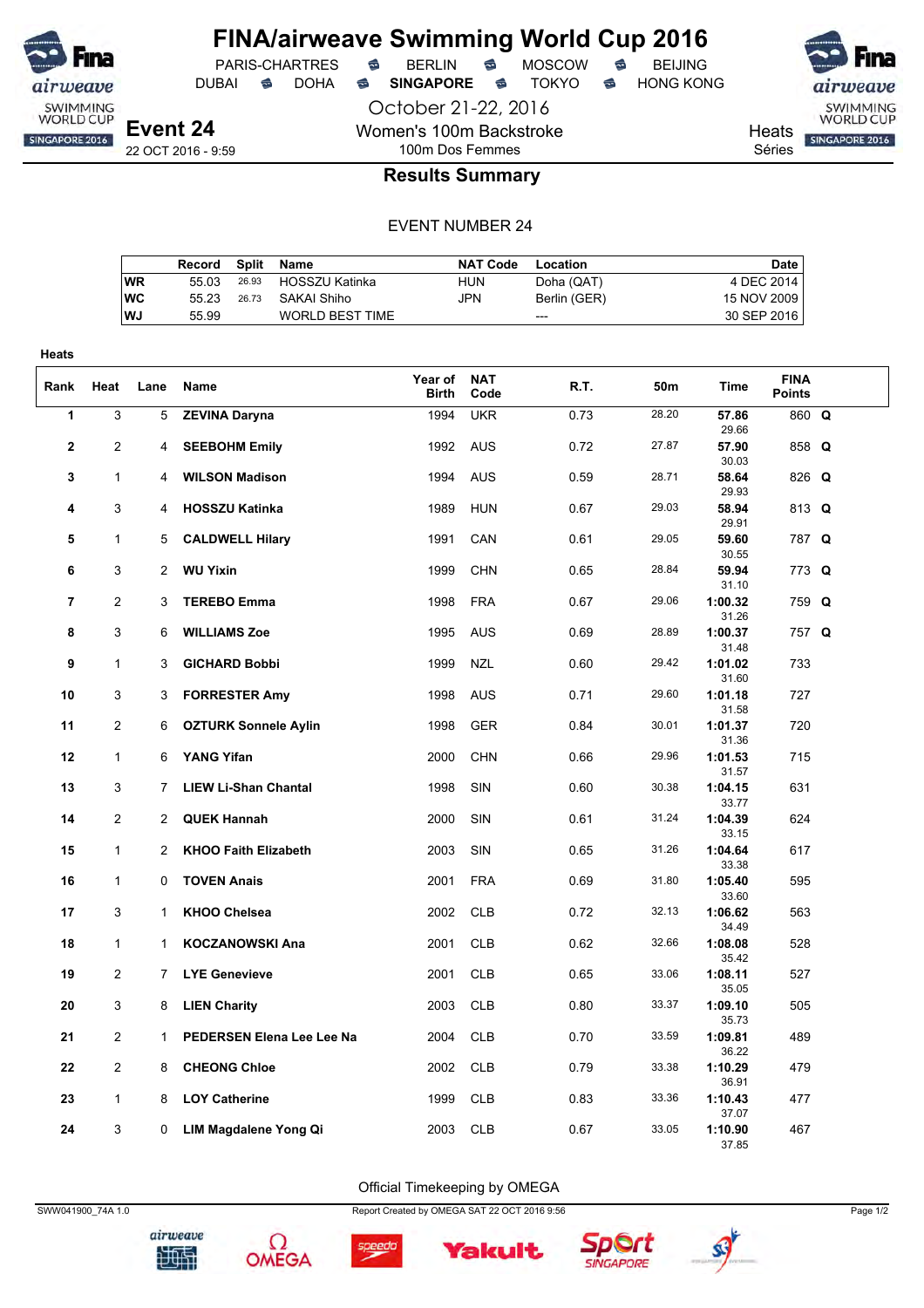

October 21-22, 2016 Women's 100m Backstroke

DUBAI **S** DOHA S SINGAPORE S TOKYO S HONG KONG

Séries

SWIMMING<br>WORLD CUP **Heats** SINGAPORE 2016

22 OCT 2016 - 9:59

### 100m Dos Femmes **Results Summary**

EVENT NUMBER 24

**Heats**

| Rank | Heat | Lane     | Name                         | Year of NAT | <b>Birth Code</b> | R.T. | 50 <sub>m</sub> | Time             | <b>FINA</b><br><b>Points</b> |  |
|------|------|----------|------------------------------|-------------|-------------------|------|-----------------|------------------|------------------------------|--|
| 25   | 2    | $\Omega$ | <b>HAN Hui Lin Joelle</b>    | 2002 CLB    |                   | 0.72 | 35.01           | 1:13.72<br>38.71 | 415                          |  |
|      | 2    | 5        | <b>VAN ROUWENDAAL Sharon</b> | 1993        | <b>NED</b>        |      |                 | <b>DNS</b>       |                              |  |
|      |      |          | <b>HE Jessica Meng Yuan</b>  | 1999        | <b>USA</b>        |      |                 | <b>DSQ</b>       |                              |  |

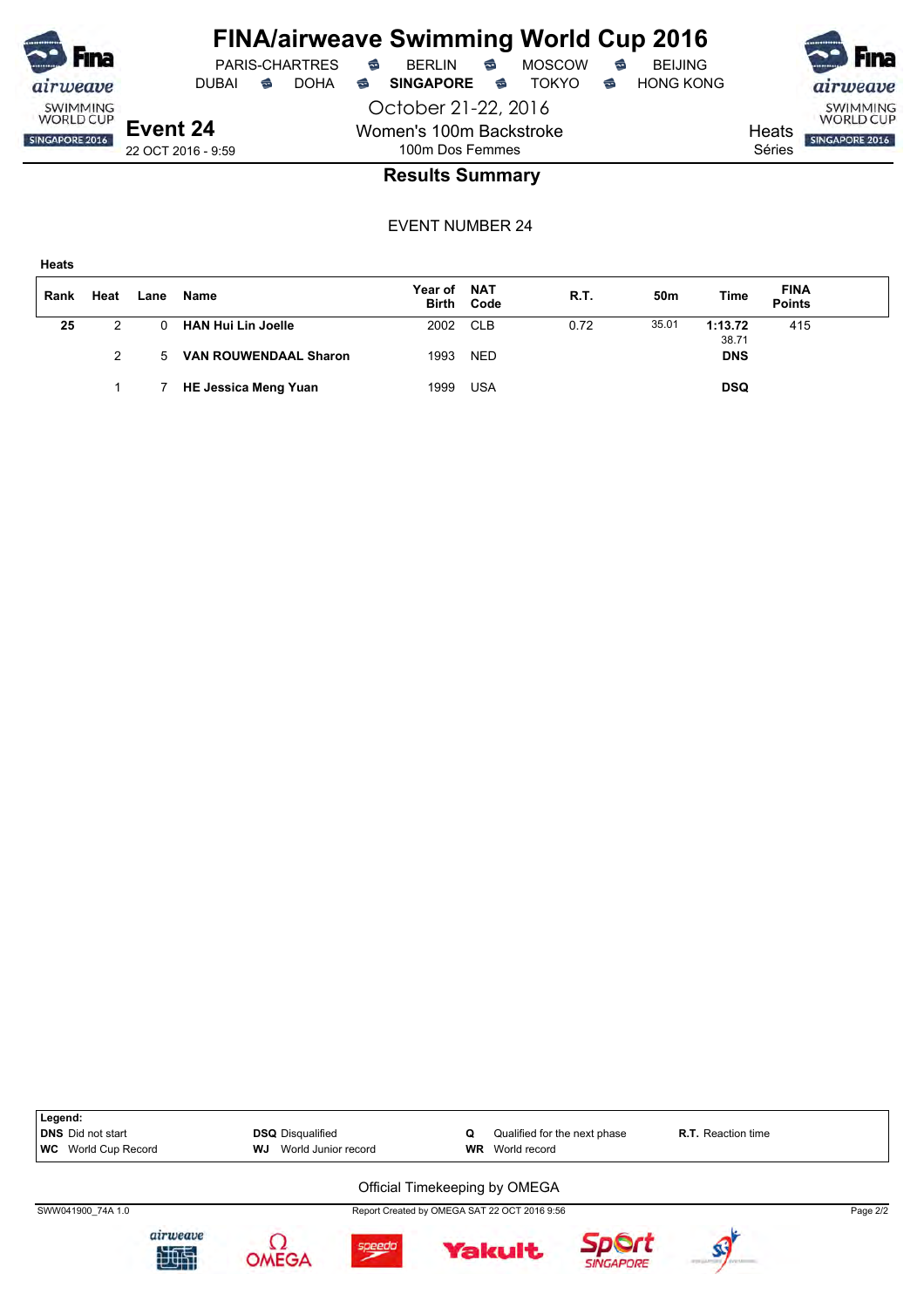

October 21-22, 2016

Men's 50m Backstroke

DUBAI **S** DOHA S SINGAPORE S TOKYO S HONG KONG

**Heats** 

Séries

SWIMMING<br>WORLD CUP SINGAPORE 2016

22 OCT 2016 - 10:08

### 50m Dos Hommes **Results Summary**

#### EVENT NUMBER 25

|           | Record Name |                        | <b>NAT Code</b> | Location        | <b>Date</b> |
|-----------|-------------|------------------------|-----------------|-----------------|-------------|
| <b>WR</b> |             | 22.22 MANAUDOU Florent | <b>FRA</b>      | Doha (QAT)      | 6 DEC 2014  |
| WC        |             | 22.61 MARSHALL Peter   | USA             | Singapore (SIN) | 22 NOV 2009 |
| WJ        |             | 23.71 WORLD BEST TIME  |                 | $- - -$         | 30 SEP 2016 |

| <b>Heats</b>   |                |      |                              |                         |                    |      |             |                              |  |
|----------------|----------------|------|------------------------------|-------------------------|--------------------|------|-------------|------------------------------|--|
| Rank           | Heat           | Lane | <b>Name</b>                  | Year of<br><b>Birth</b> | <b>NAT</b><br>Code | R.T. | <b>Time</b> | <b>FINA</b><br><b>Points</b> |  |
| 1.             | 3              | 4    | <b>LARKIN Mitchell</b>       | 1993                    | <b>AUS</b>         | 0.63 | 23.73       | 820 Q                        |  |
| $\mathbf{2}$   | $\overline{c}$ | 4    | <b>SANKOVICH Pavel</b>       | 1990                    | <b>BLR</b>         | 0.58 | 23.75       | 818 Q                        |  |
| 3              | $\overline{c}$ | 5    | <b>DONETC Stanislav</b>      | 1983                    | <b>RUS</b>         | 0.70 | 23.95       | 798 Q                        |  |
| 4              | 3              | 5    | <b>ORTIZ-CANAVATE Miquel</b> | 1991                    | <b>ESP</b>         | 0.61 | 24.16       | 777 Q                        |  |
| 5              | 1              | 5    | <b>MOROZOV Vladimir</b>      | 1992                    | <b>RUS</b>         | 0.61 | 24.44       | 751 Q                        |  |
| 6              | 2              | 6    | <b>LEWIS Clyde</b>           | 1997                    | <b>AUS</b>         | 0.61 | 24.45       | 750 Q                        |  |
| $\overline{7}$ | $\overline{c}$ | 3    | <b>LEWIS Hayden</b>          | 1995                    | <b>AUS</b>         | 0.64 | 24.70       | 728 Q                        |  |
| 8              | 3              | 3    | <b>EDMONDS Ben</b>           | 1991                    | <b>AUS</b>         | 0.59 | 25.31       | 676 Q                        |  |
| 9              | 1              | 3    | <b>MCCARTHY Brayden</b>      | 1997                    | <b>AUS</b>         | 0.66 | 25.43       | 667                          |  |
| 10             | 1              | 6    | <b>LUDLOW Tristan</b>        | 1997                    | <b>AUS</b>         | 0.63 | 25.86       | 634                          |  |
| 11             | 3              | 6    | <b>MARKS Edward</b>          | 1996                    | <b>AUS</b>         | 0.63 | 25.94       | 628                          |  |
| 12             | $\overline{c}$ | 2    | <b>LOW Malcolm</b>           | 1997                    | SIN                | 0.58 | 26.11       | 616                          |  |
| 13             | 3              | 2    | <b>FONG Francis</b>          | 2000                    | SIN                | 0.59 | 26.23       | 607                          |  |
| 14             | $\overline{2}$ |      | <b>ANG Maximillian Wei</b>   | 2001                    | <b>SIN</b>         | 0.65 | 26.66       | 578                          |  |
| 15             | 3              |      | <b>COATES Liam</b>           | 1999                    | <b>CLB</b>         | 0.68 | 26.94       | 561                          |  |
| 16             | 1              | 2    | <b>ONG Ethan</b>             | 1999                    | <b>CLB</b>         | 0.52 | 27.06       | 553                          |  |
| 17             | $\overline{2}$ | 7    | SOO Isaac                    | 2001                    | <b>CLB</b>         | 0.63 | 27.51       | 526                          |  |
| 18             | 1              |      | <b>KWANG Jerome</b>          | 1998                    | <b>CLB</b>         | 0.57 | 27.54       | 525                          |  |
| 19             | 3              |      | <b>LEE Mikkel</b>            | 2002                    | <b>CLB</b>         | 0.68 | 28.19       | 489                          |  |
| 20             | 1              | 7    | <b>LIM Fang Jan</b>          | 2000                    | <b>CLB</b>         | 0.61 | 28.22       | 488                          |  |
| 21             | 2              | 8    | <b>SOH Chai Jin</b>          | 2002                    | <b>CLB</b>         | 0.78 | 28.77       | 460                          |  |
| 22             | 3              | 8    | <b>ALMENHALI Q</b>           | 1992                    | <b>UAE</b>         | 0.83 | 29.64       | 421                          |  |
| 23             |                | 8    | <b>MOHAMMED Suhail</b>       | 2000                    | <b>UAE</b>         | 0.78 | 32.51       | 319                          |  |
|                |                | 4    | <b>HURLEY Bobby</b>          | 1988                    | <b>AUS</b>         |      | <b>DNS</b>  |                              |  |



**SINGAPORE** 

**OMEGA**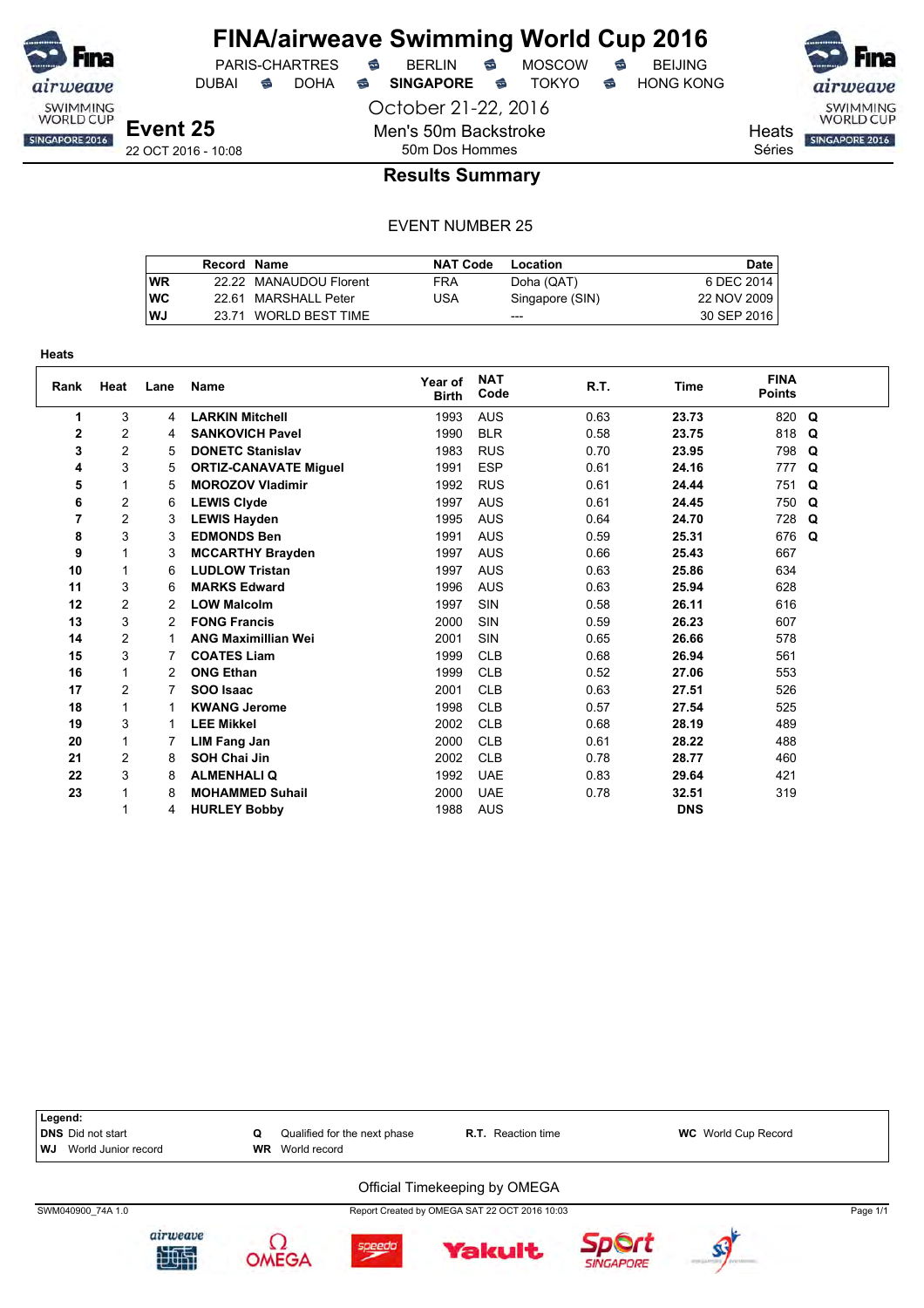

**Heats**

### **FINA/airweave Swimming World Cup 2016**

October 21-22, 2016 Women's 200m Butterfly 200m Papillon Femmes





**Heats** 

Séries

#### **Results Summary**

#### EVENT NUMBER 26

|            | Record  |       | <b>Splits</b> |         | Name                          | NAT Code | Location     | <b>Date</b> |
|------------|---------|-------|---------------|---------|-------------------------------|----------|--------------|-------------|
| <b>WR</b>  | 1:59.61 | 27.75 | 58.24         | 1:28.96 | <b>BELMONTE GARCIA Mireia</b> | ESP      | Doha (QAT)   | 3 DEC 2014  |
| <b>IWC</b> | 2:00.78 | 27.35 | 58.41         | 1:29.29 | LIU Ziae                      | CHN      | Berlin (GER) | 15 NOV 2009 |
| <b>WJ</b>  | 2:05.44 |       |               |         | <b>WORLD BEST TIME</b>        |          | $---$        | 30 SEP 2016 |

| .    |                |                          |                  |                    |      |       |         |         |            |                              |  |
|------|----------------|--------------------------|------------------|--------------------|------|-------|---------|---------|------------|------------------------------|--|
| Rank | Heat           | Lane Name                | Year of<br>Birth | <b>NAT</b><br>Code | R.T. | 50m   | 100m    | 150m    | Time       | <b>FINA</b><br><b>Points</b> |  |
| 1    | $\overline{2}$ | 5 HOSSZU Katinka         | 1989             | <b>HUN</b>         | 0.75 | 29.36 | 1:03.02 | 1:37.66 | 2:10.98    | 761 Q                        |  |
|      |                |                          |                  |                    |      |       | 33.66   | 34.64   | 33.32      |                              |  |
| 2    | 1              | 4 JAKABOS Zsuzsanna      | 1989             | <b>HUN</b>         | 0.78 | 29.70 | 1:02.98 | 1:37.39 | 2:11.53    | 752 Q                        |  |
|      |                |                          |                  |                    |      |       | 33.28   | 34.41   | 34.14      |                              |  |
| 3    | 1              | 5 TOH Nicholle           | 2001             | SIN                | 0.69 | 29.25 | 1:03.05 | 1:38.59 | 2:15.10    | 693 Q                        |  |
|      |                |                          |                  |                    |      |       | 33.80   | 35.54   | 36.51      |                              |  |
| 4    | $\overline{2}$ | 3 HECHENBICHLER Caroline | 2000             | AUT                |      | 30.12 | 1:04.30 | 1:39.20 | 2:15.16    | 693 Q                        |  |
|      |                |                          |                  |                    |      |       | 34.18   | 34.90   | 35.96      |                              |  |
| 5    | 1              | 3 HABIB Micaela          | 1997             | <b>AUS</b>         |      | 31.27 | 1:06.23 | 1:41.83 | 2:17.62    | 656 Q                        |  |
|      |                |                          |                  |                    |      |       | 34.96   | 35.60   | 35.79      |                              |  |
| 6    | $\overline{c}$ | 6 KOO Jamie              | 2001             | <b>CLB</b>         | 0.50 | 30.86 | 1:07.00 | 1:46.06 | 2:26.33    | 546 Q                        |  |
|      |                |                          |                  |                    |      |       | 36.14   | 39.06   | 40.27      |                              |  |
| 7    | 1              | 2 LIM Ashley             | 2005             | <b>CLB</b>         |      | 32.82 | 1:10.53 | 1:49.80 | 2:29.33    | 513Q                         |  |
|      |                |                          |                  |                    |      |       | 37.71   | 39.27   | 39.53      |                              |  |
| 8    | $\overline{c}$ | 2 YU Herlene             | 2002             | <b>CLB</b>         | 0.49 | 33.15 | 1:11.43 | 1:51.14 | 2:31.01    | 496 Q                        |  |
|      |                |                          |                  |                    |      |       | 38.28   | 39.71   | 39.87      |                              |  |
| 9    | 2              | 7 YEO Kathlyn            | 2000             | <b>CLB</b>         | 0.54 | 32.61 | 1:10.65 | 1:51.85 | 2:33.26    | 475                          |  |
|      |                |                          |                  |                    |      |       | 38.04   | 41.20   | 41.41      |                              |  |
|      | $\overline{2}$ | 4 GROVES Madeline        | 1995             | AUS                |      |       |         |         | <b>DNS</b> |                              |  |
|      | 1              | 6 FONG Wen Ning, Renee   | 2002             | <b>CLB</b>         |      |       |         |         | <b>DSQ</b> |                              |  |



**Yakult** 

Sport

**SINGAPORE** 

 $\left( \right)$ 

**OMEGA** 

出班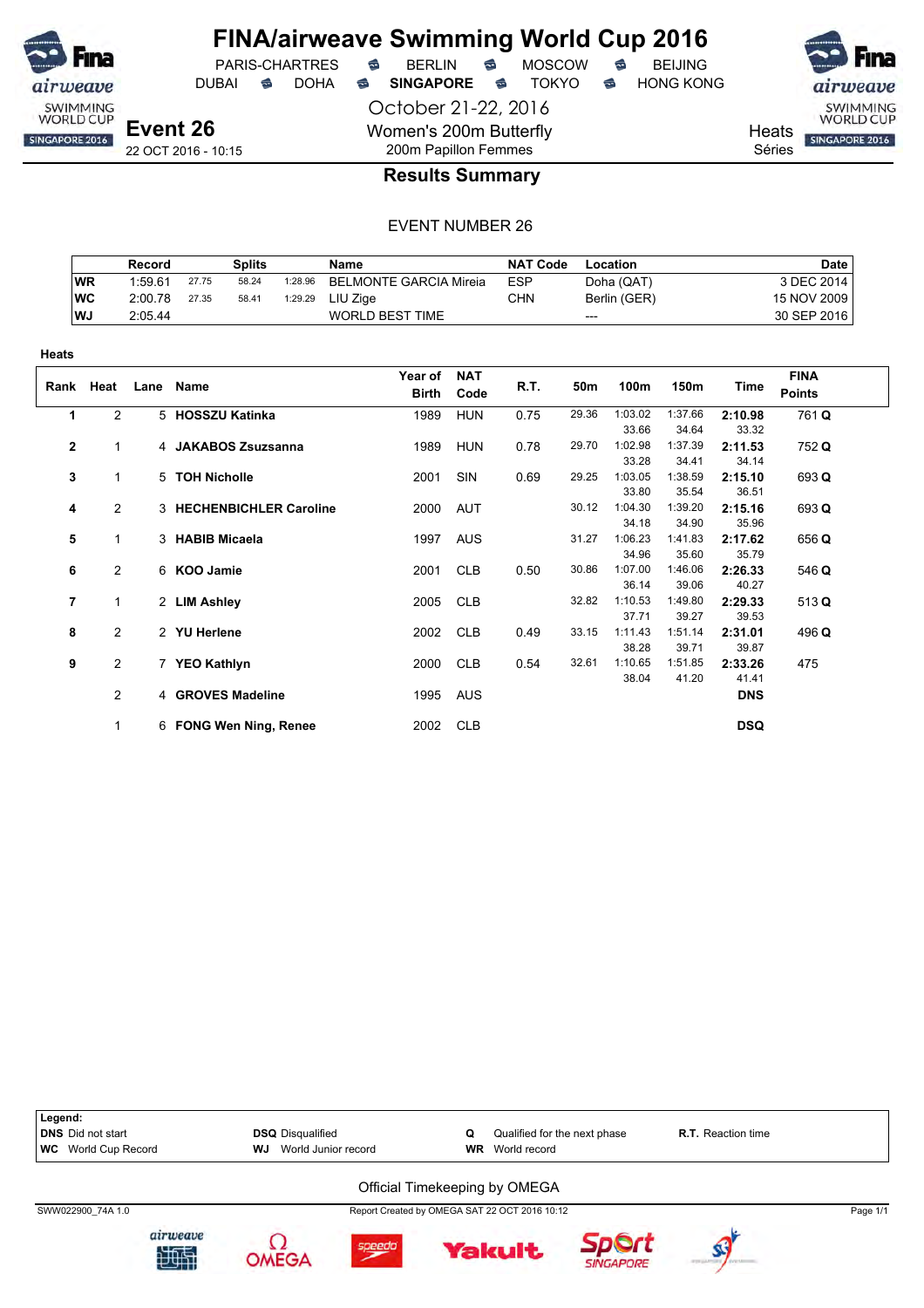

**Heats**

#### **FINA/airweave Swimming World Cup 2016** PARIS-CHARTRES **B** BERLIN **B** MOSCOW **B** BEIJING

DUBAI **S** DOHA S SINGAPORE S TOKYO S HONG KONG

October 21-22, 2016 Men's 200m Individual Medley

**Event 27** 22 OCT 2016 - 10:24

#### **Heats** Séries

SWIMMING<br>WORLD CUP SINGAPORE 2016

200m 4-Nages Hommes **Results Summary**

#### EVENT NUMBER 27

|           | Record  |       | Splits |         | Name                   | <b>NAT Code</b> | Location       | <b>Date</b> |
|-----------|---------|-------|--------|---------|------------------------|-----------------|----------------|-------------|
| <b>WR</b> | 1:49.63 | 23.71 | 50.74  | 1:22.48 | LOCHTE Rvan            | USA             | Istanbul (TUR) | 14 DEC 2012 |
| WC        | 1:51.50 | 24.55 | 52.05  | 1:24.59 | <b>HAGINO Kosuke</b>   | JPN             | Tokyo (JPN)    | 10 NOV 2013 |
| l WJ      | 1:52.48 |       |        |         | <b>WORLD BEST TIME</b> |                 | $---$          | 30 SEP 2016 |

| Rank Heat |                | Lane Name              | Year of<br><b>Birth</b> | <b>NAT</b><br>Code | R.T. | 50m   | 100m                      | 150m                      | Time                      | <b>FINA</b><br><b>Points</b> |
|-----------|----------------|------------------------|-------------------------|--------------------|------|-------|---------------------------|---------------------------|---------------------------|------------------------------|
| 1         | 3              | 5 SETO Daiya           | 1994                    | <b>JPN</b>         | 0.63 | 25.98 | 56.10<br>30.12            | 1:30.25<br>34.15          | 1:59.98<br>29.73          | 762 Q                        |
| 2         | 1              | 5 STEFFAN Sebastian    | 1997                    | <b>AUT</b>         | 0.69 | 26.36 | 57.08<br>30.72            | 1:31.65<br>34.57          | 2:00.51<br>28.86          | 752 Q                        |
| 3         | 2              | 4 PRENOT Josh          | 1993                    | <b>USA</b>         | 0.71 | 25.15 | 55.19<br>30.04            | 1:28.86<br>33.67          | 2:01.29<br>32.43          | 738 Q                        |
| 4         | 2              | 5 PINZON GARCIA Omar   | 1989                    | COL                | 0.61 | 26.31 | 56.39<br>30.08            | 1:32.88<br>36.49          | 2:01.95<br>29.07          | 726 Q                        |
| 5         | $\overline{2}$ | 6 JHONG Christopher    | 2000                    | <b>USA</b>         | 0.49 | 26.87 | 57.45<br>30.58            | 1:33.22<br>35.77          | 2:02.01<br>28.79          | 725 Q                        |
| 6         | 3              | 3 WATANABE Ippei       | 1997                    | <b>JPN</b>         | 0.64 | 26.31 | 59.02<br>32.71            | 1:32.75<br>33.73          | 2:03.02<br>30.27          | 707 Q                        |
| 7         | 3              | 4 HEINTZ Philip        | 1991                    | GER                | 0.73 | 26.82 | 58.54<br>31.72            | 1:34.54<br>36.00          | 2:03.24<br>28.70          | 703 Q                        |
| 8         | $\mathbf{1}$   | 4 KOCH Marco           | 1990                    | <b>GER</b>         | 0.74 | 26.82 | 59.14                     | 1:32.60                   | 2:04.35                   | 685 Q                        |
| 9         | 2              | 3 MAK Ho Lun Raymond   | 1992                    | <b>HKG</b>         | 0.66 | 26.17 | 32.32<br>56.30<br>30.13   | 33.46<br>1:32.85<br>36.55 | 31.75<br>2:04.71<br>31.86 | 679                          |
| 10        | 3              | 6 DEKKER Nicolaas Dane | 1995                    | CAN                | 0.77 | 26.09 | 59.22                     | 1:35.30                   | 2:05.14                   | 672                          |
| 11        | 1              | 3 HUANG Yen-Hsin       | 1995                    | <b>TPE</b>         | 0.68 | 26.88 | 33.13<br>1:00.32<br>33.44 | 36.08<br>1:36.14          | 29.84<br>2:06.58<br>30.44 | 649                          |
| 12        | 1              | 6 ZHANG Lyon           | 1999                    | <b>USA</b>         | 0.63 | 28.83 | 1:01.63<br>32.80          | 35.82<br>1:37.45<br>35.82 | 2:07.72<br>30.27          | 632                          |
| 13        | $\overline{2}$ | 2 TAN Zachary lan      | 2003                    | <b>CLB</b>         | 0.51 | 27.96 | 1:02.94<br>34.98          | 1:39.02<br>36.08          | 2:10.12<br>31.10          | 598                          |
| 14        | 2              | 1 CHOO Joey Seung Won  | 2001                    | <b>CLB</b>         | 0.60 | 28.24 | 1:03.47<br>35.23          | 1:42.67<br>39.20          | 2:15.54<br>32.87          | 529                          |
| 15        | $\overline{2}$ | 7 SCHUSTER Collin      | 2002                    | <b>CLB</b>         | 0.55 | 28.51 | 1:02.65<br>34.14          | 1:44.80<br>42.15          | 2:17.20<br>32.40          | 510                          |
| 16        | $\mathbf{1}$   | 1 ONG Rayen            | 1999                    | <b>CLB</b>         | 0.53 | 27.98 | 1:02.75<br>34.77          | 1:44.46<br>41.71          | 2:17.31<br>32.85          | 508                          |
| 17        | 3              | 1 TAN Ashley James     | 1999                    | <b>CLB</b>         | 0.62 | 28.91 | 1:05.88<br>36.97          | 1:46.10<br>40.22          | 2:17.34<br>31.24          | 508                          |
| 18        | 3              | 7 SEOW Ryan            | 2000                    | <b>CLB</b>         | 0.54 | 28.65 | 1:04.75<br>36.10          | 1:43.90<br>39.15          | 2:18.27<br>34.37          | 498                          |
| 19        | 1              | 7 GAN Gordon           | 1999                    | <b>CLB</b>         | 0.67 | 29.19 | 1:05.41<br>36.22          | 1:45.49<br>40.08          | 2:18.61<br>33.12          | 494                          |
| 20        | 2              | 8 DIVAKER Arnav        | 2000                    | <b>IND</b>         | 0.66 | 28.72 | 1:04.85<br>36.13          | 1:48.22<br>43.37          | 2:18.62<br>30.40          | 494                          |
| 21        | $\mathbf{1}$   | 2 ALDHAHERI Abdulla    | 1991                    | <b>UAE</b>         | 0.80 | 29.64 | 1:07.01<br>37.37          | 1:47.44<br>40.43          | 2:20.92<br>33.48          | 470                          |
| 22        | 3              | 2 AL-KHULAIFI N        | 1999                    | QAT                | 0.77 | 28.00 | 1:06.28<br>38.28          | 1:48.15<br>41.87          | 2:22.00<br>33.85          | 460                          |
| 23        | 3              | 8 TEO Bo En, Owen      | 2002                    | <b>CLB</b>         | 0.64 | 28.97 | 1:05.49<br>36.52          | 1:47.63<br>42.14          | 2:22.84<br>35.21          | 452                          |
| 24        | 1              | 8 AIDAROUS Ahmed       | 2002                    | <b>UAE</b>         | 0.70 | 32.87 | 1:17.59<br>44.72          | 2:01.69<br>44.10          | 2:38.62<br>36.93          | 330                          |

Official Timekeeping by OMEGA



airweave 地型









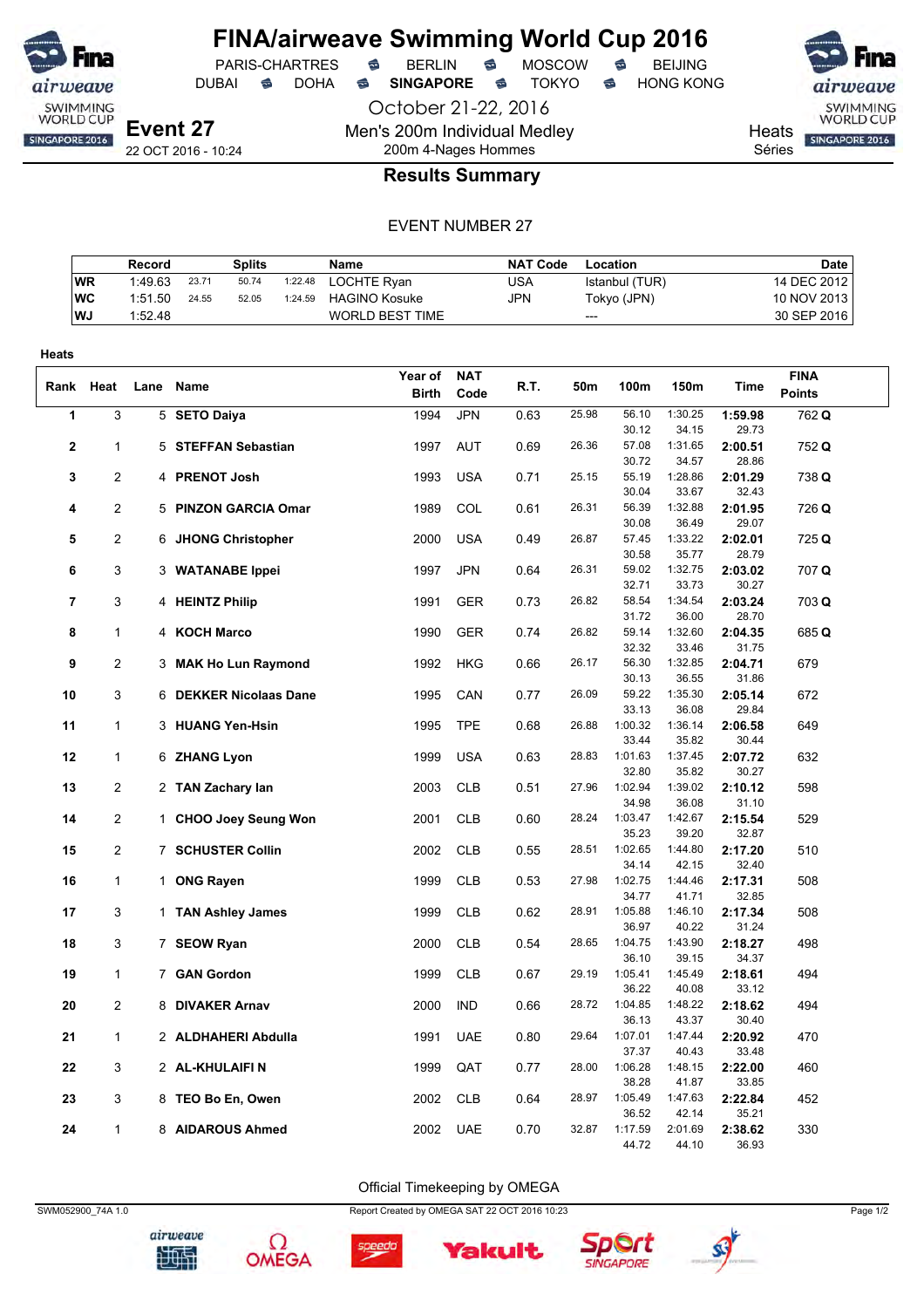| Fına<br>airweave                                      | <b>PARIS-CHARTRES</b><br><b>DOHA</b><br><b>DUBAI</b><br>ຣ | <b>FINA/airweave Swimming World Cup 2016</b><br><b>MOSCOW</b><br><b>BERLIN</b><br><b>BEIJING</b><br>€<br>€<br>€<br><b>TOKYO</b><br><b>SINGAPORE</b><br><b>HONG KONG</b><br>€<br>☜<br>ಹ | Fına<br>airweave                                                         |
|-------------------------------------------------------|-----------------------------------------------------------|----------------------------------------------------------------------------------------------------------------------------------------------------------------------------------------|--------------------------------------------------------------------------|
| <b>SWIMMING</b><br><b>WORLD CUP</b><br>SINGAPORE 2016 | Event 27<br>22 OCT 2016 - 10:24                           | October 21-22, 2016<br>Men's 200m Individual Medley<br>200m 4-Nages Hommes                                                                                                             | <b>SWIMMING</b><br><b>WORLD CUP</b><br>Heats<br>SINGAPORE 2016<br>Séries |
|                                                       |                                                           | <b>Results Summary</b>                                                                                                                                                                 |                                                                          |
| <b>Heats</b>                                          |                                                           | <b>EVENT NUMBER 27</b>                                                                                                                                                                 |                                                                          |

**Name Rank Lane Time**

**NAT Year of Code Birth**

**Points Heat R.T. 50m 100m 150m**

**FINA**

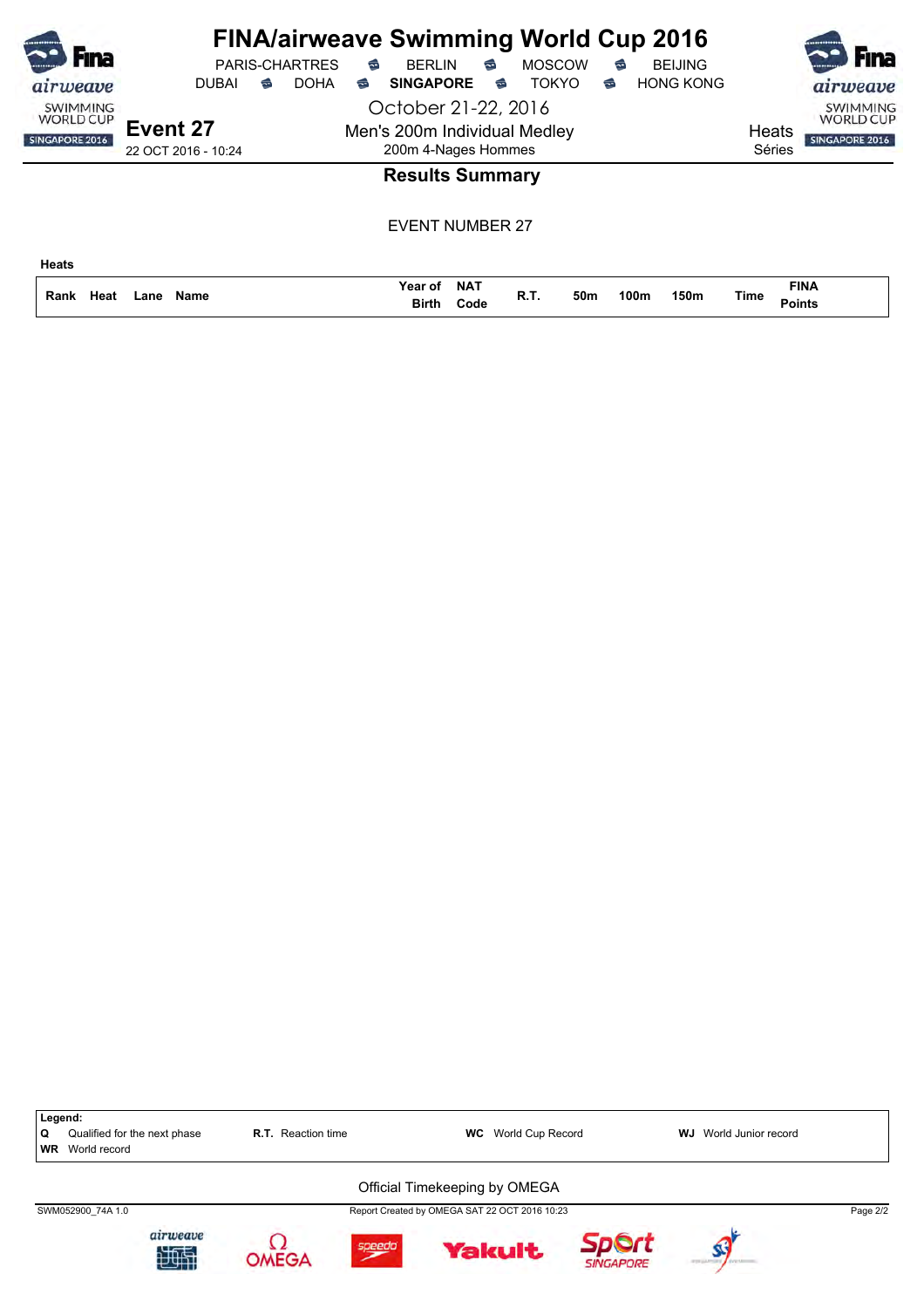

**Heats**

#### **FINA/airweave Swimming World Cup 2016** PARIS-CHARTRES **B** BERLIN **B** MOSCOW **B** BEIJING

DUBAI **S** DOHA S SINGAPORE S TOKYO S HONG KONG

October 21-22, 2016 Women's 400m Freestyle 400m Nage Libre Femmes



airweave SWIMMING<br>WORLD CUP SINGAPORE 2016

**Heats** 

Séries

#### **Results Summary**

#### EVENT NUMBER 28

|    | Record  |       | Splits  |         | <b>Name</b>            | <b>NAT Code</b> | Location     | Date        |
|----|---------|-------|---------|---------|------------------------|-----------------|--------------|-------------|
| WR | 3:54.52 | 57.34 | 1:57.06 | 2:56.46 | BELMONTE GARCIA Mireia | <b>ESP</b>      | Berlin (GER) | 11 AUG 2013 |
| WC | 3:54.52 | 57.34 | 1:57.06 | 2:56.46 | BELMONTE GARCIA Mireia | <b>ESP</b>      | Berlin (GER) | 11 AUG 2013 |
| WJ | 4:00.56 |       |         |         | <b>WORLD BEST TIME</b> |                 | $---$        | 30 SEP 2016 |

|           | Rank Heat Lane Name                                                                                                                                                |             |                   | Year of NAT                                                                                                                                                                                                                                                | <b>Birth Code</b> |                                                                                              | R.T. Time | <b>FINA</b><br><b>Points</b> |  |
|-----------|--------------------------------------------------------------------------------------------------------------------------------------------------------------------|-------------|-------------------|------------------------------------------------------------------------------------------------------------------------------------------------------------------------------------------------------------------------------------------------------------|-------------------|----------------------------------------------------------------------------------------------|-----------|------------------------------|--|
|           | 1 3 4 HOSSZU Katinka                                                                                                                                               |             |                   |                                                                                                                                                                                                                                                            |                   | 1989 HUN 0.75 4:09.49<br>250m 2:35.54 300m 3:07.16 350m 3:38.69<br>31.65 31.62 31.53 30.80   |           | 830 Q                        |  |
|           | 1 3 4 HUSSLU Natifika<br>50m 28.45 100m 59.85 150m 1:31.69 200m 2:03.89<br>31.40 31.84 32.20<br>2 3 6 DONG Jie<br>50m 29.09 100m 1:00.57 150m 1:32.12 200m 2:04.03 |             |                   | 31.65<br>1998 CHN                                                                                                                                                                                                                                          |                   | 1998 CHN 0.63 4:10.41<br>250m 2:35.96 300m 3:07.66 350m 3:39.61                              |           | 821 Q                        |  |
|           |                                                                                                                                                                    |             | 31.48 31.55 31.91 | 31.93 31.70                                                                                                                                                                                                                                                |                   | 31.95                                                                                        | 30.80     | 811 Q                        |  |
|           |                                                                                                                                                                    |             |                   | $\begin{array}{ccccccccc} &31.48 &31.55&31.91&31.93&31.70&31.95&30.80\\ 30.7&4&16APRAS Boglarka&130.7&200m 2:04.97&250m 2:36.62&300m 3:08.43&350m 3:40.15\\ 4&2&50m 29.34&50m 10.072&150n 16.12255&200m 2:04.16&250m 2:36.31&300m 3:08.45&300m 3:40.15\\ $ |                   |                                                                                              |           | $804$ Q                      |  |
|           |                                                                                                                                                                    |             |                   |                                                                                                                                                                                                                                                            |                   |                                                                                              |           | 786 Q                        |  |
|           |                                                                                                                                                                    |             |                   |                                                                                                                                                                                                                                                            |                   |                                                                                              |           | 784 Q                        |  |
|           |                                                                                                                                                                    |             |                   |                                                                                                                                                                                                                                                            |                   |                                                                                              |           | 783 Q                        |  |
|           | 7 3 2 HECKMAN Miranda<br>50m 29.59 100m 1:01.97 150m 1:34.40 200m 2:06.60<br>32.38 32.43 32.20                                                                     |             |                   | 32.43<br>2001 USA<br>250m 2:39.38 300m 3:11.71<br>32.33<br>32.78                                                                                                                                                                                           |                   |                                                                                              |           |                              |  |
| 50m 29.58 | 8 3 7 LYU Jiayi<br>50m 29.58 100m 1:01.37 150m 1:33.97 200m 2:06.57                                                                                                |             | 31.79 32.60 32.60 |                                                                                                                                                                                                                                                            |                   | $22.78$<br>$2002$ CHN $250m$ 2:39.31 300m 3:12.31 350m 3:44.29<br>$32.74$ 37.00 350m 3:44.29 |           | 773 Q                        |  |
| 50m 29.61 | 9 2 6 ROBINSON Emma                                                                                                                                                |             |                   | 6 <b>ROBINSON Emma</b> 1994 NZL 0.61 4:15.98<br>100m 1:01.35 150m 1:33.61 200m 2:06.09 250m 2:38.59 300m 3:11.03 350m 3:43.90                                                                                                                              |                   |                                                                                              |           | 768                          |  |
|           |                                                                                                                                                                    |             |                   | 100m 1:01.35 150m 1:33.61 200m 2:06.09 250m 2:38.59 300m 3:11.03 350m 3:43.90<br>10 2 7 HAWKINS Daniella Damele 2001 USA 32.50<br>10 2 7 HAWKINS Daniella Damele 2001 USA 32.61 32.64 32.67 32.08<br>10 2 7 HAWKINS Daniella Damel                         |                   |                                                                                              |           | 751                          |  |
|           |                                                                                                                                                                    |             |                   |                                                                                                                                                                                                                                                            |                   |                                                                                              |           | 748                          |  |
|           |                                                                                                                                                                    |             |                   |                                                                                                                                                                                                                                                            |                   |                                                                                              |           | 716                          |  |
|           |                                                                                                                                                                    |             |                   |                                                                                                                                                                                                                                                            |                   |                                                                                              |           | 700                          |  |
|           |                                                                                                                                                                    |             |                   | 2001 CLB<br>250m 2:47.90 300m 3:22.10                                                                                                                                                                                                                      |                   | $0.65$ 4:29.07                                                                               |           | 662                          |  |
|           | <b>14</b> 2 1 LYE Genevieve<br>50m 31.13 100m 1:04.69 150m 1:39.25 200m 2:13.64<br>33.56 34.56 34.56 34.39                                                         |             |                   | 34.26 34.20<br>2000 CLB                                                                                                                                                                                                                                    |                   | 350m 3:56.26<br>34.16                                                                        | 32.81     | 637                          |  |
|           | 15 2 8 TAN Lee Shuen<br>50m 31.08 100m 1:04.29 150m 1:38.57 200m 2:12.95                                                                                           |             |                   |                                                                                                                                                                                                                                                            |                   | 2000 CLB 0.68 4:32.53<br>250m 2:47.74 300m 3:23.16 350m 3:58.20                              |           |                              |  |
|           |                                                                                                                                                                    |             |                   | 33.21 34.28 34.38 34.74 300m 3:23.16 350m 3:58.20<br>33.21 34.28 34.38 34.79 300m 3:23.16 350m 3:58.20<br>53.64 35.04 34.33<br>16 3 8 HO Natalie 2003 CLB<br>50m 30.86 100m 1:05.36 150m 1:39.95 200m 2:14.90 250m 2:49.69 300m 3:24.                      |                   |                                                                                              |           | 626                          |  |
|           |                                                                                                                                                                    | 33.49 34.51 | 35.28             | 34.52                                                                                                                                                                                                                                                      | 35.61             | 35.69                                                                                        | 34.72     | 623                          |  |



Ω



speedo



Official Timekeeping by OMEGA



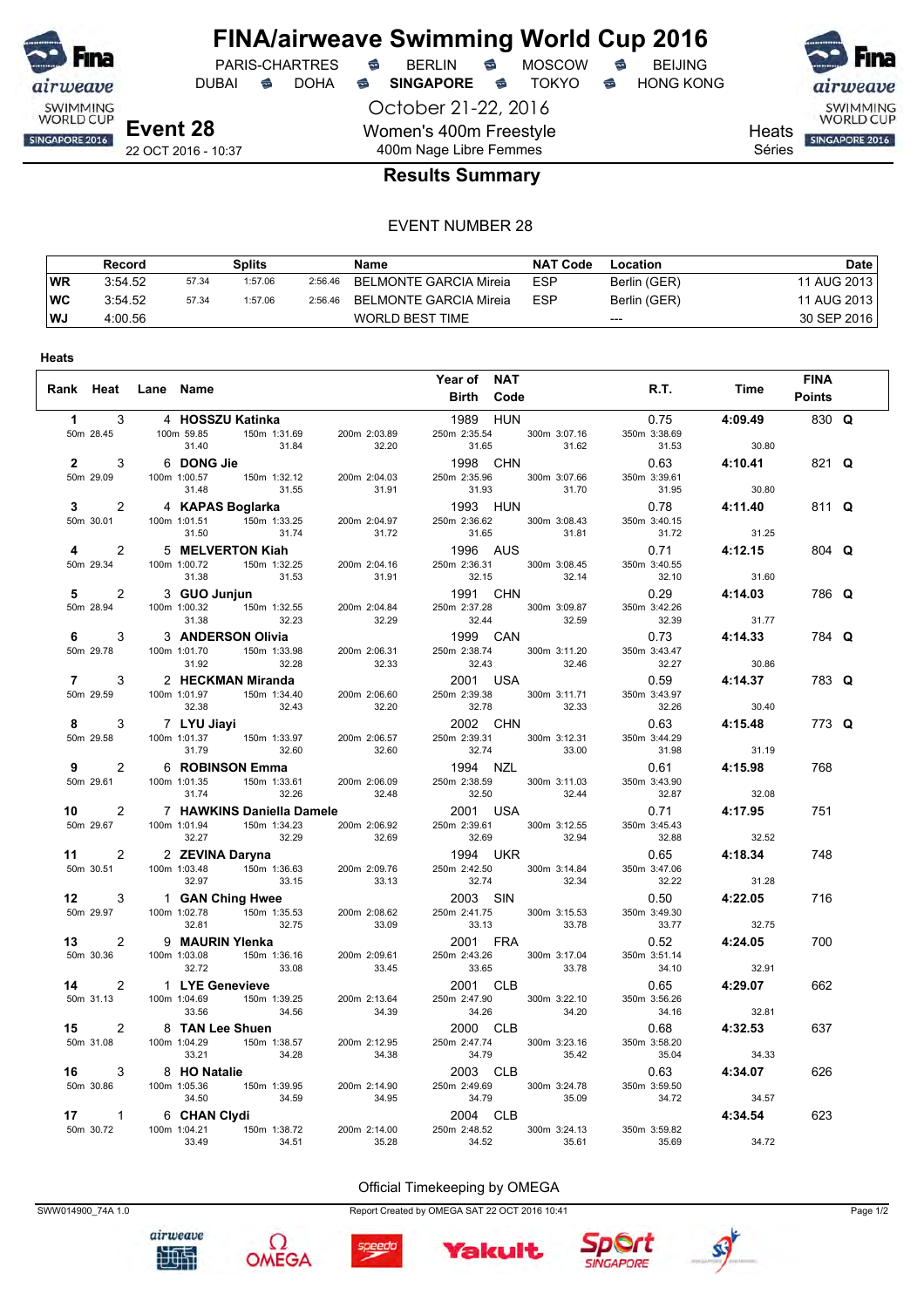

DUBAI **S** DOHA S SINGAPORE S TOKYO S HONG KONG

October 21-22, 2016 Women's 400m Freestyle 400m Nage Libre Femmes





**Heats** 

#### Séries

#### **Results Summary**

#### EVENT NUMBER 28

**Heats**

|   |                                                                                                                                                                                                                                                                                                         |             | Year of NAT                             |                                |                          | <b>FINA</b>   |
|---|---------------------------------------------------------------------------------------------------------------------------------------------------------------------------------------------------------------------------------------------------------------------------------------------------------|-------------|-----------------------------------------|--------------------------------|--------------------------|---------------|
|   | Rank Heat Lane Name                                                                                                                                                                                                                                                                                     |             | <b>Birth Code</b>                       |                                | R.T. Time                | <b>Points</b> |
|   |                                                                                                                                                                                                                                                                                                         |             |                                         |                                | $0.59$ $4:34.92$         | 620           |
|   |                                                                                                                                                                                                                                                                                                         |             |                                         | 350m 4:00.18                   | $34.74$<br>35.90 $34.74$ |               |
|   | 18 2 0 LIM Qian Hui Ervina<br>50m 31.14 100m 1:04.96 150m 1:39.23 200m 2:14.01 250m 2:48.68 300m 3:24.28<br>33.82 34.27 34.78 2002 CLB<br>50m 30.63 100m 1:04.24 150m 1:39.11 200m 2:14.21 250m 2:49.74 300m 3:25.72                                                                                    |             |                                         | $0.70$ 4:35.77<br>350m 4:01.88 |                          | 615           |
|   | 33.61<br>33.61<br>33.61<br>50m 31.54<br>50m 31.54<br>100m 1:06.31<br>4:36.70<br>33.89<br>200 3<br>4:36.70<br>50m 31.55<br>100m 1:06.31<br>34.77<br>35.16<br>33.89<br>200m 2:16.29<br>200m 2:16.29<br>250m 2:51.50<br>36.16<br>35.53<br>250m 3:26.80<br>35.90<br>35.53<br>35.                            |             |                                         |                                |                          | 608           |
|   |                                                                                                                                                                                                                                                                                                         |             | $36.50$ $36.25$ $36.12$ $36.06$ $36.25$ | 36.42 35.26                    |                          | 578           |
|   | 22 1 7 LEE Michelle 1999 CLB 0.58 4:42.32<br>50m 31.51 100m 1:06.15 150m 1:42.24 200m 2:18.84 250m 2:55.37 300m 3:31.71 350m 4:08.09                                                                                                                                                                    |             |                                         |                                |                          | 573           |
|   | 23 3 0 WINTERS Georgina 2000 2:12.78 250m 2:49.60 36.53 36.34 36.38 34.23<br>36.09 36.53 36.34 36.38 36.34 36.38 34.23<br>56m 29.19 100m 1:02.46 150m 1:36.80 200m 2:12.78 250m 2:49.60 300m 3:27.35 350m 4:05.90<br>33.27 34.34 36.                                                                    |             |                                         |                                |                          | 572           |
|   | 24 1 1 TAN Mae Shuen<br>50m 32.29 100m 1:07.61 150m 1:43.57 200m 2:19.74 250m 2:56.01 300m 3:32.50 350m 4:08.57 4:42.57                                                                                                                                                                                 |             |                                         |                                |                          | 571           |
|   |                                                                                                                                                                                                                                                                                                         |             |                                         |                                |                          | 566           |
|   | 26. 1 and 1.98.57<br>200m 3.18.3 and 1.98.57<br>35.32 35.96 36.17<br>36.27 36.49 36.07 34.00<br>36.67 36.49 36.07 34.00<br>26. 1 8 COCKS Juliette<br>50m 31.83 100m 1:06.72 150m 1:42.52 200m 2:18.91<br>36.39 36.08 36.08 36.38 36.38 36.9                                                             | 36.29 36.23 | 36.42 36.39                             | 36.77 34.97                    |                          | 557           |
|   | 27 1 3 KHOO Faith Elizabeth 2003 SIN 2000 3:33.94 350m 4:09.96 4:45.39<br>50m 31.68 100m 1:08.15 150m 1:45.27 200m 2:21.37 250m 2:57.32 300m 3:33.94 350m 4:09.96                                                                                                                                       |             |                                         |                                | 35.43                    | 554           |
|   |                                                                                                                                                                                                                                                                                                         |             |                                         |                                |                          | 550           |
|   |                                                                                                                                                                                                                                                                                                         |             |                                         |                                |                          |               |
|   | 36.47<br>36.47<br>36.47<br>36.47<br>56 1 O LEE Pei Ee, Chevonne<br>36.47<br>56 36.62<br>36.52<br>36.52<br>36.49<br>36.52<br>36.52<br>36.52<br>36.62<br>36.62<br>36.62<br>36.62<br>36.62<br>36.82<br>36.82<br>36.82<br>36.82<br>36.82<br>36.82<br>36.82<br>36.82<br>36.82<br>36.82<br><br>38.49<br>37.03 | 38.02 38.39 | 37.73                                   | 37.79                          | 35.81                    | 497           |
| 3 | 5 VAN ROUWENDAAL Sharon 1993 NED                                                                                                                                                                                                                                                                        |             |                                         |                                | <b>DNS</b>               |               |



**Yakult** 

speedo

**OMEGA** 

浊味

Sport

**SINGAPORE**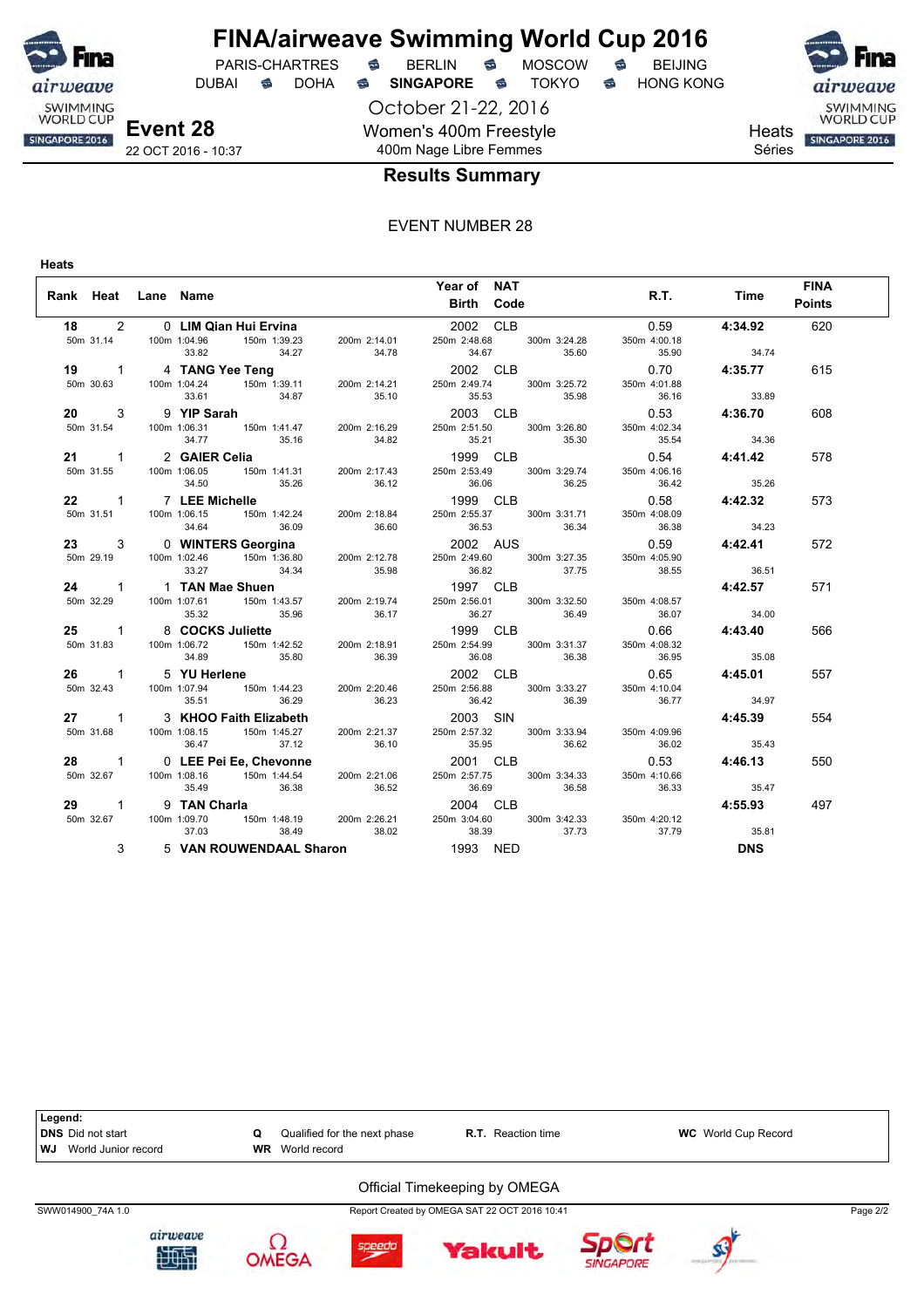

DUBAI **S** DOHA S SINGAPORE S TOKYO S HONG KONG

October 21-22, 2016

Séries

**Heats** SINGAPORE 2016

airweave

SWIMMING<br>WORLD CUP

#### 50m Nage Libre Hommes **Results Summary**

Men's 50m Freestyle

#### EVENT NUMBER 29

|           | Record Name |                        | <b>NAT Code</b> | Location     | <b>Date</b> |
|-----------|-------------|------------------------|-----------------|--------------|-------------|
| WR        |             | 20.26 MANAUDOU Florent | FRA             | Doha (QAT)   | 5 DEC 2014  |
| <b>WC</b> |             | 20.57 SCHOEMAN Roland  | <b>RSA</b>      | Berlin (GER) | 15 NOV 2009 |
| <b>WJ</b> |             | 21.32 WORLD BEST TIME  |                 | $---$        | 30 SEP 2016 |

| <b>Heats</b>   |                         |                |                              |                         |                    |      |             |                              |   |
|----------------|-------------------------|----------------|------------------------------|-------------------------|--------------------|------|-------------|------------------------------|---|
| Rank           | Heat                    | Lane           | <b>Name</b>                  | Year of<br><b>Birth</b> | <b>NAT</b><br>Code | R.T. | <b>Time</b> | <b>FINA</b><br><b>Points</b> |   |
| 1              | $\overline{5}$          | 4              | <b>MOROZOV Vladimir</b>      | 1992                    | <b>RUS</b>         | 0.63 | 21.48       | 839                          | Q |
| $\overline{2}$ | 6                       | 5              | <b>LIUKKONEN Ari-Pekka</b>   | 1989                    | <b>FIN</b>         | 0.68 | 21.51       | 835 Q                        |   |
| 3              | 4                       | 3              | <b>SHIOURA Shinri</b>        | 1991                    | <b>JPN</b>         | 0.56 | 21.77       | 806 Q                        |   |
| 4              | 4                       | 4              | <b>LE CLOS Chad</b>          | 1992                    | <b>RSA</b>         | 0.62 | 21.81       | 801 Q                        |   |
| 5              | 4                       | $\overline{2}$ | <b>SCHOEMAN Roland</b>       | 1980                    | <b>RSA</b>         | 0.64 | 21.84       | 798 Q                        |   |
| 6              | 4                       | 6              | <b>ORTIZ-CANAVATE Miguel</b> | 1991                    | <b>ESP</b>         | 0.64 | 21.85       | 797                          | Q |
| 7              | 6                       | 3              | <b>HUNTER Daniel</b>         | 1994                    | <b>NZL</b>         | 0.54 | 21.92       | 789                          | Q |
| 8              | $\overline{\mathbf{4}}$ | 5              | <b>D'ORSOGNA Tommaso</b>     | 1990                    | <b>AUS</b>         | 0.64 | 21.95       | 786 Q                        |   |
| 9              | 5                       | 6              | <b>CHALMERS Kyle</b>         | 1998                    | <b>AUS</b>         | 0.71 | 21.97       | 784                          |   |
| 10             | 6                       | 4              | <b>PROUD Benjamin</b>        | 1994                    | <b>GBR</b>         | 0.66 | 21.98       | 783                          |   |
| 11             | 6                       | 6              | <b>ABOOD Andrew</b>          | 1990                    | <b>AUS</b>         | 0.71 | 22.06       | 774                          |   |
| 12             | 6                       | $\overline{c}$ | <b>MCCARTHY Brayden</b>      | 1997                    | <b>AUS</b>         | 0.66 | 22.25       | 754                          |   |
| 13             | 5                       | 5              | <b>TIMMERS Pieter</b>        | 1988                    | <b>BEL</b>         | 0.70 | 22.29       | 750                          |   |
| 14             | 5                       | 3              | <b>MORGAN David</b>          | 1994                    | <b>AUS</b>         | 0.47 | 22.50       | 730                          |   |
| 15             | 4                       | 8              | <b>BELL Grayson</b>          | 1997                    | <b>AUS</b>         | 0.65 | 22.51       | 729                          |   |
| 16             | 6                       | $\overline{7}$ | <b>WU Chun-Feng</b>          | 1990                    | <b>TPE</b>         | 0.72 | 22.53       | 727                          |   |
| 17             | 5                       | 7              | <b>CHANG Kuo-Chi</b>         | 1992                    | <b>TPE</b>         | 0.68 | 22.66       | 714                          |   |
| 18             | 6                       | 8              | <b>KOO Dylan</b>             | 1999                    | SIN                | 0.58 | 23.03       | 680                          |   |
| 19             | 5                       | 2              | <b>MARKS Edward</b>          | 1996                    | <b>AUS</b>         | 0.64 | 23.08       | 676                          |   |
| 20             | 5                       | 8              | <b>TAN Jonathan Eu Jin</b>   | 2002                    | SIN                | 0.55 | 23.10       | 674                          |   |
| 21             | $\overline{4}$          | 1              | <b>HANNAN Angus</b>          | 1996                    | <b>AUS</b>         | 0.68 | 23.22       | 664                          |   |
| 22             | 6                       | 1              | <b>JANIN Florent</b>         | 1999                    | <b>FRA</b>         | 0.63 | 23.28       | 659                          |   |
| 23             | 3                       | 6              | <b>TEONG Tzen Wei</b>        | 1997                    | <b>CLB</b>         | 0.64 | 23.32       | 655                          |   |
| 24             | $\overline{c}$          | 6              | <b>ANG Maximillian Wei</b>   | 2001                    | SIN                | 0.64 | 23.48       | 642                          |   |
| 25             | 3                       | 3              | <b>KHOE Cai Cheng Zane</b>   | 1999                    | CLB                | 0.63 | 23.49       | 641                          |   |
| 26             | $\overline{4}$          | 0              | <b>HELOU Mekal</b>           | 1997                    | <b>CLB</b>         | 0.63 | 23.73       | 622                          |   |
| 27             | 3                       | 7              | <b>WEE Ryan</b>              | 1998                    | SIN                | 0.65 | 23.77       | 619                          |   |
| 28             | 6                       | 9              | CHAU Raphael Yi Zhi          | 1996                    | <b>CLB</b>         | 0.67 | 23.82       | 615                          |   |
| 29             | 3                       | $\overline{c}$ | <b>GEYSER Dario</b>          | 1999                    | <b>RSA</b>         | 0.74 | 23.94       | 606                          |   |
| 30             | 5                       | 1              | <b>HAEBERLE Scott Haynes</b> | 1994                    | <b>USA</b>         | 0.63 | 23.96       | 604                          |   |
| 31             | $\overline{c}$          | 3              | <b>FOO Gabriel</b>           | 2001                    | <b>CLB</b>         | 0.67 | 24.09       | 594                          |   |
| 32             | 3                       | 9              | SOO Isaac                    | 2001                    | <b>CLB</b>         | 0.74 | 24.13       | 591                          |   |
| 33             | 3                       | 5              | <b>LEE Mikkel</b>            | 2002                    | <b>CLB</b>         | 0.64 | 24.16       | 589                          |   |
| 34             | $\overline{4}$          | 9              | <b>SOH Nicholas</b>          | 1997                    | <b>CLB</b>         | 0.68 | 24.19       | 587                          |   |
| 35             | 4                       | 7              | <b>AL-KHULAIFI N</b>         | 1999                    | QAT                | 0.82 | 24.36       | 575                          |   |
| 36             | 6                       | 0              | <b>BOON Ji Chao Benedict</b> | 1996                    | <b>CLB</b>         | 0.71 | 24.37       | 574                          |   |
| 37             | 5                       | 0              | <b>WONG Nathan</b>           | 1998                    | <b>CLB</b>         | 0.52 | 24.40       | 572                          |   |
| 38             | $\overline{c}$          | 7              | <b>TAN Daryl</b>             | 2001                    | <b>CLB</b>         | 0.66 | 24.41       | 571                          |   |
| 39             | 3                       | 8              | <b>MULLAN Wesley</b>         | 1999                    | <b>CLB</b>         | 0.72 | 24.42       | 571                          |   |
| 40             | $\overline{c}$          | 8              | <b>KWANG Jerome</b>          | 1998                    | <b>CLB</b>         | 0.62 | 24.45       | 568                          |   |
| 41             | 5                       | 9              | <b>GOLDWAX Zachary</b>       | 1999                    | <b>CLB</b>         | 0.52 | 24.48       | 566                          |   |
| 42             | $\overline{2}$          | 5              | <b>GONG Jiahao</b>           | 2001                    | <b>CHN</b>         | 0.73 | 24.50       | 565                          |   |
| 43             | 3                       | 0              | <b>LIM Fang Yi</b>           | 1996                    | <b>CLB</b>         | 0.57 | 24.51       | 564                          |   |

airweave

地型





Ω

**OMEGA** 



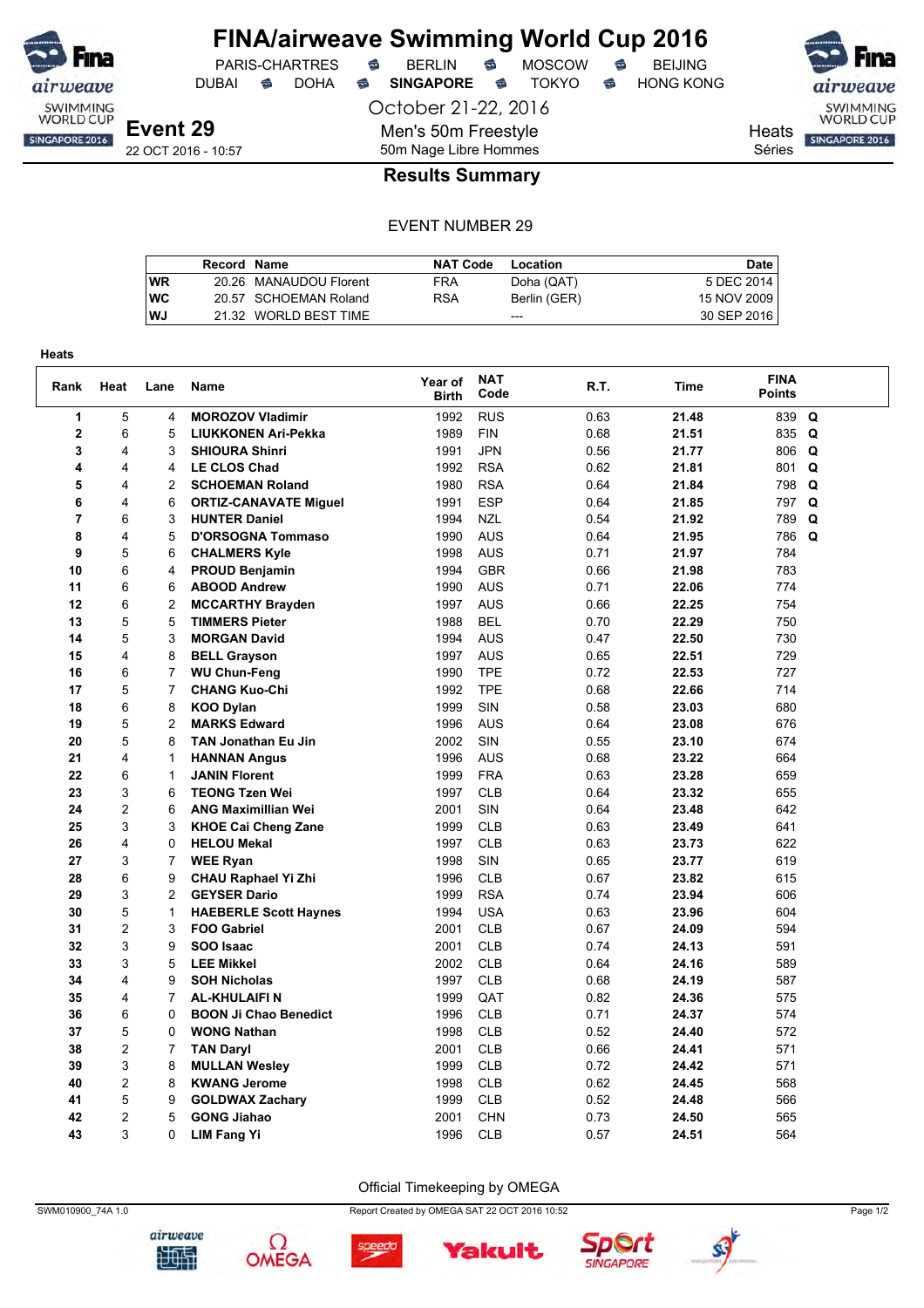

DUBAI **S** DOHA S SINGAPORE S TOKYO S HONG KONG

October 21-22, 2016 Men's 50m Freestyle 50m Nage Libre Hommes

PARIS-CHARTRES **B** BERLIN **B** MOSCOW **B** BEIJING



22 OCT 2016 - 10:57

#### **Results Summary**

| ×<br>٠ | e e<br>×<br>I | × |
|--------|---------------|---|
|        |               |   |

| Rank | Heat           | Lane | <b>Name</b>             | Year of<br><b>Birth</b> | <b>NAT</b><br>Code | R.T. | Time       | <b>FINA</b><br>Points |  |
|------|----------------|------|-------------------------|-------------------------|--------------------|------|------------|-----------------------|--|
| 44   | 2              | 0    | <b>CHUA Wei Feng</b>    | 1999                    | <b>SIN</b>         | 0.59 | 24.52      | 564                   |  |
| 45   | 3              |      | <b>FONG Francis</b>     | 2000                    | <b>SIN</b>         | 0.54 | 24.56      | 561                   |  |
| 46   |                | 5.   | TAN Adam Kai Jun        | 2000                    | <b>SIN</b>         | 0.65 | 24.82      | 543                   |  |
| 47   | 3              | 4    | <b>CABRAAL Hemaan</b>   | 1998                    | <b>CLB</b>         | 0.69 | 24.88      | 539                   |  |
| 48   | $\overline{2}$ | 9    | <b>ONG Ethan</b>        | 1999                    | <b>CLB</b>         | 0.56 | 24.99      | 532                   |  |
| 49   |                | 8    | <b>TAN Zachary lan</b>  | 2003                    | <b>CLB</b>         | 0.54 | 25.07      | 527                   |  |
| 50   |                | 6    | <b>BEACROFT Joshua</b>  | 2000                    | <b>CLB</b>         | 0.75 | 25.12      | 524                   |  |
| 51   | $\overline{c}$ |      | <b>KOH Tze An James</b> | 1999                    | <b>CLB</b>         | 0.57 | 25.16      | 522                   |  |
| 52   |                | 4    | <b>ONG Rayen</b>        | 1999                    | <b>CLB</b>         | 0.62 | 25.30      | 513                   |  |
| 53   |                | 0    | <b>LIU Yuhan</b>        | 1997                    | <b>CLB</b>         | 0.65 | 25.39      | 508                   |  |
| 54   |                |      | <b>SCHUSTER Collin</b>  | 2002                    | <b>CLB</b>         | 0.59 | 25.50      | 501                   |  |
| 55   |                | 2    | LIM Fang Jan            | 2000                    | <b>CLB</b>         | 0.65 | 25.66      | 492                   |  |
| 56   | $\overline{c}$ | 4    | <b>SAIDI Firas</b>      | 2002                    | QAT                | 0.75 | 25.72      | 488                   |  |
| 57   |                |      | <b>GOH Bryan</b>        | 1999                    | <b>CLB</b>         | 0.64 | 25.73      | 488                   |  |
| 58   | $\overline{c}$ | 2    | <b>YEOH Ryan</b>        | 1999                    | <b>CLB</b>         | 0.69 | 26.04      | 470                   |  |
| 59   |                | 9    | <b>AIDAROUS Ahmed</b>   | 2002                    | <b>UAE</b>         | 0.53 | 27.15      | 415                   |  |
|      |                | 3    | <b>TAN Luke</b>         | 2002                    | <b>CLB</b>         |      | <b>DNS</b> |                       |  |

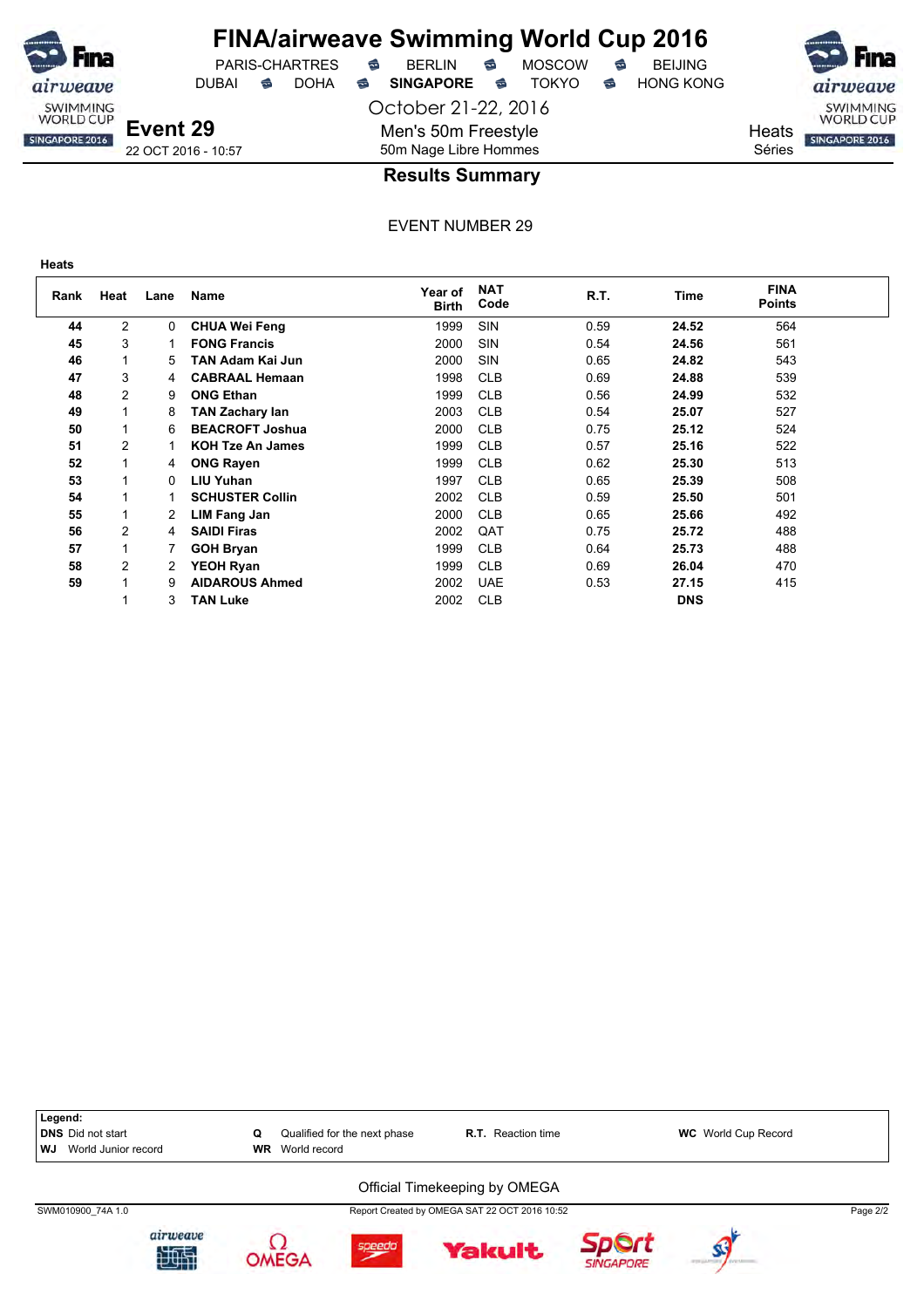

Women's 200m Breaststroke 200m Brasse Femmes

PARIS-CHARTRES **B** BERLIN **B** MOSCOW **B** BEIJING DUBAI **S** DOHA S SINGAPORE S TOKYO S HONG KONG

October 21-22, 2016



**Heats** 

Séries

**Results Summary**

|           | Record  |       | Splits  |         | Name                | <b>NAT Code</b> | Location         | Date l      |
|-----------|---------|-------|---------|---------|---------------------|-----------------|------------------|-------------|
| <b>WR</b> | 2:14.57 | 31.05 | 1:05.18 | 1:40.00 | SONI Rebecca        | USA             | Manchester (GBR) | 18 DEC 2009 |
| WC        | 2:15.42 | 31.30 | 1:06.07 | 1:41.00 | <b>JONES Leisel</b> | AUS             | Berlin (GER)     | 15 NOV 2009 |
| WJ.       | 2:18.90 |       |         |         | WORLD BEST TIME     |                 | ---              | 30 SEP 2016 |

| <b>Heats</b> |                |      |                             |                         |                    |      |       |                  |                  |                  |                              |
|--------------|----------------|------|-----------------------------|-------------------------|--------------------|------|-------|------------------|------------------|------------------|------------------------------|
| Rank         | Heat           | Lane | Name                        | Year of<br><b>Birth</b> | <b>NAT</b><br>Code | R.T. | 50m   | 100m             | 150m             | <b>Time</b>      | <b>FINA</b><br><b>Points</b> |
| $\mathbf{1}$ | $\mathbf{1}$   |      | 4 LARSON Breeja             | 1992                    | <b>USA</b>         | 0.76 | 32.85 | 1:08.94          | 1:45.88          | 2:23.91          | 817Q                         |
|              |                |      |                             |                         |                    |      |       | 36.09            | 36.94            | 38.03            |                              |
| $\mathbf{2}$ | $\overline{c}$ |      | 6 NICOL Rachel              | 1993                    | CAN                | 0.58 | 33.70 | 1:11.24          | 1:49.82          | 2:27.13          | 765 Q                        |
|              |                |      |                             |                         |                    |      |       | 37.54            | 38.58            | 37.31            |                              |
| 3            | $\overline{c}$ |      | 3 STRAUCH Jenna             | 1997                    | <b>AUS</b>         | 0.63 | 34.55 | 1:12.38          | 1:49.83          | 2:27.81          | 754 Q                        |
|              |                |      |                             |                         |                    |      |       | 37.83            | 37.45            | 37.98            |                              |
| 4            | $\overline{c}$ |      | 5 WATANABE Kanako           | 1996                    | <b>JPN</b>         | 0.75 | 33.65 | 1:10.98          | 1:49.87          | 2:27.91          | 753 Q                        |
|              |                |      |                             |                         |                    |      |       | 37.33            | 38.89            | 38.04            |                              |
| 5            | $\mathbf{1}$   |      | 5 LUTHERSDOTTIR Hrafnhildur | 1991                    | <b>ISL</b>         | 0.70 | 33.45 | 1:11.24          | 1:49.08          | 2:27.92          | 752 Q                        |
|              |                |      |                             |                         |                    |      |       | 37.79            | 37.84            | 38.84            |                              |
| 6            | $\overline{c}$ |      | 4 EFIMOVA Yuliya            | 1992                    | <b>RUS</b>         | 0.68 | 35.36 | 1:13.69          | 1:51.77          | 2:28.12          | 749 Q                        |
|              |                |      |                             |                         |                    |      |       | 38.33            | 38.08            | 36.35            |                              |
| 7            | $\mathbf{1}$   |      | 6 CHUE Christie             | 2000                    | SIN                | 0.55 | 34.65 | 1:13.51          | 1:53.23          | 2:32.62          | 685 Q                        |
|              |                |      |                             |                         |                    |      |       | 38.86<br>1:14.04 | 39.72            | 39.39            |                              |
| 8            | 1              |      | 3 HARKIN Abbey              | 1998                    | <b>AUS</b>         | 0.57 | 34.23 | 39.81            | 1:53.88          | 2:34.51<br>40.63 | 660Q                         |
|              |                |      |                             |                         | <b>SIN</b>         | 0.59 | 35.17 | 1:14.27          | 39.84<br>1:54.54 | 2:35.59          | 646                          |
| 9            | 2              |      | 2 LAIU Kathlyn              | 2001                    |                    |      |       | 39.10            | 40.27            | 41.05            |                              |
| 10           | $\overline{c}$ |      | 7 LIM Jade                  | 2000                    | <b>CLB</b>         | 0.73 | 36.06 | 1:16.79          | 1:57.21          | 2:36.84          | 631                          |
|              |                |      |                             |                         |                    |      |       | 40.73            | 40.42            | 39.63            |                              |
| 11           | 1              |      | 2 LIEN Charity              | 2003                    | <b>CLB</b>         | 0.57 | 38.65 | 1:20.88          | 2:02.48          | 2:44.17          | 550                          |
|              |                |      |                             |                         |                    |      |       | 42.23            | 41.60            | 41.69            |                              |
| 12           | $\mathbf{1}$   |      | 8 CHEW Lauren               | 2003                    | <b>CLB</b>         | 0.48 | 36.09 | 1:17.08          | 2:01.00          | 2:45.59          | 536                          |
|              |                |      |                             |                         |                    |      |       | 40.99            | 43.92            | 44.59            |                              |
| 13           | 1              |      | 1 LIAU Jing Xuan Claresa    | 2004                    | <b>CLB</b>         |      | 37.28 | 1:19.36          | 2:02.66          | 2:45.65          | 536                          |
|              |                |      |                             |                         |                    |      |       | 42.08            | 43.30            | 42.99            |                              |
| 14           | 2              |      | 0 LEE Xin Ru, Charmaine     | 2003                    | <b>CLB</b>         |      | 37.41 | 1:19.84          | 2:03.42          | 2:45.77          | 534                          |
|              |                |      |                             |                         |                    |      |       | 42.43            | 43.58            | 42.35            |                              |
| 15           | 2              |      | 1 TAM Amanda                | 1997                    | <b>CLB</b>         | 0.53 | 37.43 | 1:18.88          | 2:02.22          | 2:46.74          | 525                          |
|              |                |      |                             |                         |                    |      |       | 41.45            | 43.34            | 44.52            |                              |
| 16           | $\overline{c}$ |      | 8 CHAN Melissa              | 1999                    | <b>CLB</b>         |      | 39.26 | 1:23.18          | 2:07.74          | 2:50.99          | 487                          |
|              |                |      |                             |                         |                    |      |       | 43.92            | 44.56            | 43.25            |                              |
| 17           | 1              |      | 7 TAN Hui Fen Jasmine       | 2001                    | <b>CLB</b>         | 0.57 | 36.72 | 1:19.93          | 2:05.83          | 2:52.56          | 474                          |
|              |                |      |                             |                         |                    |      |       | 43.21            | 45.90            | 46.73            |                              |

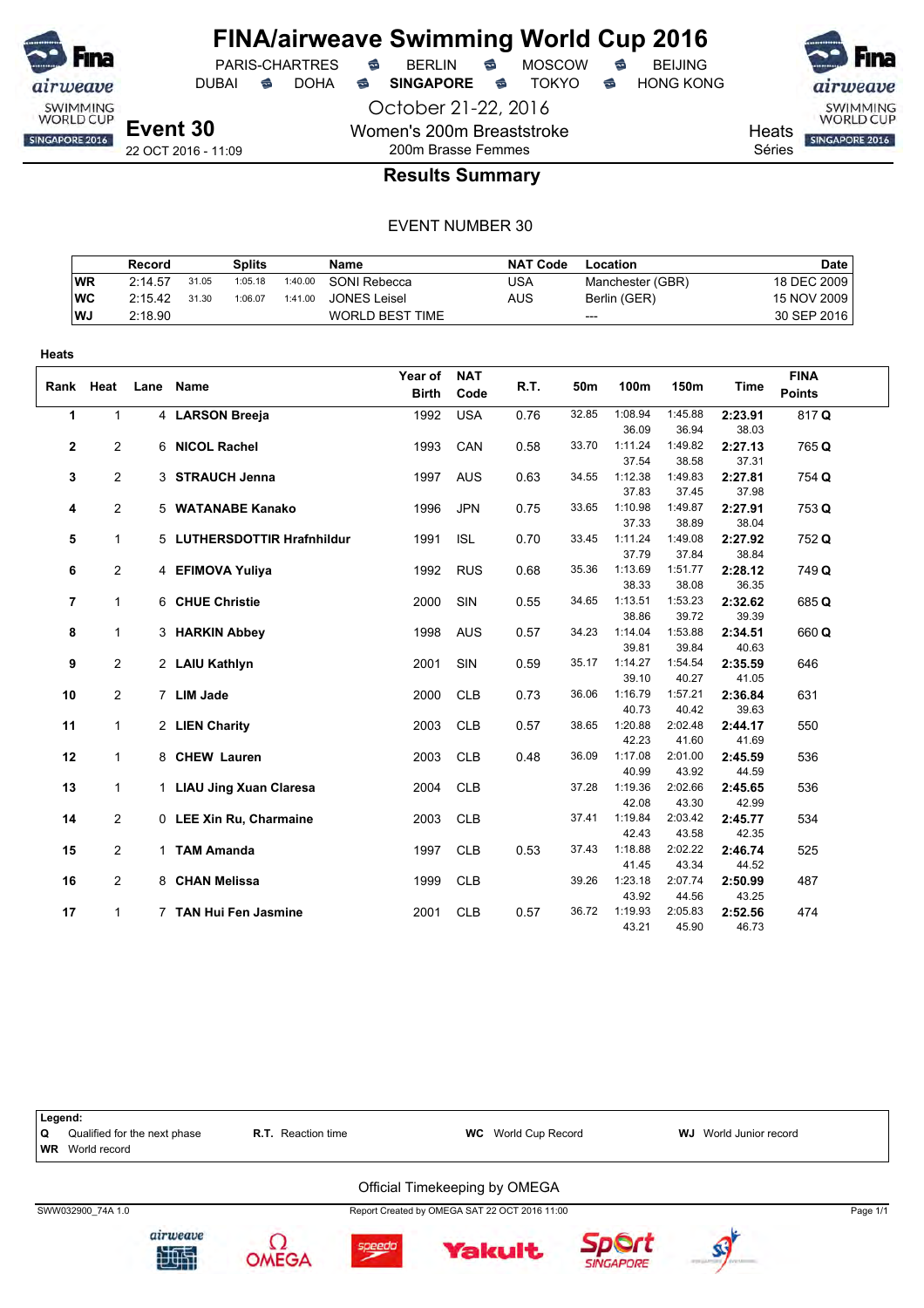

**Heats**

### **FINA/airweave Swimming World Cup 2016**

PARIS-CHARTRES **B** BERLIN **B** MOSCOW **B** BEIJING

DUBAI **S** DOHA S SINGAPORE S TOKYO S HONG KONG

**Event 31** 22 OCT 2016 - 11:19

October 21-22, 2016 Women's 100m Individual Medley 100m 4-Nages Femmes

SWIMMING<br>WORLD CUP **Heats** SINGAPORE 2016 Séries

**Results Summary**

#### EVENT NUMBER 31

|           | Record |       | Split Name             | <b>NAT Code</b> | Location      | Date        |
|-----------|--------|-------|------------------------|-----------------|---------------|-------------|
| WR        | 56.67  |       | 25.96 HOSSZU Katinka   | HUN             | Netanya (ISR) | 4 DEC 2015  |
| <b>WC</b> | 56.86  | 26.32 | HOSSZU Katinka         | HUN             | Dubai (UAE)   | 1 SEP 2014  |
| <b>WJ</b> | 58.36  |       | <b>WORLD BEST TIME</b> |                 | ---           | 30 SEP 2016 |

| Rank         | Heat           | Lane           | Name                          | Year of<br><b>Birth</b> | <b>NAT</b><br>Code | R.T. | 50m   | <b>Time</b>      | <b>FINA</b><br><b>Points</b> |  |
|--------------|----------------|----------------|-------------------------------|-------------------------|--------------------|------|-------|------------------|------------------------------|--|
| 1            | $\overline{2}$ | $\overline{4}$ | <b>HOSSZU Katinka</b>         | 1989                    | <b>HUN</b>         | 0.73 | 27.79 | 1:00.15<br>32.36 | 836 Q                        |  |
| $\mathbf{2}$ | $\mathbf{1}$   |                | 4 ATKINSON Alia               | 1988                    | <b>JAM</b>         | 0.70 | 28.52 | 1:00.21<br>31.69 | 833 Q                        |  |
| 3            | $\overline{2}$ |                | 5 SEEBOHM Emily               | 1992 AUS                |                    | 0.70 | 27.74 | 1:00.79<br>33.05 | 810 Q                        |  |
| 4            | $\overline{2}$ | 6              | <b>WATANABE Kanako</b>        | 1996                    | <b>JPN</b>         | 0.56 | 28.48 | 1:00.83<br>32.35 | 808 Q                        |  |
| 5            | $\overline{2}$ | $7^{\circ}$    | <b>SAVARD Katerine</b>        | 1993                    | CAN                | 0.59 | 27.83 | 1:01.37<br>33.54 | 787 Q                        |  |
| 6            | $\mathbf{1}$   | 5              | <b>ZAISER Lisa</b>            | 1994                    | AUT                | 0.65 | 28.59 | 1:01.76<br>33.17 | 772 Q                        |  |
| 7            | $\overline{2}$ | 3              | <b>KREUNDL Lena</b>           | 1997 AUT                |                    | 0.54 | 28.48 | 1:01.77<br>33.29 | 772 Q                        |  |
| 8            | $\mathbf{1}$   | 6              | <b>BUCHANAN Carla</b>         | 1995                    | <b>AUS</b>         | 0.53 | 28.36 | 1:01.95<br>33.59 | 765 Q                        |  |
| 9            | $\mathbf{1}$   | 9              | <b>HANNIS Molly</b>           | 1992                    | <b>USA</b>         | 0.64 | 29.05 | 1:02.04<br>32.99 | 762                          |  |
| 10           | $\overline{2}$ |                | 2 VASEY Sarah                 | 1996                    | <b>GBR</b>         | 0.64 | 30.23 | 1:02.94<br>32.71 | 729                          |  |
| 11           | $\mathbf{1}$   | 2              | <b>USTINOVA Daria S</b>       | 1998                    | <b>RUS</b>         | 0.74 | 28.66 | 1:03.93<br>35.27 | 696                          |  |
| 12           | $\mathbf{1}$   |                | 1 TOVEN Anais                 | 2001 FRA                |                    | 0.56 | 30.43 | 1:05.56<br>35.13 | 645                          |  |
| 13           | $\overline{2}$ | 1.             | <b>HABIB Micaela</b>          | 1997                    | <b>AUS</b>         | 0.71 | 30.26 | 1:05.74<br>35.48 | 640                          |  |
| 14           | $\overline{c}$ | 8              | <b>TOVEN May</b>              | 2002                    | <b>FRA</b>         | 0.60 | 30.27 | 1:05.83<br>35.56 | 637                          |  |
| 15           | $\overline{2}$ | $\mathbf{0}$   | <b>GAN Ching Hwee</b>         | 2003                    | SIN                | 0.42 | 31.42 | 1:06.50<br>35.08 | 618                          |  |
| 16           | $\mathbf{1}$   | 8              | <b>CHAN Clydi</b>             | 2004                    | <b>CLB</b>         | 0.55 | 31.47 | 1:08.00<br>36.53 | 578                          |  |
| 17           | $\mathbf{1}$   | $7^{\circ}$    | <b>LIEN Charity</b>           | 2003                    | <b>CLB</b>         | 0.50 | 31.81 | 1:08.27<br>36.46 | 571                          |  |
| 18           | $\mathbf{1}$   | 0              | <b>CHEONG Chloe</b>           | 2002                    | <b>CLB</b>         | 0.49 | 31.95 | 1:11.17<br>39.22 | 504                          |  |
| 19           | $\overline{2}$ | 9              | <b>LIAU Jing Xuan Claresa</b> | 2004                    | <b>CLB</b>         |      | 34.58 | 1:12.88<br>38.30 | 470                          |  |
|              | $\mathbf{1}$   | 3              | <b>EFIMOVA Yuliya</b>         | 1992                    | <b>RUS</b>         |      |       | <b>DSQ</b>       |                              |  |

**Legend: DSQ** Disqualified **C** Qualified for the next phase **R.T.** Reaction time **WC** World Cup Record **WI** World Cup Record **WJ** World Junior record Official Timekeeping by OMEGA SWW051900\_74A 1.0 Report Created by OMEGA SAT 22 OCT 2016 11:08 Page 1/1











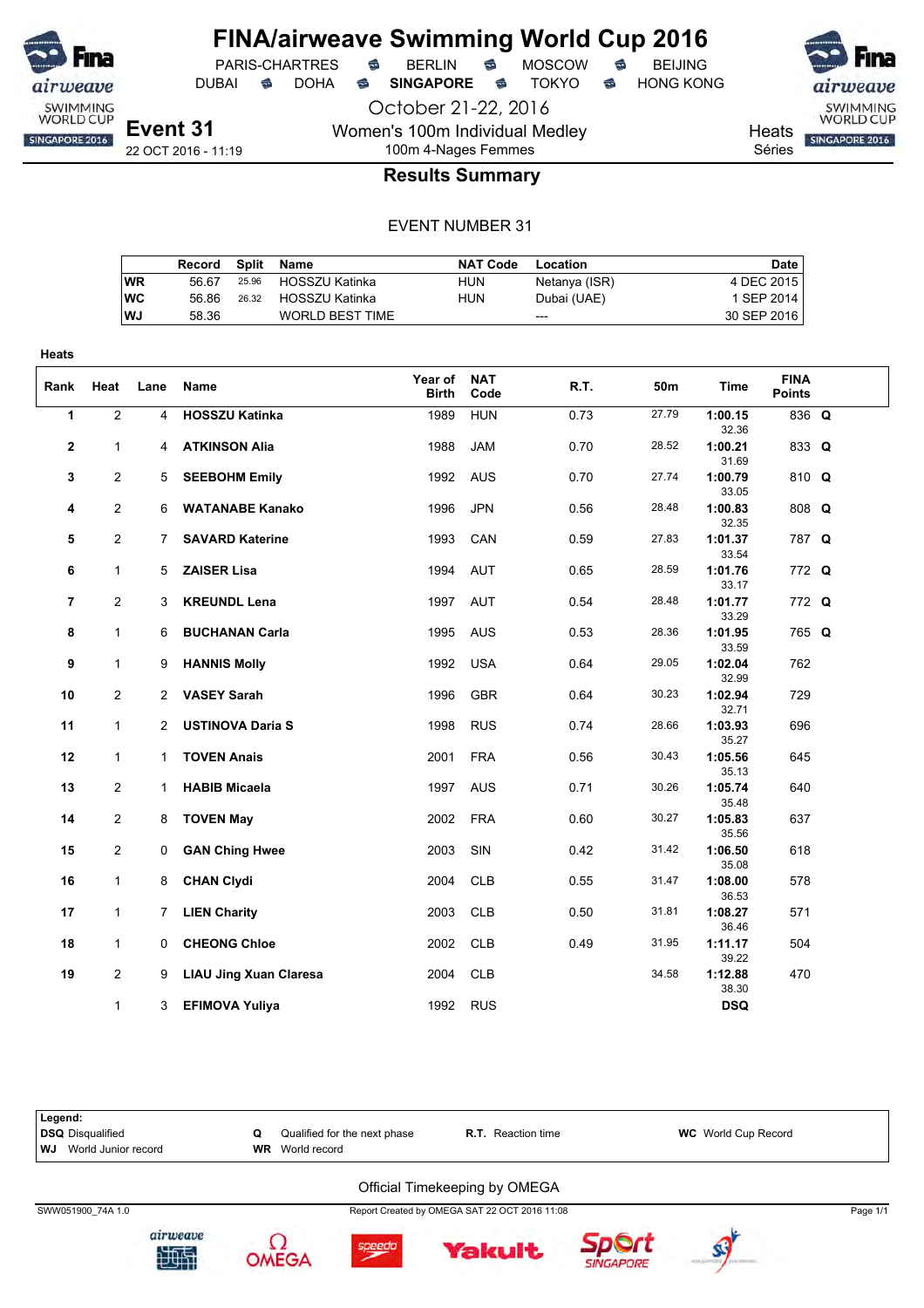

DUBAI **S** DOHA S SINGAPORE S TOKYO S HONG KONG

October 21-22, 2016

PARIS-CHARTRES **B** BERLIN **B** MOSCOW **B** BEIJING

**Heats** Séries

SWIMMING<br>WORLD CUP SINGAPORE 2016

22 OCT 2016 - 11:25

#### 200m Dos Hommes **Results Summary**

Men's 200m Backstroke

|            | Record  |       | <b>Splits</b> |         | Name                     | NAT Code   | Location     | Date        |
|------------|---------|-------|---------------|---------|--------------------------|------------|--------------|-------------|
| <b>WR</b>  | 1:45.63 | 24.46 | 51.35         | 1:18.42 | <b>LARKIN Mitchell</b>   | AUS        | Sydney (AUS) | 27 NOV 2015 |
| <b>IWC</b> | 1:46.11 | 25.17 | 52.36         | 1:19.48 | <b>VYATCHANIN Arkady</b> | <b>SRB</b> | Berlin (GER) | 15 NOV 2009 |
| l WJ       | 1:48.86 |       |               |         | <b>WORLD BEST TIME</b>   |            | $---$        | 30 SEP 2016 |

| <b>Heats</b>   |                |      |                         |                         |                    |      |       |                |                  |                  |                              |
|----------------|----------------|------|-------------------------|-------------------------|--------------------|------|-------|----------------|------------------|------------------|------------------------------|
| Rank           | Heat           | Lane | Name                    | Year of<br><b>Birth</b> | <b>NAT</b><br>Code | R.T. | 50m   | 100m           | 150m             | Time             | <b>FINA</b><br><b>Points</b> |
| 1              | $\mathbf{1}$   |      | 3 LEWIS Clyde           | 1997                    | <b>AUS</b>         | 0.63 | 27.37 | 56.22          | 1:25.44          | 1:55.17          | 771Q                         |
|                |                |      |                         |                         |                    |      |       | 28.85          | 29.22            | 29.73            |                              |
| $\mathbf{2}$   | 2              |      | 4 LARKIN Mitchell       | 1993                    | <b>AUS</b>         | 0.69 | 27.50 | 57.85          | 1:27.87          | 1:56.76          | 740 Q                        |
|                |                |      |                         |                         |                    |      |       | 30.35          | 30.02            | 28.89            |                              |
| 3              | $\mathbf{1}$   |      | 4 PINZON GARCIA Omar    | 1989                    | COL                | 0.56 | 27.32 | 57.59          | 1:27.30          | 1:57.35          | 729 Q                        |
|                |                |      |                         |                         |                    |      |       | 30.27          | 29.71            | 30.05            |                              |
| 4              | 1              |      | 6 LEWIS Hayden          | 1995                    | <b>AUS</b>         | 0.64 | 27.68 | 57.93          | 1:28.27          | 1:57.82          | 720 Q                        |
|                |                |      |                         |                         |                    |      |       | 30.25          | 30.34            | 29.55            |                              |
| 4              | $\overline{c}$ |      | 3 DONETC Stanislav      | 1983                    | <b>RUS</b>         | 0.71 | 27.92 | 58.18          | 1:28.71          | 1:57.82          | 720 Q                        |
|                |                |      |                         |                         |                    |      |       | 30.26          | 30.53            | 29.11            |                              |
| 6              | $\overline{c}$ |      | 2 LUDLOW Tristan        | 1997                    | <b>AUS</b>         | 0.63 | 27.41 | 56.91          | 1:27.19          | 1:57.91          | 718 Q                        |
|                |                |      |                         |                         |                    |      | 27.62 | 29.50<br>57.97 | 30.28<br>1:28.34 | 30.72            |                              |
| $\overline{7}$ | $\mathbf{1}$   |      | 5 EDMONDS Ben           | 1991                    | <b>AUS</b>         | 0.60 |       | 30.35          | 30.37            | 1:58.55<br>30.21 | 707 Q                        |
| 8              | $\mathbf{1}$   |      | 2 HINDS-SYDENHAM Hayden | 1996                    | <b>AUS</b>         | 0.65 | 28.49 | 59.04          | 1:30.05          | 2:00.00          | 682 Q                        |
|                |                |      |                         |                         |                    |      |       | 30.55          | 31.01            | 29.95            |                              |
| 9              | $\overline{2}$ |      | 7 FONG Francis          | 2000                    | SIN                | 0.59 | 28.74 | 59.25          | 1:30.36          | 2:02.40          | 642                          |
|                |                |      |                         |                         |                    |      |       | 30.51          | 31.11            | 32.04            |                              |
| 10             | $\overline{2}$ |      | 6 SAKAI Masato          | 1995                    | <b>JPN</b>         | 0.69 | 28.26 | 59.90          | 1:33.05          | 2:04.18          | 615                          |
|                |                |      |                         |                         |                    |      |       | 31.64          | 33.15            | 31.13            |                              |
| 11             | 2              |      | 1 JHONG Christopher     | 2000                    | <b>USA</b>         | 0.60 | 29.17 | 1:00.21        | 1:32.58          | 2:05.44          | 597                          |
|                |                |      |                         |                         |                    |      |       | 31.04          | 32.37            | 32.86            |                              |
| 12             | $\mathbf{1}$   |      | 7 LOW Malcolm           | 1997                    | SIN                | 0.59 | 29.10 | 1:00.85        | 1:33.09          | 2:05.48          | 596                          |
|                |                |      |                         |                         |                    |      |       | 31.75          | 32.24            | 32.39            |                              |
| 13             | $\mathbf{1}$   |      | 1 ONG Ethan             | 1999                    | <b>CLB</b>         | 0.53 | 29.04 | 1:01.83        | 1:36.04          | 2:09.75          | 539                          |
|                |                |      |                         |                         |                    |      |       | 32.79          | 34.21            | 33.71            |                              |
| 14             | 2              |      | 0 TAN Zachary lan       | 2003                    | <b>CLB</b>         | 0.66 | 31.10 | 1:05.12        | 1:39.45          | 2:12.93          | 501                          |
|                |                |      |                         |                         |                    |      |       | 34.02          | 34.33            | 33.48            |                              |
| 15             | $\mathbf{1}$   |      | 8 LIM Fang Jan          | 2000                    | <b>CLB</b>         | 0.85 | 30.79 | 1:04.98        | 1:42.37          | 2:19.68          | 432                          |
|                |                |      |                         |                         |                    |      |       | 34.19          | 37.39            | 37.31            |                              |
| 16             | $\overline{2}$ |      | 8 TEO Bo En, Owen       | 2002                    | <b>CLB</b>         | 0.86 | 33.16 | 1:09.27        | 1:45.83          | 2:21.75          | 413                          |
|                |                |      |                         |                         |                    |      |       | 36.11          | 36.56            | 35.92            |                              |
| 17             | $\mathbf{1}$   |      | 0 ALMENHALIQ            | 1992                    | <b>UAE</b>         | 0.65 | 31.92 | 1:08.81        | 1:48.96          | 2:29.53          | 352                          |
|                |                |      |                         |                         |                    |      |       | 36.89          | 40.15            | 40.57            |                              |
| 18             | 2              |      | 9 MOHAMMED Suhail       | 2000                    | <b>UAE</b>         | 0.60 | 34.36 | 1:11.97        | 1:50.61          | 2:29.89          | 349                          |
|                |                |      |                         |                         |                    |      |       | 37.61          | 38.64            | 39.28            |                              |
|                | $\overline{2}$ |      | 5 HURLEY Bobby          | 1988                    | <b>AUS</b>         |      |       |                |                  | <b>DNS</b>       |                              |











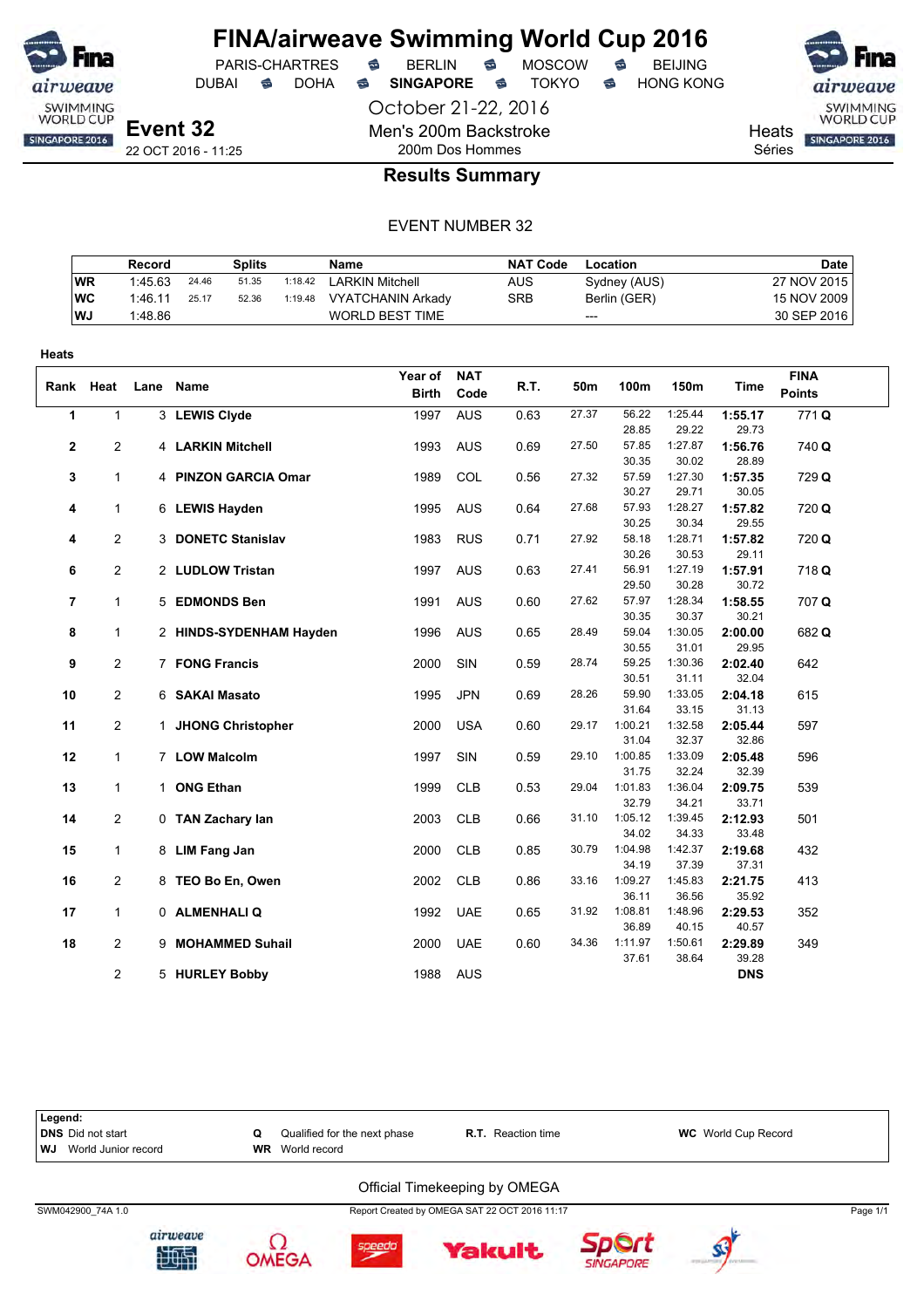

DUBAI **S** DOHA S SINGAPORE S TOKYO S HONG KONG

October 21-22, 2016 Women's 50m Butterfly 50m Papillon Femmes

PARIS-CHARTRES **B** BERLIN **B** MOSCOW **B** BEIJING

SWIMMING<br>WORLD CUP Heats **SINGAPORE 2016** 

Séries

### **Results Summary**

#### EVENT NUMBER 33

|    | Record Name |                            | <b>NAT Code</b> | Location        | <b>Date</b> |
|----|-------------|----------------------------|-----------------|-----------------|-------------|
| WR |             | 24.38 ALSHAMMAR Therese    | SWE             | Singapore (SIN) | 22 NOV 2009 |
| WС |             | 24.38 ALSHAMMAR Therese    | SWE             | Singapore (SIN) | 22 NOV 2009 |
| WJ |             | 26.05 PERMIAKOVA Elizaveta | <b>RUS</b>      | Kazan (RUS)     | 10 NOV 2015 |

| Heats          |                         |                |                                |                         |                    |      |             |                              |                         |
|----------------|-------------------------|----------------|--------------------------------|-------------------------|--------------------|------|-------------|------------------------------|-------------------------|
| Rank           | Heat                    | Lane           | Name                           | Year of<br><b>Birth</b> | <b>NAT</b><br>Code | R.T. | <b>Time</b> | <b>FINA</b><br><b>Points</b> |                         |
| 1              | 4                       | 4              | <b>OTTESEN Jeanette</b>        | 1987                    | <b>DEN</b>         | 0.65 | 25.71       | 852                          | Q                       |
| $\mathbf 2$    | 4                       | 3              | <b>WORRELL Kelsi</b>           | 1994                    | <b>USA</b>         | 0.49 | 25.73       | 850                          | Q                       |
| 3              | 3                       | 5              | <b>SAVARD Katerine</b>         | 1993                    | CAN                | 0.66 | 25.79       | 844                          | Q                       |
| 4              | 3                       | 4              | <b>SEEBOHM Emily</b>           | 1992                    | <b>AUS</b>         | 0.71 | 26.27       | 799                          | Q                       |
| 5              | $\overline{c}$          | 4              | <b>HOSSZU Katinka</b>          | 1989                    | <b>HUN</b>         | 0.74 | 26.48       | 780                          | Q                       |
| 6              | 4                       | 5              | <b>ATKINSON Alia</b>           | 1988                    | <b>JAM</b>         | 0.67 | 26.67       | 763                          | Q                       |
| $\overline{7}$ | $\overline{c}$          | 3              | <b>SZE Hang Yu</b>             | 1988                    | <b>HKG</b>         | 0.48 | 26.87       | 746                          | $\overline{\mathbf{?}}$ |
| $\overline{7}$ | $\overline{2}$          | 7              | <b>WILLIAMS Michelle</b>       | 1991                    | CAN                | 0.68 | 26.87       | 746                          | ?                       |
| $\overline{7}$ | 3                       | 3              | <b>OLDSEN Ellysia</b>          | 1995                    | <b>AUS</b>         | 0.48 | 26.87       | 746                          | $\overline{\mathbf{?}}$ |
| 10             | 4                       | 6              | <b>LIN Xintong</b>             | 2000                    | <b>CHN</b>         | 0.62 | 27.00       | 736                          |                         |
| 11             | 4                       | $\overline{2}$ | <b>CHAN Kin Lok</b>            | 1994                    | <b>HKG</b>         | 0.68 | 27.15       | 724                          |                         |
| 12             | 3                       | 6              | <b>NGUYEN Diep Phuong Tram</b> | 2001                    | <b>VIE</b>         | 0.57 | 27.18       | 721                          |                         |
| 13             | $\overline{2}$          | 6              | <b>TOH Nicholle</b>            | 2001                    | SIN                | 0.55 | 27.44       | 701                          |                         |
| 14             | 3                       | 7              | <b>CHAN Marina</b>             | 1997                    | SIN                | 0.53 | 27.57       | 691                          |                         |
| 15             | 4                       | 7              | <b>WILLIAMS Zoe</b>            | 1995                    | <b>AUS</b>         | 0.62 | 27.64       | 686                          |                         |
| 16             | $\overline{c}$          | $\overline{c}$ | <b>HECHENBICHLER Caroline</b>  | 2000                    | <b>AUT</b>         | 0.60 | 27.81       | 673                          |                         |
| 17             | 3                       | $\overline{c}$ | <b>HOONG En Qi</b>             | 1999                    | SIN                | 0.68 | 28.06       | 655                          |                         |
| 18             | 3                       | 1              | <b>KOO Jamie</b>               | 2001                    | <b>CLB</b>         | 0.54 | 28.70       | 612                          |                         |
| 19             | $\overline{2}$          | 8              | <b>MAURIN Ylenka</b>           | 2001                    | <b>FRA</b>         | 0.50 | 28.71       | 612                          |                         |
| 20             | 4                       | 1              | <b>LEE Elizabeth Rui Yan</b>   | 2001                    | SIN                | 0.50 | 28.80       | 606                          |                         |
| 21             | 3                       | 8              | <b>KHOE Vania</b>              | 2000                    | <b>CLB</b>         | 0.56 | 29.06       | 590                          |                         |
| 22             | 4                       | 8              | <b>ONG Natasha Min Ern</b>     | 2000                    | SIN                | 0.54 | 29.45       | 567                          |                         |
| 23             | $\mathbf{1}$            | 4              | <b>GAN Ching Hwee</b>          | 2003                    | SIN                | 0.51 | 29.48       | 565                          |                         |
| 24             | 2                       | $\mathbf{1}$   | <b>CHAN Zi Yi</b>              | 2001                    | <b>SIN</b>         | 0.54 | 29.60       | 558                          |                         |
| 25             | $\overline{c}$          | 0              | <b>HO Natalie</b>              | 2003                    | <b>CLB</b>         |      | 29.70       | 553                          |                         |
| 26             | 4                       | 9              | <b>CANOS CERVERA Paloma</b>    | 2002                    | <b>CLB</b>         | 0.65 | 29.74       | 550                          |                         |
| 27             | $\mathbf{1}$            | $\mathbf{1}$   | <b>LIEN Charity</b>            | 2003                    | <b>CLB</b>         | 0.48 | 29.98       | 537                          |                         |
| 28             | $\overline{\mathbf{4}}$ | 0              | <b>CHUE Sarah</b>              | 2001                    | <b>CLB</b>         | 0.78 | 30.19       | 526                          |                         |
| 29             | 1                       | 3              | <b>KHOO Ashley Jade</b>        | 2002                    | <b>CLB</b>         | 0.44 | 30.20       | 526                          |                         |
| 30             | 1                       | 5              | <b>KHOO Chelsea</b>            | 2002                    | <b>CLB</b>         | 0.57 | 30.22       | 525                          |                         |
| 31             | $\mathbf{1}$            | 0              | <b>KOCZANOWSKI Ana</b>         | 2001                    | <b>CLB</b>         | 0.56 | 30.30       | 520                          |                         |
| 31             | 3                       | 0              | <b>ONG Vanessa</b>             | 2002                    | <b>CLB</b>         | 0.53 | 30.30       | 520                          |                         |
| 33             | 3                       | 9              | <b>CHONG Elysia</b>            | 1997                    | <b>CLB</b>         | 0.60 | 30.49       | 511                          |                         |
| 34             | 1                       | 7              | <b>TANG Yee Teng</b>           | 2002                    | <b>CLB</b>         |      | 31.00       | 486                          |                         |
| 35             | $\overline{c}$          | 9              | <b>GAIER Celia</b>             | 1999                    | <b>CLB</b>         | 0.58 | 31.29       | 473                          |                         |
| 36             | $\mathbf{1}$            | $\overline{c}$ | <b>TAN Lee Shuen</b>           | 2000                    | <b>CLB</b>         | 0.59 | 31.52       | 462                          |                         |
| 37             | 1                       | 8              | <b>COCKS Juliette</b>          | 1999                    | <b>CLB</b>         | 0.65 | 31.70       | 454                          |                         |
| 38             | 1                       | 6              | <b>LEONG Dana</b>              | 1999                    | <b>CLB</b>         | 0.67 | 31.71       | 454                          |                         |
|                | $\mathfrak{p}$          | 5              | <b>GROVES Madeline</b>         | 1995                    | <b>AUS</b>         |      | <b>DNS</b>  |                              |                         |

| Legend:                       |                              |                           |                            |
|-------------------------------|------------------------------|---------------------------|----------------------------|
| DNS Did not start             | Qualified for the next phase | <b>R.T.</b> Reaction time | <b>WC</b> World Cup Record |
| <b>WJ</b> World Junior record | <b>WR</b> World record       | Involved in swim-off      |                            |
|                               |                              |                           |                            |

#### Official Timekeeping by OMEGA

**Yakult** 

SWW020900\_74A 1.0 Report Created by OMEGA SAT 22 OCT 2016 11:25 Page 1/1





speedo



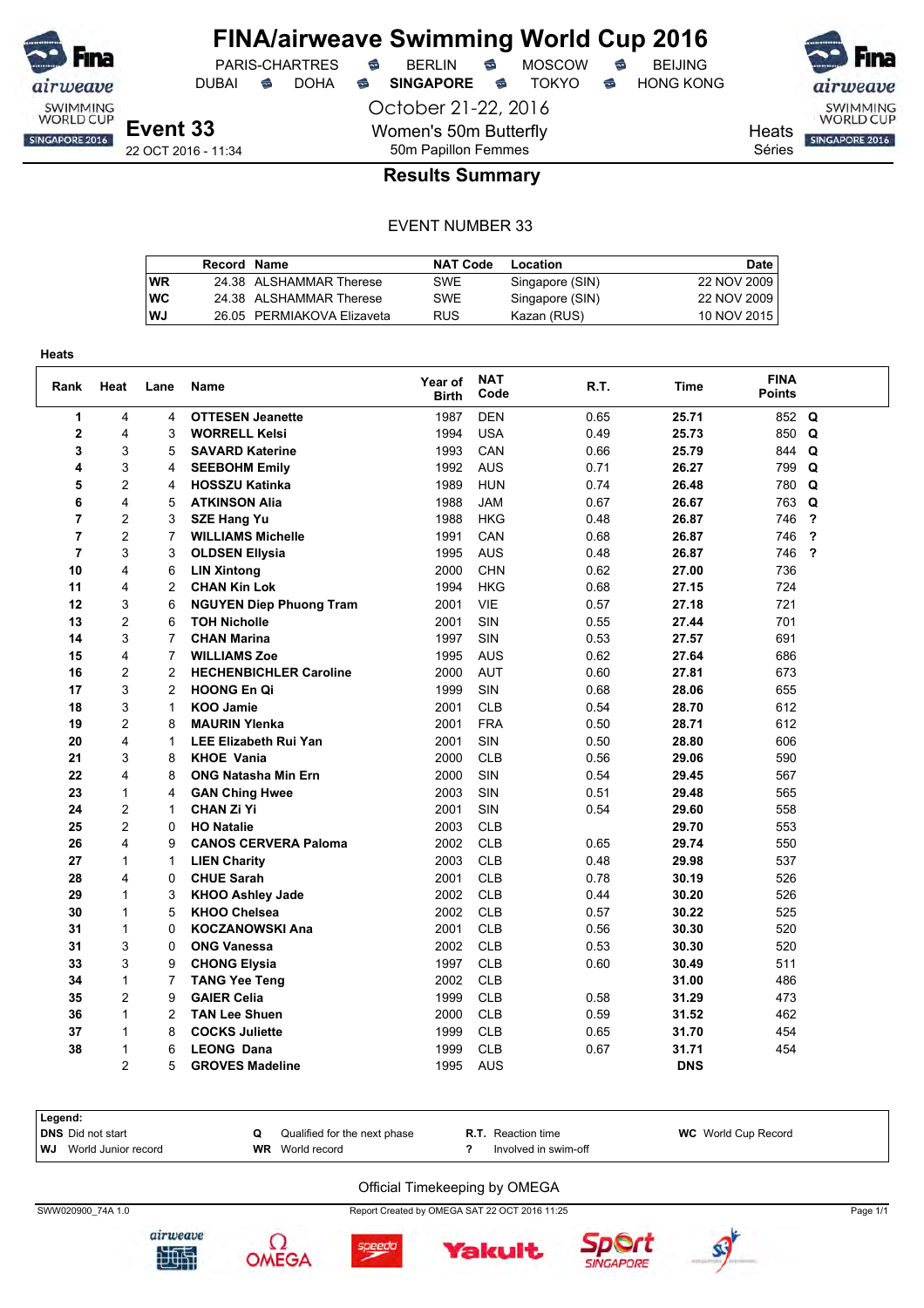

DUBAI **S** DOHA S SINGAPORE S TOKYO S HONG KONG

PARIS-CHARTRES **B** BERLIN **B** MOSCOW **B** BEIJING

October 21-22, 2016

Men's 1500m Freestyle

SWIMMING<br>WORLD CUP

Série(s) lente(s)

Slowest Heat(s) SINGAPORE 2016

22 OCT 2016 - 11:51

# 1500m Nage Libre Hommes **Results Summary**

### EVENT NUMBER 35

|           | Record   |       | Splits  |         | Name                         | <b>NAT Code</b> | Location        | Date        |
|-----------|----------|-------|---------|---------|------------------------------|-----------------|-----------------|-------------|
| <b>WR</b> | 14:08.06 | 53.73 | 1:50.07 | 3:44.02 | 7:31.33 PALTRINIERI Gregorio | ITA             | Netanya (ISR)   | 4 DEC 2015  |
| ∣WC       | 14:27.65 | 56.27 | 1:54.67 | 3:51.74 | 7:44.07 PALTRINIERI Gregorio | <b>ITA</b>      | Eindhoven (NED) | 8 AUG 2013  |
| ∣WJ       | 14:27.78 |       |         |         | WORLD BEST TIME              |                 | $---$           | 30 SEP 2016 |

|                                  |                         |                         |                         | Year of NAT             |                         |                         |                         | <b>FINA</b>   |
|----------------------------------|-------------------------|-------------------------|-------------------------|-------------------------|-------------------------|-------------------------|-------------------------|---------------|
| Rank Heat                        | Name<br>Lane            |                         |                         | <b>Birth</b>            | Code                    | R.T.                    | <b>Time</b>             | <b>Points</b> |
| $\overline{c}$<br>$\mathbf 1$    | 4 HERTZ Joshua          |                         |                         | 1996                    | <b>AUS</b>              | 0.76                    | 15:13.38                | 800           |
| 50m 27.91                        | 100m 58.22              | 150m 1:28.90            | 200m 1:59.81            | 250m 2:30.84            | 300m 3:01.58            | 350m 3:32.34            | 400m 4:03.18            |               |
|                                  | 30.31                   | 30.68                   | 30.91                   | 31.03                   | 30.74                   | 30.76                   | 30.84                   |               |
| 450m 4:33.84                     | 500m 5:04.57            | 550m 5:34.85            | 600m 6:05.24            | 650m 6:35.58            | 700m 7:06.22            | 750m 7:36.61            | 800m 8:06.90            |               |
| 30.66<br>850m 8:37.58            | 30.73<br>900m 9:07.85   | 30.28<br>950m 9:38.68   | 30.39<br>1000m 10:09.14 | 30.34<br>1050m 10:39.72 | 30.64<br>1100m 11:10.18 | 30.39<br>1150m 11:41.06 | 30.29                   |               |
| 30.68                            | 30.27                   | 30.83                   | 30.46                   | 30.58                   | 30.46                   | 30.88                   | 1200m 12:11.45<br>30.39 |               |
| 1250m 12:41.98                   | 1300m 13:12.98          | 1350m 13:43.77          | 1400m 14:14.00          | 1450m 14:44.18          |                         |                         |                         |               |
| 30.53                            | 31.00                   | 30.79                   | 30.23                   | 30.18                   | 29.20                   |                         |                         |               |
| $\overline{2}$<br>$\overline{2}$ | 3 HSU Che-Yu            |                         |                         | 1994 TPE                |                         | 0.38                    | 15:58.03                | 693           |
| 50m 27.72                        | 100m 58.66              | 150m 1:29.71            | 200m 2:01.07            | 250m 2:32.87            | 300m 3:04.95            | 350m 3:37.35            | 400m 4:09.81            |               |
|                                  | 30.94                   | 31.05                   | 31.36                   | 31.80                   | 32.08                   | 32.40                   | 32.46                   |               |
| 450m 4:42.40                     | 500m 5:14.91            | 550m 5:47.59            | 600m 6:20.22            | 650m 6:52.99            | 700m 7:25.34            | 750m 7:58.18            | 800m 8:30.72            |               |
| 32.59                            | 32.51                   | 32.68                   | 32.63                   | 32.77                   | 32.35                   | 32.84                   | 32.54                   |               |
| 850m 9:03.31<br>32.59            | 900m 9:35.98            | 950m 10:08.46           | 1000m 10:40.05          | 1050m 11:11.16          | 1100m 11:43.83<br>32.67 | 1150m 12:16.45<br>32.62 | 1200m 12:48.96<br>32.51 |               |
| 1250m 13:21.68                   | 32.67<br>1300m 13:54.00 | 32.48<br>1350m 14:26.59 | 31.59<br>1400m 14:59.06 | 31.11<br>1450m 15:30.45 |                         |                         |                         |               |
| 32.72                            | 32.32                   | 32.59                   | 32.47                   | 31.39                   | 27.58                   |                         |                         |               |
| $\overline{2}$<br>3              |                         | 2 LIM Glen Jun Wei      |                         | SIN<br>2002             |                         | 0.57                    | 15:58.15                | 693           |
| 50m 28.53                        | 100m 1:00.28            | 150m 1:32.32            | 200m 2:04.63            | 250m 2:37.41            | 300m 3:09.44            | 350m 3:41.87            | 400m 4:14.48            |               |
|                                  | 31.75                   | 32.04                   | 32.31                   | 32.78                   | 32.03                   | 32.43                   | 32.61                   |               |
| 450m 4:47.47                     | 500m 5:20.17            | 550m 5:52.46            | 600m 6:24.91            | 650m 6:57.66            | 700m 7:30.35            | 750m 8:03.39            | 800m 8:35.75            |               |
| 32.99                            | 32.70                   | 32.29                   | 32.45                   | 32.75                   | 32.69                   | 33.04                   | 32.36                   |               |
| 850m 9:08.14                     | 900m 9:40.19            | 950m 10:12.66           | 1000m 10:45.16          | 1050m 11:17.02          | 1100m 11:49.03          | 1150m 12:21.23          | 1200m 12:52.80          |               |
| 32.39                            | 32.05                   | 32.47                   | 32.50                   | 31.86                   | 32.01                   | 32.20                   | 31.57                   |               |
| 1250m 13:25.07<br>32.27          | 1300m 13:56.49<br>31.42 | 1350m 14:28.04<br>31.55 | 1400m 14:59.38<br>31.34 | 1450m 15:30.58<br>31.20 | 27.57                   |                         |                         |               |
|                                  |                         |                         |                         |                         |                         |                         |                         |               |
| 2<br>4                           |                         | 5 BOON Ji Chao Benedict |                         | 1996                    | <b>CLB</b>              | 0.70                    | 16:05.84                | 676           |
| 50m 29.13                        | 100m 1:00.55<br>31.42   | 150m 1:32.23<br>31.68   | 200m 2:04.26<br>32.03   | 250m 2:36.23<br>31.97   | 300m 3:08.25<br>32.02   | 350m 3:41.03<br>32.78   | 400m 4:13.89<br>32.86   |               |
| 450m 4:46.64                     | 500m 5:19.54            | 550m 5:51.55            | 600m 6:24.01            | 650m 6:56.99            | 700m 7:29.91            | 750m 8:02.89            | 800m 8:35.21            |               |
| 32.75                            | 32.90                   | 32.01                   | 32.46                   | 32.98                   | 32.92                   | 32.98                   | 32.32                   |               |
| 850m 9:08.05                     | 900m 9:40.52            | 950m 10:13.07           | 1000m 10:45.88          | 1050m 11:17.96          | 1100m 11:49.62          | 1150m 12:21.26          | 1200m 12:53.34          |               |
| 32.84                            | 32.47                   | 32.55                   | 32.81                   | 32.08                   | 31.66                   | 31.64                   | 32.08                   |               |
| 1250m 13:25.64                   | 1300m 13:58.20          | 1350m 14:30.14          | 1400m 15:02.36          | 1450m 15:34.44          |                         |                         |                         |               |
| 32.30                            | 32.56                   | 31.94                   | 32.22                   | 32.08                   | 31.40                   |                         |                         |               |
| 5<br>$\overline{2}$              |                         | 7 DAVID Calvin Calhoun  |                         | 2001                    | <b>USA</b>              | 0.63                    | 16:08.98                | 670           |
| 50m 29.28                        | 100m 1:01.92            | 150m 1:34.79            | 200m 2:07.53            | 250m 2:40.08            | 300m 3:12.80            | 350m 3:45.53            | 400m 4:18.16            |               |
| 450m 4:51.01                     | 32.64<br>500m 5:23.38   | 32.87<br>550m 5:56.18   | 32.74<br>600m 6:28.95   | 32.55<br>650m 7:01.54   | 32.72<br>700m 7:33.80   | 32.73<br>750m 8:06.42   | 32.63<br>800m 8:38.84   |               |
| 32.85                            | 32.37                   | 32.80                   | 32.77                   | 32.59                   | 32.26                   | 32.62                   | 32.42                   |               |
| 850m 9:11.49                     | 900m 9:44.11            | 950m 10:16.57           | 1000m 10:49.14          | 1050m 11:21.83          | 1100m 11:54.32          | 1150m 12:26.48          | 1200m 12:58.63          |               |
| 32.65                            | 32.62                   | 32.46                   | 32.57                   | 32.69                   | 32.49                   | 32.16                   | 32.15                   |               |
| 1250m 13:30.68                   | 1300m 14:02.57          | 1350m 14:34.69          | 1400m 15:06.36          | 1450m 15:38.02          |                         |                         |                         |               |
| 32.05                            | 31.89                   | 32.12                   | 31.67                   | 31.66                   | 30.96                   |                         |                         |               |
| 6<br>2                           | 6 OH Yao Jie            |                         |                         | 1997                    | <b>CLB</b>              | 0.61                    | 16:19.15                | 649           |
| 50m 29.15                        | 100m 1:00.65            | 150m 1:32.41            | 200m 2:04.64            | 250m 2:36.81            | 300m 3:08.73            | 350m 3:41.15            | 400m 4:14.09            |               |
| 450m 4:46.61                     | 31.50<br>500m 5:19.00   | 31.76<br>550m 5:51.20   | 32.23<br>600m 6:23.60   | 32.17<br>650m 6:56.36   | 31.92<br>700m 7:29.11   | 32.42<br>750m 8:02.17   | 32.94<br>800m 8:34.76   |               |
| 32.52                            | 32.39                   | 32.20                   | 32.40                   | 32.76                   | 32.75                   | 33.06                   | 32.59                   |               |
| 850m 9:07.42                     | 900m 9:39.95            | 950m 10:12.80           | 1000m 10:45.47          | 1050m 11:18.38          | 1100m 11:51.29          | 1150m 12:24.28          | 1200m 12:58.01          |               |
| 32.66                            | 32.53                   | 32.85                   | 32.67                   | 32.91                   | 32.91                   | 32.99                   | 33.73                   |               |
| 1250m 13:31.69                   | 1300m 14:05.31          | 1350m 14:38.78          | 1400m 15:12.60          | 1450m 15:45.88          |                         |                         |                         |               |
| 33.68                            | 33.62                   | 33.47                   | 33.82                   | 33.28                   | 33.27                   |                         |                         |               |

Official Timekeeping by OMEGA

Yakult



Ω



speedo



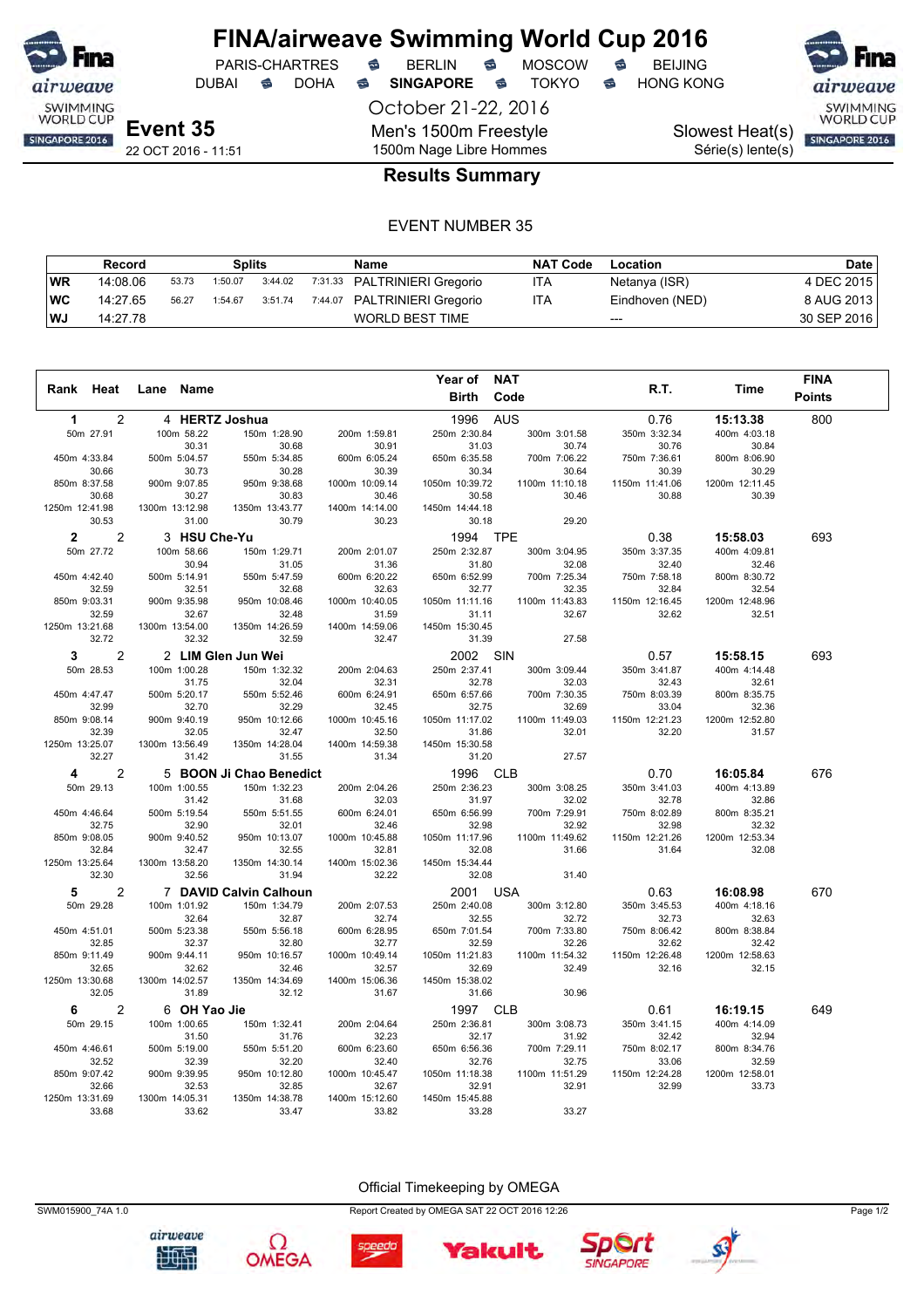

DUBAI **S** DOHA S SINGAPORE S TOKYO S HONG KONG

October 21-22, 2016

Men's 1500m Freestyle 1500m Nage Libre Hommes

PARIS-CHARTRES **B** BERLIN **B** MOSCOW **B** BEIJING

Slowest Heat(s) Série(s) lente(s)



### **Results Summary**

|                                  |                         |                         |                         | Year of NAT             |                |                |                | <b>FINA</b>   |  |
|----------------------------------|-------------------------|-------------------------|-------------------------|-------------------------|----------------|----------------|----------------|---------------|--|
| Rank Heat                        | Lane Name               |                         |                         | <b>Birth Code</b>       |                | R.T.           | Time           | <b>Points</b> |  |
| $\overline{2}$<br>$\overline{7}$ |                         | 8 SCHUSTER Collin       |                         | 2002                    | <b>CLB</b>     | 0.64           | 16:59.76       | 575           |  |
| 50m 29.29                        | 100m 1:02.74            | 150m 1:36.00            | 200m 2:09.56            | 250m 2:43.59            | 300m 3:17.84   | 350m 3:51.89   | 400m 4:26.18   |               |  |
|                                  | 33.45                   | 33.26                   | 33.56                   | 34.03                   | 34.25          | 34.05          | 34.29          |               |  |
| 450m 5:00.43                     | 500m 5:35.06            | 550m 6:09.37            | 600m 6:43.47            | 650m 7:17.92            | 700m 7:52.08   | 750m 8:26.34   | 800m 9:00.32   |               |  |
| 34.25                            | 34.63                   | 34.31                   | 34.10                   | 34.45                   | 34.16          | 34.26          | 33.98          |               |  |
| 850m 9:34.71                     | 900m 10:09.11           | 950m 10:43.36           | 1000m 11:17.70          | 1050m 11:52.37          | 1100m 12:26.39 | 1150m 13:00.44 | 1200m 13:34.60 |               |  |
| 34.39                            | 34.40                   | 34.25                   | 34.34                   | 34.67                   | 34.02          | 34.05          | 34.16          |               |  |
| 1250m 14:08.54                   | 1300m 14:43.21          | 1350m 15:17.22          | 1400m 15:51.19          | 1450m 16:25.83          |                |                |                |               |  |
| 33.94                            | 34.67                   | 34.01                   | 33.97                   | 34.64                   | 33.93          |                |                |               |  |
| 2<br>8                           |                         | 1 LOW Bryant Zi-Xuan    |                         | 1999 SIN                |                | 0.70           | 17:06.87       | 563           |  |
| 50m 29.69                        | 100m 1:01.81            | 150m 1:35.25            | 200m 2:09.43            | 250m 2:43.63            | 300m 3:17.75   | 350m 3:51.92   | 400m 4:26.38   |               |  |
|                                  | 32.12                   | 33.44                   | 34.18                   | 34.20                   | 34.12          | 34.17          | 34.46          |               |  |
| 450m 5:01.01                     | 500m 5:35.26            | 550m 6:08.20            | 600m 6:41.96            | 650m 7:15.98            | 700m 7:50.32   | 750m 8:25.54   | 800m 9:00.03   |               |  |
| 34.63                            | 34.25                   | 32.94                   | 33.76                   | 34.02                   | 34.34          | 35.22          | 34.49          |               |  |
| 850m 9:34.05                     | 900m 10:08.98           | 950m 10:44.25           | 1000m 11:17.98          | 1050m 11:53.22          | 1100m 12:28.70 | 1150m 13:04.28 | 1200m 13:39.96 |               |  |
| 34.02                            | 34.93                   | 35.27                   | 33.73                   | 35.24                   | 35.48          | 35.58          | 35.68          |               |  |
| 1250m 14:15.68                   | 1300m 14:51.61          | 1350m 15:27.34          | 1400m 15:59.02          | 1450m 16:33.07          |                |                |                |               |  |
| 35.72                            | 35.93                   | 35.73                   | 31.68                   | 34.05                   | 33.80          |                |                |               |  |
| $\mathbf{1}$<br>9                |                         | 4 OH Rui Zhi, Ritchie   |                         | 2002 CLB                |                | 0.69           | 17:13.41       | 552           |  |
| 50m 30.64                        | 100m 1:04.47            | 150m 1:38.93            | 200m 2:13.48            | 250m 2:48.15            | 300m 3:22.85   | 350m 3:57.93   | 400m 4:33.24   |               |  |
|                                  | 33.83                   | 34.46                   | 34.55                   | 34.67                   | 34.70          | 35.08          | 35.31          |               |  |
| 450m 5:08.18                     | 500m 5:43.11            | 550m 6:17.36            | 600m 6:52.43            | 650m 7:27.41            | 700m 8:02.43   | 750m 8:37.52   | 800m 9:12.36   |               |  |
| 34.94                            | 34.93                   | 34.25                   | 35.07                   | 34.98                   | 35.02          | 35.09          | 34.84          |               |  |
| 850m 9:47.20                     | 900m 10:22.42           | 950m 10:57.21           | 1000m 11:32.11          | 1050m 12:07.10          | 1100m 12:41.47 | 1150m 13:15.94 | 1200m 13:50.53 |               |  |
| 34.84                            | 35.22                   | 34.79                   | 34.90                   | 34.99                   | 34.37          | 34.47          | 34.59          |               |  |
| 1250m 14:24.79                   | 1300m 14:59.07          | 1350m 15:33.74          | 1400m 16:06.50          | 1450m 16:39.96          |                |                |                |               |  |
| 34.26                            | 34.28                   | 34.67                   | 32.76                   | 33.46                   | 33.45          |                |                |               |  |
| 10<br>$\overline{\phantom{1}}$   | 5 PEK Yi Liang          |                         |                         | 2002 CLB                |                | 0.67           | 17:15.80       | 548           |  |
| 50m 30.60                        | 100m 1:04.38            | 150m 1:39.07            | 200m 2:13.37            | 250m 2:48.08            | 300m 3:22.72   | 350m 3:57.96   | 400m 4:33.00   |               |  |
|                                  | 33.78                   | 34.69                   | 34.30                   | 34.71                   | 34.64          | 35.24          | 35.04          |               |  |
| 450m 5:07.84                     | 500m 5:42.85            | 550m 6:17.48            | 600m 6:52.43            | 650m 7:27.25            | 700m 8:02.22   | 750m 8:37.57   | 800m 9:12.13   |               |  |
| 34.84                            | 35.01                   | 34.63                   | 34.95                   | 34.82                   | 34.97          | 35.35          | 34.56          |               |  |
| 850m 9:47.17                     | 900m 10:22.26           | 950m 10:57.02           | 1000m 11:31.97          | 1050m 12:06.87          | 1100m 12:41.33 | 1150m 13:15.86 | 1200m 13:50.43 |               |  |
| 35.04                            | 35.09                   | 34.76                   | 34.95                   | 34.90                   | 34.46          | 34.53          | 34.57          |               |  |
| 1250m 14:25.09<br>34.66          | 1300m 14:59.43<br>34.34 | 1350m 15:33.97<br>34.54 | 1400m 16:07.93<br>33.96 | 1450m 16:41.99<br>34.06 | 33.81          |                |                |               |  |
|                                  |                         |                         |                         |                         |                |                |                |               |  |
| 11<br>$\overline{\phantom{1}}$ 1 | 3 ONG Justin            |                         |                         | 2002 CLB                |                |                | 18:01.29       | 482           |  |
| 50m 31.46                        | 100m 1:06.13            | 150m 1:42.09            | 200m 2:18.67            | 250m 2:55.07            | 300m 3:31.21   | 350m 4:07.55   | 400m 4:44.15   |               |  |
|                                  | 34.67                   | 35.96                   | 36.58                   | 36.40                   | 36.14          | 36.34          | 36.60          |               |  |
| 450m 5:20.31                     | 500m 5:56.77            | 550m 6:32.80            | 600m 7:09.15            | 650m 7:45.29            | 700m 8:21.48   | 750m 8:57.67   | 800m 9:33.72   |               |  |
| 36.16                            | 36.46                   | 36.03                   | 36.35                   | 36.14                   | 36.19          | 36.19          | 36.05          |               |  |
| 850m 10:10.28                    | 900m 10:47.35           | 950m 11:24.13           | 1000m 12:00.58          | 1050m 12:36.74          | 1100m 13:13.40 | 1150m 13:49.93 | 1200m 14:26.39 |               |  |
| 36.56                            | 37.07                   | 36.78                   | 36.45                   | 36.16                   | 36.66          | 36.53          | 36.46          |               |  |
| 1250m 15:02.62<br>36.23          | 1300m 15:38.93<br>36.31 | 1350m 16:15.17<br>36.24 | 1400m 16:51.35<br>36.18 | 1450m 17:27.13<br>35.78 | 34.16          |                |                |               |  |
|                                  |                         |                         |                         |                         |                |                |                |               |  |

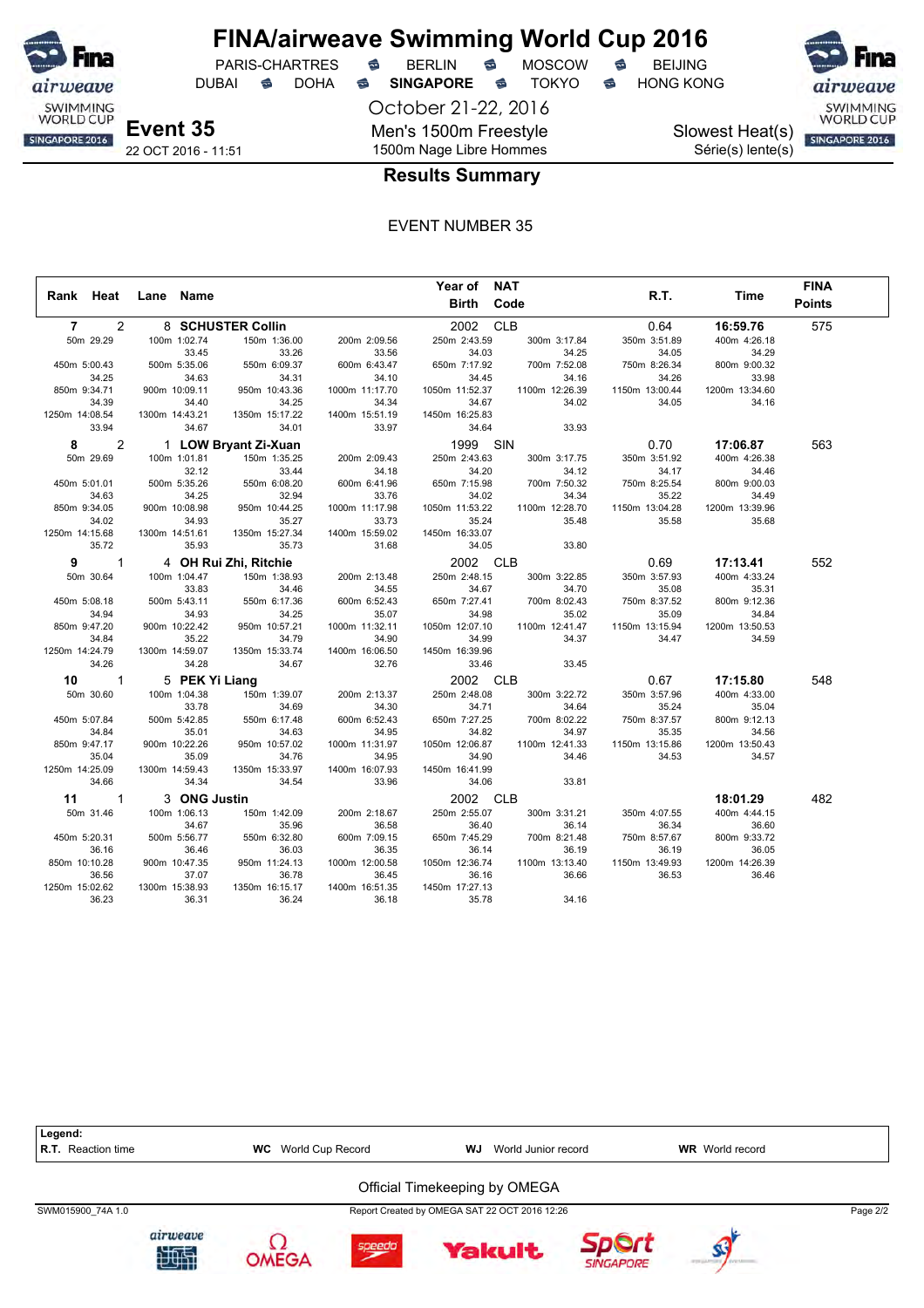

DUBAI **S** DOHA S SINGAPORE S TOKYO S HONG KONG

October 21-22, 2016 Women's 400m Individual Medley 400m 4-Nages Femmes

22 OCT 2016 - 12:31

Slowest Heat(s)

SWIMMING<br>WORLD CUP

Série(s) lente(s)

SINGAPORE 2016

### **Results Summary**

|           | Record  |       | Splits  |         | <b>Name</b>            | <b>NAT Code</b> | Location      | <b>Date</b> |
|-----------|---------|-------|---------|---------|------------------------|-----------------|---------------|-------------|
| WR        | 4:19.46 | 59.19 | 2:04.32 | 3:19.75 | HOSSZU Katinka         | <b>HUN</b>      | Netanya (ISR) | 2 DEC 2015  |
| <b>WC</b> | 4:20.83 | 59.41 | 2:04.63 | 3:20.84 | HOSSZU Katinka         | HUN             | Doha (QAT)    | 28 AUG 2014 |
| l WJ      | 4:23.33 |       |         |         | <b>WORLD BEST TIME</b> |                 | $---$         | 30 SEP 2016 |

| Heat<br>Rank | Name<br>Lane  |                              | <b>NAT</b><br>Year of<br><b>Birth</b><br>Code | <b>R.T.</b>  | <b>FINA</b><br>Time<br><b>Points</b> |
|--------------|---------------|------------------------------|-----------------------------------------------|--------------|--------------------------------------|
|              | 4 YIP Sarah   |                              | CLB<br>2003                                   | 0.66         | 572<br>5:12.54                       |
| 50m 32.10    | 100m 1:09.21  | 200m 2:30.63<br>150m 1:50.61 | 250m 3:17.42<br>300m 4:04.04                  | 350m 4:39.38 |                                      |
|              | 37.11         | 41.40<br>40.02               | 46.62<br>46.79                                | 35.34        | 33.16                                |
| 2            | 3 YU Herlene  |                              | 2002<br><b>CLB</b>                            | 0.53         | 529<br>5:20.68                       |
| 50m 33.54    | 100m 1:11.83  | 200m 2:34.47<br>150m 1:53.39 | 250m 3:20.86<br>300m 4:07.31                  | 350m 4:45.13 |                                      |
|              | 38.29         | 41.56<br>41.08               | 46.39<br>46.45                                | 37.82        | 35.55                                |
|              | 5 YEO Kathlyn |                              | 2000<br>CLB                                   |              | <b>DSQ</b>                           |

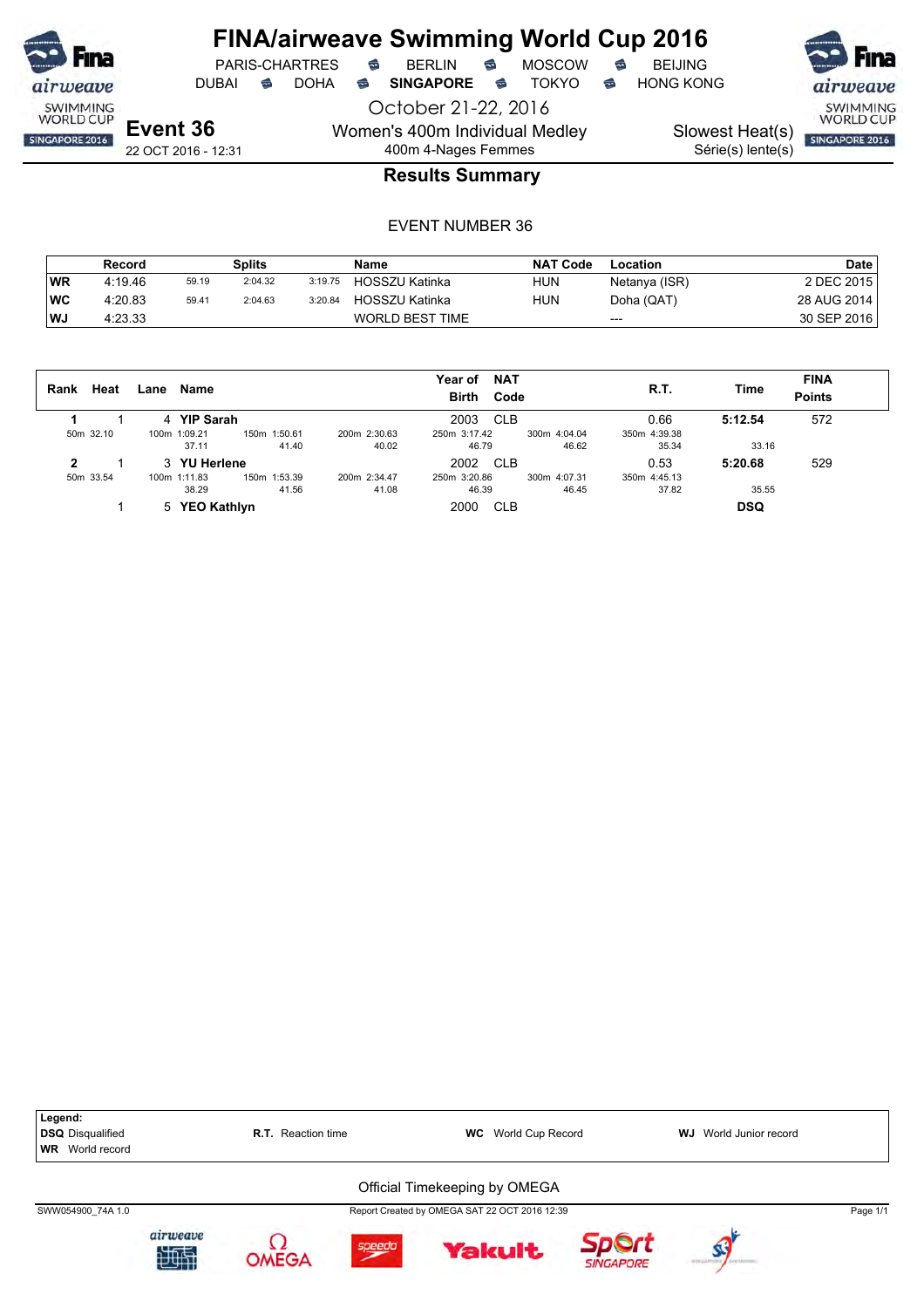

DUBAI **S** DOHA S SINGAPORE S TOKYO S HONG KONG

October 21-22, 2016 Mixed 4x50m Free Relay Neats

PARIS-CHARTRES **B** BERLIN **B** MOSCOW **B** BEIJING

SINGAPORE 2016 Séries

SWIMMING<br>WORLD CUP

### **Results Summary**

### EVENT NUMBER 34

|           | Record  | Splits | NAT (Relay)                    | Location   | Date          |
|-----------|---------|--------|--------------------------------|------------|---------------|
| <b>WR</b> | 1:25.57 |        | USA - United States Of America | Doha (QAT) | 6 DEC 2014    |
| <b>WJ</b> | 1:33.57 |        | World Best Time                | $---$      | 18 OCT 2016 I |

| Heats       |                |              |                                  |      |       |             |                              |
|-------------|----------------|--------------|----------------------------------|------|-------|-------------|------------------------------|
| Rank        | Heat           |              | Lane NAT / Name                  | R.T. | 50m   | <b>Time</b> | <b>FINA</b><br><b>Points</b> |
| 1           | $\mathbf{1}$   | 4            | <b>AUS - Australia</b>           |      |       | 1:31.91     | Q                            |
|             |                |              | CHALMERS Kyle (M)                | 0.72 | 21.56 | 21.56       |                              |
|             |                |              | ABOOD Andrew (M)                 | 0.20 | 21.46 | 43.02       |                              |
|             |                |              | GROVES Madeline (W)              | 0.35 | 24.50 | 1:07.52     |                              |
|             |                |              | WILSON Madison (W)               | 0.22 | 24.39 | 1:31.91     |                              |
| $\mathbf 2$ | $\overline{c}$ |              | 5 AUS - Australia                |      |       | 1:32.66     |                              |
|             |                |              | D'ORSOGNA Tommaso (M)            | 0.65 | 21.71 | 21.71       |                              |
|             |                |              | MORGAN David (M)                 | 0.29 | 22.16 | 43.87       |                              |
|             |                |              | BUCHANAN Carla (W)               | 0.20 | 24.37 | 1:08.24     |                              |
|             |                |              | SEEBOHM Emily (W)                | 0.41 | 24.42 | 1:32.66     |                              |
| 3           | 2              |              | 4 RUS - Russian Federation       |      |       | 1:34.48     | Q                            |
|             |                |              | DONETC Stanislav (M)             | 0.75 | 22.45 | 22.45       |                              |
|             |                |              | MOROZOV Vladimir (M)             | 0.17 | 21.05 | 43.50       |                              |
|             |                |              | USTINOVA Daria S (W)             | 0.41 | 24.93 | 1:08.43     |                              |
|             |                |              | EFIMOVA Yuliya (W)               | 0.08 | 26.05 | 1:34.48     |                              |
| 4           | 1              |              | 5 AUS - Australia                |      |       | 1:35.86     |                              |
|             |                |              | MCCARTHY Brayden (M)             | 0.68 | 22.14 | 22.14       |                              |
|             |                |              | BELL Grayson (M)                 | 0.37 | 22.61 | 44.75       |                              |
|             |                |              | HARKIN Abbey (W)                 | 0.27 | 26.08 | 1:10.83     |                              |
|             |                |              | OLDSEN Ellysia (W)               | 0.00 | 25.03 | 1:35.86     |                              |
| 5           | $\overline{2}$ |              | 7 SIN - Singapore                |      |       | 1:36.46     | Q                            |
|             |                |              | YEO Kai Quan (M)                 | 0.63 | 23.23 | 23.23       |                              |
|             |                |              | KOO Dylan (M)                    | 0.10 | 22.53 | 45.76       |                              |
|             |                |              | LIM Xiang Qi Amanda (W)          | 0.23 | 25.47 | 1:11.23     |                              |
|             |                |              | CHAN Marina (W)                  | 0.19 | 25.23 | 1:36.46     |                              |
| 6           | $\mathbf{1}$   |              | 3 HKG - Hong Kong                |      |       | 1:38.37     | Q                            |
|             |                |              | CHEUNG Kin Tat Kent (M)          |      | 23.76 | 23.76       |                              |
|             |                |              | MAK Ho Lun Raymond (M)           |      | 22.83 | 46.59       |                              |
|             |                |              | CHAN Kin Lok (W)                 |      | 26.78 | 1:13.37     |                              |
|             |                |              | SZE Hang Yu (W)                  |      | 25.00 | 1:38.37     |                              |
| 7           | $\overline{2}$ | $\mathbf{1}$ | SIN - Singapore                  |      |       | 1:38.69     |                              |
|             |                |              | TAN Jonathan Eu Jin (M)          | 0.51 | 23.20 | 23.20       |                              |
|             |                |              | PANG Sheng Jun (M)               | 0.07 | 22.96 | 46.16       |                              |
|             |                |              | HOONG En Qi (W)                  | 0.39 | 26.21 | 1:12.37     |                              |
|             |                |              | TOH Nicholle (W)                 | 0.50 | 26.32 | 1:38.69     |                              |
| 8           | $\overline{c}$ |              | 9 USA - United States of America |      |       | 1:38.78     | Q                            |
|             |                |              | LARSON Breeja (W)                | 0.64 | 26.59 | 26.59       |                              |
|             |                |              | HANNIS Molly (W)                 | 0.35 | 26.20 | 52.79       |                              |
|             |                |              | PRENOT Josh (M)                  | 0.42 | 22.83 | 1:15.62     |                              |
|             |                |              | HAEBERLE Scott Haynes (M)        | 0.20 | 23.16 | 1:38.78     |                              |
| 9           | 2              | 8            | SIN - Singapore                  |      |       | 1:40.34     |                              |
|             |                |              | WEE Ryan (M)                     | 0.66 | 23.72 | 23.72       |                              |
|             |                |              | KHOO Chien Yin Lionel (M)        | 0.23 | 23.61 | 47.33       |                              |
|             |                |              | CHUE Christie (W)                | 0.25 | 26.64 | 1:13.97     |                              |
|             |                |              | ONG Natasha Min Ern (W)          | 0.37 | 26.37 | 1:40.34     |                              |

Official Timekeeping by OMEGA

speedo





SWX410900\_74B 1.0 Page 1/3

**Yakult** 



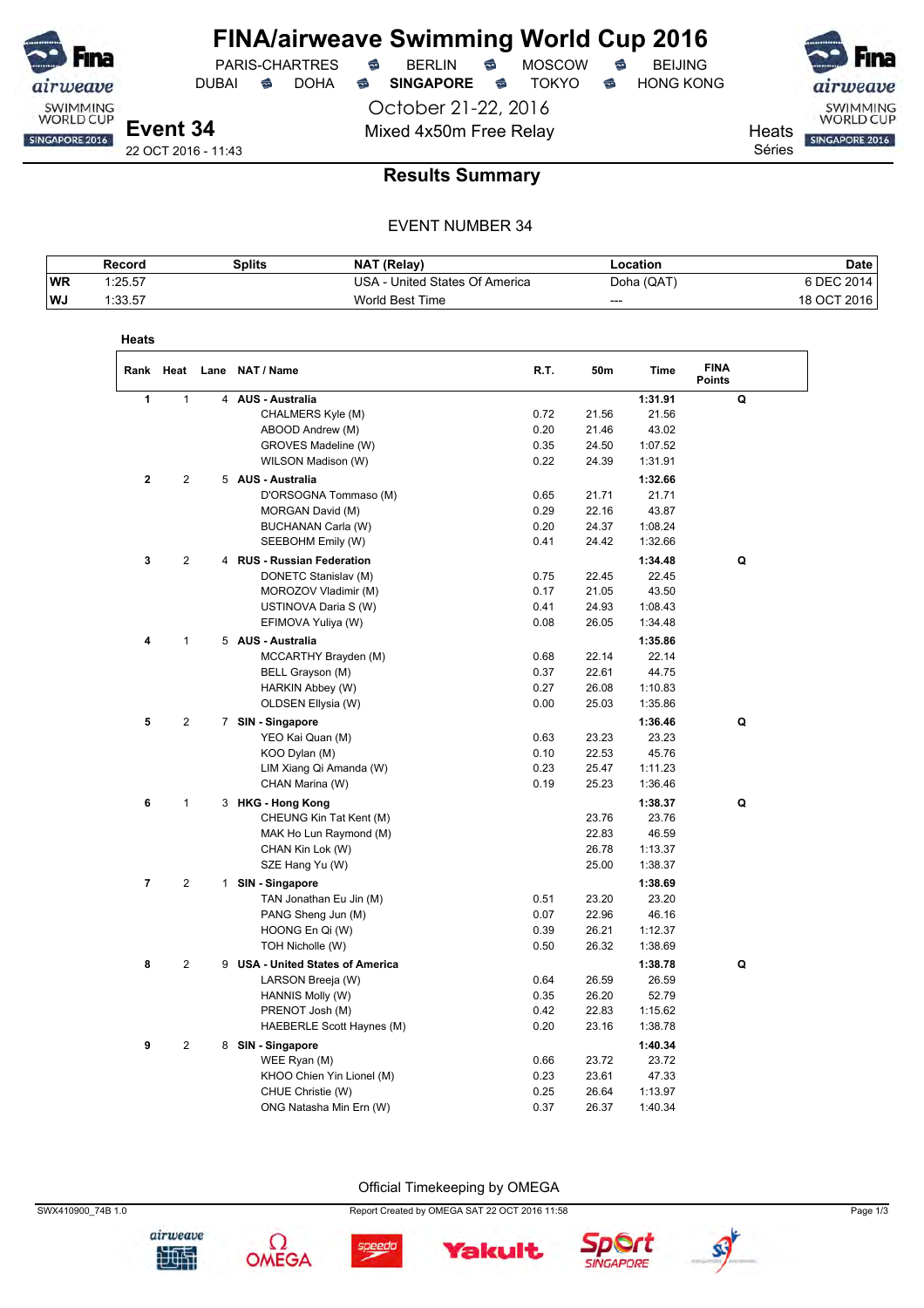PARIS-CHARTRES **B** BERLIN **B** MOSCOW **B** BEIJING

**FINA/airweave Swimming World Cup 2016**

October 21-22, 2016 Mixed 4x50m Free Relay Neats

DUBAI **S** DOHA S SINGAPORE S TOKYO S HONG KONG

SWIMMING<br>WORLD CUP SINGAPORE 2016

Séries

**Event 34** 22 OCT 2016 - 11:43

weave SWIMMING<br>WORLD CUP

SINGAPORE 2016

### **Results Summary**

### EVENT NUMBER 34

| Heats |                |   |                                                   |              |                |                    |                              |
|-------|----------------|---|---------------------------------------------------|--------------|----------------|--------------------|------------------------------|
|       | Rank Heat      |   | Lane NAT / Name                                   | R.T.         | 50m            | Time               | <b>FINA</b><br><b>Points</b> |
| 10    | 2              | 3 | <b>CLB - Club</b>                                 |              |                | 1:42.53            | Q                            |
|       |                |   | LIM Fang Yi (M)                                   | 0.44         | 24.54          | 24.54              |                              |
|       |                |   | KWANG Jerome (M)                                  |              | 23.94          | 48.48              |                              |
|       |                |   | TAM Amanda (W)                                    | 0.07         | 27.44          | 1:15.92            |                              |
|       |                |   | KOO Jamie (W)                                     | 0.20         | 26.61          | 1:42.53            |                              |
| 11    | 1              |   | 1 SIN - Singapore                                 |              |                | 1:43.64            |                              |
|       |                |   | LOW Bryant Zi-Xuan (M)                            | 0.64         | 24.85          | 24.85              |                              |
|       |                |   | CHUA Wei Feng (M)                                 | 0.15         | 24.40          | 49.25              |                              |
|       |                |   | LEE Elizabeth Rui Yan (W)                         | 0.39         | 27.13          | 1:16.38            |                              |
|       |                |   | CHAN Zi Yi (W)                                    | 0.22         | 27.26          | 1:43.64            |                              |
| 12    | 2              |   | 2 CLB - Club                                      |              |                | 1:44.74            | Q                            |
|       |                |   | LEE Mikkel (M)                                    | 0.55         | 24.05          | 24.05              |                              |
|       |                |   | FOO Gabriel (M)                                   | 0.29         | 24.18          | 48.23              |                              |
|       |                |   | LYE Genevieve (W)                                 | 0.46         | 28.15          | 1:16.38            |                              |
|       |                |   | CHEONG Chloe (W)                                  | 0.49         | 28.36          | 1:44.74            |                              |
| 13    | 2              |   | 6 CLB - Club                                      |              |                | 1:44.90            |                              |
|       |                |   | OH Yao Jie (M)                                    | 0.53         | 25.10          | 25.10              |                              |
|       |                |   | CHAN Clydi (W)                                    | 0.70         | 28.46          | 53.56              |                              |
|       |                |   | HO Natalie (W)                                    |              | 27.52          | 1:21.08            |                              |
|       |                |   | SOH Nicholas (M)                                  | 0.19         | 23.82          | 1:44.90            |                              |
| 14    | 1              |   | 0 SIN - Singapore                                 |              |                | 1:47.82            |                              |
|       |                |   | KHOO Samuel (M)                                   | 0.70         | 25.02          | 25.02              |                              |
|       |                |   | TAN Adam Kai Jun (M)                              | 0.30         | 24.81          | 49.83              |                              |
|       |                |   | LAIU Kathlyn (W)                                  | 0.40         | 29.20          | 1:19.03            |                              |
|       |                |   | KHOO Faith Elizabeth (W)                          | 0.33         | 28.79          | 1:47.82            |                              |
| 15    | 1              |   | 6 CLB - Club                                      |              |                | 1:47.99            | Q                            |
|       |                |   | BOON Ji Chao Benedict (M)                         | 0.70         | 24.04          | 24.04              |                              |
|       |                |   | HAN Hui Lin Joelle (W)                            | 0.45         | 28.83          | 52.87              |                              |
|       |                |   | LIAU Jing Xuan Claresa (W)                        |              | 29.56          | 1:22.43            |                              |
|       |                |   | LEOW Li Shen (M)                                  | 0.26         | 25.56          | 1:47.99            |                              |
| 16    | 1              |   | 2 CLB-Club                                        |              |                | 1:48.94            |                              |
|       |                |   | NG Rhys (M)                                       | 0.56         | 25.33          | 25.33              |                              |
|       |                |   | TAN Ashley James (M)<br>LIM Magdalene Yong Qi (W) | 0.23<br>0.36 | 25.40<br>28.79 | 50.73              |                              |
|       |                |   | TAN Charla (W)                                    |              | 29.42          | 1:19.52<br>1:48.94 |                              |
|       |                |   |                                                   |              |                |                    |                              |
|       | 1              |   | 7 CLB - Club                                      |              |                | <b>DNS</b>         |                              |
|       |                |   | WONG Nathan (M)<br>HELOU Mekal (M)                |              |                |                    |                              |
|       |                |   | WONG Melanie Rae (W)                              |              |                |                    |                              |
|       |                |   | LOO Rachel (W)                                    |              |                |                    |                              |
|       | 1              |   | 8 SIN - Singapore                                 |              |                | <b>DNS</b>         |                              |
|       |                |   | ANG Maximillian Wei (M)                           |              |                |                    |                              |
|       |                |   | FONG Francis (M)                                  |              |                |                    |                              |
|       |                |   | YEOH Cherlyn (W)                                  |              |                |                    |                              |
|       |                |   | GAN Ching Hwee (W)                                |              |                |                    |                              |
|       | $\overline{c}$ |   | 0 SIN - Singapore                                 |              |                | <b>DSQ</b>         |                              |
|       |                |   | LOW Malcolm (M)                                   | 0.58         | 24.63          | 24.63              |                              |
|       |                |   | LIM Glen Jun Wei (M)                              | 0.18         | 24.48          | 49.11              |                              |
|       |                |   | QUEK Hannah (W)                                   | 0.27         | 27.08          | 1:16.19            |                              |
|       |                |   | LIEW Li-Shan Chantal (W)                          | -0.06        |                |                    |                              |

Official Timekeeping by OMEGA

speedo





SWX410900\_74B 1.0 Page 2/3

**Yakult** 



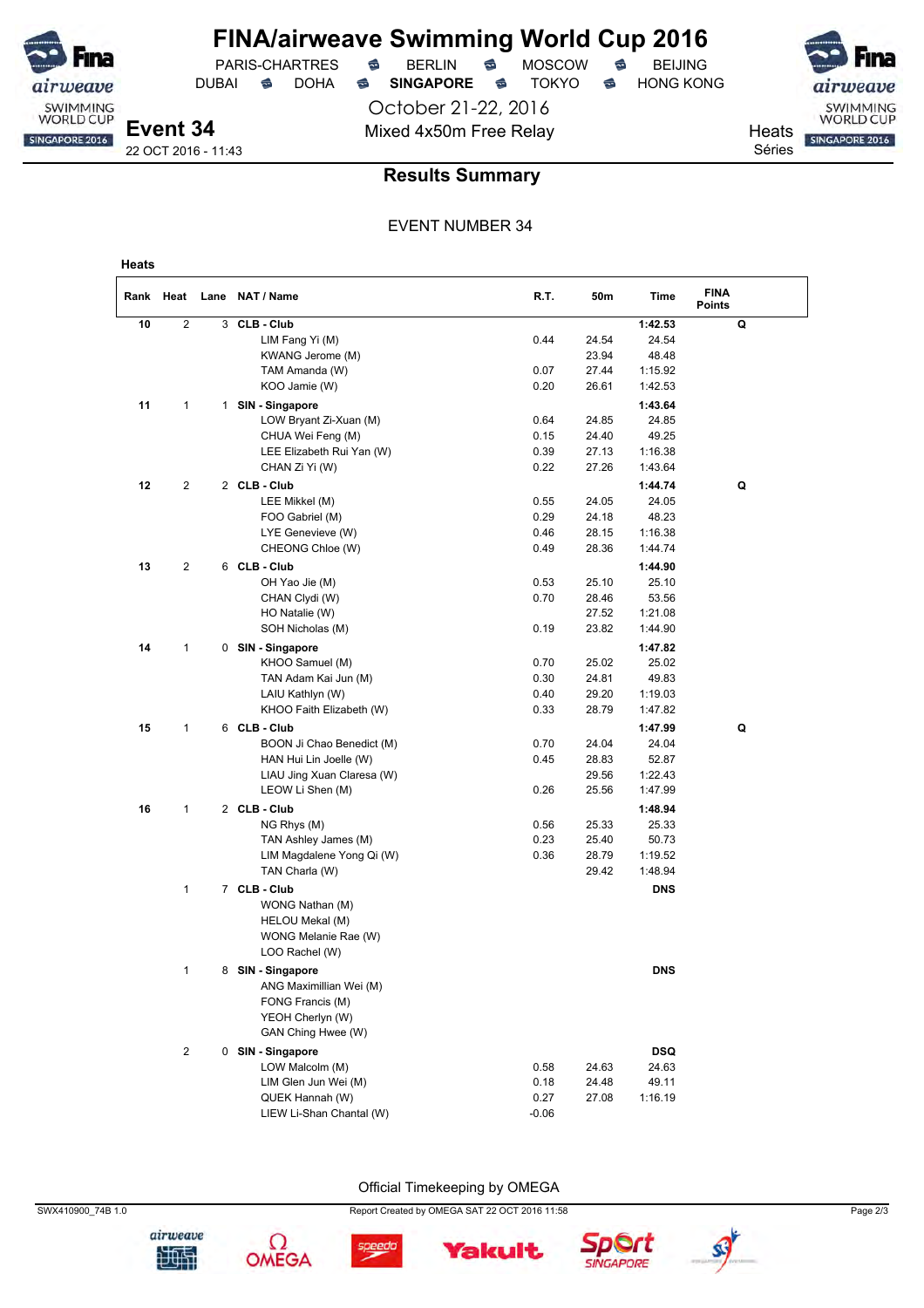| <b>F</b> ina                                          | PARIS-CHARTRES                  |             | <b>FINA/airweave Swimming World Cup 2016</b><br><b>BERLIN</b><br>€<br>€ | <b>MOSCOW</b> | <b>BEIJING</b><br>€   |                 | <br><b>F</b> ina                                      |
|-------------------------------------------------------|---------------------------------|-------------|-------------------------------------------------------------------------|---------------|-----------------------|-----------------|-------------------------------------------------------|
| airweave                                              | <b>DUBAI</b><br>ຣ               | <b>DOHA</b> | <b>SINGAPORE</b><br>€<br>☜                                              | <b>TOKYO</b>  | <b>HONG KONG</b><br>☜ |                 | airweave                                              |
| <b>SWIMMING</b><br><b>WORLD CUP</b><br>SINGAPORE 2016 | Event 34<br>22 OCT 2016 - 11:43 |             | October 21-22, 2016<br>Mixed 4x50m Free Relay                           |               |                       | Heats<br>Séries | <b>SWIMMING</b><br><b>WORLD CUP</b><br>SINGAPORE 2016 |
|                                                       |                                 |             | <b>Results Summary</b>                                                  |               |                       |                 |                                                       |

| Heats |  |                           |             |     |             |                |  |  |
|-------|--|---------------------------|-------------|-----|-------------|----------------|--|--|
|       |  | Rank Heat Lane NAT / Name | <b>R.T.</b> | 50m | <b>Time</b> | FINA<br>Points |  |  |

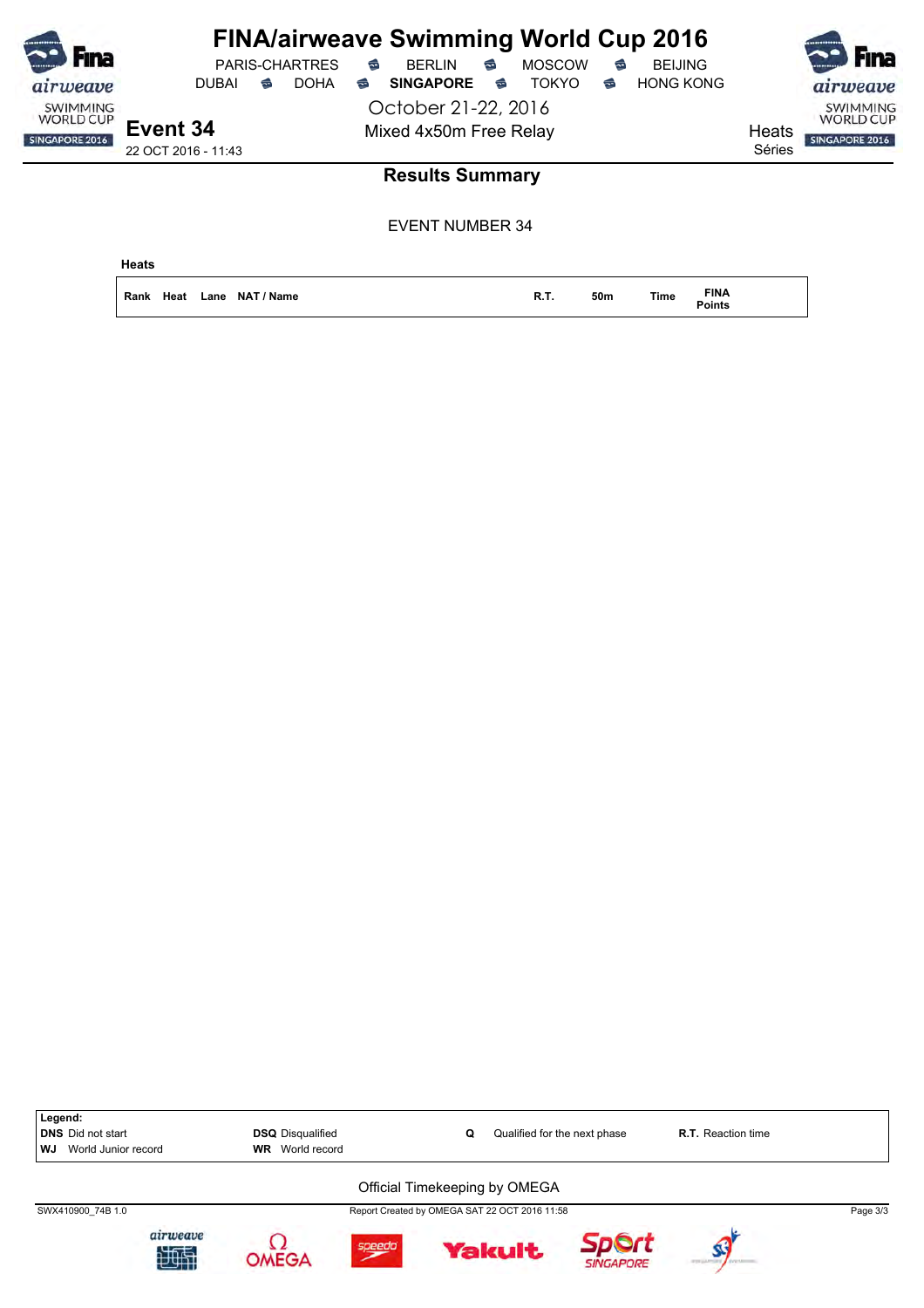

**Final**

## **FINA/airweave Swimming World Cup 2016** PARIS-CHARTRES **B** BERLIN **B** MOSCOW **B** BEIJING

DUBAI **S** DOHA S SINGAPORE S TOKYO S HONG KONG

October 21-22, 2016

Final

Finale

**Results**

### EVENT NUMBER 19

Women's 100m Freestyle 100m Nage Libre Femmes

|                |               | Record                   | <b>Split</b> | Name                     | <b>NAT Code</b> | Location        |                | <b>Date</b>                  |
|----------------|---------------|--------------------------|--------------|--------------------------|-----------------|-----------------|----------------|------------------------------|
|                | <b>WR</b>     | 50.91                    | 24.20        | <b>CAMPBELL Cate</b>     | <b>AUS</b>      | Sydney (AUS)    |                | 28 NOV 2015                  |
|                | <b>WC</b>     | 51.19                    | 24.54        | <b>HALSALL Francesca</b> | <b>GBR</b>      | Singapore (SIN) |                | 22 NOV 2009                  |
|                | WJ            | 52.09                    |              | <b>WORLD BEST TIME</b>   |                 | ---             |                | 30 SEP 2016                  |
| ıal            |               |                          |              |                          |                 |                 |                |                              |
| Rank           | Lane          | <b>Name</b>              |              | <b>NAT</b><br>Code       | R.T.            | 50 <sub>m</sub> | Time           | <b>FINA</b><br><b>Points</b> |
| 1              | 3             | <b>OTTESEN Jeanette</b>  |              | <b>DEN</b>               | 0.49            | $(1)$ 25.06     | 51.97<br>26.91 | 940                          |
| $\mathbf{2}$   | 5             | <b>HOSSZU Katinka</b>    |              | <b>HUN</b>               | 0.68            | $(4)$ 25.51     | 52.42<br>26.91 | 916                          |
| 3              | 4             | <b>WORRELL Kelsi</b>     |              | <b>USA</b>               | 0.63            | $(2)$ 25.28     | 52.46<br>27.18 | 913                          |
| 4              | $\mathcal{P}$ | <b>WILSON Madison</b>    |              | <b>AUS</b>               | 0.70            | $(3)$ 25.49     | 52.69<br>27.20 | 902                          |
| 5              | 6             | <b>WILLIAMS Michelle</b> |              | CAN                      | 0.71            | $(5)$ 25.62     | 53.70<br>28.08 | 852                          |
| 6              | 1.            | <b>SAVARD Katerine</b>   |              | CAN                      | 0.66            | $(6)$ 25.85     | 54.14<br>28.29 | 831                          |
| $\overline{7}$ | 7             | <b>BUCHANAN Carla</b>    |              | <b>AUS</b>               | 0.68            | $(8)$ 26.08     | 54.23<br>28.15 | 827                          |
| 8              | 8             | <b>WU Yue</b>            |              | <b>CHN</b>               | 0.69            | $(7)$ 26.01     | 54.28<br>28.27 | 825                          |

Legend:<br>R.T. Reaction time **R.T.** WC World Cup Record **WJ** World Junior record **WR** World record Official Timekeeping by OMEGA SWW011101\_73A1 1.0 Report Created by OMEGA SAT 22 OCT 2016 18:05 Page 1/1airweave Ω Sport speedo **Yakult** 地理 **OMEGA SINGAPORE** 

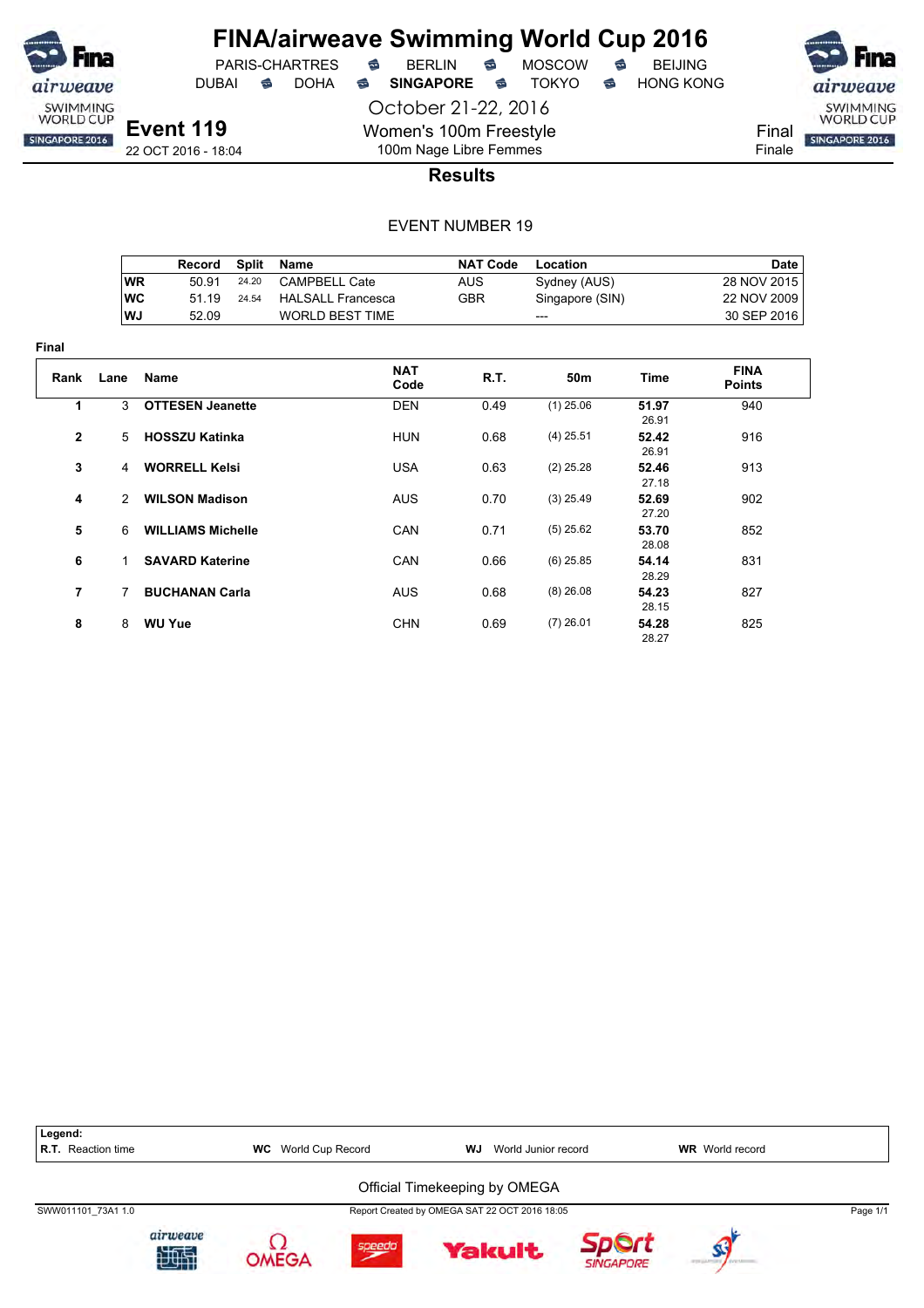

PARIS-CHARTRES DUBAI **S** DOHA S SINGAPORE S TOKYO S HONG KONG

October 21-22, 2016

Men's 200m Freestyle 200m Nage Libre Hommes



**Results**

|                |           | Record                |                       | <b>Splits</b>              |         | <b>Name</b>            |            | <b>NAT Code</b> | Location             |                        |                  | <b>Date</b>                  |
|----------------|-----------|-----------------------|-----------------------|----------------------------|---------|------------------------|------------|-----------------|----------------------|------------------------|------------------|------------------------------|
|                | <b>WR</b> | 1:39.37               | 23.79                 | 49.29                      | 1:14.72 | <b>BIEDERMANN Paul</b> | <b>GER</b> |                 | Berlin (GER)         |                        |                  | 15 NOV 2009                  |
|                | <b>WC</b> | 1:39.37               | 23.79                 | 49.29                      | 1:14.72 | <b>BIEDERMANN Paul</b> | <b>GER</b> |                 | Berlin (GER)         |                        |                  | 15 NOV 2009                  |
|                | WJ        | 1:41.95               |                       |                            |         | <b>WORLD BEST TIME</b> |            |                 | $---$                |                        |                  | 30 SEP 2016                  |
| Final          |           |                       |                       |                            |         |                        |            |                 |                      |                        |                  |                              |
| Rank           | Lane      | Name                  |                       |                            |         | <b>NAT</b><br>Code     | R.T.       | 50m             | 100m                 | 150m                   | Time             | <b>FINA</b><br><b>Points</b> |
| 1              | 5         | <b>CHALMERS Kyle</b>  |                       |                            |         | <b>AUS</b>             | 0.71       | $(2)$ 23.85     | $(1)$ 49.69<br>25.84 | (1) 1:16.02<br>26.33   | 1:42.67<br>26.65 | 906                          |
| $\mathbf{2}$   | 3         | <b>SETO Daiya</b>     |                       |                            |         | <b>JPN</b>             | 0.48       | $(4)$ 24.51     | (5) 51.20<br>26.69   | (4) 1:17.92<br>26.72   | 1:44.11<br>26.19 | 869                          |
| 3              | 4         |                       | <b>TIMMERS Pieter</b> |                            |         | <b>BEL</b>             | 0.70       | $(5)$ 24.53     | $(4)$ 51.11<br>26.58 | (2) 1:17.68<br>26.57   | 1:44.24<br>26.56 | 866                          |
| 4              | 6         | <b>GUY James</b>      |                       |                            |         | <b>GBR</b>             | 0.63       | $(3)$ 24.26     | (3) 50.54<br>26.28   | (3) 1:17.75<br>27.21   | 1:44.35<br>26.60 | 863                          |
| 5              | 2         | <b>HEINTZ Philip</b>  |                       |                            |         | <b>GER</b>             | 0.72       | $(1)$ 23.78     | $(2)$ 50.49<br>26.71 | $(5)$ 1:17.98<br>27.49 | 1:44.97<br>26.99 | 848                          |
| 6              |           |                       |                       | <b>CHEUNG Kin Tat Kent</b> |         | <b>HKG</b>             | 0.67       | $(6)$ 24.65     | (6) 51.33<br>26.68   | $(6)$ 1:18.57<br>27.24 | 1:46.09<br>27.52 | 821                          |
| $\overline{7}$ | 8         |                       | YEO Kai Quan          |                            |         | <b>SIN</b>             | 0.68       | $(7)$ 25.07     | $(7)$ 51.96<br>26.89 | $(8)$ 1:20.02<br>28.06 | 1:47.52<br>27.50 | 789                          |
| 8              |           | <b>PANG Sheng Jun</b> |                       |                            |         | SIN                    | 0.66       | $(8)$ 25.13     | $(8)$ 52.43<br>27.30 | $(7)$ 1:20.01<br>27.58 | 1:47.85<br>27.84 | 782                          |

| Legend:                   |               |                               |        |                               |                                               |                  |                        |          |
|---------------------------|---------------|-------------------------------|--------|-------------------------------|-----------------------------------------------|------------------|------------------------|----------|
| <b>R.T.</b> Reaction time |               | World Cup Record<br><b>WC</b> |        | WJ                            | World Junior record                           |                  | <b>WR</b> World record |          |
|                           |               |                               |        | Official Timekeeping by OMEGA |                                               |                  |                        |          |
| SWM012101 73A1 1.0        |               |                               |        |                               | Report Created by OMEGA SAT 22 OCT 2016 18:11 |                  |                        | Page 1/1 |
|                           | airweave<br>珊 | OMEGA                         | speedo |                               | <b>Yakult</b>                                 | <b>SINGAPORE</b> |                        |          |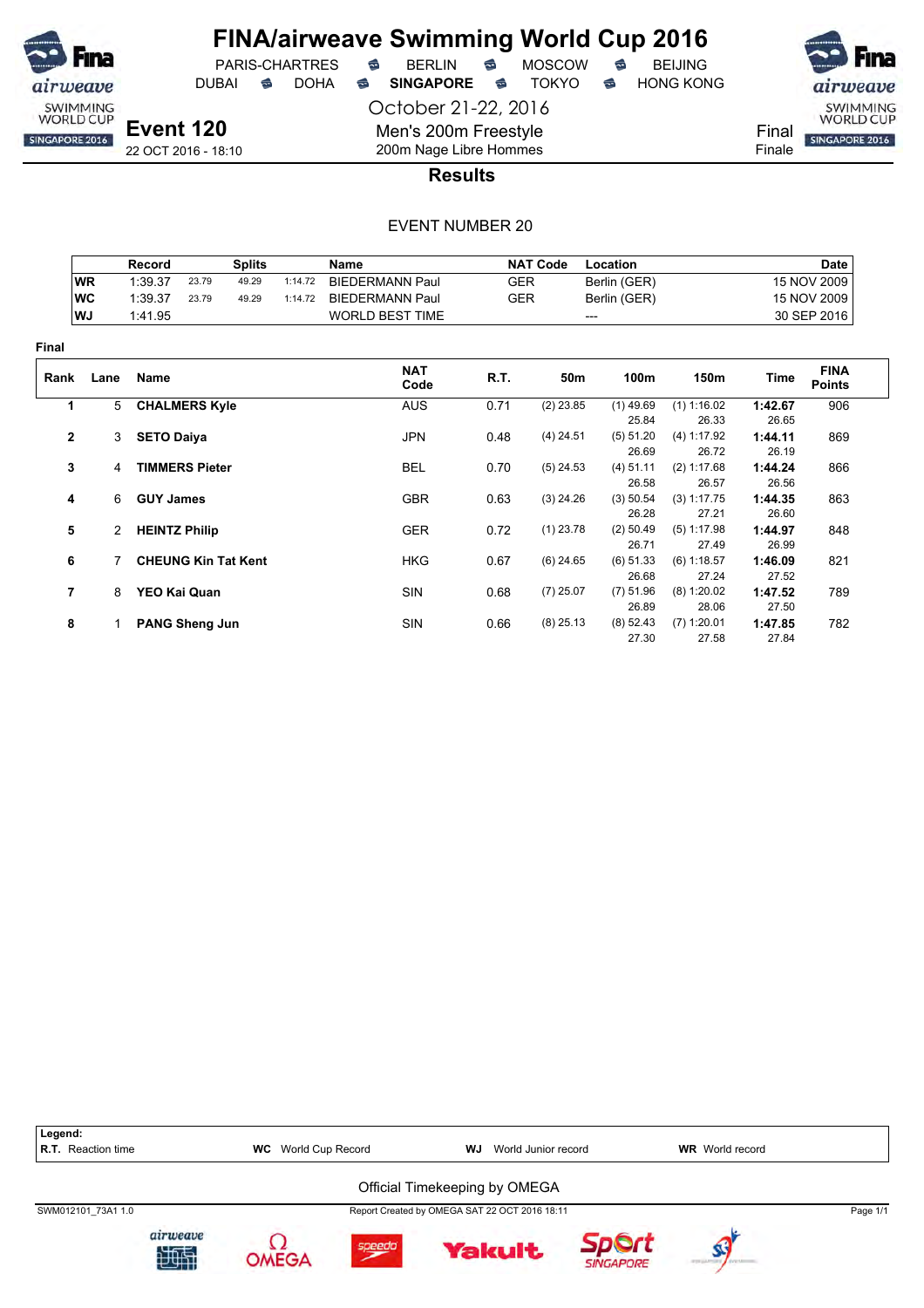

**Final**

# **FINA/airweave Swimming World Cup 2016**

PARIS-CHARTRES **B** BERLIN **B** MOSCOW **B** BEIJING

DUBAI **S** DOHA S SINGAPORE S TOKYO S HONG KONG

October 21-22, 2016

Women's 50m Breaststroke 50m Brasse Femmes



22 OCT 2016 - 18:16

### **Results**

|            | <b>Record Name</b> |                       | <b>NAT Code</b> | Location     | Date        |
|------------|--------------------|-----------------------|-----------------|--------------|-------------|
| <b>WR</b>  |                    | 28.80 HARDY Jessica A | USA             | Berlin (GER) | 15 NOV 2009 |
| <b>IWC</b> |                    | 28.80 HARDY Jessica A | JSA             | Berlin (GER) | 15 NOV 2009 |
| WJ         |                    | 29.84 WORLD BEST TIME |                 | ---          | 30 SEP 2016 |

| Rank         | Lane | Name                      | <b>NAT</b><br>Code | R.T. | Time  | <b>FINA</b><br><b>Points</b> |
|--------------|------|---------------------------|--------------------|------|-------|------------------------------|
|              | 4    | <b>ATKINSON Alia</b>      | <b>JAM</b>         | 0.64 | 28.91 | 988                          |
| $\mathbf{2}$ | 5    | <b>EFIMOVA Yuliya</b>     | <b>RUS</b>         | 0.68 | 29.40 | 940                          |
| 3            | 3    | <b>HANNIS Molly</b>       | USA                | 0.51 | 29.62 | 919                          |
| 4            | 2    | <b>LARSON Breeja</b>      | <b>USA</b>         | 0.72 | 30.01 | 883                          |
| 5            |      | <b>VASEY Sarah</b>        | <b>GBR</b>         | 0.61 | 30.43 | 847                          |
| 6            |      | LUTHERSDOTTIR Hrafnhildur | ISL                | 0.58 | 30.68 | 827                          |
|              | 6    | <b>NICOL Rachel</b>       | CAN                | 0.55 | 30.73 | 823                          |
| 8            | 8    | <b>STRAUCH Jenna</b>      | <b>AUS</b>         | 0.75 | 32.29 | 709                          |
|              |      |                           |                    |      |       |                              |

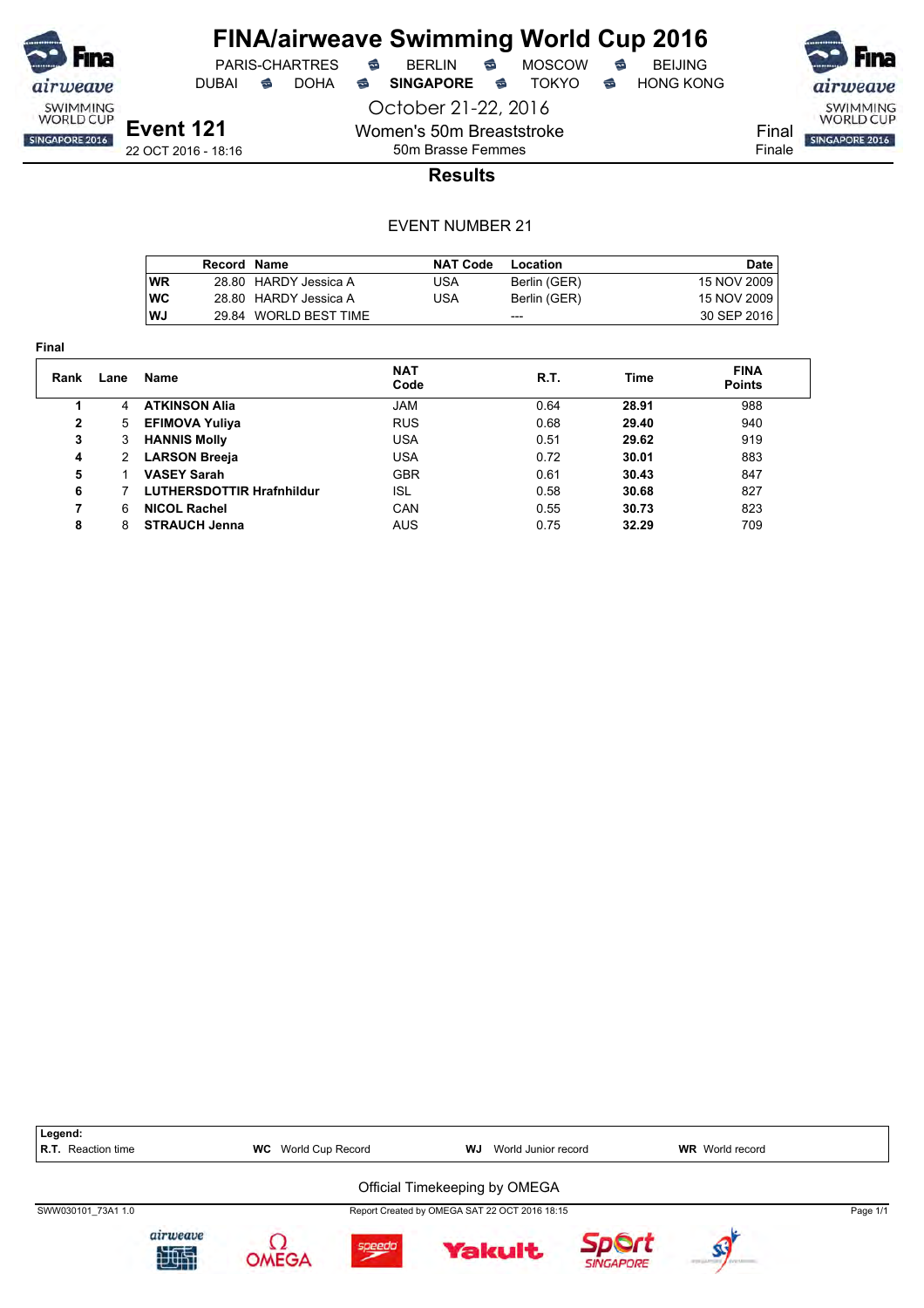

# **FINA/airweave Swimming World Cup 2016**<br>PARIS-CHARTRES **& BERLIN & MOSCOW & BEIJING**  $PARIS-CHARTRES$  **BERLIN B** MOSCOW **B**

DUBAI **S** DOHA S SINGAPORE S TOKYO S HONG KONG

October 21-22, 2016

airweave SWIMMING<br>WORLD CUP

Final SINGAPORE 2016 Finale

22 OCT 2016 - 18:20

# 100m Brasse Hommes **Results**

Men's 100m Breaststroke

|      | Record |       | Split Name            | <b>NAT Code</b> | Location     | Date        |
|------|--------|-------|-----------------------|-----------------|--------------|-------------|
| WR   | 55 61  | 25.98 | VAN DEN BURGH Cameron | <b>RSA</b>      | Berlin (GER) | 15 NOV 2009 |
| ∣wc  | 55 61  | 25.98 | VAN DEN BURGH Cameron | <b>RSA</b>      | Berlin (GER) | 15 NOV 2009 |
| l WJ | 57 61  | 27.36 | CHUPKOV Anton         | <b>RUS</b>      | Kazan (RUS)  | 9 NOV 2015  |

| <b>Final</b>   |                |                              |                    |      |             |                  |                              |
|----------------|----------------|------------------------------|--------------------|------|-------------|------------------|------------------------------|
| Rank           | Lane           | <b>Name</b>                  | <b>NAT</b><br>Code | R.T. | 50m         | Time             | <b>FINA</b><br><b>Points</b> |
| 1              | 4              | <b>MOROZOV Vladimir</b>      | <b>RUS</b>         | 0.68 | $(1)$ 26.63 | 56.80<br>30.17   | 938                          |
| $\mathbf{2}$   | 5              | <b>LIMA Felipe</b>           | <b>BRA</b>         | 0.68 | $(2)$ 26.70 | 57.16<br>30.46   | 920                          |
| 3              | 3              | <b>KOCH Marco</b>            | <b>GER</b>         | 0.69 | $(3)$ 27.31 | 57.78<br>30.47   | 891                          |
| 4              | 8              | <b>KOSEKI Yasuhiro</b>       | <b>JPN</b>         | 0.69 | $(5)$ 27.50 | 58.28<br>30.78   | 868                          |
| 5              | 6              | <b>WATANABE Ippei</b>        | <b>JPN</b>         | 0.65 | $(4)$ 27.44 | 58.32<br>30.88   | 866                          |
| 6              | 7              | <b>SCHAFER Nick</b>          | <b>AUS</b>         | 0.68 | $(6)$ 28.03 | 59.29<br>31.26   | 825                          |
| $\overline{7}$ | $\overline{2}$ | <b>BELL Grayson</b>          | <b>AUS</b>         | 0.68 | $(7)$ 28.42 | 1:00.28<br>31.86 | 785                          |
| 8              | 1              | <b>KHOO Chien Yin Lionel</b> | SIN                | 0.60 | $(8)$ 28.91 | 1:00.46<br>31.55 | 778                          |

| Legend:<br><b>R.T.</b> Reaction time                                                                 |               | <b>WC</b> World Cup Record |        | WJ | World Junior record |                  | <b>WR</b> World record |  |
|------------------------------------------------------------------------------------------------------|---------------|----------------------------|--------|----|---------------------|------------------|------------------------|--|
| Official Timekeeping by OMEGA<br>Report Created by OMEGA SAT 22 OCT 2016 18:19<br>SWM031101 73A1 1.0 |               |                            |        |    |                     |                  | Page 1/1               |  |
|                                                                                                      |               |                            |        |    |                     |                  |                        |  |
|                                                                                                      | airweave<br>蛐 | ∩MFGA                      | speedo |    | <b>Yakult</b>       | <b>SINGAPORE</b> |                        |  |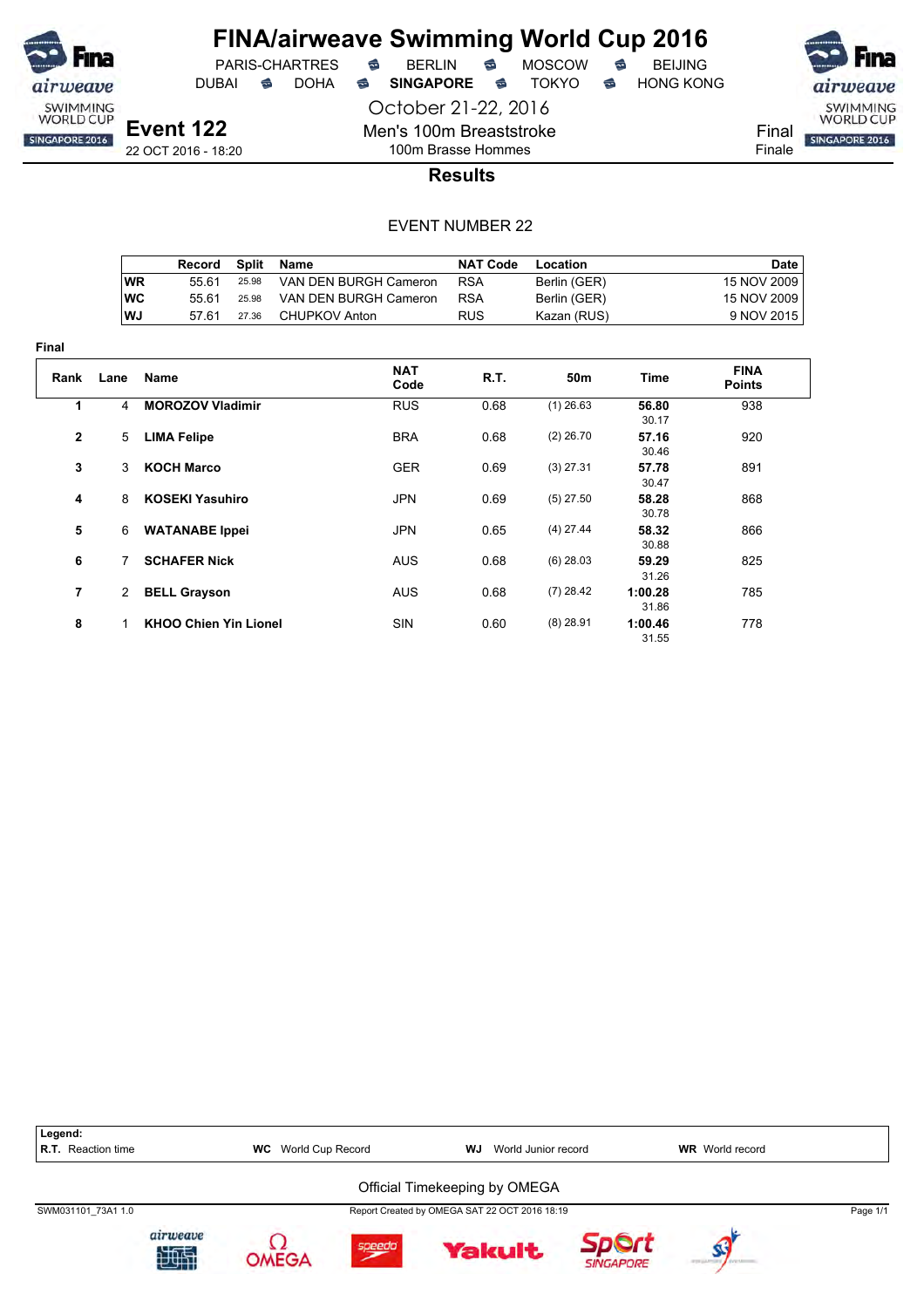

**Final**

# **FINA/airweave Swimming World Cup 2016**<br>PARIS-CHARTRES **& BERLIN & MOSCOW & BEIJING** PARIS-CHARTRES **S** BERLIN S MOSCOW S

DUBAI **S** DOHA S SINGAPORE S TOKYO S HONG KONG

October 21-22, 2016

Men's 100m Butterfly 100m Papillon Hommes



22 OCT 2016 - 18:26

### **Results**

|             |                | Record                   | <b>Split</b> | <b>Name</b>               |             | <b>NAT Code</b> | Location     |                | Date                         |
|-------------|----------------|--------------------------|--------------|---------------------------|-------------|-----------------|--------------|----------------|------------------------------|
|             | <b>WR</b>      | 48.44                    | 22.59        | LE CLOS Chad              |             | <b>RSA</b>      | Doha (QAT)   |                | 4 DEC 2014                   |
|             | <b>WC</b>      | 48.48                    | 22.88        | <b>KOROTYSHKIN Evgeny</b> |             | <b>RUS</b>      | Berlin (GER) |                | 15 NOV 2009                  |
|             | WJ             | 50.53                    |              | <b>WORLD BEST TIME</b>    |             |                 | ---          |                | 30 SEP 2016                  |
| ıal         |                |                          |              |                           |             |                 |              |                |                              |
| Rank        | Lane           | Name                     |              |                           | NAT<br>Code | R.T.            | 50m          | Time           | <b>FINA</b><br><b>Points</b> |
| 1           | 4              | <b>LE CLOS Chad</b>      |              |                           | <b>RSA</b>  | 0.63            | $(1)$ 22.93  | 49.26<br>26.33 | 950                          |
| $\mathbf 2$ | 5              | <b>SANKOVICH Pavel</b>   |              |                           | <b>BLR</b>  | 0.64            | $(2)$ 23.64  | 50.38<br>26.74 | 888                          |
| 3           | $\overline{2}$ | <b>MCCARTHY Brayden</b>  |              |                           | <b>AUS</b>  | 0.67            | $(3)$ 23.88  | 51.24<br>27.36 | 844                          |
| 4           | 7              | <b>SAKAI Masato</b>      |              |                           | <b>JPN</b>  | 0.68            | $(5)$ 24.34  | 51.30<br>26.96 | 841                          |
| 5           | 6              | <b>D'ORSOGNA Tommaso</b> |              |                           | <b>AUS</b>  | 0.65            | $(4)$ 24.09  | 51.82<br>27.73 | 816                          |
| 6           | 1.             | <b>CHALMERS Kyle</b>     |              |                           | <b>AUS</b>  | 0.70            | $(6)$ 25.00  | 53.55<br>28.55 | 740                          |
| 7           | 8              | <b>MARKS Edward</b>      |              |                           | <b>AUS</b>  | 0.64            | $(8)$ 25.34  | 53.85<br>28.51 | 727                          |
| 8           | 3              | <b>SETO Daiya</b>        |              |                           | <b>JPN</b>  | 0.50            | $(7)$ 25.31  | 54.05<br>28.74 | 719                          |

| Legend:<br><b>R.T.</b> Reaction time |                | <b>WC</b> World Cup Record |        | WJ | World Junior record                           |           | <b>WR</b> World record |          |  |  |
|--------------------------------------|----------------|----------------------------|--------|----|-----------------------------------------------|-----------|------------------------|----------|--|--|
| Official Timekeeping by OMEGA        |                |                            |        |    |                                               |           |                        |          |  |  |
| SWM021101 73A1 1.0                   |                |                            |        |    | Report Created by OMEGA SAT 22 OCT 2016 18:24 |           |                        | Page 1/1 |  |  |
|                                      | airweave<br>西南 | OMFGA                      | speedo |    | <b>Yakult</b>                                 | SINGAPORE |                        |          |  |  |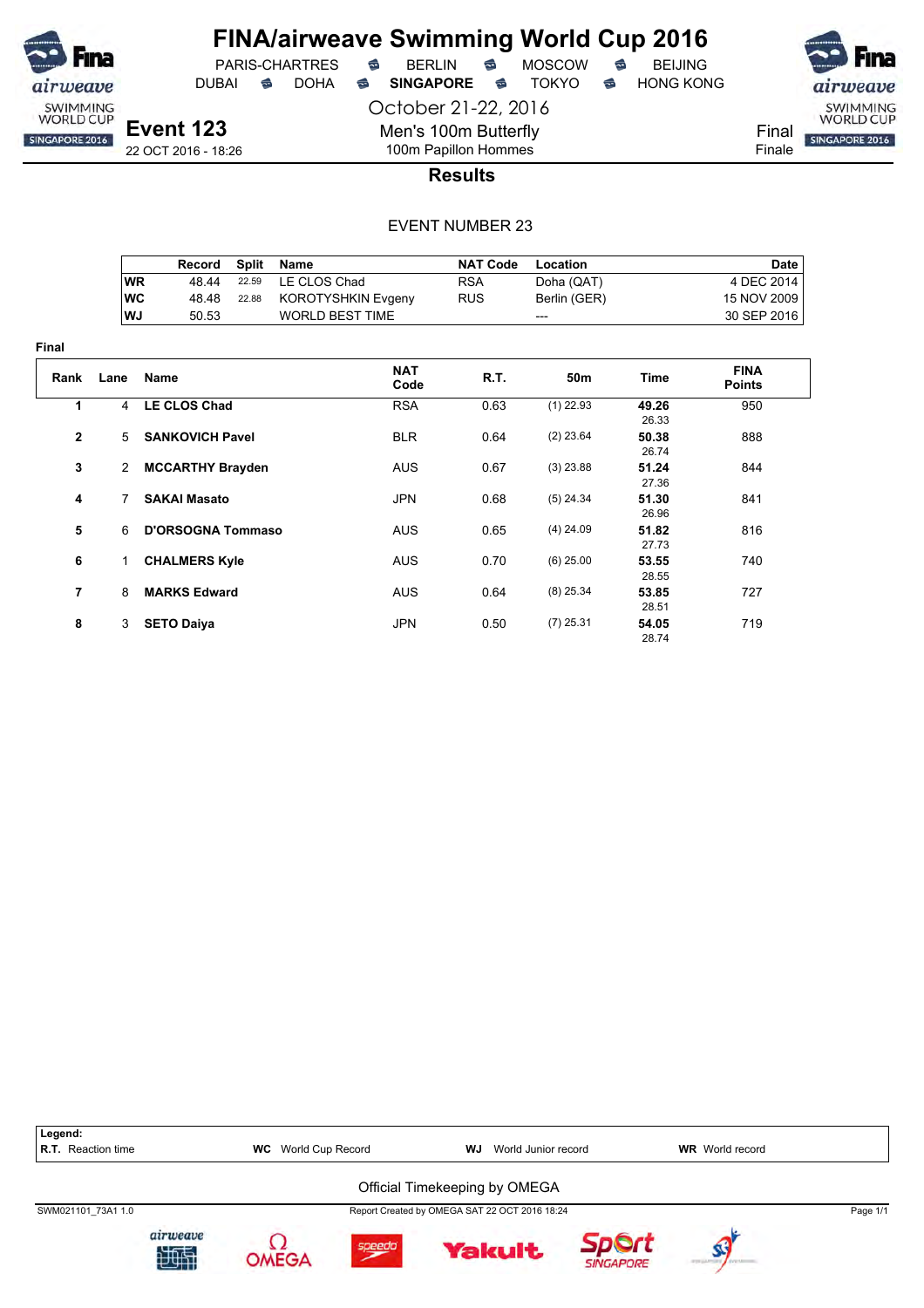

**Final**

# **FINA/airweave Swimming World Cup 2016**

PARIS-CHARTRES **B** BERLIN **B** MOSCOW **B** BEIJING

October 21-22, 2016

DUBAI **S** DOHA S SINGAPORE S TOKYO S HONG KONG



22 OCT 2016 - 18:40

100m Dos Femmes **Results**

Women's 100m Backstroke

|                |                | Record                 | <b>Split</b> | <b>Name</b>            |            | <b>NAT Code</b> | Location     |                  | <b>Date</b>                  |
|----------------|----------------|------------------------|--------------|------------------------|------------|-----------------|--------------|------------------|------------------------------|
|                | <b>WR</b>      | 55.03                  | 26.93        | HOSSZU Katinka         | <b>HUN</b> |                 | Doha (QAT)   |                  | 4 DEC 2014                   |
|                | <b>WC</b>      | 55.23                  | 26.73        | SAKAI Shiho            | <b>JPN</b> |                 | Berlin (GER) |                  | 15 NOV 2009                  |
|                | WJ             | 55.99                  |              | <b>WORLD BEST TIME</b> |            |                 | ---          |                  | 30 SEP 2016                  |
| ıal            |                |                        |              |                        |            |                 |              |                  |                              |
| Rank           | Lane           | <b>Name</b>            |              | <b>NAT</b><br>Code     |            | R.T.            | 50m          | <b>Time</b>      | <b>FINA</b><br><b>Points</b> |
| 1              | 6              | <b>HOSSZU Katinka</b>  |              | <b>HUN</b>             |            | 0.60            | $(2)$ 27.58  | 55.80<br>28.22   | 959                          |
| $\mathbf{2}$   | 5              | <b>SEEBOHM Emily</b>   |              | <b>AUS</b>             |            | 0.67            | $(1)$ 27.01  | 56.08<br>29.07   | 944                          |
| 3              | 4              | <b>ZEVINA Daryna</b>   |              | <b>UKR</b>             |            | 0.75            | $(3)$ 27.63  | 56.87<br>29.24   | 906                          |
| 4              | 3              | <b>WILSON Madison</b>  |              | <b>AUS</b>             |            | 0.57            | $(4)$ 28.01  | 57.53<br>29.52   | 875                          |
| 5              | $\overline{2}$ | <b>CALDWELL Hilary</b> |              | CAN                    |            | 0.62            | $(6)$ 28.83  | 59.21<br>30.38   | 802                          |
| 6              | 7              | <b>WU Yixin</b>        |              | <b>CHN</b>             |            | 0.67            | $(5)$ 28.62  | 59.37<br>30.75   | 796                          |
| $\overline{7}$ | 8              | <b>WILLIAMS Zoe</b>    |              | <b>AUS</b>             |            | 0.91            | $(8)$ 29.37  | 1:00.78<br>31.41 | 742                          |
| 8              | 1              | <b>TEREBO Emma</b>     |              | <b>FRA</b>             |            | 0.66            | $(7)$ 29.21  | 1:00.94<br>31.73 | 736                          |

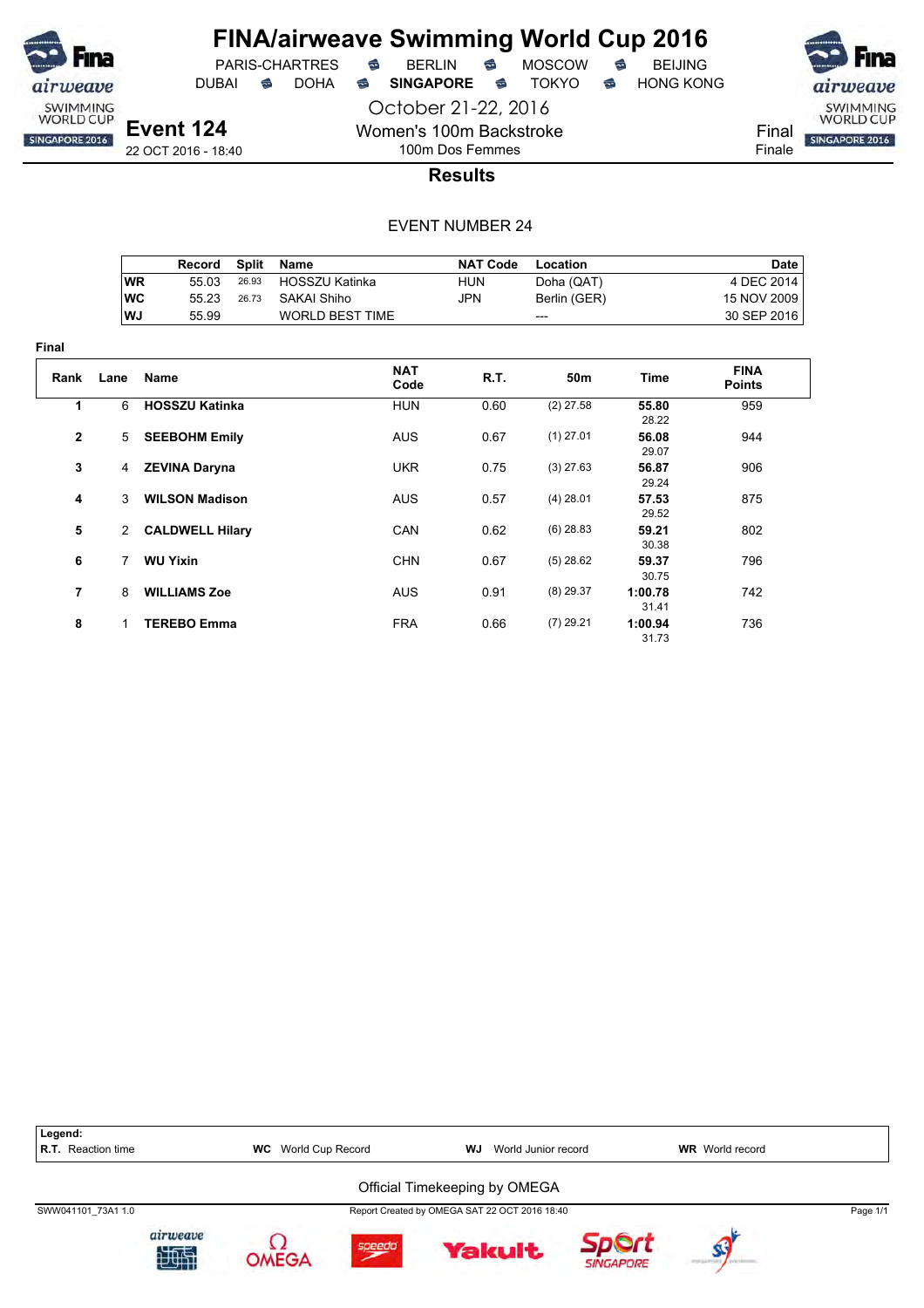

DUBAI **S** DOHA S SINGAPORE S TOKYO S HONG KONG

October 21-22, 2016

SWIMMING<br>WORLD CUP Final SINGAPORE 2016 Finale

22 OCT 2016 - 18:45

50m Dos Hommes **Results**

Men's 50m Backstroke

|            | Record Name |                        | <b>NAT Code</b> | Location        | Date        |
|------------|-------------|------------------------|-----------------|-----------------|-------------|
| <b>WR</b>  |             | 22.22 MANAUDOU Florent | <b>FRA</b>      | Doha (QAT)      | 6 DEC 2014  |
| <b>IWC</b> |             | 22.61 MARSHALL Peter   | USA             | Singapore (SIN) | 22 NOV 2009 |
| WJ         |             | 23.71 WORLD BEST TIME  |                 | $- - -$         | 30 SEP 2016 |

| Rank | Lane | Name                         | <b>NAT</b><br>Code | R.T. | Time  | <b>FINA</b><br><b>Points</b> |  |
|------|------|------------------------------|--------------------|------|-------|------------------------------|--|
|      | 5    | <b>SANKOVICH Pavel</b>       | <b>BLR</b>         | 0.55 | 23.01 | 900                          |  |
| 2    | 6    | <b>ORTIZ-CANAVATE Miguel</b> | <b>ESP</b>         | 0.58 | 23.18 | 880                          |  |
| 3    | 4    | <b>LARKIN Mitchell</b>       | <b>AUS</b>         | 0.62 | 23.29 | 868                          |  |
| 4    | 3    | <b>DONETC Stanislav</b>      | <b>RUS</b>         | 0.69 | 23.41 | 855                          |  |
| 5    | 2    | <b>MOROZOV Vladimir</b>      | <b>RUS</b>         | 0.55 | 23.64 | 830                          |  |
| 6    |      | <b>LEWIS Clyde</b>           | <b>AUS</b>         | 0.59 | 24.45 | 750                          |  |
| 7    |      | <b>LEWIS Hayden</b>          | <b>AUS</b>         | 0.65 | 24.79 | 720                          |  |
| 8    | 8    | <b>EDMONDS Ben</b>           | <b>AUS</b>         | 0.80 | 24.91 | 709                          |  |
|      |      |                              |                    |      |       |                              |  |

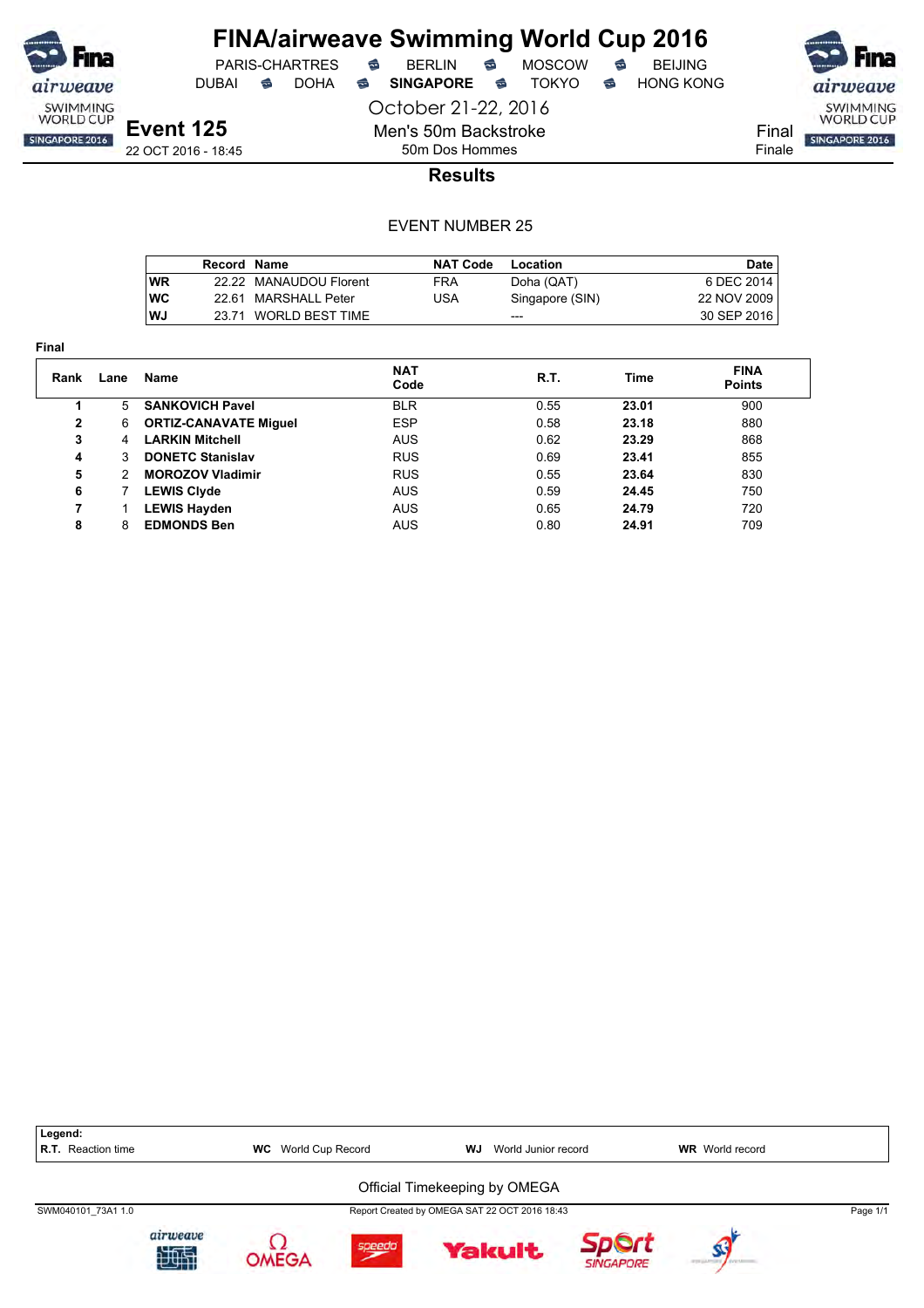

PARIS-CHARTRES **&** BERLIN<br>JBAI & DOHA & SINGAPORE

October 21-22, 2016 Women's 200m Butterfly 200m Papillon Femmes

DUBAI **S** DOHA S SINGAPORE S TOKYO S HONG KONG



Finale

22 OCT 2016 - 18:49

### **Results**

|                |           | Record                |                          | <b>Splits</b>                 |         | Name                          |            | <b>NAT Code</b> | Location             |                      |                  | <b>Date</b>                  |
|----------------|-----------|-----------------------|--------------------------|-------------------------------|---------|-------------------------------|------------|-----------------|----------------------|----------------------|------------------|------------------------------|
|                | <b>WR</b> | 1:59.61               | 27.75                    | 58.24                         | 1:28.96 | <b>BELMONTE GARCIA Mireia</b> | <b>ESP</b> |                 | Doha (QAT)           |                      |                  | 3 DEC 2014                   |
|                | <b>WC</b> | 2:00.78               | 27.35                    | 58.41                         | 1:29.29 | LIU Zige                      | <b>CHN</b> |                 | Berlin (GER)         |                      |                  | 15 NOV 2009                  |
|                | WJ        | 2:05.44               |                          |                               |         | <b>WORLD BEST TIME</b>        |            |                 | $---$                |                      |                  | 30 SEP 2016                  |
| Final          |           |                       |                          |                               |         |                               |            |                 |                      |                      |                  |                              |
| Rank           | Lane      | Name                  |                          |                               |         | <b>NAT</b><br>Code            | R.T.       | 50m             | 100m                 | 150m                 | Time             | <b>FINA</b><br><b>Points</b> |
| 1              | 4         | <b>HOSSZU Katinka</b> |                          |                               |         | <b>HUN</b>                    | 0.72       | $(3)$ 29.10     | (2) 1:01.76          | (2) 1:34.27          | 2:05.95          | 856                          |
|                |           |                       |                          |                               |         |                               |            |                 | 32.66                | 32.51                | 31.68            |                              |
| $\mathbf{2}$   | 5         |                       | <b>JAKABOS Zsuzsanna</b> |                               |         | <b>HUN</b>                    | 0.70       | $(4)$ 29.16     | $(1)$ 1:01.46        | $(1)$ 1:34.02        | 2:06.24          | 850                          |
|                |           |                       |                          |                               |         |                               |            |                 | 32.30                | 32.56                | 32.22            |                              |
| 3              | 3         | <b>TOH Nicholle</b>   |                          |                               |         | <b>SIN</b>                    | 0.53       | $(1)$ 28.97     | (3) 1:02.06          | (3) 1:35.81          | 2:11.26          | 756                          |
|                |           |                       |                          |                               |         |                               |            |                 | 33.09                | 33.75                | 35.45            |                              |
| 4              | 6         |                       |                          | <b>HECHENBICHLER Caroline</b> |         | <b>AUT</b>                    | 0.67       | $(2)$ 29.04     | (4) 1:02.53          | (4) 1:36.62          | 2:11.69          | 749                          |
|                |           |                       |                          |                               |         |                               |            |                 | 33.49                | 34.09                | 35.07            |                              |
| 5              | 2         | <b>HABIB Micaela</b>  |                          |                               |         | <b>AUS</b>                    | 0.74       | $(6)$ 30.86     | (6) 1:06.06          | (5) 1:42.05          | 2:17.76          | 654                          |
| 6              |           |                       |                          |                               |         | <b>CLB</b>                    |            | $(5)$ 30.38     | 35.20<br>(5) 1:06.04 | 35.99<br>(6) 1:45.13 | 35.71<br>2:25.23 |                              |
|                |           | <b>KOO Jamie</b>      |                          |                               |         |                               | 0.59       |                 | 35.66                | 39.09                | 40.10            | 558                          |
| $\overline{7}$ | 1         | <b>LIM Ashley</b>     |                          |                               |         | <b>CLB</b>                    | 0.58       | $(8)$ 32.89     | (8) 1:10.96          | $(8)$ 1:49.92        | 2:28.55          | 522                          |
|                |           |                       |                          |                               |         |                               |            |                 | 38.07                | 38.96                | 38.63            |                              |
| 8              | 8         | <b>YU Herlene</b>     |                          |                               |         | <b>CLB</b>                    | 0.56       | $(7)$ 32.78     | $(7)$ 1:10.04        | $(7)$ 1:49.34        | 2:29.41          | 513                          |
|                |           |                       |                          |                               |         |                               |            |                 | 37.26                | 39.30                | 40.07            |                              |

| Legend:            |                |                            |                               |                                               |                  |                        |          |
|--------------------|----------------|----------------------------|-------------------------------|-----------------------------------------------|------------------|------------------------|----------|
| R.T. Reaction time |                | <b>WC</b> World Cup Record |                               | World Junior record<br>WJ                     |                  | <b>WR</b> World record |          |
|                    |                |                            | Official Timekeeping by OMEGA |                                               |                  |                        |          |
| SWW022101 73A1 1.0 |                |                            |                               | Report Created by OMEGA SAT 22 OCT 2016 18:49 |                  |                        | Page 1/1 |
|                    | airweave<br>地电 | speedo                     |                               | <b>Yakult</b>                                 | <b>SINGAPORE</b> |                        |          |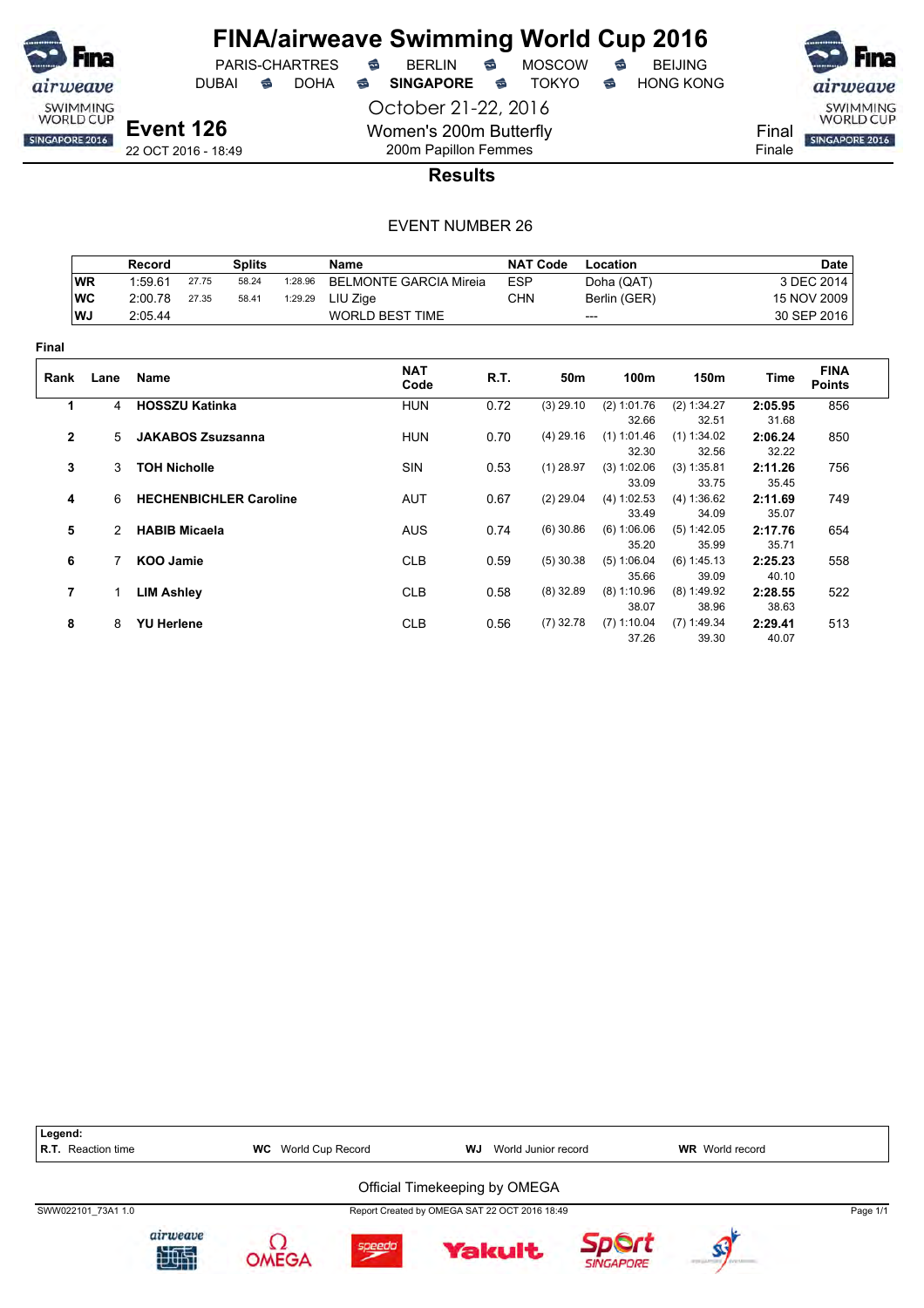

**Final**

# **FINA/airweave Swimming World Cup 2016**



October 21-22, 2016

Men's 200m Individual Medley 200m 4-Nages Hommes

**Results**



### EVENT NUMBER 27

|                |           | Record                   |                          | <b>Splits</b>             |         | Name                   |            | <b>NAT Code</b> | Location       |               |         | Date                         |
|----------------|-----------|--------------------------|--------------------------|---------------------------|---------|------------------------|------------|-----------------|----------------|---------------|---------|------------------------------|
|                | <b>WR</b> | 1:49.63                  | 23.71                    | 50.74                     | 1:22.48 | LOCHTE Ryan            | <b>USA</b> |                 | Istanbul (TUR) |               |         | 14 DEC 2012                  |
|                | <b>WC</b> | 1:51.50                  | 24.55                    | 52.05                     | 1:24.59 | <b>HAGINO Kosuke</b>   | <b>JPN</b> |                 | Tokyo (JPN)    |               |         | 10 NOV 2013                  |
|                | WJ        | 1:52.48                  |                          |                           |         | <b>WORLD BEST TIME</b> |            |                 | $---$          |               |         | 30 SEP 2016                  |
| inal           |           |                          |                          |                           |         |                        |            |                 |                |               |         |                              |
| Rank           | Lane      | Name                     |                          |                           |         | <b>NAT</b><br>Code     | R.T.       | 50m             | 100m           | 150m          | Time    | <b>FINA</b><br><b>Points</b> |
| 1              | 4         | <b>SETO Daiya</b>        |                          |                           |         | <b>JPN</b>             | 0.60       | $(3)$ 25.15     | $(1)$ 53.47    | $(1)$ 1:25.51 | 1:52.80 | 918                          |
|                |           |                          |                          |                           |         |                        |            |                 | 28.32          | 32.04         | 27.29   |                              |
| $\mathbf{2}$   |           | <b>HEINTZ Philip</b>     |                          |                           |         | <b>GER</b>             | 0.70       | $(2)$ 24.87     | (3) 54.05      | (3) 1:27.05   | 1:53.67 | 897                          |
|                |           |                          |                          |                           |         |                        |            |                 | 29.18          | 33.00         | 26.62   |                              |
| 3              | 3         | <b>PRENOT Josh</b>       |                          |                           |         | <b>USA</b>             | 0.74       | $(1)$ 24.65     | $(2)$ 53.70    | (2) 1:26.26   | 1:54.19 | 884                          |
|                |           |                          |                          |                           |         |                        |            |                 | 29.05          | 32.56         | 27.93   |                              |
| 4              |           |                          | <b>WATANABE Ippei</b>    |                           |         | JPN                    | 0.62       | $(5)$ 25.62     | (7) 56.80      | (4) 1:28.82   | 1:57.18 | 818                          |
|                |           |                          |                          |                           |         |                        |            |                 | 31.18          | 32.02         | 28.36   |                              |
| 5              | 6         |                          |                          | <b>PINZON GARCIA Omar</b> |         | COL                    | 0.62       | $(6)$ 25.71     | (4) 54.79      | $(5)$ 1:30.07 | 1:59.12 | 779                          |
|                |           |                          |                          |                           |         |                        |            |                 | 29.08          | 35.28         | 29.05   |                              |
| 6              | 5         | <b>STEFFAN Sebastian</b> |                          |                           |         | <b>AUT</b>             | 0.64       | $(4)$ 25.51     | (5) 55.71      | (6) 1:31.23   | 2:01.05 | 742                          |
|                |           |                          |                          |                           |         |                        |            |                 | 30.20          | 35.52         | 29.82   |                              |
| $\overline{7}$ | 2         |                          | <b>JHONG Christopher</b> |                           |         | <b>USA</b>             | 0.62       | $(8)$ 26.59     | (8) 56.86      | (8) 1:32.81   | 2:01.31 | 738                          |
|                |           |                          |                          |                           |         |                        |            |                 | 30.27          | 35.95         | 28.50   |                              |
| 8              | 8         |                          |                          | <b>MAK Ho Lun Raymond</b> |         | HKG                    | 0.66       | $(7)$ 26.27     | (6) 56.47      | $(7)$ 1:32.72 | 2:03.03 | 707                          |
|                |           |                          |                          |                           |         |                        |            |                 | 30.20          | 36.25         | 30.31   |                              |

Legend:<br>R.T. Reaction time **R.T.** WC World Cup Record **WJ** World Junior record **WR** World record Official Timekeeping by OMEGA SWM052101\_73A1 1.0 Report Created by OMEGA SAT 22 OCT 2016 18:55 Page 1/1airweave Ω Sport speedo **Yakult** 地理 **OMEGA SINGAPORE**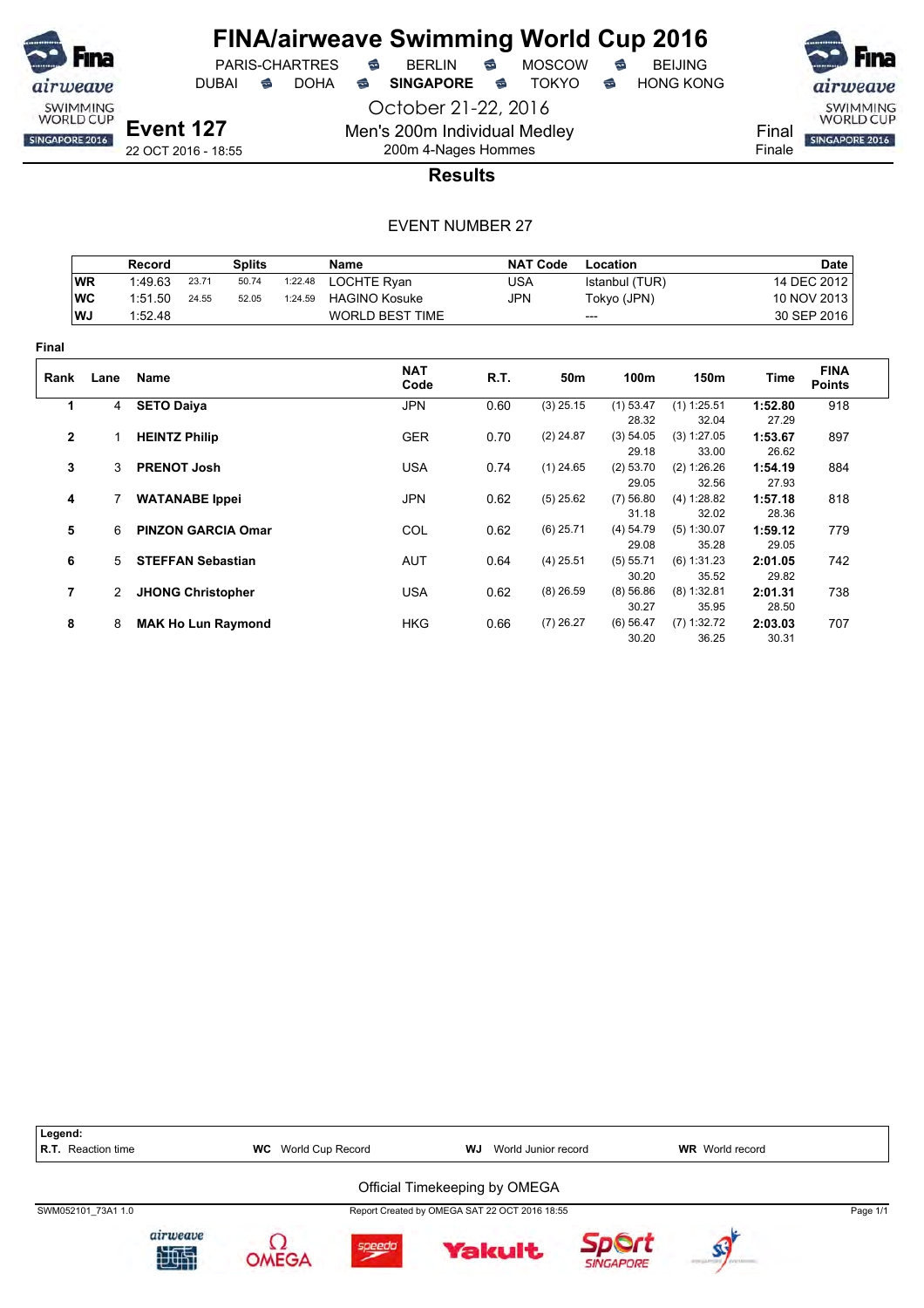

# **FINA/airweave Swimming World Cup 2016**<br>PARIS-CHARTRES **& BERLIN & MOSCOW & BEIJING** PARIS-CHARTRES **S** BERLIN S MOSCOW S

DUBAI **S** DOHA S SINGAPORE S TOKYO S HONG KONG

October 21-22, 2016

airweave SWIMMING<br>WORLD CUP

Final **SINGAPORE 2016** 

Finale

**Event 128**

22 OCT 2016 - 19:09

# 400m Nage Libre Femmes **Results**

Women's 400m Freestyle

|           | Record  |       | <b>Splits</b> |         | Name                   | <b>NAT Code</b> | Location     | <b>Date</b> |
|-----------|---------|-------|---------------|---------|------------------------|-----------------|--------------|-------------|
| <b>WR</b> | 3:54.52 | 57.34 | 1:57.06       | 2:56.46 | BELMONTE GARCIA Mireia | <b>ESP</b>      | Berlin (GER) | 11 AUG 2013 |
| <b>WC</b> | 3:54.52 | 57.34 | 1:57.06       | 2:56.46 | BELMONTE GARCIA Mireia | <b>ESP</b>      | Berlin (GER) | 11 AUG 2013 |
| WJ        | 4:00.56 |       |               |         | <b>WORLD BEST TIME</b> |                 | $---$        | 30 SEP 2016 |

| . .<br>w |  |
|----------|--|
|----------|--|

|               |                |                           |                           |                           | <b>NAT</b>                |                           |                           |         | <b>FINA</b>   |
|---------------|----------------|---------------------------|---------------------------|---------------------------|---------------------------|---------------------------|---------------------------|---------|---------------|
| Rank Lane     |                | Name                      |                           |                           | Code                      |                           | R.T.                      | Time    | <b>Points</b> |
|               | $\overline{4}$ | <b>HOSSZU Katinka</b>     |                           |                           | <b>HUN</b>                |                           | 0.74                      | 4:01.18 | 919           |
| 50m (5) 28.72 |                | 100m (4) 59.27<br>30.55   | 150m (4) 1:30.10<br>30.83 | 200m (3) 2:00.81<br>30.71 | 250m (3) 2:31.62<br>30.81 | 300m (3) 3:02.00<br>30.38 | 350m (3) 3:32.36<br>30.36 | 28.82   |               |
| $\mathbf{2}$  | 3              | <b>KAPAS Boglarka</b>     |                           |                           | <b>HUN</b>                |                           | 0.61                      | 4:01.38 | 917           |
| 50m (4) 28.64 |                | 100m (3) 59.10<br>30.46   | 150m (2) 1:29.48<br>30.38 | 200m (2) 1:59.99<br>30.51 | 250m (1) 2:30.53<br>30.54 | 300m (1) 3:01.07<br>30.54 | 350m (1) 3:31.77<br>30.70 | 29.61   |               |
| 3             | 5.             | <b>DONG Jie</b>           |                           |                           | <b>CHN</b>                |                           | 0.63                      | 4:02.34 | 906           |
| 50m (2) 28.20 |                | 100m (1) 58.58<br>30.38   | 150m (1) 1:29.05<br>30.47 | 200m (1) 1:59.80<br>30.75 | 250m (2) 2:30.60<br>30.80 | 300m (2) 3:01.22<br>30.62 | 350m (2) 3:32.00<br>30.78 | 30.34   |               |
| 4             |                | <b>GUO Junjun</b>         |                           |                           | <b>CHN</b>                |                           | 0.56                      | 4:08.25 | 843           |
| 50m (1) 28.17 |                | 100m (2) 58.88<br>30.71   | 150m (3) 1:29.94<br>31.06 | 200m (4) 2:01.02<br>31.08 | 250m (4) 2:32.51<br>31.49 | 300m (4) 3:04.44<br>31.93 | 350m (4) 3:36.79<br>32.35 | 31.46   |               |
| 5             |                | <b>MELVERTON Kiah</b>     |                           |                           | <b>AUS</b>                |                           | 0.59                      | 4:10.92 | 816           |
| 50m (6) 28.90 |                | 100m (6) 59.91<br>31.01   | 150m (6) 1:31.40<br>31.49 | 200m (5) 2:03.16<br>31.76 | 250m (5) 2:34.91<br>31.75 | 300m (5) 3:06.92<br>32.01 | 350m (5) 3:39.16<br>32.24 | 31.76   |               |
| 6             | 8              | LYU Jiayi                 |                           |                           | <b>CHN</b>                |                           | 0.62                      | 4:12.42 | 801           |
| 50m (7) 29.21 |                | 100m (7) 1:00.85<br>31.64 | 150m (7) 1:33.01<br>32.16 | 200m (7) 2:05.43<br>32.42 | 250m (7) 2:37.32<br>31.89 | 300m (7) 3:09.70<br>32.38 | 350m (7) 3:41.62<br>31.92 | 30.80   |               |
|               |                | <b>HECKMAN Miranda</b>    |                           |                           | <b>USA</b>                |                           | 0.59                      | 4:12.66 | 799           |
| 50m (3) 28.54 |                | 100m (5) 59.77<br>31.23   | 150m (5) 1:31.15<br>31.38 | 200m (6) 2:03.24<br>32.09 | 250m (6) 2:35.51<br>32.27 | 300m (6) 3:08.22<br>32.71 | 350m (6) 3:40.97<br>32.75 | 31.69   |               |
| 8             |                | <b>ANDERSON Olivia</b>    |                           |                           | CAN                       |                           | 0.74                      | 4:15.17 | 776           |
| 50m (8) 29.60 |                | 100m (8) 1:01.31<br>31.71 | 150m (8) 1:33.62<br>32.31 | 200m (8) 2:05.89<br>32.27 | 250m (8) 2:38.20<br>32.31 | 300m (8) 3:10.53<br>32.33 | 350m (8) 3:43.21<br>32.68 | 31.96   |               |

| Legend:<br><b>R.T.</b> Reaction time |                | <b>WC</b> World Cup Record | WJ.                                           | World Junior record |           | <b>WR</b> World record |          |
|--------------------------------------|----------------|----------------------------|-----------------------------------------------|---------------------|-----------|------------------------|----------|
|                                      |                |                            | Official Timekeeping by OMEGA                 |                     |           |                        |          |
| SWW014101 73A1 1.0                   |                |                            | Report Created by OMEGA SAT 22 OCT 2016 19:14 |                     |           |                        | Page 1/1 |
|                                      | airweave<br>地型 |                            |                                               | <b>Yakult</b>       | SINGAPORE |                        |          |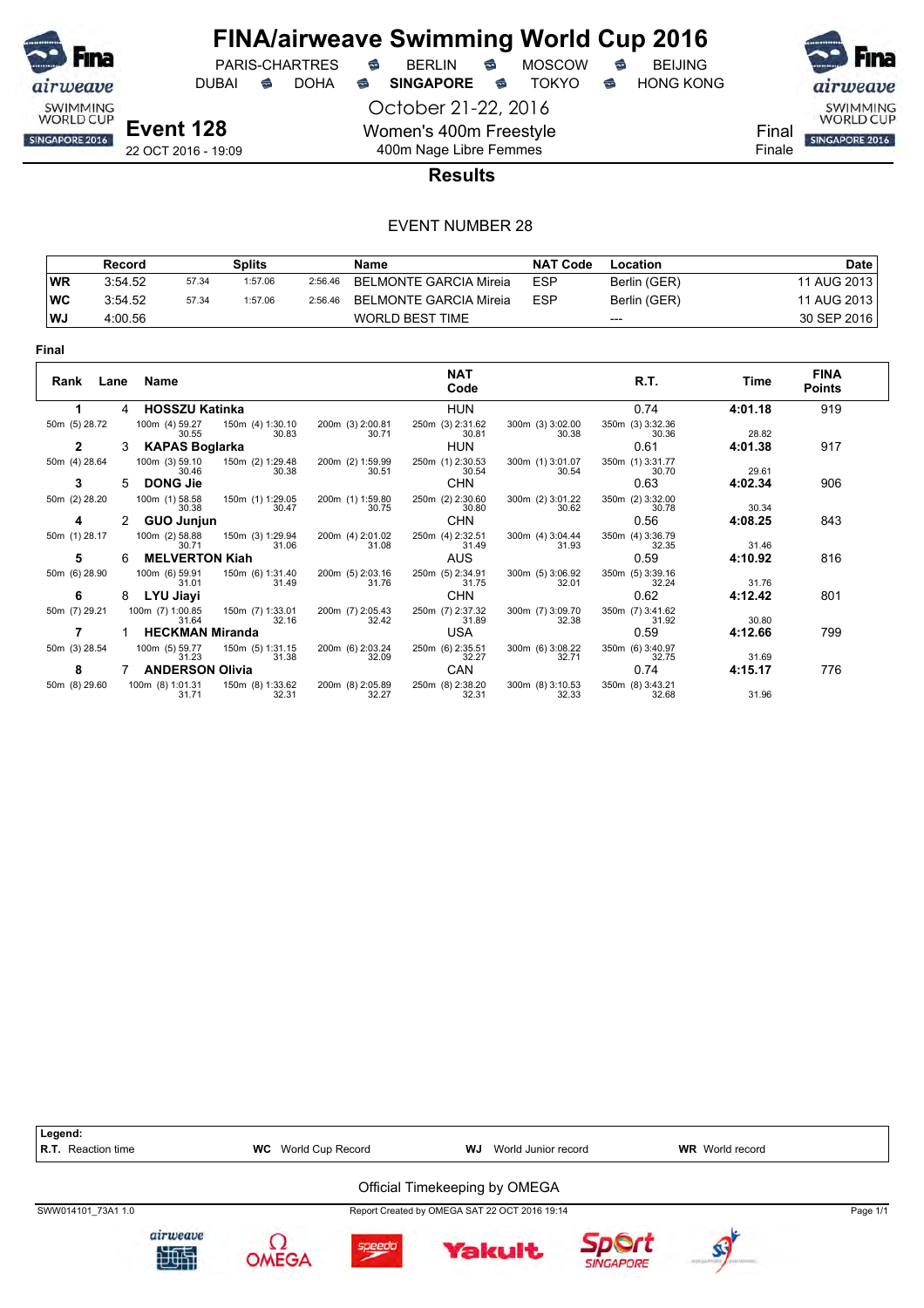

**Final**

# **FINA/airweave Swimming World Cup 2016**<br>PARIS-CHARTRES **& BERLIN & MOSCOW & BEIJING**  $PARIS-CHARTRES$  **BERLIN B** MOSCOW **B**

DUBAI **S** DOHA S SINGAPORE S TOKYO S HONG KONG

October 21-22, 2016

Men's 50m Freestyle 50m Nage Libre Hommes



**Results**

|            | <b>Record Name</b> |                        | <b>NAT Code</b> | Location     | Date        |
|------------|--------------------|------------------------|-----------------|--------------|-------------|
| <b>WR</b>  |                    | 20.26 MANAUDOU Florent | <b>FRA</b>      | Doha (QAT)   | 5 DEC 2014  |
| <b>IWC</b> |                    | 20.57 SCHOEMAN Roland  | RSA             | Berlin (GER) | 15 NOV 2009 |
| WJ         |                    | 21.32 WORLD BEST TIME  |                 | ---          | 30 SEP 2016 |

| Rank | Lane | Name                         | <b>NAT</b><br>Code | R.T. | Time  | <b>FINA</b><br><b>Points</b> |
|------|------|------------------------------|--------------------|------|-------|------------------------------|
|      | 4    | <b>MOROZOV Vladimir</b>      | <b>RUS</b>         | 0.62 | 20.86 | 916                          |
| 2    | 6    | <b>LE CLOS Chad</b>          | <b>RSA</b>         | 0.60 | 21.24 | 867                          |
| 3    | 3    | <b>SHIOURA Shinri</b>        | <b>JPN</b>         | 0.66 | 21.25 | 866                          |
| 4    | 5.   | LIUKKONEN Ari-Pekka          | <b>FIN</b>         | 0.66 | 21.42 | 846                          |
| 5    |      | <b>HUNTER Daniel</b>         | <b>NZL</b>         | 0.67 | 21.58 | 827                          |
| 6    |      | <b>ORTIZ-CANAVATE Miguel</b> | <b>ESP</b>         | 0.65 | 21.66 | 818                          |
| 7    | 2    | <b>SCHOEMAN Roland</b>       | <b>RSA</b>         | 0.66 | 21.73 | 810                          |
| 8    | 8    | <b>D'ORSOGNA Tommaso</b>     | AUS                | 0.63 | 21.74 | 809                          |

| Legend:<br><b>R.T.</b> Reaction time |               | <b>WC</b> World Cup Record |        | <b>WJ</b> World Junior record                 |                  | <b>WR</b> World record |          |
|--------------------------------------|---------------|----------------------------|--------|-----------------------------------------------|------------------|------------------------|----------|
|                                      |               |                            |        | Official Timekeeping by OMEGA                 |                  |                        |          |
| SWM010101 73A1 1.0                   |               |                            |        | Report Created by OMEGA SAT 22 OCT 2016 19:18 |                  |                        | Page 1/1 |
|                                      | airweave<br>触 |                            | speedo | <b>Yakult</b>                                 | <b>SINGAPORE</b> |                        |          |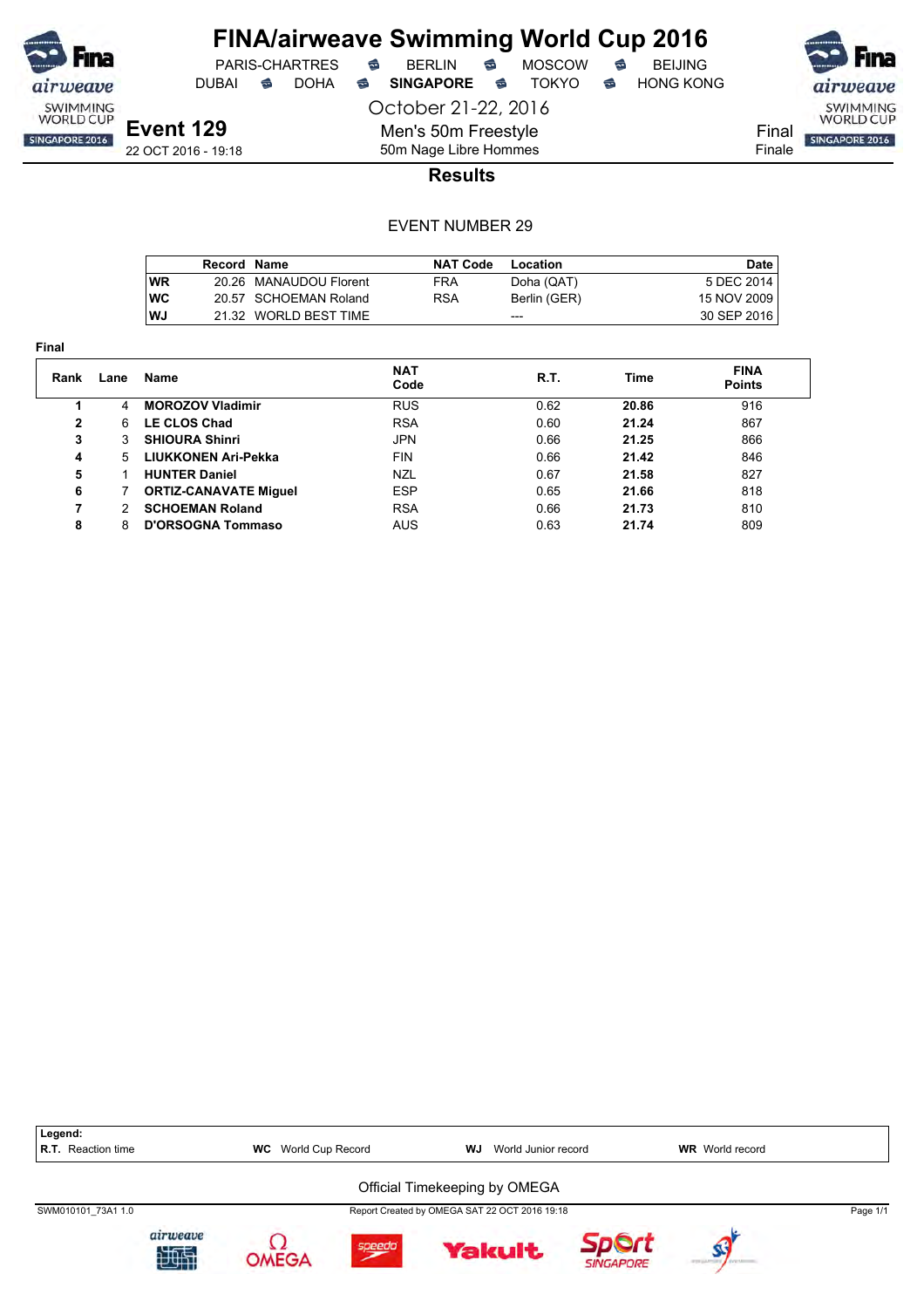

PARIS-CHARTRES **B** BERLIN **B** MOSCOW **B** BEIJING

DUBAI **S** DOHA S SINGAPORE S TOKYO S HONG KONG

October 21-22, 2016 Women's 200m Breaststroke

**Event 130** 22 OCT 2016 - 19:23



Finale

200m Brasse Femmes **Results**

|              |               | <b>Record</b>          |                       | <b>Splits</b>                    |         | <b>Name</b>            |            | <b>NAT Code</b> | Location             |                      |                  | <b>Date</b>                  |  |
|--------------|---------------|------------------------|-----------------------|----------------------------------|---------|------------------------|------------|-----------------|----------------------|----------------------|------------------|------------------------------|--|
|              | <b>WR</b>     | 2:14.57                | 31.05                 | 1:05.18                          | 1:40.00 | SONI Rebecca           | <b>USA</b> |                 | Manchester (GBR)     |                      |                  | 18 DEC 2009                  |  |
|              | WC            | 2:15.42                | 31.30                 | 1:06.07                          | 1:41.00 | <b>JONES Leisel</b>    | <b>AUS</b> |                 | Berlin (GER)         |                      |                  | 15 NOV 2009                  |  |
|              | WJ            | 2:18.90                |                       |                                  |         | <b>WORLD BEST TIME</b> |            | ---             |                      |                      | 30 SEP 2016      |                              |  |
| Final        |               |                        |                       |                                  |         |                        |            |                 |                      |                      |                  |                              |  |
| Rank         | Lane          | Name                   |                       |                                  |         | <b>NAT</b><br>Code     | R.T.       | 50m             | 100m                 | 150m                 | Time             | <b>FINA</b><br><b>Points</b> |  |
| 1            | 4             | <b>LARSON Breeja</b>   |                       |                                  |         | <b>USA</b>             | 0.72       | $(1)$ 31.82     | $(1)$ 1:06.70        | $(1)$ 1:42.30        | 2:18.95          | 908                          |  |
|              |               |                        |                       |                                  |         |                        |            |                 | 34.88                | 35.60                | 36.65            |                              |  |
| $\mathbf{2}$ |               |                        | <b>EFIMOVA Yuliya</b> |                                  |         | <b>RUS</b>             | 0.55       | $(6)$ 33.60     | (3) 1:09.49<br>35.89 | (3) 1:44.77<br>35.28 | 2:19.08<br>34.31 | 905                          |  |
| 3            | 6             | <b>WATANABE Kanako</b> |                       |                                  |         | <b>JPN</b>             | 0.57       | $(2)$ 32.68     | (2) 1:08.20          | (2) 1:44.23          | 2:21.50          | 860                          |  |
|              |               |                        |                       |                                  |         |                        |            |                 | 35.52                | 36.03                | 37.27            |                              |  |
| 4            |               | 3 STRAUCH Jenna        |                       |                                  |         | <b>AUS</b>             | 0.61       | $(5)$ 33.26     | (4) 1:09.68          | (4) 1:46.86          | 2:25.44          | 792                          |  |
|              |               |                        |                       |                                  |         |                        |            |                 | 36.42                | 37.18                | 38.58            |                              |  |
| 5            | 8             | <b>HARKIN Abbey</b>    |                       |                                  |         | <b>AUS</b>             | 0.67       | $(3)$ 32.75     | (5) 1:09.72          | $(5)$ 1:47.55        | 2:26.03          | 782                          |  |
|              |               |                        |                       |                                  |         |                        |            |                 | 36.97                | 37.83                | 38.48            |                              |  |
| 6            | $\mathcal{P}$ |                        |                       | <b>LUTHERSDOTTIR Hrafnhildur</b> |         | <b>ISL</b>             | 0.70       | $(4)$ 33.23     | (6) 1:10.28          | (6) 1:48.23          | 2:27.19          | 764                          |  |
|              |               |                        |                       |                                  |         |                        |            |                 | 37.05                | 37.95                | 38.96            |                              |  |
| 7            | 1.            | <b>CHUE Christie</b>   |                       |                                  |         | <b>SIN</b>             | 0.55       | $(8)$ 33.71     | $(8)$ 1:11.79        | $(8)$ 1:51.21        | 2:30.51          | 714                          |  |
|              |               |                        |                       |                                  |         |                        |            |                 | 38.08                | 39.42                | 39.30            |                              |  |
| 8            | 5             | <b>NICOL Rachel</b>    |                       |                                  |         | CAN                    | 0.70       | $(7)$ 33.62     | $(7)$ 1:11.71        | $(7)$ 1:51.10        | 2:31.01          | 707                          |  |
|              |               |                        |                       |                                  |         |                        |            |                 | 38.09                | 39.39                | 39.91            |                              |  |

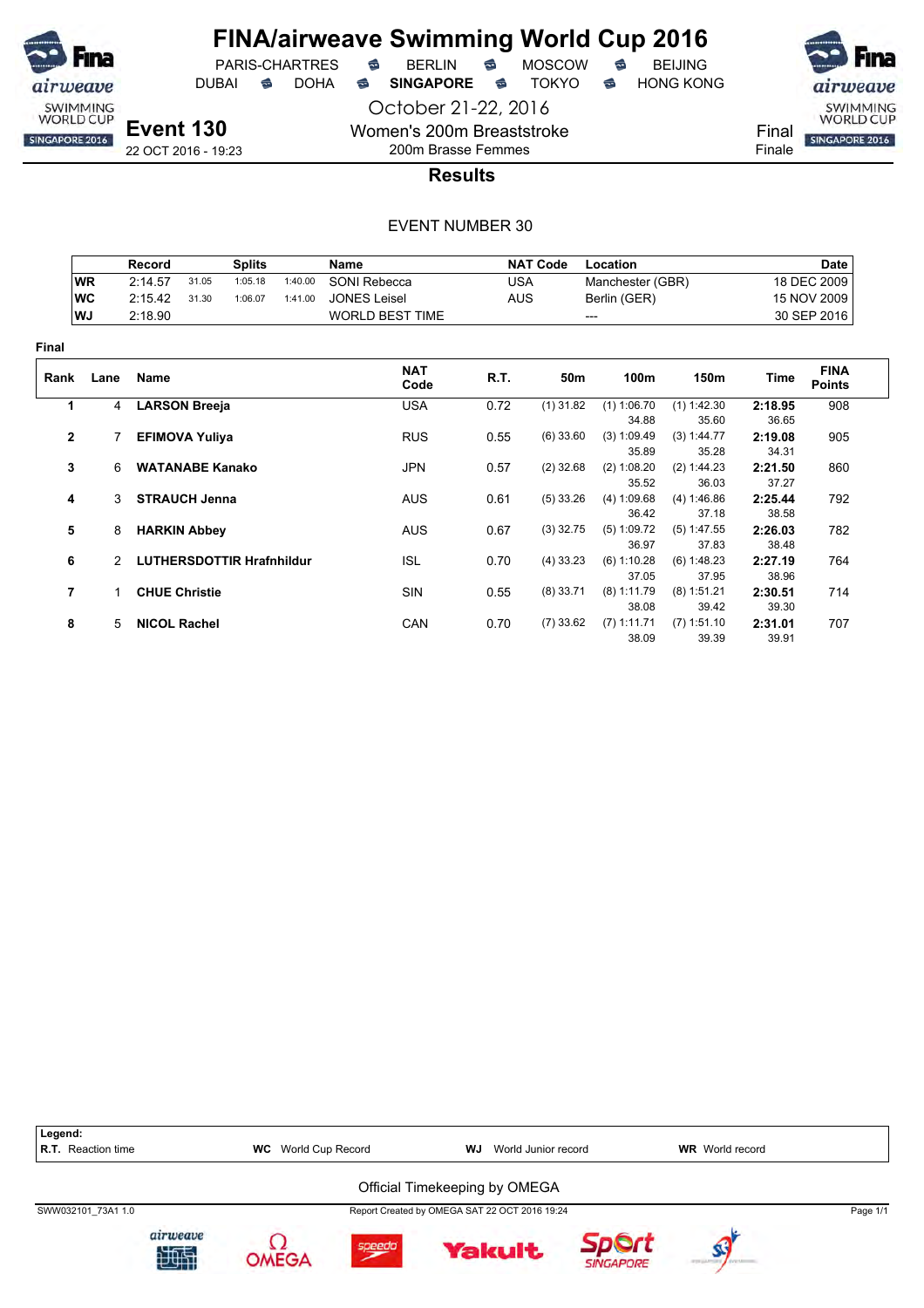

**Final**

## **FINA/airweave Swimming World Cup 2016** PARIS-CHARTRES **B** BERLIN **B** MOSCOW **B** BEIJING

DUBAI **S** DOHA S SINGAPORE S TOKYO S HONG KONG

October 21-22, 2016 Women's 100m Individual Medley

**Event 131** 22 OCT 2016 - 19:29



Finale

# 100m 4-Nages Femmes **Results**

|                |                | Record                 | <b>Split</b> | Name                   |                    | <b>NAT Code</b> | Location      |                  | <b>Date</b>                  |
|----------------|----------------|------------------------|--------------|------------------------|--------------------|-----------------|---------------|------------------|------------------------------|
|                | <b>WR</b>      | 56.67                  | 25.96        | <b>HOSSZU Katinka</b>  |                    | HUN             | Netanya (ISR) |                  | 4 DEC 2015                   |
|                | <b>WC</b>      | 56.86                  | 26.32        | <b>HOSSZU Katinka</b>  |                    | <b>HUN</b>      | Dubai (UAE)   |                  | 1 SEP 2014                   |
|                | <b>WJ</b>      | 58.36                  |              | <b>WORLD BEST TIME</b> |                    |                 | ---           |                  | 30 SEP 2016                  |
| ıal            |                |                        |              |                        |                    |                 |               |                  |                              |
| Rank           | Lane           | Name                   |              |                        | <b>NAT</b><br>Code | R.T.            | 50m           | Time             | <b>FINA</b><br><b>Points</b> |
| 1              | $\overline{4}$ | <b>HOSSZU Katinka</b>  |              |                        | <b>HUN</b>         | 0.71            | $(2)$ 27.10   | 58.45<br>31.35   | 911                          |
| 2              | 3              | <b>SEEBOHM Emily</b>   |              |                        | <b>AUS</b>         | 0.54            | $(1)$ 26.81   | 58.54<br>31.73   | 907                          |
| 3              | 5              | <b>ATKINSON Alia</b>   |              |                        | <b>JAM</b>         | 0.68            | $(4)$ 28.13   | 58.75<br>30.62   | 897                          |
| 4              | 1.             | <b>KREUNDL Lena</b>    |              |                        | AUT                | 0.65            | $(5)$ 28.19   | 1:01.02<br>32.83 | 801                          |
| 5              | 7              | <b>ZAISER Lisa</b>     |              |                        | AUT                | 0.54            | $(6)$ 28.29   | 1:01.23<br>32.94 | 792                          |
| 6              | 2              | <b>SAVARD Katerine</b> |              |                        | CAN                | 0.70            | $(3)$ 27.66   | 1:01.43<br>33.77 | 785                          |
| $\overline{7}$ | 8              | <b>BUCHANAN Carla</b>  |              |                        | <b>AUS</b>         | 0.71            | $(7)$ 29.22   | 1:01.58<br>32.36 | 779                          |
| 8              | 6              | <b>WATANABE Kanako</b> |              |                        | <b>JPN</b>         | 0.58            | $(8)$ 29.36   | 1:03.87<br>34.51 | 698                          |

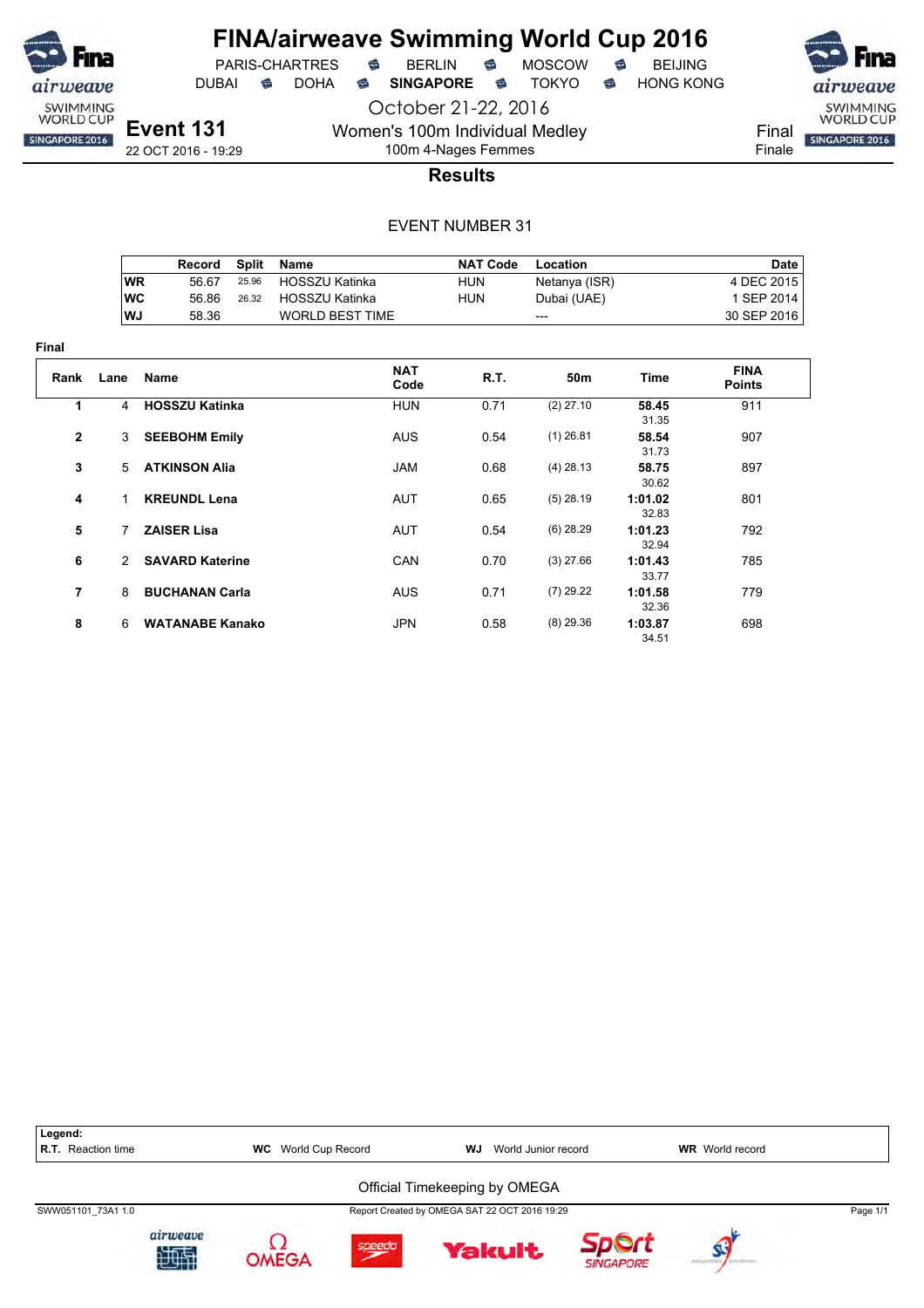

PARIS-CHARTRES

DUBAI **S** DOHA S SINGAPORE S TOKYO S HONG KONG

October 21-22, 2016 Men's 200m Backstroke 200m Dos Hommes



22 OCT 2016 - 19:42

### **Results**

|              |                | Record             |                              | <b>Splits</b> |         | <b>Name</b>              |            | <b>NAT Code</b> | Location             |                        |                  | <b>Date</b>                  |
|--------------|----------------|--------------------|------------------------------|---------------|---------|--------------------------|------------|-----------------|----------------------|------------------------|------------------|------------------------------|
|              | <b>WR</b>      | 1:45.63            | 24.46                        | 51.35         | 1:18.42 | <b>LARKIN Mitchell</b>   | <b>AUS</b> |                 | Sydney (AUS)         |                        |                  | 27 NOV 2015                  |
|              | <b>WC</b>      | 1:46.11            | 25.17                        | 52.36         | 1:19.48 | <b>VYATCHANIN Arkady</b> | <b>SRB</b> |                 | Berlin (GER)         |                        |                  | 15 NOV 2009                  |
|              | WJ             | 1:48.86            |                              |               |         | <b>WORLD BEST TIME</b>   |            | ---             |                      |                        |                  | 30 SEP 2016                  |
| Final        |                |                    |                              |               |         |                          |            |                 |                      |                        |                  |                              |
| Rank         | Lane           | Name               |                              |               |         | <b>NAT</b><br>Code       | R.T.       | 50m             | 100m                 | 150m                   | Time             | <b>FINA</b><br><b>Points</b> |
| 1            | 5              |                    | <b>LARKIN Mitchell</b>       |               |         | <b>AUS</b>               | 0.64       | $(1)$ 25.86     | $(1)$ 53.84          | $(1)$ 1:22.19          | 1:50.22          | 880                          |
|              |                |                    |                              |               |         |                          |            |                 | 27.98                | 28.35                  | 28.03            |                              |
| $\mathbf{2}$ | 3              |                    | <b>PINZON GARCIA Omar</b>    |               |         | COL                      | 0.57       | $(3)$ 26.77     | (3) 56.00<br>29.23   | (3) 1:25.09<br>29.09   | 1:53.75<br>28.66 | 800                          |
| 3            | $\overline{4}$ | <b>LEWIS Clyde</b> |                              |               |         | <b>AUS</b>               | 0.63       | $(2)$ 26.62     | $(2)$ 55.42<br>28.80 | (2) 1:24.32<br>28.90   | 1:53.77<br>29.45 | 800                          |
| 4            | $\mathcal{P}$  |                    | <b>DONETC Stanislav</b>      |               |         | <b>RUS</b>               | 0.73       | $(5)$ 27.45     | (4) 57.07            | (4) 1:26.53            | 1:54.36          | 788                          |
| 5            |                |                    | <b>LUDLOW Tristan</b>        |               |         | <b>AUS</b>               | 0.64       | $(7)$ 27.70     | 29.62<br>(6) 57.37   | 29.46<br>(6) 1:27.17   | 27.83<br>1:56.71 | 741                          |
|              |                |                    |                              |               |         |                          |            |                 | 29.67                | 29.80                  | 29.54            |                              |
| 6            | 6              |                    | <b>LEWIS Hayden</b>          |               |         | <b>AUS</b>               | 0.64       | $(6)$ 27.58     | (5) 57.12<br>29.54   | (5) 1:27.12<br>30.00   | 1:57.54<br>30.42 | 725                          |
| 7            |                |                    | <b>EDMONDS Ben</b>           |               |         | <b>AUS</b>               | 0.58       | $(4)$ 27.34     | (7) 57.47<br>30.13   | $(7)$ 1:27.83<br>30.36 | 1:57.76<br>29.93 | 721                          |
| 8            | 8              |                    | <b>HINDS-SYDENHAM Hayden</b> |               |         | AUS                      | 0.86       | $(8)$ 28.18     | (8) 57.84<br>29.66   | $(8)$ 1:28.11<br>30.27 | 1:57.95<br>29.84 | 718                          |

| Legend:<br><b>R.T.</b> Reaction time |                | <b>WC</b> | World Cup Record | WJ | World Junior record                           |                  | <b>WR</b> World record |          |
|--------------------------------------|----------------|-----------|------------------|----|-----------------------------------------------|------------------|------------------------|----------|
|                                      |                |           |                  |    | Official Timekeeping by OMEGA                 |                  |                        |          |
| SWM042101 73A1 1.0                   |                |           |                  |    | Report Created by OMEGA SAT 22 OCT 2016 19:46 |                  |                        | Page 1/1 |
|                                      | airweave<br>地面 |           | speedo           |    | <b>Yakult</b>                                 | <b>SINGAPORE</b> |                        |          |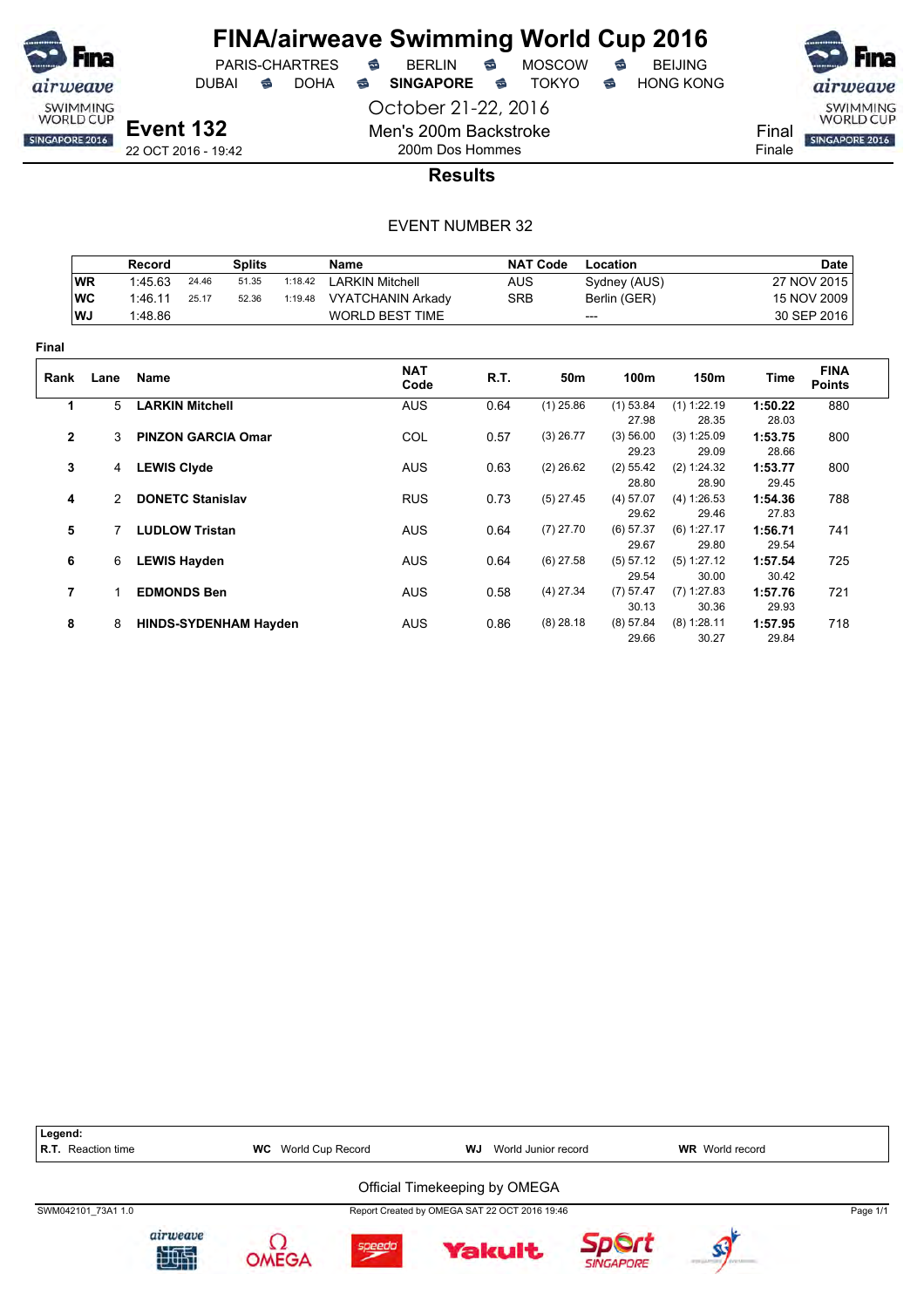

DUBAI **S** DOHA S SINGAPORE S TOKYO S HONG KONG

PARIS-CHARTRES **B** BERLIN **B** MOSCOW **B** BEIJING



**Event 133** 22 OCT 2016 - 19:49 October 21-22, 2016 Women's 50m Butterfly 50m Papillon Femmes

**Results**

|            | Record Name |                            | <b>NAT Code</b> | Location        | Date I      |
|------------|-------------|----------------------------|-----------------|-----------------|-------------|
| <b>WR</b>  |             | 24.38 ALSHAMMAR Therese    | SWE             | Singapore (SIN) | 22 NOV 2009 |
| <b>IWC</b> |             | 24.38 ALSHAMMAR Therese    | SWE             | Singapore (SIN) | 22 NOV 2009 |
| lWJ        |             | 26.05 PERMIAKOVA Elizaveta | <b>RUS</b>      | Kazan (RUS)     | 10 NOV 2015 |

| <b>Final</b>   |      |                         |                    |      |       |                              |
|----------------|------|-------------------------|--------------------|------|-------|------------------------------|
| Rank           | Lane | <b>Name</b>             | <b>NAT</b><br>Code | R.T. | Time  | <b>FINA</b><br><b>Points</b> |
|                | 4    | <b>OTTESEN Jeanette</b> | <b>DEN</b>         | 0.65 | 25.11 | 915                          |
| $\overline{2}$ | 5    | <b>WORRELL Kelsi</b>    | USA                | 0.61 | 25.45 | 879                          |
| 3              | 6    | <b>SEEBOHM Emily</b>    | <b>AUS</b>         | 0.69 | 25.91 | 833                          |
| 4              | 3    | <b>SAVARD Katerine</b>  | <b>CAN</b>         | 0.69 | 26.01 | 823                          |
| 5              |      | <b>ATKINSON Alia</b>    | <b>JAM</b>         | 0.64 | 26.17 | 808                          |
| 6              |      | <b>SZE Hang Yu</b>      | <b>HKG</b>         | 0.64 | 26.39 | 788                          |
| 7              | 8    | <b>OLDSEN Ellysia</b>   | <b>AUS</b>         | 0.68 | 26.79 | 753                          |
| 8              | 2    | <b>HOSSZU Katinka</b>   | <b>HUN</b>         | 0.62 | 27.26 | 715                          |

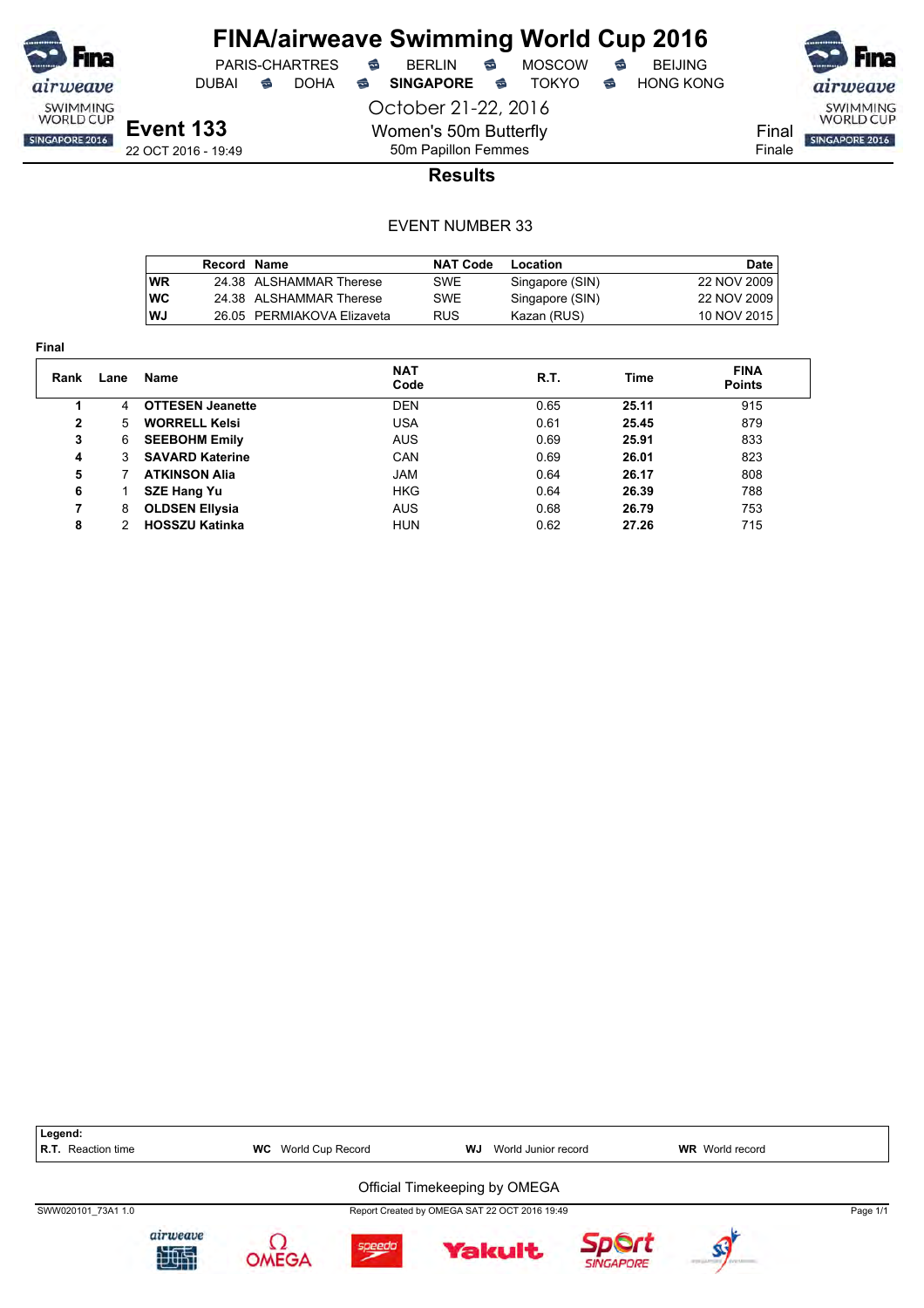

DUBAI **SINGAPORE SINGAPORE SINGAPORE SING A** 

October 21-22, 2016 Mixed 4x50m Free Relay Final

SWIMMING<br>WORLD CUP SINGAPORE 2016 Finale

22 OCT 2016 - 20:26

### **Results**

### EVENT NUMBER 34

|            | Record  | <b>Splits</b> | <b>NAT (Relay)</b>             | Location   | <b>Date</b> |
|------------|---------|---------------|--------------------------------|------------|-------------|
| <b>IWR</b> | 1:25.57 |               | USA - United States Of America | Doha (QAT) | 6 DEC 2014, |
| ∣WJ        | 1:33.57 |               | World Best Time                | ---        | 18 OCT 2016 |

| Rank        | Lane           | NAT / Name                            | R.T. | 50m   | Time          | <b>FINA</b><br><b>Points</b> |
|-------------|----------------|---------------------------------------|------|-------|---------------|------------------------------|
| 1           | 4              | <b>AUS - Australia</b>                |      |       | 1:31.04       |                              |
|             |                | CHALMERS Kyle (M)                     | 0.69 | 21.67 | $(2)$ 21.67   |                              |
|             |                | ABOOD Andrew (M)                      | 0.19 | 21.25 | $(2)$ 42.92   |                              |
|             |                | GROVES Madeline (W)                   | 0.38 | 24.08 | (2) 1:07.00   |                              |
|             |                | WILSON Madison (W)                    | 0.39 | 24.04 | $(1)$ 1:31.04 |                              |
| $\mathbf 2$ | 5              | <b>RUS - Russian Federation</b>       |      |       | 1:31.73       |                              |
|             |                | MOROZOV Vladimir (M)                  | 0.62 | 20.81 | $(1)$ 20.81   |                              |
|             |                | DONETC Stanislav (M)                  | 0.30 | 21.75 | $(1)$ 42.56   |                              |
|             |                | USTINOVA Daria S (W)                  | 0.20 | 24.27 | $(1)$ 1:06.83 |                              |
|             |                | EFIMOVA Yuliya (W)                    | 0.20 | 24.90 | (2) 1:31.73   |                              |
| 3           | 2              | <b>USA - United States of America</b> |      |       | 1:35.30       |                              |
|             |                | HAEBERLE Scott Haynes (M)             | 0.64 | 23.82 | $(5)$ 23.82   |                              |
|             |                | PRENOT Josh (M)                       | 0.37 | 22.25 | $(5)$ 46.07   |                              |
|             |                | LARSON Breeja (W)                     | 0.32 | 25.18 | (5) 1:11.25   |                              |
|             |                | WORRELL Kelsi (W)                     | 0.21 | 24.05 | (3) 1:35.30   |                              |
| 4           | 3              | SIN - Singapore                       |      |       | 1:35.36       |                              |
|             |                | TAN Jonathan Eu Jin (M)               | 0.46 | 23.10 | $(4)$ 23.10   |                              |
|             |                | KOO Dylan (M)                         | 0.20 | 22.22 | $(3)$ 45.32   |                              |
|             |                | LIM Xiang Qi Amanda (W)               | 0.28 | 25.08 | (3) 1:10.40   |                              |
|             |                | CHAN Marina (W)                       | 0.10 | 24.96 | (4) 1:35.36   |                              |
| 5           | 6              | <b>HKG - Hong Kong</b>                |      |       | 1:35.44       |                              |
|             |                | CHEUNG Kin Tat Kent (M)               | 0.65 | 22.66 | $(3)$ 22.66   |                              |
|             |                | MAK Ho Lun Raymond (M)                | 0.10 | 22.85 | $(4)$ 45.51   |                              |
|             |                | CHAN Kin Lok (W)                      | 0.29 | 25.12 | (4) 1:10.63   |                              |
|             |                | SZE Hang Yu (W)                       | 0.32 | 24.81 | $(5)$ 1:35.44 |                              |
| 6           | $\overline{7}$ | CLB - Club                            |      |       | 1:41.57       |                              |
|             |                | TAM Amanda (W)                        | 0.51 | 27.30 | $(8)$ 27.30   |                              |
|             |                | KWANG Jerome (M)                      | 0.32 | 23.88 | $(7)$ 51.18   |                              |
|             |                | KOO Jamie (W)                         | 0.36 | 26.78 | $(7)$ 1:17.96 |                              |
|             |                | SOH Nicholas (M)                      | 0.18 | 23.61 | (6) 1:41.57   |                              |
| 7           | 1              | <b>CLB - Club</b>                     |      |       | 1:44.32       |                              |
|             |                | LEE Mikkel (M)                        | 0.54 | 24.20 | $(7)$ 24.20   |                              |
|             |                | FOO Gabriel (M)                       | 0.29 | 23.97 | $(6)$ 48.17   |                              |
|             |                | LYE Genevieve (W)                     |      | 28.03 | (6) 1:16.20   |                              |
|             |                | CHEONG Chloe (W)                      |      | 28.12 | (7) 1:44.32   |                              |
| 8           | 8              | CLB - Club                            |      |       | 1:47.52       |                              |
|             |                | BOON Ji Chao Benedict (M)             | 0.69 | 24.08 | $(6)$ 24.08   |                              |
|             |                | HAN Hui Lin Joelle (W)                | 0.27 | 28.77 | $(8)$ 52.85   |                              |
|             |                | LIAU Jing Xuan Claresa (W)            |      | 29.15 | $(8)$ 1:22.00 |                              |
|             |                | LEOW Li Shen (M)                      | 0.31 | 25.52 | $(8)$ 1:47.52 |                              |

Legend:<br>R.T. Reaction time **WJ** World Junior record **WR** World record Official Timekeeping by OMEGA SWX410101\_73B1 1.0 Report Created by OMEGA SAT 22 OCT 2016 20:32 Page 1/1airweave Ω Sport speedo **Yakult** 地型 **OMEGA SINGAPORE**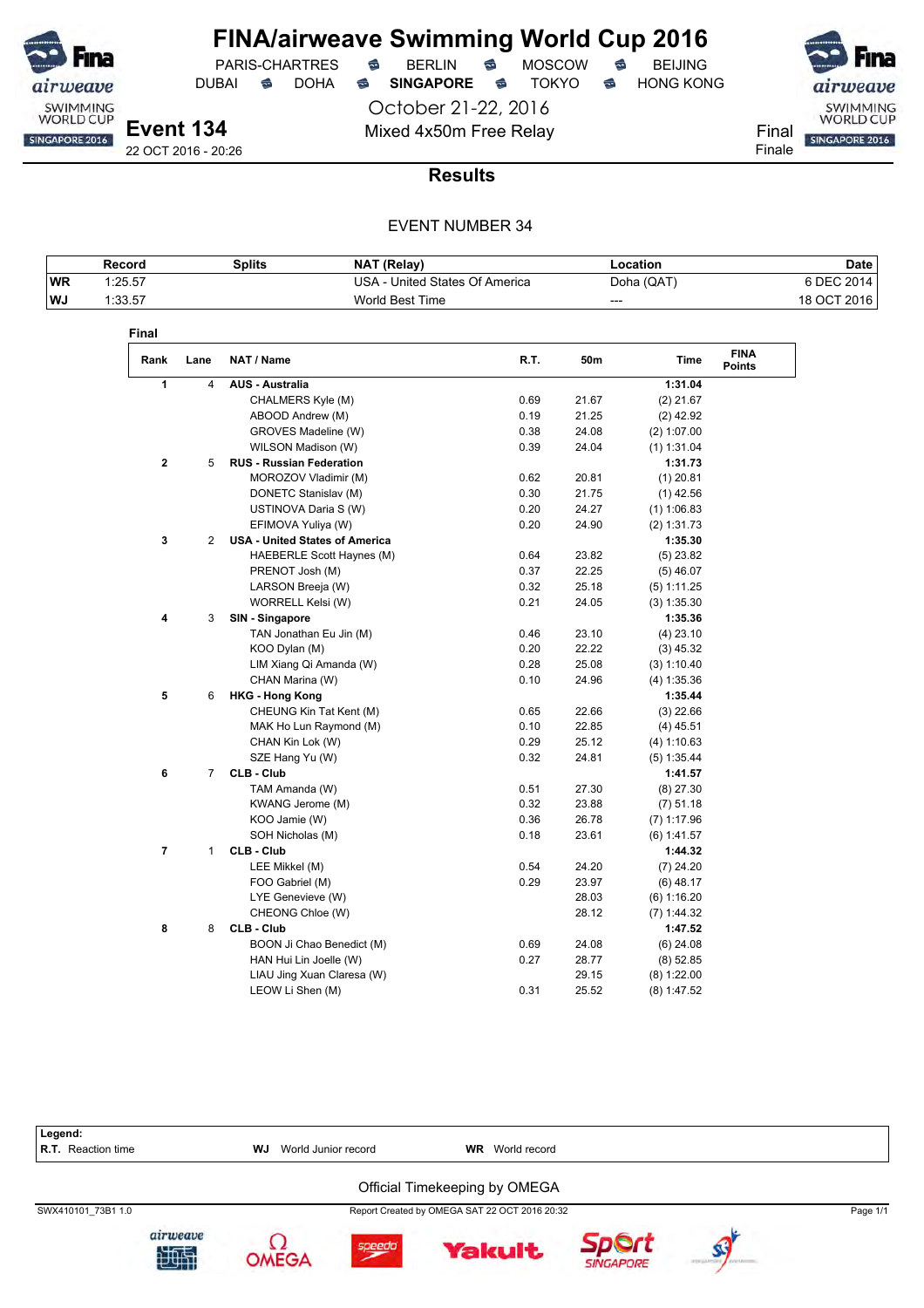

DUBAI **S** DOHA S SINGAPORE S TOKYO S HONG KONG

airweave SWIMMING<br>WORLD CUP SINGAPORE 2016

**Event 135** 22 OCT 2016 - 19:59 October 21-22, 2016

Men's 1500m Freestyle 1500m Nage Libre Hommes

### **Results Summary**

### EVENT NUMBER 35

|     | Record   |       | Splits  |         | <b>Name</b>                  | <b>NAT Code</b> | Location        | Date        |
|-----|----------|-------|---------|---------|------------------------------|-----------------|-----------------|-------------|
| WR  | 14:08.06 | 53.73 | 1:50.07 | 3:44.02 | 7:31.33 PALTRINIERI Gregorio | ITA             | Netanya (ISR)   | 4 DEC 2015  |
| ∣WC | 14:27.65 | 56.27 | 1:54.67 | 3:51.74 | 7:44.07 PALTRINIERI Gregorio | ITA             | Eindhoven (NED) | 8 AUG 2013  |
| ∣WJ | 14:27.78 |       |         |         | <b>WORLD BEST TIME</b>       |                 | $---$           | 30 SEP 2016 |

|                         |                |                         |                         |                         | Year of                 | <b>NAT</b>     |                                  |                         | <b>FINA</b>   |  |
|-------------------------|----------------|-------------------------|-------------------------|-------------------------|-------------------------|----------------|----------------------------------|-------------------------|---------------|--|
| Rank Heat               | Lane           | Name                    |                         |                         | <b>Birth</b>            | Code           | R.T.                             | Time                    | <b>Points</b> |  |
| 1                       | 3              |                         | 3 ROMANCHUK Mykhailo    |                         | 1996                    | <b>UKR</b>     | 0.75                             | 14:15.49                | 974 WC        |  |
| 50m 27.02               |                | 100m 55.52              | 150m 1:24.16            | 200m 1:53.08            | 250m 2:21.92            | 300m 2:50.69   | 350m 3:19.35                     | 400m 3:48.03            |               |  |
|                         |                | 28.50                   | 28.64                   | 28.92                   | 28.84                   |                | 28.77<br>28.66                   | 28.68                   |               |  |
| 450m 4:16.60            |                | 500m 4:45.12            | 550m 5:13.38            | 600m 5:41.88            | 650m 6:10.40            | 700m 6:38.92   | 750m 7:07.37                     | 800m 7:35.83 W          |               |  |
| 28.57                   |                | 28.52                   | 28.26                   | 28.50                   | 28.52                   |                | 28.52<br>28.45                   | 28.46                   |               |  |
| 850m 8:04.14            |                | 900m 8:32.52            | 950m 9:00.87            | 1000m 9:29.35           | 1050m 9:57.95           | 1100m 10:26.37 | 1150m 10:55.09                   | 1200m 11:23.92          |               |  |
| 28.31<br>1250m 11:52.52 |                | 28.38                   | 28.35                   | 28.48                   | 28.60<br>1450m 13:47.70 |                | 28.72<br>28.42                   | 28.83                   |               |  |
| 28.60                   |                | 1300m 12:21.26<br>28.74 | 1350m 12:49.97<br>28.71 | 1400m 13:18.97<br>29.00 | 28.73                   |                | 27.79                            |                         |               |  |
|                         |                |                         |                         |                         |                         |                |                                  |                         |               |  |
| $\mathbf{2}$            | 3              |                         | 4 GYURTA Gergely        |                         | 1991                    | <b>HUN</b>     | 0.71                             | 14:40.56                | 893           |  |
| 50m 26.35               |                | 100m 55.17              | 150m 1:23.99            | 200m 1:53.06            | 250m 2:22.13            | 300m 2:51.09   | 350m 3:20.24                     | 400m 3:49.23            |               |  |
| 450m 4:18.32            |                | 28.82<br>500m 4:47.52   | 28.82<br>550m 5:16.75   | 29.07<br>600m 5:46.20   | 29.07<br>650m 6:15.50   | 700m 6:44.89   | 28.96<br>29.15<br>750m 7:14.40   | 28.99<br>800m 7:43.89   |               |  |
| 29.09                   |                | 29.20                   | 29.23                   | 29.45                   | 29.30                   |                | 29.39<br>29.51                   | 29.49                   |               |  |
| 850m 8:13.34            |                | 900m 8:42.91            | 950m 9:12.58            | 1000m 9:42.30           | 1050m 10:12.05          | 1100m 10:41.68 | 1150m 11:11.21                   | 1200m 11:40.89          |               |  |
| 29.45                   |                | 29.57                   | 29.67                   | 29.72                   | 29.75                   |                | 29.63<br>29.53                   | 29.68                   |               |  |
| 1250m 12:10.63          |                | 1300m 12:40.74          | 1350m 13:10.79          | 1400m 13:40.95          | 1450m 14:10.93          |                |                                  |                         |               |  |
| 29.74                   |                | 30.11                   | 30.05                   | 30.16                   | 29.98                   |                | 29.63                            |                         |               |  |
| 3                       | 3              |                         | 5 SAKAI Masato          |                         | 1995                    | <b>JPN</b>     | 0.66                             | 14:52.20                | 858           |  |
| 50m 26.26               |                | 100m 55.23              | 150m 1:24.41            | 200m 1:53.81            | 250m 2:23.19            | 300m 2:52.69   | 350m 3:22.29                     | 400m 3:52.17            |               |  |
|                         |                | 28.97                   | 29.18                   | 29.40                   | 29.38                   |                | 29.50<br>29.60                   | 29.88                   |               |  |
| 450m 4:21.88            |                | 500m 4:51.92            | 550m 5:21.89            | 600m 5:52.08            | 650m 6:22.14            | 700m 6:52.58   | 750m 7:22.98                     | 800m 7:53.30            |               |  |
| 29.71                   |                | 30.04                   | 29.97                   | 30.19                   | 30.06                   |                | 30.44<br>30.40                   | 30.32                   |               |  |
| 850m 8:23.73            |                | 900m 8:53.89            | 950m 9:24.25            | 1000m 9:54.34           | 1050m 10:24.53          | 1100m 10:54.38 | 1150m 11:24.83                   | 1200m 11:55.29          |               |  |
| 30.43                   |                | 30.16                   | 30.36                   | 30.09                   | 30.19                   |                | 29.85<br>30.45                   | 30.46                   |               |  |
| 1250m 12:25.27          |                | 1300m 12:55.26          | 1350m 13:25.60          | 1400m 13:54.98          | 1450m 14:24.11          |                |                                  |                         |               |  |
| 29.98                   |                | 29.99                   | 30.34                   | 29.38                   | 29.13                   |                | 28.09                            |                         |               |  |
| 4                       | 3              |                         | <b>6 ZELLMANN Poul</b>  |                         | 1995                    | <b>GER</b>     | 0.72                             | 14:53.89                | 853           |  |
| 50m 26.98               |                | 100m 56.60              | 150m 1:26.29            | 200m 1:56.29            | 250m 2:26.23            | 300m 2:56.37   | 350m 3:26.48                     | 400m 3:56.45            |               |  |
|                         |                | 29.62                   | 29.69                   | 30.00                   | 29.94                   |                | 30.11<br>30.14                   | 29.97                   |               |  |
| 450m 4:26.25            |                | 500m 4:56.13            | 550m 5:26.04            | 600m 5:56.06            | 650m 6:26.10            | 700m 6:56.21   | 750m 7:26.27                     | 800m 7:56.25            |               |  |
| 29.80                   |                | 29.88                   | 29.91                   | 30.02                   | 30.04                   |                | 30.11<br>30.06                   | 29.98                   |               |  |
| 850m 8:26.32<br>30.07   |                | 900m 8:56.29<br>29.97   | 950m 9:26.30<br>30.01   | 1000m 9:56.41<br>30.11  | 1050m 10:26.44<br>30.03 | 1100m 10:56.47 | 1150m 11:26.52<br>30.03<br>30.05 | 1200m 11:56.63<br>30.11 |               |  |
| 1250m 12:26.89          |                | 1300m 12:57.01          | 1350m 13:26.63          | 1400m 13:56.36          | 1450m 14:25.95          |                |                                  |                         |               |  |
| 30.26                   |                | 30.12                   | 29.62                   | 29.73                   | 29.59                   |                | 27.94                            |                         |               |  |
| 5                       | 3              |                         | 2 CHO Cheng-Chi         |                         | 1998                    | <b>TPE</b>     | 0.68                             | 15:01.91                | 831           |  |
| 50m 27.43               |                | 100m 56.85              |                         | 200m 1:56.57            | 250m 2:26.58            |                | 350m 3:26.89                     | 400m 3:57.16            |               |  |
|                         |                | 29.42                   | 150m 1:26.64<br>29.79   | 29.93                   | 30.01                   | 300m 2:56.73   | 30.15<br>30.16                   | 30.27                   |               |  |
| 450m 4:27.34            |                | 500m 4:57.34            | 550m 5:27.47            | 600m 5:57.62            | 650m 6:27.96            | 700m 6:58.22   | 750m 7:28.55                     | 800m 7:58.83            |               |  |
| 30.18                   |                | 30.00                   | 30.13                   | 30.15                   | 30.34                   |                | 30.26<br>30.33                   | 30.28                   |               |  |
| 850m 8:29.21            |                | 900m 8:59.56            | 950m 9:29.71            | 1000m 9:59.67           | 1050m 10:30.04          | 1100m 11:00.53 | 1150m 11:30.85                   | 1200m 12:01.38          |               |  |
| 30.38                   |                | 30.35                   | 30.15                   | 29.96                   | 30.37                   |                | 30.49<br>30.32                   | 30.53                   |               |  |
| 1250m 12:31.89          |                | 1300m 13:02.51          | 1350m 13:32.86          | 1400m 14:03.34          | 1450m 14:33.51          |                |                                  |                         |               |  |
| 30.51                   |                | 30.62                   | 30.35                   | 30.48                   | 30.17                   |                | 28.40                            |                         |               |  |
| 6                       | $\overline{c}$ |                         | 4 HERTZ Joshua          |                         | 1996                    | <b>AUS</b>     | 0.76                             | 15:13.38                | 800           |  |
| 50m 27.91               |                | 100m 58.22              | 150m 1:28.90            | 200m 1:59.81            | 250m 2:30.84            | 300m 3:01.58   | 350m 3:32.34                     | 400m 4:03.18            |               |  |
|                         |                | 30.31                   | 30.68                   | 30.91                   | 31.03                   |                | 30.74<br>30.76                   | 30.84                   |               |  |
| 450m 4:33.84            |                | 500m 5:04.57            | 550m 5:34.85            | 600m 6:05.24            | 650m 6:35.58            | 700m 7:06.22   | 750m 7:36.61                     | 800m 8:06.90            |               |  |
| 30.66                   |                | 30.73                   | 30.28                   | 30.39                   | 30.34                   |                | 30.64<br>30.39                   | 30.29                   |               |  |
| 850m 8:37.58            |                | 900m 9:07.85            | 950m 9:38.68            | 1000m 10:09.14          | 1050m 10:39.72          | 1100m 11:10.18 | 1150m 11:41.06                   | 1200m 12:11.45          |               |  |
| 30.68<br>1250m 12:41.98 |                | 30.27                   | 30.83                   | 30.46                   | 30.58                   |                | 30.46<br>30.88                   | 30.39                   |               |  |
| 30.53                   |                | 1300m 13:12.98<br>31.00 | 1350m 13:43.77<br>30.79 | 1400m 14:14.00<br>30.23 | 1450m 14:44.18<br>30.18 |                | 29.20                            |                         |               |  |
|                         |                |                         |                         |                         |                         |                |                                  |                         |               |  |

SWM015100\_74A 1.0 Report Created by OMEGA SAT 22 OCT 2016 20:19 Page 1/3

airweave Ω 地理 **OMEGA** 





Yakult

Sport **SINGAPORE** 

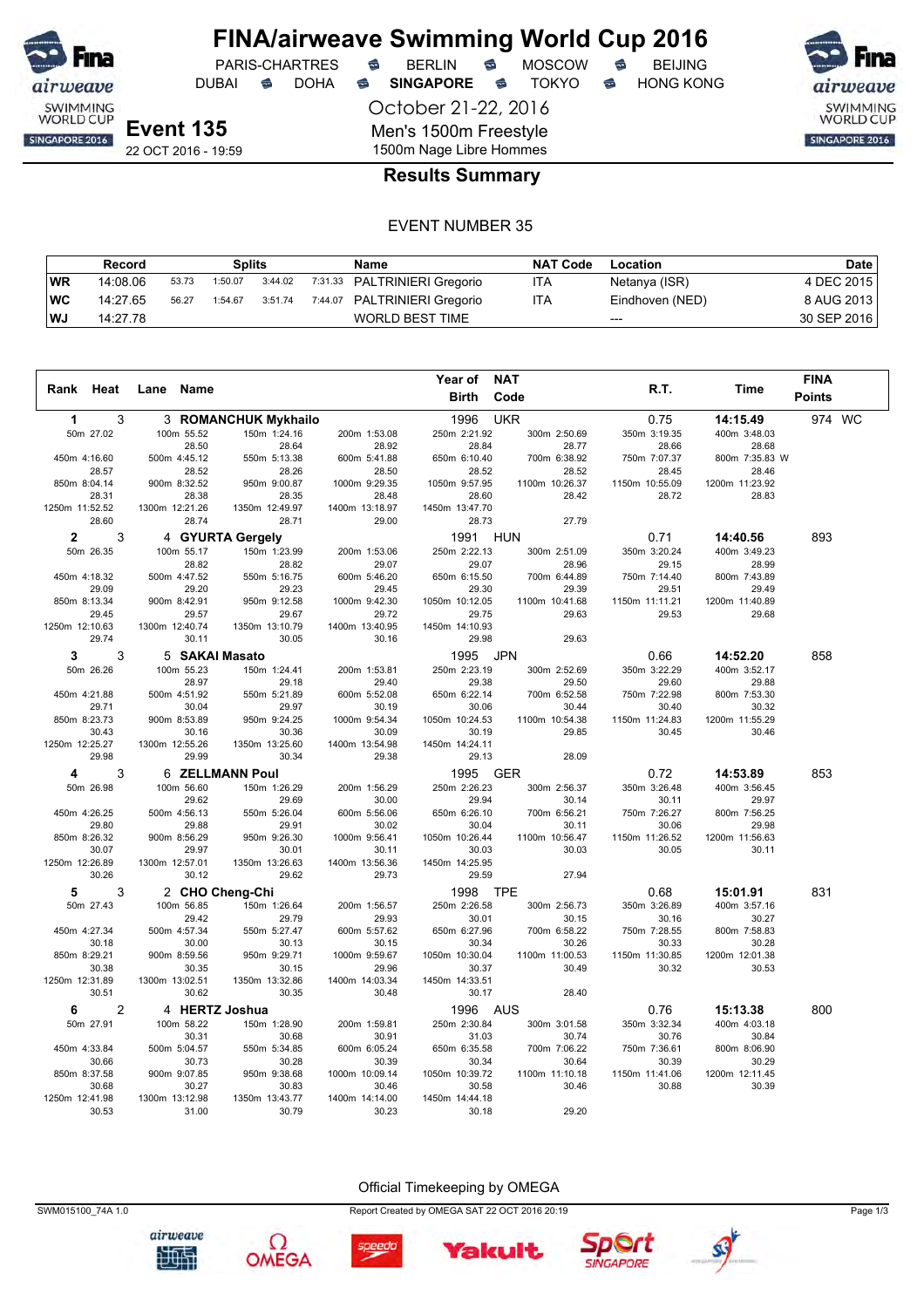

DUBAI **S** DOHA S SINGAPORE S TOKYO S HONG KONG

PARIS-CHARTRES **B** BERLIN **B** MOSCOW **B** BEIJING

October 21-22, 2016 Men's 1500m Freestyle



22 OCT 2016 - 19:59

## 1500m Nage Libre Hommes **Results Summary**

### EVENT NUMBER 35

|                |                |                |                       |                         |                         | Year of NAT             |                         |                         |                         | <b>FINA</b>   |
|----------------|----------------|----------------|-----------------------|-------------------------|-------------------------|-------------------------|-------------------------|-------------------------|-------------------------|---------------|
| Rank Heat      |                | Lane Name      |                       |                         |                         | Birth                   | Code                    | R.T.                    | Time                    | <b>Points</b> |
| $\overline{7}$ | 3              |                |                       | 8 PARRISH Joshua        |                         | 1997 AUS                |                         | 0.67                    | 15:15.68                | 794           |
| 50m 27.99      |                |                | 100m 58.72            | 150m 1:29.14            | 200m 1:59.66            | 250m 2:29.95            | 300m 3:00.50            | 350m 3:31.01            | 400m 4:01.88            |               |
|                |                |                | 30.73                 | 30.42                   | 30.52                   | 30.29                   | 30.55                   | 30.51                   | 30.87                   |               |
| 450m 4:32.59   |                |                | 500m 5:03.18          | 550m 5:33.62            | 600m 6:04.17            | 650m 6:34.67            | 700m 7:05.19            | 750m 7:35.87            | 800m 8:06.52            |               |
| 30.71          |                |                | 30.59                 | 30.44                   | 30.55                   | 30.50                   | 30.52                   | 30.68                   | 30.65                   |               |
| 850m 8:37.14   |                |                | 900m 9:07.70          | 950m 9:38.55            | 1000m 10:09.17          | 1050m 10:39.91          | 1100m 11:10.70          | 1150m 11:41.46          | 1200m 12:12.02          |               |
|                | 30.62          |                | 30.56                 | 30.85                   | 30.62                   | 30.74                   | 30.79                   | 30.76                   | 30.56                   |               |
| 1250m 12:42.63 |                | 1300m 13:13.32 |                       | 1350m 13:44.36          | 1400m 14:14.97          | 1450m 14:44.81          |                         |                         |                         |               |
|                | 30.61          |                | 30.69                 | 31.04                   | 30.61                   | 29.84                   | 30.87                   |                         |                         |               |
| 8              | 3              |                |                       | 1 OWENS Ethan           |                         | 1996                    | AUS                     | 0.78                    | 15:23.38                | 774           |
| 50m 28.10      |                |                | 100m 57.97            | 150m 1:28.03            | 200m 1:58.42            | 250m 2:29.16            | 300m 2:59.85            | 350m 3:30.55            | 400m 4:01.55            |               |
|                |                |                | 29.87                 | 30.06                   | 30.39                   | 30.74                   | 30.69                   | 30.70                   | 31.00                   |               |
| 450m 4:32.24   | 30.69          |                | 500m 5:02.92          | 550m 5:33.92            | 600m 6:04.70            | 650m 6:35.78<br>31.08   | 700m 7:07.04            | 750m 7:38.08<br>31.04   | 800m 8:08.78<br>30.70   |               |
| 850m 8:40.17   |                |                | 30.68<br>900m 9:11.66 | 31.00<br>950m 9:42.76   | 30.78<br>1000m 10:13.98 | 1050m 10:45.10          | 31.26<br>1100m 11:16.12 | 1150m 11:47.70          | 1200m 12:18.80          |               |
| 31.39          |                |                | 31.49                 | 31.10                   | 31.22                   | 31.12                   | 31.02                   | 31.58                   | 31.10                   |               |
| 1250m 12:50.20 |                | 1300m 13:21.58 |                       | 1350m 13:52.82          | 1400m 14:23.90          | 1450m 14:54.21          |                         |                         |                         |               |
|                | 31.40          |                | 31.38                 | 31.24                   | 31.08                   | 30.31                   | 29.17                   |                         |                         |               |
| 9              | 3              |                |                       | 7 PANG Sheng Jun        |                         | 1992                    | SIN                     | 0.62                    | 15:39.01                | 736           |
| 50m 28.28      |                |                | 100m 58.81            | 150m 1:29.74            | 200m 2:00.81            | 250m 2:31.77            | 300m 3:02.86            | 350m 3:34.09            | 400m 4:04.91            |               |
|                |                |                | 30.53                 | 30.93                   | 31.07                   | 30.96                   | 31.09                   | 31.23                   | 30.82                   |               |
| 450m 4:36.06   |                |                | 500m 5:06.96          | 550m 5:38.13            | 600m 6:09.40            | 650m 6:40.89            | 700m 7:12.46            | 750m 7:44.05            | 800m 8:15.79            |               |
|                | 31.15          |                | 30.90                 | 31.17                   | 31.27                   | 31.49                   | 31.57                   | 31.59                   | 31.74                   |               |
| 850m 8:47.61   |                |                | 900m 9:19.61          | 950m 9:51.55            | 1000m 10:23.40          | 1050m 10:55.49          | 1100m 11:27.55          | 1150m 11:59.64          | 1200m 12:31.26          |               |
| 31.82          |                |                | 32.00                 | 31.94                   | 31.85                   | 32.09                   | 32.06                   | 32.09                   | 31.62                   |               |
| 1250m 13:03.73 |                | 1300m 13:36.06 |                       | 1350m 14:07.54          | 1400m 14:39.07          | 1450m 15:09.60          |                         |                         |                         |               |
|                | 32.47          |                | 32.33                 | 31.48                   | 31.53                   | 30.53                   | 29.41                   |                         |                         |               |
| 10             | $\overline{2}$ |                | 3 HSU Che-Yu          |                         |                         | 1994 TPE                |                         | 0.38                    | 15:58.03                | 693           |
| 50m 27.72      |                |                | 100m 58.66            | 150m 1:29.71            | 200m 2:01.07            | 250m 2:32.87            | 300m 3:04.95            | 350m 3:37.35            | 400m 4:09.81            |               |
|                |                |                | 30.94                 | 31.05                   | 31.36                   | 31.80                   | 32.08                   | 32.40                   | 32.46                   |               |
| 450m 4:42.40   |                |                | 500m 5:14.91          | 550m 5:47.59            | 600m 6:20.22            | 650m 6:52.99            | 700m 7:25.34            | 750m 7:58.18            | 800m 8:30.72            |               |
| 32.59          |                |                | 32.51                 | 32.68                   | 32.63                   | 32.77                   | 32.35                   | 32.84                   | 32.54                   |               |
| 850m 9:03.31   |                |                | 900m 9:35.98          | 950m 10:08.46           | 1000m 10:40.05          | 1050m 11:11.16          | 1100m 11:43.83          | 1150m 12:16.45          | 1200m 12:48.96          |               |
|                | 32.59          |                | 32.67                 | 32.48                   | 31.59                   | 31.11                   | 32.67                   | 32.62                   | 32.51                   |               |
| 1250m 13:21.68 | 32.72          | 1300m 13:54.00 | 32.32                 | 1350m 14:26.59<br>32.59 | 1400m 14:59.06<br>32.47 | 1450m 15:30.45<br>31.39 | 27.58                   |                         |                         |               |
|                |                |                |                       |                         |                         |                         |                         |                         |                         |               |
| 11             | $\overline{2}$ |                |                       | 2 LIM Glen Jun Wei      |                         | 2002                    | SIN                     | 0.57                    | 15:58.15                | 693           |
| 50m 28.53      |                |                | 100m 1:00.28          | 150m 1:32.32            | 200m 2:04.63            | 250m 2:37.41            | 300m 3:09.44            | 350m 3:41.87            | 400m 4:14.48            |               |
| 450m 4:47.47   |                |                | 31.75<br>500m 5:20.17 | 32.04<br>550m 5:52.46   | 32.31<br>600m 6:24.91   | 32.78<br>650m 6:57.66   | 32.03<br>700m 7:30.35   | 32.43<br>750m 8:03.39   | 32.61<br>800m 8:35.75   |               |
|                | 32.99          |                | 32.70                 | 32.29                   | 32.45                   | 32.75                   | 32.69                   | 33.04                   | 32.36                   |               |
| 850m 9:08.14   |                |                | 900m 9:40.19          | 950m 10:12.66           | 1000m 10:45.16          | 1050m 11:17.02          | 1100m 11:49.03          | 1150m 12:21.23          | 1200m 12:52.80          |               |
|                | 32.39          |                | 32.05                 | 32.47                   | 32.50                   | 31.86                   | 32.01                   | 32.20                   | 31.57                   |               |
| 1250m 13:25.07 |                | 1300m 13:56.49 |                       | 1350m 14:28.04          | 1400m 14:59.38          | 1450m 15:30.58          |                         |                         |                         |               |
|                | 32.27          |                | 31.42                 | 31.55                   | 31.34                   | 31.20                   | 27.57                   |                         |                         |               |
| 12             | 2              |                |                       | 5 BOON Ji Chao Benedict |                         | 1996                    | <b>CLB</b>              | 0.70                    | 16:05.84                | 676           |
| 50m 29.13      |                |                | 100m 1:00.55          | 150m 1:32.23            | 200m 2:04.26            | 250m 2:36.23            | 300m 3:08.25            | 350m 3:41.03            | 400m 4:13.89            |               |
|                |                |                | 31.42                 | 31.68                   | 32.03                   | 31.97                   | 32.02                   | 32.78                   | 32.86                   |               |
| 450m 4:46.64   |                |                | 500m 5:19.54          | 550m 5:51.55            | 600m 6:24.01            | 650m 6:56.99            | 700m 7:29.91            | 750m 8:02.89            | 800m 8:35.21            |               |
|                | 32.75          |                | 32.90                 | 32.01                   | 32.46                   | 32.98                   | 32.92                   | 32.98                   | 32.32                   |               |
| 850m 9:08.05   |                |                | 900m 9:40.52          | 950m 10:13.07           | 1000m 10:45.88          | 1050m 11:17.96          | 1100m 11:49.62          | 1150m 12:21.26          | 1200m 12:53.34          |               |
| 32.84          |                |                | 32.47                 | 32.55                   | 32.81                   | 32.08                   | 31.66                   | 31.64                   | 32.08                   |               |
| 1250m 13:25.64 |                | 1300m 13:58.20 |                       | 1350m 14:30.14          | 1400m 15:02.36          | 1450m 15:34.44          |                         |                         |                         |               |
|                | 32.30          |                | 32.56                 | 31.94                   | 32.22                   | 32.08                   | 31.40                   |                         |                         |               |
| 13             | 2              |                |                       | 7 DAVID Calvin Calhoun  |                         | 2001 USA                |                         | 0.63                    | 16:08.98                | 670           |
| 50m 29.28      |                |                | 100m 1:01.92          | 150m 1:34.79            | 200m 2:07.53            | 250m 2:40.08            | 300m 3:12.80            | 350m 3:45.53            | 400m 4:18.16            |               |
|                |                |                | 32.64                 | 32.87                   | 32.74                   | 32.55                   | 32.72                   | 32.73                   | 32.63                   |               |
| 450m 4:51.01   |                |                | 500m 5:23.38          | 550m 5:56.18            | 600m 6:28.95            | 650m 7:01.54            | 700m 7:33.80            | 750m 8:06.42            | 800m 8:38.84            |               |
| 850m 9:11.49   | 32.85          |                | 32.37<br>900m 9:44.11 | 32.80<br>950m 10:16.57  | 32.77<br>1000m 10:49.14 | 32.59<br>1050m 11:21.83 | 32.26<br>1100m 11:54.32 | 32.62<br>1150m 12:26.48 | 32.42<br>1200m 12:58.63 |               |
|                | 32.65          |                | 32.62                 | 32.46                   | 32.57                   | 32.69                   | 32.49                   | 32.16                   | 32.15                   |               |
| 1250m 13:30.68 |                | 1300m 14:02.57 |                       | 1350m 14:34.69          | 1400m 15:06.36          | 1450m 15:38.02          |                         |                         |                         |               |
|                | 32.05          |                | 31.89                 | 32.12                   | 31.67                   | 31.66                   | 30.96                   |                         |                         |               |



Ω



SWM015100\_74A 1.0 Report Created by OMEGA SAT 22 OCT 2016 20:19 Page 2/3

Official Timekeeping by OMEGA





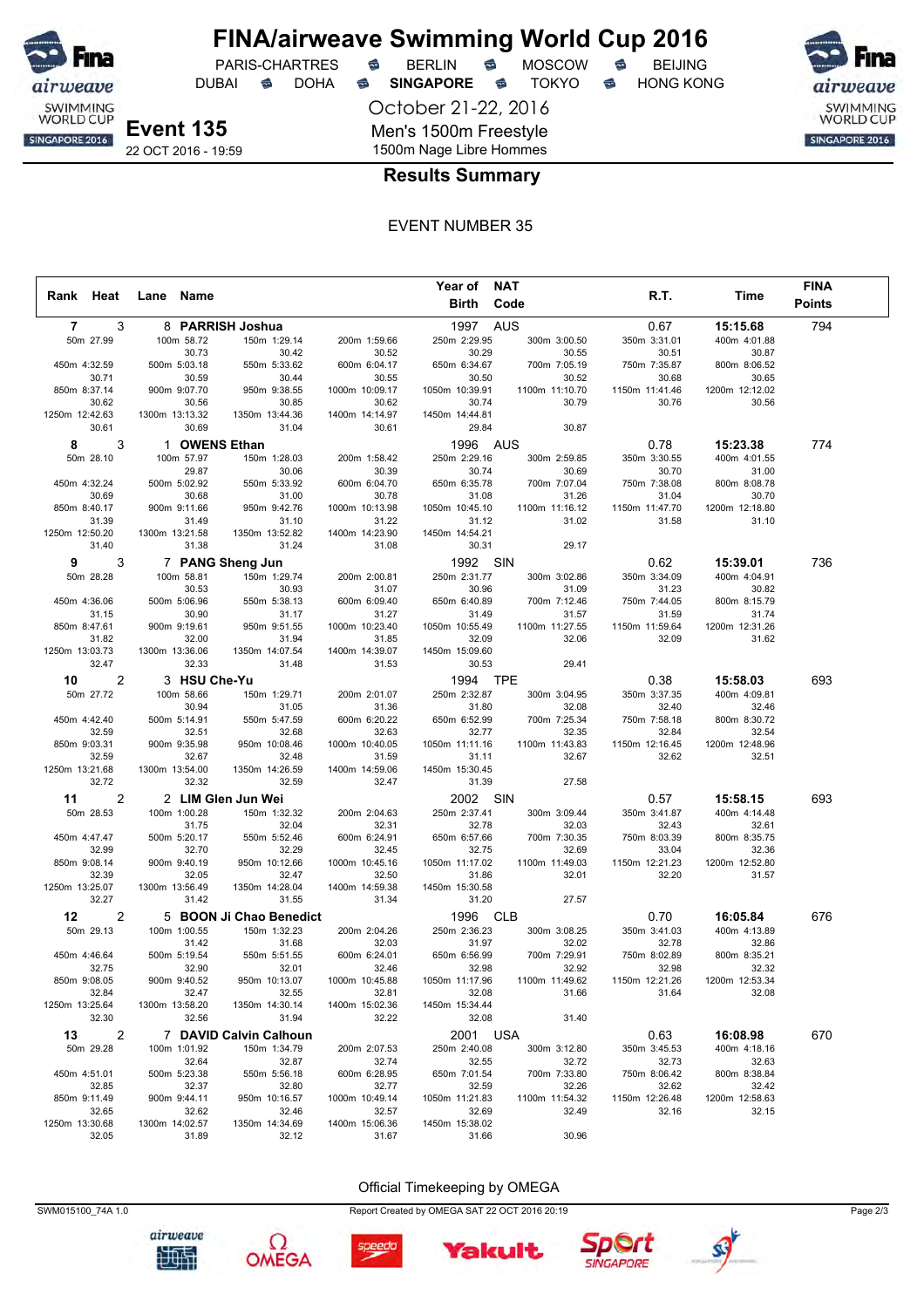

DUBAI **S** DOHA S SINGAPORE S TOKYO S HONG KONG

SWIMMING<br>WORLD CUP SINGAPORE 2016

**Event 135** 22 OCT 2016 - 19:59

1500m Nage Libre Hommes **Results Summary**

October 21-22, 2016

Men's 1500m Freestyle

EVENT NUMBER 35

|                       |                        |                        |                         | Year of NAT             |                         |                         |                         | <b>FINA</b>   |
|-----------------------|------------------------|------------------------|-------------------------|-------------------------|-------------------------|-------------------------|-------------------------|---------------|
| Rank Heat             | Lane Name              |                        |                         | <b>Birth</b>            | Code                    | R.T.                    | Time                    | <b>Points</b> |
|                       |                        |                        |                         |                         |                         |                         |                         |               |
| $\overline{2}$<br>14  | 6 OH Yao Jie           |                        |                         | 1997                    | <b>CLB</b>              | 0.61                    | 16:19.15                | 649           |
| 50m 29.15             | 100m 1:00.65           | 150m 1:32.41           | 200m 2:04.64            | 250m 2:36.81            | 300m 3:08.73            | 350m 3:41.15            | 400m 4:14.09            |               |
|                       | 31.50                  | 31.76                  | 32.23                   | 32.17                   | 31.92                   | 32.42                   | 32.94                   |               |
| 450m 4:46.61<br>32.52 | 500m 5:19.00<br>32.39  | 550m 5:51.20<br>32.20  | 600m 6:23.60<br>32.40   | 650m 6:56.36<br>32.76   | 700m 7:29.11<br>32.75   | 750m 8:02.17<br>33.06   | 800m 8:34.76            |               |
| 850m 9:07.42          | 900m 9:39.95           | 950m 10:12.80          | 1000m 10:45.47          | 1050m 11:18.38          | 1100m 11:51.29          | 1150m 12:24.28          | 32.59<br>1200m 12:58.01 |               |
| 32.66                 | 32.53                  | 32.85                  | 32.67                   | 32.91                   | 32.91                   | 32.99                   | 33.73                   |               |
| 1250m 13:31.69        | 1300m 14:05.31         | 1350m 14:38.78         | 1400m 15:12.60          | 1450m 15:45.88          |                         |                         |                         |               |
| 33.68                 | 33.62                  | 33.47                  | 33.82                   | 33.28                   | 33.27                   |                         |                         |               |
| $\overline{2}$<br>15  |                        | 8 SCHUSTER Collin      |                         | 2002                    | <b>CLB</b>              | 0.64                    | 16:59.76                | 575           |
| 50m 29.29             | 100m 1:02.74           | 150m 1:36.00           | 200m 2:09.56            | 250m 2:43.59            | 300m 3:17.84            | 350m 3:51.89            | 400m 4:26.18            |               |
|                       | 33.45                  | 33.26                  | 33.56                   | 34.03                   | 34.25                   | 34.05                   | 34.29                   |               |
| 450m 5:00.43          | 500m 5:35.06           | 550m 6:09.37           | 600m 6:43.47            | 650m 7:17.92            | 700m 7:52.08            | 750m 8:26.34            | 800m 9:00.32            |               |
| 34.25                 | 34.63                  | 34.31                  | 34.10                   | 34.45                   | 34.16                   | 34.26                   | 33.98                   |               |
| 850m 9:34.71          | 900m 10:09.11          | 950m 10:43.36          | 1000m 11:17.70          | 1050m 11:52.37          | 1100m 12:26.39          | 1150m 13:00.44          | 1200m 13:34.60          |               |
| 34.39                 | 34.40                  | 34.25                  | 34.34                   | 34.67                   | 34.02                   | 34.05                   | 34.16                   |               |
| 1250m 14:08.54        | 1300m 14:43.21         | 1350m 15:17.22         | 1400m 15:51.19          | 1450m 16:25.83          |                         |                         |                         |               |
| 33.94                 | 34.67                  | 34.01                  | 33.97                   | 34.64                   | 33.93                   |                         |                         |               |
| 2<br>16               |                        | 1 LOW Bryant Zi-Xuan   |                         | 1999                    | SIN                     | 0.70                    | 17:06.87                | 563           |
| 50m 29.69             | 100m 1:01.81           | 150m 1:35.25           | 200m 2:09.43            | 250m 2:43.63            | 300m 3:17.75            | 350m 3:51.92            | 400m 4:26.38            |               |
|                       | 32.12                  | 33.44                  | 34.18                   | 34.20                   | 34.12                   | 34.17                   | 34.46                   |               |
| 450m 5:01.01          | 500m 5:35.26           | 550m 6:08.20           | 600m 6:41.96            | 650m 7:15.98            | 700m 7:50.32            | 750m 8:25.54            | 800m 9:00.03            |               |
| 34.63<br>850m 9:34.05 | 34.25<br>900m 10:08.98 | 32.94<br>950m 10:44.25 | 33.76<br>1000m 11:17.98 | 34.02<br>1050m 11:53.22 | 34.34<br>1100m 12:28.70 | 35.22<br>1150m 13:04.28 | 34.49<br>1200m 13:39.96 |               |
| 34.02                 | 34.93                  | 35.27                  | 33.73                   | 35.24                   | 35.48                   | 35.58                   | 35.68                   |               |
| 1250m 14:15.68        | 1300m 14:51.61         | 1350m 15:27.34         | 1400m 15:59.02          | 1450m 16:33.07          |                         |                         |                         |               |
| 35.72                 | 35.93                  | 35.73                  | 31.68                   | 34.05                   | 33.80                   |                         |                         |               |
| $\mathbf{1}$<br>17    |                        | 4 OH Rui Zhi, Ritchie  |                         | 2002                    | <b>CLB</b>              | 0.69                    | 17:13.41                | 552           |
| 50m 30.64             | 100m 1:04.47           | 150m 1:38.93           | 200m 2:13.48            | 250m 2:48.15            | 300m 3:22.85            | 350m 3:57.93            | 400m 4:33.24            |               |
|                       | 33.83                  | 34.46                  | 34.55                   | 34.67                   | 34.70                   | 35.08                   | 35.31                   |               |
| 450m 5:08.18          | 500m 5:43.11           | 550m 6:17.36           | 600m 6:52.43            | 650m 7:27.41            | 700m 8:02.43            | 750m 8:37.52            | 800m 9:12.36            |               |
| 34.94                 | 34.93                  | 34.25                  | 35.07                   | 34.98                   | 35.02                   | 35.09                   | 34.84                   |               |
| 850m 9:47.20          | 900m 10:22.42          | 950m 10:57.21          | 1000m 11:32.11          | 1050m 12:07.10          | 1100m 12:41.47          | 1150m 13:15.94          | 1200m 13:50.53          |               |
| 34.84                 | 35.22                  | 34.79                  | 34.90                   | 34.99                   | 34.37                   | 34.47                   | 34.59                   |               |
| 1250m 14:24.79        | 1300m 14:59.07         | 1350m 15:33.74         | 1400m 16:06.50          | 1450m 16:39.96          |                         |                         |                         |               |
| 34.26                 | 34.28                  | 34.67                  | 32.76                   | 33.46                   | 33.45                   |                         |                         |               |
| $\mathbf{1}$<br>18    | 5 PEK Yi Liang         |                        |                         | 2002                    | <b>CLB</b>              | 0.67                    | 17:15.80                | 548           |
| 50m 30.60             | 100m 1:04.38           | 150m 1:39.07           | 200m 2:13.37            | 250m 2:48.08            | 300m 3:22.72            | 350m 3:57.96            | 400m 4:33.00            |               |
|                       | 33.78                  | 34.69                  | 34.30                   | 34.71                   | 34.64                   | 35.24                   | 35.04                   |               |
| 450m 5:07.84          | 500m 5:42.85           | 550m 6:17.48           | 600m 6:52.43            | 650m 7:27.25            | 700m 8:02.22            | 750m 8:37.57            | 800m 9:12.13            |               |
| 34.84                 | 35.01                  | 34.63                  | 34.95                   | 34.82                   | 34.97                   | 35.35                   | 34.56                   |               |
| 850m 9:47.17<br>35.04 | 900m 10:22.26<br>35.09 | 950m 10:57.02<br>34.76 | 1000m 11:31.97<br>34.95 | 1050m 12:06.87<br>34.90 | 1100m 12:41.33<br>34.46 | 1150m 13:15.86          | 1200m 13:50.43<br>34.57 |               |
| 1250m 14:25.09        | 1300m 14:59.43         | 1350m 15:33.97         | 1400m 16:07.93          | 1450m 16:41.99          |                         | 34.53                   |                         |               |
| 34.66                 | 34.34                  | 34.54                  | 33.96                   | 34.06                   | 33.81                   |                         |                         |               |
| 19<br>$\mathbf{1}$    | 3 ONG Justin           |                        |                         | 2002                    | <b>CLB</b>              |                         | 18:01.29                | 482           |
| 50m 31.46             | 100m 1:06.13           | 150m 1:42.09           | 200m 2:18.67            | 250m 2:55.07            | 300m 3:31.21            | 350m 4:07.55            | 400m 4:44.15            |               |
|                       | 34.67                  | 35.96                  | 36.58                   | 36.40                   | 36.14                   | 36.34                   | 36.60                   |               |
| 450m 5:20.31          | 500m 5:56.77           | 550m 6:32.80           | 600m 7:09.15            | 650m 7:45.29            | 700m 8:21.48            | 750m 8:57.67            | 800m 9:33.72            |               |
| 36.16                 | 36.46                  | 36.03                  | 36.35                   | 36.14                   | 36.19                   | 36.19                   | 36.05                   |               |
| 850m 10:10.28         | 900m 10:47.35          | 950m 11:24.13          | 1000m 12:00.58          | 1050m 12:36.74          | 1100m 13:13.40          | 1150m 13:49.93          | 1200m 14:26.39          |               |
| 36.56                 | 37.07                  | 36.78                  | 36.45                   | 36.16                   | 36.66                   | 36.53                   | 36.46                   |               |
| 1250m 15:02.62        | 1300m 15:38.93         | 1350m 16:15.17         | 1400m 16:51.35          | 1450m 17:27.13          |                         |                         |                         |               |
| 36.23                 | 36.31                  | 36.24                  | 36.18                   | 35.78                   | 34.16                   |                         |                         |               |

**Legend: R.T.** Reaction time **W** World record at intermediate distance **WC** World Cup Record **WJ** World Junior record **WR** World record Official Timekeeping by OMEGA SWM015100\_74A 1.0 Report Created by OMEGA SAT 22 OCT 2016 20:19 Page 3/3













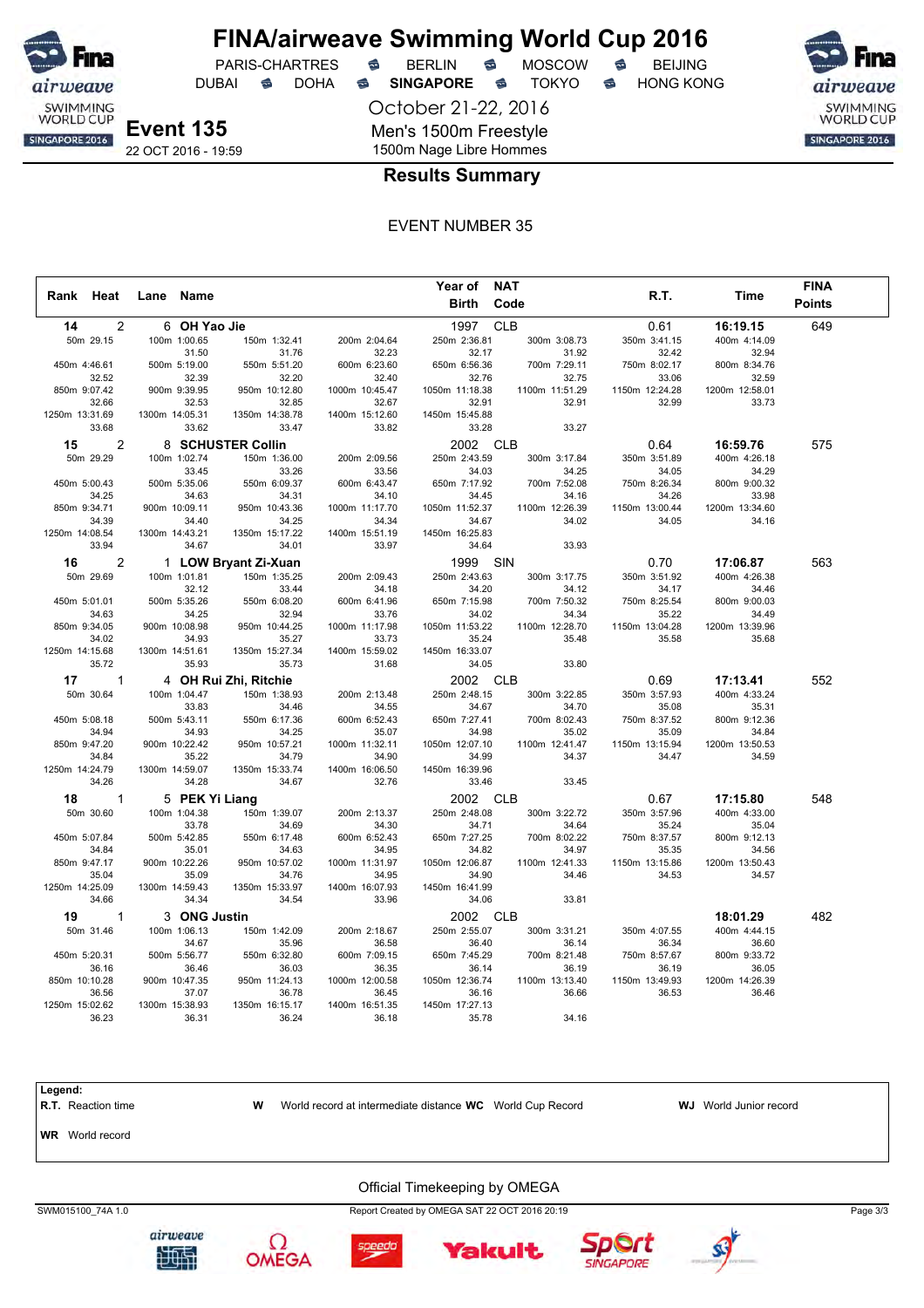

DUBAI **S** DOHA S SINGAPORE S TOKYO S HONG KONG

October 21-22, 2016

SWIMMING<br>WORLD CUP SINGAPORE 2016

22 OCT 2016 - 20:17

## 400m 4-Nages Femmes **Results Summary**

Women's 400m Individual Medley

|    | Record  |       | Splits  |         | Name                   | <b>NAT Code</b> | Location      | Date        |
|----|---------|-------|---------|---------|------------------------|-----------------|---------------|-------------|
| WR | 4:19.46 | 59.19 | 2:04.32 | 3:19.75 | HOSSZU Katinka         | <b>HUN</b>      | Netanya (ISR) | 2 DEC 2015  |
| WC | 4:20.83 | 59.41 | 2:04.63 | 3:20.84 | HOSSZU Katinka         | HUN             | Doha (QAT)    | 28 AUG 2014 |
| WJ | 4:23.33 |       |         |         | <b>WORLD BEST TIME</b> |                 | $---$         | 30 SEP 2016 |

|             | Rank Heat Lane Name     |                   |       | Year of NAT<br>Birth Code                                                                                                                                       |             | R.T. Time  | <b>FINA</b><br><b>Points</b> |
|-------------|-------------------------|-------------------|-------|-----------------------------------------------------------------------------------------------------------------------------------------------------------------|-------------|------------|------------------------------|
| $\mathbf 1$ | 2   4 HOSSZU Katinka    |                   |       | 1989 HUN                                                                                                                                                        | 0.74        | 4:29.03    | 897                          |
|             | 32.50                   | 33.73 33.83       |       | 50m 28.54    100m    1:01.04    150m    1:34.77    200m    2:08.60    250m    2:46.18    300m    3:25.58    350m    3:57.84<br>37.58 39.40 32.26                |             | 31.19      |                              |
|             | 2 2 5 JAKABOS Zsuzsanna |                   |       | 1989 HUN 0.72 4:32.53                                                                                                                                           |             |            | 862                          |
|             |                         | 33.29 34.31 33.73 |       | 50m 29.01    100m 1:02.30    150m 1:36.61    200m 2:10.34    250m 2:49.36    300m 3:29.16    350m 4:01.72<br>39.02 39.80                                        | 32.56       | 30.81      |                              |
|             |                         |                   |       |                                                                                                                                                                 |             |            | 817                          |
|             | 33.52                   | 35.48 34.36       |       | 3 2 6 KAPAS Boglarka 1993 HUN 0.62 4:37.51<br>50m 29.88 100m 1:03.40 150m 1:38.88 200m 2:13.24 250m 2:53.24 300m 3:33.75 350m 4:06.55<br>40.00 40.51 32.80      |             | 30.96      |                              |
|             |                         |                   |       |                                                                                                                                                                 |             |            | 742                          |
|             | 34.84                   | 38.69             | 37.38 | 4 2 3 MELVERTON Kiah 1996 AUS 0.74 4:46.54<br>50m 30.53 100m 1:05.37 150m 1:44.06 200m 2:21.44 250m 3:01.39 300m 3:41.55 350m 4:14.69<br>39.95 40.16            | 33.14 31.85 |            |                              |
|             |                         |                   |       |                                                                                                                                                                 |             |            | 622                          |
|             |                         | 37.01 39.89       | 38.62 | 5 2 2 LIEN Charity 20003 CLB 0.49 5:03.93<br>50m 31.84 100m 1:08.85 150m 1:48.74 200m 2:27.36 250m 3:09.35 300m 3:51.99 350m 4:28.15<br>41.99 42.64 36.16 35.78 |             |            |                              |
|             | 6 2 7 LIM Ashley        |                   |       |                                                                                                                                                                 |             | 5:08.54    | 594                          |
| 50m 32.39   | 37.96                   | 39.75             | 38.48 | 45.93 45.08                                                                                                                                                     | 35.20       | 33.75      |                              |
|             | 7 1 4 YIP Sarah         |                   |       |                                                                                                                                                                 |             | 5:12.54    | 572                          |
| 50m 32.10   | 37.11                   | 41.40             | 40.02 | 4 <b>YIP Sarah 0.66 100m</b> 1:09.21 <b>150m</b> 1:50.61 <b>200m</b> 2:30.63 <b>250m    3:17.42 300m    4:04.04 350m    4:39.38</b><br>46.79 46.62              | 35.34 33.16 |            |                              |
|             |                         |                   |       |                                                                                                                                                                 |             | 5:20.68    | 529                          |
|             | 38.29                   | 41.56             |       | 8 1 3 YU Herlene 2002 CLB 0.53<br>50m 33.54 100m 1:11.83 150m 1:53.39 200m 2:34.47 250m 3:20.86 300m 4:07.31 350m 4:45.13<br>41.08 46.39 46.45                  | 37.82       | 35.55      |                              |
| 1           | 5 YEO Kathlyn           |                   |       | 2000 CLB                                                                                                                                                        |             | <b>DSQ</b> |                              |

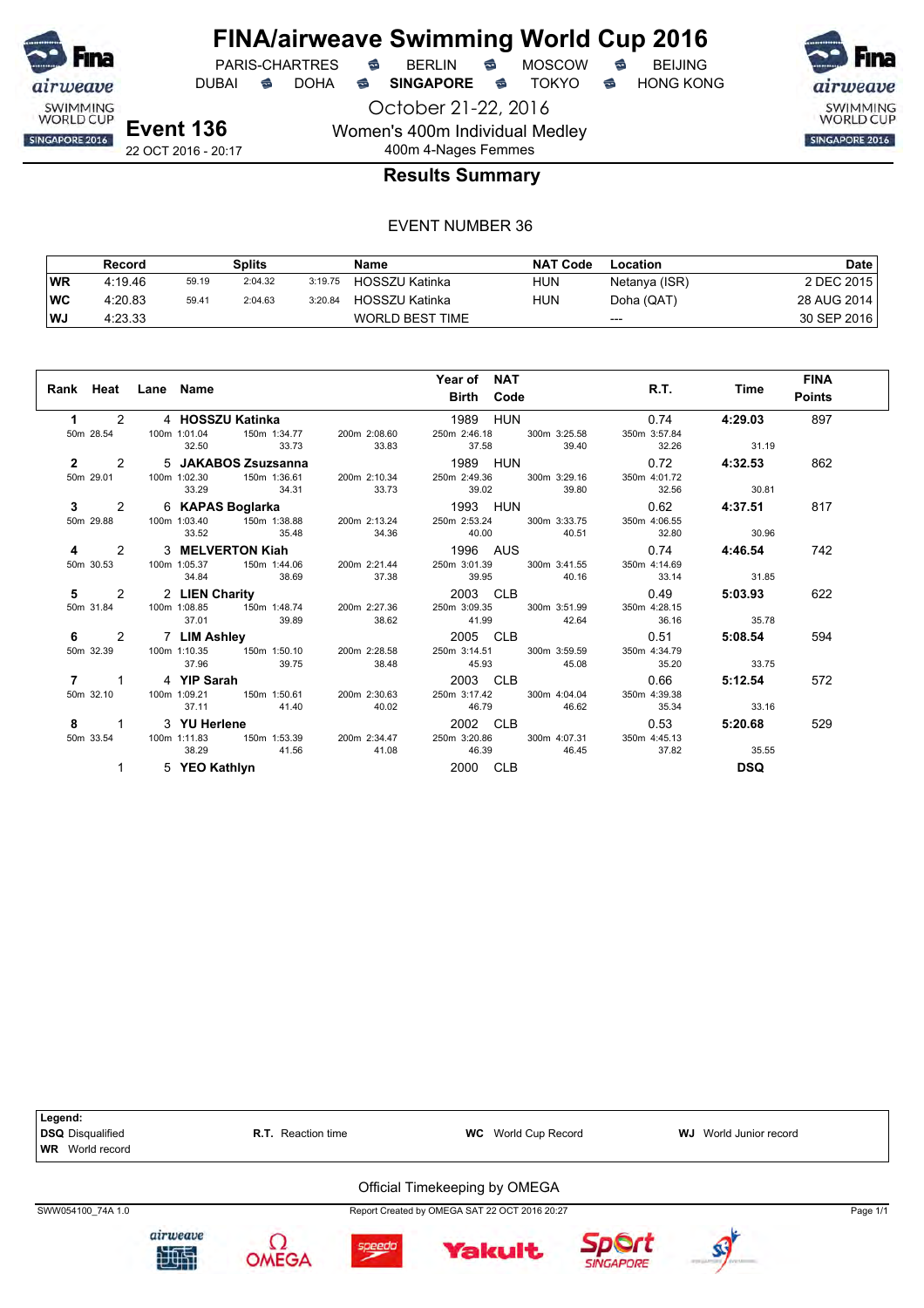

PARIS-CHARTRES **S** BERLIN S MOSCOW S DUBAI **S** DOHA S SINGAPORE S TOKYO S HONG KONG

October 21-22, 2016



# **Medallists by Event**

### As of SAT 22 OCT 2016 at 20:42 **AFTER 36 OF 36 EVENTS**

| Event                          |             | Date   Medal | <b>Name</b>                    | <b>NAT</b><br>Code |
|--------------------------------|-------------|--------------|--------------------------------|--------------------|
| Women's 50m Freestyle          | 21 OCT 2016 |              | <b>OTTESEN Jeanette</b>        | <b>DEN</b>         |
|                                |             |              | <b>SEEBOHM Emily</b>           | <b>AUS</b>         |
|                                |             |              | <b>HERASIMENIA Aliaksandra</b> | <b>BLR</b>         |
| Women's 100m Freestyle         | 22 OCT 2016 |              | OTTESEN Jeanette               | <b>DEN</b>         |
|                                |             |              | HOSSZU Katinka                 | <b>HUN</b>         |
|                                |             |              | <b>WORRELL Kelsi</b>           | <b>USA</b>         |
| Women's 200m Freestyle         | 21 OCT 2016 |              | HOSSZU Katinka                 | <b>HUN</b>         |
|                                |             |              | <b>WILSON Madison</b>          | <b>AUS</b>         |
|                                |             |              | <b>JAKABOS Zsuzsanna</b>       | <b>HUN</b>         |
| Women's 400m Freestyle         | 22 OCT 2016 |              | HOSSZU Katinka                 | <b>HUN</b>         |
|                                |             |              | KAPAS Boglarka                 | <b>HUN</b>         |
|                                |             |              | DONG Jie                       | CHN                |
| Women's 800m Freestyle         | 21 OCT 2016 |              | KAPAS Boglarka                 | <b>HUN</b>         |
|                                |             |              | DONG Jie                       | CHN                |
|                                |             |              | <b>MELVERTON Kiah</b>          | <b>AUS</b>         |
| Women's 50m Backstroke         | 21 OCT 2016 |              | <b>SEEBOHM Emily</b>           | <b>AUS</b>         |
|                                |             |              | <b>HOSSZU Katinka</b>          | <b>HUN</b>         |
|                                |             |              | ZEVINA Daryna                  | <b>UKR</b>         |
| Women's 100m Backstroke        | 22 OCT 2016 |              | HOSSZU Katinka                 | <b>HUN</b>         |
|                                |             |              | <b>SEEBOHM Emilv</b>           | <b>AUS</b>         |
|                                |             |              | ZEVINA Daryna                  | <b>UKR</b>         |
| Women's 200m Backstroke        | 21 OCT 2016 |              | HOSSZU Katinka                 | <b>HUN</b>         |
|                                |             |              | ZEVINA Daryna                  | <b>UKR</b>         |
|                                |             |              | <b>SEEBOHM Emily</b>           | <b>AUS</b>         |
| Women's 50m Breaststroke       | 22 OCT 2016 |              | <b>ATKINSON Alia</b>           | <b>JAM</b>         |
|                                |             |              | EFIMOVA Yuliya                 | <b>RUS</b>         |
|                                |             |              | <b>HANNIS Molly</b>            | <b>USA</b>         |
| Women's 100m Breaststroke      | 21 OCT 2016 |              | <b>ATKINSON Alia</b>           | <b>JAM</b>         |
|                                |             |              | EFIMOVA Yuliya                 | <b>RUS</b>         |
|                                |             |              | <b>HANNIS Molly</b>            | <b>USA</b>         |
| Women's 200m Breaststroke      | 22 OCT 2016 |              | <b>LARSON Breeja</b>           | <b>USA</b>         |
|                                |             |              | EFIMOVA Yuliya                 | <b>RUS</b>         |
|                                |             |              | <b>WATANABE Kanako</b>         | <b>JPN</b>         |
| Women's 50m Butterfly          | 22 OCT 2016 |              | <b>OTTESEN Jeanette</b>        | <b>DEN</b>         |
|                                |             |              | <b>WORRELL Kelsi</b>           | <b>USA</b>         |
|                                |             |              | <b>SEEBOHM Emily</b>           | <b>AUS</b>         |
| Women's 100m Butterfly         | 21 OCT 2016 |              | <b>HOSSZU Katinka</b>          | <b>HUN</b>         |
|                                |             |              | <b>OTTESEN Jeanette</b>        | <b>DEN</b>         |
|                                |             |              | <b>SAVARD Katerine</b>         | CAN                |
| Women's 200m Butterfly         | 22 OCT 2016 |              | HOSSZU Katinka                 | <b>HUN</b>         |
|                                |             |              | JAKABOS Zsuzsanna              | <b>HUN</b>         |
|                                |             |              | <b>TOH Nicholle</b>            | SIN                |
| Women's 100m Individual Medley | 22 OCT 2016 |              | HOSSZU Katinka                 | <b>HUN</b>         |
|                                |             |              | <b>SEEBOHM Emily</b>           | <b>AUS</b>         |
|                                |             |              | <b>ATKINSON Alia</b>           | <b>JAM</b>         |
| Women's 200m Individual Medley | 21 OCT 2016 |              | HOSSZU Katinka                 | <b>HUN</b>         |
|                                |             |              | JAKABOS Zsuzsanna              | <b>HUN</b>         |
|                                |             |              | EFIMOVA Yuliya                 | <b>RUS</b>         |

Official Timekeeping by OMEGA





speedo



Yakult



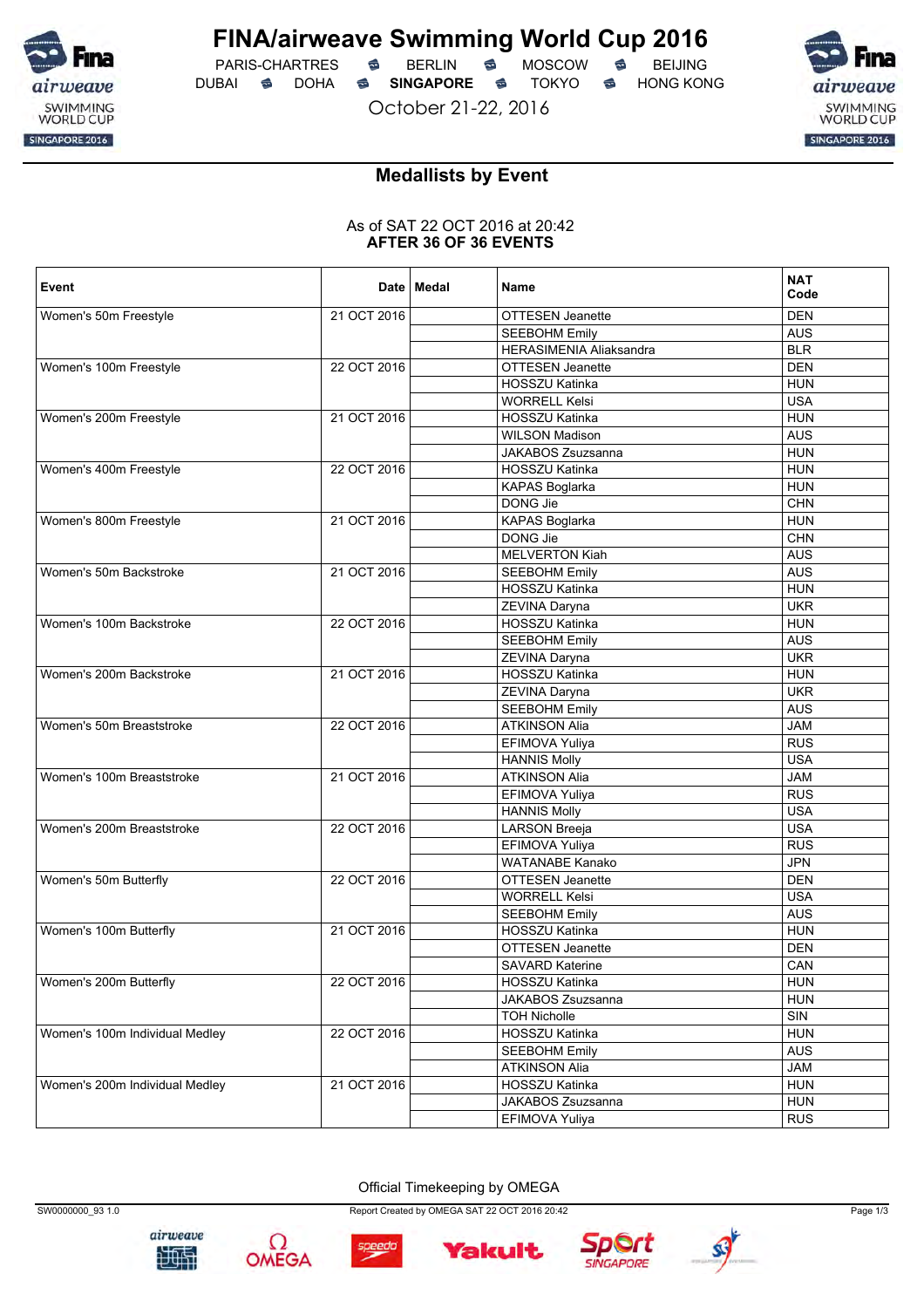

PARIS-CHARTRES **S** BERLIN S MOSCOW S DUBAI **S** DOHA S SINGAPORE S TOKYO S HONG KONG

October 21-22, 2016

airweave SWIMMING<br>WORLD CUP SINGAPORE 2016

# **Medallists by Event**

### As of SAT 22 OCT 2016 at 20:42 **AFTER 36 OF 36 EVENTS**

| Event                          |             | Date   Medal | <b>Name</b>              | <b>NAT</b><br>Code |
|--------------------------------|-------------|--------------|--------------------------|--------------------|
| Women's 400m Individual Medley | 22 OCT 2016 |              | HOSSZU Katinka           | <b>HUN</b>         |
|                                |             |              | <b>JAKABOS Zsuzsanna</b> | <b>HUN</b>         |
|                                |             |              | KAPAS Boglarka           | <b>HUN</b>         |
| Men's 50m Freestyle            | 22 OCT 2016 |              | MOROZOV Vladimir         | <b>RUS</b>         |
|                                |             |              | LE CLOS Chad             | <b>RSA</b>         |
|                                |             |              | SHIOURA Shinri           | <b>JPN</b>         |
| Men's 100m Freestyle           | 21 OCT 2016 |              | MOROZOV Vladimir         | <b>RUS</b>         |
|                                |             |              | <b>CHALMERS Kyle</b>     | <b>AUS</b>         |
|                                |             |              | MCCARTHY Brayden         | <b>AUS</b>         |
| Men's 200m Freestyle           | 22 OCT 2016 |              | <b>CHALMERS Kyle</b>     | <b>AUS</b>         |
|                                |             |              | SETO Daiya               | <b>JPN</b>         |
|                                |             |              | <b>TIMMERS Pieter</b>    | <b>BEL</b>         |
| Men's 400m Freestyle           | 21 OCT 2016 |              | ROMANCHUK Mykhailo       | <b>UKR</b>         |
|                                |             |              | <b>GUY James</b>         | <b>GBR</b>         |
|                                |             |              | <b>ZELLMANN Poul</b>     | <b>GER</b>         |
| Men's 1500m Freestyle          | 22 OCT 2016 |              | ROMANCHUK Mykhailo       | <b>UKR</b>         |
|                                |             |              | <b>GYURTA Gergely</b>    | <b>HUN</b>         |
|                                |             |              | SAKAI Masato             | <b>JPN</b>         |
| Men's 50m Backstroke           | 22 OCT 2016 |              | SANKOVICH Pavel          | <b>BLR</b>         |
|                                |             |              | ORTIZ-CANAVATE Miguel    | <b>ESP</b>         |
|                                |             |              | <b>LARKIN Mitchell</b>   | <b>AUS</b>         |
| Men's 100m Backstroke          | 21 OCT 2016 |              | <b>LARKIN Mitchell</b>   | <b>AUS</b>         |
|                                |             |              | <b>DONETC Stanislav</b>  | <b>RUS</b>         |
|                                |             |              | SANKOVICH Pavel          | <b>BLR</b>         |
| Men's 200m Backstroke          | 22 OCT 2016 |              | <b>LARKIN Mitchell</b>   | <b>AUS</b>         |
|                                |             |              | PINZON GARCIA Omar       | COL                |
|                                |             |              | <b>LEWIS Clyde</b>       | <b>AUS</b>         |
| Men's 50m Breaststroke         | 21 OCT 2016 |              | <b>LIMA Felipe</b>       | <b>BRA</b>         |
|                                |             |              | <b>SCHOEMAN Roland</b>   | <b>RSA</b>         |
|                                |             |              | MOROZOV Vladimir         | <b>RUS</b>         |
| Men's 100m Breaststroke        | 22 OCT 2016 |              | MOROZOV Vladimir         | <b>RUS</b>         |
|                                |             |              | <b>LIMA Felipe</b>       | <b>BRA</b>         |
|                                |             |              | KOCH Marco               | <b>GER</b>         |
| Men's 200m Breaststroke        | 21 OCT 2016 |              | KOCH Marco               | <b>GER</b>         |
|                                |             |              | <b>WATANABE</b> Ippei    | <b>JPN</b>         |
|                                |             |              | <b>KOSEKI Yasuhiro</b>   | <b>JPN</b>         |
| Men's 50m Butterfly            | 21 OCT 2016 |              | LE CLOS Chad             | <b>RSA</b>         |
|                                |             |              | <b>SCHOEMAN Roland</b>   | <b>RSA</b>         |
|                                |             |              | PROUD Benjamin           | <b>GBR</b>         |
|                                |             |              |                          |                    |
| Men's 100m Butterfly           | 22 OCT 2016 |              | LE CLOS Chad             | <b>RSA</b>         |
|                                |             |              | SANKOVICH Pavel          | <b>BLR</b>         |
|                                |             |              | MCCARTHY Brayden         | AUS                |
| Men's 200m Butterfly           | 21 OCT 2016 |              | SETO Daiya               | <b>JPN</b>         |
|                                |             |              | LE CLOS Chad             | <b>RSA</b>         |
|                                |             |              | SAKAI Masato             | <b>JPN</b>         |
| Men's 100m Individual Medley   | 21 OCT 2016 |              | MOROZOV Vladimir         | <b>RUS</b>         |
|                                |             |              | SHIOURA Shinri           | <b>JPN</b>         |
|                                |             |              | SETO Daiya               | <b>JPN</b>         |

Official Timekeeping by OMEGA





speedo

SW0000000\_93 1.0 Page 2/3



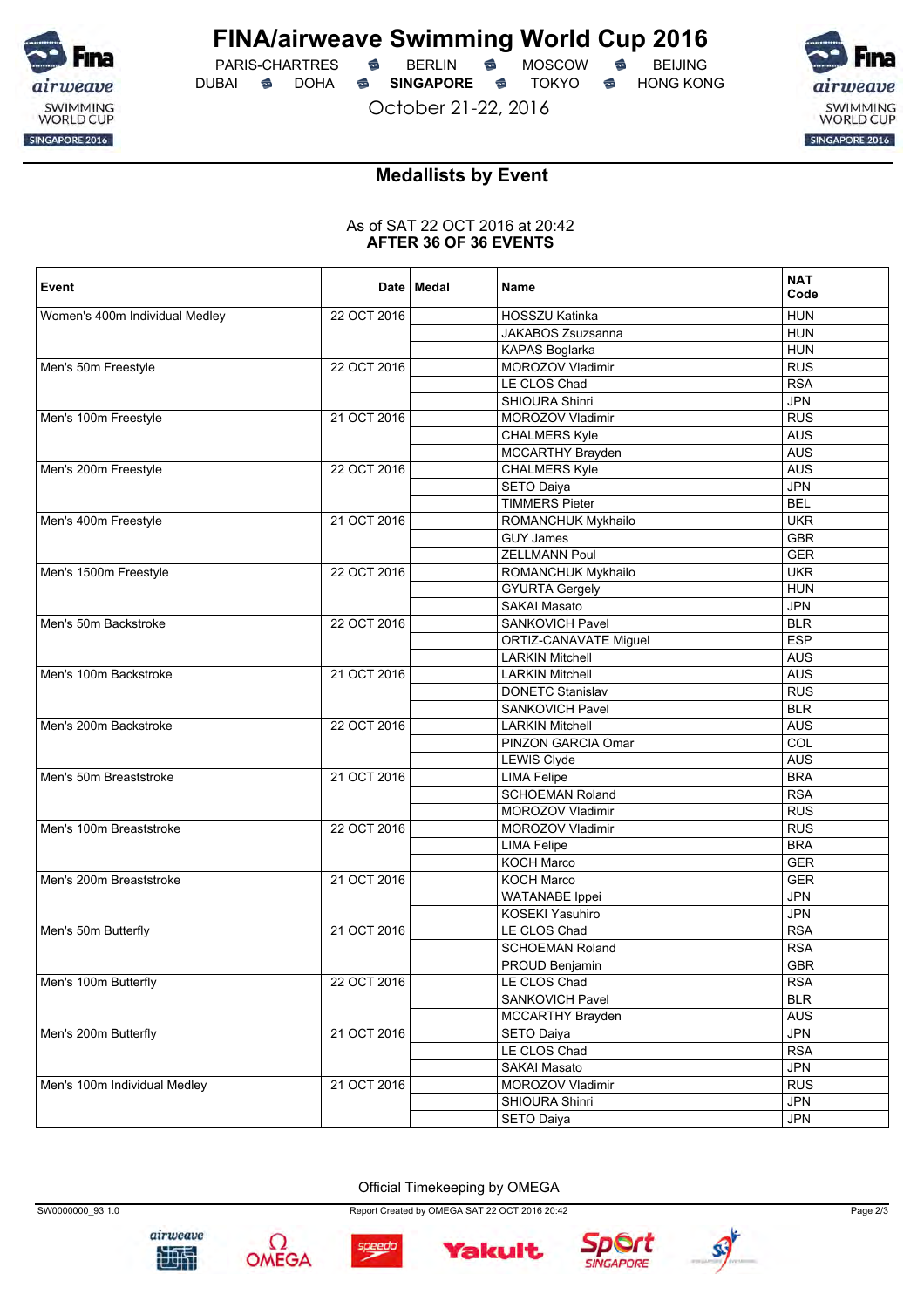

PARIS-CHARTRES **S** BERLIN S MOSCOW S DUBAI **S** DOHA S SINGAPORE S TOKYO S HONG KONG

October 21-22, 2016



# **Medallists by Event**

### As of SAT 22 OCT 2016 at 20:42 **AFTER 36 OF 36 EVENTS**

| Event                        |             | Date   Medal | <b>Name</b>                  | <b>NAT</b><br>Code |
|------------------------------|-------------|--------------|------------------------------|--------------------|
| Men's 200m Individual Medley | 22 OCT 2016 |              | SETO Daiya                   | <b>JPN</b>         |
|                              |             |              | <b>HEINTZ Philip</b>         | <b>GER</b>         |
|                              |             |              | PRENOT Josh                  | <b>USA</b>         |
| Men's 400m Individual Medley | 21 OCT 2016 |              | <b>SETO Daiya</b>            | <b>JPN</b>         |
|                              |             |              | <b>HEINTZ Philip</b>         | <b>GER</b>         |
|                              |             |              | <b>WATANABE</b> Ippei        | <b>JPN</b>         |
| Mixed 4x50m Free Relay       | 22 OCT 2016 |              | <b>CHALMERS Kyle</b>         | <b>AUS</b>         |
|                              |             |              | <b>ABOOD Andrew</b>          |                    |
|                              |             |              | <b>GROVES Madeline</b>       |                    |
|                              |             |              | <b>WILSON Madison</b>        |                    |
|                              |             |              | <b>MOROZOV Vladimir</b>      | <b>RUS</b>         |
|                              |             |              | <b>DONETC Stanislav</b>      |                    |
|                              |             |              | <b>USTINOVA Daria S</b>      |                    |
|                              |             |              | EFIMOVA Yuliya               |                    |
|                              |             |              | <b>HAEBERLE Scott Haynes</b> | <b>USA</b>         |
|                              |             |              | PRENOT Josh                  |                    |
|                              |             |              | <b>LARSON Breeja</b>         |                    |
|                              |             |              | <b>WORRELL Kelsi</b>         |                    |
|                              |             |              | <b>HANNIS Molly</b>          |                    |
| Mixed 4x50m Medley Relay     | 21 OCT 2016 |              | <b>DONETC Stanislav</b>      | RUS                |
|                              |             |              | EFIMOVA Yuliya               |                    |
|                              |             |              | MOROZOV Vladimir             |                    |
|                              |             |              | <b>USTINOVA Daria S</b>      |                    |
|                              |             |              | <b>HURLEY Bobby</b>          | <b>AUS</b>         |
|                              |             |              | <b>SCHAFER Nick</b>          |                    |
|                              |             |              | <b>GROVES Madeline</b>       |                    |
|                              |             |              | <b>SEEBOHM Emily</b>         |                    |
|                              |             |              | PRENOT Josh                  | <b>USA</b>         |
|                              |             |              | <b>LARSON Breeja</b>         |                    |
|                              |             |              | <b>WORRELL Kelsi</b>         |                    |
|                              |             |              | <b>HAEBERLE Scott Haynes</b> |                    |
|                              |             |              | <b>HANNIS Molly</b>          |                    |

Official Timekeeping by OMEGA









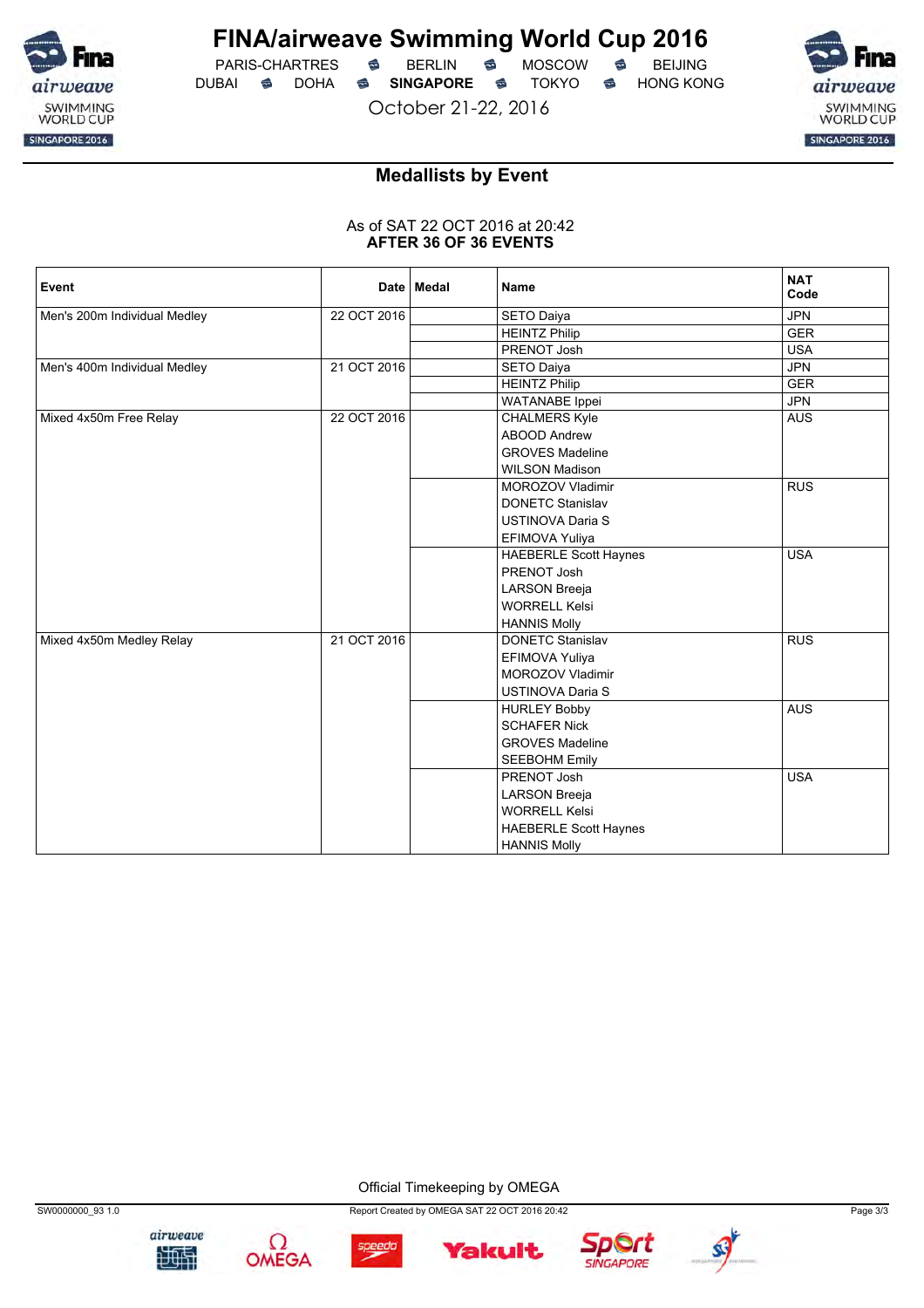

PARIS-CHARTRES **S** BERLIN S MOSCOW S DUBAI **S** DOHA S SINGAPORE S TOKYO S HONG KONG

October 21-22, 2016



### **Medallists by Nation**

| <b>Nation</b>                     | Medal                          | Event                              | <b>Name</b>                                             | Time    | <b>Date</b>                |
|-----------------------------------|--------------------------------|------------------------------------|---------------------------------------------------------|---------|----------------------------|
| Australia (AUS)                   | GOLD                           | Women's 50m Back                   | <b>SEEBOHM Emily</b>                                    | 26.18   | 21 OCT 2016                |
|                                   |                                | Men's 200m Free                    | <b>CHALMERS Kyle</b>                                    | 1:42.67 | 22 OCT 2016                |
|                                   |                                | Men's 100m Back                    | <b>LARKIN Mitchell</b>                                  | 50.25   | 21 OCT 2016                |
|                                   |                                | Men's 200m Back                    | <b>LARKIN Mitchell</b>                                  | 1:50.22 | 22 OCT 2016                |
|                                   |                                | Mixed 4x50m Free                   | AUS - Australia                                         | 1:31.04 | 22 OCT 2016                |
|                                   | <b>SILVER</b>                  | Women's 50m Free                   | <b>SEEBOHM Emily</b>                                    | 24.33   | 21 OCT 2016                |
|                                   |                                | Women's 200m Free                  | <b>WILSON Madison</b>                                   | 1:54.39 | 21 OCT 2016                |
|                                   |                                | Women's 100m Back                  | <b>SEEBOHM Emily</b>                                    | 56.08   | 22 OCT 2016                |
|                                   |                                | Women's 100m IM                    | <b>SEEBOHM Emily</b>                                    | 58.54   | 22 OCT 2016                |
|                                   |                                | Men's 100m Free                    | <b>CHALMERS Kyle</b>                                    | 46.61   | 21 OCT 2016                |
|                                   |                                | Mixed 4x50m Medley                 | AUS - Australia                                         | 1:40.97 | 21 OCT 2016                |
|                                   | <b>BRONZE</b>                  | Women's 800m Free                  | <b>MELVERTON Kiah</b>                                   | 8:24.16 | 21 OCT 2016                |
|                                   |                                | Women's 200m Back                  | <b>SEEBOHM Emily</b>                                    | 2:03.08 | 21 OCT 2016                |
|                                   |                                | Women's 50m Fly                    | <b>SEEBOHM Emily</b>                                    | 25.91   | 22 OCT 2016                |
|                                   |                                | Men's 100m Free                    | MCCARTHY Brayden                                        | 47.23   | 21 OCT 2016                |
|                                   |                                | Men's 50m Back                     | <b>LARKIN Mitchell</b>                                  | 23.29   | 22 OCT 2016                |
|                                   |                                | Men's 200m Back                    | <b>LEWIS Clyde</b>                                      | 1:53.77 | 22 OCT 2016                |
|                                   |                                | Men's 100m Fly                     | MCCARTHY Brayden                                        | 51.24   | 22 OCT 2016                |
| Belgium (BEL)                     | <b>BRONZE</b>                  | Men's 200m Free                    | <b>TIMMERS Pieter</b>                                   | 1:44.24 | 22 OCT 2016                |
| Belarus (BLR)                     | GOLD                           | Men's 50m Back                     | <b>SANKOVICH Pavel</b>                                  | 23.01   | 22 OCT 2016                |
|                                   | <b>SILVER</b>                  | Men's 100m Fly                     | <b>SANKOVICH Pavel</b>                                  | 50.38   | 22 OCT 2016                |
|                                   | <b>BRONZE</b>                  | Women's 50m Free                   | <b>HERASIMENIA Aliaksandra</b>                          | 24.40   | 21 OCT 2016                |
|                                   |                                | Men's 100m Back                    | <b>SANKOVICH Pavel</b>                                  | 50.75   | 21 OCT 2016                |
| Brazil (BRA)                      | GOLD                           | Men's 50m Breast                   | <b>LIMA Felipe</b>                                      | 26.19   | 21 OCT 2016                |
|                                   | <b>SILVER</b>                  | Men's 100m Breast                  | <b>LIMA Felipe</b>                                      | 57.16   | 22 OCT 2016                |
| Canada (CAN)                      | <b>BRONZE</b>                  | Women's 100m Fly                   | <b>SAVARD Katerine</b>                                  | 57.24   | 21 OCT 2016                |
| People's Republic of China SILMER |                                | Women's 800m Free                  | DONG Jie                                                | 8:19.66 | 21 OCT 2016                |
|                                   | <b>BRONZE</b>                  | Women's 400m Free                  | DONG Jie                                                | 4:02.34 | 22 OCT 2016                |
| Colombia (COL)                    | <b>SILVER</b>                  | Men's 200m Back                    | PINZON GARCIA Omar                                      | 1:53.75 | 22 OCT 2016                |
| Denmark (DEN)                     | GOLD                           | Women's 50m Free                   | <b>OTTESEN Jeanette</b>                                 | 24.07   | 21 OCT 2016                |
|                                   |                                | Women's 100m Free                  | <b>OTTESEN Jeanette</b>                                 | 51.97   | 22 OCT 2016                |
|                                   |                                | Women's 50m Fly                    | <b>OTTESEN Jeanette</b>                                 | 25.11   | 22 OCT 2016                |
|                                   |                                |                                    |                                                         | 56.08   | 21 OCT 2016                |
|                                   | <b>SILVER</b>                  | Women's 100m Fly<br>Men's 50m Back | <b>OTTESEN Jeanette</b><br><b>ORTIZ-CANAVATE Miguel</b> | 23.18   | 22 OCT 2016                |
| Spain (ESP)                       | <b>SILVER</b><br><b>SILVER</b> | Men's 400m Free                    | <b>GUY James</b>                                        | 3:43.00 | 21 OCT 2016                |
| Great Britain (GBR)               | <b>BRONZE</b>                  |                                    | PROUD Benjamin                                          | 22.60   | 21 OCT 2016                |
|                                   |                                | Men's 50m Fly                      |                                                         |         |                            |
| Germany (GER)                     | GOLD                           | Men's 200m Breast                  | <b>KOCH Marco</b>                                       | 2:01.41 | 21 OCT 2016<br>22 OCT 2016 |
|                                   | <b>SILVER</b>                  | Men's 200m IM                      | <b>HEINTZ Philip</b>                                    | 1:53.67 |                            |
|                                   |                                | Men's 400m IM                      | <b>HEINTZ Philip</b>                                    | 4:07.08 | 21 OCT 2016                |
|                                   | <b>BRONZE</b>                  | Men's 400m Free                    | <b>ZELLMANN Poul</b>                                    | 3:44.87 | 21 OCT 2016                |
|                                   |                                | Men's 100m Breast                  | <b>KOCH Marco</b>                                       | 57.78   | 22 OCT 2016                |
| Hungary (HUN)                     | GOLD                           | Women's 200m Free                  | HOSSZU Katinka                                          | 1:53.17 | 21 OCT 2016                |
|                                   |                                | Women's 400m Free                  | HOSSZU Katinka                                          | 4:01.18 | 22 OCT 2016                |
|                                   |                                | Women's 800m Free                  | <b>KAPAS Boglarka</b>                                   | 8:17.54 | 21 OCT 2016                |
|                                   |                                | Women's 100m Back                  | <b>HOSSZU Katinka</b>                                   | 55.80   | 22 OCT 2016                |
|                                   |                                | Women's 200m Back                  | <b>HOSSZU Katinka</b>                                   | 2:01.66 | 21 OCT 2016                |

Official Timekeeping by OMEGA

speedo





SW0000000\_94 1.0 Page 1/3





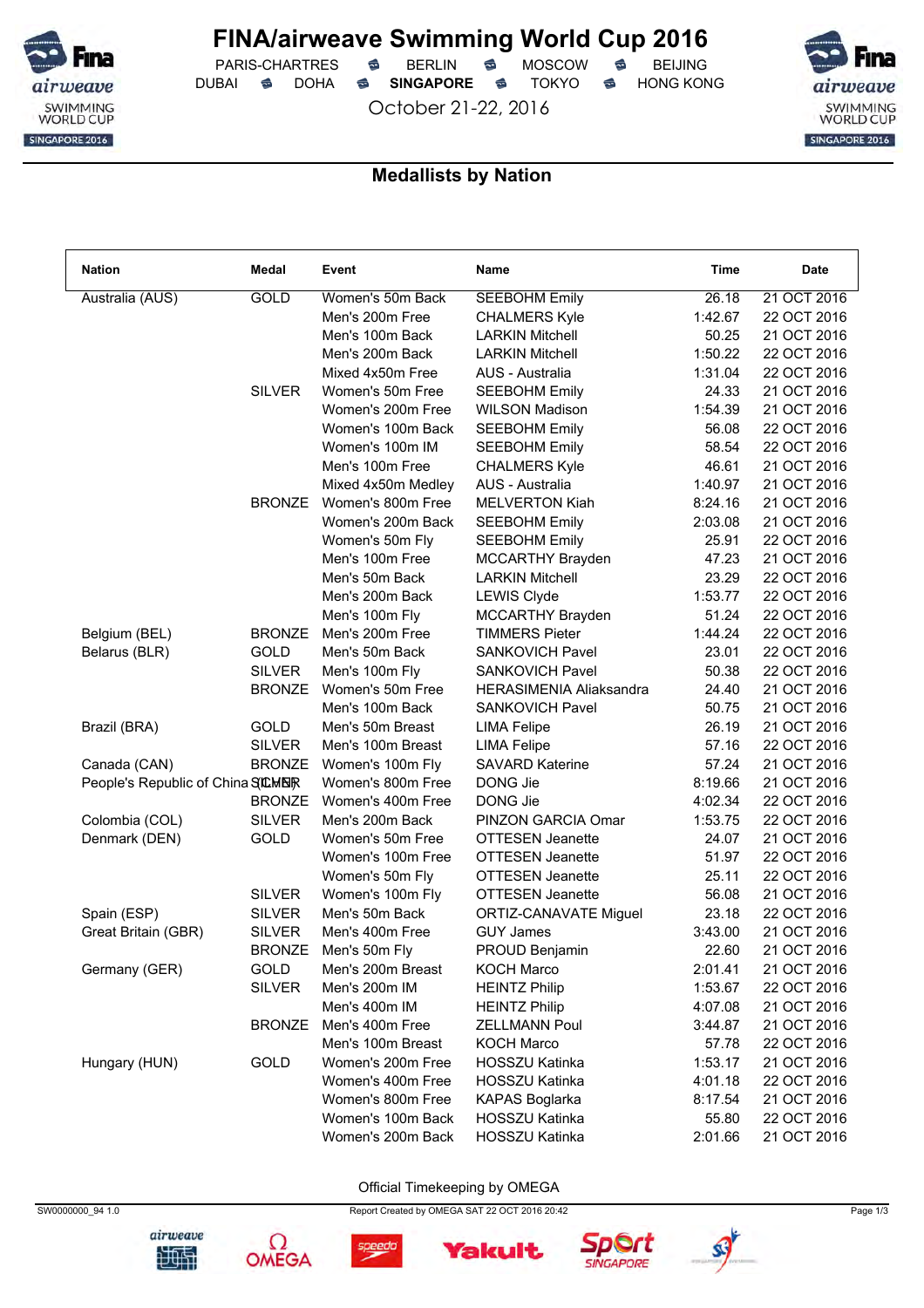

PARIS-CHARTRES **S** BERLIN S MOSCOW S DUBAI **S** DOHA S SINGAPORE S TOKYO S HONG KONG

October 21-22, 2016



### **Medallists by Nation**

| <b>Nation</b>                 | Medal         | Event               | Name                            | Time     | <b>Date</b> |
|-------------------------------|---------------|---------------------|---------------------------------|----------|-------------|
|                               |               | Women's 100m Fly    | <b>HOSSZU Katinka</b>           | 56.02    | 21 OCT 2016 |
|                               |               | Women's 200m Fly    | <b>HOSSZU Katinka</b>           | 2:05.95  | 22 OCT 2016 |
|                               |               | Women's 100m IM     | <b>HOSSZU Katinka</b>           | 58.45    | 22 OCT 2016 |
|                               |               | Women's 200m IM     | <b>HOSSZU Katinka</b>           | 2:06.25  | 21 OCT 2016 |
|                               |               | Women's 400m IM     | <b>HOSSZU Katinka</b>           | 4:29.03  | 22 OCT 2016 |
|                               | <b>SILVER</b> | Women's 100m Free   | <b>HOSSZU Katinka</b>           | 52.42    | 22 OCT 2016 |
|                               |               | Women's 400m Free   | <b>KAPAS Boglarka</b>           | 4:01.38  | 22 OCT 2016 |
|                               |               | Women's 50m Back    | <b>HOSSZU Katinka</b>           | 26.21    | 21 OCT 2016 |
|                               |               | Women's 200m Fly    | JAKABOS Zsuzsanna               | 2:06.24  | 22 OCT 2016 |
|                               |               | Women's 200m IM     | JAKABOS Zsuzsanna               | 2:07.21  | 21 OCT 2016 |
|                               |               | Women's 400m IM     | JAKABOS Zsuzsanna               | 4:32.53  | 22 OCT 2016 |
|                               |               | Men's 1500m Free    | <b>GYURTA Gergely</b>           | 14:40.56 | 22 OCT 2016 |
|                               | <b>BRONZE</b> | Women's 200m Free   | JAKABOS Zsuzsanna               | 1:55.40  | 21 OCT 2016 |
|                               |               | Women's 400m IM     | <b>KAPAS Boglarka</b>           | 4:37.51  | 22 OCT 2016 |
| Jamaica (JAM)                 | GOLD          | Women's 50m Breast  | <b>ATKINSON Alia</b>            | 28.91    | 22 OCT 2016 |
|                               |               | Women's 100m Breast | <b>ATKINSON Alia</b>            | 1:02.40  | 21 OCT 2016 |
|                               | <b>BRONZE</b> | Women's 100m IM     | <b>ATKINSON Alia</b>            | 58.75    | 22 OCT 2016 |
| Japan (JPN)                   | GOLD          | Men's 200m Fly      | <b>SETO Daiya</b>               | 1:49.53  | 21 OCT 2016 |
|                               |               | Men's 200m IM       | <b>SETO Daiya</b>               | 1:52.80  | 22 OCT 2016 |
|                               |               | Men's 400m IM       | <b>SETO Daiya</b>               | 4:04.60  | 21 OCT 2016 |
|                               | <b>SILVER</b> | Men's 200m Free     | SETO Daiya                      | 1:44.11  | 22 OCT 2016 |
|                               |               | Men's 200m Breast   | <b>WATANABE</b> Ippei           | 2:03.23  | 21 OCT 2016 |
|                               |               | Men's 100m IM       | <b>SHIOURA Shinri</b>           | 51.93    | 21 OCT 2016 |
|                               | <b>BRONZE</b> | Women's 200m Breast | <b>WATANABE Kanako</b>          | 2:21.50  | 22 OCT 2016 |
|                               |               | Men's 50m Free      | <b>SHIOURA Shinri</b>           | 21.25    | 22 OCT 2016 |
|                               |               | Men's 1500m Free    | <b>SAKAI Masato</b>             | 14:52.20 | 22 OCT 2016 |
|                               |               | Men's 200m Breast   | KOSEKI Yasuhiro                 | 2:08.43  | 21 OCT 2016 |
|                               |               | Men's 200m Fly      | <b>SAKAI Masato</b>             | 1:50.95  | 21 OCT 2016 |
|                               |               | Men's 100m IM       | <b>SETO Daiya</b>               | 52.05    | 21 OCT 2016 |
|                               |               | Men's 400m IM       | <b>WATANABE</b> Ippei           | 4:08.55  | 21 OCT 2016 |
| South Africa (RSA)            | GOLD          | Men's 50m Fly       | LE CLOS Chad                    | 22.33    | 21 OCT 2016 |
|                               |               | Men's 100m Fly      | LE CLOS Chad                    | 49.26    | 22 OCT 2016 |
|                               | <b>SILVER</b> | Men's 50m Free      | LE CLOS Chad                    | 21.24    | 22 OCT 2016 |
|                               |               | Men's 50m Breast    | <b>SCHOEMAN Roland</b>          | 26.62    | 21 OCT 2016 |
|                               |               | Men's 50m Fly       | <b>SCHOEMAN Roland</b>          | 22.44    | 21 OCT 2016 |
|                               |               | Men's 200m Fly      | LE CLOS Chad                    | 1:50.29  | 21 OCT 2016 |
| Russian Federation (RUS) GOLD |               | Men's 50m Free      | MOROZOV Vladimir                | 20.86    | 22 OCT 2016 |
|                               |               | Men's 100m Free     | MOROZOV Vladimir                | 45.92    | 21 OCT 2016 |
|                               |               | Men's 100m Breast   | MOROZOV Vladimir                | 56.80    | 22 OCT 2016 |
|                               |               | Men's 100m IM       | MOROZOV Vladimir                | 50.70    | 21 OCT 2016 |
|                               |               | Mixed 4x50m Medley  | <b>RUS</b> - Russian Federation | 1:39.34  | 21 OCT 2016 |
|                               | <b>SILVER</b> | Women's 50m Breast  | EFIMOVA Yuliya                  | 29.40    | 22 OCT 2016 |
|                               |               | Women's 100m Breast | EFIMOVA Yuliya                  | 1:03.21  | 21 OCT 2016 |
|                               |               | Women's 200m Breast | EFIMOVA Yuliya                  | 2:19.08  | 22 OCT 2016 |
|                               |               | Men's 100m Back     | <b>DONETC Stanislav</b>         | 50.56    | 21 OCT 2016 |
|                               |               | Mixed 4x50m Free    | RUS - Russian Federation        | 1:31.73  | 22 OCT 2016 |
|                               |               |                     |                                 |          |             |

Official Timekeeping by OMEGA

Yakult







speedo



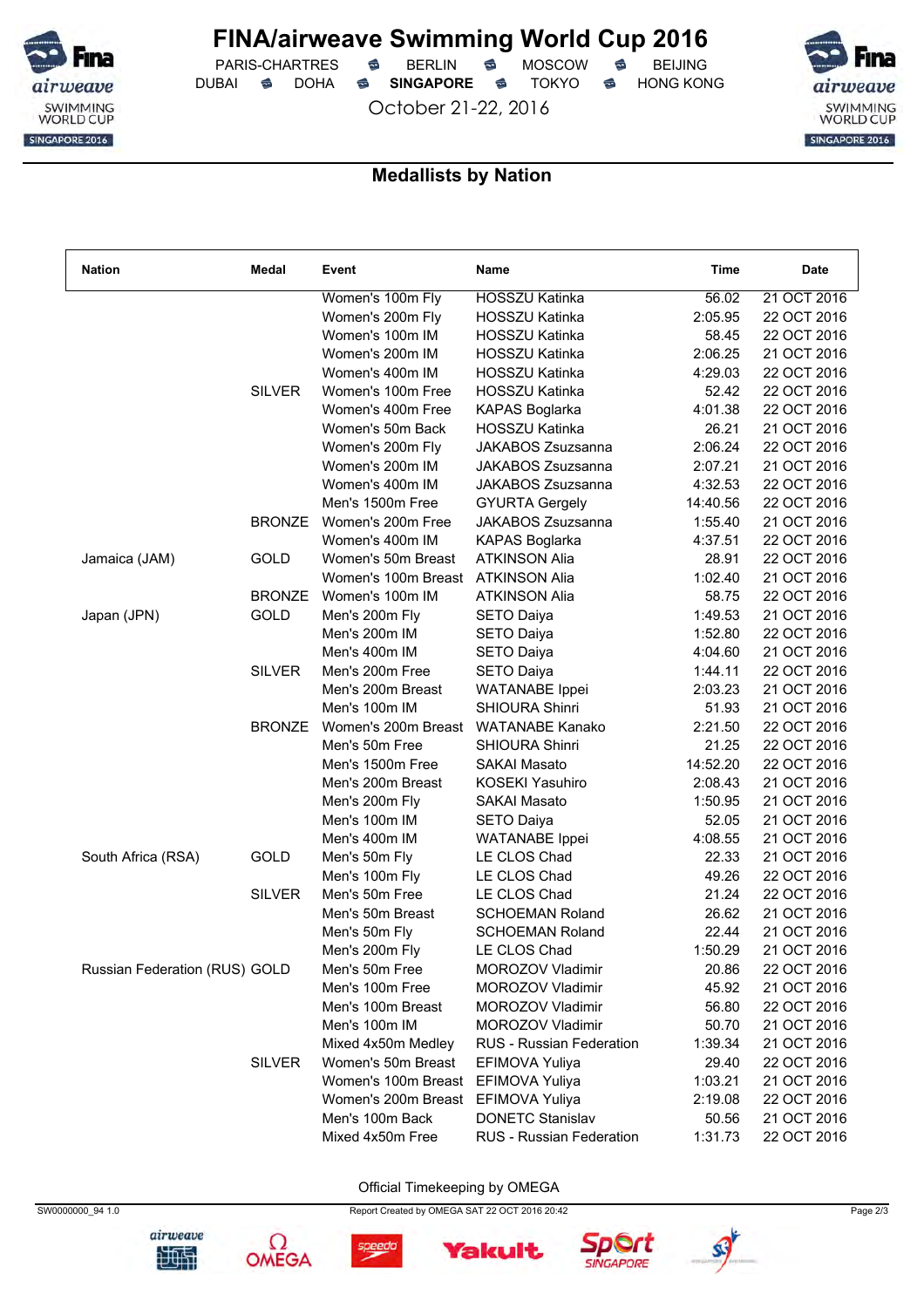

 $PARIS-CHARTRES$  **BERLIN B** MOSCOW **B** DUBAI **S** DOHA S SINGAPORE S TOKYO S HONG KONG

October 21-22, 2016



### **Medallists by Nation**

| <b>Nation</b>                   | Medal         | Event               | <b>Name</b>                    | Time     | <b>Date</b> |
|---------------------------------|---------------|---------------------|--------------------------------|----------|-------------|
|                                 | <b>BRONZE</b> | Women's 200m IM     | EFIMOVA Yuliya                 | 2:08.17  | 21 OCT 2016 |
|                                 |               | Men's 50m Breast    | <b>MOROZOV Vladimir</b>        | 26.85    | 21 OCT 2016 |
| Singapore (SIN)                 | <b>BRONZE</b> | Women's 200m Fly    | <b>TOH Nicholle</b>            | 2:11.26  | 22 OCT 2016 |
| Ukraine (UKR)                   | <b>GOLD</b>   | Men's 400m Free     | <b>ROMANCHUK Mykhailo</b>      | 3:40.64  | 21 OCT 2016 |
|                                 |               | Men's 1500m Free    | ROMANCHUK Mykhailo             | 14:15.49 | 22 OCT 2016 |
|                                 | <b>SILVER</b> | Women's 200m Back   | <b>ZEVINA Daryna</b>           | 2:02.72  | 21 OCT 2016 |
|                                 | <b>BRONZE</b> | Women's 50m Back    | ZEVINA Daryna                  | 26.47    | 21 OCT 2016 |
|                                 |               | Women's 100m Back   | <b>ZEVINA Daryna</b>           | 56.87    | 22 OCT 2016 |
| United States of America (USALD |               | Women's 200m Breast | <b>LARSON Breeja</b>           | 2:18.95  | 22 OCT 2016 |
|                                 | <b>SILVER</b> | Women's 50m Fly     | <b>WORRELL Kelsi</b>           | 25.45    | 22 OCT 2016 |
|                                 | <b>BRONZE</b> | Women's 100m Free   | <b>WORRELL Kelsi</b>           | 52.46    | 22 OCT 2016 |
|                                 |               | Women's 50m Breast  | <b>HANNIS Molly</b>            | 29.62    | 22 OCT 2016 |
|                                 |               | Women's 100m Breast | <b>HANNIS Molly</b>            | 1:04.84  | 21 OCT 2016 |
|                                 |               | Men's 200m IM       | PRENOT Josh                    | 1:54.19  | 22 OCT 2016 |
|                                 |               | Mixed 4x50m Free    | USA - United States of America | 1:35.30  | 22 OCT 2016 |
|                                 |               | Mixed 4x50m Medley  | USA - United States of America | 1:43.64  | 21 OCT 2016 |

Official Timekeeping by OMEGA









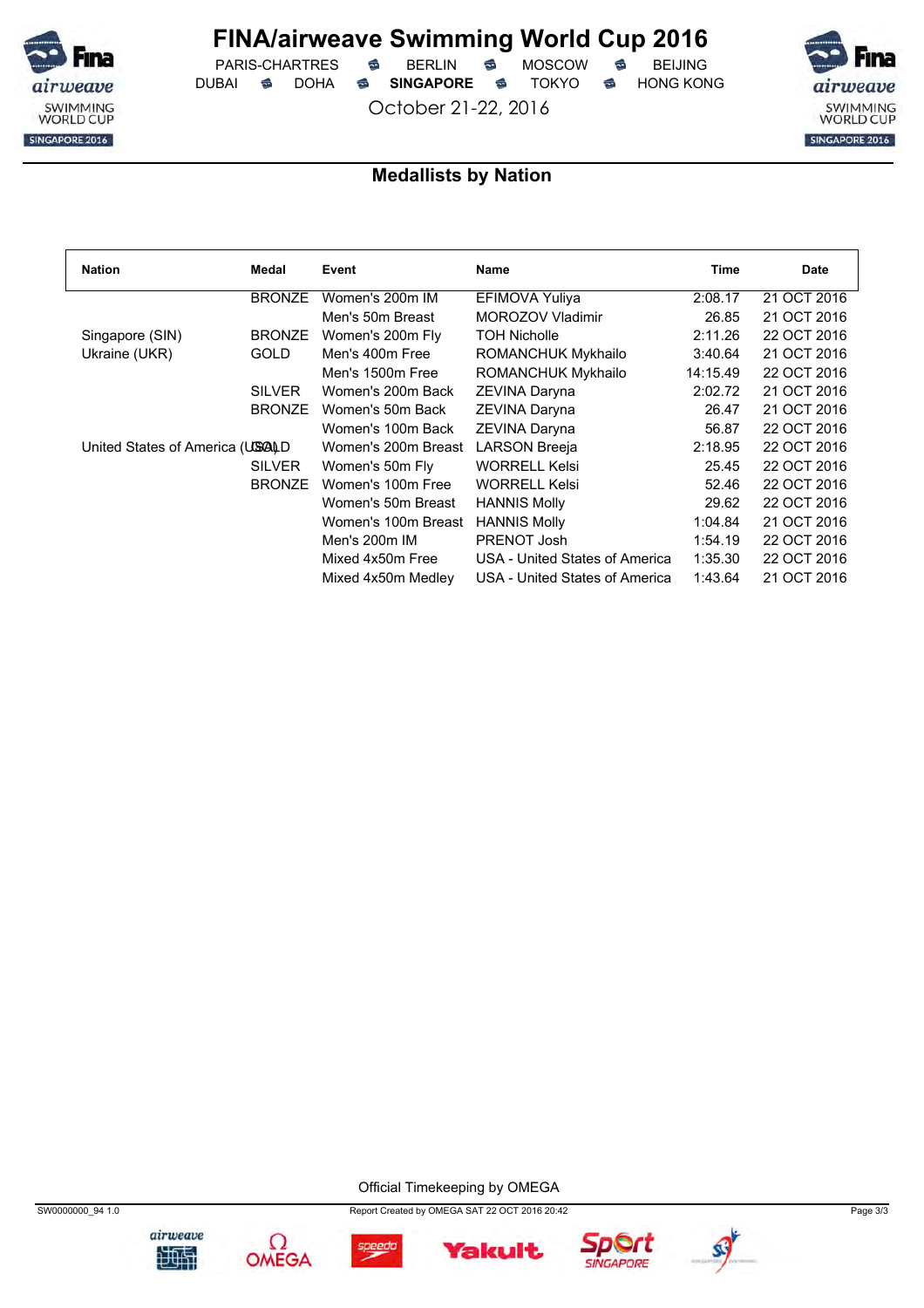

PARIS-CHARTRES **B** BERLIN **B** MOSCOW **B** BEIJING DUBAI **S** DOHA S SINGAPORE S TOKYO S HONG KONG

October 21-22, 2016



### **Medal Standings**

### As of SAT 22 OCT 2016 at 20:42 **AFTER 36 OF 36 EVENTS**

|                | Rank   NAT                          |                | Men            |                |                         | Women           |    |                | <b>Mixed</b>   |              |              |                | <b>Total</b>   |                |                | Rank           |     |                           |
|----------------|-------------------------------------|----------------|----------------|----------------|-------------------------|-----------------|----|----------------|----------------|--------------|--------------|----------------|----------------|----------------|----------------|----------------|-----|---------------------------|
|                |                                     |                | s              | B              | Tot                     | G               | s  | B              | Tot            | G            | S            | в              | Tot            | G              | s              | в              | Tot | by<br>Total               |
|                | HUN - Hungary                       |                |                |                | 1                       | 10 <sup>°</sup> | 6  | $\overline{2}$ | 18             |              |              |                |                | 10             | $\overline{7}$ | $\overline{2}$ | 19  |                           |
| $\overline{2}$ | AUS - Australia                     | 3              |                | 4              | 8                       | 1               | 4  | 3              | 8              |              | 1            |                | $\overline{2}$ | 5              | 6              | $\overline{7}$ | 18  | $\overline{\mathbf{c}}$   |
| 3              | <b>RUS - Russian Federation</b>     | 4              |                |                | 6                       |                 | 3  |                | 4              |              |              |                | $\overline{2}$ | 5              | 5              | $\overline{c}$ | 12  | 4                         |
| 4              | JPN - Japan                         | 3              | 3              | 6              | 12                      |                 |    |                |                |              |              |                |                | 3              | 3              | $\overline{7}$ | 13  | $\ensuremath{\mathsf{3}}$ |
| 5              | DEN - Denmark                       |                |                |                |                         | 3               |    |                | 4              |              |              |                |                | 3              |                |                | 4   | $=9$                      |
| 6              | RSA - South Africa                  | 2              | 4              |                | 6                       |                 |    |                |                |              |              |                |                | 2              | 4              |                | 6   | 6                         |
|                | <b>UKR</b> - Ukraine                | $\overline{2}$ |                |                | $\overline{2}$          |                 |    | $\overline{2}$ | 3              |              |              |                |                | 2              |                | 2              | 5   | $=7$                      |
|                | 8 JAM - Jamaica                     |                |                |                |                         | 2               |    |                | 3              |              |              |                |                | $\overline{2}$ |                | 1              | 3   | 11                        |
| 9              | <b>GER</b> - Germany                | 1              | $\overline{2}$ | $\overline{2}$ | 5                       |                 |    |                |                |              |              |                |                |                | $\overline{2}$ | $\overline{c}$ | 5   | $=7$                      |
|                | 10   USA - United States of America |                |                |                |                         | $\mathbf{1}$    |    | 3              | 5              |              |              | $\overline{2}$ | $\overline{2}$ |                |                | 6              | 8   | 5                         |
| 11             | <b>BLR</b> - Belarus                |                |                |                | 3                       |                 |    |                |                |              |              |                |                |                |                | $\overline{2}$ | 4   | $=9$                      |
| 12             | <b>BRA - Brazil</b>                 | 4              |                |                | $\overline{2}$          |                 |    |                |                |              |              |                |                |                |                |                | 2   | $=12$                     |
| 13             | CHN - People's Republic of China    |                |                |                |                         |                 | 1  | 1              | $\overline{c}$ |              |              |                |                |                |                | 1              | 2   | $=12$                     |
| 13             | <b>GBR</b> - Great Britain          |                |                | 1              | $\overline{c}$          |                 |    |                |                |              |              |                |                |                | 1              |                | 2   | $=12$                     |
| 15             | COL - Colombia                      |                |                |                |                         |                 |    |                |                |              |              |                |                |                |                |                |     | $=15$                     |
|                | 15 ESP - Spain                      |                |                |                |                         |                 |    |                |                |              |              |                |                |                |                |                |     | $=15$                     |
| 17             | BEL - Belgium                       |                |                | 1              | $\overline{\mathbf{A}}$ |                 |    |                |                |              |              |                |                |                |                | 1              |     | $=15$                     |
| 17             | CAN - Canada                        |                |                |                |                         |                 |    |                | 1              |              |              |                |                |                |                | 1              |     | $=15$                     |
| 17             | SIN - Singapore                     |                |                |                |                         |                 |    |                |                |              |              |                |                |                |                |                |     | $=15$                     |
|                | Total:                              | 17             | 17             | 17             | 51                      | 17              | 17 | 17             | 51             | $\mathbf{2}$ | $\mathbf{2}$ | $\mathbf{2}$   | 6              | 36             | 36             | 36             | 108 |                           |



### Official Timekeeping by OMEGA

SW0000000\_95 1.0 Report Created by OMEGA SAT 22 OCT 2016 20:42 Page 1/1









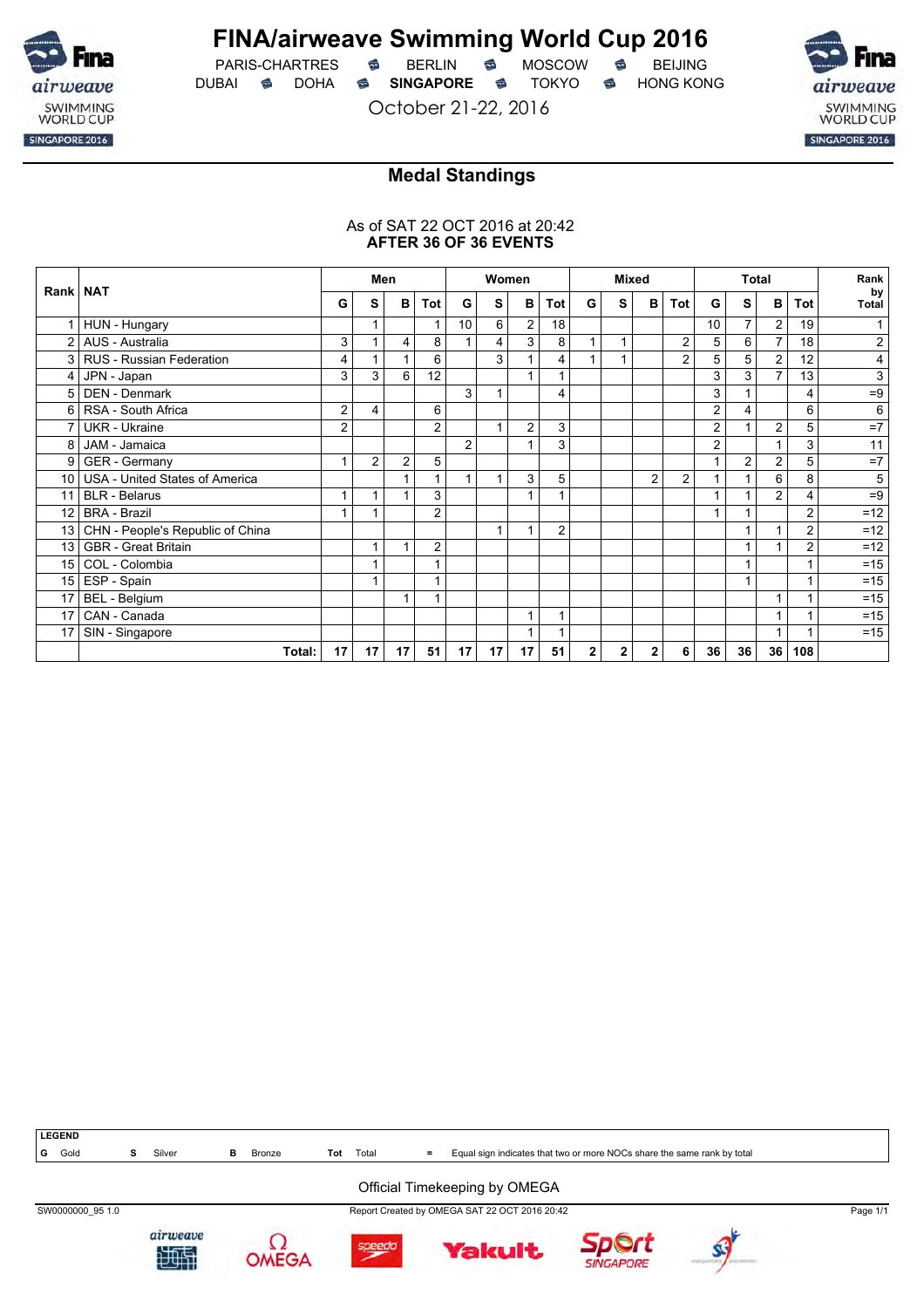

PARIS-CHARTRES **S** BERLIN S MOSCOW S DUBAI **S** DOHA S SINGAPORE S TOKYO S HONG KONG

October 21-22, 2016



## **Championships Trophy**

AFTER 36 OF 36 EVENTS

| Rank | <b>NAT</b>                 | <b>NAT</b> | Men | Women       | <b>Mixt</b> | <b>Total</b> |
|------|----------------------------|------------|-----|-------------|-------------|--------------|
| 1    | Australia                  | <b>AUS</b> | 515 | 443         | 68          | 1026         |
| 2    | Hungary                    | <b>HUN</b> | 43  | 330         | 0           | 373          |
| 3    | Japan                      | <b>JPN</b> | 271 | 36          | 0           | 307          |
| 4    | <b>Russian Federation</b>  | <b>RUS</b> | 144 | 74          | 68          | 286          |
| 5    | United States of America   | <b>USA</b> | 70  | 118         | 60          | 248          |
| 6    | Club                       | <b>CLB</b> | 0   | 79          | 116         | 195          |
| 7    | Canada                     | CAN        | 10  | 176         | 0           | 186          |
| 8    | People's Republic of China | CHN        | 24  | 160         | 0           | 184          |
| 9    | Singapore                  | <b>SIN</b> | 66  | 26          | 56          | 148          |
| 10   | Germany                    | <b>GER</b> | 135 | 10          | 0           | 145          |
| 11   | South Africa               | <b>RSA</b> | 111 | 0           | 0           | 111          |
| 12   | Hong Kong                  | <b>HKG</b> | 32  | 39          | 26          | 97           |
| 13   | Austria                    | <b>AUT</b> | 23  | 66          | 0           | 89           |
| 13   | <b>Belarus</b>             | <b>BLR</b> | 74  | 15          | 0           | 89           |
| 15   | Ukraine                    | <b>UKR</b> | 36  | 46          | 0           | 82           |
| 16   | Jamaica                    | <b>JAM</b> | 0   | 74          | 0           | 74           |
| 17   | Denmark                    | <b>DEN</b> | 0   | 70          | 0           | 70           |
| 18   | <b>Great Britain</b>       | <b>GBR</b> | 45  | 13          | 0           | 58           |
| 19   | Spain                      | <b>ESP</b> | 52  | 0           | 0           | 52           |
| 20   | Chinese Taipei             | <b>TPE</b> | 47  | $\mathbf 0$ | 0           | 47           |
| 21   | New Zealand                | <b>NZL</b> | 26  | 11          | 0           | 37           |
| 22   | Iceland                    | <b>ISL</b> | 0   | 36          | 0           | 36           |
| 23   | <b>Brazil</b>              | <b>BRA</b> | 34  | $\mathbf 0$ | 0           | 34           |
| 24   | Colombia                   | COL        | 29  | 0           | 0           | 29           |
| 25   | Belgium                    | <b>BEL</b> | 27  | $\mathbf 0$ | 0           | 27           |
| 25   | Finland                    | <b>FIN</b> | 27  | $\mathbf 0$ | 0           | 27           |
| 27   | France                     | <b>FRA</b> | 0   | 21          | 0           | 21           |
| 28   | Syria                      | <b>SYR</b> | 12  | $\mathbf 0$ | 0           | 12           |
| 29   | Vietnam                    | <b>VIE</b> | 0   | 10          | 0           | 10           |

Official Timekeeping by OMEGA

**Yakult**.







speedo



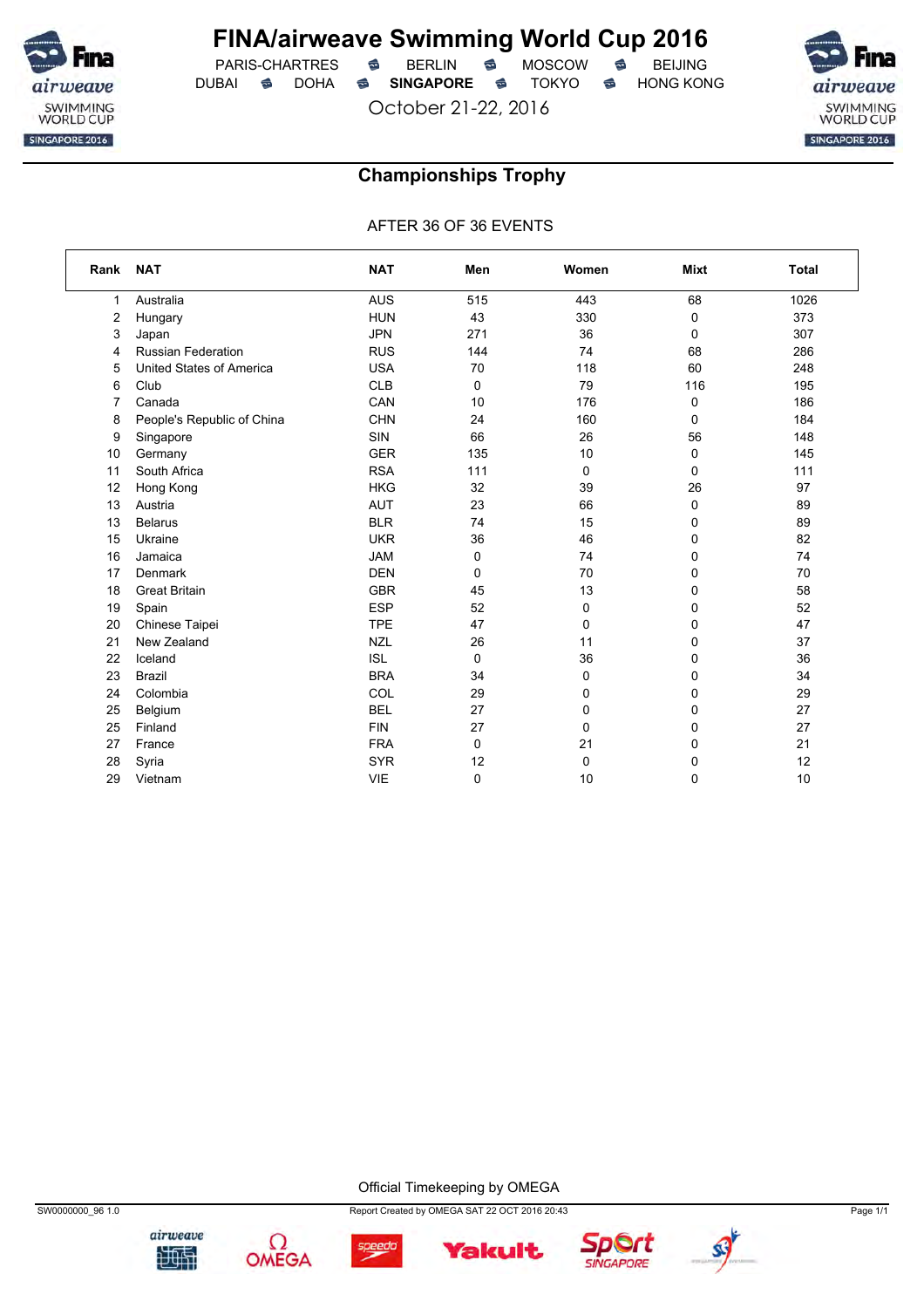

PARIS-CHARTRES **S** BERLIN S MOSCOW S DUBAI **SINGAPORE SINGAPORE SINGAPORE SING A** 

October 21-22, 2016



### **Overall Rankings by Points**

### **AFTER 36 OF 36 EVENTS**

| Rank | Name                    | <b>NAT</b> | Event                          | Phase            | Time     | <b>Points</b> |
|------|-------------------------|------------|--------------------------------|------------------|----------|---------------|
| 1    | <b>ATKINSON Alia</b>    | <b>JAM</b> | Women's 100m Breaststroke      | Final            | 1:02.40  | 998           |
| 2    | MOROZOV Vladimir        | <b>RUS</b> | Men's 100m Individual Medley   | Final            | 50.70    | 997           |
| 3    | <b>ATKINSON Alia</b>    | JAM        | Women's 50m Breaststroke       | Final            | 28.91    | 988           |
| 4    | <b>KOCH Marco</b>       | <b>GER</b> | Men's 200m Breaststroke        | Final            | 2:01.41  | 977           |
| 5    | ROMANCHUK Mykhailo      | UKR        | Men's 1500m Freestyle          | Fastest          | 14:15.49 | 974           |
| 6    | <b>SETO Daiya</b>       | JPN        | Men's 200m Butterfly           | Heat(s)<br>Final | 1:49.53  | 973           |
| 7    | EFIMOVA Yuliya          | <b>RUS</b> | Women's 100m Breaststroke      | Final            | 1:03.21  | 960           |
| 8    | HOSSZU Katinka          | <b>HUN</b> | Women's 100m Backstroke        | Final            | 55.80    | 959           |
| 9    | LE CLOS Chad            | <b>RSA</b> | Men's 200m Butterfly           | Final            | 1:50.29  | 953           |
| 10   | LE CLOS Chad            | <b>RSA</b> | Men's 100m Butterfly           | Final            | 49.26    | 950           |
| 11   | <b>SEEBOHM Emily</b>    | <b>AUS</b> | Women's 100m Backstroke        | Final            | 56.08    | 944           |
| 12   | <b>SEEBOHM Emily</b>    | <b>AUS</b> | Women's 50m Backstroke         | Final            | 26.18    | 942           |
| 13   | <b>HOSSZU Katinka</b>   | <b>HUN</b> | Women's 200m Backstroke        | Final            | 2:01.66  | 941           |
| 14   | EFIMOVA Yuliya          | <b>RUS</b> | Women's 50m Breaststroke       | Final            | 29.40    | 940           |
| 14   | <b>OTTESEN Jeanette</b> | <b>DEN</b> | Women's 100m Freestyle         | Final            | 51.97    | 940           |
| 16   | <b>HOSSZU Katinka</b>   | <b>HUN</b> | Women's 50m Backstroke         | Final            | 26.21    | 939           |
| 17   | MOROZOV Vladimir        | <b>RUS</b> | Men's 100m Breaststroke        | Final            | 56.80    | 938           |
| 18   | <b>HOSSZU Katinka</b>   | HUN        | Women's 200m Freestyle         | Final            | 1:53.17  | 937           |
| 18   | MOROZOV Vladimir        | <b>RUS</b> | Men's 100m Freestyle           | Final            | 45.92    | 937           |
| 20   | <b>SAKAI Masato</b>     | JPN        | Men's 200m Butterfly           | Final            | 1:50.95  | 936           |
| 21   | <b>WATANABE</b> Ippei   | JPN        | Men's 200m Breaststroke        | Final            | 2:03.23  | 934           |
| 22   | LE CLOS Chad            | <b>RSA</b> | Men's 50m Butterfly            | Final            | 22.33    | 930           |
| 23   | <b>SHIOURA Shinri</b>   | <b>JPN</b> | Men's 100m Individual Medley   | Final            | 51.93    | 928           |
| 24   | HOSSZU Katinka          | HUN        | Women's 100m Butterfly         | Final            | 56.02    | 926           |
| 25   | <b>OTTESEN Jeanette</b> | DEN        | Women's 100m Butterfly         | Final            | 56.08    | 923           |
| 26   | <b>ATKINSON Alia</b>    | JAM        | Women's 50m Breaststroke       | Heats            | 29.58    | 922           |
| 26   | <b>SETO Daiya</b>       | <b>JPN</b> | Men's 100m Individual Medley   | Final            | 52.05    | 922           |
| 26   | <b>LARKIN Mitchell</b>  | <b>AUS</b> | Men's 100m Backstroke          | Final            | 50.25    | 922           |
| 29   | LIMA Felipe             | <b>BRA</b> | Men's 100m Breaststroke        | Final            | 57.16    | 920           |
| 30   | HOSSZU Katinka          | HUN        | Women's 400m Freestyle         | Final            | 4:01.18  | 919           |
| 30   | <b>HANNIS Molly</b>     | <b>USA</b> | Women's 50m Breaststroke       | Final            | 29.62    | 919           |
| 32   | <b>SETO Daiya</b>       | <b>JPN</b> | Men's 200m Individual Medley   | Final            | 1:52.80  | 918           |
| 33   | <b>KAPAS Boglarka</b>   | HUN        | Women's 400m Freestyle         | Final            | 4:01.38  | 917           |
| 33   | ZEVINA Daryna           | <b>UKR</b> | Women's 200m Backstroke        | Final            | 2:02.72  | 917           |
| 35   | MOROZOV Vladimir        | <b>RUS</b> | Men's 50m Freestyle            | Final            | 20.86    | 916           |
| 35   | <b>HOSSZU Katinka</b>   | <b>HUN</b> | Women's 100m Freestyle         | Final            | 52.42    | 916           |
| 35   | <b>SCHOEMAN Roland</b>  | <b>RSA</b> | Men's 50m Butterfly            | Final            | 22.44    | 916           |
| 38   | <b>OTTESEN Jeanette</b> | DEN        | Women's 50m Butterfly          | Final            | 25.11    | 915           |
| 39   | <b>WORRELL Kelsi</b>    | <b>USA</b> | Women's 100m Freestyle         | Final            | 52.46    | 913           |
| 40   | <b>HEINTZ Philip</b>    | <b>GER</b> | Men's 100m Individual Medley   | Final            | 52.23    | 912           |
| 40   | ZEVINA Daryna           | <b>UKR</b> | Women's 50m Backstroke         | Final            | 26.47    | 912           |
| 42   | HOSSZU Katinka          | <b>HUN</b> | Women's 100m Individual Medley | Final            | 58.45    | 911           |
| 43   | <b>SEEBOHM Emily</b>    | <b>AUS</b> | Women's 200m Backstroke        | Final            | 2:03.08  | 909           |
| 44   | <b>LARSON Breeja</b>    | <b>USA</b> | Women's 200m Breaststroke      | Final            | 2:18.95  | 908           |
| 44   | <b>WILSON Madison</b>   | <b>AUS</b> | Women's 200m Freestyle         | Final            | 1:54.39  | 908           |
| 46   | <b>SEEBOHM Emily</b>    | AUS        | Women's 100m Individual Medley | Final            | 58.54    | 907           |
| 47   | DONG Jie                | <b>CHN</b> | Women's 400m Freestyle         | Final            | 4:02.34  | 906           |
| 47   | ZEVINA Daryna           | <b>UKR</b> | Women's 100m Backstroke        | Final            | 56.87    | 906           |
| 47   | <b>CHALMERS Kyle</b>    | AUS        | Men's 200m Freestyle           | Final            | 1:42.67  | 906           |

#### Official Timekeeping by OMEGA

SW0000000\_97 1.0 Page 1/2



Ω



**Yakult** 



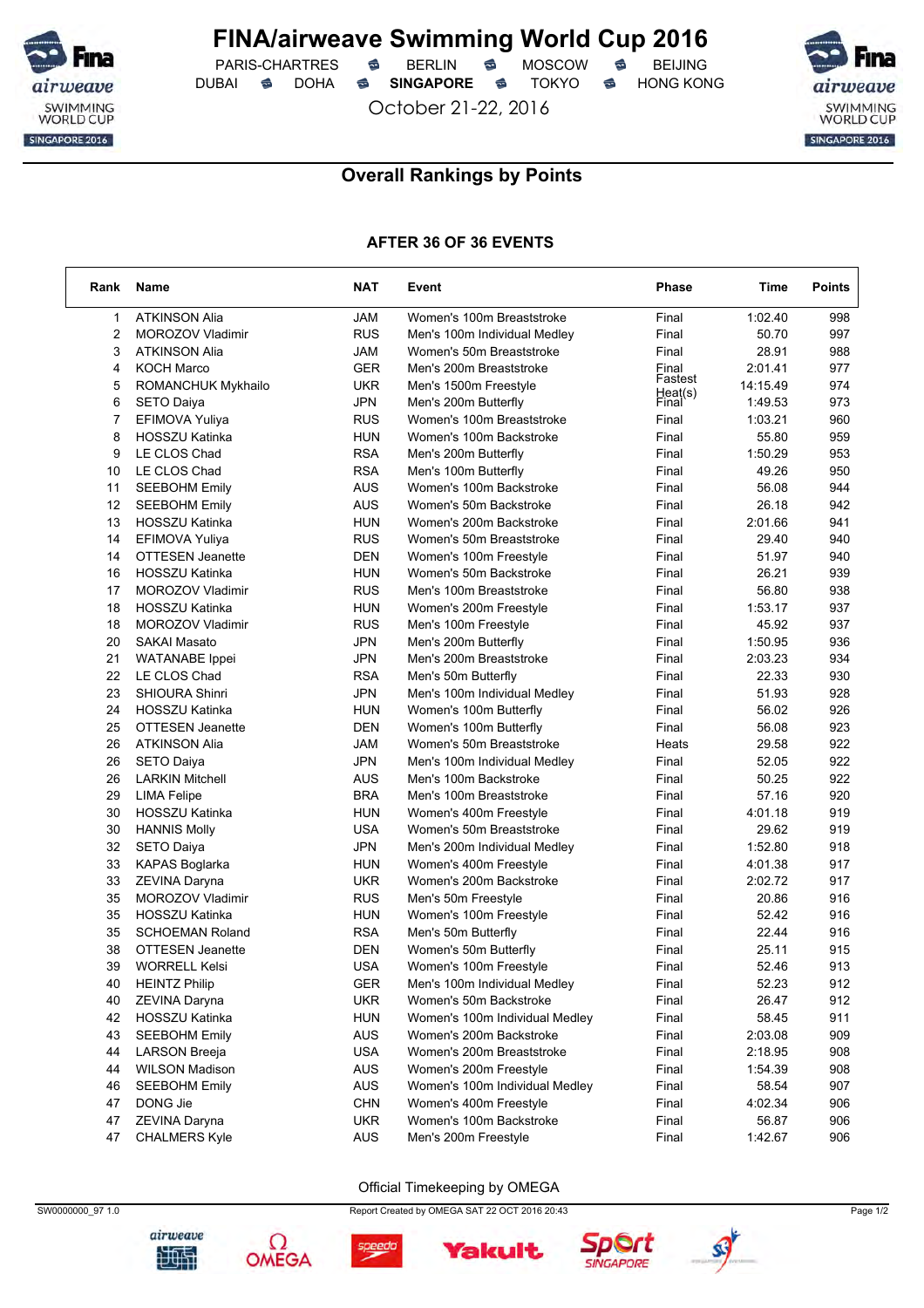

PARIS-CHARTRES **S** BERLIN S MOSCOW S DUBAI **SINGAPORE SINGAPORE SINGAPORE SING A** 

October 21-22, 2016

airweave SWIMMING<br>WORLD CUP SINGAPORE 2016

## **Overall Rankings by Points**

### **AFTER 36 OF 36 EVENTS**

| Rank | <b>Name</b>                  | <b>NAT</b> | Event                          | <b>Phase</b>                                   | Time     | <b>Points</b> |
|------|------------------------------|------------|--------------------------------|------------------------------------------------|----------|---------------|
| 50   | EFIMOVA Yuliya               | <b>RUS</b> | Women's 200m Breaststroke      | Final                                          | 2:19.08  | 905           |
| 50   | <b>DONETC Stanislav</b>      | <b>RUS</b> | Men's 100m Backstroke          | Final                                          | 50.56    | 905           |
| 52   | <b>WILSON Madison</b>        | <b>AUS</b> | Women's 100m Freestyle         | Final                                          | 52.69    | 902           |
| 53   | <b>SANKOVICH Pavel</b>       | <b>BLR</b> | Men's 50m Backstroke           | Final                                          | 23.01    | 900           |
| 53   | <b>OTTESEN Jeanette</b>      | <b>DEN</b> | Women's 50m Freestyle          | Final                                          | 24.07    | 900           |
| 53   | <b>HEINTZ Philip</b>         | <b>GER</b> | Men's 200m Butterfly           | Final                                          | 1:52.44  | 900           |
| 56   | <b>HOSSZU Katinka</b>        | <b>HUN</b> | Women's 200m Individual Medley | Final                                          | 2:06.25  | 899           |
| 57   | <b>HOSSZU Katinka</b>        | <b>HUN</b> | Women's 400m Individual Medley | Fastest                                        | 4:29.03  | 897           |
| 57   | <b>ATKINSON Alia</b>         | JAM        | Women's 100m Individual Medley | Heat(s)<br>Final                               | 58.75    | 897           |
| 57   | <b>HEINTZ Philip</b>         | <b>GER</b> | Men's 200m Individual Medley   | Final                                          | 1:53.67  | 897           |
| 57   | PROUD Benjamin               | <b>GBR</b> | Men's 50m Butterfly            | Final                                          | 22.60    | 897           |
| 61   | <b>LIMA Felipe</b>           | <b>BRA</b> | Men's 50m Breaststroke         | Final                                          | 26.19    | 896           |
| 61   | <b>CHALMERS Kyle</b>         | <b>AUS</b> | Men's 100m Freestyle           | Final                                          | 46.61    | 896           |
| 63   | SANKOVICH Pavel              | <b>BLR</b> | Men's 100m Backstroke          | Final                                          | 50.75    | 895           |
| 64   | <b>KAPAS Boglarka</b>        | <b>HUN</b> | Women's 800m Freestyle         | Fastest                                        | 8:17.54  | 894           |
| 65   | <b>GYURTA Gergely</b>        | <b>HUN</b> | Men's 1500m Freestyle          | <b>Flastés)</b><br>$H$ $R$ $R$ $t$ $t$ $s$ $t$ | 14:40.56 | 893           |
| 66   | <b>SETO Daiva</b>            | <b>JPN</b> | Men's 400m Individual Medley   |                                                | 4:04.60  | 892           |
| 67   | <b>KOCH Marco</b>            | <b>GER</b> | Men's 100m Breaststroke        | Heat(s)<br>Final                               | 57.78    | 891           |
| 68   | <b>ROMANCHUK Mykhailo</b>    | <b>UKR</b> | Men's 400m Freestyle           | Final                                          | 3:40.64  | 890           |
| 68   | <b>SEEBOHM Emily</b>         | <b>AUS</b> | Women's 50m Backstroke         | Heats                                          | 26.68    | 890           |
| 70   | PRENOT Josh                  | <b>USA</b> | Men's 100m Individual Medley   | Final                                          | 52.68    | 889           |
| 70   | <b>HANNIS Molly</b>          | <b>USA</b> | Women's 100m Breaststroke      | Final                                          | 1:04.84  | 889           |
| 72   | <b>SANKOVICH Pavel</b>       | <b>BLR</b> | Men's 100m Butterfly           | Final                                          | 50.38    | 888           |
| 72   | <b>HURLEY Bobby</b>          | <b>AUS</b> | Men's 100m Backstroke          | Final                                          | 50.88    | 888           |
| 74   | <b>ATKINSON Alia</b>         | <b>JAM</b> | Women's 100m Breaststroke      | Heats                                          | 1:04.91  | 886           |
| 75   | PRENOT Josh                  | <b>USA</b> | Men's 200m Individual Medley   | Final                                          | 1:54.19  | 884           |
| 75   | JAKABOS Zsuzsanna            | <b>HUN</b> | Women's 200m Freestyle         | Final                                          | 1:55.40  | 884           |
| 77   | <b>LARSON Breeja</b>         | <b>USA</b> | Women's 50m Breaststroke       | Final                                          | 30.01    | 883           |
| 78   | DONG Jie                     | <b>CHN</b> | Women's 800m Freestyle         | Fastest                                        | 8:19.66  | 882           |
| 79   | <b>LARKIN Mitchell</b>       | <b>AUS</b> | Men's 200m Backstroke          | Heat(s)<br>Final                               | 1:50.22  | 880           |
| 79   | <b>ORTIZ-CANAVATE Miquel</b> | <b>ESP</b> | Men's 50m Backstroke           | Final                                          | 23.18    | 880           |

Official Timekeeping by OMEGA





SW0000000\_97 1.0 Page 2/2

**Yakult**.



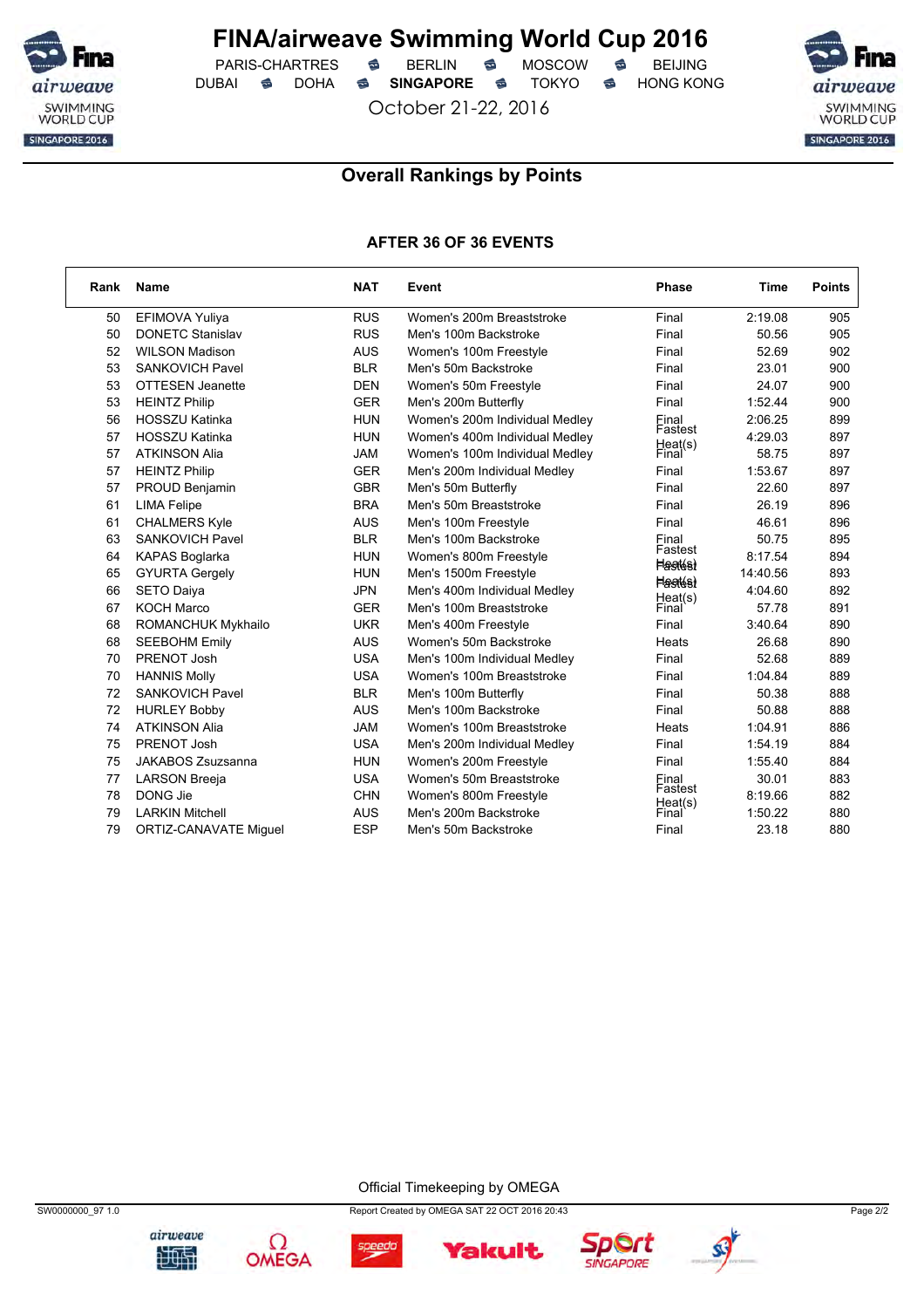

PARIS-CHARTRES **S** BERLIN S MOSCOW S

October 21-22, 2016

DUBAI **SINGAPORE SINGAPORE SINGAPORE SING A** 



### **Overall Rankings by Points**

Men **AFTER 36 OF 36 EVENTS**

| Rank | Name                         | <b>NAT</b> | Event                        | Phase              | Time     | <b>Points</b> |
|------|------------------------------|------------|------------------------------|--------------------|----------|---------------|
| 1    | MOROZOV Vladimir             | <b>RUS</b> | Men's 100m Individual Medley | Final              | 50.70    | 997           |
| 2    | <b>KOCH Marco</b>            | <b>GER</b> | Men's 200m Breaststroke      | Einal              | 2:01.41  | 977           |
| 3    | ROMANCHUK Mykhailo           | <b>UKR</b> | Men's 1500m Freestyle        | Fastest<br>Heat(s) | 14:15.49 | 974           |
| 4    | <b>SETO Daiya</b>            | <b>JPN</b> | Men's 200m Butterfly         | Final              | 1:49.53  | 973           |
| 5    | LE CLOS Chad                 | <b>RSA</b> | Men's 200m Butterfly         | Final              | 1:50.29  | 953           |
| 6    | <b>SAKAI Masato</b>          | <b>JPN</b> | Men's 200m Butterfly         | Final              | 1:50.95  | 936           |
| 7    | <b>WATANABE</b> Ippei        | <b>JPN</b> | Men's 200m Breaststroke      | Final              | 2:03.23  | 934           |
| 8    | <b>SHIOURA Shinri</b>        | <b>JPN</b> | Men's 100m Individual Medley | Final              | 51.93    | 928           |
| 9    | <b>LARKIN Mitchell</b>       | AUS        | Men's 100m Backstroke        | Final              | 50.25    | 922           |
| 10   | <b>LIMA Felipe</b>           | <b>BRA</b> | Men's 100m Breaststroke      | Final              | 57.16    | 920           |
| 11   | <b>SCHOEMAN Roland</b>       | <b>RSA</b> | Men's 50m Butterfly          | Final              | 22.44    | 916           |
| 12   | <b>HEINTZ Philip</b>         | <b>GER</b> | Men's 100m Individual Medley | Final              | 52.23    | 912           |
| 13   | <b>CHALMERS Kyle</b>         | <b>AUS</b> | Men's 200m Freestyle         | Final              | 1:42.67  | 906           |
| 14   | <b>DONETC Stanislav</b>      | <b>RUS</b> | Men's 100m Backstroke        | Final              | 50.56    | 905           |
| 15   | <b>SANKOVICH Pavel</b>       | <b>BLR</b> | Men's 50m Backstroke         | Final              | 23.01    | 900           |
| 16   | <b>PROUD Benjamin</b>        | <b>GBR</b> | Men's 50m Butterfly          | Final              | 22.60    | 897           |
| 17   | <b>GYURTA Gergely</b>        | <b>HUN</b> | Men's 1500m Freestyle        | Fastest            | 14:40.56 | 893           |
| 18   | PRENOT Josh                  | <b>USA</b> | Men's 100m Individual Medley | Heat(s)<br>Final   | 52.68    | 889           |
| 19   | <b>HURLEY Bobby</b>          | <b>AUS</b> | Men's 100m Backstroke        | Final              | 50.88    | 888           |
| 20   | <b>ORTIZ-CANAVATE Miguel</b> | <b>ESP</b> | Men's 50m Backstroke         | Final              | 23.18    | 880           |
| 21   | <b>KOSEKI Yasuhiro</b>       | <b>JPN</b> | Men's 100m Breaststroke      | Final              | 58.28    | 868           |
| 22   | <b>TIMMERS Pieter</b>        | <b>BEL</b> | Men's 200m Freestyle         | Final              | 1:44.24  | 866           |
| 23   | <b>GUY James</b>             | <b>GBR</b> | Men's 200m Freestyle         | Final              | 1:44.35  | 863           |
| 24   | MCCARTHY Brayden             | <b>AUS</b> | Men's 100m Freestyle         | Final              | 47.23    | 861           |
| 25   | <b>ZELLMANN Poul</b>         | GER        | Men's 1500m Freestyle        | Fastest            | 14:53.89 | 853           |
| 25   | <b>WANG Peng</b>             | <b>CHN</b> | Men's 50m Butterfly          | Heat(s)<br>Final   | 22.98    | 853           |
| 27   | LIUKKONEN Ari-Pekka          | <b>FIN</b> | Men's 50m Freestyle          | Einal              | 21.42    | 846           |
| 28   | <b>LEWIS Clyde</b>           | <b>AUS</b> | Men's 400m Individual Medley | Fastest            | 4:09.28  | 843           |
| 28   | <b>MORGAN David</b>          | <b>AUS</b> | Men's 50m Butterfly          | Heat(s)<br>Heats   | 23.07    | 843           |
| 28   | D'ORSOGNA Tommaso            | AUS        | Men's 100m Freestyle         | Final              | 47.57    | 843           |
| 31   | <b>HUNTER Daniel</b>         | <b>NZL</b> | Men's 100m Freestyle         | Final              | 47.67    | 837           |
| 32   | CHO Cheng-Chi                | TPE        | Men's 1500m Freestyle        | Fastest            | 15:01.91 | 831           |
| 33   | <b>SCHAFER Nick</b>          | AUS        | Men's 100m Breaststroke      | Heat(s)<br>Final   | 59.29    | 825           |
| 34   | <b>CHEUNG Kin Tat Kent</b>   | HKG        | Men's 200m Freestyle         | Final              | 1:46.09  | 821           |
| 35   | ABOOD Andrew                 | <b>AUS</b> | Men's 100m Freestyle         | Final              | 48.09    | 816           |
| 36   | <b>OWENS Ethan</b>           | <b>AUS</b> | Men's 400m Freestyle         | Final              | 3:48.27  | 803           |
| 37   | <b>HERTZ Joshua</b>          | <b>AUS</b> | Men's 1500m Freestyle        | Slowest            | 15:13.38 | 800           |
| 37   | PINZON GARCIA Omar           | COL        | Men's 200m Backstroke        | Heat(s)<br>Final   | 1:53.75  | 800           |
| 37   | <b>HUANG Yen-Hsin</b>        | <b>TPE</b> | Men's 100m Individual Medlev | Final              | 54.56    | 800           |
| 40   | <b>BELL Grayson</b>          | <b>AUS</b> | Men's 100m Breaststroke      | Heats<br>Fastest   | 59.96    | 797           |
| 41   | PARRISH Joshua               | <b>AUS</b> | Men's 1500m Freestyle        |                    | 15:15.68 | 794           |
| 42   | YEO Kai Quan                 | SIN        | Men's 200m Freestyle         | Heat(s)<br>Final   | 1:47.52  | 789           |
| 43   | HINDS-SYDENHAM Hayden        | AUS        | Men's 400m Freestyle         | Heats              | 3:49.83  | 787           |
| 44   | <b>MARKS Edward</b>          | <b>AUS</b> | Men's 100m Butterfly         | Heats              | 52.50    | 785           |
| 45   | PANG Sheng Jun               | SIN        | Men's 200m Freestyle         | Final              | 1:47.85  | 782           |
| 46   | KHOO Chien Yin Lionel        | SIN        | Men's 100m Breaststroke      | Final              | 1:00.46  | 778           |
| 47   | WU Chun-Feng                 | <b>TPE</b> | Men's 50m Breaststroke       | Heats              | 27.48    | 775           |
| 48   | <b>EDMONDS Ben</b>           | <b>AUS</b> | Men's 100m Backstroke        | Heats              | 53.32    | 772           |
| 49   | ALBARAZI Azad                | <b>SYR</b> | Men's 100m Breaststroke      | Heats              | 1:00.69  | 769           |

#### Official Timekeeping by OMEGA

SWM000000\_97 1.0 Page 1/2



Ω







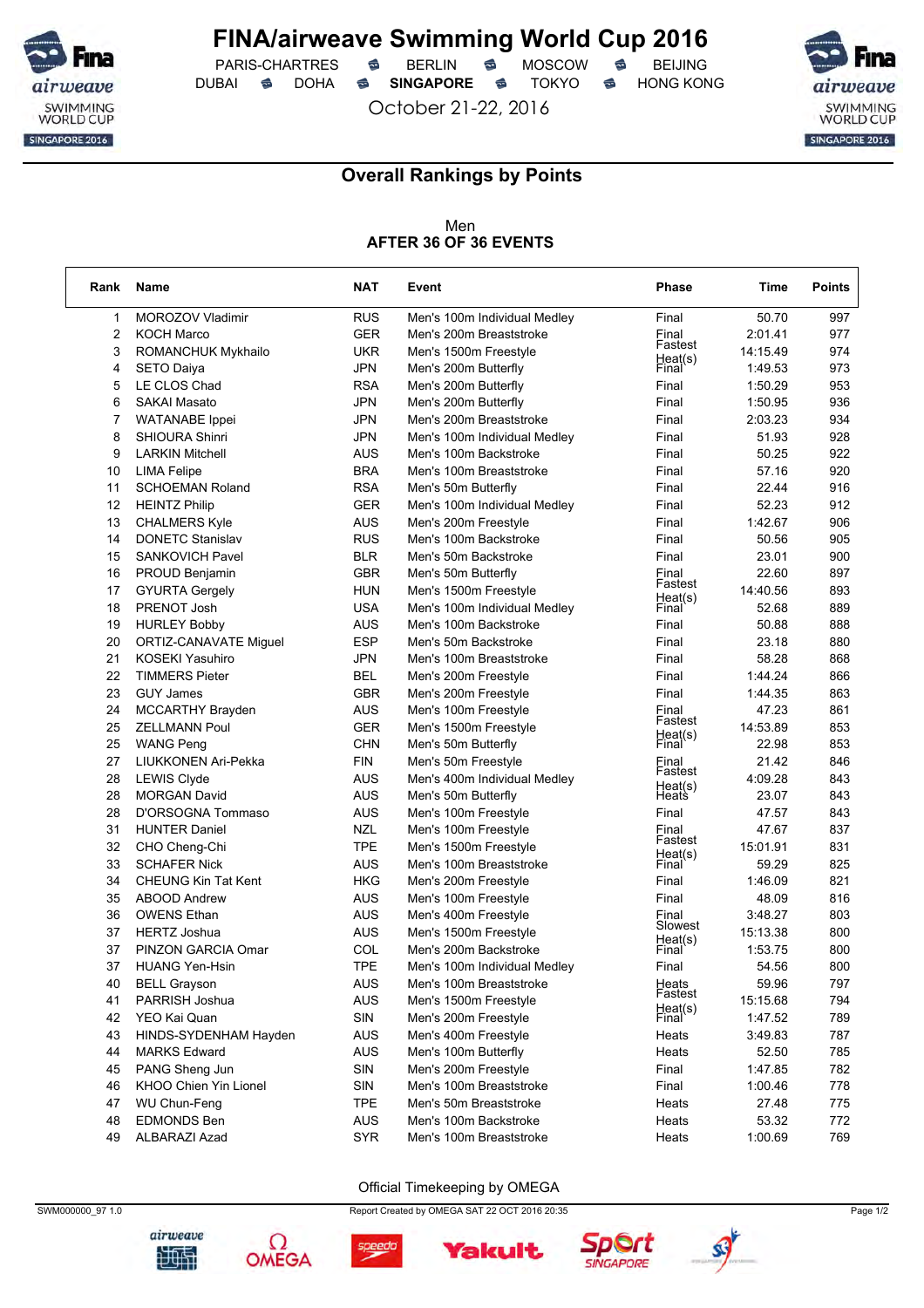

PARIS-CHARTRES **S** BERLIN S MOSCOW S

October 21-22, 2016

DUBAI **SINGAPORE SINGAPORE SINGAPORE SING A** 



٦

### **Overall Rankings by Points**

#### Men **AFTER 36 OF 36 EVENTS**

| Rank | <b>Name</b>                  | <b>NAT</b> | Event                        | <b>Phase</b>     | Time     | <b>Points</b> |
|------|------------------------------|------------|------------------------------|------------------|----------|---------------|
| 50   | LEWIS Hayden                 | <b>AUS</b> | Men's 100m Backstroke        | Heats            | 53.65    | 758           |
| 51   | <b>STEFFAN Sebastian</b>     | <b>AUT</b> | Men's 200m Individual Medley | Heats            | 2:00.51  | 752           |
| 52   | <b>LUDLOW Tristan</b>        | <b>AUS</b> | Men's 200m Backstroke        | Final            | 1:56.71  | 741           |
| 53   | JHONG Christopher            | <b>USA</b> | Men's 200m Individual Medley | Final            | 2:01.31  | 738           |
| 54   | KOO Dylan                    | <b>SIN</b> | Men's 100m Butterfly         | Heats            | 53.67    | 735           |
| 55   | CHANG Kuo-Chi                | <b>TPE</b> | Men's 50m Butterfly          | Heats            | 24.27    | 724           |
| 56   | TAN Jonathan Eu Jin          | <b>SIN</b> | Men's 200m Freestyle         | Heats            | 1:51.11  | 715           |
| 57   | <b>DEKKER Nicolaas Dane</b>  | <b>CAN</b> | Men's 200m Butterfly         | Heats            | 2:01.58  | 711           |
| 58   | MAK Ho Lun Raymond           | <b>HKG</b> | Men's 200m Individual Medley | Final            | 2:03.03  | 707           |
| 59   | <b>JANIN Florent</b>         | <b>FRA</b> | Men's 200m Freestyle         | Heats            | 1:51.80  | 702           |
| 60   | <b>WEE Ryan</b>              | <b>SIN</b> | Men's 400m Freestyle         | Heats            | 3:59.42  | 696           |
| 61   | KHOO Samuel                  | <b>SIN</b> | Men's 100m Breaststroke      | Heats            | 1:02.79  | 694           |
| 62   | LIM Glen Jun Wei             | <b>SIN</b> | Men's 1500m Freestyle        | Slowest          | 15:58.15 | 693           |
| 62   | HSU Che-Yu                   | <b>TPE</b> | Men's 1500m Freestyle        | <b>Sheat Est</b> | 15:58.03 | 693           |
| 62   | TSAI Hao-An                  | <b>TPE</b> | Men's 50m Breaststroke       | Heat(s)<br>Heats | 28.53    | 693           |
| 65   | <b>HANNAN Angus</b>          | <b>AUS</b> | Men's 100m Freestyle         | Heats            | 50.81    | 691           |
| 66   | <b>FLETCHER Julian</b>       | <b>BER</b> | Men's 100m Breaststroke      | Heats            | 1:02.92  | 690           |
| 67   | <b>HAEBERLE Scott Haynes</b> | <b>USA</b> | Men's 50m Breaststroke       | Heats            | 28.63    | 685           |
| 68   | <b>ZHANG Lyon</b>            | <b>USA</b> | Men's 200m Breaststroke      | Heats            | 2:16.91  | 681           |
| 69   | OH Yao Jie                   | <b>CLB</b> | Men's 400m Freestyle         | Heats            | 4:01.26  | 680           |
| 70   | <b>BOON Ji Chao Benedict</b> | <b>CLB</b> | Men's 1500m Freestyle        | Slowest          | 16:05.84 | 676           |
| 70   | <b>FONG Francis</b>          | <b>SIN</b> | Men's 100m Backstroke        | Heat(s)<br>Heats | 55.72    | 676           |
| 72   | DAVID Calvin Calhoun         | <b>USA</b> | Men's 1500m Freestyle        | Slowest          | 16:08.98 | 670           |
| 73   | <b>LOW Malcolm</b>           | <b>SIN</b> | Men's 100m Backstroke        | Heat(s)<br>Heats | 56.13    | 662           |
| 74   | CHUA Wei Feng                | <b>SIN</b> | Men's 100m Breaststroke      | Heats            | 1:03.87  | 660           |
| 75   | <b>TEONG Tzen Wei</b>        | <b>CLB</b> | Men's 50m Freestyle          | Heats            | 23.32    | 655           |
| 75   | <b>GONG Jiahao</b>           | <b>CHN</b> | Men's 100m Breaststroke      | Heats            | 1:04.03  | 655           |
| 77   | TAN Adam Kai Jun             | <b>SIN</b> | Men's 100m Breaststroke      | Heats            | 1:04.35  | 645           |
| 78   | CHAU Raphael Yi Zhi          | <b>CLB</b> | Men's 100m Freestyle         | Heats            | 52.05    | 643           |
| 79   | ANG Maximillian Wei          | <b>SIN</b> | Men's 50m Freestyle          | Heats            | 23.48    | 642           |
| 80   | KHOE Cai Cheng Zane          | <b>CLB</b> | Men's 50m Freestyle          | Heats            | 23.49    | 641           |

Official Timekeeping by OMEGA





speedo



**Yakult**.



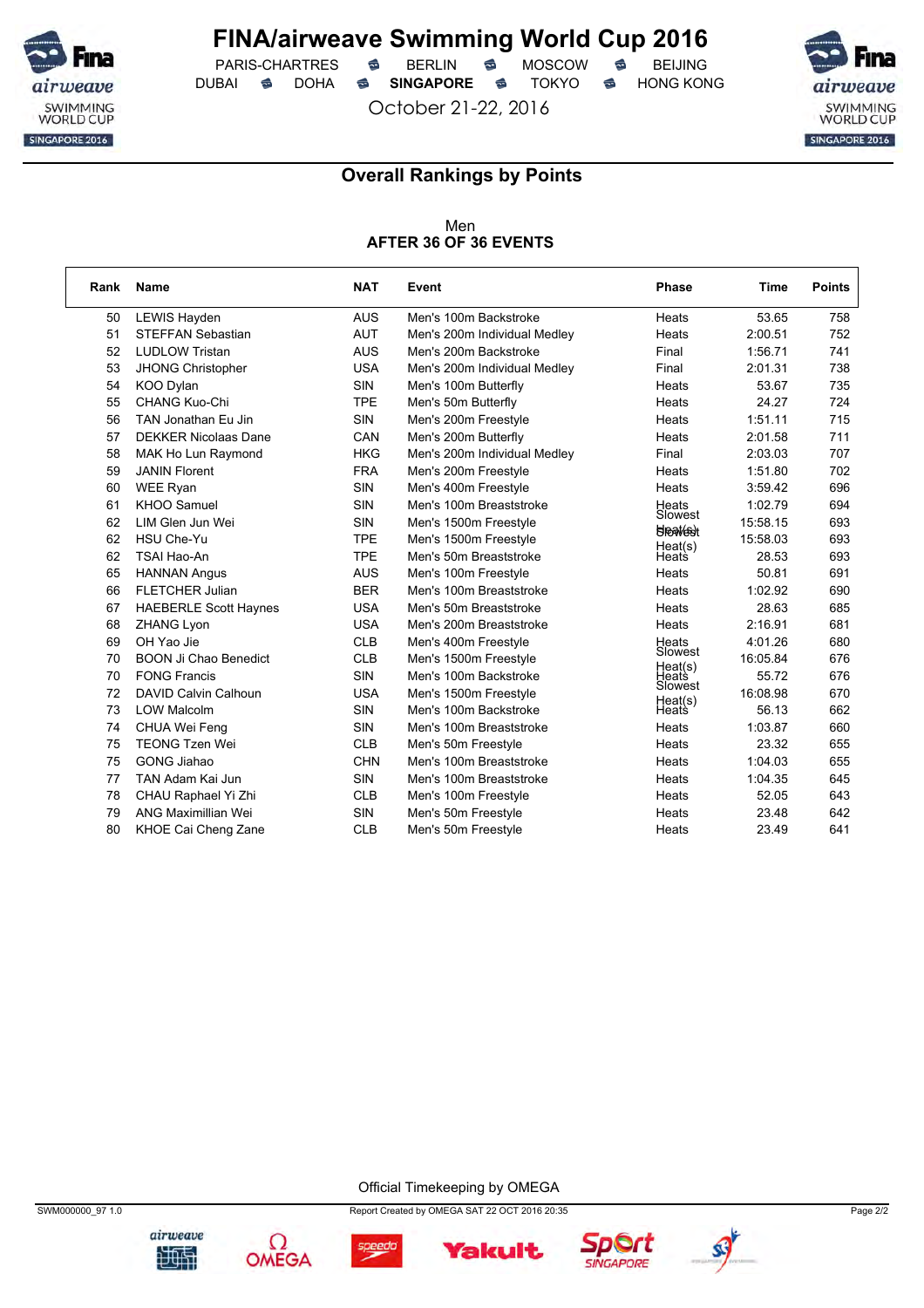

PARIS-CHARTRES **S** BERLIN S MOSCOW S DUBAI **SINGAPORE SINGAPORE SINGAPORE SING A** 

October 21-22, 2016



٦

### **Overall Rankings by Points**

#### Women **AFTER 36 OF 36 EVENTS**

| Rank           | Name                           | <b>NAT</b> | Event                          | <b>Phase</b>     | Time    | <b>Points</b> |
|----------------|--------------------------------|------------|--------------------------------|------------------|---------|---------------|
| 1              | <b>ATKINSON Alia</b>           | JAM        | Women's 100m Breaststroke      | Final            | 1:02.40 | 998           |
| $\overline{2}$ | EFIMOVA Yuliya                 | <b>RUS</b> | Women's 100m Breaststroke      | Final            | 1:03.21 | 960           |
| 3              | <b>HOSSZU Katinka</b>          | <b>HUN</b> | Women's 100m Backstroke        | Final            | 55.80   | 959           |
| 4              | <b>SEEBOHM Emily</b>           | <b>AUS</b> | Women's 100m Backstroke        | Final            | 56.08   | 944           |
| 5              | <b>OTTESEN Jeanette</b>        | <b>DEN</b> | Women's 100m Freestyle         | Final            | 51.97   | 940           |
| 6              | <b>HANNIS Molly</b>            | <b>USA</b> | Women's 50m Breaststroke       | Final            | 29.62   | 919           |
| 7              | <b>KAPAS Boglarka</b>          | <b>HUN</b> | Women's 400m Freestyle         | Final            | 4:01.38 | 917           |
| $\overline{7}$ | ZEVINA Daryna                  | <b>UKR</b> | Women's 200m Backstroke        | Final            | 2:02.72 | 917           |
| 9              | <b>WORRELL Kelsi</b>           | <b>USA</b> | Women's 100m Freestyle         | Final            | 52.46   | 913           |
| 10             | <b>LARSON Breeja</b>           | <b>USA</b> | Women's 200m Breaststroke      | Final            | 2:18.95 | 908           |
| 10             | <b>WILSON Madison</b>          | <b>AUS</b> | Women's 200m Freestyle         | Final            | 1:54.39 | 908           |
| 12             | DONG Jie                       | <b>CHN</b> | Women's 400m Freestyle         | Final            | 4:02.34 | 906           |
| 13             | JAKABOS Zsuzsanna              | <b>HUN</b> | Women's 200m Freestyle         | Final            | 1:55.40 | 884           |
| 14             | <b>BUCHANAN Carla</b>          | <b>AUS</b> | Women's 200m Freestyle         | Final            | 1:55.76 | 876           |
| 15             | <b>GROVES Madeline</b>         | <b>AUS</b> | Women's 200m Freestyle         | Final            | 1:55.86 | 874           |
| 16             | <b>SAVARD Katerine</b>         | CAN        | Women's 100m Butterfly         | Final            | 57.24   | 868           |
| 17             | <b>HERASIMENIA Aliaksandra</b> | <b>BLR</b> | Women's 50m Freestyle          | Final            | 24.40   | 864           |
| 18             | <b>WATANABE Kanako</b>         | <b>JPN</b> | Women's 200m Breaststroke      | Einal            | 2:21.50 | 860           |
| 19             | <b>MELVERTON Kiah</b>          | AUS        | Women's 800m Freestyle         | Fastest          | 8:24.16 | 859           |
| 20             | <b>WILLIAMS Michelle</b>       | CAN        | Women's 100m Freestyle         | Heat(s)<br>Final | 53.70   | 852           |
| 21             | <b>VASEY Sarah</b>             | <b>GBR</b> | Women's 50m Breaststroke       | Final            | 30.43   | 847           |
| 22             | GUO Junjun                     | <b>CHN</b> | Women's 400m Freestyle         | Final            | 4:08.25 | 843           |
| 23             | <b>CALDWELL Hilary</b>         | CAN        | Women's 200m Backstroke        | Final            | 2:06.54 | 836           |
| 24             | <b>WU Yixin</b>                | <b>CHN</b> | Women's 200m Backstroke        | Final            | 2:06.69 | 833           |
| 25             | <b>WU Yue</b>                  | <b>CHN</b> | Women's 50m Freestyle          | Final            | 24.73   | 829           |
| 26             | LUTHERSDOTTIR Hrafnhildur      | <b>ISL</b> | Women's 50m Breaststroke       | Final            | 30.68   | 827           |
| 27             | NICOL Rachel                   | CAN        | Women's 100m Breaststroke      | Heats            | 1:06.45 | 826           |
| 28             | <b>CHAN Kin Lok</b>            | <b>HKG</b> | Women's 100m Butterfly         | Final            | 58.38   | 818           |
| 29             | USTINOVA Daria S               | <b>RUS</b> | Women's 50m Freestyle          | Final            | 24.91   | 812           |
| 30             | <b>ANDERSON Olivia</b>         | CAN        | Women's 800m Freestyle         | Fastest          | 8:34.31 | 809           |
| 30             | <b>WILLIAMS Zoe</b>            | AUS        | Women's 50m Backstroke         | Heat(s)<br>Heats | 27.54   | 809           |
| 32             | <b>KREUNDL Lena</b>            | AUT        | Women's 100m Individual Medley | Final            | 1:01.02 | 801           |
| 32             | LYU Jiayi                      | <b>CHN</b> | Women's 400m Freestyle         | Final            | 4:12.42 | 801           |
| 34             | <b>HECKMAN Miranda</b>         | <b>USA</b> | Women's 400m Freestyle         | Final            | 4:12.66 | 799           |
| 35             | <b>ROBINSON Emma</b>           | <b>NZL</b> | Women's 800m Freestyle         | Fastest          | 8:37.47 | 794           |
| 35             | <b>ZAISER Lisa</b>             | <b>AUT</b> | Women's 200m Individual Medley | Heat(s)<br>Final | 2:11.59 | 794           |
| 37             | STRAUCH Jenna                  | AUS        | Women's 200m Breaststroke      | Final            | 2:25.44 | 792           |
| 37             | SZE Hang Yu                    | <b>HKG</b> | Women's 100m Butterfly         | Final            | 59.00   | 792           |
| 39             | <b>FORRESTER Amy</b>           | <b>AUS</b> | Women's 200m Backstroke        | Final            | 2:09.01 | 789           |
| 40             | <b>LIN Xintong</b>             | <b>CHN</b> | Women's 100m Freestyle         | Heats            | 55.17   | 785           |
| 41             | <b>HARKIN Abbey</b>            | <b>AUS</b> | Women's 200m Breaststroke      | Final            | 2:26.03 | 782           |
| 42             | NGUYEN Diep Phuong Tram        | VIE        | Women's 100m Butterfly         | Heats            | 59.31   | 780           |
| 42             | <b>OLDSEN Ellysia</b>          | <b>AUS</b> | Women's 100m Butterfly         | Final            | 59.31   | 780           |
| 44             | VAN ROUWENDAAL Sharon          | <b>NED</b> | Women's 200m Freestyle         | Heats            | 2:00.47 | 777           |
| 45             | OZTURK Sonnele Aylin           | <b>GER</b> | Women's 200m Backstroke        | Final            | 2:09.90 | 773           |
| 46             | <b>HAWKINS Daniella Damele</b> | <b>USA</b> | Women's 800m Freestyle         | Slowest          | 8:43.00 | 769           |
| 47             | <b>TEREBO</b> Emma             | <b>FRA</b> | Women's 50m Backstroke         | Heat(s)<br>Heats | 28.06   | 765           |
| 48             | <b>CHAN Marina</b>             | SIN        | Women's 50m Freestyle          | Heats            | 25.48   | 758           |
| 48             | <b>TOH Nicholle</b>            | SIN        | Women's 100m Butterfly         | Heats            | 59.87   | 758           |
|                |                                |            |                                |                  |         |               |

#### Official Timekeeping by OMEGA



Ω



**Yakult**.

speedo



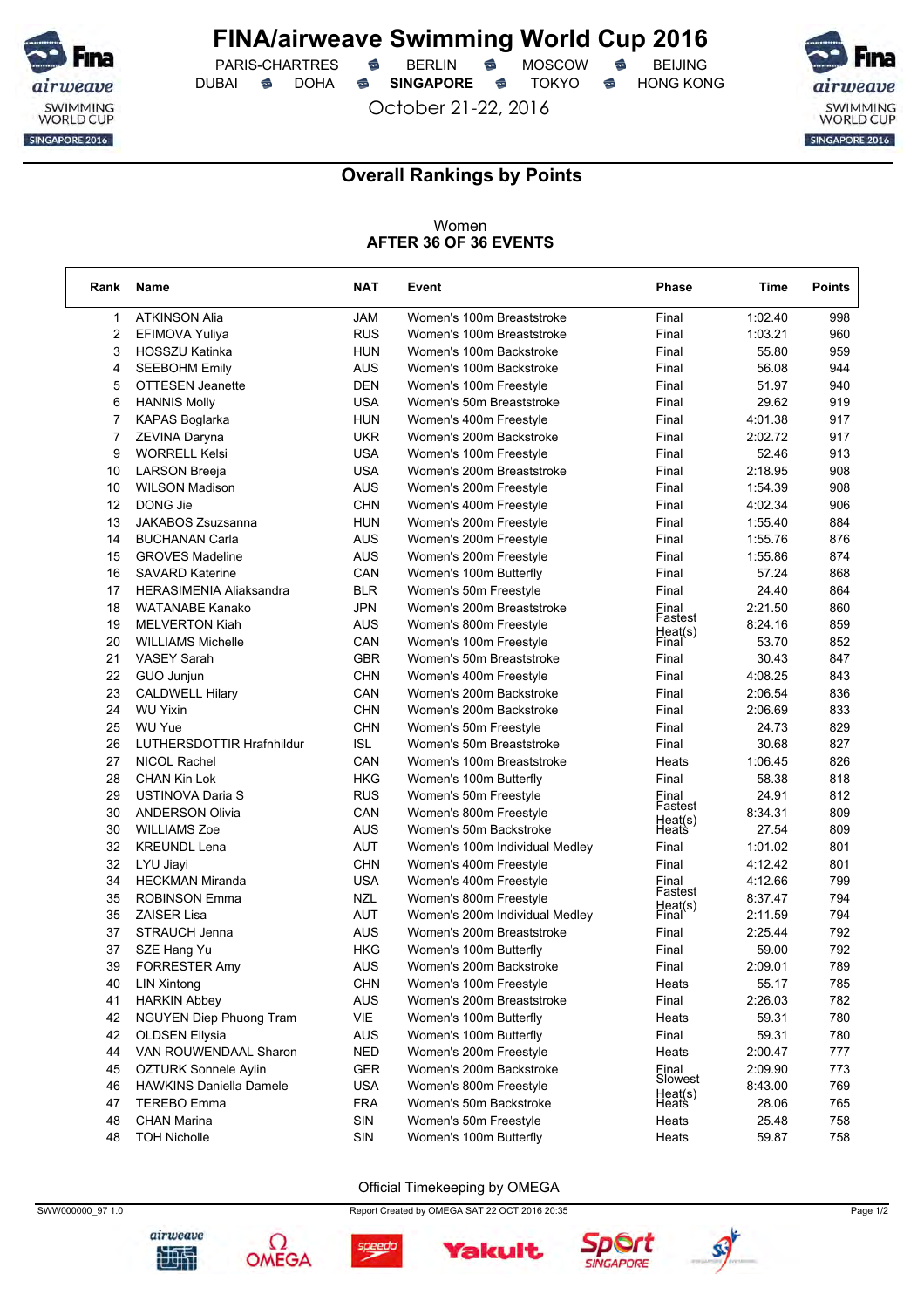

PARIS-CHARTRES **S** BERLIN S MOSCOW S DUBAI **SINGAPORE SINGAPORE SINGAPORE SING A** 

October 21-22, 2016



### **Overall Rankings by Points**

#### Women **AFTER 36 OF 36 EVENTS**

| Rank | <b>Name</b>                   | <b>NAT</b> | Event                          | Phase            | Time    | <b>Points</b> |
|------|-------------------------------|------------|--------------------------------|------------------|---------|---------------|
| 50   | LIM Xiang Qi Amanda           | <b>SIN</b> | Women's 50m Freestyle          | Heats            | 25.52   | 755           |
| 51   | <b>HECHENBICHLER Caroline</b> | <b>AUT</b> | Women's 200m Butterfly         | Final            | 2:11.69 | 749           |
| 51   | YANG Yifan                    | <b>CHN</b> | Women's 200m Backstroke        | Heats            | 2:11.24 | 749           |
| 53   | <b>GICHARD Bobbi</b>          | <b>NZL</b> | Women's 100m Backstroke        | Heats            | 1:01.02 | 733           |
| 54   | <b>CHUE Christie</b>          | <b>SIN</b> | Women's 100m Freestyle         | Heats            | 56.48   | 732           |
| 55   | <b>GAN Ching Hwee</b>         | SIN        | Women's 400m Freestyle         | Heats            | 4:22.05 | 716           |
| 56   | <b>MAURIN Ylenka</b>          | <b>FRA</b> | Women's 200m Freestyle         | Heats            | 2:04.32 | 707           |
| 57   | ONG Natasha Min Ern           | <b>SIN</b> | Women's 100m Freestyle         | Heats            | 57.23   | 703           |
| 58   | <b>HO Roanne</b>              | <b>SIN</b> | Women's 50m Breaststroke       | Heats            | 32.43   | 700           |
| 59   | <b>HABIB Micaela</b>          | <b>AUS</b> | Women's 200m Backstroke        | Heats            | 2:14.42 | 697           |
| 60   | YEOH Cherlyn                  | <b>SIN</b> | Women's 100m Freestyle         | Heats            | 57.63   | 689           |
| 61   | HE Jessica Meng Yuan          | <b>USA</b> | Women's 100m Freestyle         | Heats            | 57.85   | 681           |
| 62   | <b>TOVEN May</b>              | <b>FRA</b> | Women's 200m Freestyle         | Heats            | 2:06.03 | 679           |
| 63   | HOONG En Qi                   | <b>SIN</b> | Women's 100m Freestyle         | Heats            | 58.00   | 676           |
| 64   | KOO Jamie                     | <b>CLB</b> | Women's 50m Backstroke         | Heats            | 29.38   | 666           |
| 65   | <b>LYE Genevieve</b>          | <b>CLB</b> | Women's 400m Freestyle         | Heats            | 4:29.07 | 662           |
| 65   | <b>TAN Lee Shuen</b>          | <b>CLB</b> | Women's 200m Freestyle         | Heats            | 2:07.05 | 662           |
| 67   | <b>LAIU Kathlyn</b>           | SIN        | Women's 200m Breaststroke      | Heats            | 2:35.59 | 646           |
| 68   | <b>TOVEN Anais</b>            | <b>FRA</b> | Women's 100m Individual Medley | Heats            | 1:05.56 | 645           |
| 69   | LEE Elizabeth Rui Yan         | <b>SIN</b> | Women's 100m Freestyle         | Heats            | 58.99   | 642           |
| 70   | <b>WINTERS Georgina</b>       | <b>AUS</b> | Women's 800m Freestyle         | Slowest          | 9:15.65 | 641           |
| 71   | LIM Jade                      | <b>CLB</b> | Women's 50m Breaststroke       | Heat(s)<br>Heats | 33.46   | 637           |
| 72   | CHAN Clydi                    | <b>CLB</b> | Women's 100m Freestyle         | Heats            | 59.29   | 633           |
| 73   | LIEW Li-Shan Chantal          | <b>SIN</b> | Women's 50m Backstroke         | Heats            | 29.90   | 632           |
| 74   | <b>HO Natalie</b>             | <b>CLB</b> | Women's 400m Freestyle         | Heats            | 4:34.07 | 626           |
| 75   | <b>QUEK Hannah</b>            | <b>SIN</b> | Women's 100m Backstroke        | Heats            | 1:04.39 | 624           |
| 76   | <b>LIEN Charity</b>           | <b>CLB</b> | Women's 400m Individual Medley | Fastest          | 5:03.93 | 622           |
| 77   | LIM Qian Hui Ervina           | <b>CLB</b> | Women's 400m Freestyle         | Heat(s)<br>Heats | 4:34.92 | 620           |
| 78   | KHOO Faith Elizabeth          | <b>SIN</b> | Women's 100m Backstroke        | Heats            | 1:04.64 | 617           |
| 79   | <b>COCKS Juliette</b>         | <b>CLB</b> | Women's 100m Freestyle         | Heats            | 59.81   | 616           |
| 80   | <b>TANG Yee Teng</b>          | <b>CLB</b> | Women's 400m Freestyle         | Heats            | 4:35.77 | 615           |

Official Timekeeping by OMEGA

**Yakult**.







speedo



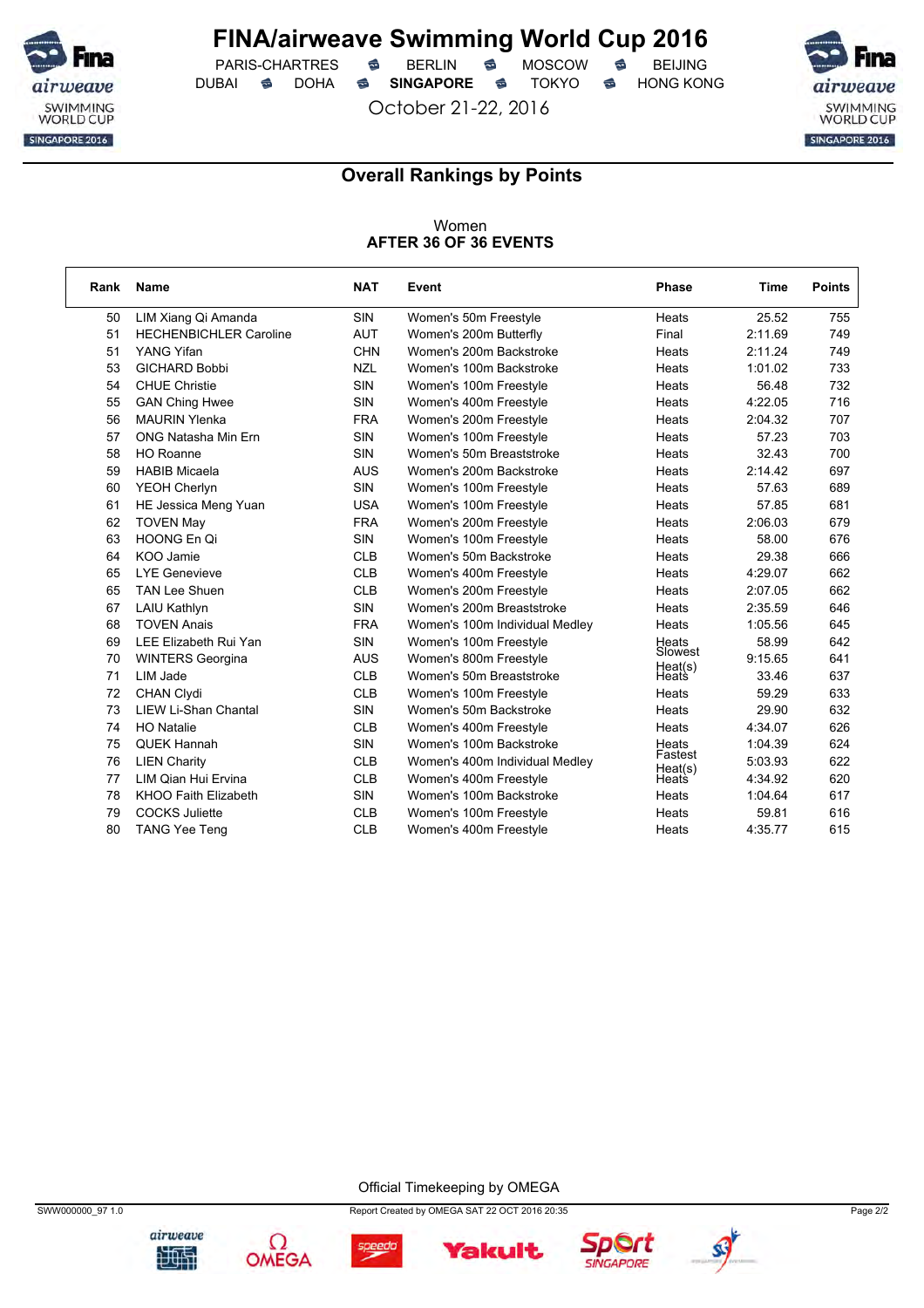

 $PARIS-CHARTRES$  **BERLIN B** MOSCOW **B** DUBAI **SINGAPORE SINGAPORE SINGAPORE SING A** 

October 21-22, 2016



### **FINA Trophy**

#### Mixt **AFTER 36 OF 36 EVENTS**

| Rank | Name                    | <b>NAT</b> | <b>Ranking Points</b>   | <b>Bonus Points</b> | <b>Total</b>            |
|------|-------------------------|------------|-------------------------|---------------------|-------------------------|
| 1    | HOSSZU Katinka          | <b>HUN</b> | 52                      | 0                   | 52                      |
| 2    | MOROZOV Vladimir        | <b>RUS</b> | 22                      | 0                   | 22                      |
| 3    | <b>SETO Daiya</b>       | <b>JPN</b> | 20                      | 0                   | 20                      |
| 4    | <b>SEEBOHM Emily</b>    | <b>AUS</b> | 18                      | 0                   | 18                      |
| 4    | <b>OTTESEN Jeanette</b> | <b>DEN</b> | 18                      | 0                   | 18                      |
| 6    | LE CLOS Chad            | <b>RSA</b> | 16                      | 0                   | 16                      |
| 7    | <b>LARKIN Mitchell</b>  | <b>AUS</b> | 12                      | 0                   | 12                      |
| 7    | <b>ATKINSON Alia</b>    | <b>JAM</b> | 12                      | 0                   | 12                      |
| 9    | JAKABOS Zsuzsanna       | <b>HUN</b> | 11                      | 0                   | 11                      |
| 9    | EFIMOVA Yuliya          | <b>RUS</b> | 11                      | 0                   | 11                      |
| 11   | <b>KAPAS Boglarka</b>   | <b>HUN</b> | 10                      | 0                   | 10                      |
| 11   | SANKOVICH Pavel         | <b>BLR</b> | 10                      | 0                   | 10                      |
| 11   | ROMANCHUK Mykhailo      | <b>UKR</b> | 10                      | 0                   | 10                      |
| 14   | <b>LIMA Felipe</b>      | <b>BRA</b> | 8                       | 0                   | 8                       |
| 14   | <b>HEINTZ Philip</b>    | <b>GER</b> | 8                       | 0                   | 8                       |
| 14   | <b>CHALMERS Kyle</b>    | <b>AUS</b> | 8                       | 0                   | 8                       |
| 17   | <b>LARSON Breeja</b>    | <b>USA</b> | 7                       | 0                   | 7                       |
| 17   | ZEVINA Daryna           | <b>UKR</b> | 7                       | 0                   | 7                       |
| 17   | <b>KOCH Marco</b>       | <b>GER</b> | 7                       | 0                   | 7                       |
| 20   | <b>SCHOEMAN Roland</b>  | <b>RSA</b> | 6                       | 0                   | 6                       |
| 20   | <b>WILSON Madison</b>   | <b>AUS</b> | 6                       | 0                   | 6                       |
| 20   | <b>WATANABE</b> Ippei   | <b>JPN</b> | 6                       | 0                   | 6                       |
| 23   | SHIOURA Shinri          | <b>JPN</b> | 5                       | 0                   | 5                       |
| 23   | <b>WORRELL Kelsi</b>    | <b>USA</b> | 5                       | 0                   | 5                       |
| 23   | <b>SAKAI Masato</b>     | <b>JPN</b> | 5                       | 0                   | 5                       |
| 23   | <b>DONETC Stanislav</b> | <b>RUS</b> | 5                       | 0                   | 5                       |
| 23   | DONG Jie                | <b>CHN</b> | 5                       | 0                   | 5                       |
| 28   | <b>GYURTA Gergely</b>   | <b>HUN</b> | 4                       | 0                   | 4                       |
| 28   | <b>GUY James</b>        | <b>GBR</b> | 4                       | 0                   | 4                       |
| 28   | <b>HANNIS Molly</b>     | <b>USA</b> | 4                       | 0                   | 4                       |
| 28   | KOSEKI Yasuhiro         | <b>JPN</b> | 4                       | 0                   | 4                       |
| 28   | MCCARTHY Brayden        | <b>AUS</b> | 4                       | 0                   | 4                       |
| 33   | <b>SAVARD Katerine</b>  | CAN        | 3                       | 0                   | 3                       |
| 33   | ORTIZ-CANAVATE Miguel   | <b>ESP</b> | 3                       | 0                   | 3                       |
| 33   | PINZON GARCIA Omar      | COL        | 3                       | 0                   | 3                       |
| 33   | <b>LEWIS Clyde</b>      | <b>AUS</b> | 3                       | 0                   | 3                       |
| 33   | <b>ZELLMANN Poul</b>    | <b>GER</b> | 3                       | 0                   | 3                       |
| 33   | <b>MELVERTON Kiah</b>   | <b>AUS</b> | 3                       | 0                   | 3                       |
| 39   | <b>TIMMERS Pieter</b>   | <b>BEL</b> | $\overline{2}$          | 0                   | $\overline{2}$          |
| 39   | <b>WATANABE Kanako</b>  | <b>JPN</b> | 2                       | 0                   | 2                       |
| 39   | PROUD Benjamin          | <b>GBR</b> | $\overline{\mathbf{c}}$ | 0                   | 2                       |
| 39   | PRENOT Josh             | <b>USA</b> | $\overline{\mathbf{c}}$ | 0                   | 2                       |
| 39   | <b>TOH Nicholle</b>     | SIN        | 2                       | 0                   | $\overline{\mathbf{c}}$ |
| 39   | HERASIMENIA Aliaksandra | <b>BLR</b> | $\overline{\mathbf{c}}$ | 0                   | 2                       |
| 45   | <b>CALDWELL Hilary</b>  | CAN        | 1                       | 0                   | 1                       |
| 45   | <b>CHAN Kin Lok</b>     | <b>HKG</b> |                         | 0                   | 1                       |
| 45   | ZAISER Lisa             | AUT        | 1                       | 0                   |                         |
| 45   | LIUKKONEN Ari-Pekka     | <b>FIN</b> | 1                       | 0                   | 1                       |
| 45   | GUO Junjun              | <b>CHN</b> | 1                       | 0                   | 1                       |
|      |                         |            |                         |                     |                         |

Official Timekeeping by OMEGA SW0000000\_98 1.0 Page 1/2









Ω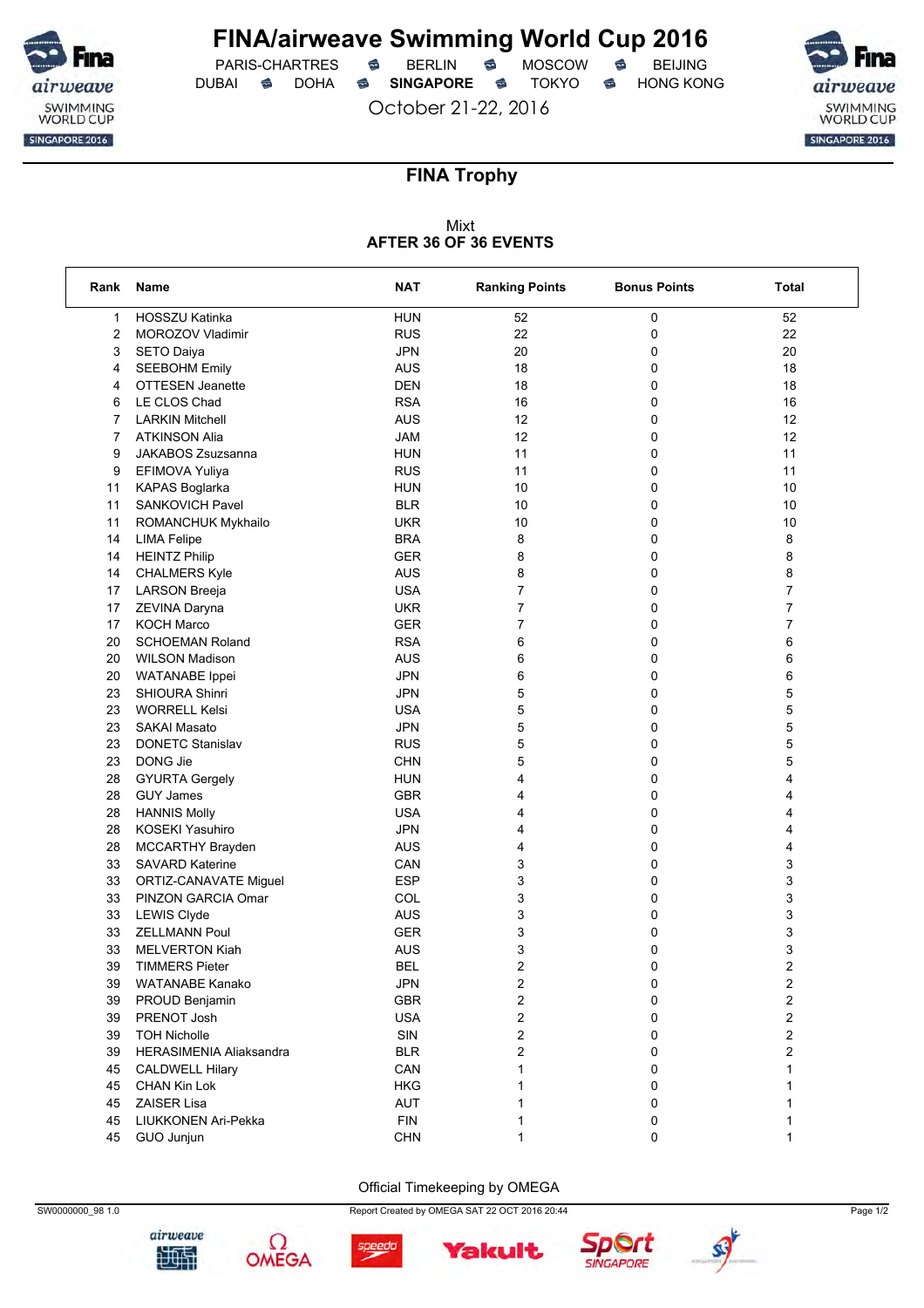

 $PARIS-CHARTRES$  **BERLIN B** MOSCOW **B** DUBAI **SINGAPORE SINGAPORE SINGAPORE SING A** 

October 21-22, 2016

airweave SWIMMING<br>WORLD CUP SINGAPORE 2016

## **FINA Trophy**

### Mixt **AFTER 36 OF 36 EVENTS**

| Rank | Name                          | <b>NAT</b> | <b>Ranking Points</b> | <b>Bonus Points</b> | <b>Total</b> |
|------|-------------------------------|------------|-----------------------|---------------------|--------------|
| 45   | <b>HURLEY Bobby</b>           | <b>AUS</b> |                       |                     |              |
| 45   | <b>KREUNDL Lena</b>           | AUT        |                       |                     |              |
| 45   | D'ORSOGNA Tommaso             | <b>AUS</b> |                       |                     |              |
| 45   | <b>WILLIAMS Michelle</b>      | CAN        |                       |                     |              |
| 45   | <b>HECHENBICHLER Caroline</b> | AUT        |                       |                     |              |
| 45   | <b>SCHAFER Nick</b>           | <b>AUS</b> |                       |                     |              |
| 45   | STRAUCH Jenna                 | <b>AUS</b> |                       |                     |              |
| 45   | <b>WANG Peng</b>              | <b>CHN</b> |                       |                     |              |
| 45   | <b>BUCHANAN Carla</b>         | AUS        |                       |                     |              |

Official Timekeeping by OMEGA









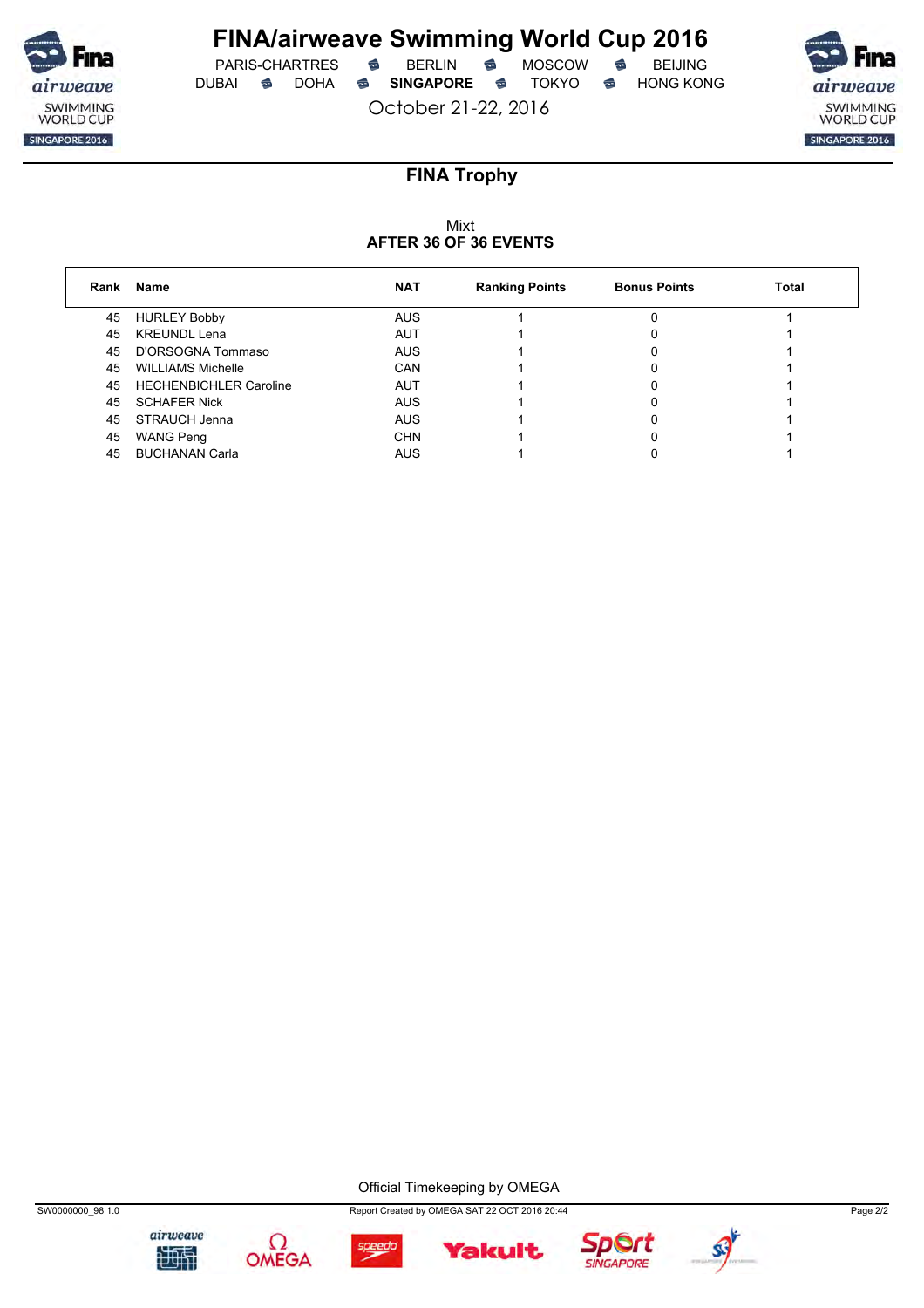

PARIS-CHARTRES **S** BERLIN S MOSCOW S DUBAI **S** DOHA S SINGAPORE S TOKYO S HONG KONG

October 21-22, 2016



### **Swimming Multi-Medallists at these Games**

As of SAT 22 OCT 2016 at 20:44

|                |                         | <b>NAT</b> |                                | <b>Medals</b> |                |  |
|----------------|-------------------------|------------|--------------------------------|---------------|----------------|--|
| Rank           | Name                    | Code       | Event                          | <b>Type</b>   | Total          |  |
| 1              | <b>HOSSZU Katinka</b>   | <b>HUN</b> | Women's 200m Freestyle         | GOLD          | 11             |  |
|                |                         |            | Women's 100m Butterfly         | GOLD          |                |  |
|                |                         |            | Women's 200m Individual Medley | GOLD          |                |  |
|                |                         |            | Women's 200m Backstroke        | GOLD          |                |  |
|                |                         |            | Women's 100m Backstroke        | GOLD          |                |  |
|                |                         |            | Women's 200m Butterfly         | GOLD          |                |  |
|                |                         |            | Women's 400m Freestyle         | GOLD          |                |  |
|                |                         |            | Women's 100m Individual Medley | GOLD          |                |  |
|                |                         |            | Women's 400m Individual Medley | GOLD          |                |  |
|                |                         |            | Women's 50m Backstroke         | <b>SILVER</b> |                |  |
|                |                         |            | Women's 100m Freestyle         | <b>SILVER</b> |                |  |
| 2              | MOROZOV Vladimir        | <b>RUS</b> | Men's 100m Freestyle           | GOLD          | $\overline{7}$ |  |
|                |                         |            | Men's 100m Individual Medley   | <b>GOLD</b>   |                |  |
|                |                         |            | Mixed 4x50m Medley Relay       | GOLD          |                |  |
|                |                         |            | Men's 100m Breaststroke        | GOLD          |                |  |
|                |                         |            | Men's 50m Freestyle            | GOLD          |                |  |
|                |                         |            | Mixed 4x50m Free Relay         | <b>SILVER</b> |                |  |
|                |                         |            | Men's 50m Breaststroke         | <b>BRONZE</b> |                |  |
| 3              | <b>SETO Daiya</b>       | <b>JPN</b> | Men's 200m Butterfly           | GOLD          | 5              |  |
|                |                         |            | Men's 400m Individual Medley   | GOLD          |                |  |
|                |                         |            | Men's 200m Individual Medley   | <b>GOLD</b>   |                |  |
|                |                         |            | Men's 200m Freestyle           | <b>SILVER</b> |                |  |
|                |                         |            | Men's 100m Individual Medley   | <b>BRONZE</b> |                |  |
| 4              | <b>OTTESEN Jeanette</b> | <b>DEN</b> | Women's 50m Freestyle          | GOLD          | 4              |  |
|                |                         |            | Women's 100m Freestyle         | GOLD          |                |  |
|                |                         |            | Women's 50m Butterfly          | <b>GOLD</b>   |                |  |
|                |                         |            | Women's 100m Butterfly         | <b>SILVER</b> |                |  |
| 5              | LE CLOS Chad            | <b>RSA</b> | Men's 50m Butterfly            | GOLD          | 4              |  |
|                |                         |            | Men's 100m Butterfly           | GOLD          |                |  |
|                |                         |            | Men's 200m Butterfly           | <b>SILVER</b> |                |  |
|                |                         |            | Men's 50m Freestyle            | <b>SILVER</b> |                |  |
| 6              | <b>CHALMERS Kyle</b>    | <b>AUS</b> | Men's 200m Freestyle           | <b>GOLD</b>   | 3              |  |
|                |                         |            | Mixed 4x50m Free Relay         | GOLD          |                |  |
|                |                         |            | Men's 100m Freestyle           | <b>SILVER</b> |                |  |
| 7              | <b>LARKIN Mitchell</b>  | <b>AUS</b> | Men's 100m Backstroke          | GOLD          | 3              |  |
|                |                         |            | Men's 200m Backstroke          | GOLD          |                |  |
|                |                         |            | Men's 50m Backstroke           | <b>BRONZE</b> |                |  |
| $\overline{7}$ | <b>ATKINSON Alia</b>    | <b>JAM</b> | Women's 100m Breaststroke      | <b>GOLD</b>   | 3              |  |
|                |                         |            | Women's 50m Breaststroke       | <b>GOLD</b>   |                |  |
|                |                         |            | Women's 100m Individual Medley | <b>BRONZE</b> |                |  |

Official Timekeeping by OMEGA





SW0000000\_99 1.0 Page 1/3



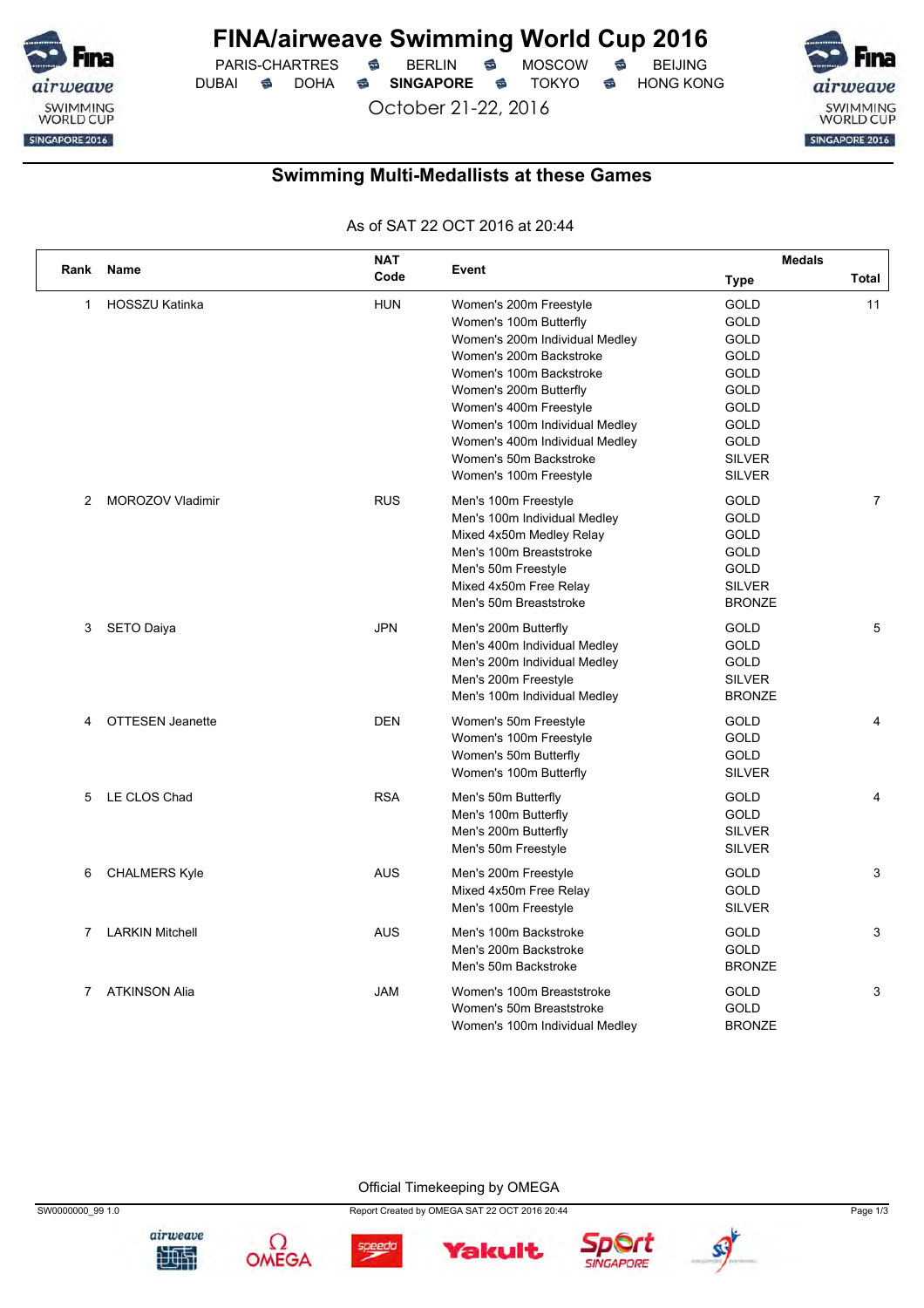

PARIS-CHARTRES **S** BERLIN S MOSCOW S DUBAI **SINGAPORE SINGAPORE SINGAPORE SING A** 

October 21-22, 2016

SWIMMING<br>WORLD CUP SINGAPORE 2016

## **Swimming Multi-Medallists at these Games**

As of SAT 22 OCT 2016 at 20:44

|      |                           | <b>NAT</b> |                                                                                                                                                                                              | <b>Medals</b>                                                                                                     |                |  |
|------|---------------------------|------------|----------------------------------------------------------------------------------------------------------------------------------------------------------------------------------------------|-------------------------------------------------------------------------------------------------------------------|----------------|--|
| Rank | Name                      | Code       | Event                                                                                                                                                                                        | <b>Type</b>                                                                                                       | Total          |  |
| 9    | <b>ROMANCHUK Mykhailo</b> | <b>UKR</b> | Men's 400m Freestyle<br>Men's 1500m Freestyle                                                                                                                                                | GOLD<br><b>GOLD</b>                                                                                               | $\overline{2}$ |  |
| 10   | <b>SEEBOHM Emily</b>      | <b>AUS</b> | Women's 50m Backstroke<br>Women's 50m Freestyle<br>Mixed 4x50m Medley Relay<br>Women's 100m Backstroke<br>Women's 100m Individual Medley<br>Women's 200m Backstroke<br>Women's 50m Butterfly | <b>GOLD</b><br><b>SILVER</b><br><b>SILVER</b><br><b>SILVER</b><br><b>SILVER</b><br><b>BRONZE</b><br><b>BRONZE</b> | $\overline{7}$ |  |
| 11   | EFIMOVA Yuliya            | <b>RUS</b> | Mixed 4x50m Medley Relay<br>Women's 100m Breaststroke<br>Women's 50m Breaststroke<br>Women's 200m Breaststroke<br>Mixed 4x50m Free Relay<br>Women's 200m Individual Medley                   | GOLD<br><b>SILVER</b><br><b>SILVER</b><br><b>SILVER</b><br><b>SILVER</b><br><b>BRONZE</b>                         | 6              |  |
| 12   | <b>DONETC Stanislav</b>   | <b>RUS</b> | Mixed 4x50m Medley Relay<br>Men's 100m Backstroke<br>Mixed 4x50m Free Relay                                                                                                                  | <b>GOLD</b><br><b>SILVER</b><br><b>SILVER</b>                                                                     | 3              |  |
| 13   | <b>KAPAS Boglarka</b>     | <b>HUN</b> | Women's 800m Freestyle<br>Women's 400m Freestyle<br>Women's 400m Individual Medley                                                                                                           | <b>GOLD</b><br><b>SILVER</b><br><b>BRONZE</b>                                                                     | 3              |  |
| 13   | <b>SANKOVICH Pavel</b>    | <b>BLR</b> | Men's 50m Backstroke<br>Men's 100m Butterfly<br>Men's 100m Backstroke                                                                                                                        | <b>GOLD</b><br><b>SILVER</b><br><b>BRONZE</b>                                                                     | 3              |  |
| 15   | <b>LIMA Felipe</b>        | <b>BRA</b> | Men's 50m Breaststroke<br>Men's 100m Breaststroke                                                                                                                                            | <b>GOLD</b><br><b>SILVER</b>                                                                                      | 2              |  |
| 15   | <b>WILSON Madison</b>     | <b>AUS</b> | Mixed 4x50m Free Relay<br>Women's 200m Freestyle                                                                                                                                             | <b>GOLD</b><br><b>SILVER</b>                                                                                      | $\overline{2}$ |  |
| 15   | <b>GROVES Madeline</b>    | <b>AUS</b> | Mixed 4x50m Free Relay<br>Mixed 4x50m Medley Relay                                                                                                                                           | <b>GOLD</b><br><b>SILVER</b>                                                                                      | $\overline{2}$ |  |
| 15   | <b>USTINOVA Daria S</b>   | <b>RUS</b> | Mixed 4x50m Medley Relay<br>Mixed 4x50m Free Relay                                                                                                                                           | <b>GOLD</b><br><b>SILVER</b>                                                                                      | 2              |  |
| 19   | LARSON Breeja             | <b>USA</b> | Women's 200m Breaststroke<br>Mixed 4x50m Medley Relay<br>Mixed 4x50m Free Relay                                                                                                              | GOLD<br><b>BRONZE</b><br><b>BRONZE</b>                                                                            | 3              |  |
| 20   | <b>KOCH Marco</b>         | <b>GER</b> | Men's 200m Breaststroke<br>Men's 100m Breaststroke                                                                                                                                           | GOLD<br><b>BRONZE</b>                                                                                             | $\overline{2}$ |  |

Official Timekeeping by OMEGA







**Yakult**